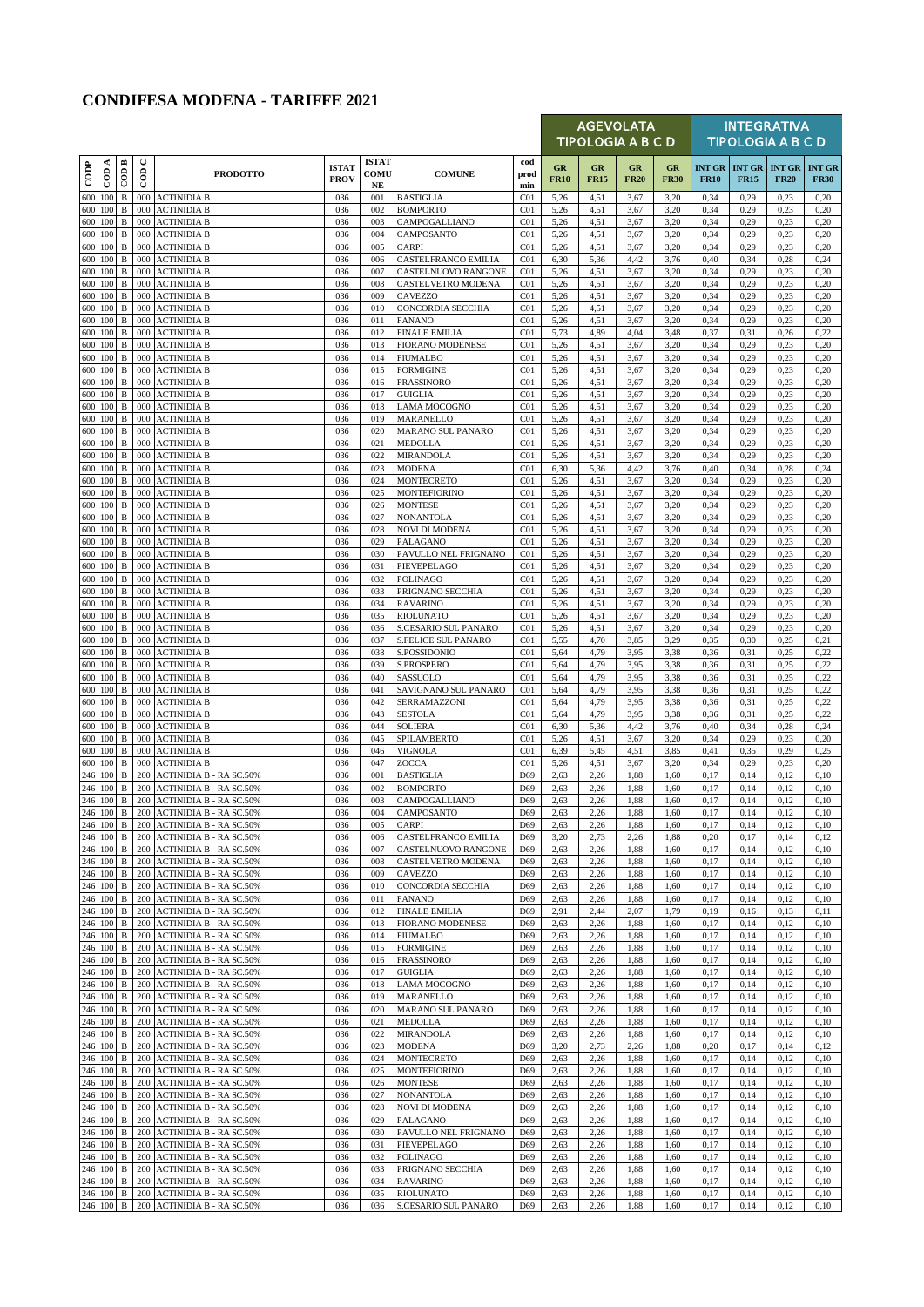|                    |                     |                              |                |                                                                  |                             |                                  |                                             |                                     |                   | <b>AGEVOLATA</b><br>TIPOLOGIA A B C D |                   |                   |              |                                       | <b>INTEGRATIVA</b><br><b>TIPOLOGIA A B C D</b> |                              |
|--------------------|---------------------|------------------------------|----------------|------------------------------------------------------------------|-----------------------------|----------------------------------|---------------------------------------------|-------------------------------------|-------------------|---------------------------------------|-------------------|-------------------|--------------|---------------------------------------|------------------------------------------------|------------------------------|
| $_{\rm{cop}}$      | ≺<br>$\overline{5}$ | $\overline{CDB}$             | $\cup$<br>600  | <b>PRODOTTO</b>                                                  | <b>ISTAT</b><br><b>PROV</b> | <b>ISTAT</b><br>COMU<br>$\bf NE$ | <b>COMUNE</b>                               | cod<br>prod<br>min                  | GR<br><b>FR10</b> | GR<br><b>FR15</b>                     | GR<br><b>FR20</b> | GR<br><b>FR30</b> | <b>FR10</b>  | <b>INT GR   INT GR</b><br><b>FR15</b> | <b>INT GR</b><br><b>FR20</b>                   | <b>INT GR</b><br><b>FR30</b> |
| 246 100            |                     | $\, {\bf B}$                 | 200            | <b>ACTINIDIA B - RA SC.50%</b>                                   | 036                         | 037                              | <b>S.FELICE SUL PANARO</b>                  | D69                                 | 2,82              | 2,44                                  | 1,97              | 1,69              | 0,18         | 0,16                                  | 0,13                                           | 0,11                         |
| 246 100<br>246 100 |                     | $\, {\bf B}$<br>B            | 200<br>200     | <b>ACTINIDIA B - RA SC.50%</b><br><b>ACTINIDIA B - RA SC.50%</b> | 036<br>036                  | 038<br>039                       | S.POSSIDONIO<br>S.PROSPERO                  | D69<br>D69                          | 2,82<br>2,82      | 2,44<br>2,44                          | 1,97<br>1,97      | 1,69<br>1,69      | 0,18<br>0,18 | 0,16<br>0,16                          | 0,13<br>0,13                                   | 0,11<br>0,11                 |
| 246 100            |                     | $\, {\bf B}$                 | 200            | <b>ACTINIDIA B - RA SC.50%</b>                                   | 036                         | 040                              | <b>SASSUOLO</b>                             | D69                                 | 2,82              | 2,44                                  | 1,97              | 1,69              | 0,18         | 0,16                                  | 0,13                                           | 0,11                         |
| 246 100<br>246 100 |                     | $\, {\bf B}$<br>$\, {\bf B}$ | 200<br>200     | <b>ACTINIDIA B - RA SC.50%</b><br><b>ACTINIDIA B - RA SC.50%</b> | 036<br>036                  | 041<br>042                       | SAVIGNANO SUL PANARO<br>SERRAMAZZONI        | D69<br>D69                          | 2,82<br>2,82      | 2,44<br>2,44                          | 1,97<br>1,97      | 1,69<br>1,69      | 0,18<br>0,18 | 0,16<br>0,16                          | 0,13<br>0,13                                   | 0,11<br>0,11                 |
| 246 100            |                     | $\, {\bf B}$                 | 200            | <b>ACTINIDIA B - RA SC.50%</b>                                   | 036                         | 043                              | <b>SESTOLA</b>                              | D69                                 | 2,82              | 2,44                                  | 1,97              | 1,69              | 0,18         | 0,16                                  | 0,13                                           | 0,11                         |
| 246 100            |                     | $\, {\bf B}$                 | 200            | <b>ACTINIDIA B - RA SC.50%</b>                                   | 036                         | 044                              | <b>SOLIERA</b>                              | D69                                 | 3,20              | 2,73                                  | 2.26              | 1,88              | 0,20         | 0,17                                  | 0,14                                           | 0,12                         |
| 246 100<br>246 100 |                     | B<br>$\, {\bf B}$            | 200<br>200     | <b>ACTINIDIA B - RA SC.50%</b><br><b>ACTINIDIA B - RA SC.50%</b> | 036<br>036                  | 045<br>046                       | SPILAMBERTO<br>VIGNOLA                      | D69<br>D69                          | 2,63<br>3,20      | 2,26<br>2,73                          | 1,88<br>2,26      | 1,60<br>1,88      | 0,17<br>0,20 | 0,14<br>0,17                          | 0,12<br>0,14                                   | 0,10<br>0,12                 |
| 246 100            |                     | $\, {\bf B}$                 | 200            | <b>ACTINIDIA B - RA SC.50%</b>                                   | 036                         | 047                              | <b>ZOCCA</b>                                | D69                                 | 2,63              | 2,26                                  | 1,88              | 1,60              | 0,17         | 0,14                                  | 0,12                                           | 0,10                         |
| 941 100            |                     | B                            | 100            | <b>ACTINIDIA B - RA SC.80%</b>                                   | 036                         | 001                              | <b>BASTIGLIA</b>                            | D69                                 | 1,03              | 0,85                                  | 0,75              | 0,66              | 0,07         | 0,05                                  | 0,05                                           | 0,04                         |
| 941 100<br>941 100 |                     | $\, {\bf B}$<br>B            | 100<br>100     | <b>ACTINIDIA B - RA SC.80%</b><br><b>ACTINIDIA B - RA SC.80%</b> | 036<br>036                  | 002<br>003                       | <b>BOMPORTO</b><br>CAMPOGALLIANO            | D69<br>D69                          | 1,03<br>1,03      | 0,85<br>0,85                          | 0,75<br>0,75      | 0,66<br>0,66      | 0,07<br>0,07 | 0.05<br>0,05                          | 0,05<br>0,05                                   | 0,04<br>0,04                 |
| 941 100            |                     | B                            | 100            | <b>ACTINIDIA B - RA SC.80%</b>                                   | 036                         | 004                              | CAMPOSANTO                                  | D69                                 | 1,03              | 0,85                                  | 0,75              | 0,66              | 0,07         | 0,05                                  | 0,05                                           | 0,04                         |
| 941 100            |                     | $\, {\bf B}$                 | 100            | <b>ACTINIDIA B - RA SC.80%</b>                                   | 036                         | 005                              | <b>CARPI</b>                                | D69                                 | 1,03              | 0.85                                  | 0,75              | 0,66              | 0,07         | 0,05                                  | 0,05                                           | 0,04                         |
| 941 100<br>941 100 |                     | $\, {\bf B}$<br>B            | 100<br>100     | <b>ACTINIDIA B - RA SC.80%</b><br><b>ACTINIDIA B - RA SC.80%</b> | 036<br>036                  | 006<br>007                       | CASTELFRANCO EMILIA<br>CASTELNUOVO RANGONE  | D69<br>D69                          | 1,22<br>1,03      | 1,03<br>0,85                          | 0.85<br>0,75      | 0,75<br>0,66      | 0.08<br>0,07 | 0,07<br>0,05                          | 0,05<br>0,05                                   | 0.05<br>0,04                 |
| 941 100            |                     | $\, {\bf B}$                 | 100            | <b>ACTINIDIA B - RA SC.80%</b>                                   | 036                         | 008                              | CASTELVETRO MODENA                          | D69                                 | 1,03              | 0,85                                  | 0,75              | 0,66              | 0,07         | 0,05                                  | 0,05                                           | 0,04                         |
| 941 100            |                     | $\, {\bf B}$                 | 100            | <b>ACTINIDIA B - RA SC.80%</b>                                   | 036                         | 009                              | <b>CAVEZZO</b>                              | D69                                 | 1,03              | 0,85                                  | 0,75              | 0,66              | 0,07         | 0.05                                  | 0,05                                           | 0,04                         |
| 941 100<br>941 100 |                     | $\, {\bf B}$<br>B            | 100<br>100     | <b>ACTINIDIA B - RA SC.80%</b><br><b>ACTINIDIA B - RA SC.80%</b> | 036<br>036                  | 010<br>011                       | <b>CONCORDIA SECCHIA</b><br><b>FANANO</b>   | D69<br>D69                          | 1,03<br>1,03      | 0,85<br>0,85                          | 0,75<br>0,75      | 0,66<br>0,66      | 0,07<br>0,07 | 0,05<br>0,05                          | 0,05<br>0,05                                   | 0,04<br>0,04                 |
| 941 100            |                     | $\, {\bf B}$                 | 100            | <b>ACTINIDIA B - RA SC.80%</b>                                   | 036                         | 012                              | <b>FINALE EMILIA</b>                        | D69                                 | 1,13              | 0,94                                  | 0,75              | 0,66              | 0,07         | 0,06                                  | 0,05                                           | 0,04                         |
| 941 100            |                     | B                            | 100            | <b>ACTINIDIA B - RA SC.80%</b>                                   | 036                         | 013                              | <b>FIORANO MODENESE</b>                     | D69                                 | 1,03              | 0,85                                  | 0,75              | 0,66              | 0,07         | 0,05                                  | 0,05                                           | 0,04                         |
| 941 100            |                     | $\, {\bf B}$                 | 100            | <b>ACTINIDIA B - RA SC.80%</b>                                   | 036                         | 014                              | <b>FIUMALBO</b>                             | D69                                 | 1,03              | 0.85                                  | 0,75              | 0,66              | 0,07         | 0.05                                  | 0,05                                           | 0,04                         |
| 941 100<br>941 100 |                     | $\, {\bf B}$<br>$\, {\bf B}$ | 100<br>100     | <b>ACTINIDIA B - RA SC.80%</b><br><b>ACTINIDIA B - RA SC.80%</b> | 036<br>036                  | 015<br>016                       | <b>FORMIGINE</b><br><b>FRASSINORO</b>       | D69<br>D69                          | 1,03<br>1,03      | 0,85<br>0,85                          | 0,75<br>0,75      | 0,66<br>0,66      | 0,07<br>0,07 | 0,05<br>0,05                          | 0,05<br>0,05                                   | 0,04<br>0,04                 |
| 941 100            |                     | B                            | 100            | <b>ACTINIDIA B - RA SC.80%</b>                                   | 036                         | 017                              | <b>GUIGLIA</b>                              | D69                                 | 1,03              | 0,85                                  | 0,75              | 0,66              | 0,07         | 0,05                                  | 0,05                                           | 0,04                         |
| 941 100            |                     | $\, {\bf B}$                 | 100            | <b>ACTINIDIA B - RA SC.80%</b>                                   | 036                         | 018                              | <b>LAMA MOCOGNO</b>                         | D69                                 | 1,03              | 0,85                                  | 0,75              | 0,66              | 0,07         | 0,05                                  | 0,05                                           | 0,04                         |
| 941<br>941 100     | 100                 | $\, {\bf B}$<br>$\, {\bf B}$ | 100<br>100     | <b>ACTINIDIA B - RA SC.80%</b><br><b>ACTINIDIA B - RA SC.80%</b> | 036<br>036                  | 019<br>020                       | MARANELLO<br><b>MARANO SUL PANARO</b>       | D69<br>D69                          | 1,03<br>1,03      | 0,85<br>0,85                          | 0,75<br>0,75      | 0,66<br>0,66      | 0,07<br>0,07 | 0.05<br>0.05                          | 0,05<br>0,05                                   | 0,04<br>0,04                 |
| 941 100            |                     | $\, {\bf B}$                 | 100            | <b>ACTINIDIA B - RA SC.80%</b>                                   | 036                         | 021                              | <b>MEDOLLA</b>                              | D69                                 | 1,03              | 0,85                                  | 0,75              | 0,66              | 0,07         | 0,05                                  | 0,05                                           | 0,04                         |
| 941 100            |                     | $\, {\bf B}$                 | 100            | <b>ACTINIDIA B - RA SC.80%</b>                                   | 036                         | 022                              | <b>MIRANDOLA</b>                            | D69                                 | 1,03              | 0,85                                  | 0,75              | 0,66              | 0,07         | 0,05                                  | 0,05                                           | 0,04                         |
| 941 100<br>941 100 |                     | B<br>$\mathbf B$             | 100<br>100     | <b>ACTINIDIA B - RA SC.80%</b><br><b>ACTINIDIA B - RA SC.80%</b> | 036<br>036                  | 023<br>024                       | <b>MODENA</b><br><b>MONTECRETO</b>          | D69<br>D69                          | 1,22<br>1,03      | 1,03<br>0,85                          | 0,85<br>0,75      | 0,75<br>0,66      | 0,08<br>0,07 | 0,07<br>0,05                          | 0,05<br>0,05                                   | 0,05<br>0,04                 |
| 941 100            |                     | B                            | 100            | ACTINIDIA B - RA SC.80%                                          | 036                         | 025                              | <b>MONTEFIORINO</b>                         | D69                                 | 1,03              | 0,85                                  | 0,75              | 0,66              | 0,07         | 0,05                                  | 0,05                                           | 0,04                         |
| 941 100            |                     | $\, {\bf B}$                 | 100            | <b>ACTINIDIA B - RA SC.80%</b>                                   | 036                         | 026                              | <b>MONTESE</b>                              | D69                                 | 1,03              | 0.85                                  | 0,75              | 0,66              | 0,07         | 0,05                                  | 0,05                                           | 0,04                         |
| 941 100<br>941 100 |                     | $\, {\bf B}$<br>B            | 100<br>100     | <b>ACTINIDIA B - RA SC.80%</b>                                   | 036<br>036                  | 027<br>028                       | <b>NONANTOLA</b>                            | D69<br>D69                          | 1,03<br>1,03      | 0,85<br>0,85                          | 0,75<br>0,75      | 0,66<br>0,66      | 0,07<br>0,07 | 0,05<br>0,05                          | 0,05<br>0,05                                   | 0,04<br>0,04                 |
| 941 100            |                     | B                            | 100            | <b>ACTINIDIA B - RA SC.80%</b><br><b>ACTINIDIA B - RA SC.80%</b> | 036                         | 029                              | <b>NOVI DI MODENA</b><br>PALAGANO           | D69                                 | 1,03              | 0,85                                  | 0,75              | 0,66              | 0,07         | 0,05                                  | 0,05                                           | 0,04                         |
| 941 100            |                     | $\, {\bf B}$                 | 100            | <b>ACTINIDIA B - RA SC.80%</b>                                   | 036                         | 030                              | PAVULLO NEL FRIGNANO                        | D69                                 | 1,03              | 0,85                                  | 0,75              | 0,66              | 0,07         | 0,05                                  | 0,05                                           | 0,04                         |
| 941 100            |                     | $\, {\bf B}$                 | 100            | <b>ACTINIDIA B - RA SC.80%</b>                                   | 036                         | 031                              | PIEVEPELAGO                                 | D69                                 | 1,03              | 0,85                                  | 0,75              | 0,66              | 0,07         | 0,05                                  | 0,05                                           | 0,04                         |
| 941 100<br>941 100 |                     | B<br>$\, {\bf B}$            | 100<br>100     | <b>ACTINIDIA B - RA SC.80%</b><br><b>ACTINIDIA B - RA SC.80%</b> | 036<br>036                  | 032<br>033                       | <b>POLINAGO</b><br>PRIGNANO SECCHIA         | D69<br>D69                          | 1,03<br>1,03      | 0,85<br>0,85                          | 0,75<br>0,75      | 0,66<br>0,66      | 0,07<br>0,07 | 0,05<br>0.05                          | 0,05<br>0,05                                   | 0,04<br>0,04                 |
| 941 100            |                     | $\, {\bf B}$                 | 100            | <b>ACTINIDIA B - RA SC.80%</b>                                   | 036                         | 034                              | <b>RAVARINO</b>                             | D69                                 | 1,03              | 0,85                                  | 0,75              | 0,66              | 0,07         | 0,05                                  | 0,05                                           | 0,04                         |
| 941 100            |                     | B                            | 100            | <b>ACTINIDIA B - RA SC.80%</b>                                   | 036                         | 035                              | <b>RIOLUNATO</b>                            | D69                                 | 1,03              | 0,85                                  | 0,75              | 0,66              | 0,07         | 0,05                                  | 0,05                                           | 0,04                         |
| 941 100<br>941 100 |                     | $\, {\bf B}$<br>B            | 100<br>100     | <b>ACTINIDIA B - RA SC.80%</b><br><b>ACTINIDIA B - RA SC.80%</b> | 036<br>036                  | 036<br>037                       | S.CESARIO SUL PANARO<br>S.FELICE SUL PANARO | D69<br>D69                          | 1,03<br>1,13      | 0.85<br>0,94                          | 0,75<br>0,75      | 0,66<br>0,66      | 0,07<br>0,07 | 0,05<br>0,06                          | 0,05<br>0,05                                   | 0,04<br>0,04                 |
| 941 100            |                     | $\, {\bf B}$                 | 100            | <b>ACTINIDIA B - RA SC.80%</b>                                   | 036                         | 038                              | S.POSSIDONIO                                | D69                                 | 1,13              | 0.94                                  | 0,75              | 0,66              | 0.07         | 0,06                                  | 0.05                                           | 0.04                         |
| 941 100            |                     | $\, {\bf B}$                 |                | 100 ACTINIDIA B - RA SC.80%                                      | 036                         | 039                              | S.PROSPERO                                  | D69                                 | 1,13              | 0,94                                  | 0,75              | 0,66              | 0,07         | 0,06                                  | 0,05                                           | 0,04                         |
| 941 100<br>941 100 |                     | $\, {\bf B}$<br>B            |                | 100 ACTINIDIA B - RA SC.80%<br>100 ACTINIDIA B - RA SC.80%       | 036<br>036                  | 040<br>041                       | SASSUOLO<br>SAVIGNANO SUL PANARO            | D69<br>D69                          | 1,13<br>1,13      | 0,94<br>0,94                          | 0,75<br>0,75      | 0,66<br>0,66      | 0,07<br>0,07 | 0,06<br>0,06                          | 0,05<br>0,05                                   | 0,04<br>0,04                 |
| 941 100            |                     | B                            | 100            | <b>ACTINIDIA B - RA SC.80%</b>                                   | 036                         | 042                              | SERRAMAZZONI                                | D69                                 | 1,13              | 0,94                                  | 0,75              | 0,66              | 0,07         | 0,06                                  | 0,05                                           | 0,04                         |
|                    | 941 100             | B                            | 100            | <b>ACTINIDIA B - RA SC.80%</b>                                   | 036                         | 043                              | <b>SESTOLA</b>                              | D69                                 | 1,13              | 0,94                                  | 0,75              | 0,66              | 0,07         | 0,06                                  | 0,05                                           | 0,04                         |
| 941 100<br>941 100 |                     | B<br>B                       | 100<br>100     | <b>ACTINIDIA B - RA SC.80%</b><br><b>ACTINIDIA B - RA SC.80%</b> | 036<br>036                  | 044<br>045                       | <b>SOLIERA</b><br>SPILAMBERTO               | D69<br>D69                          | 1,22<br>1,03      | 1,03<br>0,85                          | 0,85<br>0,75      | 0,75<br>0,66      | 0.08<br>0,07 | 0,07<br>0,05                          | 0,05<br>0,05                                   | 0.05<br>0,04                 |
| 941 100            |                     | B                            | 100            | <b>ACTINIDIA B - RA SC.80%</b>                                   | 036                         | 046                              | <b>VIGNOLA</b>                              | D69                                 | 1,32              | 1,13                                  | 0.94              | 0,75              | 0,08         | 0,07                                  | 0,06                                           | 0,05                         |
| 941 100            |                     | B                            | 100            | <b>ACTINIDIA B - RA SC.80%</b>                                   | 036                         | 047                              | ZOCCA                                       | D69                                 | 1,03              | 0,85                                  | 0,75              | 0,66              | 0,07         | 0,05                                  | 0,05                                           | 0,04                         |
| 073 073<br>073 073 |                     | $\bf{0}$<br>$\mathbf{0}$     | 000<br>000     | AGLIO<br><b>AGLIO</b>                                            | 036<br>036                  | 001<br>002                       | <b>BASTIGLIA</b><br><b>BOMPORTO</b>         | D <sub>0</sub> 1<br>D <sub>01</sub> | 3,74<br>3,74      | 3,15<br>3,15                          | 2,64<br>2,64      | 2,21<br>2,21      | 0,66<br>0,66 | 0,55<br>0,55                          | 0,46<br>0,46                                   | 0,39<br>0,39                 |
| 073 073            |                     | $\bf{0}$                     | 000            | AGLIO                                                            | 036                         | 003                              | CAMPOGALLIANO                               | D <sub>01</sub>                     | 3,74              | 3,15                                  | 2,64              | 2,21              | 0,66         | 0,55                                  | 0,46                                           | 0,39                         |
| 073 073            |                     | $\bf{0}$                     | 000            | AGLIO                                                            | 036                         | 004                              | CAMPOSANTO                                  | D <sub>01</sub>                     | 3,74              | 3,15                                  | 2,64              | 2,21              | 0,66         | 0,55                                  | 0,46                                           | 0,39                         |
| 073 073<br>073 073 |                     | $\mathbf{0}$<br>$\bf{0}$     | 000<br>000     | AGLIO<br><b>AGLIO</b>                                            | 036<br>036                  | 005<br>006                       | CARPI<br>CASTELFRANCO EMILIA                | D <sub>01</sub><br>D <sub>01</sub>  | 3,74<br>3,74      | 3,15<br>3,15                          | 2,64<br>2,64      | 2,21<br>2,21      | 0,66<br>0,66 | 0,55<br>0,55                          | 0,46<br>0,46                                   | 0,39<br>0,39                 |
| 073 073            |                     | $\bf{0}$                     | 000            | AGLIO                                                            | 036                         | 007                              | CASTELNUOVO RANGONE                         | D <sub>01</sub>                     | 3,74              | 3,15                                  | 2,64              | 2,21              | 0,66         | 0,55                                  | 0,46                                           | 0,39                         |
| 073 073            |                     | $\bf{0}$                     | 000            | <b>AGLIO</b>                                                     | 036                         | 008                              | CASTELVETRO MODENA                          | D <sub>01</sub>                     | 3,74              | 3,15                                  | 2,64              | 2,21              | 0,66         | 0,55                                  | 0,46                                           | 0,39                         |
| 073 073            |                     | $\mathbf{0}$                 | 000            | AGLIO                                                            | 036                         | 009                              | <b>CAVEZZO</b>                              | D <sub>01</sub>                     | 3,74              | 3,15                                  | 2,64              | 2,21              | 0,66         | 0,55                                  | 0,46                                           | 0,39                         |
| 073 073<br>073 073 |                     | $\bf{0}$<br>$\bf{0}$         | 000<br>000     | AGLIO<br><b>AGLIO</b>                                            | 036<br>036                  | 010<br>011                       | CONCORDIA SECCHIA<br><b>FANANO</b>          | D <sub>01</sub><br>D <sub>01</sub>  | 3,74<br>3,74      | 3,15<br>3,15                          | 2,64<br>2,64      | 2,21<br>2,21      | 0,66<br>0,66 | 0,55<br>0.55                          | 0,46<br>0,46                                   | 0,39<br>0,39                 |
| 073 073            |                     | $\mathbf{0}$                 | 000            | <b>AGLIO</b>                                                     | 036                         | 012                              | <b>FINALE EMILIA</b>                        | D <sub>01</sub>                     | 3,74              | 3,15                                  | 2,64              | 2,21              | 0,66         | 0,55                                  | 0,46                                           | 0,39                         |
| 073 073            |                     | $\bf{0}$                     | 000            | <b>AGLIO</b>                                                     | 036                         | 013                              | <b>FIORANO MODENESE</b>                     | D <sub>0</sub> 1                    | 3,74              | 3,15                                  | 2,64              | 2,21              | 0,66         | 0,55                                  | 0,46                                           | 0,39                         |
| 073 073<br>073 073 |                     | $\bf{0}$<br>$\bf{0}$         | 000<br>000     | AGLIO<br>AGLIO                                                   | 036<br>036                  | 014<br>015                       | <b>FIUMALBO</b><br><b>FORMIGINE</b>         | D <sub>01</sub><br>D <sub>01</sub>  | 3,74<br>3,74      | 3,15<br>3,15                          | 2,64<br>2,64      | 2,21<br>2,21      | 0,66<br>0,66 | 0,55<br>0,55                          | 0,46<br>0,46                                   | 0,39<br>0,39                 |
| 073 073            |                     | $\bf{0}$                     | 000            | <b>AGLIO</b>                                                     | 036                         | 016                              | <b>FRASSINORO</b>                           | D <sub>01</sub>                     | 3,74              | 3,15                                  | 2,64              | 2,21              | 0,66         | 0,55                                  | 0,46                                           | 0,39                         |
| 073 073            |                     | $\mathbf{0}$                 | 000            | <b>AGLIO</b>                                                     | 036                         | 017                              | <b>GUIGLIA</b>                              | D <sub>01</sub>                     | 3,74              | 3,15                                  | 2,64              | 2,21              | 0,66         | 0,55                                  | 0,46                                           | 0,39                         |
| 073 073<br>073 073 |                     | $\bf{0}$<br>$\bf{0}$         | 000<br>000     | AGLIO<br>AGLIO                                                   | 036<br>036                  | 018<br>019                       | <b>LAMA MOCOGNO</b><br>MARANELLO            | D <sub>01</sub><br>D <sub>01</sub>  | 3,74<br>3,74      | 3,15<br>3,15                          | 2,64<br>2,64      | 2,21<br>2,21      | 0,66<br>0,66 | 0.55<br>0,55                          | 0,46<br>0,46                                   | 0,39<br>0,39                 |
| 073 073            |                     | $\mathbf{0}$                 | 000            | AGLIO                                                            | 036                         | 020                              | MARANO SUL PANARO                           | D <sub>01</sub>                     | 3,74              | 3,15                                  | 2,64              | 2,21              | 0,66         | 0,55                                  | 0,46                                           | 0,39                         |
| 073 073            |                     | $\bf{0}$                     | 000            | AGLIO                                                            | 036                         | 021                              | <b>MEDOLLA</b>                              | D <sub>01</sub>                     | 3,74              | 3,15                                  | 2,64              | 2,21              | 0,66         | 0,55                                  | 0,46                                           | 0,39                         |
| 073 073<br>073 073 |                     | $\bf{0}$<br>$\bf{0}$         | 000<br>000     | AGLIO<br><b>AGLIO</b>                                            | 036<br>036                  | 022<br>023                       | <b>MIRANDOLA</b><br><b>MODENA</b>           | D <sub>01</sub><br>D <sub>01</sub>  | 3,74<br>3,74      | 3,15<br>3,15                          | 2,64<br>2,64      | 2,21<br>2,21      | 0,66<br>0,66 | 0,55<br>0,55                          | 0,46<br>0,46                                   | 0,39<br>0,39                 |
| 073 073            |                     | $\bf{0}$                     | 000            | <b>AGLIO</b>                                                     | 036                         | 024                              | <b>MONTECRETO</b>                           | D <sub>01</sub>                     | 3,74              | 3,15                                  | 2,64              | 2,21              | 0,66         | 0,55                                  | 0,46                                           | 0,39                         |
| 073 073            |                     | $\bf{0}$                     | 000            | <b>AGLIO</b>                                                     | 036                         | 025                              | <b>MONTEFIORINO</b>                         | D <sub>01</sub>                     | 3,74              | 3,15                                  | 2,64              | 2,21              | 0,66         | 0,55                                  | 0,46                                           | 0,39                         |
| 073 073<br>073 073 |                     | $\mathbf{0}$<br>$\mathbf{0}$ | 000<br>$000\,$ | AGLIO<br><b>AGLIO</b>                                            | 036<br>036                  | 026<br>027                       | <b>MONTESE</b><br>NONANTOLA                 | D <sub>01</sub><br>D <sub>01</sub>  | 3,74<br>3,74      | 3,15<br>3,15                          | 2,64<br>2,64      | 2,21<br>2,21      | 0,66<br>0,66 | 0,55<br>0,55                          | 0,46<br>0,46                                   | 0,39<br>0,39                 |
|                    | 073 073             | $\bf{0}$                     |                | 000 AGLIO                                                        | 036                         | 028                              | <b>NOVI DI MODENA</b>                       | D <sub>01</sub>                     | 3,74              | 3,15                                  | 2,64              | 2,21              | 0,66         | 0,55                                  | 0,46                                           | 0,39                         |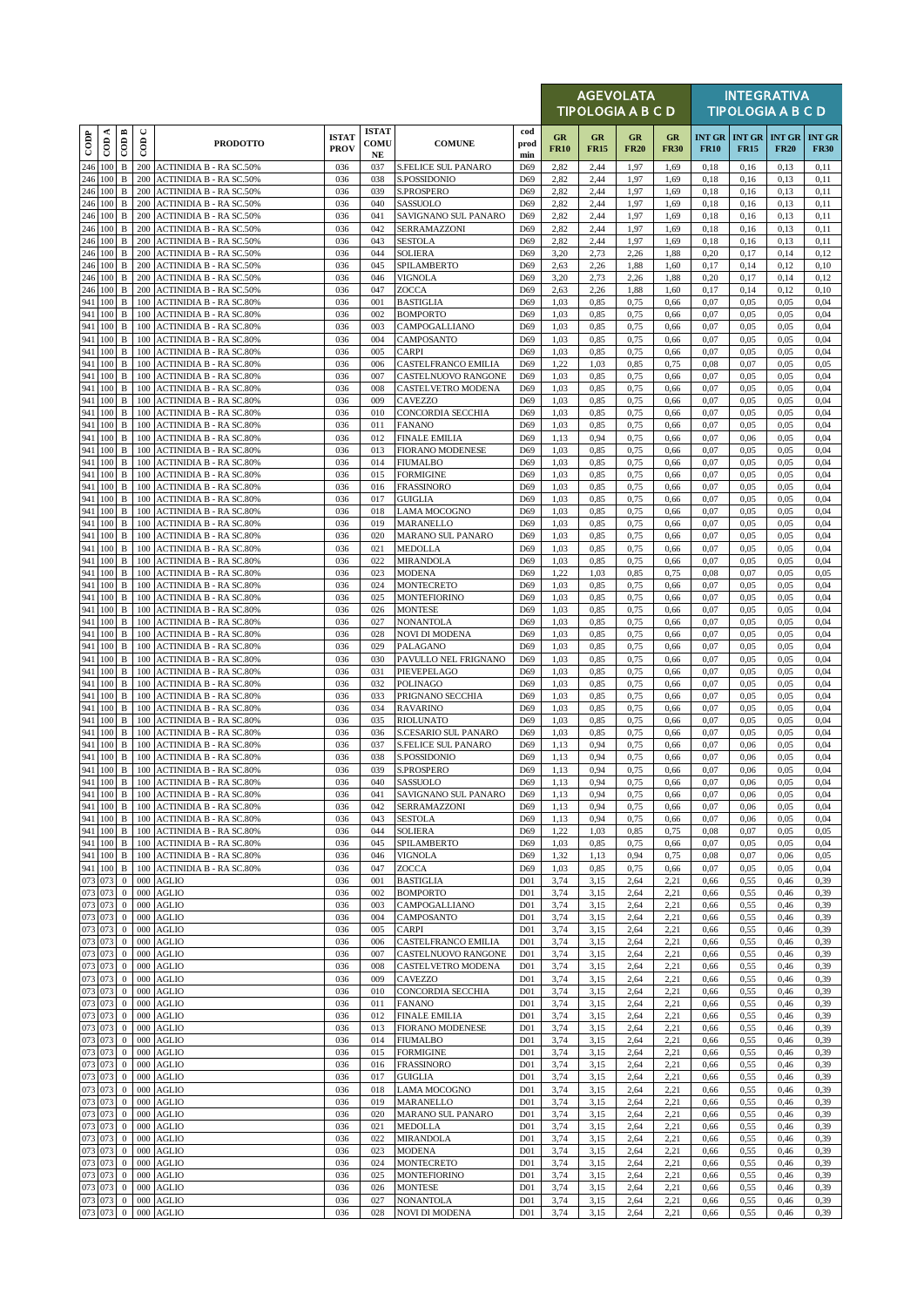|                    |            |                                  |               |                                                      |                             |                            |                                                   |                                    |                   | <b>AGEVOLATA</b><br><b>TIPOLOGIA A B C D</b> |                   |                   |                              |                              | <b>INTEGRATIVA</b><br><b>TIPOLOGIA A B C D</b> |                              |
|--------------------|------------|----------------------------------|---------------|------------------------------------------------------|-----------------------------|----------------------------|---------------------------------------------------|------------------------------------|-------------------|----------------------------------------------|-------------------|-------------------|------------------------------|------------------------------|------------------------------------------------|------------------------------|
| $_{\rm{cop}}$      | CDA        | CODB                             | $\cup$<br>600 | <b>PRODOTTO</b>                                      | <b>ISTAT</b><br><b>PROV</b> | <b>ISTAT</b><br>COMU<br>NE | <b>COMUNE</b>                                     | cod<br>prod<br>min                 | GR<br><b>FR10</b> | GR<br><b>FR15</b>                            | GR<br><b>FR20</b> | GR<br><b>FR30</b> | <b>INT GR</b><br><b>FR10</b> | <b>INT GR</b><br><b>FR15</b> | <b>INT GR</b><br><b>FR20</b>                   | <b>INT GR</b><br><b>FR30</b> |
| 073                | 073        | $\mathbf{0}$                     | 000           | <b>AGLIO</b>                                         | 036                         | 029                        | PALAGANO                                          | D <sub>01</sub>                    | 3,74              | 3,15                                         | 2,64              | 2,21              | 0,66                         | 0,55                         | 0,46                                           | 0,39                         |
| 073 073<br>073     | 073        | $\mathbf{0}$<br>$\boldsymbol{0}$ | 000<br>000    | <b>AGLIO</b><br><b>AGLIO</b>                         | 036<br>036                  | 030<br>031                 | PAVULLO NEL FRIGNANO<br>PIEVEPELAGO               | D <sub>01</sub><br>D <sub>01</sub> | 3,74<br>3,74      | 3,15<br>3,15                                 | 2,64<br>2,64      | 2,21<br>2,21      | 0,66<br>0,66                 | 0,55<br>0,55                 | 0,46<br>0,46                                   | 0,39<br>0,39                 |
| 073 073            |            | $\mathbf{0}$                     | 000           | AGLIO                                                | 036                         | 032                        | <b>POLINAGO</b>                                   | D <sub>01</sub>                    | 3,74              | 3,15                                         | 2,64              | 2,21              | 0,66                         | 0.55                         | 0,46                                           | 0,39                         |
| 073 073            |            | $\mathbf{0}$                     | 000           | <b>AGLIO</b>                                         | 036                         | 033                        | PRIGNANO SECCHIA                                  | D <sub>01</sub>                    | 3,74              | 3,15                                         | 2,64              | 2,21              | 0,66                         | 0,55                         | 0,46                                           | 0,39                         |
| 073 073<br>073     | 073        | $\mathbf{0}$<br>$\bf{0}$         | 000<br>000    | <b>AGLIO</b><br><b>AGLIO</b>                         | 036<br>036                  | 034<br>035                 | <b>RAVARINO</b><br><b>RIOLUNATO</b>               | D <sub>01</sub><br>D <sub>01</sub> | 3,74<br>3,74      | 3,15<br>3,15                                 | 2,64<br>2,64      | 2,21<br>2,21      | 0,66<br>0,66                 | 0,55<br>0,55                 | 0,46<br>0,46                                   | 0,39<br>0,39                 |
| 073                | 073        | $\mathbf{0}$                     | 000           | AGLIO                                                | 036                         | 036                        | <b>S.CESARIO SUL PANARO</b>                       | D <sub>01</sub>                    | 3,74              | 3,15                                         | 2,64              | 2,21              | 0,66                         | 0,55                         | 0,46                                           | 0,39                         |
| 073 073            |            | $\mathbf{0}$                     | 000           | <b>AGLIO</b>                                         | 036                         | 037                        | <b>S.FELICE SUL PANARO</b>                        | D <sub>01</sub>                    | 3,74              | 3,15                                         | 2,64              | 2,21              | 0,66                         | 0,55                         | 0,46                                           | 0,39                         |
| 073<br>073         | 073<br>073 | $\mathbf{0}$<br>$\bf{0}$         | 000<br>000    | <b>AGLIO</b><br><b>AGLIO</b>                         | 036<br>036                  | 038<br>039                 | S.POSSIDONIO<br><b>S.PROSPERO</b>                 | D <sub>01</sub><br>D <sub>01</sub> | 3,74<br>3,74      | 3,15<br>3,15                                 | 2,64<br>2,64      | 2,21<br>2,21      | 0,66<br>0,66                 | 0,55<br>0,55                 | 0,46<br>0,46                                   | 0,39<br>0,39                 |
| 073 073            |            | $\mathbf{0}$                     | 000           | <b>AGLIO</b>                                         | 036                         | 040                        | <b>SASSUOLO</b>                                   | D <sub>01</sub>                    | 3,74              | 3,15                                         | 2,64              | 2,21              | 0,66                         | 0,55                         | 0,46                                           | 0,39                         |
| 073 073            |            | $\mathbf{0}$                     | 000           | <b>AGLIO</b>                                         | 036                         | 041                        | SAVIGNANO SUL PANARO                              | D <sub>01</sub>                    | 3,74              | 3,15                                         | 2,64              | 2,21              | 0,66                         | 0,55                         | 0,46                                           | 0,39                         |
| 073<br>073 073     | 073        | $\bf{0}$<br>$\mathbf{0}$         | 000<br>000    | <b>AGLIO</b><br><b>AGLIO</b>                         | 036<br>036                  | 042<br>043                 | SERRAMAZZONI<br><b>SESTOLA</b>                    | D <sub>01</sub><br>D <sub>01</sub> | 3,74<br>3,74      | 3,15<br>3,15                                 | 2,64<br>2,64      | 2,21<br>2,21      | 0,66<br>0,66                 | 0,55<br>0,55                 | 0,46<br>0,46                                   | 0,39<br>0,39                 |
| 073 073            |            | $\mathbf{0}$                     | 000           | AGLIO                                                | 036                         | 044                        | <b>SOLIERA</b>                                    | D <sub>01</sub>                    | 3,74              | 3,15                                         | 2,64              | 2,21              | 0,66                         | 0,55                         | 0,46                                           | 0,39                         |
| 073<br>073 073     | 073        | $\mathbf{0}$<br>$\mathbf{0}$     | 000<br>000    | <b>AGLIO</b><br><b>AGLIO</b>                         | 036<br>036                  | 045<br>046                 | SPILAMBERTO<br>VIGNOLA                            | D <sub>01</sub><br>D <sub>01</sub> | 3,74              | 3,15                                         | 2,64<br>2,64      | 2,21<br>2,21      | 0,66<br>0,66                 | 0,55                         | 0,46<br>0,46                                   | 0,39<br>0,39                 |
| 073 073            |            | $\mathbf{0}$                     | 000           | <b>AGLIO</b>                                         | 036                         | 047                        | ZOCCA                                             | D <sub>01</sub>                    | 3,74<br>3,74      | 3,15<br>3,15                                 | 2,64              | 2,21              | 0,66                         | 0,55<br>0,55                 | 0,46                                           | 0,39                         |
| 693                | 093        | $\, {\bf B}$                     | 000           | ALBICOCCHE B                                         | 036                         | 001                        | <b>BASTIGLIA</b>                                  | CO <sub>2</sub>                    | 10,25             | 8,74                                         | 7,14              | 6,11              | 0,65                         | 0,56                         | 0,46                                           | 0,39                         |
| 693<br>693 093     | 093        | B<br>B                           | 000<br>000    | ALBICOCCHE B<br>ALBICOCCHE B                         | 036<br>036                  | 002<br>003                 | <b>BOMPORTO</b><br>CAMPOGALLIANO                  | CO <sub>2</sub><br>CO <sub>2</sub> | 14,38<br>10,25    | 12,22<br>8,74                                | 10,06<br>7,14     | 8,65<br>6,11      | 0,92<br>0.65                 | 0,78<br>0,56                 | 0,64<br>0,46                                   | 0,55<br>0,39                 |
| 693                | 093        | B                                | 000           | ALBICOCCHE B                                         | 036                         | 004                        | <b>CAMPOSANTO</b>                                 | CO <sub>2</sub>                    | 13,54             | 11,47                                        | 9,49              | 8,08              | 0,86                         | 0,73                         | 0,61                                           | 0,52                         |
| 693 093            |            | $\, {\bf B}$                     | 000           | ALBICOCCHE B                                         | 036                         | 005                        | <b>CARPI</b>                                      | CO <sub>2</sub>                    | 18,71             | 15,89                                        | 13,07             | 11,19             | 1,19                         | 1,01                         | 0,83                                           | 0,71                         |
| 693<br>693 093     | 093        | $\, {\bf B}$<br>$\, {\bf B}$     | 000<br>000    | ALBICOCCHE B<br><b>ALBICOCCHE B</b>                  | 036<br>036                  | 006<br>007                 | <b>CASTELFRANCO EMILIA</b><br>CASTELNUOVO RANGONE | CO <sub>2</sub><br>CO <sub>2</sub> | 18,05<br>10,90    | 15,32<br>9,31                                | 12,60<br>7,61     | 10,81<br>6,58     | 1,15<br>0,70                 | 0,98<br>0,59                 | 0,80<br>0,49                                   | 0,69<br>0,42                 |
| 693 093            |            | $\, {\bf B}$                     | 000           | ALBICOCCHE B                                         | 036                         | 008                        | <b>CASTELVETRO MODENA</b>                         | CO <sub>2</sub>                    | 13,63             | 11,56                                        | 9,59              | 8,18              | 0,87                         | 0,74                         | 0,61                                           | 0,52                         |
| 693                | 093        | $\, {\bf B}$                     | 000           | ALBICOCCHE B                                         | 036                         | 009                        | <b>CAVEZZO</b>                                    | CO <sub>2</sub>                    | 9,96              | 8,46                                         | 6,96              | 6,02              | 0,64                         | 0,54                         | 0,44                                           | 0,38                         |
| 693 093<br>693 093 |            | $\, {\bf B}$<br>$\, {\bf B}$     | 000<br>000    | ALBICOCCHE B<br>ALBICOCCHE B                         | 036<br>036                  | 010<br>011                 | CONCORDIA SECCHIA<br><b>FANANO</b>                | CO <sub>2</sub><br>CO <sub>2</sub> | 9,96<br>9,96      | 8,46<br>8,46                                 | 6,96<br>6,96      | 6,02<br>6,02      | 0,64<br>0.64                 | 0,54<br>0,54                 | 0,44<br>0,44                                   | 0,38<br>0,38                 |
| 693                | 093        | $\, {\bf B}$                     | 000           | ALBICOCCHE B                                         | 036                         | 012                        | <b>FINALE EMILIA</b>                              | CO <sub>2</sub>                    | 14,38             | 12,22                                        | 10,06             | 8,65              | 0,92                         | 0,78                         | 0,64                                           | 0,55                         |
| 693                | 093        | B                                | 000           | ALBICOCCHE B                                         | 036                         | 013                        | <b>FIORANO MODENESE</b>                           | CO <sub>2</sub>                    | 9,96              | 8,46                                         | 6,96              | 6,02              | 0,64                         | 0,54                         | 0,44                                           | 0,38                         |
| 693<br>693 093     | 093        | B<br>$\, {\bf B}$                | 000<br>000    | ALBICOCCHE B<br>ALBICOCCHE B                         | 036<br>036                  | 014<br>015                 | <b>FIUMALBO</b><br><b>FORMIGINE</b>               | CO <sub>2</sub><br>CO <sub>2</sub> | 9,96<br>9,96      | 8,46<br>8,46                                 | 6,96<br>6,96      | 6,02<br>6,02      | 0.64<br>0,64                 | 0,54<br>0,54                 | 0,44<br>0,44                                   | 0,38<br>0,38                 |
| 693                | 093        | $\, {\bf B}$                     | 000           | ALBICOCCHE B                                         | 036                         | 016                        | <b>FRASSINORO</b>                                 | CO <sub>2</sub>                    | 9,96              | 8,46                                         | 6,96              | 6,02              | 0,64                         | 0,54                         | 0,44                                           | 0,38                         |
| 693                | 093        | B                                | 000           | ALBICOCCHE B                                         | 036                         | 017                        | <b>GUIGLIA</b>                                    | CO <sub>2</sub>                    | 9,96              | 8,46                                         | 6,96              | 6,02              | 0.64                         | 0,54                         | 0,44                                           | 0,38                         |
| 693<br>693         | 093<br>093 | $\, {\bf B}$<br>B                | 000<br>000    | ALBICOCCHE B<br>ALBICOCCHE B                         | 036<br>036                  | 018<br>019                 | <b>LAMA MOCOGNO</b><br>MARANELLO                  | CO <sub>2</sub><br>CO <sub>2</sub> | 9,96<br>10,90     | 8,46<br>9,31                                 | 6,96<br>7,61      | 6,02<br>6,58      | 0.64<br>0,70                 | 0,54<br>0,59                 | 0,44<br>0,49                                   | 0,38<br>0,42                 |
| 693                | 093        | $\, {\bf B}$                     | 000           | ALBICOCCHE B                                         | 036                         | 020                        | <b>MARANO SUL PANARO</b>                          | CO <sub>2</sub>                    | 9,96              | 8,46                                         | 6,96              | 6,02              | 0.64                         | 0,54                         | 0,44                                           | 0,38                         |
| 693 093<br>693 093 |            | $\, {\bf B}$                     | 000           | ALBICOCCHE B                                         | 036                         | 021                        | <b>MEDOLLA</b>                                    | CO <sub>2</sub>                    | 9,96              | 8,46                                         | 6,96              | 6,02              | 0.64                         | 0,54                         | 0,44                                           | 0,38                         |
| 693                | 093        | $\, {\bf B}$<br>$\, {\bf B}$     | 000<br>000    | ALBICOCCHE B<br>ALBICOCCHE B                         | 036<br>036                  | 022<br>023                 | <b>MIRANDOLA</b><br><b>MODENA</b>                 | CO <sub>2</sub><br>CO <sub>2</sub> | 9,96<br>9,12      | 8,46<br>7,71                                 | 6,96<br>6,39      | 6,02<br>5,45      | 0.64<br>0,58                 | 0,54<br>0,49                 | 0,44<br>0,41                                   | 0,38<br>0.35                 |
| 693 093            |            | $\, {\bf B}$                     | 000           | ALBICOCCHE B                                         | 036                         | 024                        | MONTECRETO                                        | CO <sub>2</sub>                    | 9,96              | 8,46                                         | 6,96              | 6,02              | 0,64                         | 0,54                         | 0,44                                           | 0,38                         |
| 693 093<br>693     | 093        | $\, {\bf B}$<br>$\, {\bf B}$     | 000<br>000    | ALBICOCCHE B                                         | 036<br>036                  | 025<br>026                 | <b>MONTEFIORINO</b><br><b>MONTESE</b>             | CO <sub>2</sub><br>CO <sub>2</sub> | 9,96<br>9,96      | 8,46<br>8,46                                 | 6,96<br>6,96      | 6,02<br>6,02      | 0.64<br>0.64                 | 0,54<br>0,54                 | 0,44<br>0,44                                   | 0,38<br>0,38                 |
| 693 093            |            | $\, {\bf B}$                     | 000           | ALBICOCCHE B<br>ALBICOCCHE B                         | 036                         | 027                        | <b>NONANTOLA</b>                                  | CO <sub>2</sub>                    | 18,61             | 15,79                                        | 13,07             | 11,19             | 1,19                         | 1,01                         | 0,83                                           | 0,71                         |
| 693 093            |            | B                                | 000           | ALBICOCCHE B                                         | 036                         | 028                        | <b>NOVI DI MODENA</b>                             | CO <sub>2</sub>                    | 9,96              | 8,46                                         | 6,96              | 6,02              | 0.64                         | 0,54                         | 0,44                                           | 0,38                         |
| 693<br>693         | 093<br>093 | $\, {\bf B}$<br>B                | 000<br>000    | ALBICOCCHE B<br>ALBICOCCHE B                         | 036<br>036                  | 029<br>030                 | PALAGANO<br>PAVULLO NEL FRIGNANO                  | CO <sub>2</sub><br>CO <sub>2</sub> | 9,96<br>9,96      | 8,46<br>8,46                                 | 6,96<br>6,96      | 6,02<br>6,02      | 0.64<br>0,64                 | 0,54<br>0,54                 | 0,44<br>0,44                                   | 0,38<br>0,38                 |
| 693 093            |            | $\, {\bf B}$                     | 000           | ALBICOCCHE B                                         | 036                         | 031                        | PIEVEPELAGO                                       | CO <sub>2</sub>                    | 9,96              | 8,46                                         | 6,96              | 6,02              | 0,64                         | 0,54                         | 0,44                                           | 0,38                         |
|                    |            | $\mathbf{B}$                     |               | 000 ALBICOCCHE B                                     | 036                         | 032                        | POLINAGO                                          | C <sub>02</sub>                    | 9,96              | 8.46                                         | 6,96              | 6,02              | 0.64                         | 0,54                         | 0.44                                           | 0.38                         |
| 693 093<br>693 093 |            | $\, {\bf B}$<br>B                | 000           | 000 ALBICOCCHE B<br><b>ALBICOCCHE B</b>              | 036<br>036                  | 033<br>034                 | PRIGNANO SECCHIA<br><b>RAVARINO</b>               | CO <sub>2</sub><br>CO <sub>2</sub> | 9,96<br>14,38     | 8,46<br>12,22                                | 6,96<br>10,06     | 6,02<br>8,65      | 0,64<br>0,92                 | 0,54<br>0,78                 | 0,44<br>0,64                                   | 0,38<br>0,55                 |
| 693 093            |            | $\, {\bf B}$                     | 000           | ALBICOCCHE B                                         | 036                         | 035                        | <b>RIOLUNATO</b>                                  | CO <sub>2</sub>                    | 9,96              | 8,46                                         | 6,96              | 6,02              | 0.64                         | 0,54                         | 0,44                                           | 0,38                         |
| 693 093            |            | B                                | 000           | ALBICOCCHE B                                         | 036                         | 036                        | <b>S.CESARIO SUL PANARO</b>                       | CO <sub>2</sub>                    | 15,32             | 13,07                                        | 10,72             | 9,21              | 0,98                         | 0,83                         | 0,68                                           | 0,59                         |
| 693 093<br>693 093 |            | $\, {\bf B}$<br>$\, {\bf B}$     | 000<br>000    | ALBICOCCHE B<br><b>ALBICOCCHE B</b>                  | 036<br>036                  | 037<br>038                 | S.FELICE SUL PANARO<br>S.POSSIDONIO               | CO <sub>2</sub><br>CO <sub>2</sub> | 9,96<br>10,90     | 8,46<br>9,31                                 | 6,96<br>7,61      | 6,02<br>6,58      | 0,64<br>0,70                 | 0,54<br>0,59                 | 0,44<br>0,49                                   | 0,38<br>0,42                 |
| 693 093            |            | $\, {\bf B}$                     | 000           | ALBICOCCHE B                                         | 036                         | 039                        | S.PROSPERO                                        | CO <sub>2</sub>                    | 9,96              | 8,46                                         | 6,96              | 6,02              | 0.64                         | 0,54                         | 0,44                                           | 0,38                         |
| 693 093<br>693 093 |            | $\, {\bf B}$<br>$\, {\bf B}$     | 000<br>000    | <b>ALBICOCCHE B</b><br><b>ALBICOCCHE B</b>           | 036                         | 040                        | <b>SASSUOLO</b><br>SAVIGNANO SUL PANARO           | CO <sub>2</sub>                    | 9,96              | 8,46                                         | 6,96              | 6,02<br>7,99      | 0,64<br>0.85                 | 0,54                         | 0,44                                           | 0,38                         |
| 693 093            |            | В                                | 000           | ALBICOCCHE B                                         | 036<br>036                  | 041<br>042                 | SERRAMAZZONI                                      | CO <sub>2</sub><br>CO <sub>2</sub> | 13,25<br>9,96     | 11,28<br>8,46                                | 9,31<br>6,96      | 6,02              | 0.64                         | 0,72<br>0,54                 | 0,59<br>0,44                                   | 0.51<br>0,38                 |
| 693 093            |            | $\, {\bf B}$                     | 000           | ALBICOCCHE B                                         | 036                         | 043                        | <b>SESTOLA</b>                                    | CO <sub>2</sub>                    | 9,96              | 8,46                                         | 6,96              | 6,02              | 0.64                         | 0,54                         | 0,44                                           | 0,38                         |
| 693 093<br>693 093 |            | $\, {\bf B}$<br>B                | 000<br>000    | ALBICOCCHE B<br>ALBICOCCHE B                         | 036<br>036                  | 044<br>045                 | SOLIERA<br>SPILAMBERTO                            | CO <sub>2</sub><br>CO <sub>2</sub> | 8,08<br>12,03     | 6,86<br>10,25                                | 5,64<br>8,46      | 4,89<br>7,24      | 0,52<br>0,77                 | 0,44<br>0.65                 | 0,36<br>0,54                                   | 0,31<br>0,46                 |
| 693 093            |            | $\, {\bf B}$                     | 000           | ALBICOCCHE B                                         | 036                         | 046                        | VIGNOLA                                           | CO <sub>2</sub>                    | 12,03             | 10,25                                        | 8,46              | 7,24              | 0,77                         | 0,65                         | 0,54                                           | 0,46                         |
| 693 093            |            | B                                | 000           | ALBICOCCHE B                                         | 036                         | 047                        | ZOCCA                                             | CO <sub>2</sub>                    | 9,96              | 8,46                                         | 6,96              | 6,02              | 0,64                         | 0,54                         | 0,44                                           | 0,38                         |
| 250 093<br>250 093 |            | B<br>$\, {\bf B}$                | 200<br>200    | ALBICOCCHE B - RA SC.50%<br>ALBICOCCHE B - RA SC.50% | 036<br>036                  | 001<br>002                 | <b>BASTIGLIA</b><br><b>BOMPORTO</b>               | D70<br>D70                         | 5,17<br>7,24      | 4,42<br>6,11                                 | 3,67<br>5,08      | 3,10<br>4,32      | 0.33<br>0,46                 | 0,28<br>0,39                 | 0,23<br>0,32                                   | 0,20<br>0,28                 |
| 250 093            |            | $\, {\bf B}$                     | 200           | ALBICOCCHE B - RA SC.50%                             | 036                         | 003                        | CAMPOGALLIANO                                     | D70                                | 5,17              | 4,42                                         | 3,67              | 3,10              | 0,33                         | 0,28                         | 0,23                                           | 0,20                         |
| 250 093            |            | $\, {\bf B}$                     | 200           | ALBICOCCHE B - RA SC.50%                             | 036                         | 004                        | CAMPOSANTO                                        | D70                                | 6,77              | 5,73                                         | 4,70              | 4,04              | 0,43                         | 0,37                         | 0,30                                           | 0,26                         |
| 250 093<br>250 093 |            | B<br>B                           | 200<br>200    | ALBICOCCHE B - RA SC.50%<br>ALBICOCCHE B - RA SC.50% | 036<br>036                  | 005<br>006                 | <b>CARPI</b><br>CASTELFRANCO EMILIA               | D70<br>D70                         | 9,40<br>9,02      | 7,99<br>7,71                                 | 6,58<br>6,30      | 5,64<br>5,45      | 0,60<br>0,58                 | 0,51<br>0,49                 | 0,42<br>0,40                                   | 0,36<br>0,35                 |
| 250 093            |            | B                                | 200           | ALBICOCCHE B - RA SC.50%                             | 036                         | 007                        | CASTELNUOVO RANGONE                               | D70                                | 5,45              | 4,61                                         | 3,85              | 3,29              | 0,35                         | 0,29                         | 0,25                                           | 0,21                         |
| 250 093            |            | B                                | 200           | ALBICOCCHE B - RA SC.50%                             | 036                         | 008                        | CASTELVETRO MODENA                                | D70                                | 6,86              | 5,83                                         | 4,79              | 4,14              | 0,44                         | 0,37                         | 0,31                                           | 0,26                         |
| 250 093<br>250 093 |            | B<br>B                           | 200<br>200    | ALBICOCCHE B - RA SC.50%<br>ALBICOCCHE B - RA SC.50% | 036<br>036                  | 009<br>010                 | CAVEZZO<br>CONCORDIA SECCHIA                      | D70<br>D70                         | 4,98<br>4,98      | 4,23<br>4,23                                 | 3,48<br>3,48      | 3,01<br>3,01      | 0,32<br>0,32                 | 0,27<br>0,27                 | 0,22<br>0,22                                   | 0,19<br>0,19                 |
| 250 093            |            | B                                | 200           | ALBICOCCHE B - RA SC.50%                             | 036                         | 011                        | <b>FANANO</b>                                     | D70                                | 4,98              | 4,23                                         | 3,48              | 3,01              | 0,32                         | 0,27                         | 0,22                                           | 0,19                         |
| 250 093            |            | B                                | 200           | ALBICOCCHE B - RA SC.50%                             | 036                         | 012                        | <b>FINALE EMILIA</b>                              | D70                                | 7,24              | 6,11                                         | 5,08              | 4,32              | 0,46                         | 0.39                         | 0,32                                           | 0,28                         |
| 250 093<br>250 093 |            | $\, {\bf B}$<br>B                | 200<br>200    | ALBICOCCHE B - RA SC.50%<br>ALBICOCCHE B - RA SC.50% | 036<br>036                  | 013<br>014                 | <b>FIORANO MODENESE</b><br><b>FIUMALBO</b>        | D70<br>D70                         | 4,98<br>4,98      | 4,23<br>4,23                                 | 3,48<br>3,48      | 3,01<br>3,01      | 0,32<br>0,32                 | 0,27<br>0,27                 | 0,22<br>0,22                                   | 0,19<br>0,19                 |
| 250 093            |            | $\, {\bf B}$                     | 200           | ALBICOCCHE B - RA SC.50%                             | 036                         | 015                        | <b>FORMIGINE</b>                                  | D70                                | 4,98              | 4,23                                         | 3,48              | 3,01              | 0,32                         | 0,27                         | 0,22                                           | 0,19                         |
| 250 093            |            | $\, {\bf B}$                     | 200           | ALBICOCCHE B - RA SC.50%                             | 036                         | 016                        | <b>FRASSINORO</b>                                 | D70                                | 4,98              | 4,23                                         | 3,48              | 3,01              | 0,32                         | 0,27                         | 0,22                                           | 0,19                         |
| 250 093<br>250 093 |            | B<br>B                           | 200<br>200    | ALBICOCCHE B - RA SC.50%<br>ALBICOCCHE B - RA SC.50% | 036<br>036                  | 017<br>018                 | <b>GUIGLIA</b><br>LAMA MOCOGNO                    | D70<br>D70                         | 4,98<br>4,98      | 4,23<br>4,23                                 | 3,48<br>3,48      | 3,01<br>3,01      | 0,32<br>0,32                 | 0,27<br>0,27                 | 0,22<br>0,22                                   | 0,19<br>0,19                 |
| 250 093            |            | В                                | 200           | ALBICOCCHE B - RA SC.50%                             | 036                         | 019                        | MARANELLO                                         | D70                                | 5,45              | 4,61                                         | 3,85              | 3,29              | 0,35                         | 0,29                         | 0,25                                           | 0,21                         |
| 250 093            |            | $\, {\bf B}$                     |               | 200 ALBICOCCHE B - RA SC.50%                         | 036                         | 020                        | MARANO SUL PANARO                                 | D70                                | 4,98              | 4,23                                         | 3,48              | 3,01              | 0,32                         | 0,27                         | 0,22                                           | 0,19                         |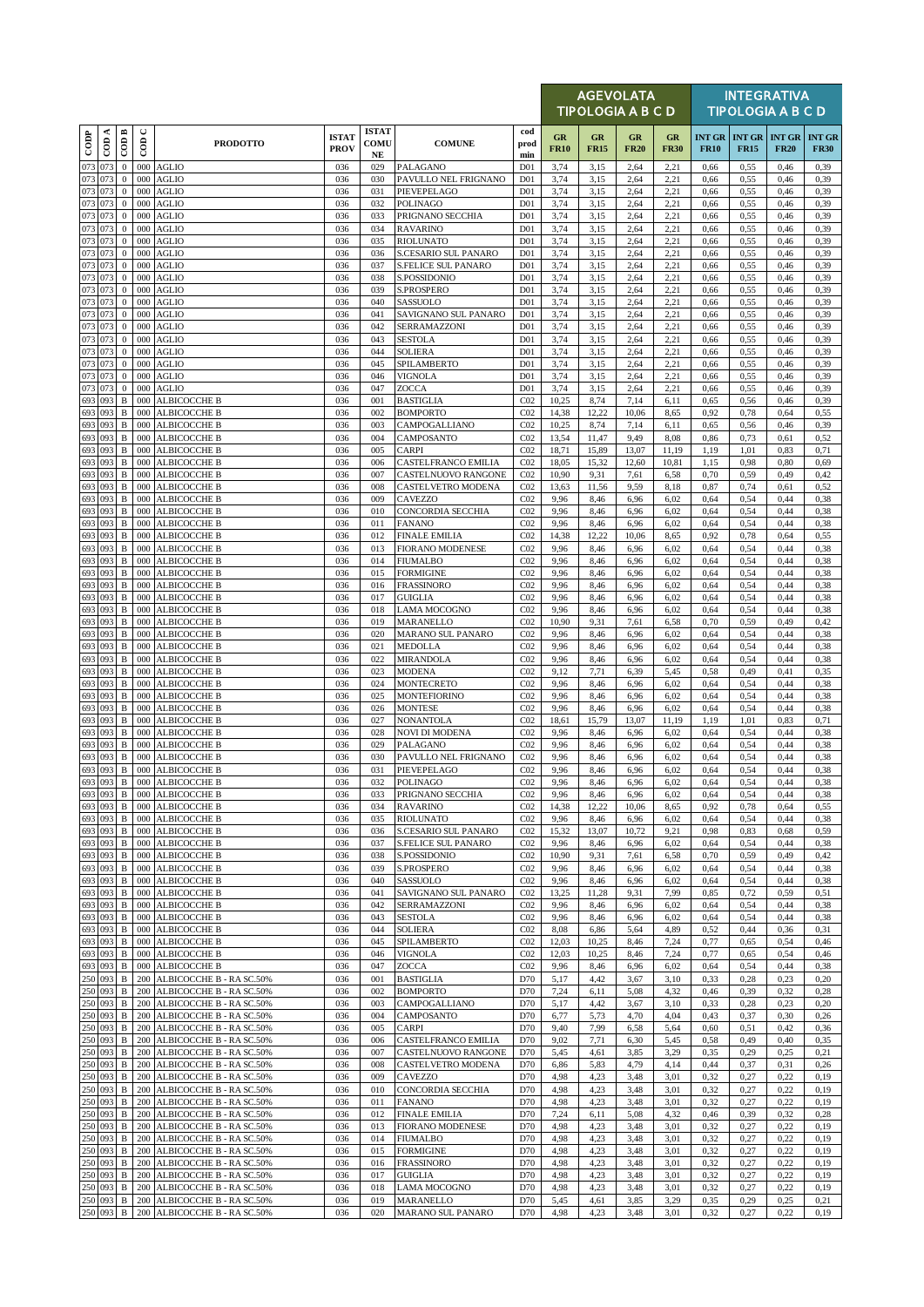|                    |          |                              |                      |                                                      |                             |                            |                                            |                    |                   | AGEVOLATA<br><b>TIPOLOGIA A B C D</b> |                   |                   |              |                                                | <b>INTEGRATIVA</b><br><b>TIPOLOGIA A B C D</b> |                              |
|--------------------|----------|------------------------------|----------------------|------------------------------------------------------|-----------------------------|----------------------------|--------------------------------------------|--------------------|-------------------|---------------------------------------|-------------------|-------------------|--------------|------------------------------------------------|------------------------------------------------|------------------------------|
| $_{\rm{cop}}$      | $\cos A$ | $\overline{CDB}$             | $\cup$<br>$\epsilon$ | <b>PRODOTTO</b>                                      | <b>ISTAT</b><br><b>PROV</b> | <b>ISTAT</b><br>COMU<br>NE | <b>COMUNE</b>                              | cod<br>prod<br>min | GR<br><b>FR10</b> | GR<br><b>FR15</b>                     | GR<br><b>FR20</b> | GR<br><b>FR30</b> | <b>FR10</b>  | <b>INT GR   INT GR   INT GR</b><br><b>FR15</b> | <b>FR20</b>                                    | <b>INT GR</b><br><b>FR30</b> |
| 250 093            |          | $\, {\bf B}$                 | 200                  | ALBICOCCHE B - RA SC.50%                             | 036                         | 021                        | <b>MEDOLLA</b>                             | D70                | 4,98              | 4,23                                  | 3,48              | 3,01              | 0,32         | 0,27                                           | 0,22                                           | 0,19                         |
| 250 093<br>250 093 |          | $\, {\bf B}$<br>$\, {\bf B}$ | 200<br>200           | ALBICOCCHE B - RA SC.50%<br>ALBICOCCHE B - RA SC.50% | 036<br>036                  | 022<br>023                 | <b>MIRANDOLA</b><br><b>MODENA</b>          | D70<br>D70         | 4,98<br>4,61      | 4,23<br>3,95                          | 3,48<br>3,20      | 3,01<br>2,73      | 0,32<br>0,29 | 0,27<br>0,25                                   | 0,22<br>0,20                                   | 0,19<br>0,17                 |
| 250 093            |          | $\, {\bf B}$                 | 200                  | ALBICOCCHE B - RA SC.50%                             | 036                         | 024                        | <b>MONTECRETO</b>                          | D70                | 4,98              | 4,23                                  | 3,48              | 3,01              | 0,32         | 0,27                                           | 0,22                                           | 0,19                         |
| 250 093            |          | $\, {\bf B}$                 | 200                  | ALBICOCCHE B - RA SC.50%                             | 036                         | 025                        | <b>MONTEFIORINO</b>                        | D70                | 4,98              | 4,23                                  | 3,48              | 3,01              | 0,32         | 0,27                                           | 0,22                                           | 0,19                         |
| 250 093            |          | B                            | 200                  | ALBICOCCHE B - RA SC.50%                             | 036                         | 026                        | <b>MONTESE</b>                             | D70                | 4,98              | 4,23                                  | 3,48              | 3,01              | 0,32         | 0,27                                           | 0,22                                           | 0,19                         |
| 250 093<br>250 093 |          | B<br>$\, {\bf B}$            | 200<br>200           | ALBICOCCHE B - RA SC.50%<br>ALBICOCCHE B - RA SC.50% | 036<br>036                  | 027<br>028                 | <b>NONANTOLA</b><br><b>NOVI DI MODENA</b>  | D70<br>D70         | 9,31<br>4,98      | 7,90<br>4,23                          | 6,49<br>3,48      | 5,55<br>3,01      | 0,59<br>0,32 | 0,50<br>0,27                                   | 0,41<br>0,22                                   | 0,35<br>0,19                 |
| 250 093            |          | $\, {\bf B}$                 | 200                  | ALBICOCCHE B - RA SC.50%                             | 036                         | 029                        | PALAGANO                                   | D70                | 4,98              | 4,23                                  | 3,48              | 3,01              | 0,32         | 0,27                                           | 0,22                                           | 0,19                         |
| 250 093            |          | $\, {\bf B}$                 | 200                  | ALBICOCCHE B - RA SC.50%                             | 036                         | 030                        | PAVULLO NEL FRIGNANO                       | D70                | 4,98              | 4,23                                  | 3,48              | 3,01              | 0,32         | 0,27                                           | 0,22                                           | 0,19                         |
| 250 093            |          | $\, {\bf B}$                 | 200                  | ALBICOCCHE B - RA SC.50%                             | 036                         | 031                        | PIEVEPELAGO                                | D70                | 4,98              | 4,23                                  | 3,48              | 3,01              | 0,32         | 0,27                                           | 0,22                                           | 0,19                         |
| 250 093<br>250 093 |          | B<br>$\, {\bf B}$            | 200<br>200           | ALBICOCCHE B - RA SC.50%<br>ALBICOCCHE B - RA SC.50% | 036<br>036                  | 032<br>033                 | <b>POLINAGO</b><br>PRIGNANO SECCHIA        | D70<br>D70         | 4,98<br>4,98      | 4,23<br>4,23                          | 3,48<br>3,48      | 3,01<br>3,01      | 0,32<br>0,32 | 0,27<br>0,27                                   | 0,22<br>0,22                                   | 0,19<br>0,19                 |
| 250 093            |          | $\, {\bf B}$                 | 200                  | ALBICOCCHE B - RA SC.50%                             | 036                         | 034                        | <b>RAVARINO</b>                            | D70                | 7,24              | 6,11                                  | 5,08              | 4,32              | 0,46         | 0,39                                           | 0,32                                           | 0,28                         |
| 250 093            |          | B                            | 200                  | ALBICOCCHE B - RA SC.50%                             | 036                         | 035                        | <b>RIOLUNATO</b>                           | D70                | 4,98              | 4,23                                  | 3,48              | 3,01              | 0,32         | 0,27                                           | 0,22                                           | 0,19                         |
| 250 093            |          | $\, {\bf B}$                 | 200                  | ALBICOCCHE B - RA SC.50%                             | 036                         | 036                        | S.CESARIO SUL PANARO                       | D70                | 7,71              | 6,58                                  | 5,36              | 4,61              | 0,49         | 0,42                                           | 0,34                                           | 0,29                         |
| 250 093<br>250 093 |          | В<br>B                       | 200<br>200           | ALBICOCCHE B - RA SC.50%<br>ALBICOCCHE B - RA SC.50% | 036<br>036                  | 037<br>038                 | <b>S.FELICE SUL PANARO</b><br>S.POSSIDONIO | D70<br>D70         | 4,98<br>5,45      | 4,23<br>4,61                          | 3,48<br>3,85      | 3,01<br>3,29      | 0,32<br>0,35 | 0,27<br>0,29                                   | 0,22<br>0,25                                   | 0,19<br>0,21                 |
| 250 093            |          | $\, {\bf B}$                 | 200                  | ALBICOCCHE B - RA SC.50%                             | 036                         | 039                        | S.PROSPERO                                 | D70                | 4,98              | 4,23                                  | 3,48              | 3,01              | 0,32         | 0,27                                           | 0,22                                           | 0,19                         |
| 250 093            |          | B                            | 200                  | ALBICOCCHE B - RA SC.50%                             | 036                         | 040                        | SASSUOLO                                   | D70                | 4,98              | 4,23                                  | 3,48              | 3,01              | 0,32         | 0,27                                           | 0,22                                           | 0,19                         |
| 250 093            |          | $\, {\bf B}$                 | 200                  | ALBICOCCHE B - RA SC.50%                             | 036                         | 041                        | SAVIGNANO SUL PANARO                       | D70                | 6,67              | 5,64                                  | 4,70              | 4,04              | 0,43         | 0,36                                           | 0,30                                           | 0,26                         |
| 250 093<br>250 093 |          | $\, {\bf B}$<br>$\, {\bf B}$ | 200<br>200           | ALBICOCCHE B - RA SC.50%<br>ALBICOCCHE B - RA SC.50% | 036<br>036                  | 042<br>043                 | SERRAMAZZONI<br><b>SESTOLA</b>             | D70<br>D70         | 4,98<br>4,98      | 4,23<br>4,23                          | 3,48<br>3,48      | 3,01<br>3,01      | 0,32<br>0,32 | 0,27<br>0,27                                   | 0,22<br>0,22                                   | 0,19<br>0,19                 |
| 250 093            |          | B                            | 200                  | ALBICOCCHE B - RA SC.50%                             | 036                         | 044                        | <b>SOLIERA</b>                             | D70                | 4,04              | 3,48                                  | 2,82              | 2,44              | 0,26         | 0,22                                           | 0,18                                           | 0,16                         |
| 250 093            |          | $\, {\bf B}$                 | 200                  | ALBICOCCHE B - RA SC.50%                             | 036                         | 045                        | SPILAMBERTO                                | D70                | 6,02              | 5,08                                  | 4,23              | 3,57              | 0,38         | 0,32                                           | 0,27                                           | 0,23                         |
| 250 093            |          | $\, {\bf B}$                 | 200                  | ALBICOCCHE B - RA SC.50%                             | 036                         | 046                        | <b>VIGNOLA</b>                             | D70                | 6,02              | 5,08                                  | 4,23              | 3,57              | 0,38         | 0,32                                           | 0,27                                           | 0,23                         |
| 250 093<br>433 093 |          | $\, {\bf B}$<br>$\, {\bf B}$ | 200<br>100           | ALBICOCCHE B - RA SC.50%<br>ALBICOCCHE B - RA SC.80% | 036<br>036                  | 047<br>001                 | <b>ZOCCA</b><br><b>BASTIGLIA</b>           | D70<br>D70         | 4,98<br>2,07      | 4,23<br>1,79                          | 3,48<br>1,41      | 3,01<br>1,22      | 0,32<br>0,13 | 0,27<br>0,11                                   | 0,22<br>0,09                                   | 0,19<br>0.08                 |
| 433 093            |          | $\mathbf B$                  | 100                  | ALBICOCCHE B - RA SC.80%                             | 036                         | 002                        | <b>BOMPORTO</b>                            | D70                | 2,91              | 2,44                                  | 2,07              | 1,79              | 0,19         | 0,16                                           | 0,13                                           | 0,11                         |
| 433                | 093      | $\, {\bf B}$                 | 100                  | ALBICOCCHE B - RA SC.80%                             | 036                         | 003                        | CAMPOGALLIANO                              | D70                | 2,07              | 1,79                                  | 1,41              | 1,22              | 0,13         | 0,11                                           | 0,09                                           | 0.08                         |
| 433 093            |          | $\, {\bf B}$                 | 100                  | ALBICOCCHE B - RA SC.80%                             | 036                         | 004                        | CAMPOSANTO                                 | D70                | 2,73              | 2,35                                  | 1,88              | 1,60              | 0,17         | 0,15                                           | 0,12                                           | 0,10                         |
| 433 093<br>433 093 |          | B<br>$\, {\bf B}$            | 100<br>100           | ALBICOCCHE B - RA SC.80%<br>ALBICOCCHE B - RA SC.80% | 036<br>036                  | 005<br>006                 | <b>CARPI</b><br>CASTELFRANCO EMILIA        | D70<br>D70         | 3,76<br>3,57      | 3,20<br>3,01                          | 2,63<br>2.54      | 2,26<br>2,16      | 0,24<br>0,23 | 0,20<br>0,19                                   | 0,17<br>0,16                                   | 0,14<br>0,14                 |
| 433 093            |          | $\, {\bf B}$                 | 100                  | ALBICOCCHE B - RA SC.80%                             | 036                         | 007                        | CASTELNUOVO RANGONE                        | D70                | 2,16              | 1,88                                  | 1,50              | 1,32              | 0,14         | 0,12                                           | 0,10                                           | 0.08                         |
| 433 093            |          | $\, {\bf B}$                 | 100                  | ALBICOCCHE B - RA SC.80%                             | 036                         | 008                        | <b>CASTELVETRO MODENA</b>                  | D70                | 2,73              | 2,35                                  | 1,88              | 1,60              | 0,17         | 0,15                                           | 0,12                                           | 0,10                         |
| 433 093            |          | $\, {\bf B}$                 | 100                  | ALBICOCCHE B - RA SC.80%                             | 036                         | 009                        | <b>CAVEZZO</b>                             | D70                | 1,97              | 1,69                                  | 1,41              | 1,22              | 0,13         | 0,11                                           | 0,09                                           | 0.08                         |
| 433 093<br>433 093 |          | $\, {\bf B}$<br>$\, {\bf B}$ | 100<br>100           | ALBICOCCHE B - RA SC.80%<br>ALBICOCCHE B - RA SC.80% | 036<br>036                  | 010<br>011                 | CONCORDIA SECCHIA<br><b>FANANO</b>         | D70<br>D70         | 1,97<br>1,97      | 1,69<br>1,69                          | 1,41<br>1,41      | 1,22<br>1,22      | 0,13<br>0,13 | 0,11<br>0,11                                   | 0,09<br>0,09                                   | 0.08<br>0,08                 |
| 433 093            |          | $\, {\bf B}$                 | 100                  | ALBICOCCHE B - RA SC.80%                             | 036                         | 012                        | <b>FINALE EMILIA</b>                       | D70                | 2,91              | 2,44                                  | 2,07              | 1,79              | 0,19         | 0,16                                           | 0,13                                           | 0,11                         |
| 433 093            |          | B                            | 100                  | ALBICOCCHE B - RA SC.80%                             | 036                         | 013                        | <b>FIORANO MODENESE</b>                    | D70                | 1,97              | 1,69                                  | 1,41              | 1,22              | 0,13         | 0,11                                           | 0,09                                           | 0.08                         |
| 433 093            |          | $\, {\bf B}$                 | 100                  | ALBICOCCHE B - RA SC.80%                             | 036                         | 014                        | <b>FIUMALBO</b>                            | D70                | 1,97              | 1,69                                  | 1,41              | 1,22              | 0,13         | 0,11                                           | 0,09                                           | 0.08                         |
| 433 093<br>433 093 |          | B<br>$\, {\bf B}$            | 100<br>100           | ALBICOCCHE B - RA SC.80%<br>ALBICOCCHE B - RA SC.80% | 036<br>036                  | 015<br>016                 | <b>FORMIGINE</b><br><b>FRASSINORO</b>      | D70<br>D70         | 1,97<br>1,97      | 1,69<br>1,69                          | 1,41<br>1,41      | 1,22<br>1,22      | 0,13<br>0,13 | 0,11<br>0,11                                   | 0,09<br>0,09                                   | 0.08<br>0.08                 |
| 433 093            |          | $\, {\bf B}$                 | 100                  | ALBICOCCHE B - RA SC.80%                             | 036                         | 017                        | <b>GUIGLIA</b>                             | D70                | 1,97              | 1,69                                  | 1,41              | 1,22              | 0,13         | 0,11                                           | 0,09                                           | 0.08                         |
| 433 093            |          | $\, {\bf B}$                 | 100                  | ALBICOCCHE B - RA SC.80%                             | 036                         | 018                        | <b>LAMA MOCOGNO</b>                        | D70                | 1,97              | 1,69                                  | 1,41              | 1,22              | 0.13         | 0,11                                           | 0,09                                           | 0,08                         |
| 433 093            |          | $\, {\bf B}$                 | 100                  | ALBICOCCHE B - RA SC.80%                             | 036                         | 019                        | <b>MARANELLO</b>                           | D70                | 2,16              | 1,88                                  | 1,50              | 1,32              | 0,14         | 0,12                                           | 0,10                                           | 0.08                         |
| 433 093<br>433 093 |          | $\, {\bf B}$<br>$\, {\bf B}$ | 100<br>100           | ALBICOCCHE B - RA SC.80%<br>ALBICOCCHE B - RA SC.80% | 036<br>036                  | 020<br>021                 | MARANO SUL PANARO<br><b>MEDOLLA</b>        | D70<br>D70         | 1,97<br>1,97      | 1,69<br>1,69                          | 1,41<br>1,41      | 1,22<br>1,22      | 0,13<br>0,13 | 0,11<br>0,11                                   | 0,09<br>0,09                                   | 0.08<br>0,08                 |
| 433 093            |          | $\, {\bf B}$                 | 100                  | ALBICOCCHE B - RA SC.80%                             | 036                         | 022                        | <b>MIRANDOLA</b>                           | D70                | 1,97              | 1,69                                  | 1,41              | 1,22              | 0,13         | 0,11                                           | 0,09                                           | 0.08                         |
| 433 093<br>433 093 |          | $\, {\bf B}$                 | 100                  | ALBICOCCHE B - RA SC.80%                             | 036                         | 023                        | <b>MODENA</b>                              | D70                | 1,79              | 1,50                                  | 1,22              | 1,03              | 0,11         | 0,10                                           | 0,08                                           | 0,07                         |
|                    |          | $\, {\bf B}$                 |                      | 100 ALBICOCCHE B - RA SC.80%                         | 036                         | 024                        | <b>MONTECRETO</b>                          | D70                | 1,97              | 1,69                                  | 1,41              | 1,22              | 0,13         | 0,11                                           | 0,09                                           | 0,08                         |
| 433 093<br>433 093 |          | B<br>$\, {\bf B}$            | 100<br>100           | ALBICOCCHE B - RA SC.80%<br>ALBICOCCHE B - RA SC.80% | 036<br>036                  | 025<br>026                 | <b>MONTEFIORINO</b><br><b>MONTESE</b>      | D70<br>D70         | 1,97<br>1,97      | 1,69<br>1,69                          | 1,41<br>1,41      | 1,22<br>1,22      | 0,13<br>0,13 | 0,11<br>0,11                                   | 0,09<br>0,09                                   | 0,08<br>0,08                 |
| 433 093            |          | B                            | 100                  | ALBICOCCHE B - RA SC.80%                             | 036                         | 027                        | <b>NONANTOLA</b>                           | D70                | 3,76              | 3,20                                  | 2,63              | 2,26              | 0,24         | 0,20                                           | 0,17                                           | 0,14                         |
| 433 093            |          | B                            | 100                  | ALBICOCCHE B - RA SC.80%                             | 036                         | 028                        | <b>NOVI DI MODENA</b>                      | D70                | 1,97              | 1,69                                  | 1,41              | 1,22              | 0,13         | 0,11                                           | 0,09                                           | 0,08                         |
| 433 093            |          | B                            | 100                  | ALBICOCCHE B - RA SC.80%                             | 036                         | 029                        | PALAGANO                                   | D70                | 1,97              | 1,69                                  | 1,41              | 1,22              | 0,13         | 0,11                                           | 0,09                                           | 0,08                         |
| 433 093<br>433 093 |          | В<br>$\, {\bf B}$            | 100<br>100           | ALBICOCCHE B - RA SC.80%<br>ALBICOCCHE B - RA SC.80% | 036<br>036                  | 030<br>031                 | PAVULLO NEL FRIGNANO<br>PIEVEPELAGO        | D70<br>D70         | 1,97<br>1,97      | 1,69<br>1,69                          | 1,41<br>1,41      | 1,22<br>1,22      | 0,13<br>0,13 | 0,11<br>0,11                                   | 0,09<br>0,09                                   | 0,08<br>0,08                 |
| 433 093            |          | B                            | 100                  | ALBICOCCHE B - RA SC.80%                             | 036                         | 032                        | <b>POLINAGO</b>                            | D70                | 1,97              | 1,69                                  | 1,41              | 1,22              | 0,13         | 0,11                                           | 0,09                                           | 0,08                         |
| 433 093            |          | $\, {\bf B}$                 | 100                  | ALBICOCCHE B - RA SC.80%                             | 036                         | 033                        | PRIGNANO SECCHIA                           | D70                | 1,97              | 1,69                                  | 1,41              | 1,22              | 0,13         | 0,11                                           | 0,09                                           | 0,08                         |
| 433 093            |          | $\, {\bf B}$                 | 100                  | ALBICOCCHE B - RA SC.80%                             | 036                         | 034                        | <b>RAVARINO</b>                            | D70                | 2,91              | 2,44                                  | 2,07              | 1,79              | 0,19         | 0,16                                           | 0,13                                           | 0,11                         |
| 433 093<br>433 093 |          | B<br>B                       | 100<br>100           | ALBICOCCHE B - RA SC.80%<br>ALBICOCCHE B - RA SC.80% | 036<br>036                  | 035<br>036                 | <b>RIOLUNATO</b><br>S.CESARIO SUL PANARO   | D70<br>D70         | 1,97<br>3,10      | 1,69<br>2,63                          | 1,41<br>2,16      | 1,22<br>1,88      | 0,13<br>0,20 | 0,11<br>0,17                                   | 0,09<br>0,14                                   | 0,08<br>0,12                 |
| 433 093            |          | $\, {\bf B}$                 | 100                  | ALBICOCCHE B - RA SC.80%                             | 036                         | 037                        | S.FELICE SUL PANARO                        | D70                | 1,97              | 1,69                                  | 1,41              | 1,22              | 0,13         | 0,11                                           | 0,09                                           | 0,08                         |
| 433 093            |          | B                            | 100                  | ALBICOCCHE B - RA SC.80%                             | 036                         | 038                        | S.POSSIDONIO                               | D70                | 2,16              | 1,88                                  | 1,50              | 1,32              | 0,14         | 0,12                                           | 0,10                                           | 0,08                         |
| 433 093            |          | B                            | 100                  | ALBICOCCHE B - RA SC.80%                             | 036                         | 039                        | S.PROSPERO                                 | D70                | 1,97              | 1,69                                  | 1,41              | 1,22              | 0,13         | 0,11                                           | 0,09                                           | 0,08                         |
| 433 093<br>433 093 |          | $\, {\bf B}$<br>B            | 100<br>100           | ALBICOCCHE B - RA SC.80%<br>ALBICOCCHE B - RA SC.80% | 036<br>036                  | 040<br>041                 | SASSUOLO<br>SAVIGNANO SUL PANARO           | D70<br>D70         | 1,97<br>2,63      | 1,69<br>2,26                          | 1,41<br>1,88      | 1,22<br>1,60      | 0,13<br>0,17 | 0,11<br>0,14                                   | 0,09<br>0,12                                   | 0.08<br>0,10                 |
| 433 093            |          | $\, {\bf B}$                 | 100                  | ALBICOCCHE B - RA SC.80%                             | 036                         | 042                        | SERRAMAZZONI                               | D70                | 1,97              | 1,69                                  | 1,41              | 1,22              | 0,13         | 0,11                                           | 0,09                                           | 0,08                         |
| 433 093            |          | B                            | 100                  | ALBICOCCHE B - RA SC.80%                             | 036                         | 043                        | <b>SESTOLA</b>                             | D70                | 1,97              | 1,69                                  | 1,41              | 1,22              | 0,13         | 0,11                                           | 0,09                                           | 0,08                         |
| 433 093            |          | B                            | 100                  | ALBICOCCHE B - RA SC.80%                             | 036                         | 044                        | <b>SOLIERA</b>                             | D70                | 1,60              | 1,32                                  | 1,13              | 0,94              | 0,10         | 0.08                                           | 0,07                                           | 0,06                         |
| 433 093<br>433 093 |          | B<br>В                       | 100<br>100           | ALBICOCCHE B - RA SC.80%<br>ALBICOCCHE B - RA SC.80% | 036<br>036                  | 045<br>046                 | SPILAMBERTO<br><b>VIGNOLA</b>              | D70<br>D70         | 2,44<br>2,44      | 2,07<br>2,07                          | 1,69<br>1,69      | 1,50<br>1,50      | 0,16<br>0,16 | 0,13<br>0,13                                   | 0,11<br>0,11                                   | 0,10<br>0,10                 |
| 433 093            |          | B                            | 100                  | ALBICOCCHE B - RA SC.80%                             | 036                         | 047                        | <b>ZOCCA</b>                               | D70                | 1,97              | 1,69                                  | 1,41              | 1,22              | 0,13         | 0,11                                           | 0,09                                           | 0.08                         |
| 645 094            |          | B                            | 000                  | ALBICOCCHE PRECOCI B                                 | 036                         | 001                        | <b>BASTIGLIA</b>                           | L12                | 9,31              | 7,90                                  | 6,49              | 5,55              | 0,59         | 0,50                                           | 0,41                                           | 0,35                         |
| 645 094            |          | $\, {\bf B}$                 | 000                  | ALBICOCCHE PRECOCI B                                 | 036                         | 002                        | <b>BOMPORTO</b>                            | L12                | 12,69             | 10,81                                 | 8.93              | 7,61              | 0,81         | 0.69                                           | 0,57                                           | 0,49                         |
| 645 094<br>645 094 |          | B<br>$\, {\bf B}$            | 000<br>000           | ALBICOCCHE PRECOCI B<br>ALBICOCCHE PRECOCI B         | 036<br>036                  | 003<br>004                 | CAMPOGALLIANO<br>CAMPOSANTO                | L12<br>L12         | 9,31<br>12,03     | 7,90<br>10,25                         | 6,49<br>8,46      | 5,55<br>7,24      | 0.59<br>0,77 | 0,50<br>0,65                                   | 0,41<br>0,54                                   | 0,35<br>0,46                 |
| 645 094            |          | B                            | 000                  | ALBICOCCHE PRECOCI B                                 | 036                         | 005                        | <b>CARPI</b>                               | L12                | 16,64             | 14,10                                 | 11,66             | 9,96              | 1,06         | 0,90                                           | 0,74                                           | 0,64                         |
| 645 094            |          | B                            | 000                  | ALBICOCCHE PRECOCI B                                 | 036                         | 006                        | CASTELFRANCO EMILIA                        | L12                | 16,26             | 13,82                                 | 11,37             | 9,78              | 1,04         | 0,88                                           | 0,73                                           | 0,62                         |
| 645 094            |          | B                            | 000                  | ALBICOCCHE PRECOCI B                                 | 036                         | 007                        | CASTELNUOVO RANGONE                        | L12                | 9,59              | 8,18                                  | 6,67              | 5,73              | 0,61         | 0,52                                           | 0,43                                           | 0,37                         |
| 645 094<br>645 094 |          | $\, {\bf B}$                 | 000<br>000           | ALBICOCCHE PRECOCI B                                 | 036<br>036                  | 008<br>009                 | CASTELVETRO MODENA<br><b>CAVEZZO</b>       | L12<br>L12         | 12,13<br>9,12     | 10,34<br>7,71                         | 8,46<br>6,39      | 7,24<br>5,45      | 0,77<br>0,58 | 0,66                                           | 0,54                                           | 0,46<br>0,35                 |
| 645 094            |          | B<br>B                       | 000                  | ALBICOCCHE PRECOCI B<br>ALBICOCCHE PRECOCI B         | 036                         | 010                        | CONCORDIA SECCHIA                          | L12                | 9,12              | 7,71                                  | 6,39              | 5,45              | 0,58         | 0,49<br>0,49                                   | 0,41<br>0,41                                   | 0,35                         |
| 645 094            |          | В                            | 000                  | ALBICOCCHE PRECOCI B                                 | 036                         | 011                        | <b>FANANO</b>                              | L12                | 9,12              | 7,71                                  | 6,39              | 5,45              | 0,58         | 0,49                                           | 0,41                                           | 0,35                         |
| 645 094            |          | $\, {\bf B}$                 |                      | 000 ALBICOCCHE PRECOCI B                             | 036                         | 012                        | <b>FINALE EMILIA</b>                       | L12                | 12,69             | 10,81                                 | 8,93              | 7,61              | 0,81         | 0,69                                           | 0,57                                           | 0,49                         |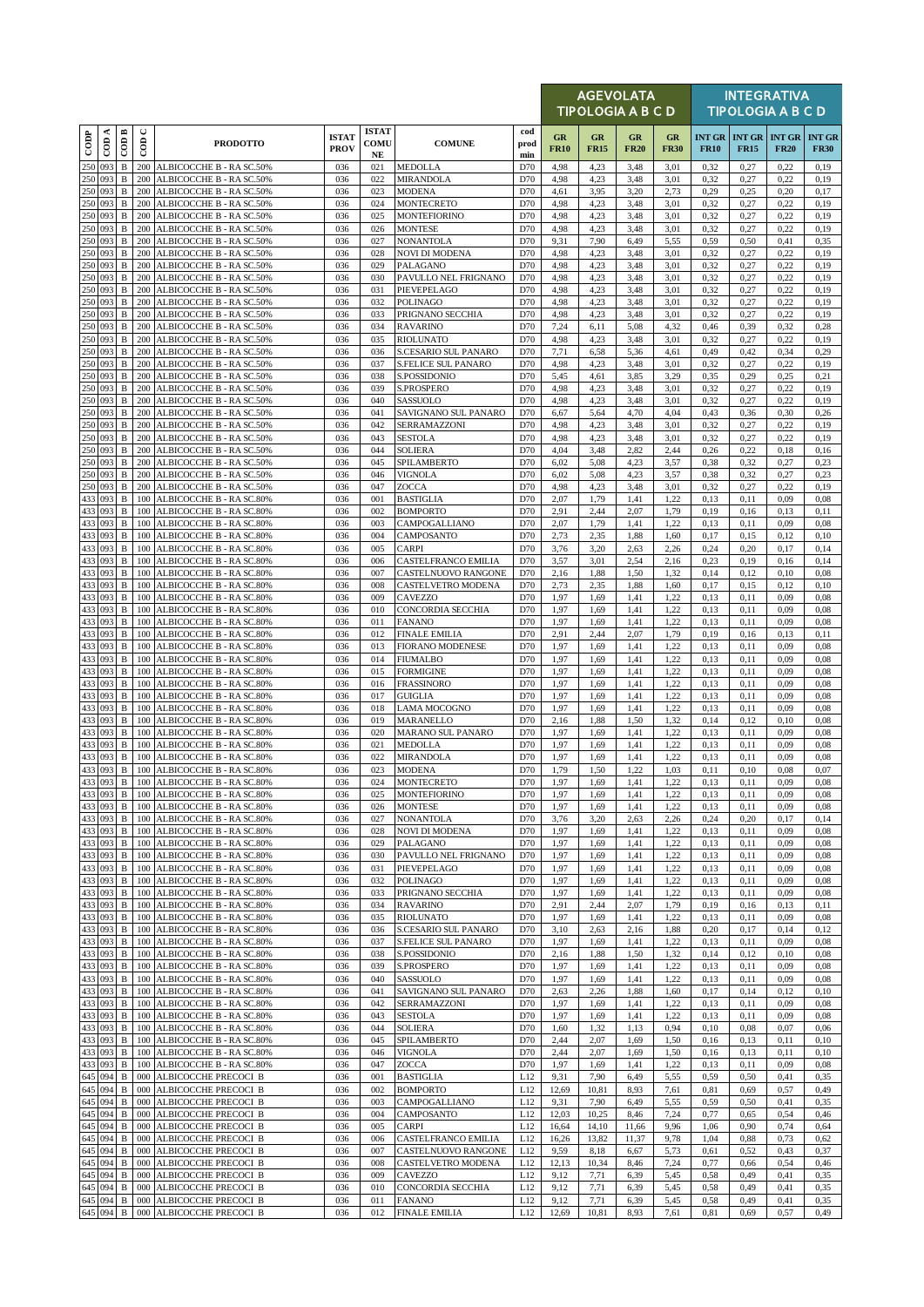|               |                    |                              |                    |                                                                      |                             |                                  |                                            |                    |                   |                   | <b>AGEVOLATA</b><br>TIPOLOGIA A B C D |                   |                              |                                     | <b>INTEGRATIVA</b><br><b>TIPOLOGIA A B C D</b> |                              |
|---------------|--------------------|------------------------------|--------------------|----------------------------------------------------------------------|-----------------------------|----------------------------------|--------------------------------------------|--------------------|-------------------|-------------------|---------------------------------------|-------------------|------------------------------|-------------------------------------|------------------------------------------------|------------------------------|
| $_{\rm{cop}}$ | ≺<br>60            | COD B                        | $\mathbf C$<br>60D | <b>PRODOTTO</b>                                                      | <b>ISTAT</b><br><b>PROV</b> | <b>ISTAT</b><br>COMU<br>$\bf NE$ | <b>COMUNE</b>                              | cod<br>prod<br>min | GR<br><b>FR10</b> | GR<br><b>FR15</b> | GR<br><b>FR20</b>                     | GR<br><b>FR30</b> | <b>INT GR</b><br><b>FR10</b> | <b>INT GR INT GR</b><br><b>FR15</b> | <b>FR20</b>                                    | <b>INT GR</b><br><b>FR30</b> |
|               | 645 094            | $\, {\bf B}$                 | 000                | ALBICOCCHE PRECOCI B                                                 | 036                         | 013                              | <b>FIORANO MODENESE</b>                    | L12                | 9,12              | 7,71              | 6,39                                  | 5,45              | 0,58                         | 0,49                                | 0,41                                           | 0,35                         |
| 645           | 094<br>645 094     | $\, {\bf B}$<br>B            | 000<br>000         | ALBICOCCHE PRECOCI B<br>ALBICOCCHE PRECOCI B                         | 036<br>036                  | 014<br>015                       | <b>FIUMALBO</b><br><b>FORMIGINE</b>        | L12<br>L12         | 9,12<br>9,12      | 7,71<br>7,71      | 6,39<br>6,39                          | 5,45<br>5,45      | 0,58<br>0,58                 | 0,49<br>0,49                        | 0,41<br>0,41                                   | 0,35<br>0,35                 |
| 645           | 094                | $\, {\bf B}$                 | 000                | ALBICOCCHE PRECOCI B                                                 | 036                         | 016                              | <b>FRASSINORO</b>                          | L12                | 9,12              | 7,71              | 6,39                                  | 5,45              | 0,58                         | 0,49                                | 0,41                                           | 0,35                         |
| 645           | 094                | $\, {\bf B}$                 | 000                | ALBICOCCHE PRECOCI B                                                 | 036                         | 017                              | <b>GUIGLIA</b>                             | L12                | 9,12              | 7,71              | 6,39                                  | 5,45              | 0,58                         | 0,49                                | 0,41                                           | 0,35                         |
| 645           | 645 094<br>094     | $\, {\bf B}$<br>$\mathbf B$  | 000<br>000         | ALBICOCCHE PRECOCI B<br>ALBICOCCHE PRECOCI B                         | 036<br>036                  | 018<br>019                       | LAMA MOCOGNO<br>MARANELLO                  | L12<br>L12         | 9,12<br>9,59      | 7,71<br>8,18      | 6,39<br>6,67                          | 5,45<br>5,73      | 0,58<br>0.61                 | 0,49<br>0,52                        | 0,41<br>0,43                                   | 0,35<br>0,37                 |
| 645           | 094                | $\, {\bf B}$                 | 000                | ALBICOCCHE PRECOCI B                                                 | 036                         | 020                              | MARANO SUL PANARO                          | L12                | 9,12              | 7,71              | 6,39                                  | 5,45              | 0,58                         | 0,49                                | 0,41                                           | 0,35                         |
| 645           | 094                | B                            | 000                | ALBICOCCHE PRECOCI B                                                 | 036                         | 021                              | MEDOLLA                                    | L12                | 9,12              | 7,71              | 6,39                                  | 5,45              | 0,58                         | 0,49                                | 0,41                                           | 0,35                         |
| 645<br>645    | 094<br>094         | $\, {\bf B}$<br>$\, {\bf B}$ | 000<br>000         | ALBICOCCHE PRECOCI B<br>ALBICOCCHE PRECOCI B                         | 036<br>036                  | 022<br>023                       | MIRANDOLA<br><b>MODENA</b>                 | L12<br>L12         | 9,12<br>7,90      | 7,71<br>6,67      | 6,39<br>5,55                          | 5,45<br>4,70      | 0,58<br>0,50                 | 0,49<br>0,43                        | 0,41<br>0,35                                   | 0,35<br>0,30                 |
| 645           | 094                | $\, {\bf B}$                 | 000                | ALBICOCCHE PRECOCI B                                                 | 036                         | 024                              | MONTECRETO                                 | L12                | 9,12              | 7,71              | 6,39                                  | 5,45              | 0,58                         | 0,49                                | 0,41                                           | 0,35                         |
| 645           | 094                | B                            | 000                | ALBICOCCHE PRECOCI B                                                 | 036                         | 025                              | <b>MONTEFIORINO</b>                        | L12                | 9,12              | 7,71              | 6,39                                  | 5,45              | 0,58                         | 0,49                                | 0,41                                           | 0,35                         |
| 645<br>645    | 094<br>094         | B<br>$\, {\bf B}$            | 000<br>000         | ALBICOCCHE PRECOCI B<br>ALBICOCCHE PRECOCI B                         | 036<br>036                  | 026<br>027                       | <b>MONTESE</b><br><b>NONANTOLA</b>         | L12<br>L12         | 9,12<br>16,54     | 7,71<br>14,10     | 6,39<br>11,56                         | 5,45<br>9,96      | 0,58<br>1,06                 | 0,49<br>0,90                        | 0,41<br>0,74                                   | 0,35<br>0,64                 |
| 645           | 094                | $\, {\bf B}$                 | 000                | ALBICOCCHE PRECOCI B                                                 | 036                         | 028                              | <b>NOVI DI MODENA</b>                      | L12                | 9,12              | 7,71              | 6,39                                  | 5,45              | 0,58                         | 0,49                                | 0,41                                           | 0,35                         |
| 645 094       | 645 094            | B                            | 000                | ALBICOCCHE PRECOCI B                                                 | 036                         | 029                              | PALAGANO                                   | L12                | 9,12              | 7,71              | 6,39                                  | 5,45              | 0,58                         | 0,49                                | 0,41                                           | 0,35                         |
|               | 645 094            | $\, {\bf B}$<br>$\, {\bf B}$ | 000<br>000         | ALBICOCCHE PRECOCI B<br>ALBICOCCHE PRECOCI B                         | 036<br>036                  | 030<br>031                       | PAVULLO NEL FRIGNANO<br>PIEVEPELAGO        | L12<br>L12         | 9,12<br>9,12      | 7,71<br>7,71      | 6,39<br>6,39                          | 5,45<br>5,45      | 0,58<br>0,58                 | 0,49<br>0,49                        | 0,41<br>0,41                                   | 0,35<br>0,35                 |
| 645           | 094                | $\, {\bf B}$                 | 000                | ALBICOCCHE PRECOCI B                                                 | 036                         | 032                              | <b>POLINAGO</b>                            | L12                | 9,12              | 7,71              | 6,39                                  | 5,45              | 0,58                         | 0,49                                | 0,41                                           | 0,35                         |
| 645           | 094                | B                            | 000                | ALBICOCCHE PRECOCI B                                                 | 036                         | 033                              | PRIGNANO SECCHIA                           | L12                | 9,12              | 7,71              | 6,39                                  | 5,45              | 0,58                         | 0,49                                | 0,41                                           | 0,35                         |
| 645<br>645    | 094<br>094         | B<br>$\, {\bf B}$            | 000<br>000         | ALBICOCCHE PRECOCI B<br>ALBICOCCHE PRECOCI B                         | 036<br>036                  | 034<br>035                       | <b>RAVARINO</b><br><b>RIOLUNATO</b>        | L12<br>L12         | 12,69<br>9,12     | 10,81<br>7,71     | 8,93<br>6,39                          | 7,61<br>5,45      | 0,81<br>0,58                 | 0,69<br>0,49                        | 0,57<br>0,41                                   | 0,49<br>0.35                 |
| 645           | 094                | $\, {\bf B}$                 | 000                | ALBICOCCHE PRECOCI B                                                 | 036                         | 036                              | S.CESARIO SUL PANARO                       | L12                | 13,63             | 11,56             | 9,59                                  | 8,18              | 0,87                         | 0,74                                | 0,61                                           | 0,52                         |
| 645           | 094                | $\, {\bf B}$                 | 000                | ALBICOCCHE PRECOCI B                                                 | 036                         | 037                              | <b>S.FELICE SUL PANARO</b>                 | L12                | 9,12              | 7,71              | 6,39                                  | 5,45              | 0,58                         | 0,49                                | 0,41                                           | 0,35                         |
| 645<br>645    | 094<br>094         | $\, {\bf B}$<br>B            | 000<br>000         | ALBICOCCHE PRECOCI B<br>ALBICOCCHE PRECOCI B                         | 036<br>036                  | 038<br>039                       | S.POSSIDONIO<br>S.PROSPERO                 | L12<br>L12         | 9,59<br>9,12      | 8,18<br>7,71      | 6,67<br>6,39                          | 5,73<br>5,45      | 0,61<br>0,58                 | 0,52<br>0,49                        | 0,43<br>0,41                                   | 0,37<br>0,35                 |
| 645           | 094                | B                            | 000                | ALBICOCCHE PRECOCI B                                                 | 036                         | 040                              | SASSUOLO                                   | L12                | 9,12              | 7,71              | 6,39                                  | 5,45              | 0,58                         | 0,49                                | 0,41                                           | 0,35                         |
| 645           | 094                | B                            | 000                | ALBICOCCHE PRECOCI B                                                 | 036                         | 041                              | SAVIGNANO SUL PANARO                       | L12                | 11,75             | 9,96              | 8,27                                  | 7,05              | 0,75                         | 0,64                                | 0,53                                           | 0,45                         |
| 645           | 094                | $\, {\bf B}$                 | 000                | ALBICOCCHE PRECOCI B                                                 | 036                         | 042                              | SERRAMAZZONI                               | L12                | 9,12              | 7,71              | 6,39                                  | 5,45              | 0,58                         | 0,49                                | 0,41                                           | 0,35                         |
| 645           | 645 094<br>094     | $\, {\bf B}$<br>$\, {\bf B}$ | 000<br>000         | ALBICOCCHE PRECOCI B<br>ALBICOCCHE PRECOCI B                         | 036<br>036                  | 043<br>044                       | <b>SESTOLA</b><br><b>SOLIERA</b>           | L12<br>L12         | 9,12<br>7,14      | 7,71<br>6,11      | 6,39<br>4,98                          | 5,45<br>4,32      | 0,58<br>0,46                 | 0,49<br>0,39                        | 0,41<br>0,32                                   | 0,35<br>0,28                 |
| 645           | 094                | $\, {\bf B}$                 | 000                | ALBICOCCHE PRECOCI B                                                 | 036                         | 045                              | SPILAMBERTO                                | L12                | 10,62             | 9,02              | 7,43                                  | 6,39              | 0.68                         | 0.58                                | 0,47                                           | 0,41                         |
| 645           | 094                | $\, {\bf B}$                 | 000                | ALBICOCCHE PRECOCI B                                                 | 036                         | 046                              | <b>VIGNOLA</b>                             | L12                | 10,62             | 9,02              | 7,43                                  | 6,39              | 0,68                         | 0,58                                | 0,47                                           | 0,41                         |
| 645<br>647    | 094<br>094         | $\mathbf B$<br>$\, {\bf B}$  | 000<br>200         | ALBICOCCHE PRECOCI B<br>ALBICOCCHE PRECOCI B - RA SC.50%             | 036<br>036                  | 047<br>001                       | ZOCCA<br><b>BASTIGLIA</b>                  | L12<br>L90         | 9,12<br>4,70      | 7,71<br>4,04      | 6,39<br>3,29                          | 5,45<br>2,82      | 0,58<br>0,30                 | 0,49<br>0,26                        | 0,41<br>0,21                                   | 0,35<br>0,18                 |
| 647           | 094                | B                            | 200                | ALBICOCCHE PRECOCI B - RA SC.50%                                     | 036                         | 002                              | <b>BOMPORTO</b>                            | L90                | 6,39              | 5,45              | 4,51                                  | 3,85              | 0,41                         | 0,35                                | 0,29                                           | 0,25                         |
| 647           | 094                | B                            | 200                | ALBICOCCHE PRECOCI B - RA SC.50%                                     | 036                         | 003                              | CAMPOGALLIANO                              | L90                | 4,70              | 4.04              | 3,29                                  | 2,82              | 0,30                         | 0,26                                | 0,21                                           | 0,18                         |
| 647<br>647    | 094<br>094         | B<br>B                       | 200<br>200         | ALBICOCCHE PRECOCI B - RA SC.50%<br>ALBICOCCHE PRECOCI B - RA SC.50% | 036<br>036                  | 004<br>005                       | CAMPOSANTO<br><b>CARPI</b>                 | L90<br>L90         | 6,02<br>8,37      | 5,08<br>7,14      | 4,23<br>5,83                          | 3,57<br>4,98      | 0,38<br>0.53                 | 0,32<br>0,46                        | 0,27<br>0,37                                   | 0,23<br>0,32                 |
| 647           | 094                | B                            | 200                | ALBICOCCHE PRECOCI B - RA SC.50%                                     | 036                         | 006                              | CASTELFRANCO EMILIA                        | L90                | 8,18              | 6,96              | 5,73                                  | 4,89              | 0,52                         | 0,44                                | 0,37                                           | 0,31                         |
| 647           | 094                | $\, {\bf B}$                 | 200                | ALBICOCCHE PRECOCI B - RA SC.50%                                     | 036                         | 007                              | CASTELNUOVO RANGONE                        | L90                | 4,79              | 4.04              | 3,38                                  | 2,91              | 0,31                         | 0,26                                | 0,22                                           | 0,19                         |
| 647<br>647    | 094<br>094         | $\, {\bf B}$<br>$\, {\bf B}$ | 200<br>200         | ALBICOCCHE PRECOCI B - RA SC.50%<br>ALBICOCCHE PRECOCI B - RA SC.50% | 036<br>036                  | 008<br>009                       | CASTELVETRO MODENA<br>CAVEZZO              | L90<br>L90         | 6,11<br>4,61      | 5,17<br>3,95      | 4,32<br>3,20                          | 3,67<br>2,73      | 0,39<br>0,29                 | 0,33<br>0,25                        | 0,28<br>0,20                                   | 0,23<br>0,17                 |
| 647           | 094                | B                            | 200                | ALBICOCCHE PRECOCI B - RA SC.50%                                     | 036                         | 010                              | CONCORDIA SECCHIA                          | L90                | 4,61              | 3,95              | 3,20                                  | 2,73              | 0,29                         | 0,25                                | 0,20                                           | 0,17                         |
| 647           | 094                | B                            | 200                | ALBICOCCHE PRECOCI B - RA SC.50%                                     | 036                         | 011                              | <b>FANANO</b>                              | L90                | 4,61              | 3,95              | 3,20                                  | 2,73              | 0,29                         | 0,25                                | 0,20                                           | 0,17                         |
| 647           | 094                | $\, {\bf B}$                 | 200                | ALBICOCCHE PRECOCI B - RA SC.50%                                     | 036                         | 012                              | <b>FINALE EMILIA</b>                       | L90                | 6,39              | 5,45              | 4,51                                  | 3,85              | 0,41                         | 0,35                                | 0,29                                           | 0,25                         |
| 647<br>647    | 094<br>094         | В<br>$\, {\bf B}$            | 200<br>200         | ALBICOCCHE PRECOCI B - RA SC.50%<br>ALBICOCCHE PRECOCI B - RA SC.50% | 036<br>036                  | 013<br>014                       | <b>FIORANO MODENESE</b><br><b>FIUMALBO</b> | L90<br>L90         | 4,61<br>4,61      | 3,95<br>3,95      | 3,20<br>3,20                          | 2,73<br>2,73      | 0,29<br>0.29                 | 0,25<br>0.25                        | 0,20<br>0.20                                   | 0,17<br>0.17                 |
| 647           | 094                | $\, {\bf B}$                 |                    | 200 ALBICOCCHE PRECOCI B - RA SC.50%                                 | 036                         | 015                              | <b>FORMIGINE</b>                           | L90                | 4,61              | 3,95              | 3,20                                  | 2,73              | 0,29                         | 0,25                                | 0,20                                           | 0,17                         |
|               | 647 094            | $\, {\bf B}$                 |                    | 200 ALBICOCCHE PRECOCI B - RA SC.50%                                 | 036                         | 016                              | <b>FRASSINORO</b>                          | L90                | 4,61              | 3,95              | 3,20                                  | 2,73              | 0,29                         | 0,25                                | 0,20                                           | 0,17                         |
| 647<br>647    | 094<br>094         | $\mathbf B$<br>B             | 200<br>200         | ALBICOCCHE PRECOCI B - RA SC.50%<br>ALBICOCCHE PRECOCI B - RA SC.50% | 036<br>036                  | 017<br>018                       | <b>GUIGLIA</b><br>LAMA MOCOGNO             | L90<br>L90         | 4,61<br>4,61      | 3,95<br>3,95      | 3,20<br>3,20                          | 2,73<br>2,73      | 0,29<br>0,29                 | 0,25<br>0,25                        | 0,20<br>0,20                                   | 0,17<br>0,17                 |
|               | 647 094            | $\mathbf B$                  | 200                | ALBICOCCHE PRECOCI B - RA SC.50%                                     | 036                         | 019                              | <b>MARANELLO</b>                           | L90                | 4,79              | 4,04              | 3,38                                  | 2,91              | 0,31                         | 0,26                                | 0,22                                           | 0,19                         |
| 647           | 094                | В                            | 200                | ALBICOCCHE PRECOCI B - RA SC.50%                                     | 036                         | 020                              | MARANO SUL PANARO                          | L90                | 4,61              | 3,95              | 3.20                                  | 2,73              | 0,29                         | 0,25                                | 0,20                                           | 0,17                         |
|               | 647 094<br>647 094 | $\mathbf B$<br>$\, {\bf B}$  | 200<br>200         | ALBICOCCHE PRECOCI B - RA SC.50%<br>ALBICOCCHE PRECOCI B - RA SC.50% | 036<br>036                  | 021<br>022                       | <b>MEDOLLA</b><br><b>MIRANDOLA</b>         | L90<br>L90         | 4,61<br>4,61      | 3,95<br>3,95      | 3,20<br>3,20                          | 2,73<br>2,73      | 0,29<br>0,29                 | 0,25<br>0,25                        | 0,20<br>0,20                                   | 0,17<br>0,17                 |
| 647           | 094                | $\, {\bf B}$                 | 200                | ALBICOCCHE PRECOCI B - RA SC.50%                                     | 036                         | 023                              | <b>MODENA</b>                              | L90                | 3,95              | 3,38              | 2,73                                  | 2,35              | 0,25                         | 0,22                                | 0,17                                           | 0,15                         |
|               | 647 094            | $\, {\bf B}$                 | 200                | ALBICOCCHE PRECOCI B - RA SC.50%                                     | 036                         | 024                              | <b>MONTECRETO</b>                          | L90                | 4,61              | 3,95              | 3,20                                  | 2,73              | 0,29                         | 0,25                                | 0,20                                           | 0,17                         |
|               | 647 094            | B                            | 200                | ALBICOCCHE PRECOCI B - RA SC.50%                                     | 036                         | 025                              | <b>MONTEFIORINO</b>                        | L90                | 4,61              | 3,95              | 3,20                                  | 2,73              | 0,29                         | 0,25                                | 0,20                                           | 0,17                         |
| 647           | 094<br>647 094     | B<br>$\, {\bf B}$            | 200<br>200         | ALBICOCCHE PRECOCI B - RA SC.50%<br>ALBICOCCHE PRECOCI B - RA SC.50% | 036<br>036                  | 026<br>027                       | <b>MONTESE</b><br>NONANTOLA                | L90<br>L90         | 4,61<br>8,27      | 3,95<br>7,05      | 3.20<br>5,83                          | 2,73<br>4,98      | 0,29<br>0,53                 | 0,25<br>0,45                        | 0,20<br>0,37                                   | 0,17<br>0,32                 |
|               | 647 094            | $\, {\bf B}$                 | 200                | ALBICOCCHE PRECOCI B - RA SC.50%                                     | 036                         | 028                              | NOVI DI MODENA                             | L90                | 4,61              | 3,95              | 3,20                                  | 2,73              | 0,29                         | 0,25                                | 0,20                                           | 0,17                         |
| 647           | 094                | B                            | 200                | ALBICOCCHE PRECOCI B - RA SC.50%                                     | 036                         | 029                              | PALAGANO                                   | L90                | 4,61              | 3,95              | 3,20                                  | 2,73              | 0,29                         | 0,25                                | 0,20                                           | 0,17                         |
| 647<br>647    | 094<br>094         | B<br>B                       | 200<br>200         | ALBICOCCHE PRECOCI B - RA SC.50%<br>ALBICOCCHE PRECOCI B - RA SC.50% | 036<br>036                  | 030<br>031                       | PAVULLO NEL FRIGNANO<br>PIEVEPELAGO        | L90<br>L90         | 4,61<br>4,61      | 3,95<br>3,95      | 3,20<br>3,20                          | 2,73<br>2,73      | 0,29<br>0,29                 | 0,25<br>0,25                        | 0,20<br>0,20                                   | 0,17<br>0,17                 |
| 647           | 094                | B                            | 200                | ALBICOCCHE PRECOCI B - RA SC.50%                                     | 036                         | 032                              | POLINAGO                                   | L90                | 4,61              | 3,95              | 3,20                                  | 2,73              | 0,29                         | 0,25                                | 0,20                                           | 0,17                         |
|               | 647 094            | В                            | 200                | ALBICOCCHE PRECOCI B - RA SC.50%                                     | 036                         | 033                              | PRIGNANO SECCHIA                           | L90                | 4,61              | 3,95              | 3,20                                  | 2,73              | 0,29                         | 0,25                                | 0,20                                           | 0,17                         |
| 647           | 094                | $\, {\bf B}$<br>$\, {\bf B}$ | 200<br>200         | ALBICOCCHE PRECOCI B - RA SC.50%                                     | 036<br>036                  | 034<br>035                       | <b>RAVARINO</b>                            | L90<br>L90         | 6,39              | 5,45              | 4,51<br>3,20                          | 3,85              | 0,41<br>0,29                 | 0,35                                | 0,29                                           | 0,25                         |
| 647 094       | 647 094            | B                            | 200                | ALBICOCCHE PRECOCI B - RA SC.50%<br>ALBICOCCHE PRECOCI B - RA SC.50% | 036                         | 036                              | <b>RIOLUNATO</b><br>S.CESARIO SUL PANARO   | L90                | 4,61<br>6,86      | 3,95<br>5,83      | 4,79                                  | 2,73<br>4,14      | 0,44                         | 0,25<br>0,37                        | 0,20<br>0,31                                   | 0,17<br>0,26                 |
| 647           | 094                | $\, {\bf B}$                 | 200                | ALBICOCCHE PRECOCI B - RA SC.50%                                     | 036                         | 037                              | S.FELICE SUL PANARO                        | L90                | 4,61              | 3,95              | 3,20                                  | 2,73              | 0,29                         | 0,25                                | 0,20                                           | 0,17                         |
|               | 647 094            | B                            | 200                | ALBICOCCHE PRECOCI B - RA SC.50%                                     | 036                         | 038                              | S.POSSIDONIO                               | L90                | 4,79              | 4,04              | 3,38                                  | 2,91              | 0,31                         | 0,26                                | 0,22                                           | 0,19                         |
| 647<br>647    | 094<br>094         | $\mathbf B$<br>B             | 200<br>200         | ALBICOCCHE PRECOCI B - RA SC.50%<br>ALBICOCCHE PRECOCI B - RA SC.50% | 036<br>036                  | 039<br>040                       | S.PROSPERO<br>SASSUOLO                     | L90<br>L90         | 4,61<br>4,61      | 3,95<br>3,95      | 3,20<br>3.20                          | 2,73<br>2,73      | 0,29<br>0,29                 | 0,25<br>0,25                        | 0,20<br>0,20                                   | 0,17<br>0,17                 |
| 647           | 094                | $\, {\bf B}$                 | 200                | ALBICOCCHE PRECOCI B - RA SC.50%                                     | 036                         | 041                              | SAVIGNANO SUL PANARO                       | L90                | 5,92              | 5,08              | 4,14                                  | 3,57              | 0,38                         | 0,32                                | 0,26                                           | 0,23                         |
| 647           | 094                | B                            | 200                | ALBICOCCHE PRECOCI B - RA SC.50%                                     | 036                         | 042                              | SERRAMAZZONI                               | L90                | 4,61              | 3,95              | 3,20                                  | 2,73              | 0,29                         | 0,25                                | 0,20                                           | 0,17                         |
| 647<br>647    | 094<br>094         | $\, {\bf B}$<br>В            | 200<br>200         | ALBICOCCHE PRECOCI B - RA SC.50%<br>ALBICOCCHE PRECOCI B - RA SC.50% | 036<br>036                  | 043<br>044                       | <b>SESTOLA</b><br><b>SOLIERA</b>           | L90<br>L90         | 4,61<br>3,57      | 3,95<br>3,01      | 3,20<br>2,54                          | 2,73<br>2,16      | 0,29<br>0,23                 | 0,25<br>0,19                        | 0,20<br>0,16                                   | 0,17<br>0,14                 |
| 647           | 094                | B                            | 200                | ALBICOCCHE PRECOCI B - RA SC.50%                                     | 036                         | 045                              | SPILAMBERTO                                | L90                | 5,36              | 4,51              | 3,76                                  | 3,20              | 0,34                         | 0,29                                | 0,24                                           | 0,20                         |
|               | 647 094            | $\mathbf B$                  | 200                | ALBICOCCHE PRECOCI B - RA SC.50%                                     | 036                         | 046                              | <b>VIGNOLA</b>                             | L90                | 5,36              | 4,51              | 3,76                                  | 3,20              | 0,34                         | 0,29                                | 0,24                                           | 0,20                         |
|               | 647 094<br>094     | В                            | 200                | ALBICOCCHE PRECOCI B - RA SC.50%                                     | 036                         | 047                              | ZOCCA<br><b>BASTIGLIA</b>                  | L90<br>L90         | 4,61              | 3,95              | 3.20<br>1.32                          | 2,73              | 0,29                         | 0,25                                | 0,20                                           | 0,17                         |
| 653           | 653 094            | B<br>B                       | 100<br>100         | ALBICOCCHE PRECOCI B - RA SC.80%<br>ALBICOCCHE PRECOCI B - RA SC.80% | 036<br>036                  | 001<br>002                       | <b>BOMPORTO</b>                            | L90                | 1,88<br>2,54      | 1,60<br>2,16      | 1,79                                  | 1,13<br>1,50      | 0,12<br>0,16                 | 0,10<br>0,14                        | 0,08<br>0,11                                   | 0,07<br>0,10                 |
|               | 653 094            | B                            |                    | 100 ALBICOCCHE PRECOCI B - RA SC.80%                                 | 036                         | 003                              | CAMPOGALLIANO                              | L90                | 1,88              | 1,60              | 1,32                                  | 1,13              | 0,12                         | 0,10                                | 0,08                                           | 0,07                         |
|               | 653 094            | $\, {\bf B}$                 |                    | 100 ALBICOCCHE PRECOCI B - RA SC.80%                                 | 036                         | 004                              | CAMPOSANTO                                 | L90                | 2,44              | 2,07              | 1,69                                  | 1,50              | 0,16                         | 0,13                                | 0,11                                           | 0,10                         |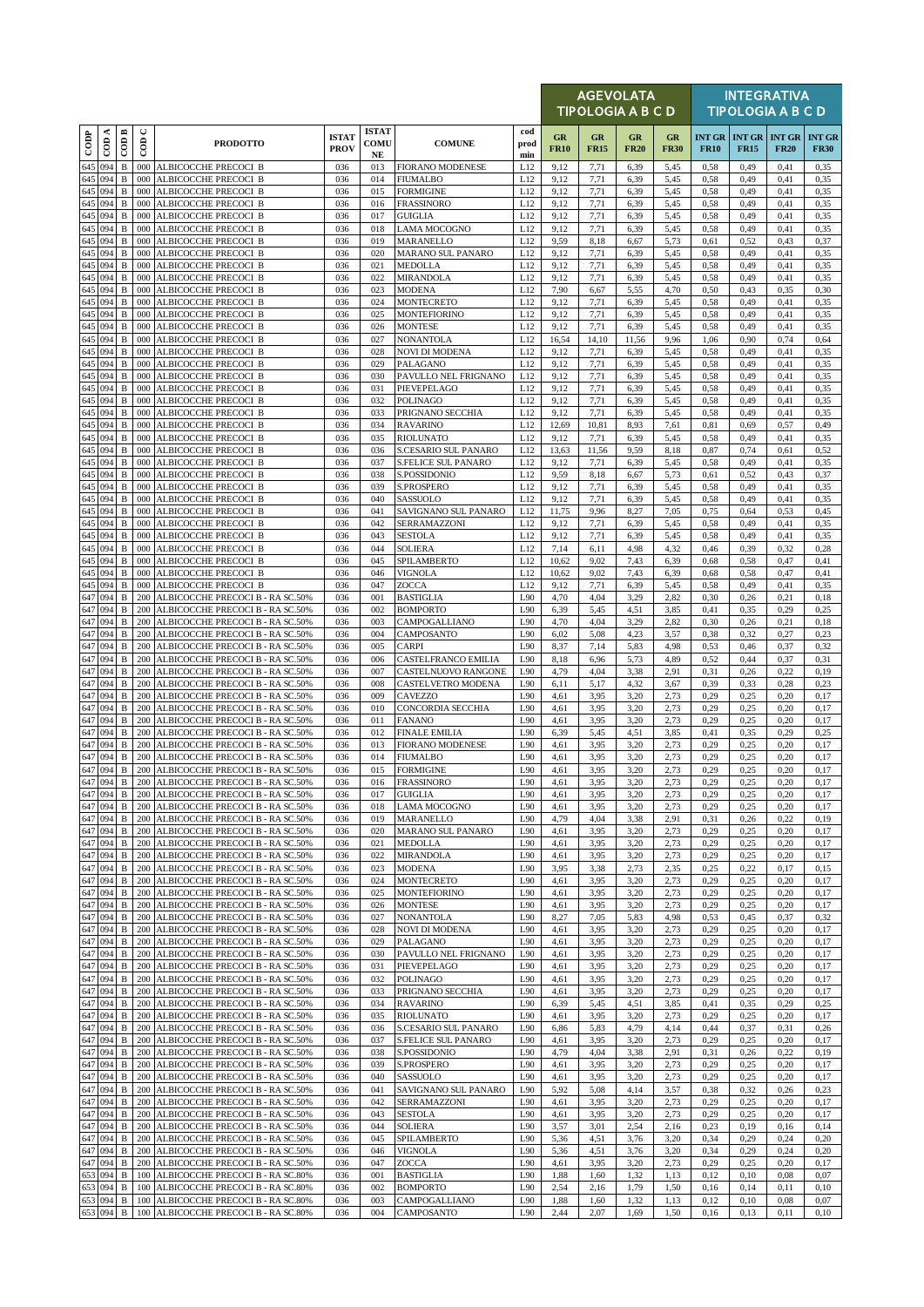|                          |                 |                              |                      |                                                                      |                             |                                  |                                                   |                    |                   | <b>AGEVOLATA</b><br><b>TIPOLOGIA A B C D</b> |                   |                   |              |                                     | <b>INTEGRATIVA</b><br><b>TIPOLOGIA A B C D</b> |                              |
|--------------------------|-----------------|------------------------------|----------------------|----------------------------------------------------------------------|-----------------------------|----------------------------------|---------------------------------------------------|--------------------|-------------------|----------------------------------------------|-------------------|-------------------|--------------|-------------------------------------|------------------------------------------------|------------------------------|
| $\overline{\text{cone}}$ | ≺<br>$\epsilon$ | $\overline{CDB}$             | $\cup$<br>$\epsilon$ | <b>PRODOTTO</b>                                                      | <b>ISTAT</b><br><b>PROV</b> | <b>ISTAT</b><br>COMU<br>$\bf NE$ | <b>COMUNE</b>                                     | cod<br>prod<br>min | GR<br><b>FR10</b> | GR<br><b>FR15</b>                            | GR<br><b>FR20</b> | GR<br><b>FR30</b> | <b>FR10</b>  | <b>INT GR INT GR</b><br><b>FR15</b> | <b>INT GR</b><br><b>FR20</b>                   | <b>INT GR</b><br><b>FR30</b> |
| 653 094                  |                 | $\, {\bf B}$                 | 100                  | ALBICOCCHE PRECOCI B - RA SC.80%                                     | 036                         | 005                              | <b>CARPI</b>                                      | L90                | 3,29              | 2,82                                         | 2,35              | 1,97              | 0,21         | 0,18                                | 0,15                                           | 0,13                         |
| 653<br>653 094           | 094             | $\, {\bf B}$<br>$\, {\bf B}$ | 100<br>100           | ALBICOCCHE PRECOCI B - RA SC.80%<br>ALBICOCCHE PRECOCI B - RA SC.80% | 036<br>036                  | 006<br>007                       | <b>CASTELFRANCO EMILIA</b><br>CASTELNUOVO RANGONE | L90<br>L90         | 3,29<br>1,88      | 2,82<br>1,60                                 | 2.35<br>1,32      | 1,97<br>1,13      | 0,21<br>0,12 | 0,18<br>0,10                        | 0,15<br>0,08                                   | 0.13<br>0,07                 |
| 653 094                  |                 | $\, {\bf B}$                 | 100                  | ALBICOCCHE PRECOCI B - RA SC.80%                                     | 036                         | 008                              | CASTELVETRO MODENA                                | L90                | 2,44              | 2,07                                         | 1,69              | 1,50              | 0,16         | 0,13                                | 0,11                                           | 0,10                         |
| 653 094<br>653 094       |                 | $\, {\bf B}$<br>$\, {\bf B}$ | 100<br>100           | ALBICOCCHE PRECOCI B - RA SC.80%<br>ALBICOCCHE PRECOCI B - RA SC.80% | 036<br>036                  | 009<br>010                       | <b>CAVEZZO</b><br>CONCORDIA SECCHIA               | L90<br>L90         | 1,79<br>1,79      | 1,50<br>1,50                                 | 1,22<br>1,22      | 1,03<br>1,03      | 0,11<br>0,11 | 0,10<br>0,10                        | 0,08<br>0,08                                   | 0,07<br>0,07                 |
| 653 094                  |                 | $\, {\bf B}$                 | 100                  | ALBICOCCHE PRECOCI B - RA SC.80%                                     | 036                         | 011                              | <b>FANANO</b>                                     | L90                | 1,79              | 1,50                                         | 1,22              | 1,03              | 0,11         | 0,10                                | 0,08                                           | 0,07                         |
| 653<br>653 094           | 094             | $\, {\bf B}$<br>$\, {\bf B}$ | 100<br>100           | ALBICOCCHE PRECOCI B - RA SC.80%<br>ALBICOCCHE PRECOCI B - RA SC.80% | 036<br>036                  | 012<br>013                       | <b>FINALE EMILIA</b><br><b>FIORANO MODENESE</b>   | L90<br>L90         | 2,54<br>1,79      | 2,16<br>1,50                                 | 1,79<br>1,22      | 1,50<br>1,03      | 0,16<br>0,11 | 0,14<br>0,10                        | 0,11<br>0,08                                   | 0,10<br>0,07                 |
| 653 094                  |                 | B                            | 100                  | ALBICOCCHE PRECOCI B - RA SC.80%                                     | 036                         | 014                              | <b>FIUMALBO</b>                                   | L90                | 1,79              | 1,50                                         | 1,22              | 1,03              | 0,11         | 0,10                                | 0,08                                           | 0,07                         |
| 653 094                  |                 | $\, {\bf B}$                 | 100                  | ALBICOCCHE PRECOCI B - RA SC.80%                                     | 036                         | 015                              | <b>FORMIGINE</b>                                  | L90                | 1,79              | 1,50                                         | 1,22              | 1,03              | 0,11         | 0,10                                | 0,08                                           | 0,07                         |
| 653 094<br>653 094       |                 | $\, {\bf B}$<br>$\, {\bf B}$ | 100<br>100           | ALBICOCCHE PRECOCI B - RA SC.80%<br>ALBICOCCHE PRECOCI B - RA SC.80% | 036<br>036                  | 016<br>017                       | <b>FRASSINORO</b><br><b>GUIGLIA</b>               | L90<br>L90         | 1,79<br>1,79      | 1,50<br>1,50                                 | 1,22<br>1,22      | 1,03<br>1,03      | 0,11<br>0,11 | 0,10<br>0,10                        | 0,08<br>0,08                                   | 0,07<br>0,07                 |
| 653 094                  |                 | $\, {\bf B}$                 | 100                  | ALBICOCCHE PRECOCI B - RA SC.80%                                     | 036                         | 018                              | <b>LAMA MOCOGNO</b>                               | L90                | 1,79              | 1,50                                         | 1,22              | 1,03              | 0,11         | 0,10                                | 0,08                                           | 0,07                         |
| 653 094<br>653 094       |                 | $\, {\bf B}$<br>$\, {\bf B}$ | 100<br>100           | ALBICOCCHE PRECOCI B - RA SC.80%<br>ALBICOCCHE PRECOCI B - RA SC.80% | 036<br>036                  | 019<br>020                       | MARANELLO<br><b>MARANO SUL PANARO</b>             | L90<br>L90         | 1,88<br>1,79      | 1,60<br>1,50                                 | 1,32<br>1,22      | 1,13<br>1,03      | 0,12<br>0,11 | 0,10<br>0,10                        | 0,08<br>0,08                                   | 0,07<br>0,07                 |
| 653 094                  |                 | $\, {\bf B}$                 | 100                  | ALBICOCCHE PRECOCI B - RA SC.80%                                     | 036                         | 021                              | <b>MEDOLLA</b>                                    | L90                | 1,79              | 1,50                                         | 1,22              | 1,03              | 0,11         | 0,10                                | 0,08                                           | 0,07                         |
| 653 094<br>653 094       |                 | $\, {\bf B}$<br>$\, {\bf B}$ | 100<br>100           | ALBICOCCHE PRECOCI B - RA SC.80%<br>ALBICOCCHE PRECOCI B - RA SC.80% | 036<br>036                  | 022<br>023                       | <b>MIRANDOLA</b><br><b>MODENA</b>                 | L90<br>L90         | 1,79<br>1,60      | 1,50<br>1,32                                 | 1,22<br>1,13      | 1,03<br>0,94      | 0,11<br>0,10 | 0,10<br>0,08                        | 0,08<br>0,07                                   | 0,07<br>0,06                 |
| 653 094                  |                 | B                            | 100                  | ALBICOCCHE PRECOCI B - RA SC.80%                                     | 036                         | 024                              | <b>MONTECRETO</b>                                 | L90                | 1,79              | 1,50                                         | 1,22              | 1,03              | 0,11         | 0,10                                | 0,08                                           | 0,07                         |
| 653 094<br>653 094       |                 | $\, {\bf B}$<br>B            | 100<br>100           | ALBICOCCHE PRECOCI B - RA SC.80%<br>ALBICOCCHE PRECOCI B - RA SC.80% | 036<br>036                  | 025<br>026                       | <b>MONTEFIORINO</b><br><b>MONTESE</b>             | L90<br>L90         | 1,79<br>1,79      | 1,50<br>1,50                                 | 1,22<br>1,22      | 1,03<br>1,03      | 0,11<br>0,11 | 0,10<br>0,10                        | 0,08<br>0,08                                   | 0,07<br>0,07                 |
| 653 094                  |                 | $\, {\bf B}$                 | 100                  | ALBICOCCHE PRECOCI B - RA SC.80%                                     | 036                         | 027                              | <b>NONANTOLA</b>                                  | L90                | 3,29              | 2,82                                         | 2,35              | 1,97              | 0.21         | 0,18                                | 0,15                                           | 0.13                         |
| 653 094                  |                 | B                            | 100<br>100           | ALBICOCCHE PRECOCI B - RA SC.80%<br>ALBICOCCHE PRECOCI B - RA SC.80% | 036                         | 028                              | <b>NOVI DI MODENA</b><br><b>PALAGANO</b>          | L90<br>L90         | 1,79<br>1,79      | 1,50<br>1,50                                 | 1,22<br>1,22      | 1,03              | 0,11         | 0,10<br>0,10                        | 0,08<br>0,08                                   | 0,07<br>0,07                 |
| 653 094<br>653 094       |                 | $\, {\bf B}$<br>$\, {\bf B}$ | 100                  | ALBICOCCHE PRECOCI B - RA SC.80%                                     | 036<br>036                  | 029<br>030                       | PAVULLO NEL FRIGNANO                              | L90                | 1,79              | 1,50                                         | 1,22              | 1,03<br>1,03      | 0,11<br>0,11 | 0,10                                | 0,08                                           | 0,07                         |
| 653 094                  |                 | $\, {\bf B}$                 | 100                  | ALBICOCCHE PRECOCI B - RA SC.80%                                     | 036                         | 031                              | PIEVEPELAGO                                       | L90                | 1,79              | 1,50                                         | 1.22              | 1,03              | 0,11         | 0,10                                | 0,08                                           | 0,07                         |
| 653 094<br>653 094       |                 | $\, {\bf B}$<br>$\, {\bf B}$ | 100<br>100           | ALBICOCCHE PRECOCI B - RA SC.80%<br>ALBICOCCHE PRECOCI B - RA SC.80% | 036<br>036                  | 032<br>033                       | <b>POLINAGO</b><br>PRIGNANO SECCHIA               | L90<br>L90         | 1,79<br>1,79      | 1,50<br>1,50                                 | 1,22<br>1,22      | 1,03<br>1,03      | 0,11<br>0,11 | 0,10<br>0,10                        | 0,08<br>0,08                                   | 0.07<br>0,07                 |
| 653                      | 094             | $\, {\bf B}$                 | 100                  | ALBICOCCHE PRECOCI B - RA SC.80%                                     | 036                         | 034                              | <b>RAVARINO</b>                                   | L90                | 2,54              | 2,16                                         | 1,79              | 1,50              | 0,16         | 0,14                                | 0,11                                           | 0,10                         |
| 653 094<br>653 094       |                 | $\, {\bf B}$<br>$\, {\bf B}$ | 100<br>100           | ALBICOCCHE PRECOCI B - RA SC.80%<br>ALBICOCCHE PRECOCI B - RA SC.80% | 036<br>036                  | 035<br>036                       | <b>RIOLUNATO</b><br>S.CESARIO SUL PANARO          | L90<br>L90         | 1,79<br>2,73      | 1,50<br>2,35                                 | 1,22<br>1,88      | 1,03<br>1,60      | 0,11<br>0,17 | 0,10<br>0,15                        | 0,08<br>0,12                                   | 0,07<br>0,10                 |
| 653 094                  |                 | $\, {\bf B}$                 | 100                  | ALBICOCCHE PRECOCI B - RA SC.80%                                     | 036                         | 037                              | <b>S.FELICE SUL PANARO</b>                        | L90                | 1,79              | 1,50                                         | 1,22              | 1,03              | 0,11         | 0,10                                | 0,08                                           | 0,07                         |
| 653 094<br>653 094       |                 | $\, {\bf B}$<br>$\mathbf B$  | 100<br>100           | ALBICOCCHE PRECOCI B - RA SC.80%<br>ALBICOCCHE PRECOCI B - RA SC.80% | 036<br>036                  | 038<br>039                       | S.POSSIDONIO<br>S.PROSPERO                        | L90<br>L90         | 1,88<br>1,79      | 1,60<br>1,50                                 | 1,32<br>1,22      | 1,13<br>1,03      | 0,12<br>0,11 | 0,10<br>0,10                        | 0,08<br>0,08                                   | 0,07<br>0,07                 |
| 653 094                  |                 | $\, {\bf B}$                 | 100                  | ALBICOCCHE PRECOCI B - RA SC.80%                                     | 036                         | 040                              | SASSUOLO                                          | L90                | 1,79              | 1,50                                         | 1,22              | 1,03              | 0,11         | 0,10                                | 0,08                                           | 0,07                         |
| 653 094                  |                 | B                            | 100                  | ALBICOCCHE PRECOCI B - RA SC.80%                                     | 036                         | 041                              | SAVIGNANO SUL PANARO                              | L90                | 2,35              | 1,97                                         | 1,69              | 1,41              | 0,15         | 0,13                                | 0,11                                           | 0,09                         |
| 653 094<br>653 094       |                 | B<br>$\, {\bf B}$            | 100<br>100           | ALBICOCCHE PRECOCI B - RA SC.80%<br>ALBICOCCHE PRECOCI B - RA SC.80% | 036<br>036                  | 042<br>043                       | SERRAMAZZONI<br><b>SESTOLA</b>                    | L90<br>L90         | 1,79<br>1,79      | 1,50<br>1,50                                 | 1,22<br>1,22      | 1,03<br>1,03      | 0,11<br>0,11 | 0,10<br>0,10                        | 0,08<br>0,08                                   | 0,07<br>0,07                 |
| 653 094                  |                 | B                            | 100                  | ALBICOCCHE PRECOCI B - RA SC.80%                                     | 036                         | 044                              | <b>SOLIERA</b>                                    | L90                | 1,41              | 1,22                                         | 1.03              | 0,85              | 0,09         | 0.08                                | 0,07                                           | 0.05                         |
| 653 094<br>653 094       |                 | $\, {\bf B}$<br>$\, {\bf B}$ | 100<br>100           | ALBICOCCHE PRECOCI B - RA SC.80%<br>ALBICOCCHE PRECOCI B - RA SC.80% | 036<br>036                  | 045<br>046                       | SPILAMBERTO<br><b>VIGNOLA</b>                     | L90<br>L90         | 2,16<br>2,16      | 1,88<br>1,88                                 | 1,50<br>1,50      | 1,32<br>1,32      | 0,14<br>0,14 | 0,12<br>0,12                        | 0,10<br>0,10                                   | 0,08<br>0.08                 |
| 653 094                  |                 | $\, {\bf B}$                 | 100                  | ALBICOCCHE PRECOCI B - RA SC.80%                                     | 036                         | 047                              | ZOCCA                                             | L90                | 1,79              | 1,50                                         | 1,22              | 1,03              | 0,11         | 0,10                                | 0,08                                           | 0,07                         |
| 015 015<br>015 015       |                 | $\mathbf{0}$<br>$\mathbf{0}$ | 000<br>000           | <b>BARBABIETOLA DA SEME</b><br><b>BARBABIETOLA DA SEME</b>           | 036<br>036                  | 001<br>002                       | <b>BASTIGLIA</b><br><b>BOMPORTO</b>               | C67<br>C67         | 3,55<br>3,55      | 2,98<br>2,98                                 | 2,50<br>2,50      | 2,11<br>2,11      | 0,15<br>0,15 | 0,12<br>0,12                        | 0,10<br>0,10                                   | 0,09<br>0,09                 |
| 015 015                  |                 | $\mathbf{0}$                 |                      | 000 BARBABIETOLA DA SEME                                             | 036                         | 003                              | CAMPOGALLIANO                                     | C67                | 3,55              | 2,98                                         | 2,50              | 2,11              | 0,15         | 0,12                                | 0,10                                           | 0,09                         |
| 015 015<br>015 015       |                 | $\mathbf{0}$<br>$\mathbf{0}$ | 000<br>000           | <b>BARBABIETOLA DA SEME</b><br><b>BARBABIETOLA DA SEME</b>           | 036<br>036                  | 004                              | CAMPOSANTO                                        | C67                | 3,55              | 2,98                                         | 2,50              | 2,11              | 0,15<br>0,15 | 0,12<br>0,12                        | 0,10<br>0,10                                   | 0,09                         |
| 015 015                  |                 | $\mathbf{0}$                 | 000                  | <b>BARBABIETOLA DA SEME</b>                                          | 036                         | 005<br>006                       | <b>CARPI</b><br><b>CASTELFRANCO EMILIA</b>        | C67<br>C67         | 3,55<br>3,55      | 2,98<br>2,98                                 | 2,50<br>2,50      | 2,11<br>2,11      | 0.15         | 0,12                                | 0,10                                           | 0,09<br>0.09                 |
| 015 015<br>015 015       |                 | $\mathbf{0}$                 |                      | 000 BARBABIETOLA DA SEME                                             | 036                         | 007                              | CASTELNUOVO RANGONE                               | C67                | 3,55              | 2,98                                         | 2,50              | 2,11              | 0,15         | 0,12                                | 0,10                                           | 0,09                         |
| 015 015                  |                 | $\bf{0}$                     |                      | 0 000 BARBABIETOLA DA SEME<br>000 BARBABIETOLA DA SEME               | 036<br>036                  | 008<br>009                       | CASTELVETRO MODENA<br><b>CAVEZZO</b>              | C67<br>C67         | 3,55<br>3,55      | 2,98<br>2,98                                 | 2,50<br>2,50      | 2,11<br>2,11      | 0,15<br>0.15 | 0,12<br>0,12                        | 0,10<br>0,10                                   | 0,09<br>0,09                 |
| 015 015                  |                 | $\mathbf{0}$                 | 000                  | <b>BARBABIETOLA DA SEME</b>                                          | 036                         | 010                              | CONCORDIA SECCHIA                                 | C67                | 3,55              | 2,98                                         | 2,50              | 2,11              | 0,15         | 0,12                                | 0,10                                           | 0,09                         |
| 015 015<br>015 015       |                 | $\mathbf{0}$<br>$\bf{0}$     | 000<br>000           | <b>BARBABIETOLA DA SEME</b><br><b>BARBABIETOLA DA SEME</b>           | 036<br>036                  | 011<br>012                       | <b>FANANO</b><br><b>FINALE EMILIA</b>             | C67<br>C67         | 3,55<br>3,55      | 2,98<br>2,98                                 | 2,50<br>2,50      | 2,11<br>2,11      | 0,15<br>0.15 | 0,12<br>0,12                        | 0,10<br>0,10                                   | 0,09<br>0,09                 |
| 015 015                  |                 | $\mathbf{0}$                 | 000                  | <b>BARBABIETOLA DA SEME</b>                                          | 036                         | 013                              | <b>FIORANO MODENESE</b>                           | C67                | 3,55              | 2,98                                         | 2,50              | 2,11              | 0,15         | 0,12                                | 0,10                                           | 0,09                         |
| 015 015<br>015 015       |                 | $\mathbf{0}$<br>$\bf{0}$     | 000<br>000           | <b>BARBABIETOLA DA SEME</b><br><b>BARBABIETOLA DA SEME</b>           | 036<br>036                  | 014<br>015                       | <b>FIUMALBO</b><br><b>FORMIGINE</b>               | C67<br>C67         | 3,55<br>3,55      | 2,98<br>2,98                                 | 2,50<br>2,50      | 2,11<br>2,11      | 0,15<br>0.15 | 0,12<br>0,12                        | 0,10<br>0,10                                   | 0,09<br>0,09                 |
| 015 015                  |                 | $\bf{0}$                     | 000                  | <b>BARBABIETOLA DA SEME</b>                                          | 036                         | 016                              | <b>FRASSINORO</b>                                 | C67                | 3,55              | 2,98                                         | 2,50              | 2,11              | 0,15         | 0,12                                | 0,10                                           | 0,09                         |
| 015 015<br>015 015       |                 | $\mathbf{0}$<br>$\mathbf{0}$ | 000<br>000           | <b>BARBABIETOLA DA SEME</b><br><b>BARBABIETOLA DA SEME</b>           | 036<br>036                  | 017<br>018                       | <b>GUIGLIA</b><br><b>LAMA MOCOGNO</b>             | C67<br>C67         | 3,55<br>3,55      | 2,98<br>2,98                                 | 2,50<br>2,50      | 2,11<br>2,11      | 0,15<br>0,15 | 0,12<br>0,12                        | 0,10<br>0,10                                   | 0,09<br>0,09                 |
| 015 015                  |                 | $\bf{0}$                     | 000                  | <b>BARBABIETOLA DA SEME</b>                                          | 036                         | 019                              | <b>MARANELLO</b>                                  | C67                | 3,55              | 2,98                                         | 2,50              | 2,11              | 0,15         | 0,12                                | 0,10                                           | 0,09                         |
| 015 015<br>015 015       |                 | $\mathbf{0}$<br>$\mathbf{0}$ | 000<br>000           | <b>BARBABIETOLA DA SEME</b>                                          | 036                         | 020                              | MARANO SUL PANARO                                 | C67                | 3,55              | 2,98                                         | 2,50              | 2,11              | 0,15         | 0,12                                | 0,10                                           | 0,09                         |
| 015 015                  |                 | $\bf{0}$                     | 000                  | <b>BARBABIETOLA DA SEME</b><br><b>BARBABIETOLA DA SEME</b>           | 036<br>036                  | 021<br>022                       | <b>MEDOLLA</b><br><b>MIRANDOLA</b>                | C67<br>C67         | 3,55<br>3,55      | 2,98<br>2,98                                 | 2,50<br>2,50      | 2,11<br>2,11      | 0,15<br>0,15 | 0,12<br>0,12                        | 0,10<br>0,10                                   | 0,09<br>0,09                 |
| 015 015                  |                 | $\bf{0}$                     | 000                  | <b>BARBABIETOLA DA SEME</b>                                          | 036                         | 023                              | <b>MODENA</b>                                     | C67                | 3,55              | 2,98                                         | 2,50              | 2,11              | 0,15         | 0,12                                | 0,10                                           | 0,09                         |
| 015 015<br>015 015       |                 | $\mathbf{0}$<br>$\bf{0}$     | 000<br>000           | <b>BARBABIETOLA DA SEME</b><br><b>BARBABIETOLA DA SEME</b>           | 036<br>036                  | 024<br>025                       | <b>MONTECRETO</b><br><b>MONTEFIORINO</b>          | C67<br>C67         | 3,55<br>3,55      | 2,98<br>2,98                                 | 2,50<br>2,50      | 2,11<br>2,11      | 0,15<br>0,15 | 0,12<br>0,12                        | 0,10<br>0,10                                   | 0,09<br>0,09                 |
| 015 015                  |                 | $\mathbf{0}$                 | 000                  | <b>BARBABIETOLA DA SEME</b>                                          | 036                         | 026                              | <b>MONTESE</b>                                    | C67                | 3,55              | 2,98                                         | 2,50              | 2,11              | 0,15         | 0,12                                | 0,10                                           | 0,09                         |
| 015 015<br>015 015       |                 | $\mathbf{0}$<br>$\bf{0}$     | 000<br>000           | <b>BARBABIETOLA DA SEME</b><br><b>BARBABIETOLA DA SEME</b>           | 036<br>036                  | 027<br>028                       | <b>NONANTOLA</b><br><b>NOVI DI MODENA</b>         | C67<br>C67         | 3,55<br>3,55      | 2,98<br>2,98                                 | 2,50<br>2,50      | 2,11<br>2,11      | 0,15<br>0,15 | 0,12<br>0,12                        | 0,10<br>0,10                                   | 0,09<br>0,09                 |
| 015 015                  |                 | $\bf{0}$                     | 000                  | <b>BARBABIETOLA DA SEME</b>                                          | 036                         | 029                              | PALAGANO                                          | C67                | 3,55              | 2,98                                         | 2,50              | 2,11              | 0,15         | 0,12                                | 0,10                                           | 0,09                         |
| 015 015                  |                 | $\mathbf{0}$                 | 000                  | BARBABIETOLA DA SEME<br>000 BARBABIETOLA DA SEME                     | 036<br>036                  | 030<br>031                       | PAVULLO NEL FRIGNANO<br>PIEVEPELAGO               | C67<br>C67         | 3,55<br>3,55      | 2,98<br>2,98                                 | 2,50<br>2,50      | 2,11<br>2,11      | 0,15<br>0,15 | 0,12<br>0,12                        | 0,10<br>0,10                                   | 0,09<br>0,09                 |
| 015 015<br>015 015       |                 | $\bf{0}$<br>$\mathbf{0}$     | 000                  | <b>BARBABIETOLA DA SEME</b>                                          | 036                         | 032                              | <b>POLINAGO</b>                                   | C67                | 3,55              | 2,98                                         | 2,50              | 2,11              | 0,15         | 0,12                                | 0,10                                           | 0,09                         |
| 015 015                  |                 | $\mathbf{0}$                 | 000                  | <b>BARBABIETOLA DA SEME</b>                                          | 036                         | 033                              | PRIGNANO SECCHIA                                  | C67                | 3,55              | 2,98                                         | 2,50              | 2,11              | 0.15         | 0,12                                | 0,10                                           | 0,09                         |
| 015 015<br>015 015       |                 | $\bf{0}$<br>$\mathbf{0}$     | 000<br>000           | <b>BARBABIETOLA DA SEME</b><br><b>BARBABIETOLA DA SEME</b>           | 036<br>036                  | 034<br>035                       | <b>RAVARINO</b><br><b>RIOLUNATO</b>               | C67<br>C67         | 3,55<br>3,55      | 2,98<br>2,98                                 | 2,50<br>2,50      | 2,11<br>2,11      | 0,15<br>0,15 | 0,12<br>0,12                        | 0,10<br>0,10                                   | 0,09<br>0,09                 |
| 015 015                  |                 | $\mathbf{0}$                 | 000                  | <b>BARBABIETOLA DA SEME</b>                                          | 036                         | 036                              | S.CESARIO SUL PANARO                              | C67                | 3,55              | 2,98                                         | 2,50              | 2,11              | 0,15         | 0,12                                | 0,10                                           | 0,09                         |
| 015 015<br>015 015       |                 | $\bf{0}$<br>$\mathbf{0}$     | 000<br>000           | <b>BARBABIETOLA DA SEME</b><br><b>BARBABIETOLA DA SEME</b>           | 036<br>036                  | 037<br>038                       | S.FELICE SUL PANARO<br>S.POSSIDONIO               | C67<br>C67         | 3,55<br>3,55      | 2,98<br>2,98                                 | 2,50<br>2,50      | 2,11<br>2,11      | 0.15<br>0,15 | 0,12<br>0,12                        | 0,10<br>0,10                                   | 0,09<br>0,09                 |
| 015 015                  |                 | $\mathbf{0}$                 | 000                  | <b>BARBABIETOLA DA SEME</b>                                          | 036                         | 039                              | S.PROSPERO                                        | C67                | 3,55              | 2,98                                         | 2,50              | 2,11              | 0,15         | 0,12                                | 0,10                                           | 0,09                         |
| 015 015<br>015 015       |                 | $\bf{0}$<br>$\bf{0}$         | 000<br>000           | <b>BARBABIETOLA DA SEME</b><br><b>BARBABIETOLA DA SEME</b>           | 036<br>036                  | 040<br>041                       | SASSUOLO<br>SAVIGNANO SUL PANARO                  | C67<br>C67         | 3,55<br>3,55      | 2,98<br>2,98                                 | 2,50<br>2,50      | 2,11<br>2,11      | 0,15<br>0,15 | 0,12<br>0,12                        | 0,10<br>0,10                                   | 0,09<br>0,09                 |
|                          | 015 015         | $\overline{0}$               |                      | 000 BARBABIETOLA DA SEME                                             | 036                         | 042                              | SERRAMAZZONI                                      | C67                | 3,55              | 2,98                                         | 2,50              | 2,11              | 0,15         | 0,12                                | 0,10                                           | 0,09                         |
|                          | 015 015         | $\overline{0}$               |                      | 000 BARBABIETOLA DA SEME                                             | 036                         | 043                              | <b>SESTOLA</b>                                    | C67                | 3,55              | 2,98                                         | 2,50              | 2,11              | 0,15         | 0,12                                | 0,10                                           | 0,09                         |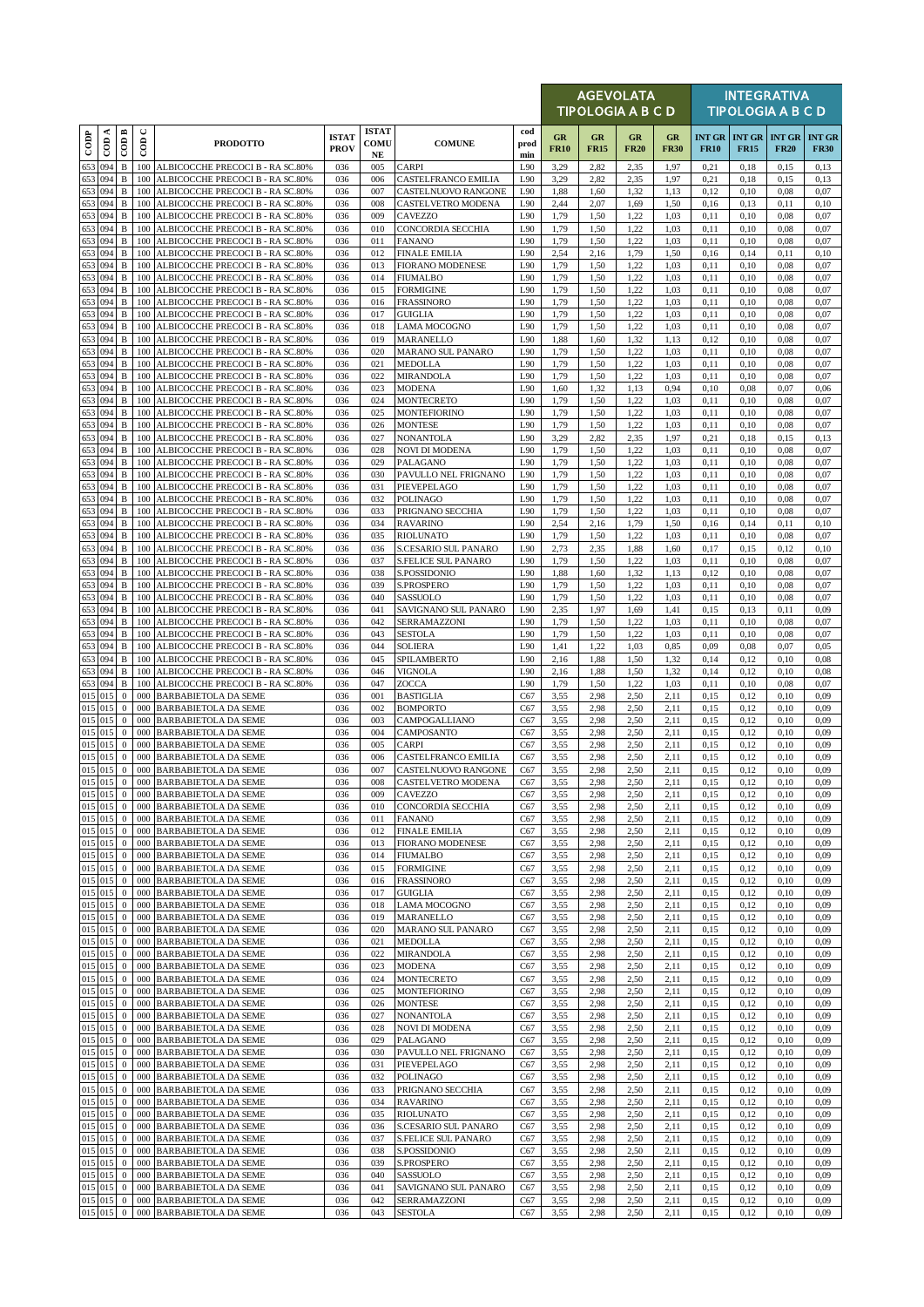|                    |                    |                              |                      |                                                                      |                             |                                     |                                                   |                                    |                   |                   | <b>AGEVOLATA</b><br><b>TIPOLOGIA A B C D</b> |                   |              |              | <b>INTEGRATIVA</b><br><b>TIPOLOGIA A B C D</b> |                              |
|--------------------|--------------------|------------------------------|----------------------|----------------------------------------------------------------------|-----------------------------|-------------------------------------|---------------------------------------------------|------------------------------------|-------------------|-------------------|----------------------------------------------|-------------------|--------------|--------------|------------------------------------------------|------------------------------|
| $_{\rm{cop}}$      | $\cos A$           | $\overline{\mathrm{COD}}$ B  | $\cup$<br>$\epsilon$ | <b>PRODOTTO</b>                                                      | <b>ISTAT</b><br><b>PROV</b> | <b>ISTAT</b><br>COMU<br>$_{\rm NE}$ | <b>COMUNE</b>                                     | cod<br>prod<br>min                 | GR<br><b>FR10</b> | GR<br><b>FR15</b> | <b>GR</b><br><b>FR20</b>                     | GR<br><b>FR30</b> | <b>FR10</b>  | <b>FR15</b>  | <b>INT GR   INT GR   INT GR</b><br><b>FR20</b> | <b>INT GR</b><br><b>FR30</b> |
| 015 015            |                    | $\mathbf{0}$                 |                      | 000 BARBABIETOLA DA SEME                                             | 036                         | 044                                 | <b>SOLIERA</b>                                    | C67                                | 3,55              | 2,98              | 2,50                                         | 2,11              | 0,15         | 0,12         | 0,10                                           | 0,09                         |
| 015 015            | 015 015            | $\mathbf{0}$<br>$\bf{0}$     | 000<br>000           | <b>BARBABIETOLA DA SEME</b><br><b>BARBABIETOLA DA SEME</b>           | 036<br>036                  | 045<br>046                          | SPILAMBERTO<br><b>VIGNOLA</b>                     | C67<br>C67                         | 3,55<br>3,55      | 2,98<br>2,98      | 2,50<br>2,50                                 | 2,11<br>2,11      | 0,15<br>0,15 | 0,12<br>0,12 | 0,10<br>0,10                                   | 0,09<br>0,09                 |
| 015 015            |                    | $\mathbf{0}$                 | 000                  | <b>BARBABIETOLA DA SEME</b>                                          | 036                         | 047                                 | ZOCCA                                             | C67                                | 3,55              | 2,98              | 2,50                                         | 2,11              | 0,15         | 0,12         | 0,10                                           | 0,09                         |
| 118 118            |                    | $\mathbf{0}$                 | 000                  | <b>BIETOLE DA COSTE</b>                                              | 036                         | 001                                 | <b>BASTIGLIA</b>                                  | D <sub>05</sub>                    | 3,40              | 2,89              | 2,38                                         | 2,04              | 0,60         | 0,51         | 0,42                                           | 0,36                         |
| 118 118            | 118 118            | $\bf{0}$<br>$\mathbf{0}$     | 000<br>000           | <b>BIETOLE DA COSTE</b><br><b>BIETOLE DA COSTE</b>                   | 036<br>036                  | 002<br>003                          | <b>BOMPORTO</b><br>CAMPOGALLIANO                  | D <sub>05</sub><br>D <sub>05</sub> | 3,40<br>3,40      | 2,89<br>2,89      | 2,38<br>2,38                                 | 2,04<br>2,04      | 0,60<br>0,60 | 0,51<br>0,51 | 0,42<br>0,42                                   | 0,36<br>0,36                 |
|                    | 118 118            | $\mathbf{0}$                 | 000                  | <b>BIETOLE DA COSTE</b>                                              | 036                         | 004                                 | CAMPOSANTO                                        | D <sub>05</sub>                    | 3,40              | 2,89              | 2,38                                         | 2,04              | 0,60         | 0,51         | 0,42                                           | 0,36                         |
|                    | 118 118            | $\bf{0}$                     | 000                  | <b>BIETOLE DA COSTE</b>                                              | 036                         | 005                                 | CARPI                                             | D <sub>05</sub>                    | 3,40              | 2,89              | 2,38                                         | 2,04              | 0,60         | 0,51         | 0,42                                           | 0,36                         |
|                    | 118 118<br>118 118 | $\mathbf{0}$<br>$\mathbf{0}$ | 000<br>000           | <b>BIETOLE DA COSTE</b><br><b>BIETOLE DA COSTE</b>                   | 036<br>036                  | 006<br>007                          | <b>CASTELFRANCO EMILIA</b><br>CASTELNUOVO RANGONE | D <sub>05</sub><br>D <sub>05</sub> | 3,40<br>3,40      | 2,89<br>2,89      | 2,38<br>2,38                                 | 2,04<br>2,04      | 0,60<br>0,60 | 0,51<br>0,51 | 0,42<br>0,42                                   | 0,36<br>0,36                 |
|                    | 118 118            | $\mathbf{0}$                 | 000                  | <b>BIETOLE DA COSTE</b>                                              | 036                         | 008                                 | CASTELVETRO MODENA                                | D <sub>05</sub>                    | 3,40              | 2,89              | 2,38                                         | 2,04              | 0,60         | 0,51         | 0,42                                           | 0,36                         |
|                    | 118 118            | $\mathbf{0}$                 | 000                  | <b>BIETOLE DA COSTE</b>                                              | 036                         | 009                                 | <b>CAVEZZO</b>                                    | D <sub>05</sub>                    | 3,40              | 2,89              | 2,38                                         | 2,04              | 0,60         | 0,51         | 0,42                                           | 0,36                         |
| 118 118            | 118 118            | $\mathbf{0}$<br>$\mathbf{0}$ | 000                  | <b>BIETOLE DA COSTE</b><br>000 BIETOLE DA COSTE                      | 036<br>036                  | 010<br>011                          | CONCORDIA SECCHIA<br><b>FANANO</b>                | D <sub>05</sub><br>D <sub>05</sub> | 3,40<br>3,40      | 2,89<br>2,89      | 2,38<br>2,38                                 | 2,04<br>2,04      | 0,60<br>0,60 | 0,51<br>0,51 | 0,42<br>0,42                                   | 0,36<br>0,36                 |
| 118 118            |                    | $\mathbf{0}$                 | 000                  | <b>BIETOLE DA COSTE</b>                                              | 036                         | 012                                 | <b>FINALE EMILIA</b>                              | D <sub>05</sub>                    | 3,40              | 2,89              | 2,38                                         | 2,04              | 0,60         | 0,51         | 0,42                                           | 0,36                         |
|                    | 118 118            | $\mathbf{0}$                 | 000                  | <b>BIETOLE DA COSTE</b>                                              | 036                         | 013                                 | <b>FIORANO MODENESE</b>                           | D <sub>05</sub>                    | 3,40              | 2,89              | 2,38                                         | 2,04              | 0,60         | 0.51         | 0,42                                           | 0,36                         |
| 118 118            | 118 118            | $\mathbf{0}$<br>$\mathbf{0}$ | 000<br>000           | <b>BIETOLE DA COSTE</b><br><b>BIETOLE DA COSTE</b>                   | 036<br>036                  | 014<br>015                          | <b>FIUMALBO</b><br><b>FORMIGINE</b>               | D <sub>05</sub><br>D <sub>05</sub> | 3,40<br>3,40      | 2,89<br>2,89      | 2,38<br>2,38                                 | 2.04<br>2,04      | 0,60<br>0,60 | 0,51<br>0,51 | 0,42<br>0,42                                   | 0,36<br>0,36                 |
| 118 118            |                    | $\bf{0}$                     | 000                  | <b>BIETOLE DA COSTE</b>                                              | 036                         | 016                                 | <b>FRASSINORO</b>                                 | D <sub>05</sub>                    | 3,40              | 2,89              | 2,38                                         | 2,04              | 0,60         | 0,51         | 0,42                                           | 0,36                         |
| 118 118            |                    | $\bf{0}$                     | 000                  | <b>BIETOLE DA COSTE</b>                                              | 036                         | 017                                 | GUIGLIA                                           | D <sub>05</sub>                    | 3,40              | 2,89              | 2,38                                         | 2,04              | 0,60         | 0,51         | 0,42                                           | 0,36                         |
|                    | 118 118<br>118 118 | $\mathbf{0}$<br>$\mathbf{0}$ | 000<br>000           | <b>BIETOLE DA COSTE</b><br><b>BIETOLE DA COSTE</b>                   | 036<br>036                  | 018<br>019                          | <b>LAMA MOCOGNO</b><br>MARANELLO                  | D <sub>05</sub><br>D <sub>05</sub> | 3,40<br>3,40      | 2,89<br>2,89      | 2,38<br>2,38                                 | 2,04<br>2,04      | 0,60<br>0,60 | 0.51<br>0,51 | 0,42<br>0,42                                   | 0,36<br>0,36                 |
| 118 118            |                    | $\bf{0}$                     | 000                  | <b>BIETOLE DA COSTE</b>                                              | 036                         | 020                                 | <b>MARANO SUL PANARO</b>                          | D <sub>05</sub>                    | 3,40              | 2,89              | 2.38                                         | 2,04              | 0,60         | 0,51         | 0,42                                           | 0,36                         |
|                    | 118 118            | $\mathbf{0}$                 | 000                  | <b>BIETOLE DA COSTE</b>                                              | 036                         | 021                                 | MEDOLLA                                           | D <sub>05</sub>                    | 3,40              | 2,89              | 2,38                                         | 2,04              | 0,60         | 0,51         | 0,42                                           | 0,36                         |
| 118 118            | 118 118            | $\mathbf{0}$<br>$\bf{0}$     | 000<br>000           | <b>BIETOLE DA COSTE</b><br><b>BIETOLE DA COSTE</b>                   | 036<br>036                  | 022<br>023                          | <b>MIRANDOLA</b><br><b>MODENA</b>                 | D <sub>05</sub><br>D <sub>05</sub> | 3,40<br>3,40      | 2,89<br>2,89      | 2,38<br>2,38                                 | 2,04<br>2,04      | 0,60<br>0,60 | 0,51<br>0,51 | 0,42<br>0,42                                   | 0,36<br>0,36                 |
|                    | 118 118            | $\mathbf{0}$                 | 000                  | <b>BIETOLE DA COSTE</b>                                              | 036                         | 024                                 | <b>MONTECRETO</b>                                 | D <sub>05</sub>                    | 3,40              | 2,89              | 2,38                                         | 2,04              | 0,60         | 0,51         | 0,42                                           | 0,36                         |
|                    | 118 118            | $\mathbf{0}$                 | 000                  | <b>BIETOLE DA COSTE</b>                                              | 036                         | 025                                 | <b>MONTEFIORINO</b>                               | D <sub>05</sub>                    | 3,40              | 2,89              | 2,38                                         | 2,04              | 0,60         | 0,51         | 0,42                                           | 0,36                         |
| 118 118            |                    | $\mathbf{0}$                 | 000                  | <b>BIETOLE DA COSTE</b>                                              | 036                         | 026                                 | <b>MONTESE</b>                                    | D <sub>05</sub>                    | 3,40              | 2,89              | 2,38                                         | 2,04              | 0,60         | 0,51         | 0,42                                           | 0,36                         |
| 118 118            | 118 118            | $\bf{0}$<br>$\mathbf{0}$     | 000<br>000           | <b>BIETOLE DA COSTE</b><br><b>BIETOLE DA COSTE</b>                   | 036<br>036                  | 027<br>028                          | NONANTOLA<br><b>NOVI DI MODENA</b>                | D <sub>05</sub><br>D <sub>05</sub> | 3,40<br>3,40      | 2,89<br>2,89      | 2,38<br>2,38                                 | 2,04<br>2.04      | 0,60<br>0,60 | 0,51<br>0,51 | 0,42<br>0,42                                   | 0,36<br>0,36                 |
|                    | 118 118            | $\mathbf{0}$                 | 000                  | <b>BIETOLE DA COSTE</b>                                              | 036                         | 029                                 | PALAGANO                                          | D <sub>05</sub>                    | 3,40              | 2,89              | 2,38                                         | 2,04              | 0,60         | 0.51         | 0,42                                           | 0,36                         |
|                    | 118 118            | $\bf{0}$                     | 000                  | <b>BIETOLE DA COSTE</b>                                              | 036                         | 030                                 | PAVULLO NEL FRIGNANO                              | D <sub>05</sub>                    | 3,40              | 2,89              | 2,38                                         | 2,04              | 0,60         | 0,51         | 0,42                                           | 0,36                         |
| 118 118<br>118 118 |                    | $\mathbf{0}$<br>$\mathbf{0}$ | 000<br>000           | <b>BIETOLE DA COSTE</b><br><b>BIETOLE DA COSTE</b>                   | 036<br>036                  | 031<br>032                          | PIEVEPELAGO<br><b>POLINAGO</b>                    | D <sub>05</sub><br>D <sub>05</sub> | 3,40<br>3,40      | 2,89<br>2,89      | 2,38<br>2,38                                 | 2,04<br>2,04      | 0,60<br>0,60 | 0,51<br>0.51 | 0,42<br>0,42                                   | 0,36<br>0,36                 |
|                    | 118 118            | $\mathbf{0}$                 | 000                  | <b>BIETOLE DA COSTE</b>                                              | 036                         | 033                                 | PRIGNANO SECCHIA                                  | D <sub>05</sub>                    | 3,40              | 2,89              | 2,38                                         | 2,04              | 0,60         | 0,51         | 0,42                                           | 0,36                         |
|                    | 118 118            | $\mathbf{0}$                 | 000                  | <b>BIETOLE DA COSTE</b>                                              | 036                         | 034                                 | <b>RAVARINO</b>                                   | D <sub>05</sub>                    | 3,40              | 2,89              | 2,38                                         | 2,04              | 0,60         | 0,51         | 0,42                                           | 0,36                         |
|                    | 118 118<br>118 118 | $\mathbf{0}$<br>$\mathbf{0}$ | 000                  | <b>BIETOLE DA COSTE</b><br>000 BIETOLE DA COSTE                      | 036<br>036                  | 035<br>036                          | <b>RIOLUNATO</b><br>S.CESARIO SUL PANARO          | D <sub>05</sub><br>D <sub>05</sub> | 3,40<br>3,40      | 2,89<br>2,89      | 2,38<br>2,38                                 | 2,04<br>2,04      | 0,60<br>0,60 | 0,51<br>0,51 | 0,42<br>0,42                                   | 0,36<br>0,36                 |
| 118 118            |                    | $\mathbf{0}$                 | 000                  | <b>BIETOLE DA COSTE</b>                                              | 036                         | 037                                 | <b>S.FELICE SUL PANARO</b>                        | D <sub>05</sub>                    | 3,40              | 2,89              | 2,38                                         | 2,04              | 0,60         | 0,51         | 0,42                                           | 0,36                         |
| 118 118            |                    | $\mathbf{0}$                 | 000                  | <b>BIETOLE DA COSTE</b>                                              | 036                         | 038                                 | S.POSSIDONIO                                      | D <sub>05</sub>                    | 3,40              | 2,89              | 2,38                                         | 2,04              | 0,60         | 0,51         | 0,42                                           | 0,36                         |
| 118 118            | 118 118            | $\mathbf{0}$<br>$\mathbf{0}$ | 000<br>000           | <b>BIETOLE DA COSTE</b><br><b>BIETOLE DA COSTE</b>                   | 036<br>036                  | 039<br>040                          | S.PROSPERO<br>SASSUOLO                            | D <sub>05</sub><br>D <sub>05</sub> | 3,40<br>3,40      | 2,89<br>2,89      | 2,38<br>2,38                                 | 2.04<br>2,04      | 0,60<br>0,60 | 0.51<br>0,51 | 0,42<br>0,42                                   | 0,36<br>0,36                 |
| 118 118            |                    | $\mathbf{0}$                 | 000                  | <b>BIETOLE DA COSTE</b>                                              | 036                         | 041                                 | SAVIGNANO SUL PANARO                              | D <sub>05</sub>                    | 3,40              | 2,89              | 2,38                                         | 2,04              | 0,60         | 0,51         | 0,42                                           | 0,36                         |
| 118 118            |                    | $\mathbf{0}$                 | 000                  | <b>BIETOLE DA COSTE</b>                                              | 036                         | 042                                 | SERRAMAZZONI                                      | D <sub>05</sub>                    | 3,40              | 2,89              | 2,38                                         | 2,04              | 0,60         | 0,51         | 0,42                                           | 0,36                         |
|                    | 118 118<br>118 118 | $\mathbf{0}$<br>$\mathbf{0}$ | 000<br>000           | <b>BIETOLE DA COSTE</b><br><b>BIETOLE DA COSTE</b>                   | 036<br>036                  | 043<br>044                          | <b>SESTOLA</b>                                    | D <sub>05</sub><br>D <sub>05</sub> | 3,40              | 2,89<br>2,89      | 2,38<br>2,38                                 | 2,04<br>2,04      | 0,60         | 0.51<br>0,51 | 0,42<br>0,42                                   | 0,36<br>0,36                 |
| 118 118            |                    | $\bf{0}$                     | 000                  | <b>BIETOLE DA COSTE</b>                                              | 036                         | 045                                 | <b>SOLIERA</b><br>SPILAMBERTO                     | D <sub>05</sub>                    | 3,40<br>3,40      | 2,89              | 2,38                                         | 2,04              | 0,60<br>0,60 | 0,51         | 0,42                                           | 0,36                         |
|                    | 118 118            | $\mathbf{0}$                 |                      | 000 BIETOLE DA COSTE                                                 | 036                         | 046                                 | <b>VIGNOLA</b>                                    | D <sub>05</sub>                    | 3,40              | 2,89              | 2,38                                         | 2,04              | 0,60         | 0, 51        | 0,42                                           | 0,36                         |
|                    | 118 118            |                              |                      | 0 000 BIETOLE DA COSTE                                               | 036                         | 047                                 | ZOCCA                                             | D05                                | 3,40              | 2,89              | 2,38                                         | 2,04              | 0,60         | 0,51         | 0,42                                           | 0,36                         |
|                    | 028 028<br>028 028 | $\mathbf{0}$<br>$\mathbf{0}$ | 000                  | 000 BIETOLA DA ZUCCHERO (RADICE)<br>BIETOLA DA ZUCCHERO (RADICE)     | 036<br>036                  | 001<br>002                          | <b>BASTIGLIA</b><br><b>BOMPORTO</b>               | D <sub>04</sub><br>D <sub>04</sub> | 2,64<br>2,64      | 2,21<br>2,21      | 1,87<br>1,87                                 | 1,62<br>1,62      | 0,46<br>0,46 | 0,39<br>0,39 | 0,33<br>0,33                                   | 0,28<br>0,28                 |
|                    | 028 028            | $\overline{0}$               |                      | 000 BIETOLA DA ZUCCHERO (RADICE)                                     | 036                         | 003                                 | CAMPOGALLIANO                                     | D <sub>04</sub>                    | 2,64              | 2,21              | 1,87                                         | 1,62              | 0,46         | 0,39         | 0,33                                           | 0,28                         |
|                    | 028 028            | $\mathbf{0}$                 | 000                  | BIETOLA DA ZUCCHERO (RADICE)                                         | 036                         | 004                                 | CAMPOSANTO                                        | D <sub>04</sub>                    | 2,64              | 2,21              | 1,87                                         | 1,62              | 0,46         | 0,39         | 0,33                                           | 0,28                         |
|                    | 028 028<br>028 028 | $\bf{0}$<br>$\mathbf{0}$     | 000<br>000           | BIETOLA DA ZUCCHERO (RADICE)<br><b>BIETOLA DA ZUCCHERO (RADICE)</b>  | 036<br>036                  | 005<br>006                          | <b>CARPI</b><br>CASTELFRANCO EMILIA               | D <sub>04</sub><br>D <sub>04</sub> | 2,64<br>2,64      | 2,21<br>2,21      | 1,87<br>1,87                                 | 1,62<br>1,62      | 0,46<br>0,46 | 0,39<br>0,39 | 0,33<br>0,33                                   | 0,28<br>0,28                 |
| 028 028            |                    | $\mathbf{0}$                 | 000                  | BIETOLA DA ZUCCHERO (RADICE)                                         | 036                         | 007                                 | CASTELNUOVO RANGONE                               | D <sub>04</sub>                    | 2,64              | 2,21              | 1,87                                         | 1,62              | 0,46         | 0,39         | 0,33                                           | 0,28                         |
|                    | 028 028            | $\bf{0}$                     | 000                  | BIETOLA DA ZUCCHERO (RADICE)                                         | 036                         | 008                                 | CASTELVETRO MODENA                                | D <sub>04</sub>                    | 2,64              | 2,21              | 1,87                                         | 1,62              | 0,46         | 0,39         | 0,33                                           | 0,28                         |
| 028 028            | 028 028            | $\mathbf{0}$<br>$\mathbf{0}$ | 000<br>000           | BIETOLA DA ZUCCHERO (RADICE)<br>BIETOLA DA ZUCCHERO (RADICE)         | 036<br>036                  | 009<br>010                          | <b>CAVEZZO</b><br>CONCORDIA SECCHIA               | D <sub>04</sub><br>D <sub>04</sub> | 2,64<br>2,64      | 2,21<br>2,21      | 1,87<br>1,87                                 | 1,62<br>1,62      | 0,46<br>0,46 | 0,39<br>0,39 | 0,33<br>0,33                                   | 0,28<br>0,28                 |
|                    | 028 028            | $\bf{0}$                     |                      | 000 BIETOLA DA ZUCCHERO (RADICE)                                     | 036                         | 011                                 | <b>FANANO</b>                                     | D <sub>04</sub>                    | 2,64              | 2,21              | 1,87                                         | 1,62              | 0,46         | 0,39         | 0,33                                           | 0,28                         |
|                    | 028 028            | $\mathbf{0}$                 | 000                  | BIETOLA DA ZUCCHERO (RADICE)                                         | 036                         | 012                                 | <b>FINALE EMILIA</b>                              | D <sub>04</sub>                    | 2,64              | 2,21              | 1,87                                         | 1,62              | 0,46         | 0.39         | 0,33                                           | 0,28                         |
|                    | 028 028<br>028 028 | $\mathbf{0}$<br>$\bf{0}$     | 000                  | BIETOLA DA ZUCCHERO (RADICE)<br>000 BIETOLA DA ZUCCHERO (RADICE)     | 036<br>036                  | 013<br>014                          | <b>FIORANO MODENESE</b><br><b>FIUMALBO</b>        | D <sub>04</sub><br>D <sub>04</sub> | 2,64<br>2,64      | 2,21<br>2,21      | 1,87<br>1,87                                 | 1,62<br>1,62      | 0,46<br>0,46 | 0,39<br>0,39 | 0,33<br>0,33                                   | 0,28<br>0,28                 |
| 028 028            |                    | $\mathbf{0}$                 | 000                  | BIETOLA DA ZUCCHERO (RADICE)                                         | 036                         | 015                                 | <b>FORMIGINE</b>                                  | D <sub>04</sub>                    | 2,64              | 2,21              | 1,87                                         | 1,62              | 0,46         | 0,39         | 0,33                                           | 0,28                         |
| 028 028            |                    | $\mathbf{0}$                 | 000                  | BIETOLA DA ZUCCHERO (RADICE)                                         | 036                         | 016                                 | <b>FRASSINORO</b>                                 | D <sub>04</sub>                    | 2,64              | 2,21              | 1,87                                         | 1,62              | 0,46         | 0,39         | 0,33                                           | 0,28                         |
|                    | 028 028<br>028 028 | $\mathbf{0}$<br>$\mathbf{0}$ | 000                  | 000 BIETOLA DA ZUCCHERO (RADICE)<br>BIETOLA DA ZUCCHERO (RADICE)     | 036<br>036                  | 017<br>018                          | GUIGLIA<br>LAMA MOCOGNO                           | D <sub>04</sub><br>D <sub>04</sub> | 2,64<br>2,64      | 2,21<br>2,21      | 1,87<br>1,87                                 | 1,62<br>1,62      | 0,46<br>0,46 | 0,39<br>0,39 | 0,33<br>0,33                                   | 0,28<br>0,28                 |
|                    | 028 028            | $\mathbf{0}$                 | 000                  | BIETOLA DA ZUCCHERO (RADICE)                                         | 036                         | 019                                 | MARANELLO                                         | D <sub>04</sub>                    | 2,64              | 2,21              | 1,87                                         | 1,62              | 0,46         | 0.39         | 0,33                                           | 0,28                         |
|                    | 028 028            | $\mathbf{0}$                 | 000                  | BIETOLA DA ZUCCHERO (RADICE)                                         | 036                         | 020                                 | MARANO SUL PANARO                                 | D <sub>04</sub>                    | 2,64              | 2,21              | 1,87                                         | 1,62              | 0,46         | 0,39         | 0,33                                           | 0,28                         |
|                    | 028 028<br>028 028 | $\mathbf{0}$<br>$\mathbf{0}$ | 000<br>000           | BIETOLA DA ZUCCHERO (RADICE)<br>BIETOLA DA ZUCCHERO (RADICE)         | 036<br>036                  | 021<br>022                          | <b>MEDOLLA</b><br><b>MIRANDOLA</b>                | D <sub>04</sub><br>D <sub>04</sub> | 2,64<br>2,64      | 2,21<br>2,21      | 1,87<br>1,87                                 | 1,62<br>1,62      | 0,46<br>0,46 | 0,39<br>0,39 | 0,33<br>0,33                                   | 0,28<br>0,28                 |
| 028 028            |                    | $\bf{0}$                     | 000                  | BIETOLA DA ZUCCHERO (RADICE)                                         | 036                         | 023                                 | MODENA                                            | D <sub>04</sub>                    | 2,64              | 2,21              | 1,87                                         | 1,62              | 0,46         | 0,39         | 0,33                                           | 0,28                         |
|                    | 028 028            | $\mathbf{0}$                 | 000                  | BIETOLA DA ZUCCHERO (RADICE)                                         | 036                         | 024                                 | MONTECRETO                                        | D <sub>04</sub>                    | 2,64              | 2,21              | 1,87                                         | 1,62              | 0,46         | 0,39         | 0,33                                           | 0,28                         |
|                    | 028 028            | $\mathbf{0}$                 | 000                  | BIETOLA DA ZUCCHERO (RADICE)                                         | 036                         | 025                                 | <b>MONTEFIORINO</b>                               | D <sub>04</sub>                    | 2,64              | 2,21              | 1,87                                         | 1,62              | 0,46         | 0,39         | 0,33                                           | 0,28                         |
|                    | 028 028<br>028 028 | $\bf{0}$<br>$\bf{0}$         | 000<br>000           | BIETOLA DA ZUCCHERO (RADICE)<br>BIETOLA DA ZUCCHERO (RADICE)         | 036<br>036                  | 026<br>027                          | <b>MONTESE</b><br><b>NONANTOLA</b>                | D <sub>04</sub><br>D <sub>04</sub> | 2,64<br>2,64      | 2,21<br>2,21      | 1,87<br>1,87                                 | 1,62<br>1,62      | 0,46<br>0,46 | 0,39<br>0,39 | 0,33<br>0,33                                   | 0,28<br>0,28                 |
|                    | 028 028            | $\mathbf{0}$                 | 000                  | BIETOLA DA ZUCCHERO (RADICE)                                         | 036                         | 028                                 | <b>NOVI DI MODENA</b>                             | D <sub>04</sub>                    | 2,64              | 2,21              | 1,87                                         | 1,62              | 0,46         | 0,39         | 0,33                                           | 0,28                         |
|                    | 028 028            | $\bf{0}$                     | 000                  | BIETOLA DA ZUCCHERO (RADICE)                                         | 036                         | 029                                 | PALAGANO                                          | D <sub>04</sub>                    | 2,64              | 2,21              | 1,87                                         | 1,62              | 0,46         | 0,39         | 0,33                                           | 0,28                         |
|                    | 028 028<br>028 028 | $\mathbf{0}$<br>$\mathbf{0}$ | 000                  | BIETOLA DA ZUCCHERO (RADICE)<br>000 BIETOLA DA ZUCCHERO (RADICE)     | 036<br>036                  | 030<br>031                          | PAVULLO NEL FRIGNANO<br>PIEVEPELAGO               | D <sub>04</sub><br>D <sub>04</sub> | 2,64<br>2,64      | 2,21<br>2,21      | 1,87<br>1,87                                 | 1,62<br>1,62      | 0,46<br>0,46 | 0,39<br>0,39 | 0,33<br>0,33                                   | 0,28<br>0,28                 |
|                    | 028 028            | $\mathbf{0}$                 | 000                  | BIETOLA DA ZUCCHERO (RADICE)                                         | 036                         | 032                                 | POLINAGO                                          | D <sub>04</sub>                    | 2,64              | 2,21              | 1,87                                         | 1,62              | 0,46         | 0,39         | 0,33                                           | 0,28                         |
|                    | 028 028            | $\mathbf{0}$                 | 000                  | BIETOLA DA ZUCCHERO (RADICE)                                         | 036                         | 033                                 | PRIGNANO SECCHIA                                  | D <sub>04</sub>                    | 2,64              | 2,21              | 1,87                                         | 1,62              | 0,46         | 0,39         | 0,33                                           | 0,28                         |
|                    | 028 028<br>028 028 | $\bf{0}$<br>$\mathbf{0}$     |                      | 000 BIETOLA DA ZUCCHERO (RADICE)<br>000 BIETOLA DA ZUCCHERO (RADICE) | 036<br>036                  | 034<br>035                          | <b>RAVARINO</b><br>RIOLUNATO                      | D <sub>04</sub><br>D <sub>04</sub> | 2,64<br>2,64      | 2,21<br>2,21      | 1,87<br>1,87                                 | 1,62<br>1,62      | 0,46<br>0,46 | 0,39<br>0,39 | 0,33<br>0,33                                   | 0,28<br>0,28                 |
|                    |                    |                              |                      |                                                                      |                             |                                     |                                                   |                                    |                   |                   |                                              |                   |              |              |                                                |                              |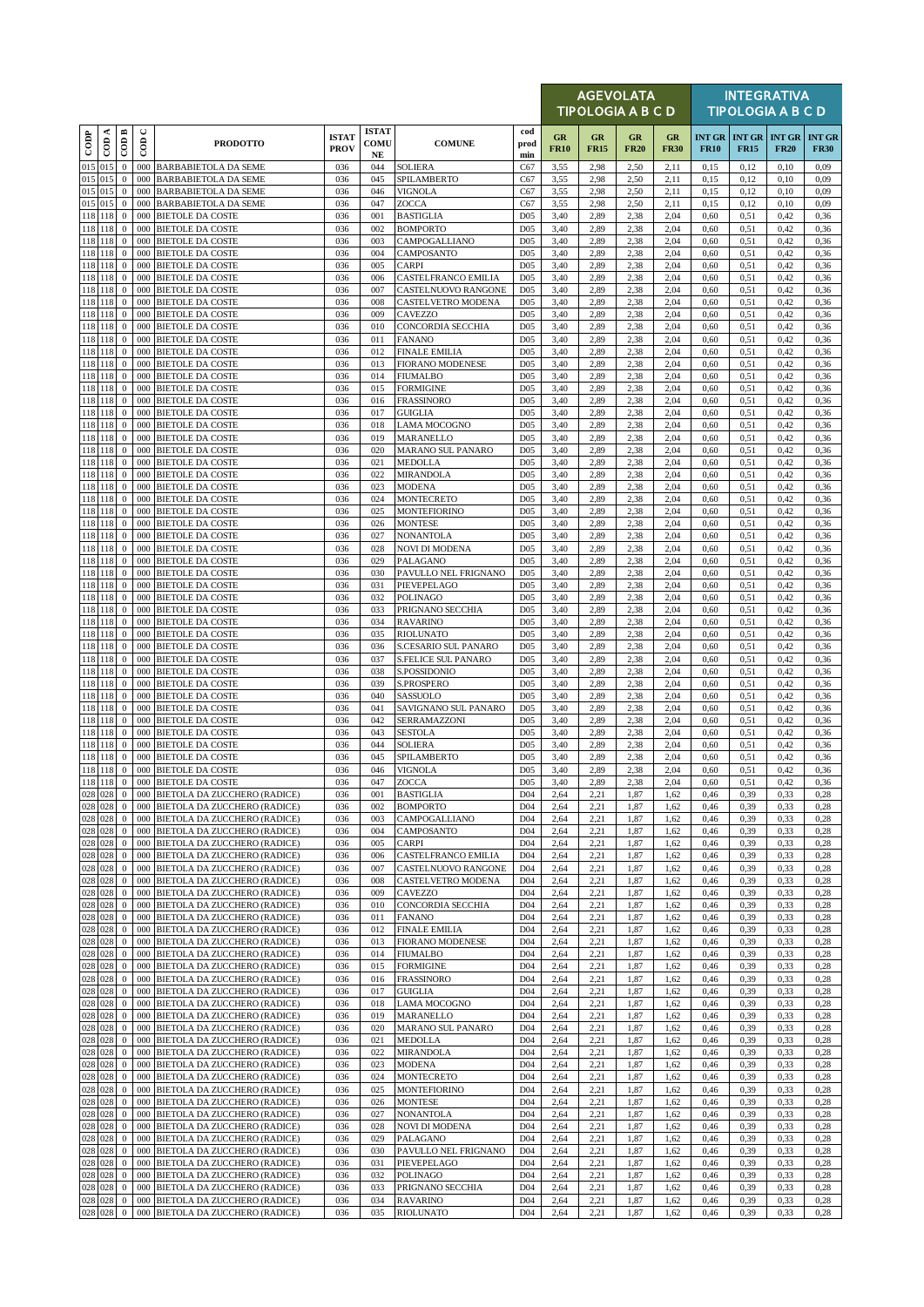|                    |            |                                               |                      |                                                                     |                             |                                   |                                            |                                    |                   | <b>AGEVOLATA</b><br>TIPOLOGIA A B C D |                   |                   |              |                                         | <b>INTEGRATIVA</b><br><b>TIPOLOGIA A B C D</b> |                              |
|--------------------|------------|-----------------------------------------------|----------------------|---------------------------------------------------------------------|-----------------------------|-----------------------------------|--------------------------------------------|------------------------------------|-------------------|---------------------------------------|-------------------|-------------------|--------------|-----------------------------------------|------------------------------------------------|------------------------------|
| $_{\rm{cop}}$      | $\cos A$   | $\overline{\mathrm{COD}}$ B                   | $\cup$<br>$\epsilon$ | <b>PRODOTTO</b>                                                     | <b>ISTAT</b><br><b>PROV</b> | <b>ISTAT</b><br>COMU<br><b>NE</b> | <b>COMUNE</b>                              | cod<br>prod<br>min                 | GR<br><b>FR10</b> | GR<br><b>FR15</b>                     | GR<br><b>FR20</b> | GR<br><b>FR30</b> | <b>FR10</b>  | INT GR   INT GR   INT GR<br><b>FR15</b> | <b>FR20</b>                                    | <b>INT GR</b><br><b>FR30</b> |
| 028 028            |            | $\mathbf{0}$                                  |                      | 000 BIETOLA DA ZUCCHERO (RADICE)                                    | 036                         | 036                               | S.CESARIO SUL PANARO                       | D <sub>04</sub>                    | 2,64              | 2,21                                  | 1,87              | 1,62              | 0,46         | 0,39                                    | 0,33                                           | 0,28                         |
| 028 028            |            | $\mathbf{0}$                                  | 000                  | BIETOLA DA ZUCCHERO (RADICE)                                        | 036                         | 037                               | <b>S.FELICE SUL PANARO</b>                 | D <sub>04</sub>                    | 2,64              | 2,21                                  | 1,87              | 1,62              | 0,46         | 0,39                                    | 0,33                                           | 0,28                         |
| 028 028<br>028 028 |            | $\mathbf{0}$<br>$\mathbf{0}$                  | 000<br>000           | BIETOLA DA ZUCCHERO (RADICE)<br>BIETOLA DA ZUCCHERO (RADICE)        | 036<br>036                  | 038<br>039                        | <b>S.POSSIDONIO</b><br>S.PROSPERO          | D <sub>04</sub><br>D <sub>04</sub> | 2,64<br>2,64      | 2,21<br>2,21                          | 1,87<br>1,87      | 1,62<br>1,62      | 0,46<br>0,46 | 0,39<br>0,39                            | 0,33<br>0,33                                   | 0,28<br>0,28                 |
| 028 028            |            | $\mathbf{0}$                                  | 000                  | BIETOLA DA ZUCCHERO (RADICE)                                        | 036                         | 040                               | SASSUOLO                                   | D <sub>04</sub>                    | 2,64              | 2,21                                  | 1,87              | 1,62              | 0,46         | 0,39                                    | 0,33                                           | 0,28                         |
| 028 028            |            | $\bf{0}$                                      | 000                  | BIETOLA DA ZUCCHERO (RADICE)                                        | 036                         | 041                               | SAVIGNANO SUL PANARO                       | D <sub>04</sub>                    | 2,64              | 2,21                                  | 1,87              | 1,62              | 0,46         | 0,39                                    | 0,33                                           | 0,28                         |
| 028 028<br>028 028 |            | $\mathbf{0}$<br>$\mathbf{0}$                  | 000<br>000           | BIETOLA DA ZUCCHERO (RADICE)<br>BIETOLA DA ZUCCHERO (RADICE)        | 036<br>036                  | 042<br>043                        | SERRAMAZZONI<br><b>SESTOLA</b>             | D <sub>04</sub><br>D <sub>04</sub> | 2,64<br>2,64      | 2,21<br>2,21                          | 1,87<br>1,87      | 1,62<br>1,62      | 0,46<br>0,46 | 0,39<br>0,39                            | 0,33<br>0,33                                   | 0,28<br>0,28                 |
| 028 028            |            | $\mathbf{0}$                                  | 000                  | BIETOLA DA ZUCCHERO (RADICE)                                        | 036                         | 044                               | <b>SOLIERA</b>                             | D <sub>04</sub>                    | 2,64              | 2,21                                  | 1,87              | 1,62              | 0,46         | 0,39                                    | 0,33                                           | 0,28                         |
| 028 028            |            | $\mathbf{0}$                                  | 000                  | BIETOLA DA ZUCCHERO (RADICE)                                        | 036                         | 045                               | SPILAMBERTO                                | D <sub>04</sub>                    | 2,64              | 2,21                                  | 1,87              | 1,62              | 0,46         | 0,39                                    | 0,33                                           | 0,28                         |
| 028 028<br>028 028 |            | $\mathbf{0}$<br>$\mathbf{0}$                  | 000<br>000           | BIETOLA DA ZUCCHERO (RADICE)<br><b>BIETOLA DA ZUCCHERO (RADICE)</b> | 036<br>036                  | 046<br>047                        | <b>VIGNOLA</b><br>ZOCCA                    | D <sub>04</sub><br>D <sub>04</sub> | 2,64<br>2,64      | 2,21<br>2,21                          | 1,87<br>1,87      | 1,62<br>1,62      | 0,46<br>0,46 | 0,39<br>0,39                            | 0,33<br>0,33                                   | 0,28<br>0,28                 |
| 095 095            |            | Α                                             | 000                  | <b>CACHI</b>                                                        | 036                         | 001                               | <b>BASTIGLIA</b>                           | C <sub>36</sub>                    | 9,40              | 7,99                                  | 6,58              | 5,64              | 0,60         | 0,51                                    | 0,42                                           | 0,36                         |
| 095 095            |            | $\boldsymbol{A}$                              | 000                  | <b>CACHI</b>                                                        | 036                         | 002                               | <b>BOMPORTO</b>                            | C <sub>36</sub>                    | 9,40              | 7,99                                  | 6,58              | 5,64              | 0,60         | 0,51                                    | 0,42                                           | 0,36                         |
| 095 095<br>095     | 095        | $\boldsymbol{A}$<br>$\boldsymbol{\mathsf{A}}$ | 000<br>000           | <b>CACHI</b><br>CACHI                                               | 036<br>036                  | 003<br>004                        | CAMPOGALLIANO<br>CAMPOSANTO                | C <sub>36</sub><br>C <sub>36</sub> | 9,40<br>9,40      | 7,99<br>7,99                          | 6,58<br>6,58      | 5,64<br>5,64      | 0,60<br>0,60 | 0,51<br>0,51                            | 0,42<br>0,42                                   | 0,36<br>0,36                 |
| 095                | 095        | A                                             | 000                  | CACHI                                                               | 036                         | 005                               | <b>CARPI</b>                               | C <sub>36</sub>                    | 9,40              | 7,99                                  | 6,58              | 5,64              | 0,60         | 0.51                                    | 0,42                                           | 0,36                         |
| 095<br>095 095     | 095        | A<br>$\boldsymbol{\mathsf{A}}$                | 000<br>000           | CACHI<br><b>CACHI</b>                                               | 036<br>036                  | 006<br>007                        | CASTELFRANCO EMILIA<br>CASTELNUOVO RANGONE | C <sub>36</sub><br>C <sub>36</sub> | 9,40<br>9,40      | 7,99<br>7,99                          | 6,58<br>6,58      | 5,64<br>5,64      | 0,60<br>0,60 | 0,51<br>0,51                            | 0,42<br>0,42                                   | 0,36<br>0,36                 |
| 095                | 095        | $\boldsymbol{A}$                              | 000                  | <b>CACHI</b>                                                        | 036                         | 008                               | CASTELVETRO MODENA                         | C <sub>36</sub>                    | 9,40              | 7,99                                  | 6,58              | 5,64              | 0,60         | 0,51                                    | 0,42                                           | 0,36                         |
| 095                | 095        | А                                             | 000                  | <b>CACHI</b>                                                        | 036                         | 009                               | CAVEZZO                                    | C <sub>36</sub>                    | 9,40              | 7,99                                  | 6,58              | 5,64              | 0,60         | 0,51                                    | 0,42                                           | 0,36                         |
| 095<br>095 095     | 095        | $\boldsymbol{A}$<br>A                         | 000<br>000           | <b>CACHI</b><br><b>CACHI</b>                                        | 036<br>036                  | 010<br>011                        | CONCORDIA SECCHIA<br><b>FANANO</b>         | C <sub>36</sub><br>C <sub>36</sub> | 9,40<br>9,40      | 7,99<br>7,99                          | 6,58<br>6,58      | 5,64<br>5,64      | 0,60<br>0,60 | 0,51<br>0,51                            | 0,42<br>0,42                                   | 0,36<br>0,36                 |
| 095                | 095        | A                                             | 000                  | CACHI                                                               | 036                         | 012                               | <b>FINALE EMILIA</b>                       | C <sub>36</sub>                    | 9,40              | 7,99                                  | 6,58              | 5,64              | 0,60         | 0.51                                    | 0,42                                           | 0,36                         |
| 095                | 095        | $\boldsymbol{\mathsf{A}}$                     | 000                  | CACHI                                                               | 036                         | 013                               | <b>FIORANO MODENESE</b>                    | C <sub>36</sub>                    | 9,40              | 7,99                                  | 6,58              | 5,64              | 0,60         | 0,51                                    | 0,42                                           | 0,36                         |
| 095<br>095         | 095<br>095 | $\boldsymbol{A}$<br>$\mathbf{A}$              | 000<br>000           | <b>CACHI</b><br>CACHI                                               | 036<br>036                  | 014<br>015                        | <b>FIUMALBO</b><br><b>FORMIGINE</b>        | C <sub>36</sub><br>C <sub>36</sub> | 9,40<br>9,40      | 7,99<br>7,99                          | 6,58<br>6,58      | 5,64<br>5,64      | 0,60<br>0,60 | 0,51<br>0.51                            | 0,42<br>0,42                                   | 0,36<br>0,36                 |
| 095 095            |            | $\mathbf{A}$                                  | 000                  | <b>CACHI</b>                                                        | 036                         | 016                               | <b>FRASSINORO</b>                          | C <sub>36</sub>                    | 9,40              | 7,99                                  | 6,58              | 5,64              | 0,60         | 0,51                                    | 0,42                                           | 0,36                         |
| 095                | 095        | $\mathbf{A}$                                  | 000                  | <b>CACHI</b>                                                        | 036                         | 017                               | <b>GUIGLIA</b>                             | C <sub>36</sub>                    | 9,40              | 7,99                                  | 6,58              | 5,64              | 0,60         | 0,51                                    | 0,42                                           | 0,36                         |
| 095<br>095         | 095<br>095 | A<br>A                                        | 000<br>000           | CACHI<br>CACHI                                                      | 036<br>036                  | 018<br>019                        | <b>LAMA MOCOGNO</b><br>MARANELLO           | C <sub>36</sub><br>C <sub>36</sub> | 9,40<br>9,40      | 7,99<br>7,99                          | 6,58<br>6,58      | 5,64<br>5,64      | 0,60<br>0,60 | 0,51<br>0,51                            | 0,42<br>0,42                                   | 0,36<br>0,36                 |
| 095                | 095        | $\boldsymbol{\mathsf{A}}$                     | 000                  | CACHI                                                               | 036                         | 020                               | MARANO SUL PANARO                          | C <sub>36</sub>                    | 9,40              | 7,99                                  | 6,58              | 5,64              | 0,60         | 0,51                                    | 0,42                                           | 0,36                         |
| 095 095            |            | $\boldsymbol{A}$                              | 000                  | <b>CACHI</b>                                                        | 036                         | 021                               | <b>MEDOLLA</b>                             | C <sub>36</sub>                    | 9,40              | 7,99                                  | 6,58              | 5,64              | 0,60         | 0,51                                    | 0,42                                           | 0,36                         |
| 095 095<br>095 095 |            | $\boldsymbol{A}$<br>$\boldsymbol{\mathsf{A}}$ | 000                  | 000 CACHI<br>CACHI                                                  | 036<br>036                  | 022<br>023                        | <b>MIRANDOLA</b><br><b>MODENA</b>          | C <sub>36</sub><br>C36             | 9,40<br>9,40      | 7,99<br>7,99                          | 6,58<br>6,58      | 5,64<br>5,64      | 0,60<br>0,60 | 0,51<br>0,51                            | 0,42<br>0,42                                   | 0,36<br>0,36                 |
| 095                | 095        | A                                             | 000                  | <b>CACHI</b>                                                        | 036                         | 024                               | <b>MONTECRETO</b>                          | C <sub>36</sub>                    | 9,40              | 7,99                                  | 6,58              | 5,64              | 0,60         | 0.51                                    | 0,42                                           | 0,36                         |
| 095                | 095        | $\boldsymbol{A}$                              | 000                  | <b>CACHI</b>                                                        | 036                         | 025                               | <b>MONTEFIORINO</b>                        | C <sub>36</sub>                    | 9,40              | 7,99                                  | 6,58              | 5,64              | 0,60         | 0,51                                    | 0,42                                           | 0,36                         |
| 095<br>095 095     | 095        | A<br>$\boldsymbol{A}$                         | 000<br>000           | <b>CACHI</b><br><b>CACHI</b>                                        | 036<br>036                  | 026<br>027                        | <b>MONTESE</b><br><b>NONANTOLA</b>         | C <sub>36</sub><br>C <sub>36</sub> | 9,40<br>9,40      | 7,99<br>7,99                          | 6,58<br>6,58      | 5,64<br>5,64      | 0,60<br>0,60 | 0,51<br>0.51                            | 0,42<br>0,42                                   | 0,36<br>0,36                 |
| 095 095            |            | $\boldsymbol{A}$                              |                      | 000 CACHI                                                           | 036                         | 028                               | <b>NOVI DI MODENA</b>                      | C <sub>36</sub>                    | 9,40              | 7,99                                  | 6,58              | 5,64              | 0,60         | 0,51                                    | 0,42                                           | 0,36                         |
| 095 095<br>095     |            | $\boldsymbol{\mathsf{A}}$                     | 000                  | CACHI                                                               | 036<br>036                  | 029                               | PALAGANO                                   | C <sub>36</sub>                    | 9,40              | 7,99                                  | 6,58              | 5,64              | 0,60<br>0,60 | 0.51                                    | 0,42                                           | 0,36                         |
| 095                | 095<br>095 | $\boldsymbol{A}$<br>$\boldsymbol{A}$          | 000<br>000           | CACHI<br><b>CACHI</b>                                               | 036                         | 030<br>031                        | PAVULLO NEL FRIGNANO<br>PIEVEPELAGO        | C <sub>36</sub><br>C <sub>36</sub> | 9,40<br>9,40      | 7,99<br>7,99                          | 6,58<br>6,58      | 5,64<br>5,64      | 0,60         | 0,51<br>0.51                            | 0,42<br>0,42                                   | 0,36<br>0,36                 |
| 095                | 095        | $\boldsymbol{A}$                              | 000                  | <b>CACHI</b>                                                        | 036                         | 032                               | <b>POLINAGO</b>                            | C <sub>36</sub>                    | 9,40              | 7,99                                  | 6,58              | 5,64              | 0,60         | 0,51                                    | 0,42                                           | 0,36                         |
| 095<br>095         | 095<br>095 | $\mathbf{A}$                                  | 000<br>000           | <b>CACHI</b>                                                        | 036<br>036                  | 033<br>034                        | PRIGNANO SECCHIA<br><b>RAVARINO</b>        | C <sub>36</sub><br>C <sub>36</sub> | 9,40<br>9,40      | 7,99<br>7,99                          | 6,58              | 5,64<br>5,64      | 0,60<br>0,60 | 0,51                                    | 0,42<br>0,42                                   | 0,36                         |
| 095                | 095        | $\boldsymbol{A}$<br>$\boldsymbol{\mathsf{A}}$ | 000                  | CACHI<br>CACHI                                                      | 036                         | 035                               | <b>RIOLUNATO</b>                           | C <sub>36</sub>                    | 9,40              | 7,99                                  | 6,58<br>6,58      | 5,64              | 0,60         | 0,51<br>0,51                            | 0,42                                           | 0,36<br>0,36                 |
| 095 095            |            | $\boldsymbol{\mathsf{A}}$                     | 000                  | <b>CACHI</b>                                                        | 036                         | 036                               | S.CESARIO SUL PANARO                       | C <sub>36</sub>                    | 9,40              | 7,99                                  | 6,58              | 5,64              | 0,60         | 0,51                                    | 0,42                                           | 0,36                         |
| 095<br>095 095     | 095        | A<br>$\mathbf{A}$                             | 000                  | CACHI<br>000 CACHI                                                  | 036<br>036                  | 037<br>038                        | <b>S.FELICE SUL PANARO</b><br>S.POSSIDONIO | C <sub>36</sub><br>C <sub>36</sub> | 9,40<br>9,40      | 7,99<br>7,99                          | 6,58<br>6,58      | 5,64<br>5,64      | 0,60<br>0,60 | 0.51<br>0,51                            | 0,42<br>0,42                                   | 0,36<br>0,36                 |
| 095 095            |            |                                               |                      | A 000 CACHI                                                         | 036                         | 039                               | S.PROSPERO                                 | C36                                | 9,40              | 7,99                                  | 6,58              | 5,64              | 0,60         | 0,51                                    | 0,42                                           | 0,36                         |
| 095 095            |            | A                                             |                      | 000 CACHI                                                           | 036                         | 040                               | <b>SASSUOLO</b>                            | C <sub>36</sub>                    | 9,40              | 7,99                                  | 6,58              | 5,64              | 0,60         | 0.51                                    | 0,42                                           | 0,36                         |
| 095 095<br>095 095 |            | A<br>$\mathbf{A}$                             | 000                  | <b>CACHI</b><br>000 CACHI                                           | 036<br>036                  | 041<br>042                        | SAVIGNANO SUL PANARO<br>SERRAMAZZONI       | C36<br>C36                         | 13,63<br>9,40     | 11,56<br>7,99                         | 9,59<br>6,58      | 8,18<br>5,64      | 0,87<br>0,60 | 0,74<br>0,51                            | 0,61<br>0,42                                   | 0,52<br>0,36                 |
| 095 095            |            | $\boldsymbol{A}$                              |                      | 000 CACHI                                                           | 036                         | 043                               | <b>SESTOLA</b>                             | C36                                | 9,40              | 7,99                                  | 6,58              | 5,64              | 0,60         | 0,51                                    | 0,42                                           | 0,36                         |
| 095 095            |            | $\mathbf{A}$                                  | 000                  | <b>CACHI</b>                                                        | 036                         | 044                               | <b>SOLIERA</b>                             | C <sub>36</sub>                    | 9,40              | 7,99                                  | 6,58              | 5,64              | 0,60         | 0,51                                    | 0,42                                           | 0,36                         |
| 095 095<br>095 095 |            | $\boldsymbol{\mathrm{A}}$<br>$\boldsymbol{A}$ | 000                  | 000 CACHI<br><b>CACHI</b>                                           | 036<br>036                  | 045<br>046                        | SPILAMBERTO<br><b>VIGNOLA</b>              | C <sub>36</sub><br>C <sub>36</sub> | 9,40<br>10,81     | 7,99<br>9,21                          | 6,58<br>7,61      | 5,64<br>6,49      | 0,60<br>0,69 | 0,51<br>0,59                            | 0,42<br>0,49                                   | 0,36<br>0,41                 |
| 095 095            |            | A                                             | 000                  | <b>CACHI</b>                                                        | 036                         | 047                               | ZOCCA                                      | C36                                | 9,40              | 7,99                                  | 6,58              | 5,64              | 0,60         | 0,51                                    | 0,42                                           | 0,36                         |
| 031 031<br>031 031 |            | $\mathbf{0}$<br>$\mathbf{0}$                  | 000<br>000           | <b>CECE</b><br><b>CECE</b>                                          | 036<br>036                  | 001<br>002                        | <b>BASTIGLIA</b><br><b>BOMPORTO</b>        | D12<br>D12                         | 5,19<br>5,19      | 4,42<br>4,42                          | 3,66<br>3,66      | 3,15<br>3,15      | 0,91<br>0,91 | 0,78<br>0,78                            | 0,64<br>0,64                                   | 0,55<br>0,55                 |
| 031 031            |            | $\bf{0}$                                      | 000                  | <b>CECE</b>                                                         | 036                         | 003                               | CAMPOGALLIANO                              | D <sub>12</sub>                    | 5,19              | 4,42                                  | 3,66              | 3,15              | 0,91         | 0,78                                    | 0,64                                           | 0,55                         |
| 031 031            |            | $\bf{0}$                                      | 000                  | <b>CECE</b>                                                         | 036                         | 004                               | CAMPOSANTO                                 | D <sub>12</sub>                    | 5,19              | 4,42                                  | 3,66              | 3,15              | 0,91         | 0,78                                    | 0,64                                           | 0,55                         |
| 031 031<br>031 031 |            | $\mathbf{0}$<br>$\bf{0}$                      | 000<br>000           | <b>CECE</b><br><b>CECE</b>                                          | 036<br>036                  | 005<br>006                        | <b>CARPI</b><br>CASTELFRANCO EMILIA        | D <sub>12</sub><br>D <sub>12</sub> | 5,19<br>5,19      | 4,42<br>4,42                          | 3,66<br>3,66      | 3,15<br>3,15      | 0,91<br>0,91 | 0,78<br>0,78                            | 0,64<br>0,64                                   | 0,55<br>0,55                 |
| 031 031            |            | $\bf{0}$                                      | 000                  | <b>CECE</b>                                                         | 036                         | 007                               | CASTELNUOVO RANGONE                        | D12                                | 5,19              | 4,42                                  | 3,66              | 3,15              | 0,91         | 0,78                                    | 0,64                                           | 0,55                         |
| 031 031            |            | $\mathbf{0}$                                  | 000                  | <b>CECE</b>                                                         | 036                         | 008                               | CASTELVETRO MODENA                         | D12                                | 5,19              | 4,42                                  | 3,66              | 3,15              | 0,91         | 0,78                                    | 0,64                                           | 0,55                         |
| 031 031<br>031 031 |            | $\bf{0}$<br>$\bf{0}$                          | 000                  | 000 CECE<br><b>CECE</b>                                             | 036<br>036                  | 009<br>010                        | CAVEZZO<br>CONCORDIA SECCHIA               | D12<br>D <sub>12</sub>             | 5,19<br>5,19      | 4,42<br>4,42                          | 3,66<br>3,66      | 3,15<br>3,15      | 0,91<br>0,91 | 0,78<br>0,78                            | 0,64<br>0,64                                   | 0,55<br>0,55                 |
| 031 031            |            | $\bf{0}$                                      | 000                  | <b>CECE</b>                                                         | 036                         | 011                               | <b>FANANO</b>                              | D <sub>12</sub>                    | 5,19              | 4,42                                  | 3,66              | 3,15              | 0,91         | 0,78                                    | 0,64                                           | 0,55                         |
| 031 031            |            | $\bf{0}$                                      | 000                  | <b>CECE</b>                                                         | 036                         | 012                               | <b>FINALE EMILIA</b>                       | D <sub>12</sub>                    | 5,19              | 4,42                                  | 3,66              | 3,15              | 0,91         | 0,78                                    | 0,64                                           | 0,55                         |
| 031 031<br>031 031 |            | $\bf{0}$<br>$\bf{0}$                          | 000<br>000           | <b>CECE</b><br><b>CECE</b>                                          | 036<br>036                  | 013<br>014                        | <b>FIORANO MODENESE</b><br><b>FIUMALBO</b> | D12<br>D <sub>12</sub>             | 5,19<br>5,19      | 4,42<br>4,42                          | 3,66<br>3,66      | 3,15<br>3,15      | 0,91<br>0,91 | 0,78<br>0,78                            | 0,64<br>0,64                                   | 0,55<br>0,55                 |
| 031 031            |            | $\bf{0}$                                      | 000                  | <b>CECE</b>                                                         | 036                         | 015                               | <b>FORMIGINE</b>                           | D <sub>12</sub>                    | 5,19              | 4,42                                  | 3,66              | 3,15              | 0,91         | 0,78                                    | 0,64                                           | 0,55                         |
| 031 031            |            | $\mathbf{0}$                                  | 000                  | CECE                                                                | 036                         | 016                               | <b>FRASSINORO</b>                          | D12                                | 5,19              | 4,42                                  | 3,66              | 3,15              | 0,91         | 0,78                                    | 0,64                                           | 0,55                         |
| 031 031<br>031 031 |            | $\mathbf{0}$<br>$\bf{0}$                      | 000<br>000           | <b>CECE</b><br><b>CECE</b>                                          | 036<br>036                  | 017<br>018                        | <b>GUIGLIA</b><br><b>LAMA MOCOGNO</b>      | D12<br>D <sub>12</sub>             | 5,19<br>5,19      | 4,42<br>4,42                          | 3,66<br>3,66      | 3,15<br>3,15      | 0,91<br>0,91 | 0,78<br>0,78                            | 0,64<br>0,64                                   | 0,55<br>0,55                 |
| 031 031            |            | $\bf{0}$                                      | 000                  | <b>CECE</b>                                                         | 036                         | 019                               | MARANELLO                                  | D <sub>12</sub>                    | 5,19              | 4,42                                  | 3,66              | 3,15              | 0,91         | 0,78                                    | 0,64                                           | 0,55                         |
| 031 031            |            | $\mathbf{0}$                                  | 000                  | <b>CECE</b>                                                         | 036                         | 020                               | MARANO SUL PANARO                          | D <sub>12</sub>                    | 5,19              | 4,42                                  | 3,66              | 3,15              | 0,91         | 0,78                                    | 0,64                                           | 0,55                         |
| 031 031<br>031 031 |            | $\bf{0}$<br>$\bf{0}$                          | 000<br>000           | <b>CECE</b><br><b>CECE</b>                                          | 036<br>036                  | 021<br>022                        | <b>MEDOLLA</b><br><b>MIRANDOLA</b>         | D <sub>12</sub><br>D <sub>12</sub> | 5,19<br>5,19      | 4,42<br>4,42                          | 3,66<br>3,66      | 3,15<br>3,15      | 0,91<br>0,91 | 0,78<br>0,78                            | 0,64<br>0,64                                   | 0,55<br>0,55                 |
| 031 031            |            | $\mathbf{0}$                                  | 000                  | <b>CECE</b>                                                         | 036                         | 023                               | <b>MODENA</b>                              | D12                                | 5,19              | 4,42                                  | 3,66              | 3,15              | 0,91         | 0,78                                    | 0,64                                           | 0,55                         |
| 031 031            |            | $\bf{0}$                                      | 000                  | <b>CECE</b>                                                         | 036                         | 024                               | <b>MONTECRETO</b>                          | D <sub>12</sub>                    | 5,19              | 4,42                                  | 3,66              | 3,15              | 0,91         | 0,78                                    | 0,64                                           | 0,55                         |
| 031 031<br>031 031 |            | $\bf{0}$<br>$\bf{0}$                          | 000<br>000           | CECE<br><b>CECE</b>                                                 | 036<br>036                  | 025<br>026                        | <b>MONTEFIORINO</b><br><b>MONTESE</b>      | D <sub>12</sub><br>D <sub>12</sub> | 5,19<br>5,19      | 4,42<br>4,42                          | 3,66<br>3,66      | 3,15<br>3,15      | 0,91<br>0,91 | 0,78<br>0,78                            | 0,64<br>0,64                                   | 0,55<br>0,55                 |
| 031 031            |            | $\mathbf{0}$                                  | 000                  | <b>CECE</b>                                                         | 036                         | 027                               | <b>NONANTOLA</b>                           | D12                                | 5,19              | 4,42                                  | 3,66              | 3,15              | 0,91         | 0,78                                    | 0,64                                           | 0,55                         |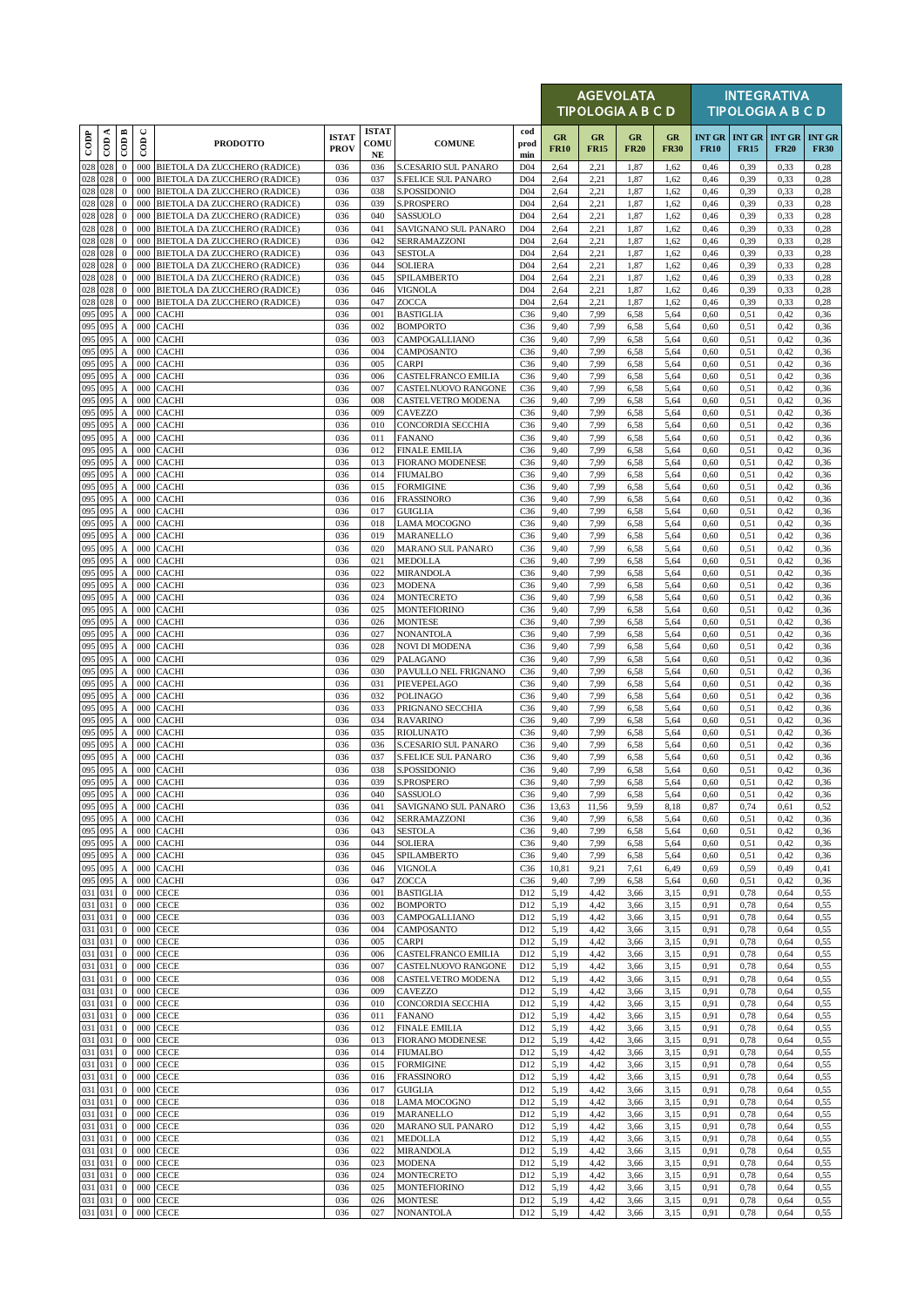|                    |         |                              |             |                                                      |                             |                            |                                                   |                                    |                   |                   | <b>AGEVOLATA</b><br><b>TIPOLOGIA A B C D</b> |                   |                              |                              | <b>INTEGRATIVA</b><br><b>TIPOLOGIA A B C D</b> |                              |
|--------------------|---------|------------------------------|-------------|------------------------------------------------------|-----------------------------|----------------------------|---------------------------------------------------|------------------------------------|-------------------|-------------------|----------------------------------------------|-------------------|------------------------------|------------------------------|------------------------------------------------|------------------------------|
| $_{\rm{cop}}$      | CDA     | CODB                         | $\cup$<br>6 | <b>PRODOTTO</b>                                      | <b>ISTAT</b><br><b>PROV</b> | <b>ISTAT</b><br>COMU<br>NE | <b>COMUNE</b>                                     | cod<br>prod<br>min                 | GR<br><b>FR10</b> | GR<br><b>FR15</b> | <b>GR</b><br><b>FR20</b>                     | GR<br><b>FR30</b> | <b>INT GR</b><br><b>FR10</b> | <b>INT GR</b><br><b>FR15</b> | <b>INT GR</b><br><b>FR20</b>                   | <b>INT GR</b><br><b>FR30</b> |
| 031 031            |         | $\mathbf{0}$                 | 000         | <b>CECE</b>                                          | 036                         | 028                        | <b>NOVI DI MODENA</b>                             | D12                                | 5,19              | 4,42              | 3,66                                         | 3,15              | 0,91                         | 0,78                         | 0,64                                           | 0,55                         |
| 031 031<br>031 031 |         | $\mathbf{0}$<br>$\mathbf{0}$ | 000<br>000  | <b>CECE</b><br><b>CECE</b>                           | 036<br>036                  | 029<br>030                 | PALAGANO<br>PAVULLO NEL FRIGNANO                  | D12<br>D12                         | 5,19<br>5,19      | 4,42<br>4,42      | 3,66<br>3,66                                 | 3,15<br>3,15      | 0.91<br>0,91                 | 0,78<br>0,78                 | 0,64<br>0,64                                   | 0,55<br>0,55                 |
| 031 031            |         | $\mathbf{0}$                 | 000         | <b>CECE</b>                                          | 036                         | 031                        | PIEVEPELAGO                                       | D <sub>12</sub>                    | 5,19              | 4,42              | 3,66                                         | 3,15              | 0.91                         | 0,78                         | 0,64                                           | 0,55                         |
| 031 031            |         | $\mathbf{0}$                 | 000         | <b>CECE</b>                                          | 036                         | 032                        | <b>POLINAGO</b>                                   | D12                                | 5,19              | 4,42              | 3,66                                         | 3,15              | 0.91                         | 0,78                         | 0,64                                           | 0,55                         |
| 031 031<br>031 031 |         | $\mathbf{0}$<br>$\bf{0}$     | 000<br>000  | <b>CECE</b><br><b>CECE</b>                           | 036<br>036                  | 033<br>034                 | PRIGNANO SECCHIA<br><b>RAVARINO</b>               | D12<br>D12                         | 5,19<br>5,19      | 4,42<br>4,42      | 3,66<br>3,66                                 | 3,15<br>3,15      | 0,91<br>0,91                 | 0,78<br>0,78                 | 0,64<br>0,64                                   | 0,55<br>0,55                 |
| 031 031            |         | $\bf{0}$                     | 000         | <b>CECE</b>                                          | 036                         | 035                        | <b>RIOLUNATO</b>                                  | D <sub>12</sub>                    | 5,19              | 4,42              | 3,66                                         | 3,15              | 0,91                         | 0,78                         | 0,64                                           | 0,55                         |
| 031 031<br>031 031 |         | $\mathbf{0}$                 | 000         | CECE                                                 | 036                         | 036                        | S.CESARIO SUL PANARO                              | D12                                | 5,19              | 4,42              | 3,66                                         | 3,15              | 0.91                         | 0,78                         | 0,64                                           | 0,55                         |
| 031 031            |         | $\mathbf{0}$<br>$\bf{0}$     | 000<br>000  | <b>CECE</b><br>CECE                                  | 036<br>036                  | 037<br>038                 | S.FELICE SUL PANARO<br>S.POSSIDONIO               | D <sub>12</sub><br>D <sub>12</sub> | 5,19<br>5,19      | 4,42<br>4,42      | 3,66<br>3,66                                 | 3,15<br>3,15      | 0.91<br>0,91                 | 0,78<br>0,78                 | 0,64<br>0,64                                   | 0,55<br>0,55                 |
| 031 031            |         | $\mathbf{0}$                 | 000         | <b>CECE</b>                                          | 036                         | 039                        | S.PROSPERO                                        | D12                                | 5,19              | 4,42              | 3,66                                         | 3,15              | 0,91                         | 0,78                         | 0,64                                           | 0,55                         |
| 031 031<br>031 031 |         | $\mathbf{0}$<br>$\bf{0}$     | 000<br>000  | <b>CECE</b><br><b>CECE</b>                           | 036<br>036                  | 040<br>041                 | SASSUOLO<br>SAVIGNANO SUL PANARO                  | D12<br>D12                         | 5,19              | 4,42<br>4,42      | 3,66<br>3,66                                 | 3,15<br>3,15      | 0,91<br>0,91                 | 0,78<br>0,78                 | 0,64<br>0,64                                   | 0,55<br>0,55                 |
| 031 031            |         | $\mathbf{0}$                 | 000         | <b>CECE</b>                                          | 036                         | 042                        | SERRAMAZZONI                                      | D12                                | 5,19<br>5,19      | 4,42              | 3,66                                         | 3,15              | 0,91                         | 0,78                         | 0,64                                           | 0,55                         |
| 031 031            |         | $\mathbf{0}$                 | 000         | <b>CECE</b>                                          | 036                         | 043                        | <b>SESTOLA</b>                                    | D12                                | 5,19              | 4,42              | 3,66                                         | 3,15              | 0.91                         | 0,78                         | 0,64                                           | 0,55                         |
| 031 031<br>031 031 |         | $\mathbf{0}$                 | 000<br>000  | <b>CECE</b><br><b>CECE</b>                           | 036                         | 044                        | <b>SOLIERA</b>                                    | D12                                | 5,19              | 4,42              | 3,66                                         | 3,15              | 0,91                         | 0,78                         | 0,64                                           | 0,55                         |
| 031 031            |         | $\bf{0}$<br>$\mathbf{0}$     | 000         | <b>CECE</b>                                          | 036<br>036                  | 045<br>046                 | SPILAMBERTO<br>VIGNOLA                            | D <sub>12</sub><br>D12             | 5,19<br>5,19      | 4,42<br>4,42      | 3,66<br>3,66                                 | 3,15<br>3,15      | 0,91<br>0.91                 | 0,78<br>0,78                 | 0,64<br>0,64                                   | 0,55<br>0,55                 |
| 031 031            |         | $\mathbf{0}$                 | 000         | <b>CECE</b>                                          | 036                         | 047                        | ZOCCA                                             | D12                                | 5,19              | 4,42              | 3,66                                         | 3,15              | 0,91                         | 0,78                         | 0,64                                           | 0,55                         |
| 689 089<br>689 089 |         | B<br>B                       | 000<br>000  | <b>CILIEGIE B</b><br><b>CILIEGIE B</b>               | 036<br>036                  | 001<br>002                 | <b>BASTIGLIA</b><br><b>BOMPORTO</b>               | C <sub>37</sub><br>C37             | 11,37<br>11,37    | 9,68<br>9,68      | 7,99<br>7,99                                 | 6,86<br>6,86      | 0,73<br>0,73                 | 0,62<br>0,62                 | 0,51<br>0,51                                   | 0,44<br>0,44                 |
| 689 089            |         | $\, {\bf B}$                 | 000         | <b>CILIEGIE B</b>                                    | 036                         | 003                        | CAMPOGALLIANO                                     | C37                                | 11,37             | 9,68              | 7,99                                         | 6,86              | 0,73                         | 0,62                         | 0,51                                           | 0,44                         |
| 689 089            |         | B                            | 000         | <b>CILIEGIE B</b>                                    | 036                         | 004                        | CAMPOSANTO                                        | C <sub>37</sub>                    | 11,37             | 9,68              | 7,99                                         | 6,86              | 0,73                         | 0,62                         | 0,51                                           | 0,44                         |
| 689 089            |         | $\, {\bf B}$                 | 000         | <b>CILIEGIE B</b>                                    | 036                         | 005                        | <b>CARPI</b>                                      | C <sub>37</sub>                    | 11,37             | 9,68              | 7,99                                         | 6,86              | 0,73                         | 0,62                         | 0,51                                           | 0,44                         |
| 689 089<br>689 089 |         | B<br>$\, {\bf B}$            | 000<br>000  | <b>CILIEGIE B</b><br><b>CILIEGIE B</b>               | 036<br>036                  | 006<br>007                 | <b>CASTELFRANCO EMILIA</b><br>CASTELNUOVO RANGONE | C37<br>C37                         | 13,63<br>13,63    | 11,56<br>11,56    | 9,59<br>9,59                                 | 8,18<br>8,18      | 0,87<br>0,87                 | 0,74<br>0,74                 | 0,61<br>0,61                                   | 0,52<br>0,52                 |
| 689 089            |         | $\, {\bf B}$                 | 000         | <b>CILIEGIE B</b>                                    | 036                         | 008                        | CASTELVETRO MODENA                                | C37                                | 13,63             | 11,56             | 9,59                                         | 8,18              | 0,87                         | 0,74                         | 0,61                                           | 0,52                         |
| 689 089            |         | $\, {\bf B}$                 | 000         | <b>CILIEGIE B</b>                                    | 036                         | 009                        | CAVEZZO                                           | C <sub>37</sub>                    | 11,37             | 9,68              | 7,99                                         | 6,86              | 0,73                         | 0,62                         | 0,51                                           | 0,44                         |
| 689 089<br>689 089 |         | $\, {\bf B}$<br>$\, {\bf B}$ | 000         | 000 CILIEGIE B<br><b>CILIEGIE B</b>                  | 036<br>036                  | 010<br>011                 | CONCORDIA SECCHIA<br><b>FANANO</b>                | C37<br>C <sub>37</sub>             | 11,37<br>11,37    | 9,68<br>9,68      | 7,99<br>7,99                                 | 6,86<br>6,86      | 0,73<br>0,73                 | 0,62<br>0,62                 | 0,51<br>0,51                                   | 0,44<br>0,44                 |
| 689 089            |         | $\, {\bf B}$                 | 000         | <b>CILIEGIE B</b>                                    | 036                         | 012                        | <b>FINALE EMILIA</b>                              | C <sub>37</sub>                    | 13,63             | 11,56             | 9,59                                         | 8,18              | 0,87                         | 0,74                         | 0,61                                           | 0,52                         |
| 689 089            |         | $\, {\bf B}$                 | 000         | <b>CILIEGIE B</b>                                    | 036                         | 013                        | <b>FIORANO MODENESE</b>                           | C37                                | 11,37             | 9,68              | 7,99                                         | 6,86              | 0,73                         | 0,62                         | 0,51                                           | 0,44                         |
| 689 089<br>689 089 |         | $\, {\bf B}$<br>В            | 000<br>000  | <b>CILIEGIE B</b><br><b>CILIEGIE B</b>               | 036<br>036                  | 014<br>015                 | <b>FIUMALBO</b><br><b>FORMIGINE</b>               | C37<br>C <sub>37</sub>             | 11,37<br>13,63    | 9,68<br>11,56     | 7,99<br>9,59                                 | 6,86<br>8,18      | 0,73<br>0,87                 | 0,62<br>0,74                 | 0,51<br>0,61                                   | 0,44<br>0,52                 |
| 689 089            |         | $\, {\bf B}$                 | 000         | <b>CILIEGIE B</b>                                    | 036                         | 016                        | <b>FRASSINORO</b>                                 | C37                                | 11,37             | 9,68              | 7,99                                         | 6,86              | 0,73                         | 0.62                         | 0,51                                           | 0,44                         |
| 689 089            |         | $\, {\bf B}$                 | 000         | <b>CILIEGIE B</b>                                    | 036                         | 017                        | GUIGLIA                                           | C37                                | 11,37             | 9,68              | 7,99                                         | 6,86              | 0,73                         | 0,62                         | 0,51                                           | 0,44                         |
| 689 089<br>689 089 |         | $\, {\bf B}$<br>$\, {\bf B}$ | 000<br>000  | <b>CILIEGIE B</b><br><b>CILIEGIE B</b>               | 036<br>036                  | 018<br>019                 | LAMA MOCOGNO<br>MARANELLO                         | C <sub>37</sub><br>C <sub>37</sub> | 11,37<br>13,63    | 9,68<br>11,56     | 7,99<br>9,59                                 | 6,86<br>8,18      | 0,73<br>0,87                 | 0,62<br>0,74                 | 0,51<br>0,61                                   | 0,44<br>0,52                 |
| 689 089            |         | $\, {\bf B}$                 | 000         | <b>CILIEGIE B</b>                                    | 036                         | 020                        | <b>MARANO SUL PANARO</b>                          | C37                                | 13,63             | 11,56             | 9,59                                         | 8,18              | 0,87                         | 0,74                         | 0,61                                           | 0,52                         |
| 689 089            |         | $\, {\bf B}$                 | 000         | <b>CILIEGIE B</b>                                    | 036                         | 021                        | <b>MEDOLLA</b>                                    | C37                                | 11,37             | 9,68              | 7,99                                         | 6,86              | 0,73                         | 0,62                         | 0,51                                           | 0,44                         |
| 689<br>689 089     | 089     | $\, {\bf B}$<br>$\, {\bf B}$ | 000<br>000  | <b>CILIEGIE B</b><br><b>CILIEGIE B</b>               | 036<br>036                  | 022<br>023                 | MIRANDOLA<br><b>MODENA</b>                        | C37<br>C37                         | 11,37<br>11,37    | 9,68<br>9,68      | 7,99<br>7,99                                 | 6,86<br>6,86      | 0,73<br>0,73                 | 0.62<br>0,62                 | 0,51<br>0,51                                   | 0,44<br>0,44                 |
| 689 089            |         | $\mathbf B$                  | 000         | <b>CILIEGIE B</b>                                    | 036                         | 024                        | <b>MONTECRETO</b>                                 | C <sub>37</sub>                    | 11,37             | 9,68              | 7,99                                         | 6,86              | 0,73                         | 0,62                         | 0,51                                           | 0,44                         |
| 689 089            |         | $\, {\bf B}$                 | 000         | <b>CILIEGIE B</b>                                    | 036                         | 025                        | <b>MONTEFIORINO</b>                               | C37                                | 11,37             | 9,68              | 7,99                                         | 6,86              | 0,73                         | 0,62                         | 0,51                                           | 0,44                         |
| 689 089<br>689 089 |         | $\, {\bf B}$<br>$\, {\bf B}$ | 000<br>000  | <b>CILIEGIE B</b><br><b>CILIEGIE B</b>               | 036<br>036                  | 026<br>027                 | <b>MONTESE</b><br>NONANTOLA                       | C37<br>C37                         | 13,63<br>11,37    | 11,56<br>9,68     | 9.59<br>7,99                                 | 8,18<br>6,86      | 0,87<br>0,73                 | 0,74<br>0,62                 | 0,61<br>0,51                                   | 0,52<br>0,44                 |
| 689 089            |         | $\, {\bf B}$                 | 000         | <b>CILIEGIE B</b>                                    | 036                         | 028                        | <b>NOVI DI MODENA</b>                             | C <sub>37</sub>                    | 11,37             | 9,68              | 7,99                                         | 6,86              | 0,73                         | 0,62                         | 0,51                                           | 0,44                         |
| 689 089            |         | B                            | 000         | <b>CILIEGIE B</b>                                    | 036                         | 029                        | PALAGANO                                          | C <sub>37</sub>                    | 11,37             | 9,68              | 7,99                                         | 6,86              | 0,73                         | 0,62                         | 0,51                                           | 0,44                         |
| 689 089<br>689 089 |         | $\, {\bf B}$                 |             | 000 CILIEGIE B<br><b>B</b> 000 CILIEGIE B            | 036<br>036                  | 030<br>031                 | PAVULLO NEL FRIGNANO<br>PIEVEPELAGO               | C37<br>C37                         | 11,37<br>11,37    | 9,68<br>9.68      | 7,99<br>7.99                                 | 6,86<br>6.86      | 0,73<br>0,73                 | 0,62<br>0.62                 | 0,51<br>0,51                                   | 0,44<br>0.44                 |
|                    | 689 089 | $\, {\bf B}$                 |             | 000 CILIEGIE B                                       | 036                         | 032                        | POLINAGO                                          | C <sub>37</sub>                    | 11,37             | 9,68              | 7,99                                         | 6,86              | 0,73                         | 0,62                         | 0,51                                           | 0,44                         |
| 689 089            |         | B                            | 000         | <b>CILIEGIE B</b>                                    | 036                         | 033                        | PRIGNANO SECCHIA                                  | C37                                | 11,37             | 9,68              | 7,99                                         | 6,86              | 0,73                         | 0,62                         | 0,51                                           | 0,44                         |
| 689 089            | 689 089 | $\, {\bf B}$<br>B            | 000         | <b>CILIEGIE B</b><br>000 CILIEGIE B                  | 036<br>036                  | 034<br>035                 | <b>RAVARINO</b><br><b>RIOLUNATO</b>               | C <sub>37</sub><br>C37             | 11,37<br>11,37    | 9,68<br>9,68      | 7,99<br>7,99                                 | 6,86<br>6,86      | 0,73<br>0,73                 | 0,62<br>0,62                 | 0,51<br>0,51                                   | 0,44<br>0,44                 |
| 689 089            |         | $\, {\bf B}$                 | 000         | <b>CILIEGIE B</b>                                    | 036                         | 036                        | <b>S.CESARIO SUL PANARO</b>                       | C <sub>37</sub>                    | 13,63             | 11,56             | 9,59                                         | 8,18              | 0,87                         | 0,74                         | 0,61                                           | 0,52                         |
| 689 089            |         | $\, {\bf B}$                 | 000         | <b>CILIEGIE B</b>                                    | 036                         | 037                        | S.FELICE SUL PANARO                               | C37                                | 11,37             | 9,68              | 7,99                                         | 6,86              | 0,73                         | 0,62                         | 0,51                                           | 0,44                         |
| 689 089<br>689 089 |         | B<br>$\, {\bf B}$            | 000         | 000 CILIEGIE B<br><b>CILIEGIE B</b>                  | 036<br>036                  | 038<br>039                 | S.POSSIDONIO<br>S.PROSPERO                        | C <sub>37</sub><br>C37             | 11,37<br>11,37    | 9,68<br>9,68      | 7,99<br>7,99                                 | 6,86<br>6,86      | 0,73<br>0,73                 | 0,62<br>0,62                 | 0,51<br>0,51                                   | 0,44<br>0,44                 |
| 689 089            |         | B                            | 000         | <b>CILIEGIE B</b>                                    | 036                         | 040                        | SASSUOLO                                          | C <sub>37</sub>                    | 11,37             | 9,68              | 7,99                                         | 6,86              | 0,73                         | 0,62                         | 0,51                                           | 0,44                         |
| 689 089            |         | B                            |             | 000 CILIEGIE B                                       | 036                         | 041                        | SAVIGNANO SUL PANARO                              | C37                                | 13,63             | 11,56             | 9,59                                         | 8,18              | 0,87                         | 0,74                         | 0,61                                           | 0,52                         |
| 689 089<br>689 089 |         | $\, {\bf B}$<br>B            | 000         | <b>CILIEGIE B</b><br>000 CILIEGIE B                  | 036<br>036                  | 042<br>043                 | SERRAMAZZONI<br>SESTOLA                           | C37<br>C37                         | 11,37<br>11,37    | 9,68<br>9,68      | 7,99<br>7,99                                 | 6,86<br>6,86      | 0,73<br>0,73                 | 0,62<br>0,62                 | 0,51<br>0,51                                   | 0,44<br>0,44                 |
| 689 089            |         | B                            | 000         | <b>CILIEGIE B</b>                                    | 036                         | 044                        | <b>SOLIERA</b>                                    | C <sub>37</sub>                    | 11,37             | 9,68              | 7,99                                         | 6,86              | 0,73                         | 0,62                         | 0,51                                           | 0,44                         |
| 689 089            |         | B                            | 000         | <b>CILIEGIE B</b>                                    | 036                         | 045                        | SPILAMBERTO                                       | C <sub>37</sub>                    | 11,37             | 9,68              | 7,99                                         | 6,86              | 0,73                         | 0,62                         | 0,51                                           | 0,44                         |
| 689 089<br>689 089 |         | B<br>$\, {\bf B}$            | 000<br>000  | <b>CILIEGIE B</b><br><b>CILIEGIE B</b>               | 036<br>036                  | 046<br>047                 | <b>VIGNOLA</b><br><b>ZOCCA</b>                    | C37<br>C <sub>37</sub>             | 13,63<br>11,37    | 11,56<br>9,68     | 9,59<br>7,99                                 | 8,18<br>6,86      | 0,87<br>0,73                 | 0,74<br>0.62                 | 0,61<br>0,51                                   | 0,52<br>0,44                 |
| 270 089            |         | $\, {\bf B}$                 | 200         | CILIEGIE B - RA SC.50%                               | 036                         | 001                        | <b>BASTIGLIA</b>                                  | D71                                | 5,73              | 4,89              | 4,04                                         | 3,48              | 0,37                         | 0,31                         | 0,26                                           | 0,22                         |
| 270 089            |         | $\, {\bf B}$                 |             | 200 CILIEGIE B - RA SC.50%                           | 036                         | 002                        | <b>BOMPORTO</b>                                   | D71                                | 5,73              | 4,89              | 4,04                                         | 3,48              | 0,37                         | 0,31                         | 0,26                                           | 0,22                         |
| 270 089<br>270 089 |         | $\, {\bf B}$<br>B            | 200<br>200  | CILIEGIE B - RA SC.50%<br>CILIEGIE B - RA SC.50%     | 036<br>036                  | 003<br>004                 | CAMPOGALLIANO<br>CAMPOSANTO                       | D71<br>D71                         | 5,73<br>5,73      | 4,89<br>4,89      | 4,04<br>4,04                                 | 3,48<br>3,48      | 0,37<br>0,37                 | 0,31<br>0,31                 | 0,26<br>0,26                                   | 0,22<br>0,22                 |
| 270 089            |         | В                            | 200         | CILIEGIE B - RA SC.50%                               | 036                         | 005                        | CARPI                                             | D71                                | 5,73              | 4,89              | 4,04                                         | 3,48              | 0,37                         | 0,31                         | 0,26                                           | 0,22                         |
| 270 089            |         | $\, {\bf B}$                 | 200         | CILIEGIE B - RA SC.50%                               | 036                         | 006                        | CASTELFRANCO EMILIA                               | D71                                | 6,86              | 5,83              | 4,79                                         | 4,14              | 0,44                         | 0,37                         | 0,31                                           | 0,26                         |
| 270 089<br>270 089 |         | B<br>B                       | 200<br>200  | CILIEGIE B - RA SC.50%<br>CILIEGIE B - RA SC.50%     | 036<br>036                  | 007<br>008                 | CASTELNUOVO RANGONE<br>CASTELVETRO MODENA         | D71<br>D71                         | 6,86<br>6,86      | 5,83<br>5,83      | 4,79<br>4,79                                 | 4,14<br>4,14      | 0,44<br>0,44                 | 0,37<br>0,37                 | 0,31<br>0,31                                   | 0,26<br>0,26                 |
| 270 089            |         | B                            | 200         | CILIEGIE B - RA SC.50%                               | 036                         | 009                        | CAVEZZO                                           | D71                                | 5,73              | 4,89              | 4,04                                         | 3,48              | 0,37                         | 0,31                         | 0,26                                           | 0,22                         |
| 270 089            |         | B                            | 200         | CILIEGIE B - RA SC.50%                               | 036                         | 010                        | CONCORDIA SECCHIA                                 | D71                                | 5,73              | 4,89              | 4,04                                         | 3,48              | 0,37                         | 0,31                         | 0,26                                           | 0,22                         |
| 270 089<br>270 089 |         | B<br>B                       | 200<br>200  | CILIEGIE B - RA SC.50%<br>CILIEGIE B - RA SC.50%     | 036<br>036                  | 011<br>012                 | <b>FANANO</b><br><b>FINALE EMILIA</b>             | D71<br>D71                         | 5,73<br>6,86      | 4,89<br>5,83      | 4,04<br>4,79                                 | 3,48<br>4,14      | 0,37<br>0,44                 | 0,31<br>0,37                 | 0,26<br>0,31                                   | 0,22<br>0,26                 |
| 270 089            |         | B                            | 200         | CILIEGIE B - RA SC.50%                               | 036                         | 013                        | <b>FIORANO MODENESE</b>                           | D71                                | 5,73              | 4,89              | 4,04                                         | 3,48              | 0,37                         | 0,31                         | 0,26                                           | 0,22                         |
| 270 089            |         | B                            | 200         | CILIEGIE B - RA SC.50%                               | 036                         | 014                        | <b>FIUMALBO</b>                                   | D71                                | 5,73              | 4,89              | 4,04                                         | 3,48              | 0,37                         | 0,31                         | 0,26                                           | 0,22                         |
| 270 089<br>270 089 |         | $\, {\bf B}$                 | 200         | CILIEGIE B - RA SC.50%<br>200 CILIEGIE B - RA SC.50% | 036<br>036                  | 015                        | <b>FORMIGINE</b><br><b>FRASSINORO</b>             | D71<br>D71                         | 6,86<br>5,73      | 5,83<br>4,89      | 4,79<br>4,04                                 | 4,14<br>3,48      | 0,44<br>0,37                 | 0,37<br>0,31                 | 0,31<br>0,26                                   | 0,26<br>0,22                 |
| 270 089            |         | B<br>B                       | 200         | CILIEGIE B - RA SC.50%                               | 036                         | 016<br>017                 | GUIGLIA                                           | D71                                | 5,73              | 4,89              | 4,04                                         | 3,48              | 0,37                         | 0,31                         | 0,26                                           | 0,22                         |
| 270 089            |         | B                            |             | 200 CILIEGIE B - RA SC.50%                           | 036                         | 018                        | LAMA MOCOGNO                                      | D71                                | 5,73              | 4,89              | 4,04                                         | 3,48              | 0,37                         | 0,31                         | 0,26                                           | 0,22                         |
| 270 089            |         | $\, {\bf B}$                 |             | 200 CILIEGIE B - RA SC.50%                           | 036                         | 019                        | MARANELLO                                         | D71                                | 6,86              | 5,83              | 4,79                                         | 4,14              | 0,44                         | 0,37                         | 0,31                                           | 0,26                         |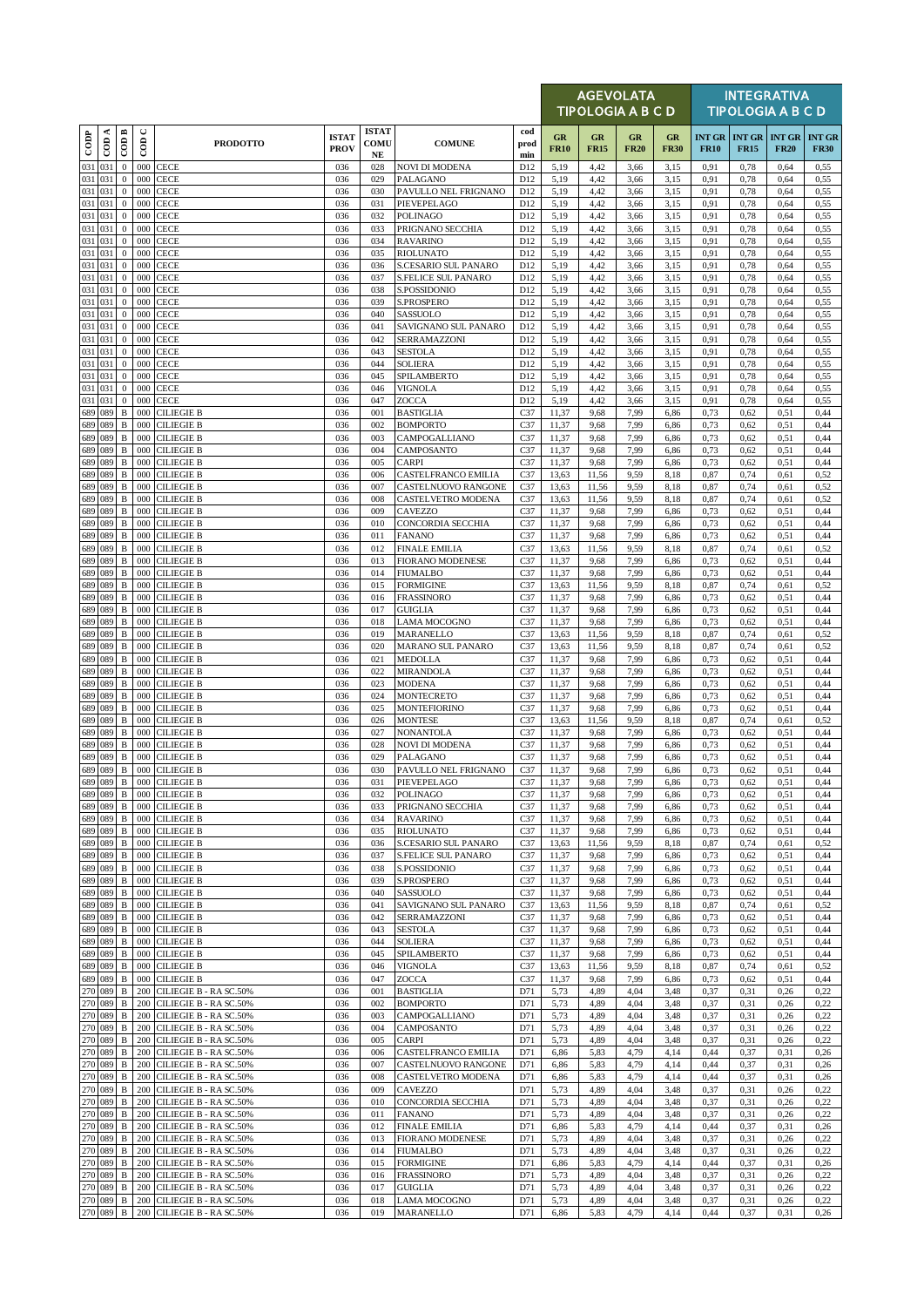|                    |                    |                              |               |                                                      |                             |                                  |                                             |                    |                          | <b>AGEVOLATA</b><br>TIPOLOGIA A B C D |                   |                   |              |                                                | <b>INTEGRATIVA</b><br><b>TIPOLOGIA A B C D</b> |                              |
|--------------------|--------------------|------------------------------|---------------|------------------------------------------------------|-----------------------------|----------------------------------|---------------------------------------------|--------------------|--------------------------|---------------------------------------|-------------------|-------------------|--------------|------------------------------------------------|------------------------------------------------|------------------------------|
| $\overline{1000}$  | CDA                | COD B                        | $\cup$<br>600 | <b>PRODOTTO</b>                                      | <b>ISTAT</b><br><b>PROV</b> | <b>ISTAT</b><br>COMU<br>$\bf NE$ | <b>COMUNE</b>                               | cod<br>prod<br>min | <b>GR</b><br><b>FR10</b> | GR<br><b>FR15</b>                     | GR<br><b>FR20</b> | GR<br><b>FR30</b> | <b>FR10</b>  | <b>INT GR   INT GR   INT GR</b><br><b>FR15</b> | <b>FR20</b>                                    | <b>INT GR</b><br><b>FR30</b> |
| 270                | 089                | $\, {\bf B}$                 | 200           | CILIEGIE B - RA SC.50%                               | 036                         | 020                              | <b>MARANO SUL PANARO</b>                    | D71                | 6,86                     | 5,83                                  | 4,79              | 4,14              | 0,44         | 0,37                                           | 0,31                                           | 0,26                         |
| 270<br>270 089     | 089                | $\, {\bf B}$<br>$\, {\bf B}$ | 200<br>200    | CILIEGIE B - RA SC.50%<br>CILIEGIE B - RA SC.50%     | 036<br>036                  | 021<br>022                       | MEDOLLA<br>MIRANDOLA                        | D71<br>D71         | 5,73<br>5,73             | 4,89<br>4,89                          | 4,04<br>4.04      | 3,48<br>3,48      | 0,37<br>0,37 | 0,31<br>0,31                                   | 0,26<br>0,26                                   | 0,22<br>0,22                 |
| 270                | 089                | $\, {\bf B}$                 | 200           | CILIEGIE B - RA SC.50%                               | 036                         | 023                              | <b>MODENA</b>                               | D71                | 5,73                     | 4,89                                  | 4,04              | 3,48              | 0,37         | 0,31                                           | 0,26                                           | 0,22                         |
| 270<br>270         | 089<br>089         | $\, {\bf B}$<br>$\, {\bf B}$ | 200<br>200    | CILIEGIE B - RA SC.50%<br>CILIEGIE B - RA SC.50%     | 036<br>036                  | 024<br>025                       | <b>MONTECRETO</b><br><b>MONTEFIORINO</b>    | D71<br>D71         | 5,73<br>5,73             | 4,89<br>4,89                          | 4,04<br>4,04      | 3,48<br>3,48      | 0,37<br>0,37 | 0,31<br>0,31                                   | 0,26<br>0,26                                   | 0,22<br>0,22                 |
| 270                | 089                | $\, {\bf B}$                 | 200           | CILIEGIE B - RA SC.50%                               | 036                         | 026                              | <b>MONTESE</b>                              | D71                | 6,86                     | 5,83                                  | 4,79              | 4,14              | 0,44         | 0,37                                           | 0,31                                           | 0,26                         |
| 270                | 089<br>270 089     | $\, {\bf B}$<br>$\, {\bf B}$ | 200<br>200    | CILIEGIE B - RA SC.50%<br>CILIEGIE B - RA SC.50%     | 036<br>036                  | 027<br>028                       | NONANTOLA<br>NOVI DI MODENA                 | D71<br>D71         | 5,73<br>5,73             | 4,89<br>4,89                          | 4,04<br>4,04      | 3,48<br>3,48      | 0,37<br>0,37 | 0,31<br>0,31                                   | 0,26<br>0,26                                   | 0,22<br>0,22                 |
| 270                | 089                | $\, {\bf B}$                 | 200           | CILIEGIE B - RA SC.50%                               | 036                         | 029                              | PALAGANO                                    | D71                | 5,73                     | 4,89                                  | 4.04              | 3,48              | 0,37         | 0,31                                           | 0,26                                           | 0,22                         |
| 270<br>270 089     | 089                | B<br>B                       | 200<br>200    | CILIEGIE B - RA SC.50%<br>CILIEGIE B - RA SC.50%     | 036<br>036                  | 030<br>031                       | PAVULLO NEL FRIGNANO<br>PIEVEPELAGO         | D71<br>D71         | 5,73<br>5,73             | 4,89<br>4,89                          | 4,04<br>4,04      | 3,48<br>3,48      | 0,37<br>0,37 | 0,31<br>0,31                                   | 0,26<br>0,26                                   | 0,22<br>0,22                 |
| 270 089            |                    | $\, {\bf B}$                 | 200           | CILIEGIE B - RA SC.50%                               | 036                         | 032                              | POLINAGO                                    | D71                | 5,73                     | 4,89                                  | 4,04              | 3,48              | 0,37         | 0,31                                           | 0,26                                           | 0,22                         |
| 270<br>270         | 089<br>089         | $\, {\bf B}$<br>B            | 200<br>200    | CILIEGIE B - RA SC.50%<br>CILIEGIE B - RA SC.50%     | 036<br>036                  | 033<br>034                       | PRIGNANO SECCHIA<br><b>RAVARINO</b>         | D71<br>D71         | 5,73<br>5,73             | 4,89<br>4,89                          | 4.04<br>4,04      | 3,48<br>3,48      | 0,37<br>0,37 | 0,31<br>0,31                                   | 0,26<br>0,26                                   | 0,22<br>0,22                 |
| 270                | 089                | $\, {\bf B}$                 | 200           | CILIEGIE B - RA SC.50%                               | 036                         | 035                              | <b>RIOLUNATO</b>                            | D71                | 5,73                     | 4,89                                  | 4,04              | 3,48              | 0,37         | 0,31                                           | 0,26                                           | 0,22                         |
| 270 089            |                    | B                            | 200           | CILIEGIE B - RA SC.50%                               | 036                         | 036                              | S.CESARIO SUL PANARO                        | D71                | 6,86                     | 5,83                                  | 4,79              | 4,14              | 0,44         | 0,37                                           | 0,31                                           | 0,26                         |
| 270 089<br>270 089 |                    | B<br>B                       | 200<br>200    | CILIEGIE B - RA SC.50%<br>CILIEGIE B - RA SC.50%     | 036<br>036                  | 037<br>038                       | S.FELICE SUL PANARO<br>S.POSSIDONIO         | D71<br>D71         | 5,73<br>5,73             | 4,89<br>4,89                          | 4,04<br>4,04      | 3,48<br>3,48      | 0,37<br>0,37 | 0,31<br>0,31                                   | 0,26<br>0,26                                   | 0,22<br>0,22                 |
| 270                | 089                | $\, {\bf B}$                 | 200           | CILIEGIE B - RA SC.50%                               | 036                         | 039                              | S.PROSPERO                                  | D71                | 5,73                     | 4,89                                  | 4,04              | 3,48              | 0,37         | 0,31                                           | 0,26                                           | 0,22                         |
| 270<br>270 089     | 089                | $\, {\bf B}$<br>B            | 200<br>200    | CILIEGIE B - RA SC.50%<br>CILIEGIE B - RA SC.50%     | 036<br>036                  | 040<br>041                       | SASSUOLO<br>SAVIGNANO SUL PANARO            | D71<br>D71         | 5,73<br>6,86             | 4,89<br>5,83                          | 4,04<br>4,79      | 3,48<br>4,14      | 0,37<br>0,44 | 0,31<br>0,37                                   | 0,26<br>0,31                                   | 0,22<br>0,26                 |
| 270                | 089                | $\, {\bf B}$                 | 200           | CILIEGIE B - RA SC.50%                               | 036                         | 042                              | SERRAMAZZONI                                | D71                | 5,73                     | 4,89                                  | 4,04              | 3,48              | 0,37         | 0,31                                           | 0,26                                           | 0,22                         |
| 270                | 089                | $\, {\bf B}$                 | 200           | CILIEGIE B - RA SC.50%                               | 036                         | 043                              | <b>SESTOLA</b>                              | D71                | 5,73                     | 4,89                                  | 4.04              | 3,48              | 0,37         | 0,31                                           | 0,26                                           | 0,22                         |
| 270<br>270         | 089<br>089         | B<br>B                       | 200<br>200    | CILIEGIE B - RA SC.50%<br>CILIEGIE B - RA SC.50%     | 036<br>036                  | 044<br>045                       | SOLIERA<br>SPILAMBERTO                      | D71<br>D71         | 5,73<br>5,73             | 4,89<br>4,89                          | 4,04<br>4,04      | 3,48<br>3,48      | 0,37<br>0,37 | 0,31<br>0,31                                   | 0,26<br>0,26                                   | 0,22<br>0,22                 |
| 270                | 089                | $\, {\bf B}$                 | 200           | CILIEGIE B - RA SC.50%                               | 036                         | 046                              | VIGNOLA                                     | D71                | 6,86                     | 5,83                                  | 4,79              | 4,14              | 0,44         | 0,37                                           | 0,31                                           | 0,26                         |
| 270<br>435         | 089<br>089         | $\, {\bf B}$<br>$\, {\bf B}$ | 200<br>100    | CILIEGIE B - RA SC.50%<br>CILIEGIE B - RA SC.80%     | 036<br>036                  | 047<br>001                       | ZOCCA<br><b>BASTIGLIA</b>                   | D71<br>D71         | 5,73<br>2,26             | 4,89<br>1,88                          | 4.04<br>1,60      | 3,48<br>1,32      | 0,37<br>0,14 | 0,31<br>0,12                                   | 0,26<br>0,10                                   | 0,22<br>0.08                 |
| 435                | 089                | $\, {\bf B}$                 | 100           | CILIEGIE B - RA SC.80%                               | 036                         | 002                              | <b>BOMPORTO</b>                             | D71                | 2,26                     | 1,88                                  | 1,60              | 1,32              | 0,14         | 0,12                                           | 0,10                                           | 0.08                         |
| 435<br>435         | 089<br>089         | B<br>$\, {\bf B}$            | 100<br>100    | CILIEGIE B - RA SC.80%<br>CILIEGIE B - RA SC.80%     | 036<br>036                  | 003<br>004                       | CAMPOGALLIANO<br>CAMPOSANTO                 | D71<br>D71         | 2,26<br>2,26             | 1,88<br>1,88                          | 1,60<br>1,60      | 1,32<br>1,32      | 0,14<br>0,14 | 0,12<br>0,12                                   | 0,10<br>0,10                                   | 0.08<br>0.08                 |
| 435                | 089                | $\, {\bf B}$                 | 100           | CILIEGIE B - RA SC.80%                               | 036                         | 005                              | <b>CARPI</b>                                | D71                | 2,26                     | 1,88                                  | 1,60              | 1,32              | 0,14         | 0,12                                           | 0,10                                           | 0.08                         |
| 435                | 089                | $\, {\bf B}$                 | 100           | CILIEGIE B - RA SC.80%                               | 036                         | 006                              | CASTELFRANCO EMILIA                         | D71                | 2,73                     | 2,35                                  | 1,88              | 1,60              | 0,17         | 0,15                                           | 0,12                                           | 0,10                         |
| 435<br>435         | 089<br>089         | $\mathbf B$<br>B             | 100<br>100    | CILIEGIE B - RA SC.80%<br>CILIEGIE B - RA SC.80%     | 036<br>036                  | 007<br>008                       | CASTELNUOVO RANGONE<br>CASTELVETRO MODENA   | D71<br>D71         | 2,73<br>2,73             | 2,35<br>2,35                          | 1,88<br>1,88      | 1,60<br>1,60      | 0,17<br>0,17 | 0,15<br>0,15                                   | 0,12<br>0,12                                   | 0,10<br>0,10                 |
| 435                | 089                | B                            | 100           | CILIEGIE B - RA SC.80%                               | 036                         | 009                              | CAVEZZO                                     | D71                | 2,26                     | 1,88                                  | 1,60              | 1,32              | 0,14         | 0,12                                           | 0,10                                           | 0,08                         |
| 435<br>435         | 089<br>089         | $\, {\bf B}$<br>B            | 100<br>100    | CILIEGIE B - RA SC.80%<br>CILIEGIE B - RA SC.80%     | 036<br>036                  | 010<br>011                       | CONCORDIA SECCHIA<br><b>FANANO</b>          | D71<br>D71         | 2,26<br>2,26             | 1,88<br>1,88                          | 1,60<br>1,60      | 1,32<br>1,32      | 0,14<br>0,14 | 0,12<br>0,12                                   | 0,10<br>0,10                                   | 0.08<br>0.08                 |
| 435                | 089                | B                            | 100           | CILIEGIE B - RA SC.80%                               | 036                         | 012                              | <b>FINALE EMILIA</b>                        | D71                | 2,73                     | 2,35                                  | 1,88              | 1,60              | 0,17         | 0,15                                           | 0,12                                           | 0,10                         |
| 435<br>435         | 089<br>089         | $\, {\bf B}$<br>$\, {\bf B}$ | 100<br>100    | CILIEGIE B - RA SC.80%<br>CILIEGIE B - RA SC.80%     | 036<br>036                  | 013<br>014                       | <b>FIORANO MODENESE</b><br><b>FIUMALBO</b>  | D71<br>D71         | 2,26<br>2,26             | 1,88<br>1,88                          | 1,60<br>1,60      | 1,32<br>1,32      | 0,14<br>0,14 | 0,12<br>0,12                                   | 0,10<br>0,10                                   | 0.08<br>0.08                 |
| 435                | 089                | $\, {\bf B}$                 | 100           | CILIEGIE B - RA SC.80%                               | 036                         | 015                              | <b>FORMIGINE</b>                            | D71                | 2,73                     | 2,35                                  | 1,88              | 1,60              | 0,17         | 0,15                                           | 0,12                                           | 0,10                         |
| 435                | 089                | $\, {\bf B}$                 | 100           | CILIEGIE B - RA SC.80%                               | 036                         | 016                              | <b>FRASSINORO</b>                           | D71                | 2,26                     | 1,88                                  | 1,60              | 1,32              | 0,14         | 0,12                                           | 0,10                                           | 0.08                         |
| 435<br>435         | 089<br>089         | B<br>B                       | 100<br>100    | CILIEGIE B - RA SC.80%<br>CILIEGIE B - RA SC.80%     | 036<br>036                  | 017<br>018                       | <b>GUIGLIA</b><br>LAMA MOCOGNO              | D71<br>D71         | 2,26<br>2,26             | 1,88<br>1,88                          | 1,60<br>1,60      | 1,32<br>1,32      | 0,14<br>0,14 | 0,12<br>0,12                                   | 0,10<br>0,10                                   | 0.08<br>0.08                 |
| 435 089            |                    | $\, {\bf B}$                 | 100           | CILIEGIE B - RA SC.80%                               | 036                         | 019                              | MARANELLO                                   | D71                | 2,73                     | 2,35                                  | 1,88              | 1,60              | 0,17         | 0,15                                           | 0,12                                           | 0,10                         |
| 435<br>435         | 089<br>089         | $\, {\bf B}$<br>$\, {\bf B}$ | 100<br>100    | CILIEGIE B - RA SC.80%<br>CILIEGIE B - RA SC.80%     | 036<br>036                  | 020<br>021                       | MARANO SUL PANARO<br>MEDOLLA                | D71<br>D71         | 2,73<br>2,26             | 2,35<br>1,88                          | 1,88<br>1,60      | 1,60<br>1,32      | 0,17<br>0,14 | 0,15<br>0,12                                   | 0,12<br>0,10                                   | 0,10<br>0.08                 |
| 435 089            |                    | $\, {\bf B}$                 |               | 100 CILIEGIE B - RA SC.80%                           | 036                         | 022                              | <b>MIRANDOLA</b>                            | D71                | 2,26                     | 1,88                                  | 1,60              | 1,32              | 0,14         | 0,12                                           | 0,10                                           | 0.08                         |
| 435 089<br>435 089 |                    | $\, {\bf B}$<br>B            | 100           | 100 CILIEGIE B - RA SC.80%<br>CILIEGIE B - RA SC.80% | 036<br>036                  | 023<br>024                       | <b>MODENA</b><br>MONTECRETO                 | D71<br>D71         | 2,26<br>2,26             | 1,88<br>1,88                          | 1,60<br>1,60      | 1,32<br>1,32      | 0,14<br>0,14 | 0,12<br>0,12                                   | 0,10<br>0,10                                   | 0,08<br>0,08                 |
| 435                | 089                | B                            | 100           | CILIEGIE B - RA SC.80%                               | 036                         | 025                              | MONTEFIORINO                                | D71                | 2,26                     | 1,88                                  | 1,60              | 1,32              | 0,14         | 0,12                                           | 0,10                                           | 0,08                         |
|                    | 435 089            | B                            | 100           | CILIEGIE B - RA SC.80%                               | 036                         | 026                              | <b>MONTESE</b>                              | D71                | 2,73                     | 2,35                                  | 1,88              | 1,60              | 0,17         | 0,15                                           | 0,12                                           | 0,10                         |
| 435                | 089<br>435 089     | $\, {\bf B}$<br>$\, {\bf B}$ | 100<br>100    | CILIEGIE B - RA SC.80%<br>CILIEGIE B - RA SC.80%     | 036<br>036                  | 027<br>028                       | NONANTOLA<br>NOVI DI MODENA                 | D71<br>D71         | 2,26<br>2,26             | 1,88<br>1,88                          | 1,60<br>1,60      | 1,32<br>1,32      | 0,14<br>0,14 | 0,12<br>0,12                                   | 0,10<br>0,10                                   | 0.08<br>0,08                 |
|                    | 435 089            | B                            | 100           | CILIEGIE B - RA SC.80%                               | 036                         | 029                              | PALAGANO                                    | D71                | 2,26                     | 1,88                                  | 1,60              | 1,32              | 0,14         | 0,12                                           | 0,10                                           | 0.08                         |
| 435                | 089<br>435 089     | B<br>B                       | 100<br>100    | CILIEGIE B - RA SC.80%<br>CILIEGIE B - RA SC.80%     | 036<br>036                  | 030<br>031                       | PAVULLO NEL FRIGNANO<br>PIEVEPELAGO         | D71<br>D71         | 2,26<br>2,26             | 1,88<br>1,88                          | 1,60<br>1,60      | 1,32<br>1,32      | 0,14<br>0,14 | 0,12<br>0,12                                   | 0,10<br>0,10                                   | 0.08<br>0,08                 |
| 435                | 089                | $\, {\bf B}$                 | 100           | CILIEGIE B - RA SC.80%                               | 036                         | 032                              | <b>POLINAGO</b>                             | D71                | 2,26                     | 1,88                                  | 1,60              | 1,32              | 0,14         | 0,12                                           | 0,10                                           | 0.08                         |
| 435                | 089<br>435 089     | $\, {\bf B}$<br>B            | 100<br>100    | CILIEGIE B - RA SC.80%<br>CILIEGIE B - RA SC.80%     | 036<br>036                  | 033<br>034                       | PRIGNANO SECCHIA<br><b>RAVARINO</b>         | D71<br>D71         | 2,26<br>2,26             | 1,88<br>1,88                          | 1,60<br>1,60      | 1,32<br>1,32      | 0,14<br>0,14 | 0,12<br>0,12                                   | 0,10<br>0,10                                   | 0.08<br>0,08                 |
|                    | 435 089            | $\, {\bf B}$                 | 100           | CILIEGIE B - RA SC.80%                               | 036                         | 035                              | RIOLUNATO                                   | D71                | 2,26                     | 1,88                                  | 1,60              | 1,32              | 0,14         | 0,12                                           | 0,10                                           | 0.08                         |
| 435                | 089<br>435 089     | $\, {\bf B}$<br>B            | 100<br>100    | CILIEGIE B - RA SC.80%<br>CILIEGIE B - RA SC.80%     | 036<br>036                  | 036<br>037                       | S.CESARIO SUL PANARO<br>S.FELICE SUL PANARO | D71<br>D71         | 2,73<br>2,26             | 2,35<br>1,88                          | 1,88<br>1,60      | 1,60<br>1,32      | 0,17<br>0,14 | 0,15<br>0,12                                   | 0,12<br>0,10                                   | 0,10<br>0,08                 |
| 435 089            |                    | $\, {\bf B}$                 | 100           | CILIEGIE B - RA SC.80%                               | 036                         | 038                              | S.POSSIDONIO                                | D71                | 2,26                     | 1,88                                  | 1,60              | 1,32              | 0,14         | 0,12                                           | 0,10                                           | 0.08                         |
| 435                | 089                | B                            | 100           | CILIEGIE B - RA SC.80%                               | 036                         | 039                              | S.PROSPERO                                  | D71                | 2,26                     | 1,88                                  | 1,60              | 1,32              | 0,14         | 0,12                                           | 0,10                                           | 0.08                         |
| 435                | 435 089<br>089     | B<br>$\, {\bf B}$            | 100<br>100    | CILIEGIE B - RA SC.80%<br>CILIEGIE B - RA SC.80%     | 036<br>036                  | 040<br>041                       | SASSUOLO<br>SAVIGNANO SUL PANARO            | D71<br>D71         | 2,26<br>2,73             | 1,88<br>2,35                          | 1,60<br>1,88      | 1,32<br>1,60      | 0,14<br>0,17 | 0,12<br>0,15                                   | 0,10<br>0,12                                   | 0.08<br>0,10                 |
|                    | 435 089            | $\, {\bf B}$                 | 100           | CILIEGIE B - RA SC.80%                               | 036                         | 042                              | SERRAMAZZONI                                | D71                | 2,26                     | 1,88                                  | 1,60              | 1,32              | 0,14         | 0,12                                           | 0,10                                           | 0.08                         |
|                    | 435 089<br>435 089 | B<br>B                       | 100<br>100    | CILIEGIE B - RA SC.80%<br>CILIEGIE B - RA SC.80%     | 036<br>036                  | 043<br>044                       | <b>SESTOLA</b><br>SOLIERA                   | D71<br>D71         | 2,26<br>2,26             | 1,88<br>1,88                          | 1,60<br>1,60      | 1,32<br>1,32      | 0,14<br>0,14 | 0,12<br>0,12                                   | 0,10<br>0,10                                   | 0,08<br>0.08                 |
| 435                | 089                | $\, {\bf B}$                 | 100           | CILIEGIE B - RA SC.80%                               | 036                         | 045                              | SPILAMBERTO                                 | D71                | 2,26                     | 1,88                                  | 1,60              | 1,32              | 0,14         | 0,12                                           | 0,10                                           | 0,08                         |
| 435                | 089                | $\, {\bf B}$                 |               | 100 CILIEGIE B - RA SC.80%                           | 036                         | 046                              | VIGNOLA                                     | D71                | 2,73                     | 2,35                                  | 1,88              | 1,60              | 0,17         | 0,15                                           | 0,12                                           | 0,10                         |
| 435<br>055         | 089<br>055         | $\, {\bf B}$<br>$\mathbf{0}$ | 100<br>000    | CILIEGIE B - RA SC.80%<br><b>CIPOLLA</b>             | 036<br>036                  | 047<br>001                       | ZOCCA<br><b>BASTIGLIA</b>                   | D71<br>C54         | 2,26<br>4,68             | 1,88<br>4,00                          | 1,60<br>3,32      | 1,32<br>2,81      | 0,14<br>0,82 | 0,12<br>0,70                                   | 0,10<br>0,58                                   | 0.08<br>0,49                 |
| 055                | 055                | $\bf{0}$                     | 000           | <b>CIPOLLA</b>                                       | 036                         | 002                              | <b>BOMPORTO</b>                             | C54                | 4,68                     | 4,00                                  | 3,32              | 2,81              | 0.82         | 0,70                                           | 0,58                                           | 0,49                         |
| 055<br>055         | 055<br>055         | $\mathbf{0}$<br>$\mathbf{0}$ | 000<br>000    | <b>CIPOLLA</b><br><b>CIPOLLA</b>                     | 036<br>036                  | 003<br>004                       | CAMPOGALLIANO<br>CAMPOSANTO                 | C54<br>C54         | 4,68<br>4,68             | 4,00<br>4,00                          | 3,32<br>3,32      | 2,81<br>2,81      | 0,82<br>0,82 | 0,70<br>0,70                                   | 0,58<br>0,58                                   | 0,49<br>0,49                 |
| 055                | 055                | $\mathbf{0}$                 | 000           | <b>CIPOLLA</b>                                       | 036                         | 005                              | CARPI                                       | C54                | 4,68                     | 4,00                                  | 3,32              | 2,81              | 0.82         | 0,70                                           | 0,58                                           | 0,49                         |
| 055<br>055         | 055<br>055         | $\bf{0}$<br>$\mathbf{0}$     | 000<br>000    | <b>CIPOLLA</b><br><b>CIPOLLA</b>                     | 036<br>036                  | 006<br>007                       | CASTELFRANCO EMILIA                         | C54                | 4,68                     | 4,00<br>4,00                          | 3,32              | 2,81<br>2,81      | 0,82<br>0,82 | 0,70                                           | 0,58                                           | 0,49<br>0,49                 |
| 055                | 055                | $\bf{0}$                     | 000           | <b>CIPOLLA</b>                                       | 036                         | 008                              | CASTELNUOVO RANGONE<br>CASTELVETRO MODENA   | C54<br>C54         | 4,68<br>4,68             | 4,00                                  | 3,32<br>3,32      | 2,81              | 0,82         | 0,70<br>0,70                                   | 0,58<br>0,58                                   | 0,49                         |
|                    | 055 055            | $\bf{0}$                     | 000           | <b>CIPOLLA</b>                                       | 036                         | 009                              | CAVEZZO                                     | C54                | 4,68                     | 4,00                                  | 3,32              | 2,81              | 0,82         | 0,70                                           | 0,58                                           | 0,49                         |
|                    | 055 055<br>055 055 | $\mathbf{0}$<br>$\mathbf{0}$ |               | 000 CIPOLLA<br>000 CIPOLLA                           | 036<br>036                  | 010<br>011                       | CONCORDIA SECCHIA<br><b>FANANO</b>          | C54<br>C54         | 4,68<br>4,68             | 4,00<br>4,00                          | 3,32<br>3,32      | 2,81<br>2,81      | 0,82<br>0,82 | 0,70<br>0,70                                   | 0,58<br>0,58                                   | 0,49<br>0,49                 |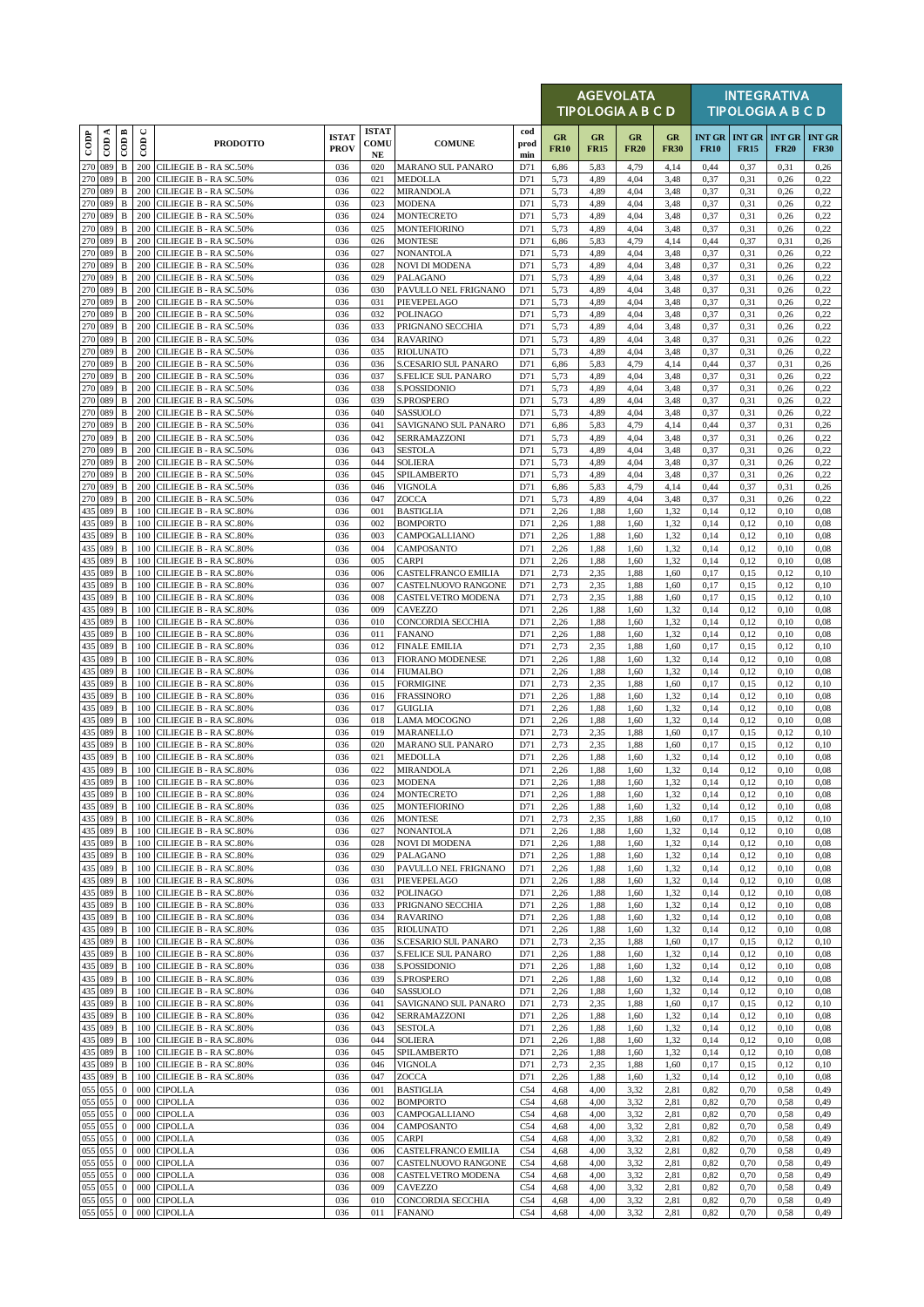|                    |           |                                  |             |                                                  |                             |                                  |                                            |                        |                   | <b>AGEVOLATA</b><br><b>TIPOLOGIA A B C D</b> |                   |                   |                              |                              | <b>INTEGRATIVA</b><br><b>TIPOLOGIA A B C D</b> |                              |
|--------------------|-----------|----------------------------------|-------------|--------------------------------------------------|-----------------------------|----------------------------------|--------------------------------------------|------------------------|-------------------|----------------------------------------------|-------------------|-------------------|------------------------------|------------------------------|------------------------------------------------|------------------------------|
| $_{\rm{cop}}$      | $\cos A$  | CODB                             | $\cup$<br>6 | <b>PRODOTTO</b>                                  | <b>ISTAT</b><br><b>PROV</b> | <b>ISTAT</b><br>COMU<br>$\bf NE$ | <b>COMUNE</b>                              | cod<br>prod<br>min     | GR<br><b>FR10</b> | $_{GR}$<br><b>FR15</b>                       | GR<br><b>FR20</b> | GR<br><b>FR30</b> | <b>INT GR</b><br><b>FR10</b> | <b>INT GR</b><br><b>FR15</b> | <b>INT GR</b><br><b>FR20</b>                   | <b>INT GR</b><br><b>FR30</b> |
| 055                | 055       | $\mathbf{0}$                     | 000         | <b>CIPOLLA</b>                                   | 036                         | 012                              | <b>FINALE EMILIA</b>                       | C54                    | 4,68              | 4,00                                         | 3,32              | 2,81              | 0,82                         | 0,70                         | 0,58                                           | 0,49                         |
| 055 055<br>055 055 |           | $\boldsymbol{0}$<br>$\mathbf{0}$ | 000<br>000  | <b>CIPOLLA</b><br><b>CIPOLLA</b>                 | 036<br>036                  | 013<br>014                       | <b>FIORANO MODENESE</b><br><b>FIUMALBO</b> | C54<br>C54             | 4,68<br>4,68      | 4,00<br>4,00                                 | 3,32<br>3,32      | 2,81<br>2,81      | 0.82<br>0,82                 | 0,70<br>0,70                 | 0,58<br>0,58                                   | 0,49<br>0,49                 |
| 055 055            |           | $\mathbf{0}$                     | 000         | <b>CIPOLLA</b>                                   | 036                         | 015                              | <b>FORMIGINE</b>                           | C54                    | 4,68              | 4,00                                         | 3,32              | 2,81              | 0,82                         | 0,70                         | 0,58                                           | 0,49                         |
| 055 055            |           | $\mathbf{0}$                     | 000         | <b>CIPOLLA</b>                                   | 036                         | 016                              | <b>FRASSINORO</b>                          | C54                    | 4,68              | 4,00                                         | 3,32              | 2,81              | 0.82                         | 0,70                         | 0,58                                           | 0,49                         |
| 055 055            |           | $\mathbf{0}$                     | 000         | <b>CIPOLLA</b>                                   | 036                         | 017                              | <b>GUIGLIA</b>                             | C54                    | 4,68              | 4,00                                         | 3,32              | 2,81              | 0.82                         | 0,70                         | 0,58                                           | 0,49                         |
| 055 055<br>055     | 055       | $\mathbf{0}$<br>$\mathbf{0}$     | 000<br>000  | <b>CIPOLLA</b><br><b>CIPOLLA</b>                 | 036<br>036                  | 018<br>019                       | <b>LAMA MOCOGNO</b><br>MARANELLO           | C54<br>C54             | 4,68<br>4,68      | 4,00<br>4,00                                 | 3,32<br>3,32      | 2,81<br>2,81      | 0,82<br>0,82                 | 0,70<br>0,70                 | 0,58<br>0,58                                   | 0,49<br>0,49                 |
| 055 055            |           | $\mathbf{0}$                     | 000         | <b>CIPOLLA</b>                                   | 036                         | 020                              | MARANO SUL PANARO                          | C54                    | 4,68              | 4,00                                         | 3,32              | 2,81              | 0.82                         | 0,70                         | 0,58                                           | 0,49                         |
| 055 055            |           | $\mathbf{0}$                     | 000         | <b>CIPOLLA</b>                                   | 036                         | 021                              | <b>MEDOLLA</b>                             | C54                    | 4,68              | 4,00                                         | 3,32              | 2,81              | 0,82                         | 0,70                         | 0,58                                           | 0,49                         |
| 055 055            |           | $\mathbf{0}$                     | 000         | <b>CIPOLLA</b>                                   | 036                         | 022                              | <b>MIRANDOLA</b>                           | C54                    | 4,68              | 4,00                                         | 3,32              | 2,81              | 0,82                         | 0,70                         | 0,58                                           | 0,49                         |
| 055 055<br>055 055 |           | $\mathbf{0}$<br>$\mathbf{0}$     | 000<br>000  | <b>CIPOLLA</b><br><b>CIPOLLA</b>                 | 036<br>036                  | 023<br>024                       | <b>MODENA</b><br><b>MONTECRETO</b>         | C54<br>C54             | 4,68<br>4,68      | 4,00<br>4,00                                 | 3,32<br>3,32      | 2,81<br>2,81      | 0,82<br>0,82                 | 0,70<br>0,70                 | 0,58<br>0,58                                   | 0,49<br>0,49                 |
| 055 055            |           | $\mathbf{0}$                     | 000         | <b>CIPOLLA</b>                                   | 036                         | 025                              | <b>MONTEFIORINO</b>                        | C54                    | 4,68              | 4,00                                         | 3,32              | 2,81              | 0,82                         | 0,70                         | 0,58                                           | 0,49                         |
| 055 055            |           | $\bf{0}$                         | 000         | <b>CIPOLLA</b>                                   | 036                         | 026                              | <b>MONTESE</b>                             | C54                    | 4,68              | 4,00                                         | 3,32              | 2,81              | 0,82                         | 0,70                         | 0,58                                           | 0,49                         |
| 055 055<br>055 055 |           | $\mathbf{0}$<br>$\mathbf{0}$     | 000<br>000  | <b>CIPOLLA</b><br><b>CIPOLLA</b>                 | 036<br>036                  | 027<br>028                       | <b>NONANTOLA</b><br><b>NOVI DI MODENA</b>  | C54<br>C54             | 4,68<br>4,68      | 4,00<br>4,00                                 | 3,32<br>3,32      | 2,81<br>2,81      | 0.82<br>0,82                 | 0,70<br>0,70                 | 0,58<br>0,58                                   | 0,49<br>0,49                 |
| 055 055            |           | $\mathbf{0}$                     | 000         | <b>CIPOLLA</b>                                   | 036                         | 029                              | PALAGANO                                   | C54                    | 4,68              | 4,00                                         | 3,32              | 2,81              | 0,82                         | 0,70                         | 0,58                                           | 0,49                         |
| 055 055            |           | $\bf{0}$                         | 000         | <b>CIPOLLA</b>                                   | 036                         | 030                              | PAVULLO NEL FRIGNANO                       | C54                    | 4,68              | 4,00                                         | 3,32              | 2,81              | 0,82                         | 0,70                         | 0,58                                           | 0,49                         |
| 055 055            |           | $\mathbf{0}$                     | 000         | <b>CIPOLLA</b>                                   | 036                         | 031                              | PIEVEPELAGO                                | C54                    | 4,68              | 4,00                                         | 3,32              | 2,81              | 0.82                         | 0,70                         | 0,58                                           | 0,49                         |
| 055 055<br>055 055 |           | $\mathbf{0}$<br>$\mathbf{0}$     | 000<br>000  | <b>CIPOLLA</b><br><b>CIPOLLA</b>                 | 036<br>036                  | 032<br>033                       | <b>POLINAGO</b><br>PRIGNANO SECCHIA        | C54<br>C54             | 4,68<br>4,68      | 4,00<br>4,00                                 | 3,32<br>3,32      | 2,81<br>2,81      | 0,82<br>0,82                 | 0,70<br>0,70                 | 0,58<br>0,58                                   | 0,49<br>0,49                 |
| 055 055            |           | $\mathbf{0}$                     | 000         | <b>CIPOLLA</b>                                   | 036                         | 034                              | <b>RAVARINO</b>                            | C54                    | 4,68              | 4,00                                         | 3,32              | 2,81              | 0.82                         | 0,70                         | 0,58                                           | 0,49                         |
| 055 055            |           | $\mathbf{0}$                     | 000         | <b>CIPOLLA</b>                                   | 036                         | 035                              | <b>RIOLUNATO</b>                           | C54                    | 4,68              | 4,00                                         | 3,32              | 2,81              | 0,82                         | 0,70                         | 0,58                                           | 0,49                         |
| 055 055            |           | $\mathbf{0}$                     | 000         | <b>CIPOLLA</b>                                   | 036                         | 036                              | S.CESARIO SUL PANARO                       | C54                    | 4,68              | 4,00                                         | 3,32              | 2,81              | 0.82                         | 0,70                         | 0,58                                           | 0,49                         |
| 055 055<br>055 055 |           | $\mathbf{0}$<br>$\mathbf{0}$     | 000<br>000  | <b>CIPOLLA</b><br><b>CIPOLLA</b>                 | 036<br>036                  | 037<br>038                       | S.FELICE SUL PANARO<br>S.POSSIDONIO        | C <sub>54</sub><br>C54 | 4,68<br>4,68      | 4,00<br>4,00                                 | 3,32<br>3,32      | 2,81<br>2,81      | 0,82<br>0.82                 | 0,70<br>0,70                 | 0,58<br>0,58                                   | 0,49<br>0,49                 |
| 055 055            |           | $\mathbf{0}$                     | 000         | <b>CIPOLLA</b>                                   | 036                         | 039                              | S.PROSPERO                                 | C54                    | 4,68              | 4,00                                         | 3,32              | 2,81              | 0,82                         | 0,70                         | 0,58                                           | 0,49                         |
| 055 055            |           | $\mathbf{0}$                     | 000         | <b>CIPOLLA</b>                                   | 036                         | 040                              | SASSUOLO                                   | C54                    | 4,68              | 4,00                                         | 3,32              | 2,81              | 0,82                         | 0,70                         | 0,58                                           | 0,49                         |
| 055 055<br>055 055 |           | $\mathbf{0}$<br>$\mathbf{0}$     | 000<br>000  | <b>CIPOLLA</b><br><b>CIPOLLA</b>                 | 036<br>036                  | 041<br>042                       | SAVIGNANO SUL PANARO<br>SERRAMAZZONI       | C54<br>C54             | 4,68<br>4,68      | 4,00<br>4,00                                 | 3,32<br>3,32      | 2,81<br>2,81      | 0.82<br>0,82                 | 0,70<br>0,70                 | 0,58<br>0,58                                   | 0,49<br>0,49                 |
| 055 055            |           | $\mathbf{0}$                     | 000         | <b>CIPOLLA</b>                                   | 036                         | 043                              | <b>SESTOLA</b>                             | C54                    | 4,68              | 4,00                                         | 3,32              | 2,81              | 0,82                         | 0,70                         | 0,58                                           | 0,49                         |
| 055                | 055       | $\mathbf{0}$                     | 000         | <b>CIPOLLA</b>                                   | 036                         | 044                              | <b>SOLIERA</b>                             | C54                    | 4,68              | 4,00                                         | 3,32              | 2,81              | 0.82                         | 0,70                         | 0,58                                           | 0,49                         |
| 055 055            |           | $\mathbf{0}$                     | 000         | <b>CIPOLLA</b>                                   | 036                         | 045                              | SPILAMBERTO                                | C54                    | 4,68              | 4,00                                         | 3,32              | 2,81              | 0,82                         | 0,70                         | 0,58                                           | 0,49                         |
| 055 055<br>055 055 |           | $\mathbf{0}$<br>$\mathbf{0}$     | 000<br>000  | <b>CIPOLLA</b><br><b>CIPOLLA</b>                 | 036<br>036                  | 046<br>047                       | <b>VIGNOLA</b><br>ZOCCA                    | C54<br>C <sub>54</sub> | 4,68<br>4,68      | 4,00<br>4,00                                 | 3,32<br>3,32      | 2,81<br>2,81      | 0,82<br>0,82                 | 0,70<br>0,70                 | 0,58<br>0,58                                   | 0,49<br>0,49                 |
| 045 045            |           | $\mathbf{0}$                     | 000         | <b>CIPOLLA DA SEME</b>                           | 036                         | 001                              | <b>BASTIGLIA</b>                           | C72                    | 4,22              | 3,55                                         | 2.98              | 2,50              | 0,18                         | 0,15                         | 0,12                                           | 0,10                         |
| 045 045            |           | $\mathbf{0}$                     | 000         | <b>CIPOLLA DA SEME</b>                           | 036                         | 002                              | <b>BOMPORTO</b>                            | C72                    | 4,22              | 3,55                                         | 2,98              | 2,50              | 0,18                         | 0,15                         | 0,12                                           | 0,10                         |
| 045 045<br>045 045 |           | $\mathbf{0}$<br>$\bf{0}$         | 000<br>000  | <b>CIPOLLA DA SEME</b><br><b>CIPOLLA DA SEME</b> | 036<br>036                  | 003<br>004                       | CAMPOGALLIANO<br>CAMPOSANTO                | C72<br>C72             | 4,22<br>4,22      | 3,55<br>3,55                                 | 2,98<br>2,98      | 2,50<br>2,50      | 0,18<br>0,18                 | 0,15<br>0,15                 | 0,12<br>0,12                                   | 0,10<br>0,10                 |
| 045 045            |           | $\mathbf{0}$                     | 000         | <b>CIPOLLA DA SEME</b>                           | 036                         | 005                              | <b>CARPI</b>                               | C72                    | 4,22              | 3,55                                         | 2,98              | 2,50              | 0,18                         | 0,15                         | 0,12                                           | 0,10                         |
| 045 045            |           | $\mathbf{0}$                     | 000         | <b>CIPOLLA DA SEME</b>                           | 036                         | 006                              | CASTELFRANCO EMILIA                        | C72                    | 4,22              | 3,55                                         | 2,98              | 2,50              | 0,18                         | 0,15                         | 0,12                                           | 0,10                         |
| 045 045            |           | $\bf{0}$                         | 000         | <b>CIPOLLA DA SEME</b>                           | 036                         | 007                              | CASTELNUOVO RANGONE                        | C72                    | 4,22              | 3,55                                         | 2,98              | 2,50              | 0,18                         | 0,15                         | 0,12                                           | 0,10                         |
| 045 045<br>045 045 |           | $\mathbf{0}$<br>$\mathbf{0}$     | 000<br>000  | CIPOLLA DA SEME<br><b>CIPOLLA DA SEME</b>        | 036<br>036                  | 008<br>009                       | CASTELVETRO MODENA<br>CAVEZZO              | C72<br>C72             | 4,22<br>4,22      | 3,55<br>3,55                                 | 2,98<br>2.98      | 2,50<br>2,50      | 0,18<br>0,18                 | 0,15<br>0,15                 | 0,12<br>0,12                                   | 0,10<br>0,10                 |
| 045 045            |           | $\mathbf{0}$                     | 000         | <b>CIPOLLA DA SEME</b>                           | 036                         | 010                              | CONCORDIA SECCHIA                          | C72                    | 4,22              | 3,55                                         | 2,98              | 2,50              | 0,18                         | 0,15                         | 0,12                                           | 0,10                         |
| 045 045            |           | $\mathbf{0}$                     | 000         | <b>CIPOLLA DA SEME</b>                           | 036                         | 011                              | <b>FANANO</b>                              | C72                    | 4,22              | 3,55                                         | 2,98              | 2,50              | 0,18                         | 0,15                         | 0,12                                           | 0,10                         |
| 045 045<br>045 045 |           | $\mathbf{0}$<br>$\mathbf{0}$     | 000<br>000  | <b>CIPOLLA DA SEME</b>                           | 036<br>036                  | 012                              | <b>FINALE EMILIA</b>                       | C72                    | 4,22              | 3,55                                         | 2.98              | 2,50              | 0,18                         | 0,15                         | 0,12                                           | 0,10                         |
| 045 045            |           | $\mathbf{0}$                     |             | <b>CIPOLLA DA SEME</b><br>000 CIPOLLA DA SEME    | 036                         | 013<br>014                       | <b>FIORANO MODENESE</b><br><b>FIUMALBO</b> | C72<br>C72             | 4,22<br>4,22      | 3,55<br>3,55                                 | 2,98<br>2,98      | 2,50<br>2,50      | 0,18<br>0,18                 | 0,15<br>0,15                 | 0,12<br>0,12                                   | 0,10<br>0,10                 |
| 045 045            |           |                                  |             | 0 000 CIPOLLA DA SEME                            | 036                         | 015                              | <b>FORMIGINE</b>                           | C72                    | 4.22              | 3.55                                         | 2.98              | 2.50              | 0.18                         | 0.15                         | 0.12                                           | 0.10                         |
| 045 045            |           | $\mathbf{0}$                     |             | 000 CIPOLLA DA SEME                              | 036                         | 016                              | <b>FRASSINORO</b>                          | C72                    | 4,22              | 3,55                                         | 2,98              | 2,50              | 0,18                         | 0,15                         | 0,12                                           | 0,10                         |
| 045 045<br>045 045 |           | $\mathbf{0}$<br>$\mathbf{0}$     | 000<br>000  | <b>CIPOLLA DA SEME</b><br>CIPOLLA DA SEME        | 036<br>036                  | 017<br>018                       | GUIGLIA<br><b>LAMA MOCOGNO</b>             | C72<br>C72             | 4,22<br>4,22      | 3,55<br>3,55                                 | 2,98<br>2,98      | 2,50<br>2,50      | 0,18<br>0,18                 | 0,15<br>0,15                 | 0,12<br>0,12                                   | 0,10<br>0,10                 |
| 045 045            |           | $\bf{0}$                         | 000         | CIPOLLA DA SEME                                  | 036                         | 019                              | MARANELLO                                  | C72                    | 4,22              | 3,55                                         | 2,98              | 2,50              | 0,18                         | 0,15                         | 0,12                                           | 0,10                         |
| 045 045            |           | $\bf{0}$                         | 000         | <b>CIPOLLA DA SEME</b>                           | 036                         | 020                              | MARANO SUL PANARO                          | C72                    | 4,22              | 3,55                                         | 2,98              | 2,50              | 0,18                         | 0,15                         | 0,12                                           | 0,10                         |
| 045 045<br>045 045 |           | $\bf{0}$<br>$\bf{0}$             | 000<br>000  | <b>CIPOLLA DA SEME</b><br>CIPOLLA DA SEME        | 036<br>036                  | 021<br>022                       | <b>MEDOLLA</b><br><b>MIRANDOLA</b>         | C72<br>C72             | 4,22<br>4,22      | 3,55                                         | 2,98<br>2,98      | 2,50<br>2,50      | 0,18<br>0,18                 | 0,15<br>0,15                 | 0,12<br>0,12                                   | 0,10<br>0,10                 |
| 045 045            |           | $\mathbf{0}$                     | 000         | CIPOLLA DA SEME                                  | 036                         | 023                              | <b>MODENA</b>                              | C72                    | 4,22              | 3,55<br>3,55                                 | 2.98              | 2,50              | 0,18                         | 0,15                         | 0,12                                           | 0,10                         |
| 045 045            |           | $\mathbf{0}$                     | 000         | <b>CIPOLLA DA SEME</b>                           | 036                         | 024                              | <b>MONTECRETO</b>                          | C72                    | 4,22              | 3,55                                         | 2,98              | 2,50              | 0,18                         | 0,15                         | 0,12                                           | 0,10                         |
| 045 045            |           | $\bf{0}$                         | 000         | CIPOLLA DA SEME                                  | 036                         | 025                              | MONTEFIORINO                               | C72                    | 4,22              | 3,55                                         | 2,98              | 2,50              | 0,18                         | 0,15                         | 0,12                                           | 0,10                         |
| 045 045<br>045 045 |           | $\mathbf{0}$<br>$\mathbf{0}$     | 000<br>000  | <b>CIPOLLA DA SEME</b><br><b>CIPOLLA DA SEME</b> | 036<br>036                  | 026<br>027                       | <b>MONTESE</b><br><b>NONANTOLA</b>         | C72<br>C72             | 4,22<br>4,22      | 3,55<br>3,55                                 | 2,98<br>2,98      | 2,50<br>2,50      | 0,18<br>0,18                 | 0,15<br>0,15                 | 0,12<br>0,12                                   | 0,10<br>0,10                 |
| 045 045            |           | $\mathbf{0}$                     | 000         | <b>CIPOLLA DA SEME</b>                           | 036                         | 028                              | <b>NOVI DI MODENA</b>                      | C72                    | 4,22              | 3,55                                         | 2,98              | 2,50              | 0,18                         | 0,15                         | 0,12                                           | 0,10                         |
| 045 045            |           | $\mathbf{0}$                     | 000         | CIPOLLA DA SEME                                  | 036                         | 029                              | PALAGANO                                   | C72                    | 4,22              | 3,55                                         | 2,98              | 2,50              | 0,18                         | 0,15                         | 0,12                                           | 0,10                         |
| 045 045            |           | $\mathbf{0}$                     | 000         | <b>CIPOLLA DA SEME</b>                           | 036                         | 030                              | PAVULLO NEL FRIGNANO                       | C72                    | 4,22              | 3,55                                         | 2,98              | 2,50              | 0,18                         | 0,15                         | 0,12                                           | 0,10                         |
| 045 045<br>045 045 |           | $\mathbf{0}$<br>$\mathbf{0}$     | 000<br>000  | <b>CIPOLLA DA SEME</b><br>CIPOLLA DA SEME        | 036<br>036                  | 031<br>032                       | PIEVEPELAGO<br><b>POLINAGO</b>             | C72<br>C72             | 4,22<br>4,22      | 3,55<br>3,55                                 | 2,98<br>2,98      | 2,50<br>2,50      | 0,18<br>0,18                 | 0,15<br>0,15                 | 0,12<br>0,12                                   | 0,10<br>0,10                 |
| 045 045            |           | $\mathbf{0}$                     | 000         | <b>CIPOLLA DA SEME</b>                           | 036                         | 033                              | PRIGNANO SECCHIA                           | C72                    | 4,22              | 3,55                                         | 2,98              | 2,50              | 0,18                         | 0,15                         | 0,12                                           | 0,10                         |
| 045 045            |           | $\mathbf{0}$                     | 000         | <b>CIPOLLA DA SEME</b>                           | 036                         | 034                              | <b>RAVARINO</b>                            | C72                    | 4,22              | 3,55                                         | 2,98              | 2,50              | 0,18                         | 0,15                         | 0,12                                           | 0,10                         |
| 045 045<br>045 045 |           | $\mathbf{0}$                     | 000<br>000  | <b>CIPOLLA DA SEME</b><br>CIPOLLA DA SEME        | 036<br>036                  | 035<br>036                       | <b>RIOLUNATO</b><br>S.CESARIO SUL PANARO   | C72<br>C72             | 4,22<br>4,22      | 3,55                                         | 2,98<br>2,98      | 2,50<br>2,50      | 0,18<br>0,18                 | 0,15<br>0,15                 | 0,12<br>0,12                                   | 0,10<br>0,10                 |
| 045 045            |           | $\bf{0}$<br>$\mathbf{0}$         | 000         | CIPOLLA DA SEME                                  | 036                         | 037                              | S.FELICE SUL PANARO                        | C72                    | 4,22              | 3,55<br>3,55                                 | 2.98              | 2,50              | 0,18                         | 0,15                         | 0,12                                           | 0,10                         |
| 045 045            |           | $\bf{0}$                         | 000         | <b>CIPOLLA DA SEME</b>                           | 036                         | 038                              | S.POSSIDONIO                               | C72                    | 4,22              | 3,55                                         | 2,98              | 2,50              | 0,18                         | 0,15                         | 0,12                                           | 0,10                         |
| 045 045            |           | $\bf{0}$                         | 000         | <b>CIPOLLA DA SEME</b>                           | 036                         | 039                              | <b>S.PROSPERO</b>                          | C72                    | 4,22              | 3,55                                         | 2,98              | 2,50              | 0,18                         | 0,15                         | 0,12                                           | 0,10                         |
| 045 045<br>045 045 |           | $\mathbf{0}$<br>$\mathbf{0}$     | 000<br>000  | <b>CIPOLLA DA SEME</b><br><b>CIPOLLA DA SEME</b> | 036<br>036                  | 040<br>041                       | SASSUOLO<br>SAVIGNANO SUL PANARO           | C72<br>C72             | 4,22<br>4,22      | 3,55<br>3,55                                 | 2.98<br>2,98      | 2,50<br>2,50      | 0,18<br>0,18                 | 0,15<br>0,15                 | 0,12<br>0,12                                   | 0,10<br>0,10                 |
| 045 045            |           | $\bf{0}$                         | 000         | <b>CIPOLLA DA SEME</b>                           | 036                         | 042                              | SERRAMAZZONI                               | C72                    | 4,22              | 3,55                                         | 2,98              | 2,50              | 0,18                         | 0,15                         | 0,12                                           | 0,10                         |
| 045 045            |           | $\mathbf{0}$                     | 000         | CIPOLLA DA SEME                                  | 036                         | 043                              | <b>SESTOLA</b>                             | C72                    | 4,22              | 3,55                                         | 2,98              | 2,50              | 0,18                         | 0,15                         | 0,12                                           | 0,10                         |
| 045 045            |           | $\bf{0}$                         | 000         | <b>CIPOLLA DA SEME</b>                           | 036                         | 044                              | <b>SOLIERA</b>                             | C72                    | 4,22              | 3,55                                         | 2,98              | 2,50              | 0,18                         | 0,15                         | 0,12                                           | 0,10                         |
| 045 045<br>045 045 |           | $\bf{0}$<br>$\bf{0}$             | 000<br>000  | <b>CIPOLLA DA SEME</b><br>CIPOLLA DA SEME        | 036<br>036                  | 045<br>046                       | SPILAMBERTO<br>VIGNOLA                     | C72<br>C72             | 4,22<br>4,22      | 3,55<br>3,55                                 | 2,98<br>2,98      | 2,50<br>2,50      | 0,18<br>0,18                 | 0,15<br>0,15                 | 0,12<br>0,12                                   | 0,10<br>0,10                 |
| 045 045            |           | $\bf{0}$                         | 000         | <b>CIPOLLA DA SEME</b>                           | 036                         | 047                              | ZOCCA                                      | C72                    | 4,22              | 3,55                                         | 2,98              | 2,50              | 0,18                         | 0,15                         | 0,12                                           | 0,10                         |
| 011 011            |           | A                                | 000         | <b>COCOMERI</b>                                  | 036                         | 001                              | <b>BASTIGLIA</b>                           | C <sub>33</sub>        | 11,73             | 9,95                                         | 8.25              | 7,06              | 2,07                         | 1,75                         | 1,45                                           | 1,24                         |
| 011 011            | 011 011 A | A                                |             | 000 COCOMERI<br>000 COCOMERI                     | 036<br>036                  | 002<br>003                       | <b>BOMPORTO</b><br>CAMPOGALLIANO           | C33<br>C <sub>33</sub> | 11,48<br>11,31    | 9,78                                         | 8,08              | 6,89<br>6,80      | 2,02                         | 1,72                         | 1,42<br>1,39                                   | 1,21<br>1,20                 |
|                    |           |                                  |             |                                                  |                             |                                  |                                            |                        |                   | 9,61                                         | 7,91              |                   | 1,99                         | 1,69                         |                                                |                              |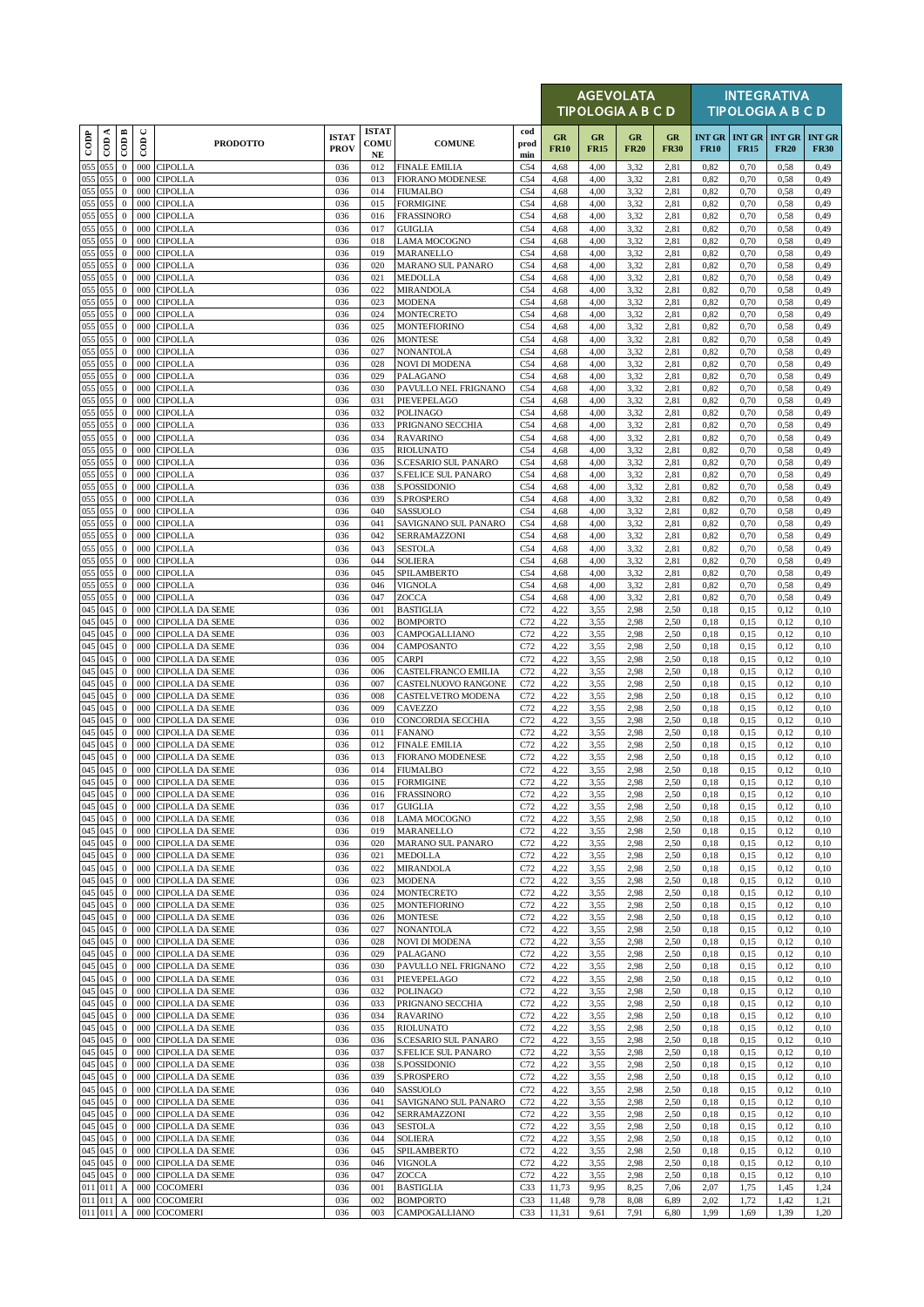|                        |                  |                                               |                          |                                    |                             |                            |                                                 |                                    |                   | <b>AGEVOLATA</b><br>TIPOLOGIA A B C D |                   |                   |                              |                              | <b>INTEGRATIVA</b><br><b>TIPOLOGIA A B C D</b> |                              |
|------------------------|------------------|-----------------------------------------------|--------------------------|------------------------------------|-----------------------------|----------------------------|-------------------------------------------------|------------------------------------|-------------------|---------------------------------------|-------------------|-------------------|------------------------------|------------------------------|------------------------------------------------|------------------------------|
| $_{\rm{cop}}$          | $\overline{CDA}$ | $\overline{\mathrm{COD}}$ B                   | $\cup$<br>$\overline{5}$ | <b>PRODOTTO</b>                    | <b>ISTAT</b><br><b>PROV</b> | <b>ISTAT</b><br>COMU<br>NE | <b>COMUNE</b>                                   | cod<br>prod<br>min                 | GR<br><b>FR10</b> | GR<br><b>FR15</b>                     | GR<br><b>FR20</b> | GR<br><b>FR30</b> | <b>INT GR</b><br><b>FR10</b> | <b>INT GR</b><br><b>FR15</b> | <b>INT GR</b><br><b>FR20</b>                   | <b>INT GR</b><br><b>FR30</b> |
| 011                    | 011              | A                                             | 000                      | <b>COCOMERI</b>                    | 036                         | 004                        | CAMPOSANTO                                      | C <sub>33</sub>                    | 10,37             | 8,84                                  | 7,23              | 6,21              | 1,83                         | 1,56                         | 1,27                                           | 1,09                         |
| 011 011<br>011 011     |                  | A<br>$\boldsymbol{\mathsf{A}}$                | 000<br>000               | <b>COCOMERI</b><br><b>COCOMERI</b> | 036<br>036                  | 005<br>006                 | CARPI<br>CASTELFRANCO EMILIA                    | C <sub>33</sub><br>C <sub>33</sub> | 13,09<br>9,61     | 11,14<br>8,16                         | 9,18<br>6,72      | 7,82<br>5,78      | 2,31<br>1,69                 | 1,96<br>1,44                 | 1,62<br>1,18                                   | 1,38<br>1,02                 |
| 011 011                |                  | $\boldsymbol{A}$                              | 000                      | <b>COCOMERI</b>                    | 036                         | 007                        | CASTELNUOVO RANGONE                             | C <sub>33</sub>                    | 8,08              | 6,89                                  | 5,70              | 4,85              | 1,42                         | 1,21                         | 1,00                                           | 0,85                         |
| 011 011<br>011 011     |                  | A                                             | 000                      | <b>COCOMERI</b>                    | 036                         | 008                        | <b>CASTELVETRO MODENA</b>                       | C <sub>33</sub>                    | 9,61              | 8,16                                  | 6,72              | 5,78              | 1,69                         | 1,44                         | 1,18                                           | 1,02                         |
| 011 011                |                  | $\boldsymbol{A}$<br>$\boldsymbol{A}$          | 000<br>000               | <b>COCOMERI</b><br>COCOMERI        | 036<br>036                  | 009<br>010                 | <b>CAVEZZO</b><br><b>CONCORDIA SECCHIA</b>      | C <sub>33</sub><br>C33             | 9,61<br>9,95      | 8,16<br>8,42                          | 6,72<br>6,97      | 5,78<br>5,95      | 1,69<br>1,75                 | 1,44<br>1,48                 | 1,18<br>1,23                                   | 1,02<br>1,05                 |
| 011                    | 011              | A                                             | 000                      | COCOMERI                           | 036                         | 011                        | <b>FANANO</b>                                   | C <sub>33</sub>                    | 9,61              | 8,16                                  | 6,72              | 5,78              | 1,69                         | 1,44                         | 1,18                                           | 1,02                         |
| 011 011<br>011 011     |                  | $\mathbf A$<br>$\boldsymbol{\rm{A}}$          | 000<br>000               | <b>COCOMERI</b><br>COCOMERI        | 036<br>036                  | 012<br>013                 | <b>FINALE EMILIA</b><br><b>FIORANO MODENESE</b> | C <sub>33</sub><br>C <sub>33</sub> | 11,31<br>9,61     | 9,61<br>8,16                          | 7,91<br>6,72      | 6,80<br>5,78      | 1,99<br>1,69                 | 1,69<br>1,44                 | 1,39<br>1,18                                   | 1,20<br>1,02                 |
| 011 011                |                  | $\boldsymbol{\mathsf{A}}$                     | 000                      | <b>COCOMERI</b>                    | 036                         | 014                        | <b>FIUMALBO</b>                                 | C <sub>33</sub>                    | 9,61              | 8,16                                  | 6,72              | 5,78              | 1,69                         | 1,44                         | 1,18                                           | 1,02                         |
| 011 011                |                  | $\mathbf A$                                   | 000                      | <b>COCOMERI</b>                    | 036                         | 015                        | <b>FORMIGINE</b>                                | C <sub>33</sub>                    | 9,61              | 8,16                                  | 6,72              | 5,78              | 1,69                         | 1,44                         | 1,18                                           | 1,02                         |
| 011 011<br>011 011     |                  | $\mathbf{A}$<br>$\boldsymbol{\mathsf{A}}$     | 000<br>000               | <b>COCOMERI</b><br><b>COCOMERI</b> | 036<br>036                  | 016<br>017                 | <b>FRASSINORO</b><br><b>GUIGLIA</b>             | C <sub>33</sub><br>C33             | 9,61<br>9,61      | 8,16<br>8,16                          | 6,72<br>6,72      | 5,78<br>5,78      | 1,69<br>1,69                 | 1,44<br>1,44                 | 1,18<br>1,18                                   | 1,02<br>1,02                 |
| 011 011                |                  | $\boldsymbol{A}$                              | 000                      | <b>COCOMERI</b>                    | 036                         | 018                        | <b>LAMA MOCOGNO</b>                             | C <sub>33</sub>                    | 9,61              | 8,16                                  | 6,72              | 5,78              | 1,69                         | 1,44                         | 1,18                                           | 1,02                         |
| 011 011                |                  | $\boldsymbol{\mathsf{A}}$                     | 000                      | COCOMERI                           | 036                         | 019                        | MARANELLO                                       | C <sub>33</sub>                    | 9,61              | 8,16                                  | 6,72              | 5,78              | 1,69                         | 1,44                         | 1,18                                           | 1,02                         |
| 011 011<br>011 011     |                  | $\boldsymbol{\mathsf{A}}$<br>$\boldsymbol{A}$ | 000<br>000               | <b>COCOMERI</b><br><b>COCOMERI</b> | 036<br>036                  | 020<br>021                 | MARANO SUL PANARO<br><b>MEDOLLA</b>             | C <sub>33</sub><br>C <sub>33</sub> | 9,61<br>7,99      | 8,16<br>6,80                          | 6,72<br>5,61      | 5,78<br>4,76      | 1,69<br>1,41                 | 1,44<br>1,20                 | 1,18<br>0,99                                   | 1,02<br>0,84                 |
| 011 011                |                  | $\mathbf A$                                   | 000                      | COCOMERI                           | 036                         | 022                        | MIRANDOLA                                       | C <sub>33</sub>                    | 12,67             | 10,80                                 | 8,84              | 7,57              | 2,23                         | 1,90                         | 1,56                                           | 1,33                         |
| 011 011                |                  | $\boldsymbol{A}$                              | 000                      | <b>COCOMERI</b>                    | 036                         | 023                        | <b>MODENA</b>                                   | C <sub>33</sub>                    | 11,90             | 10,12                                 | 8.33              | 7,14              | 2,10                         | 1,78                         | 1,47                                           | 1,26                         |
| 011 011<br>011 011     |                  | $\boldsymbol{A}$<br>$\boldsymbol{A}$          | 000<br>000               | <b>COCOMERI</b><br><b>COCOMERI</b> | 036<br>036                  | 024<br>025                 | <b>MONTECRETO</b><br><b>MONTEFIORINO</b>        | C <sub>33</sub><br>C <sub>33</sub> | 9,61<br>9,61      | 8,16<br>8,16                          | 6,72<br>6,72      | 5,78<br>5,78      | 1,69<br>1,69                 | 1,44<br>1,44                 | 1,18<br>1,18                                   | 1,02<br>1,02                 |
| $011$ 011              |                  | $\boldsymbol{A}$                              | 000                      | <b>COCOMERI</b>                    | 036                         | 026                        | <b>MONTESE</b>                                  | C <sub>33</sub>                    | 9,61              | 8,16                                  | 6,72              | 5,78              | 1,69                         | 1,44                         | 1,18                                           | 1,02                         |
| 011 011                |                  | $\boldsymbol{A}$                              | 000                      | <b>COCOMERI</b>                    | 036                         | 027                        | <b>NONANTOLA</b>                                | C <sub>33</sub>                    | 9,61              | 8,16                                  | 6,72              | 5,78              | 1,69                         | 1,44                         | 1,18                                           | 1,02                         |
| 011 011<br>011 011     |                  | $\boldsymbol{\mathsf{A}}$<br>$\mathbf A$      | 000<br>000               | <b>COCOMERI</b><br><b>COCOMERI</b> | 036<br>036                  | 028<br>029                 | <b>NOVI DI MODENA</b><br>PALAGANO               | C33<br>C <sub>33</sub>             | 9,61<br>9,61      | 8,16<br>8,16                          | 6,72<br>6,72      | 5,78<br>5,78      | 1,69<br>1,69                 | 1,44<br>1,44                 | 1,18<br>1,18                                   | 1,02<br>1,02                 |
| 011 011                |                  | $\boldsymbol{A}$                              | 000                      | <b>COCOMERI</b>                    | 036                         | 030                        | PAVULLO NEL FRIGNANO                            | C <sub>33</sub>                    | 9,61              | 8,16                                  | 6,72              | 5,78              | 1,69                         | 1,44                         | 1,18                                           | 1,02                         |
| 011 011<br>011 011     |                  | $\boldsymbol{\mathsf{A}}$                     | 000<br>000               | <b>COCOMERI</b>                    | 036<br>036                  | 031                        | PIEVEPELAGO                                     | C33<br>C <sub>33</sub>             | 9,61              | 8,16                                  | 6,72              | 5,78              | 1,69                         | 1,44<br>1,44                 | 1,18                                           | 1,02                         |
| 011 011                |                  | $\boldsymbol{A}$<br>A                         | 000                      | <b>COCOMERI</b><br>COCOMERI        | 036                         | 032<br>033                 | <b>POLINAGO</b><br>PRIGNANO SECCHIA             | C <sub>33</sub>                    | 9,61<br>9,61      | 8,16<br>8,16                          | 6,72<br>6,72      | 5,78<br>5,78      | 1,69<br>1,69                 | 1,44                         | 1,18<br>1,18                                   | 1,02<br>1,02                 |
| 011 011                |                  | $\boldsymbol{\mathsf{A}}$                     | 000                      | <b>COCOMERI</b>                    | 036                         | 034                        | <b>RAVARINO</b>                                 | C33                                | 9,61              | 8,16                                  | 6,72              | 5,78              | 1,69                         | 1,44                         | 1,18                                           | 1,02                         |
| 011 011<br>011 011     |                  | $\boldsymbol{\mathsf{A}}$                     | 000<br>000               | <b>COCOMERI</b><br>COCOMERI        | 036<br>036                  | 035                        | <b>RIOLUNATO</b>                                | C <sub>33</sub><br>C <sub>33</sub> | 9,61              | 8,16<br>8,16                          | 6,72<br>6,72      | 5,78<br>5,78      | 1,69<br>1,69                 | 1,44<br>1,44                 | 1,18<br>1,18                                   | 1,02                         |
| 011 011                |                  | A<br>$\boldsymbol{A}$                         | 000                      | <b>COCOMERI</b>                    | 036                         | 036<br>037                 | S.CESARIO SUL PANARO<br>S.FELICE SUL PANARO     | C <sub>33</sub>                    | 9,61<br>11,31     | 9,61                                  | 7,91              | 6,80              | 1,99                         | 1,69                         | 1,39                                           | 1,02<br>1,20                 |
| $\overline{011}$ $011$ |                  | $\boldsymbol{\mathsf{A}}$                     | 000                      | COCOMERI                           | 036                         | 038                        | S.POSSIDONIO                                    | C33                                | 9,61              | 8,16                                  | 6,72              | 5,78              | 1,69                         | 1,44                         | 1,18                                           | 1,02                         |
| 011 011<br>011 011     |                  | A<br>A                                        | 000<br>000               | COCOMERI<br><b>COCOMERI</b>        | 036<br>036                  | 039<br>040                 | S.PROSPERO<br>SASSUOLO                          | C <sub>33</sub><br>C <sub>33</sub> | 12,41<br>9,61     | 10,54<br>8,16                         | 8,67<br>6,72      | 7,48<br>5,78      | 2,19<br>1,69                 | 1,86<br>1,44                 | 1,53<br>1,18                                   | 1,32<br>1,02                 |
| 011 011                |                  | $\boldsymbol{\rm{A}}$                         | 000                      | <b>COCOMERI</b>                    | 036                         | 041                        | SAVIGNANO SUL PANARO                            | C <sub>33</sub>                    | 9,61              | 8,16                                  | 6,72              | 5,78              | 1,69                         | 1,44                         | 1,18                                           | 1,02                         |
| 011 011                |                  | $\boldsymbol{\rm{A}}$                         | 000                      | <b>COCOMERI</b>                    | 036                         | 042                        | SERRAMAZZONI                                    | C <sub>33</sub>                    | 9,61              | 8,16                                  | 6,72              | 5,78              | 1,69                         | 1,44                         | 1,18                                           | 1,02                         |
| 011 011<br>011 011     |                  | $\boldsymbol{A}$<br>$\boldsymbol{\mathsf{A}}$ | 000<br>000               | <b>COCOMERI</b><br><b>COCOMERI</b> | 036<br>036                  | 043<br>044                 | <b>SESTOLA</b><br><b>SOLIERA</b>                | C <sub>33</sub><br>C <sub>33</sub> | 9,61<br>9,61      | 8,16<br>8,16                          | 6,72<br>6,72      | 5,78<br>5,78      | 1,69<br>1,69                 | 1,44<br>1,44                 | 1,18<br>1,18                                   | 1,02<br>1,02                 |
| 011 011                |                  | $\boldsymbol{\mathsf{A}}$                     | 000                      | <b>COCOMERI</b>                    | 036                         | 045                        | SPILAMBERTO                                     | C33                                | 9,61              | 8,16                                  | 6,72              | 5,78              | 1,69                         | 1,44                         | 1,18                                           | 1,02                         |
| 011 011                |                  | $\boldsymbol{\mathsf{A}}$                     | 000                      | <b>COCOMERI</b>                    | 036                         | 046                        | VIGNOLA                                         | C <sub>33</sub>                    | 9,61              | 8,16                                  | 6,72              | 5,78              | 1,69                         | 1,44                         | 1,18                                           | 1,02                         |
| 011 011<br>017 017     |                  | $\boldsymbol{\mathsf{A}}$<br>$\mathbf{0}$     | 000<br>000               | COCOMERI<br><b>COLZA</b>           | 036<br>036                  | 047<br>001                 | ZOCCA<br><b>BASTIGLIA</b>                       | C <sub>33</sub><br>C32             | 9,61<br>2,13      | 8,16<br>1,79                          | 6,72<br>1,53      | 5,78<br>1,28      | 1,69<br>0,37                 | 1,44<br>0,31                 | 1,18<br>0,27                                   | 1,02<br>0,22                 |
| 017 017                |                  | $\mathbf{0}$                                  | 000                      | COLZA                              | 036                         | 002                        | <b>BOMPORTO</b>                                 | C32                                | 2,13              | 1,79                                  | 1,53              | 1,28              | 0,37                         | 0,31                         | 0,27                                           | 0,22                         |
| 017 017                |                  | $\mathbf{0}$                                  | 000                      | COLZA                              | 036                         | 003                        | CAMPOGALLIANO                                   | C32                                | 2,13              | 1,79                                  | 1.53              | 1,28              | 0,37                         | 0,31                         | 0,27                                           | 0,22                         |
| 017 017<br>017 017     |                  | $\mathbf{0}$<br>$\mathbf{0}$                  | 000<br>000               | <b>COLZA</b><br><b>COLZA</b>       | 036<br>036                  | 004<br>005                 | CAMPOSANTO<br>CARPI                             | C <sub>32</sub><br>C32             | 2,13<br>2,13      | 1,79<br>1,79                          | 1,53<br>1,53      | 1,28<br>1,28      | 0,37<br>0,37                 | 0,31<br>0,31                 | 0,27<br>0,27                                   | 0,22<br>0,22                 |
| 017 017                |                  | $\mathbf{0}$                                  |                          | 000 COLZA                          | 036                         | 006                        | CASTELFRANCO EMILIA                             | C32                                | 2,13              | 1,79                                  | 1,53              | 1,28              | 0,37                         | 0,31                         | 0,27                                           | 0,22                         |
| 017 017<br>017 017     |                  |                                               |                          | $0$ 000 COLZA                      | 036                         | 007                        | CASTELNUOVO RANGONE                             | C32                                | 2.13              | 1.79                                  | 1.53              | 1.28              | 0.37                         | 0.31                         | 0.27                                           | 0.22                         |
| 017 017                |                  | $\mathbf{0}$<br>$\mathbf{0}$                  | 000                      | 000 COLZA<br><b>COLZA</b>          | 036<br>036                  | 008<br>009                 | CASTELVETRO MODENA<br><b>CAVEZZO</b>            | C32<br>C32                         | 2,13<br>2,13      | 1,79<br>1,79                          | 1,53<br>1,53      | 1,28<br>1,28      | 0,37<br>0,37                 | 0,31<br>0,31                 | 0,27<br>0,27                                   | 0,22<br>0,22                 |
| 017 017                |                  | $\mathbf{0}$                                  | 000                      | <b>COLZA</b>                       | 036                         | 010                        | CONCORDIA SECCHIA                               | C32                                | 2,13              | 1,79                                  | 1,53              | 1,28              | 0,37                         | 0,31                         | 0,27                                           | 0,22                         |
| 017 017<br>017 017     |                  | $\bf{0}$<br>$\bf{0}$                          | 000<br>000               | <b>COLZA</b><br><b>COLZA</b>       | 036<br>036                  | 011<br>012                 | <b>FANANO</b><br><b>FINALE EMILIA</b>           | C32<br>C32                         | 2,13<br>2,13      | 1,79<br>1,79                          | 1,53<br>1,53      | 1,28<br>1,28      | 0,37<br>0,37                 | 0,31<br>0,31                 | 0,27<br>0,27                                   | 0,22<br>0,22                 |
| 017 017                |                  | $\mathbf{0}$                                  | 000                      | <b>COLZA</b>                       | 036                         | 013                        | <b>FIORANO MODENESE</b>                         | C32                                | 2,13              | 1,79                                  | 1,53              | 1,28              | 0,37                         | 0,31                         | 0,27                                           | 0,22                         |
| 017 017                |                  | $\bf{0}$                                      | 000                      | <b>COLZA</b>                       | 036                         | 014                        | <b>FIUMALBO</b>                                 | C32                                | 2,13              | 1,79                                  | 1,53              | 1,28              | 0,37                         | 0,31                         | 0,27                                           | 0,22                         |
| 017 017<br>017 017     |                  | $\mathbf{0}$<br>$\mathbf{0}$                  | 000<br>000               | <b>COLZA</b><br><b>COLZA</b>       | 036<br>036                  | 015<br>016                 | <b>FORMIGINE</b><br><b>FRASSINORO</b>           | C32<br>C32                         | 2,13<br>2,13      | 1,79<br>1,79                          | 1,53<br>1,53      | 1,28<br>1,28      | 0,37<br>0,37                 | 0,31<br>0,31                 | 0,27<br>0,27                                   | 0,22<br>0,22                 |
| 017 017                |                  | $\bf{0}$                                      | 000                      | <b>COLZA</b>                       | 036                         | 017                        | <b>GUIGLIA</b>                                  | C32                                | 2,13              | 1,79                                  | 1.53              | 1,28              | 0,37                         | 0,31                         | 0,27                                           | 0,22                         |
| 017 017                |                  | $\bf{0}$                                      | 000                      | <b>COLZA</b>                       | 036                         | 018                        | LAMA MOCOGNO                                    | C32                                | 2,13              | 1,79                                  | 1,53              | 1,28              | 0,37                         | 0,31                         | 0,27                                           | 0,22                         |
| 017 017<br>017 017     |                  | $\mathbf{0}$<br>$\mathbf{0}$                  | 000                      | 000 COLZA<br><b>COLZA</b>          | 036<br>036                  | 019<br>020                 | MARANELLO<br><b>MARANO SUL PANARO</b>           | C32<br>C32                         | 2,13<br>2,13      | 1,79<br>1,79                          | 1,53<br>1,53      | 1,28<br>1,28      | 0,37<br>0,37                 | 0,31<br>0,31                 | 0,27<br>0,27                                   | 0,22<br>0,22                 |
| 017 017                |                  | $\bf{0}$                                      | 000                      | <b>COLZA</b>                       | 036                         | 021                        | <b>MEDOLLA</b>                                  | C32                                | 2,13              | 1,79                                  | 1,53              | 1,28              | 0,37                         | 0,31                         | 0,27                                           | 0,22                         |
| 017 017                |                  | $\mathbf{0}$                                  | 000                      | <b>COLZA</b>                       | 036                         | 022                        | <b>MIRANDOLA</b>                                | C32                                | 2,13              | 1,79                                  | 1,53              | 1,28              | 0,37                         | 0,31                         | 0,27                                           | 0,22                         |
| 017 017<br>017 017     |                  | $\mathbf{0}$<br>$\bf{0}$                      | 000<br>000               | <b>COLZA</b><br><b>COLZA</b>       | 036<br>036                  | 023<br>024                 | <b>MODENA</b><br>MONTECRETO                     | C32<br>C <sub>32</sub>             | 2,13<br>2,13      | 1,79<br>1,79                          | 1,53<br>1,53      | 1,28<br>1,28      | 0,37<br>0,37                 | 0,31<br>0,31                 | 0,27<br>0,27                                   | 0,22<br>0,22                 |
| 017 017                |                  | $\mathbf{0}$                                  | 000                      | <b>COLZA</b>                       | 036                         | 025                        | <b>MONTEFIORINO</b>                             | C32                                | 2,13              | 1,79                                  | 1,53              | 1,28              | 0,37                         | 0,31                         | 0,27                                           | 0,22                         |
| 017 017                |                  | $\mathbf{0}$                                  | 000                      | <b>COLZA</b>                       | 036                         | 026                        | <b>MONTESE</b>                                  | C32                                | 2,13              | 1,79                                  | 1,53              | 1,28              | 0,37                         | 0,31                         | 0,27                                           | 0,22                         |
| 017 017<br>017 017     |                  | $\bf{0}$<br>$\bf{0}$                          | 000                      | 000 COLZA<br><b>COLZA</b>          | 036<br>036                  | 027<br>028                 | <b>NONANTOLA</b><br><b>NOVI DI MODENA</b>       | C <sub>32</sub><br>C32             | 2,13<br>2,13      | 1,79<br>1,79                          | 1,53<br>1,53      | 1,28<br>1,28      | 0,37<br>0,37                 | 0,31<br>0,31                 | 0,27<br>0,27                                   | 0,22<br>0,22                 |
| 017 017                |                  | $\mathbf{0}$                                  | 000                      | <b>COLZA</b>                       | 036                         | 029                        | PALAGANO                                        | C32                                | 2,13              | 1,79                                  | 1,53              | 1,28              | 0,37                         | 0,31                         | 0,27                                           | 0,22                         |
| 017 017                |                  | $\bf{0}$                                      |                          | 000 COLZA                          | 036                         | 030                        | PAVULLO NEL FRIGNANO                            | C32                                | 2,13              | 1,79                                  | 1,53              | 1,28              | 0,37                         | 0,31                         | 0,27                                           | 0,22                         |
| 017 017<br>017 017     |                  | $\mathbf{0}$<br>$\mathbf{0}$                  | 000<br>000               | <b>COLZA</b><br><b>COLZA</b>       | 036<br>036                  | 031<br>032                 | PIEVEPELAGO<br><b>POLINAGO</b>                  | C32<br>C32                         | 2,13<br>2,13      | 1,79<br>1,79                          | 1.53<br>1,53      | 1,28<br>1,28      | 0,37<br>0,37                 | 0,31<br>0,31                 | 0,27<br>0,27                                   | 0,22<br>0,22                 |
| 017 017                |                  | $\mathbf{0}$                                  |                          | 000 COLZA                          | 036                         | 033                        | PRIGNANO SECCHIA                                | C32                                | 2,13              | 1,79                                  | 1,53              | 1,28              | 0,37                         | 0,31                         | 0,27                                           | 0,22                         |
| 017 017                |                  | $\bf{0}$                                      | 000                      | <b>COLZA</b>                       | 036                         | 034                        | <b>RAVARINO</b>                                 | C32                                | 2,13              | 1,79                                  | 1,53              | 1,28              | 0,37                         | 0,31                         | 0,27                                           | 0,22                         |
| 017 017<br>017 017     |                  | $\mathbf{0}$<br>$\bf{0}$                      | 000<br>000               | <b>COLZA</b><br><b>COLZA</b>       | 036<br>036                  | 035<br>036                 | <b>RIOLUNATO</b><br>S.CESARIO SUL PANARO        | C32<br>C32                         | 2,13<br>2,13      | 1,79<br>1,79                          | 1,53<br>1,53      | 1,28<br>1,28      | 0,37<br>0,37                 | 0,31<br>0,31                 | 0,27<br>0,27                                   | 0,22<br>0,22                 |
| 017 017                |                  | $\mathbf{0}$                                  | 000                      | <b>COLZA</b>                       | 036                         | 037                        | <b>S.FELICE SUL PANARO</b>                      | C32                                | 2,13              | 1,79                                  | 1,53              | 1,28              | 0,37                         | 0,31                         | 0,27                                           | 0,22                         |
| 017 017                |                  | $\bf{0}$                                      | 000                      | <b>COLZA</b>                       | 036                         | 038                        | S.POSSIDONIO                                    | C32                                | 2,13              | 1,79                                  | 1,53              | 1,28              | 0,37                         | 0,31                         | 0,27                                           | 0,22                         |
| 017 017<br>017 017     |                  | $\bf{0}$<br>$\mathbf{0}$                      | 000<br>000               | <b>COLZA</b><br><b>COLZA</b>       | 036<br>036                  | 039<br>040                 | S.PROSPERO<br>SASSUOLO                          | C32<br>C32                         | 2,13<br>2,13      | 1,79<br>1,79                          | 1,53<br>1,53      | 1,28<br>1,28      | 0,37<br>0,37                 | 0,31<br>0,31                 | 0,27<br>0,27                                   | 0,22<br>0,22                 |
| 017 017                |                  | $\mathbf{0}$                                  |                          | 000 COLZA                          | 036                         | 041                        | SAVIGNANO SUL PANARO                            | C <sub>32</sub>                    | 2,13              | 1,79                                  | 1,53              | 1,28              | 0,37                         | 0,31                         | 0,27                                           | 0,22                         |
|                        | 017 017          | $\overline{0}$                                |                          | 000 COLZA                          | 036                         | 042                        | SERRAMAZZONI                                    | C <sub>32</sub>                    | 2,13              | 1,79                                  | 1,53              | 1,28              | 0,37                         | 0,31                         | 0,27                                           | 0,22                         |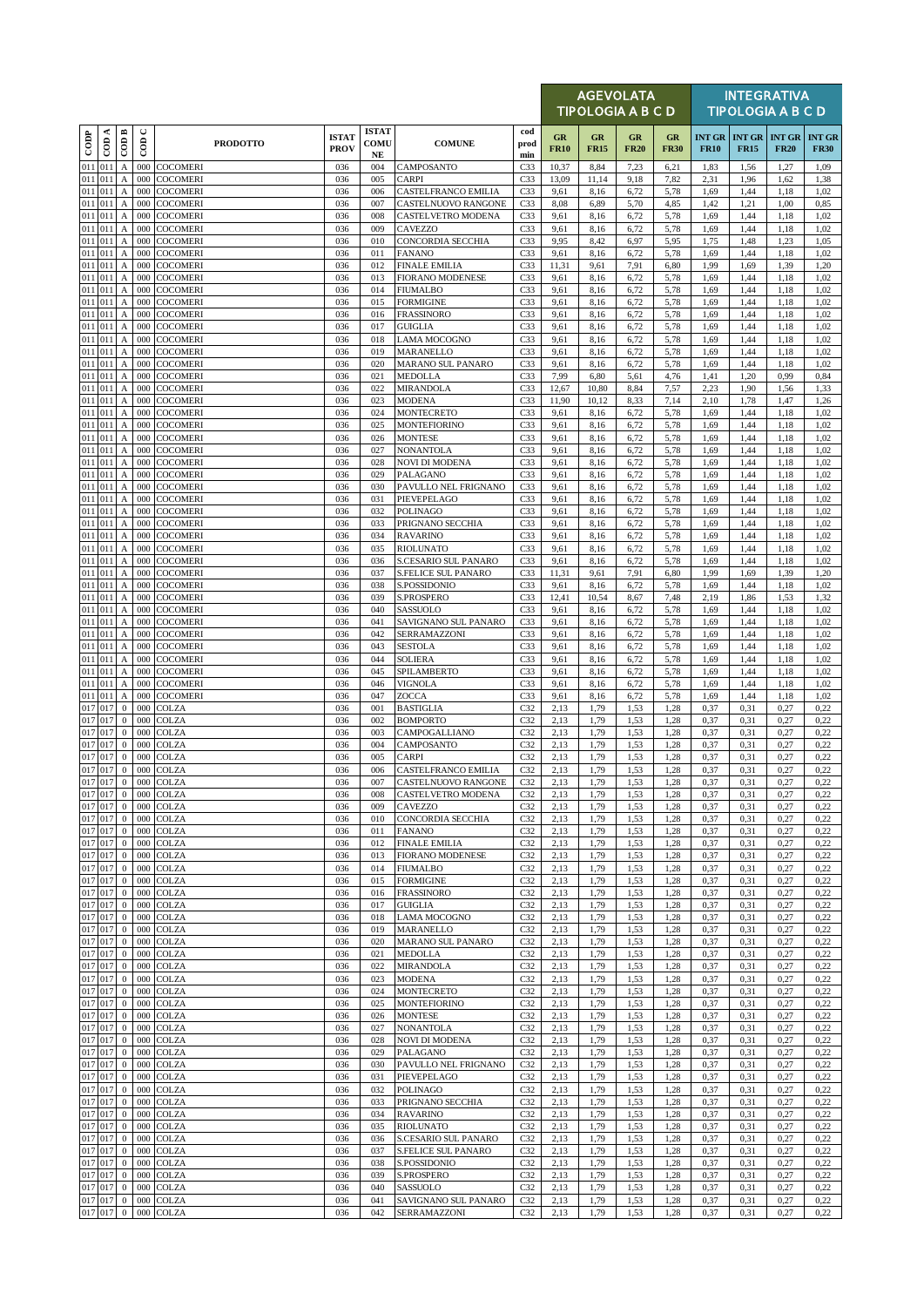|               |                    |                                  |                          |                                                        |                             |                            |                                                 |                    |                   | <b>AGEVOLATA</b><br><b>TIPOLOGIA A B C D</b> |                   |                   |                              |                              | <b>INTEGRATIVA</b><br><b>TIPOLOGIA A B C D</b> |                              |
|---------------|--------------------|----------------------------------|--------------------------|--------------------------------------------------------|-----------------------------|----------------------------|-------------------------------------------------|--------------------|-------------------|----------------------------------------------|-------------------|-------------------|------------------------------|------------------------------|------------------------------------------------|------------------------------|
| $_{\rm{cop}}$ | CDA                | CODB                             | $\cup$<br>$\overline{5}$ | <b>PRODOTTO</b>                                        | <b>ISTAT</b><br><b>PROV</b> | <b>ISTAT</b><br>COMU<br>NE | <b>COMUNE</b>                                   | cod<br>prod<br>min | GR<br><b>FR10</b> | GR<br><b>FR15</b>                            | GR<br><b>FR20</b> | GR<br><b>FR30</b> | <b>INT GR</b><br><b>FR10</b> | <b>INT GR</b><br><b>FR15</b> | <b>INT GR</b><br><b>FR20</b>                   | <b>INT GR</b><br><b>FR30</b> |
|               | 017 017            | $\mathbf{0}$                     | 000                      | <b>COLZA</b>                                           | 036                         | 043                        | <b>SESTOLA</b>                                  | C <sub>32</sub>    | 2,13              | 1,79                                         | 1,53              | 1,28              | 0,37                         | 0,31                         | 0,27                                           | 0,22                         |
| 017 017       | 017 017            | $\boldsymbol{0}$<br>$\mathbf{0}$ | 000<br>000               | <b>COLZA</b><br><b>COLZA</b>                           | 036<br>036                  | 044<br>045                 | <b>SOLIERA</b><br>SPILAMBERTO                   | C32<br>C32         | 2,13<br>2,13      | 1,79<br>1,79                                 | 1,53<br>1,53      | 1,28<br>1,28      | 0,37<br>0,37                 | 0,31<br>0,31                 | 0,27<br>0,27                                   | 0,22<br>0,22                 |
|               | 017 017            | $\mathbf{0}$                     | 000                      | <b>COLZA</b>                                           | 036                         | 046                        | <b>VIGNOLA</b>                                  | C32                | 2,13              | 1,79                                         | 1,53              | 1,28              | 0,37                         | 0,31                         | 0,27                                           | 0,22                         |
|               | 017 017            | $\mathbf{0}$                     | 000                      | <b>COLZA</b>                                           | 036                         | 047                        | ZOCCA                                           | C32                | 2,13              | 1,79                                         | 1,53              | 1,28              | 0,37                         | 0,31                         | 0,27                                           | 0,22                         |
| 117 117       | 117 117            | $\mathbf{0}$<br>$\mathbf{0}$     | 000<br>000               | <b>COLZA SEME</b><br><b>COLZA SEME</b>                 | 036<br>036                  | 001<br>002                 | <b>BASTIGLIA</b><br><b>BOMPORTO</b>             | D45<br>D45         | 4,03<br>4,03      | 3,46<br>3,46                                 | 2,78<br>2,78      | 2,40<br>2,40      | 0,17<br>0,17                 | 0,14<br>0,14                 | 0,12<br>0,12                                   | 0,10<br>0,10                 |
| 117 117       |                    | $\mathbf{0}$                     | 000                      | <b>COLZA SEME</b>                                      | 036                         | 003                        | CAMPOGALLIANO                                   | D45                | 4,03              | 3,46                                         | 2,78              | 2,40              | 0,17                         | 0,14                         | 0,12                                           | 0,10                         |
|               | 117 117<br>117 117 | $\mathbf 0$<br>$\mathbf{0}$      | 000                      | <b>COLZA SEME</b><br>000 COLZA SEME                    | 036<br>036                  | 004<br>005                 | CAMPOSANTO                                      | D45<br>D45         | 4,03              | 3,46                                         | 2,78<br>2,78      | 2,40<br>2,40      | 0,17<br>0,17                 | 0,14                         | 0,12<br>0,12                                   | 0,10<br>0,10                 |
| 117 117       |                    | $\mathbf{0}$                     | 000                      | <b>COLZA SEME</b>                                      | 036                         | 006                        | <b>CARPI</b><br>CASTELFRANCO EMILIA             | D45                | 4,03<br>4,03      | 3,46<br>3,46                                 | 2,78              | 2,40              | 0,17                         | 0,14<br>0,14                 | 0,12                                           | 0,10                         |
|               | 117 117            | $\mathbf{0}$                     | 000                      | <b>COLZA SEME</b>                                      | 036                         | 007                        | CASTELNUOVO RANGONE                             | D45                | 4,03              | 3,46                                         | 2,78              | 2,40              | 0,17                         | 0,14                         | 0,12                                           | 0,10                         |
|               | 117 117<br>117 117 | $\mathbf{0}$<br>$\bf{0}$         | 000<br>000               | <b>COLZA SEME</b><br><b>COLZA SEME</b>                 | 036<br>036                  | 008<br>009                 | CASTELVETRO MODENA<br>CAVEZZO                   | D45<br>D45         | 4,03<br>4,03      | 3,46<br>3,46                                 | 2,78<br>2,78      | 2,40<br>2,40      | 0,17<br>0,17                 | 0,14<br>0,14                 | 0,12<br>0,12                                   | 0,10<br>0,10                 |
|               | 117 117            | $\mathbf{0}$                     | 000                      | <b>COLZA SEME</b>                                      | 036                         | 010                        | CONCORDIA SECCHIA                               | D45                | 4,03              | 3,46                                         | 2,78              | 2,40              | 0,17                         | 0,14                         | 0,12                                           | 0,10                         |
|               | 117 117            | $\boldsymbol{0}$                 | 000                      | <b>COLZA SEME</b>                                      | 036                         | 011                        | <b>FANANO</b>                                   | D45                | 4,03              | 3,46                                         | 2,78              | 2,40              | 0,17                         | 0,14                         | 0,12                                           | 0,10                         |
|               | 117 117<br>117 117 | $\mathbf{0}$<br>$\mathbf{0}$     | 000                      | <b>COLZA SEME</b><br>000 COLZA SEME                    | 036<br>036                  | 012<br>013                 | <b>FINALE EMILIA</b><br><b>FIORANO MODENESE</b> | D45<br>D45         | 4,03<br>4,03      | 3,46<br>3,46                                 | 2,78<br>2,78      | 2,40<br>2,40      | 0,17<br>0,17                 | 0,14<br>0,14                 | 0,12<br>0,12                                   | 0,10<br>0,10                 |
| 117 117       |                    | $\mathbf{0}$                     | 000                      | <b>COLZA SEME</b>                                      | 036                         | 014                        | <b>FIUMALBO</b>                                 | D45                | 4,03              | 3,46                                         | 2,78              | 2,40              | 0,17                         | 0,14                         | 0,12                                           | 0,10                         |
| 117 117       | 117 117            | $\mathbf{0}$                     | 000                      | <b>COLZA SEME</b>                                      | 036                         | 015                        | <b>FORMIGINE</b>                                | D45                | 4,03              | 3,46                                         | 2,78              | 2,40              | 0,17                         | 0,14                         | 0,12                                           | 0,10                         |
|               | 117 117            | $\mathbf{0}$<br>$\mathbf{0}$     | 000<br>000               | <b>COLZA SEME</b><br><b>COLZA SEME</b>                 | 036<br>036                  | 016<br>017                 | <b>FRASSINORO</b><br><b>GUIGLIA</b>             | D45<br>D45         | 4,03<br>4,03      | 3,46<br>3,46                                 | 2,78<br>2,78      | 2,40<br>2,40      | 0,17<br>0,17                 | 0,14<br>0,14                 | 0,12<br>0,12                                   | 0,10<br>0,10                 |
| 117 117       |                    | $\mathbf{0}$                     | 000                      | <b>COLZA SEME</b>                                      | 036                         | 018                        | <b>LAMA MOCOGNO</b>                             | D45                | 4,03              | 3,46                                         | 2,78              | 2,40              | 0,17                         | 0,14                         | 0,12                                           | 0,10                         |
| 117 117       | 117 117            | $\mathbf{0}$                     | 000                      | 000 COLZA SEME                                         | 036                         | 019                        | MARANELLO                                       | D45                | 4,03<br>4,03      | 3,46                                         | 2,78              | 2,40<br>2,40      | 0,17                         | 0,14                         | 0,12                                           | 0,10                         |
|               | 117 117            | $\,0\,$<br>$\mathbf{0}$          | 000                      | <b>COLZA SEME</b><br><b>COLZA SEME</b>                 | 036<br>036                  | 020<br>021                 | MARANO SUL PANARO<br><b>MEDOLLA</b>             | D45<br>D45         | 4,03              | 3,46<br>3,46                                 | 2,78<br>2,78      | 2,40              | 0,17<br>0,17                 | 0,14<br>0,14                 | 0,12<br>0,12                                   | 0,10<br>0,10                 |
|               | 117 117            | $\mathbf{0}$                     | 000                      | <b>COLZA SEME</b>                                      | 036                         | 022                        | <b>MIRANDOLA</b>                                | D45                | 4,03              | 3,46                                         | 2,78              | 2,40              | 0,17                         | 0,14                         | 0,12                                           | 0,10                         |
| 117 117       | 117 117            | $\bf{0}$<br>$\mathbf{0}$         | 000<br>000               | <b>COLZA SEME</b><br><b>COLZA SEME</b>                 | 036<br>036                  | 023<br>024                 | <b>MODENA</b><br><b>MONTECRETO</b>              | D45<br>D45         | 4,03<br>4,03      | 3,46<br>3,46                                 | 2,78<br>2,78      | 2,40<br>2,40      | 0,17<br>0,17                 | 0,14<br>0,14                 | 0,12<br>0,12                                   | 0,10<br>0,10                 |
| 117 117       |                    | $\mathbf{0}$                     | 000                      | <b>COLZA SEME</b>                                      | 036                         | 025                        | <b>MONTEFIORINO</b>                             | D45                | 4,03              | 3,46                                         | 2,78              | 2,40              | 0,17                         | 0,14                         | 0,12                                           | 0,10                         |
|               | 117 117            | $\mathbf{0}$                     | 000                      | <b>COLZA SEME</b>                                      | 036                         | 026                        | <b>MONTESE</b>                                  | D45                | 4,03              | 3,46                                         | 2,78              | 2,40              | 0,17                         | 0,14                         | 0,12                                           | 0,10                         |
|               | 117 117<br>117 117 | $\mathbf{0}$<br>$\mathbf{0}$     | 000<br>000               | <b>COLZA SEME</b><br><b>COLZA SEME</b>                 | 036<br>036                  | 027<br>028                 | <b>NONANTOLA</b><br><b>NOVI DI MODENA</b>       | D45<br>D45         | 4,03<br>4,03      | 3,46<br>3,46                                 | 2,78<br>2,78      | 2,40<br>2,40      | 0,17<br>0,17                 | 0,14<br>0,14                 | 0,12<br>0,12                                   | 0,10<br>0,10                 |
|               | 117 117            | $\mathbf{0}$                     | 000                      | <b>COLZA SEME</b>                                      | 036                         | 029                        | PALAGANO                                        | D45                | 4,03              | 3,46                                         | 2,78              | 2,40              | 0,17                         | 0,14                         | 0,12                                           | 0,10                         |
|               | 117 117            | $\mathbf{0}$                     | 000                      | <b>COLZA SEME</b>                                      | 036                         | 030                        | PAVULLO NEL FRIGNANO                            | D45                | 4,03              | 3,46                                         | 2,78              | 2,40              | 0,17                         | 0,14                         | 0,12                                           | 0,10                         |
| 117 117       | 117 117            | $\bf{0}$<br>$\mathbf{0}$         | 000<br>000               | <b>COLZA SEME</b><br><b>COLZA SEME</b>                 | 036<br>036                  | 031<br>032                 | PIEVEPELAGO<br><b>POLINAGO</b>                  | D45<br>D45         | 4,03<br>4,03      | 3,46<br>3,46                                 | 2,78<br>2,78      | 2,40<br>2,40      | 0,17<br>0,17                 | 0,14<br>0,14                 | 0,12<br>0,12                                   | 0,10<br>0,10                 |
|               | 117 117            | $\mathbf{0}$                     |                          | 000 COLZA SEME                                         | 036                         | 033                        | PRIGNANO SECCHIA                                | D45                | 4,03              | 3,46                                         | 2,78              | 2,40              | 0,17                         | 0,14                         | 0,12                                           | 0,10                         |
|               | 117 117            | $\mathbf 0$                      | 000                      | <b>COLZA SEME</b>                                      | 036                         | 034                        | <b>RAVARINO</b>                                 | D45                | 4,03              | 3,46                                         | 2,78              | 2,40              | 0,17                         | 0,14                         | 0,12                                           | 0,10                         |
| 117 117       | 117 117            | $\mathbf{0}$<br>$\mathbf{0}$     | 000<br>000               | <b>COLZA SEME</b><br><b>COLZA SEME</b>                 | 036<br>036                  | 035<br>036                 | <b>RIOLUNATO</b><br>S.CESARIO SUL PANARO        | D45<br>D45         | 4,03<br>4,03      | 3,46<br>3,46                                 | 2,78<br>2,78      | 2,40<br>2,40      | 0,17<br>0,17                 | 0,14<br>0,14                 | 0,12<br>0,12                                   | 0,10<br>0,10                 |
|               | 117 117            | $\bf{0}$                         | 000                      | <b>COLZA SEME</b>                                      | 036                         | 037                        | <b>S.FELICE SUL PANARO</b>                      | D45                | 4,03              | 3,46                                         | 2,78              | 2,40              | 0,17                         | 0,14                         | 0,12                                           | 0,10                         |
|               | 117 117            | $\mathbf{0}$                     | 000                      | <b>COLZA SEME</b>                                      | 036                         | 038                        | S.POSSIDONIO                                    | D45                | 4,03              | 3,46                                         | 2,78              | 2,40              | 0,17                         | 0,14                         | 0,12                                           | 0,10                         |
| 117 117       | 117 117            | $\mathbf{0}$<br>$\mathbf{0}$     | 000<br>000               | <b>COLZA SEME</b><br><b>COLZA SEME</b>                 | 036<br>036                  | 039<br>040                 | S.PROSPERO<br><b>SASSUOLO</b>                   | D45<br>D45         | 4,03<br>4,03      | 3,46<br>3,46                                 | 2,78<br>2,78      | 2,40<br>2,40      | 0,17<br>0,17                 | 0,14<br>0,14                 | 0,12<br>0,12                                   | 0,10<br>0,10                 |
|               | 117 117            | $\mathbf{0}$                     |                          | 000 COLZA SEME                                         | 036                         | 041                        | SAVIGNANO SUL PANARO                            | D45                | 4,03              | 3,46                                         | 2,78              | 2,40              | 0,17                         | 0,14                         | 0,12                                           | 0,10                         |
|               | 117 117            | $\mathbf{0}$                     | 000                      | <b>COLZA SEME</b>                                      | 036                         | 042                        | SERRAMAZZONI                                    | D45                | 4,03              | 3,46                                         | 2,78              | 2,40              | 0,17                         | 0,14                         | 0,12                                           | 0,10                         |
| 117 117       | 117 117            | $\mathbf{0}$<br>$\mathbf{0}$     | 000                      | <b>COLZA SEME</b><br>000 COLZA SEME                    | 036<br>036                  | 043<br>044                 | <b>SESTOLA</b><br><b>SOLIERA</b>                | D45<br>D45         | 4,03<br>4,03      | 3,46<br>3,46                                 | 2,78<br>2,78      | 2,40<br>2,40      | 0,17<br>0,17                 | 0,14<br>0,14                 | 0,12<br>0,12                                   | 0,10<br>0,10                 |
|               | 117 117            | $\mathbf{0}$                     |                          | 000 COLZA SEME                                         | 036                         | 045                        | SPILAMBERTO                                     | D45                | 4,03              | 3,46                                         | 2,78              | 2,40              | 0,17                         | 0,14                         | 0,12                                           | 0,10                         |
| 117 117       | 117 117            |                                  |                          | 0 000 COLZA SEME                                       | 036                         | 046                        | <b>VIGNOLA</b>                                  | D45                | 4.03              | 3.46                                         | 2.78              | 2.40              | 0.17                         | 0.14                         | 0.12                                           | 0.10                         |
|               | 230 110            | $\overline{0}$<br>$\mathbf{0}$   | 000                      | 000 COLZA SEME<br><b>CORIANDOLO DA SEME</b>            | 036<br>036                  | 047<br>001                 | ZOCCA<br><b>BASTIGLIA</b>                       | D45<br>C86         | 4,03<br>2,69      | 3,46<br>2,30                                 | 2,78<br>1,92      | 2,40<br>1,63      | 0,17<br>0,11                 | 0,14<br>0,10                 | 0,12<br>0,08                                   | 0,10<br>0,07                 |
|               | 230 110            | $\mathbf{0}$                     | 000                      | <b>CORIANDOLO DA SEME</b>                              | 036                         | 002                        | <b>BOMPORTO</b>                                 | C86                | 2,69              | 2,30                                         | 1,92              | 1,63              | 0,11                         | 0,10                         | 0,08                                           | 0,07                         |
|               | 230 110            | $\mathbf{0}$                     | 000                      | CORIANDOLO DA SEME<br><b>CORIANDOLO DA SEME</b>        | 036                         | 003                        | CAMPOGALLIANO                                   | C86                | 2,69              | 2,30                                         | 1,92              | 1,63              | 0,11                         | 0,10                         | 0,08                                           | 0,07                         |
|               | 230 110<br>230 110 | $\overline{0}$<br>$\mathbf{0}$   | 000<br>000               | <b>CORIANDOLO DA SEME</b>                              | 036<br>036                  | 004<br>005                 | CAMPOSANTO<br><b>CARPI</b>                      | C86<br>C86         | 2,69<br>2,69      | 2,30<br>2,30                                 | 1,92<br>1,92      | 1,63<br>1,63      | 0,11<br>0,11                 | 0,10<br>0,10                 | 0,08<br>0,08                                   | 0,07<br>0,07                 |
|               | 230 110            | $\mathbf{0}$                     | 000                      | CORIANDOLO DA SEME                                     | 036                         | 006                        | CASTELFRANCO EMILIA                             | C86                | 2,69              | 2,30                                         | 1.92              | 1,63              | 0,11                         | 0,10                         | 0,08                                           | 0,07                         |
|               | 230 110<br>230 110 | $\mathbf{0}$<br>$\mathbf{0}$     | 000<br>000               | <b>CORIANDOLO DA SEME</b><br><b>CORIANDOLO DA SEME</b> | 036<br>036                  | 007<br>008                 | CASTELNUOVO RANGONE<br>CASTELVETRO MODENA       | C86<br>C86         | 2,69<br>2,69      | 2,30<br>2,30                                 | 1,92<br>1,92      | 1,63<br>1,63      | 0,11<br>0,11                 | 0,10<br>0,10                 | 0,08<br>0,08                                   | 0,07<br>0,07                 |
|               | 230 110            | $\bf{0}$                         | 000                      | <b>CORIANDOLO DA SEME</b>                              | 036                         | 009                        | CAVEZZO                                         | C86                | 2,69              | 2,30                                         | 1.92              | 1,63              | 0,11                         | 0,10                         | 0,08                                           | 0,07                         |
|               | 230 110            | $\mathbf{0}$                     | 000                      | <b>CORIANDOLO DA SEME</b>                              | 036                         | 010                        | CONCORDIA SECCHIA                               | C86                | 2,69              | 2,30                                         | 1,92              | 1,63              | 0,11                         | 0,10                         | 0,08                                           | 0,07                         |
|               | 230 110<br>230 110 | $\mathbf{0}$<br>$\mathbf{0}$     | 000<br>000               | <b>CORIANDOLO DA SEME</b><br><b>CORIANDOLO DA SEME</b> | 036<br>036                  | 011<br>012                 | <b>FANANO</b><br><b>FINALE EMILIA</b>           | C86<br>C86         | 2,69<br>2,69      | 2,30<br>2,30                                 | 1,92<br>1,92      | 1,63<br>1,63      | 0,11<br>0,11                 | 0,10<br>0,10                 | 0,08<br>0,08                                   | 0,07<br>0,07                 |
|               | 230 110            | $\mathbf{0}$                     | 000                      | <b>CORIANDOLO DA SEME</b>                              | 036                         | 013                        | <b>FIORANO MODENESE</b>                         | C86                | 2,69              | 2,30                                         | 1,92              | 1,63              | 0,11                         | 0,10                         | 0,08                                           | 0,07                         |
|               | 230 110            | $\mathbf{0}$                     | 000                      | CORIANDOLO DA SEME                                     | 036                         | 014                        | <b>FIUMALBO</b>                                 | C86                | 2,69              | 2,30                                         | 1,92              | 1,63              | 0,11                         | 0,10                         | 0,08                                           | 0,07                         |
|               | 230 110<br>230 110 | $\mathbf{0}$<br>$\overline{0}$   | 000<br>000               | <b>CORIANDOLO DA SEME</b><br><b>CORIANDOLO DA SEME</b> | 036<br>036                  | 015<br>016                 | <b>FORMIGINE</b><br><b>FRASSINORO</b>           | C86<br>C86         | 2,69<br>2,69      | 2,30<br>2,30                                 | 1,92<br>1,92      | 1,63<br>1,63      | 0,11<br>0,11                 | 0,10<br>0,10                 | 0,08<br>0,08                                   | 0,07<br>0,07                 |
|               | 230 110            | $\mathbf{0}$                     | 000                      | CORIANDOLO DA SEME                                     | 036                         | 017                        | <b>GUIGLIA</b>                                  | C86                | 2,69              | 2,30                                         | 1,92              | 1,63              | 0,11                         | 0,10                         | 0,08                                           | 0,07                         |
|               | 230 110            | $\mathbf{0}$                     | 000                      | <b>CORIANDOLO DA SEME</b>                              | 036                         | 018                        | LAMA MOCOGNO                                    | C86                | 2,69              | 2,30                                         | 1,92              | 1,63              | 0,11                         | 0,10                         | 0,08                                           | 0,07                         |
|               | 230 110<br>230 110 | $\overline{0}$<br>$\mathbf{0}$   | 000<br>000               | <b>CORIANDOLO DA SEME</b><br><b>CORIANDOLO DA SEME</b> | 036<br>036                  | 019<br>020                 | MARANELLO<br>MARANO SUL PANARO                  | C86<br>C86         | 2,69<br>2,69      | 2,30<br>2,30                                 | 1,92<br>1,92      | 1,63<br>1,63      | 0,11<br>0,11                 | 0,10<br>0,10                 | 0,08<br>0,08                                   | 0,07<br>0,07                 |
|               | 230 110            | $\mathbf{0}$                     | 000                      | CORIANDOLO DA SEME                                     | 036                         | 021                        | <b>MEDOLLA</b>                                  | C86                | 2,69              | 2,30                                         | 1,92              | 1,63              | 0,11                         | 0,10                         | 0,08                                           | 0,07                         |
|               | 230 110            | $\bf{0}$                         | 000                      | <b>CORIANDOLO DA SEME</b>                              | 036                         | 022                        | <b>MIRANDOLA</b>                                | C86                | 2,69              | 2,30                                         | 1,92              | 1,63              | 0,11                         | 0,10                         | 0,08                                           | 0,07                         |
|               | 230 110<br>230 110 | $\mathbf{0}$<br>$\mathbf{0}$     | 000<br>000               | <b>CORIANDOLO DA SEME</b><br><b>CORIANDOLO DA SEME</b> | 036<br>036                  | 023<br>024                 | <b>MODENA</b><br><b>MONTECRETO</b>              | C86<br>C86         | 2,69<br>2,69      | 2,30<br>2,30                                 | 1.92<br>1,92      | 1,63<br>1,63      | 0,11<br>0,11                 | 0,10<br>0,10                 | 0,08<br>0,08                                   | 0,07<br>0,07                 |
|               | 230 110            | $\mathbf{0}$                     |                          | 000 CORIANDOLO DA SEME                                 | 036                         | 025                        | <b>MONTEFIORINO</b>                             | C86                | 2,69              | 2,30                                         | 1,92              | 1,63              | 0,11                         | 0,10                         | 0,08                                           | 0,07                         |
|               | 230 110            | $\mathbf{0}$                     | 000                      | <b>CORIANDOLO DA SEME</b>                              | 036                         | 026                        | <b>MONTESE</b>                                  | C86                | 2,69              | 2,30                                         | 1,92              | 1,63              | 0,11                         | 0,10                         | 0,08                                           | 0,07                         |
|               | 230 110<br>230 110 | $\mathbf{0}$<br>$\overline{0}$   | 000<br>000               | CORIANDOLO DA SEME<br><b>CORIANDOLO DA SEME</b>        | 036<br>036                  | 027<br>028                 | <b>NONANTOLA</b><br><b>NOVI DI MODENA</b>       | C86<br>C86         | 2,69<br>2,69      | 2,30<br>2,30                                 | 1,92<br>1,92      | 1,63<br>1,63      | 0,11<br>0,11                 | 0,10<br>0,10                 | 0,08<br>0,08                                   | 0,07<br>0,07                 |
|               | 230 110            | $\overline{0}$                   | 000                      | <b>CORIANDOLO DA SEME</b>                              | 036                         | 029                        | PALAGANO                                        | C86                | 2,69              | 2,30                                         | 1,92              | 1,63              | 0,11                         | 0,10                         | 0,08                                           | 0,07                         |
|               | 230 110            | $\mathbf{0}$                     | 000                      | CORIANDOLO DA SEME                                     | 036                         | 030                        | PAVULLO NEL FRIGNANO                            | C86                | 2,69              | 2,30                                         | 1.92              | 1,63              | 0,11                         | 0,10                         | 0,08                                           | 0,07                         |
|               | 230 110<br>230 110 | $\bf{0}$<br>$\overline{0}$       | 000<br>000               | <b>CORIANDOLO DA SEME</b><br><b>CORIANDOLO DA SEME</b> | 036<br>036                  | 031<br>032                 | PIEVEPELAGO<br><b>POLINAGO</b>                  | C86<br>C86         | 2,69<br>2,69      | 2,30<br>2,30                                 | 1,92<br>1,92      | 1,63<br>1,63      | 0,11<br>0,11                 | 0,10<br>0,10                 | 0,08<br>0,08                                   | 0,07<br>0,07                 |
|               | 230 110 0          |                                  |                          | 000 CORIANDOLO DA SEME                                 | 036                         | 033                        | PRIGNANO SECCHIA                                | C86                | 2,69              | 2,30                                         | 1,92              | 1,63              | 0,11                         | 0,10                         | 0,08                                           | 0,07                         |
|               | 230 110 0          |                                  |                          | 000 CORIANDOLO DA SEME                                 | 036                         | 034                        | <b>RAVARINO</b>                                 | C86                | 2,69              | 2,30                                         | 1,92              | 1,63              | 0,11                         | 0,10                         | 0,08                                           | 0,07                         |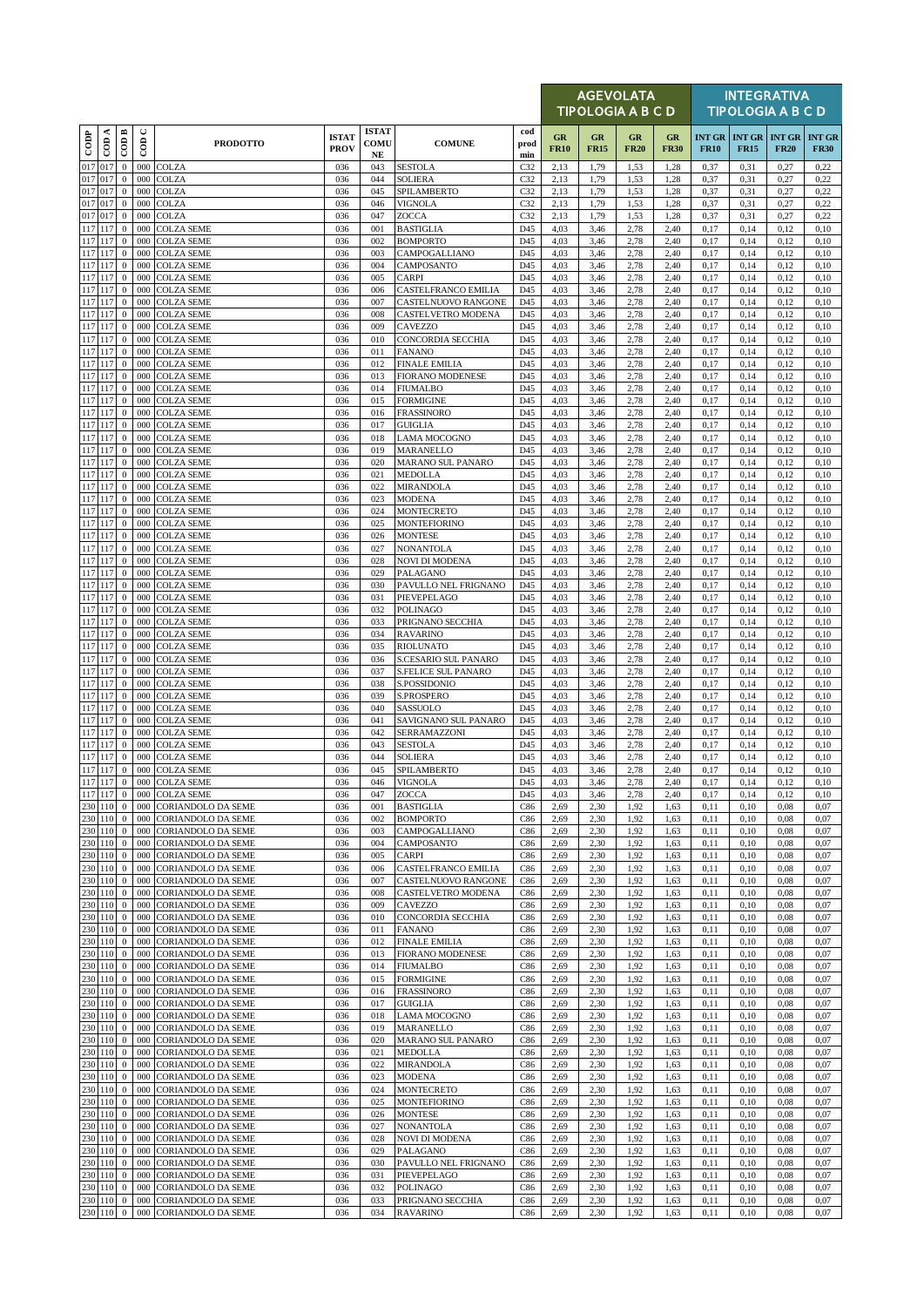|            |                    |                                      |               |                                                        |                             |                                   |                                          |                    |                   | <b>AGEVOLATA</b><br><b>TIPOLOGIA A B C D</b> |                   |                   |              |                                            | <b>INTEGRATIVA</b><br><b>TIPOLOGIA A B C D</b> |                              |
|------------|--------------------|--------------------------------------|---------------|--------------------------------------------------------|-----------------------------|-----------------------------------|------------------------------------------|--------------------|-------------------|----------------------------------------------|-------------------|-------------------|--------------|--------------------------------------------|------------------------------------------------|------------------------------|
| $\cos$     | CDA                | COD B                                | $\cup$<br>600 | <b>PRODOTTO</b>                                        | <b>ISTAT</b><br><b>PROV</b> | <b>ISTAT</b><br><b>COMU</b><br>NE | <b>COMUNE</b>                            | cod<br>prod<br>min | GR<br><b>FR10</b> | GR<br><b>FR15</b>                            | GR<br><b>FR20</b> | GR<br><b>FR30</b> | <b>FR10</b>  | <b>INT GR INT GR INT GR</b><br><b>FR15</b> | <b>FR20</b>                                    | <b>INT GR</b><br><b>FR30</b> |
|            | 230 110            | $\mathbf{0}$                         | 000           | <b>CORIANDOLO DA SEME</b>                              | 036                         | 035                               | <b>RIOLUNATO</b>                         | C86                | 2,69              | 2,30                                         | 1,92              | 1,63              | 0,11         | 0,10                                       | 0,08                                           | 0,07                         |
|            | 230 110            | $\mathbf{0}$                         | 000           | <b>CORIANDOLO DA SEME</b>                              | 036                         | 036                               | <b>S.CESARIO SUL PANARO</b>              | C86                | 2,69              | 2,30                                         | 1,92              | 1,63              | 0,11         | 0,10                                       | 0,08                                           | 0,07                         |
|            | 230 110<br>230 110 | $\mathbf{0}$                         | 000<br>000    | CORIANDOLO DA SEME                                     | 036                         | 037<br>038                        | <b>S.FELICE SUL PANARO</b>               | C86                | 2,69              | 2,30                                         | 1,92              | 1,63              | 0,11         | 0,10                                       | 0,08                                           | 0,07                         |
|            | 230 110            | $\mathbf{0}$<br>$\mathbf{0}$         | 000           | <b>CORIANDOLO DA SEME</b><br><b>CORIANDOLO DA SEME</b> | 036<br>036                  | 039                               | S.POSSIDONIO<br>S.PROSPERO               | C86<br>C86         | 2,69<br>2,69      | 2,30<br>2,30                                 | 1,92<br>1,92      | 1,63<br>1,63      | 0,11<br>0,11 | 0,10<br>0,10                               | 0,08<br>0,08                                   | 0,07<br>0,07                 |
|            | 230 110            | $\mathbf{0}$                         | 000           | CORIANDOLO DA SEME                                     | 036                         | 040                               | SASSUOLO                                 | C86                | 2,69              | 2,30                                         | 1,92              | 1,63              | 0,11         | 0,10                                       | 0,08                                           | 0,07                         |
|            | 230 110            | $\mathbf{0}$                         | 000           | <b>CORIANDOLO DA SEME</b>                              | 036                         | 041                               | SAVIGNANO SUL PANARO                     | C86                | 2,69              | 2,30                                         | 1,92              | 1,63              | 0,11         | 0,10                                       | 0,08                                           | 0,07                         |
|            | 230 110            | $\mathbf{0}$                         | 000           | <b>CORIANDOLO DA SEME</b>                              | 036                         | 042                               | SERRAMAZZONI                             | C86                | 2,69              | 2,30                                         | 1,92              | 1,63              | 0,11         | 0,10                                       | 0,08                                           | 0,07                         |
|            | 230 110            | $\mathbf{0}$                         | 000           | <b>CORIANDOLO DA SEME</b>                              | 036                         | 043                               | <b>SESTOLA</b>                           | C86                | 2,69              | 2,30                                         | 1,92              | 1,63              | 0,11         | 0,10                                       | 0,08                                           | 0,07                         |
|            | 230 110<br>230 110 | $\mathbf{0}$<br>$\mathbf{0}$         | 000<br>000    | <b>CORIANDOLO DA SEME</b><br><b>CORIANDOLO DA SEME</b> | 036<br>036                  | 044<br>045                        | <b>SOLIERA</b><br>SPILAMBERTO            | C86<br>C86         | 2,69<br>2,69      | 2,30<br>2,30                                 | 1.92<br>1,92      | 1,63<br>1,63      | 0,11<br>0,11 | 0,10<br>0,10                               | 0,08<br>0,08                                   | 0,07<br>0,07                 |
|            | 230 110            | $\bf{0}$                             | 000           | <b>CORIANDOLO DA SEME</b>                              | 036                         | 046                               | VIGNOLA                                  | C86                | 2,69              | 2,30                                         | 1,92              | 1,63              | 0,11         | 0,10                                       | 0,08                                           | 0,07                         |
|            | 230 110            | $\mathbf{0}$                         | 000           | <b>CORIANDOLO DA SEME</b>                              | 036                         | 047                               | ZOCCA                                    | C86                | 2,69              | 2,30                                         | 1,92              | 1,63              | 0,11         | 0,10                                       | 0,08                                           | 0,07                         |
|            | 137 137            | $\mathbf{0}$                         | 000           | <b>ERBA MEDICA</b>                                     | 036                         | 001                               | <b>BASTIGLIA</b>                         | D15                | 1,87              | 1,62                                         | 1,28              | 1,11              | 0,33         | 0,28                                       | 0,22                                           | 0,19                         |
|            | 137 137            | $\mathbf{0}$                         | 000           | <b>ERBA MEDICA</b>                                     | 036                         | 002                               | <b>BOMPORTO</b>                          | D15                | 1,87              | 1,62                                         | 1,28              | 1,11              | 0,33         | 0,28                                       | 0,22                                           | 0,19                         |
|            | 137 137            | $\mathbf{0}$                         | 000           | <b>ERBA MEDICA</b>                                     | 036                         | 003                               | CAMPOGALLIANO                            | D15                | 1,87              | 1,62                                         | 1,28              | 1,11              | 0,33         | 0,28                                       | 0,22                                           | 0,19                         |
|            | 137 137<br>137 137 | $\mathbf{0}$<br>$\boldsymbol{0}$     | 000<br>000    | <b>ERBA MEDICA</b><br><b>ERBA MEDICA</b>               | 036<br>036                  | 004<br>005                        | CAMPOSANTO<br>CARPI                      | D15<br>D15         | 1,87<br>1,87      | 1,62<br>1,62                                 | 1,28<br>1,28      | 1,11<br>1,11      | 0.33<br>0.33 | 0,28<br>0,28                               | 0,22<br>0,22                                   | 0,19<br>0,19                 |
|            | 137 137            | $\boldsymbol{0}$                     | 000           | <b>ERBA MEDICA</b>                                     | 036                         | 006                               | CASTELFRANCO EMILIA                      | D15                | 1,87              | 1,62                                         | 1,28              | 1,11              | 0,33         | 0,28                                       | 0,22                                           | 0,19                         |
|            | 137 137            | $\mathbf{0}$                         | 000           | <b>ERBA MEDICA</b>                                     | 036                         | 007                               | CASTELNUOVO RANGONE                      | D15                | 1,87              | 1,62                                         | 1,28              | 1,11              | 0,33         | 0,28                                       | 0,22                                           | 0,19                         |
|            | 137 137            | $\mathbf{0}$                         | 000           | <b>ERBA MEDICA</b>                                     | 036                         | 008                               | CASTELVETRO MODENA                       | D15                | 1,87              | 1,62                                         | 1,28              | 1,11              | 0.33         | 0,28                                       | 0,22                                           | 0,19                         |
|            | 137 137            | $\bf{0}$                             | 000           | <b>ERBA MEDICA</b>                                     | 036                         | 009                               | CAVEZZO                                  | D15                | 1,87              | 1,62                                         | 1,28              | 1,11              | 0,33         | 0,28                                       | 0,22                                           | 0,19                         |
|            | 137 137<br>137 137 | $\mathbf 0$<br>$\mathbf{0}$          | 000<br>000    | <b>ERBA MEDICA</b><br><b>ERBA MEDICA</b>               | 036<br>036                  | 010<br>011                        | CONCORDIA SECCHIA<br><b>FANANO</b>       | D15<br>D15         | 1,87              | 1,62<br>1,62                                 | 1,28<br>1.28      | 1,11<br>1,11      | 0,33<br>0,33 | 0,28<br>0,28                               | 0,22                                           | 0,19<br>0,19                 |
|            | 137 137            | $\boldsymbol{0}$                     | 000           | <b>ERBA MEDICA</b>                                     | 036                         | 012                               | <b>FINALE EMILIA</b>                     | D15                | 1,87<br>1,87      | 1,62                                         | 1,28              | 1,11              | 0,33         | 0,28                                       | 0,22<br>0,22                                   | 0,19                         |
|            | 137 137            | $\mathbf{0}$                         | 000           | <b>ERBA MEDICA</b>                                     | 036                         | 013                               | <b>FIORANO MODENESE</b>                  | D15                | 1,87              | 1,62                                         | 1,28              | 1,11              | 0,33         | 0,28                                       | 0,22                                           | 0,19                         |
|            | 137 137            | $\mathbf{0}$                         | 000           | <b>ERBA MEDICA</b>                                     | 036                         | 014                               | <b>FIUMALBO</b>                          | D15                | 1,87              | 1,62                                         | 1,28              | 1,11              | 0,33         | 0,28                                       | 0,22                                           | 0,19                         |
|            | 137 137            | $\bf{0}$                             | 000           | <b>ERBA MEDICA</b>                                     | 036                         | 015                               | <b>FORMIGINE</b>                         | D15                | 1,87              | 1,62                                         | 1.28              | 1,11              | 0,33         | 0,28                                       | 0,22                                           | 0,19                         |
|            | 137 137            | $\mathbf{0}$                         | 000           | <b>ERBA MEDICA</b>                                     | 036                         | 016                               | <b>FRASSINORO</b>                        | D15                | 1,87              | 1,62                                         | 1,28              | 1,11              | 0,33         | 0,28                                       | 0,22                                           | 0,19                         |
|            | 137 137<br>137 137 | $\mathbf{0}$<br>$\mathbf{0}$         | 000<br>000    | <b>ERBA MEDICA</b><br><b>ERBA MEDICA</b>               | 036<br>036                  | 017<br>018                        | <b>GUIGLIA</b><br>LAMA MOCOGNO           | D15<br>D15         | 1,87<br>1,87      | 1,62<br>1,62                                 | 1,28<br>1,28      | 1,11<br>1,11      | 0,33<br>0,33 | 0,28<br>0,28                               | 0,22<br>0,22                                   | 0,19<br>0,19                 |
|            | 137 137            | $\mathbf{0}$                         | 000           | <b>ERBA MEDICA</b>                                     | 036                         | 019                               | MARANELLO                                | D15                | 1,87              | 1,62                                         | 1,28              | 1,11              | 0,33         | 0,28                                       | 0,22                                           | 0,19                         |
|            | 137 137            | $\mathbf{0}$                         | 000           | <b>ERBA MEDICA</b>                                     | 036                         | 020                               | <b>MARANO SUL PANARO</b>                 | D15                | 1,87              | 1,62                                         | 1,28              | 1,11              | 0,33         | 0,28                                       | 0,22                                           | 0,19                         |
|            | 137 137            | $\bf{0}$                             | 000           | <b>ERBA MEDICA</b>                                     | 036                         | 021                               | <b>MEDOLLA</b>                           | D15                | 1,87              | 1,62                                         | 1,28              | 1,11              | 0,33         | 0,28                                       | 0,22                                           | 0,19                         |
|            | 137 137            | $\boldsymbol{0}$                     | 000           | <b>ERBA MEDICA</b>                                     | 036                         | 022                               | MIRANDOLA                                | D15                | 1,87              | 1,62                                         | 1,28              | 1,11              | 0,33         | 0,28                                       | 0,22                                           | 0,19                         |
|            | 137 137            | $\mathbf{0}$                         | 000           | <b>ERBA MEDICA</b>                                     | 036                         | 023                               | MODENA                                   | D15                | 1,87              | 1,62                                         | 1,28              | 1,11              | 0,33         | 0,28                                       | 0,22                                           | 0,19                         |
|            | 137 137<br>137 137 | $\mathbf{0}$<br>$\mathbf{0}$         | 000<br>000    | <b>ERBA MEDICA</b><br><b>ERBA MEDICA</b>               | 036<br>036                  | 024<br>025                        | <b>MONTECRETO</b><br><b>MONTEFIORINO</b> | D15<br>D15         | 1,87<br>1,87      | 1,62<br>1,62                                 | 1,28<br>1.28      | 1,11<br>1,11      | 0,33<br>0,33 | 0,28<br>0,28                               | 0,22<br>0,22                                   | 0,19<br>0,19                 |
|            | 137 137            | $\mathbf{0}$                         | 000           | <b>ERBA MEDICA</b>                                     | 036                         | 026                               | <b>MONTESE</b>                           | D15                | 1,87              | 1,62                                         | 1,28              | 1,11              | 0,33         | 0,28                                       | 0,22                                           | 0,19                         |
|            | 137 137            | $\mathbf{0}$                         | 000           | <b>ERBA MEDICA</b>                                     | 036                         | 027                               | NONANTOLA                                | D15                | 1,87              | 1,62                                         | 1,28              | 1,11              | 0,33         | 0,28                                       | 0,22                                           | 0,19                         |
|            | 137 137            | $\mathbf{0}$                         | 000           | <b>ERBA MEDICA</b>                                     | 036                         | 028                               | NOVI DI MODENA                           | D15                | 1,87              | 1,62                                         | 1,28              | 1,11              | 0,33         | 0,28                                       | 0,22                                           | 0,19                         |
|            | 137 137            | $\mathbf{0}$                         | 000           | <b>ERBA MEDICA</b>                                     | 036                         | 029                               | PALAGANO                                 | D15                | 1,87              | 1,62                                         | 1,28              | 1,11              | 0,33         | 0,28                                       | 0,22                                           | 0,19                         |
|            | 137 137<br>137 137 | $\mathbf{0}$<br>$\bf{0}$             | 000<br>000    | <b>ERBA MEDICA</b><br><b>ERBA MEDICA</b>               | 036<br>036                  | 030<br>031                        | PAVULLO NEL FRIGNANO<br>PIEVEPELAGO      | D15<br>D15         | 1,87<br>1,87      | 1,62<br>1,62                                 | 1,28<br>1,28      | 1,11<br>1,11      | 0,33<br>0,33 | 0,28<br>0,28                               | 0,22<br>0,22                                   | 0,19<br>0,19                 |
|            | 137 137            | $\mathbf{0}$                         | 000           | <b>ERBA MEDICA</b>                                     | 036                         | 032                               | <b>POLINAGO</b>                          | D15                | 1,87              | 1,62                                         | 1.28              | 1,11              | 0,33         | 0,28                                       | 0,22                                           | 0,19                         |
|            | 137 137            | $\boldsymbol{0}$                     | 000           | <b>ERBA MEDICA</b>                                     | 036                         | 033                               | PRIGNANO SECCHIA                         | D15                | 1,87              | 1,62                                         | 1,28              | 1,11              | 0,33         | 0,28                                       | 0,22                                           | 0,19                         |
|            | 137 137            | $\mathbf{0}$                         | 000           | <b>ERBA MEDICA</b>                                     | 036                         | 034                               | <b>RAVARINO</b>                          | D15                | 1,87              | 1,62                                         | 1,28              | 1,11              | 0,33         | 0,28                                       | 0,22                                           | 0,19                         |
|            | 137 137            | $\mathbf 0$                          | 000           | <b>ERBA MEDICA</b>                                     | 036                         | 035                               | <b>RIOLUNATO</b>                         | D15                | 1,87              | 1,62                                         | 1,28              | 1,11              | 0,33         | 0,28                                       | 0,22                                           | 0,19                         |
|            | 137 137            | $\mathbf{0}$                         | 000           | <b>ERBA MEDICA</b>                                     | 036                         | 036                               | S.CESARIO SUL PANARO                     | D15                | 1,87              | 1,62                                         | 1,28              | 1,11              | 0,33         | 0,28                                       | 0,22                                           | 0,19                         |
|            | 137 137<br>137 137 | $\mathbf{0}$                         | 000           | <b>ERBA MEDICA</b><br>0 000 ERBA MEDICA                | 036<br>036                  | 037<br>038                        | S.FELICE SUL PANARO<br>S.POSSIDONIO      | D15<br>D15         | 1,87<br>1,87      | 1,62<br>1,62                                 | 1,28<br>1,28      | 1,11<br>1,11      | 0,33<br>0,33 | 0,28<br>0,28                               | 0,22<br>0,22                                   | 0,19<br>0,19                 |
|            | 137 137            | $\mathbf{0}$                         | 000           | <b>ERBA MEDICA</b>                                     | 036                         | 039                               | S.PROSPERO                               | D15                | 1,87              | 1,62                                         | 1,28              | 1,11              | 0.33         | 0,28                                       | 0,22                                           | 0,19                         |
|            | 137 137            | $\bf{0}$                             | 000           | <b>ERBA MEDICA</b>                                     | 036                         | 040                               | SASSUOLO                                 | D15                | 1,87              | 1,62                                         | 1,28              | 1,11              | 0,33         | 0,28                                       | 0,22                                           | 0,19                         |
|            | 137 137            | $\overline{0}$                       | 000           | <b>ERBA MEDICA</b>                                     | 036                         | 041                               | SAVIGNANO SUL PANARO                     | D15                | 1,87              | 1,62                                         | 1,28              | 1,11              | 0,33         | 0,28                                       | 0,22                                           | 0,19                         |
|            | 137 137            | $\mathbf{0}$                         | 000           | <b>ERBA MEDICA</b>                                     | 036                         | 042                               | SERRAMAZZONI                             | D15                | 1,87              | 1,62                                         | 1,28              | 1,11              | 0,33         | 0,28                                       | 0,22                                           | 0,19                         |
|            | 137 137            | $\mathbf{0}$                         | 000           | <b>ERBA MEDICA</b>                                     | 036                         | 043                               | <b>SESTOLA</b>                           | D15                | 1,87              | 1,62                                         | 1,28              | 1,11              | 0,33         | 0,28                                       | 0,22                                           | 0,19                         |
|            | 137 137<br>137 137 | $\mathbf{0}$<br>$\boldsymbol{0}$     | 000<br>000    | <b>ERBA MEDICA</b><br><b>ERBA MEDICA</b>               | 036<br>036                  | 044<br>045                        | SOLIERA<br>SPILAMBERTO                   | D15<br>D15         | 1,87<br>1,87      | 1,62<br>1,62                                 | 1,28<br>1,28      | 1,11<br>1,11      | 0,33<br>0,33 | 0,28<br>0,28                               | 0,22<br>0,22                                   | 0,19<br>0,19                 |
|            | 137 137            | $\bf{0}$                             | 000           | <b>ERBA MEDICA</b>                                     | 036                         | 046                               | VIGNOLA                                  | D15                | 1,87              | 1,62                                         | 1,28              | 1,11              | 0,33         | 0,28                                       | 0,22                                           | 0,19                         |
|            | 137 137            | $\mathbf{0}$                         | 000           | <b>ERBA MEDICA</b>                                     | 036                         | 047                               | ZOCCA                                    | D15                | 1,87              | 1,62                                         | 1,28              | 1,11              | 0,33         | 0,28                                       | 0,22                                           | 0,19                         |
| 037        | 037                | $\mathbf{0}$                         | 000           | ERBA MEDICA DA SEME                                    | 036                         | 001                               | <b>BASTIGLIA</b>                         | C68                | 5,95              | 5,09                                         | 4,13              | 3,55              | 0,25         | 0,21                                       | 0,17                                           | 0,15                         |
|            | 037 037            | $\mathbf{0}$                         | 000           | ERBA MEDICA DA SEME                                    | 036                         | 002                               | <b>BOMPORTO</b>                          | C68                | 5,95              | 5,09                                         | 4,13              | 3,55              | 0,25         | 0,21                                       | 0,17                                           | 0,15                         |
|            | 037 037            | $\mathbf{0}$                         | 000           | ERBA MEDICA DA SEME                                    | 036                         | 003                               | CAMPOGALLIANO                            | C68                | 5,95              | 5,09                                         | 4,13              | 3,55              | 0,25         | 0.21                                       | 0,17                                           | 0,15                         |
|            | 037 037<br>037 037 | $\boldsymbol{0}$<br>$\mathbf{0}$     | 000<br>000    | ERBA MEDICA DA SEME<br>ERBA MEDICA DA SEME             | 036<br>036                  | 004<br>005                        | CAMPOSANTO<br>CARPI                      | C68<br>C68         | 5,95<br>5,95      | 5,09<br>5,09                                 | 4,13<br>4,13      | 3,55<br>3,55      | 0,25<br>0,25 | 0,21<br>0,21                               | 0,17<br>0,17                                   | 0,15<br>0,15                 |
|            | 037 037            | $\boldsymbol{0}$                     | 000           | ERBA MEDICA DA SEME                                    | 036                         | 006                               | CASTELFRANCO EMILIA                      | C68                | 5,95              | 5,09                                         | 4,13              | 3,55              | 0,25         | 0,21                                       | 0,17                                           | 0,15                         |
| 037        | 037                | $\mathbf{0}$                         | 000           | ERBA MEDICA DA SEME                                    | 036                         | 007                               | CASTELNUOVO RANGONE                      | C68                | 5,95              | 5,09                                         | 4,13              | 3,55              | 0,25         | 0,21                                       | 0,17                                           | 0,15                         |
|            | 037 037            | $\bf{0}$                             | 000           | ERBA MEDICA DA SEME                                    | 036                         | 008                               | CASTELVETRO MODENA                       | C68                | 5,95              | 5,09                                         | 4,13              | 3,55              | 0,25         | 0,21                                       | 0,17                                           | 0,15                         |
|            | 037 037            | $\mathbf{0}$                         | 000           | ERBA MEDICA DA SEME                                    | 036                         | 009                               | CAVEZZO                                  | C68                | 5,95              | 5,09                                         | 4,13              | 3,55              | 0,25         | 0,21                                       | 0,17                                           | 0,15                         |
|            | 037 037            | $\mathbf{0}$                         | 000           | ERBA MEDICA DA SEME                                    | 036                         | 010                               | CONCORDIA SECCHIA                        | C68                | 5,95              | 5,09                                         | 4,13              | 3,55              | 0,25         | 0,21                                       | 0,17                                           | 0,15                         |
|            | 037 037<br>037 037 | $\boldsymbol{0}$<br>$\boldsymbol{0}$ | 000<br>000    | ERBA MEDICA DA SEME<br>ERBA MEDICA DA SEME             | 036<br>036                  | 011<br>012                        | <b>FANANO</b><br><b>FINALE EMILIA</b>    | C68<br>C68         | 5,95<br>5,95      | 5,09<br>5,09                                 | 4,13<br>4,13      | 3,55<br>3,55      | 0,25<br>0,25 | 0.21<br>0,21                               | 0,17<br>0,17                                   | 0,15<br>0,15                 |
| 037        | 037                | $\mathbf{0}$                         | 000           | ERBA MEDICA DA SEME                                    | 036                         | 013                               | <b>FIORANO MODENESE</b>                  | C68                | 5,95              | 5,09                                         | 4,13              | 3,55              | 0,25         | 0,21                                       | 0,17                                           | 0,15                         |
|            | 037 037            | $\bf{0}$                             | 000           | ERBA MEDICA DA SEME                                    | 036                         | 014                               | FIUMALBO                                 | C68                | 5,95              | 5,09                                         | 4,13              | 3,55              | 0,25         | 0,21                                       | 0,17                                           | 0,15                         |
| 037        | 037                | $\mathbf{0}$                         | 000           | ERBA MEDICA DA SEME                                    | 036                         | 015                               | <b>FORMIGINE</b>                         | C68                | 5,95              | 5,09                                         | 4,13              | 3,55              | 0,25         | 0,21                                       | 0,17                                           | 0,15                         |
|            | 037 037            | $\mathbf 0$                          | 000           | ERBA MEDICA DA SEME                                    | 036                         | 016                               | <b>FRASSINORO</b>                        | C68                | 5,95              | 5,09                                         | 4,13              | 3,55              | 0,25         | 0,21                                       | 0,17                                           | 0,15                         |
|            | 037 037            | $\mathbf{0}$                         | 000           | ERBA MEDICA DA SEME                                    | 036                         | 017                               | <b>GUIGLIA</b>                           | C68                | 5,95              | 5,09                                         | 4,13              | 3,55              | 0,25         | 0,21                                       | 0,17                                           | 0,15                         |
|            | 037 037            | $\boldsymbol{0}$                     | 000           | ERBA MEDICA DA SEME                                    | 036                         | 018                               | LAMA MOCOGNO                             | C68                | 5,95              | 5,09                                         | 4,13              | 3,55              | 0,25         | 0,21                                       | 0,17                                           | 0,15                         |
| 037<br>037 | 037<br>037         | $\mathbf{0}$<br>$\mathbf{0}$         | 000<br>000    | ERBA MEDICA DA SEME<br>ERBA MEDICA DA SEME             | 036<br>036                  | 019<br>020                        | MARANELLO<br><b>MARANO SUL PANARO</b>    | C68<br>C68         | 5,95<br>5,95      | 5,09<br>5,09                                 | 4,13<br>4,13      | 3,55<br>3,55      | 0,25<br>0.25 | 0,21<br>0,21                               | 0,17<br>0,17                                   | 0,15<br>0,15                 |
|            | 037 037            | $\bf{0}$                             | 000           | ERBA MEDICA DA SEME                                    | 036                         | 021                               | MEDOLLA                                  | C68                | 5,95              | 5,09                                         | 4,13              | 3,55              | 0,25         | 0,21                                       | 0,17                                           | 0,15                         |
|            | 037 037            | $\mathbf{0}$                         | 000           | ERBA MEDICA DA SEME                                    | 036                         | 022                               | MIRANDOLA                                | C68                | 5,95              | 5,09                                         | 4,13              | 3,55              | 0,25         | 0,21                                       | 0,17                                           | 0,15                         |
|            | 037 037            | $\mathbf{0}$                         | 000           | ERBA MEDICA DA SEME                                    | 036                         | 023                               | MODENA                                   | C68                | 5,95              | 5,09                                         | 4,13              | 3,55              | 0,25         | 0,21                                       | 0,17                                           | 0,15                         |
|            | 037 037            | $\mathbf{0}$                         | 000           | ERBA MEDICA DA SEME                                    | 036                         | 024                               | MONTECRETO                               | C68                | 5,95              | 5,09                                         | 4,13              | 3,55              | 0,25         | 0,21                                       | 0,17                                           | 0,15                         |
|            | 037 037<br>037 037 | $\mathbf{0}$<br>$\mathbf{0}$         | 000<br>000    | ERBA MEDICA DA SEME<br>ERBA MEDICA DA SEME             | 036<br>036                  | 025<br>026                        | <b>MONTEFIORINO</b><br><b>MONTESE</b>    | C68<br>C68         | 5,95<br>5,95      | 5,09<br>5,09                                 | 4,13<br>4,13      | 3,55<br>3,55      | 0,25<br>0,25 | 0,21<br>0,21                               | 0,17<br>0,17                                   | 0,15<br>0,15                 |
|            |                    |                                      |               |                                                        |                             |                                   |                                          |                    |                   |                                              |                   |                   |              |                                            |                                                |                              |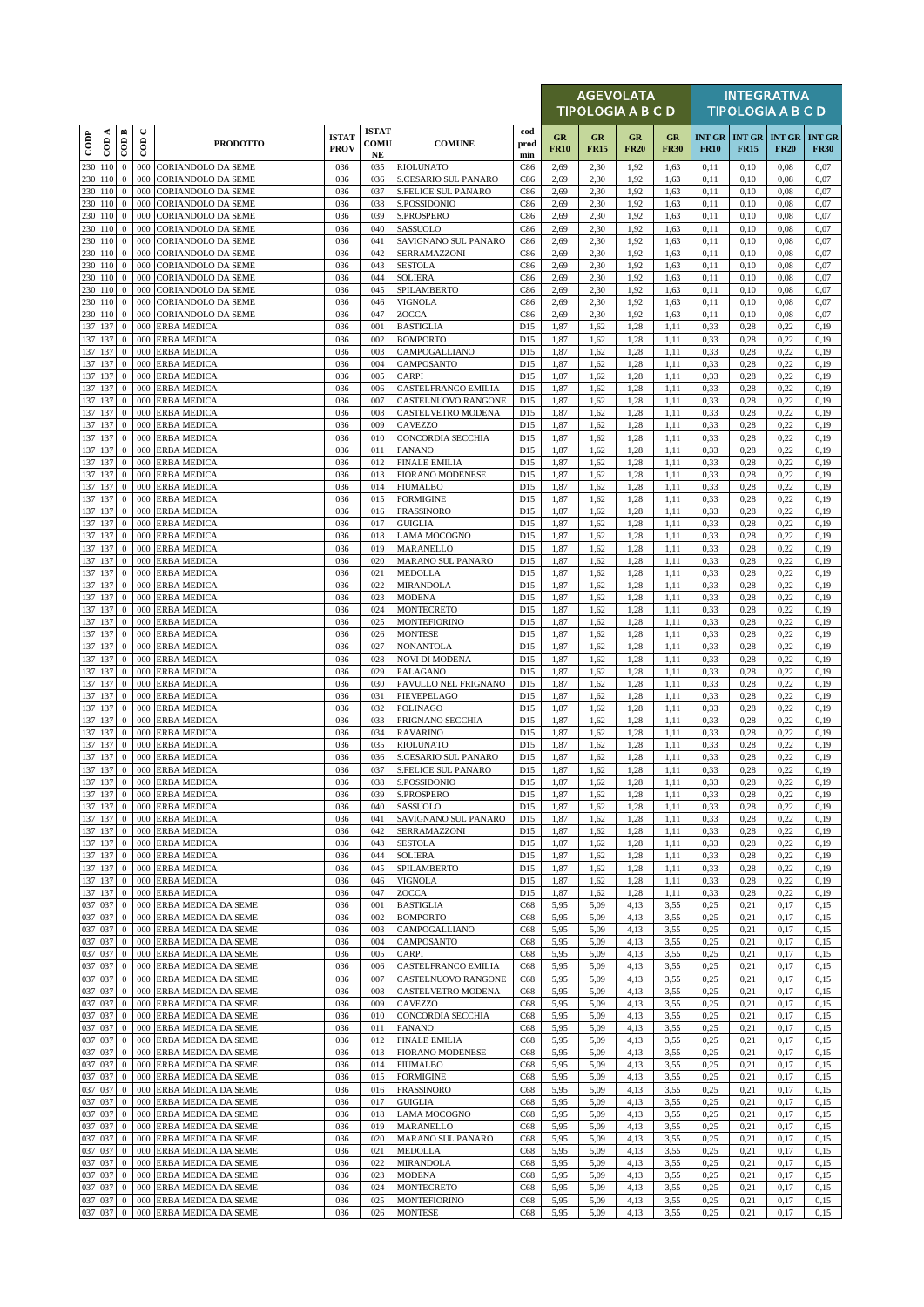|                      |          |                              |               |                                                |                             |                                     |                                                 |                        |                   | <b>AGEVOLATA</b><br><b>TIPOLOGIA A B C D</b> |                          |                   |                              |              | <b>INTEGRATIVA</b><br><b>TIPOLOGIA A B C D</b> |                              |
|----------------------|----------|------------------------------|---------------|------------------------------------------------|-----------------------------|-------------------------------------|-------------------------------------------------|------------------------|-------------------|----------------------------------------------|--------------------------|-------------------|------------------------------|--------------|------------------------------------------------|------------------------------|
| $_{\rm{cop}}$        | $\cos A$ | $\overline{\mathrm{COD}}$ B  | $\cup$<br>600 | <b>PRODOTTO</b>                                | <b>ISTAT</b><br><b>PROV</b> | <b>ISTAT</b><br>COMU<br>$_{\rm NE}$ | <b>COMUNE</b>                                   | cod<br>prod<br>min     | GR<br><b>FR10</b> | GR<br><b>FR15</b>                            | <b>GR</b><br><b>FR20</b> | GR<br><b>FR30</b> | <b>INT GR</b><br><b>FR10</b> | <b>FR15</b>  | <b>INT GR INT GR</b><br><b>FR20</b>            | <b>INT GR</b><br><b>FR30</b> |
| 037 037              |          | $\boldsymbol{0}$             |               | 000 ERBA MEDICA DA SEME                        | 036                         | 027                                 | <b>NONANTOLA</b>                                | C68                    | 5,95              | 5,09                                         | 4,13                     | 3,55              | 0,25                         | 0,21         | 0,17                                           | 0,15                         |
| 037 037<br>037 037   |          | $\mathbf{0}$                 | 000           | ERBA MEDICA DA SEME                            | 036                         | 028                                 | <b>NOVI DI MODENA</b>                           | C68                    | 5,95              | 5,09                                         | 4,13                     | 3,55              | 0,25                         | 0,21         | 0,17                                           | 0,15                         |
| 037 037              |          | $\mathbf{0}$<br>$\mathbf{0}$ | 000<br>000    | ERBA MEDICA DA SEME<br>ERBA MEDICA DA SEME     | 036<br>036                  | 029<br>030                          | <b>PALAGANO</b><br>PAVULLO NEL FRIGNANO         | C68<br>C68             | 5,95<br>5,95      | 5,09<br>5,09                                 | 4,13<br>4,13             | 3,55<br>3,55      | 0,25<br>0,25                 | 0,21<br>0,21 | 0,17<br>0,17                                   | 0,15<br>0,15                 |
| 037 037              |          | $\mathbf{0}$                 | 000           | ERBA MEDICA DA SEME                            | 036                         | 031                                 | PIEVEPELAGO                                     | C68                    | 5,95              | 5,09                                         | 4,13                     | 3,55              | 0,25                         | 0,21         | 0,17                                           | 0,15                         |
| 037 037              |          | $\bf{0}$                     | 000           | ERBA MEDICA DA SEME                            | 036                         | 032                                 | <b>POLINAGO</b>                                 | C68                    | 5,95              | 5,09                                         | 4,13                     | 3,55              | 0,25                         | 0,21         | 0,17                                           | 0,15                         |
| 037 037<br>037 037   |          | $\mathbf{0}$<br>$\mathbf{0}$ | 000<br>000    | ERBA MEDICA DA SEME<br>ERBA MEDICA DA SEME     | 036<br>036                  | 033<br>034                          | PRIGNANO SECCHIA<br><b>RAVARINO</b>             | C68<br>C68             | 5,95<br>5,95      | 5,09<br>5,09                                 | 4,13<br>4,13             | 3,55<br>3,55      | 0,25<br>0,25                 | 0,21<br>0,21 | 0,17<br>0,17                                   | 0,15<br>0,15                 |
| 037 037              |          | $\mathbf{0}$                 | 000           | ERBA MEDICA DA SEME                            | 036                         | 035                                 | <b>RIOLUNATO</b>                                | C68                    | 5,95              | 5,09                                         | 4,13                     | 3,55              | 0.25                         | 0,21         | 0,17                                           | 0,15                         |
| 037 037              |          | $\mathbf{0}$                 | 000           | ERBA MEDICA DA SEME                            | 036                         | 036                                 | S.CESARIO SUL PANARO                            | C68                    | 5,95              | 5,09                                         | 4,13                     | 3,55              | 0,25                         | 0,21         | 0,17                                           | 0,15                         |
| 037 037              |          | $\mathbf{0}$                 | 000           | ERBA MEDICA DA SEME                            | 036                         | 037                                 | <b>S.FELICE SUL PANARO</b>                      | C68                    | 5,95              | 5,09                                         | 4,13                     | 3,55              | 0.25                         | 0.21         | 0,17                                           | 0,15                         |
| 037 037<br>037 037   |          | $\mathbf{0}$<br>$\mathbf{0}$ | 000<br>000    | ERBA MEDICA DA SEME<br>ERBA MEDICA DA SEME     | 036<br>036                  | 038<br>039                          | S.POSSIDONIO<br>S.PROSPERO                      | C68<br>C68             | 5,95<br>5,95      | 5,09<br>5,09                                 | 4,13<br>4,13             | 3,55<br>3,55      | 0,25<br>0.25                 | 0,21<br>0,21 | 0,17<br>0,17                                   | 0,15<br>0,15                 |
| 037 037              |          | $\mathbf{0}$                 | 000           | ERBA MEDICA DA SEME                            | 036                         | 040                                 | SASSUOLO                                        | C68                    | 5,95              | 5,09                                         | 4,13                     | 3,55              | 0.25                         | 0,21         | 0,17                                           | 0,15                         |
| 037 037              |          | $\mathbf{0}$                 | 000           | ERBA MEDICA DA SEME                            | 036                         | 041                                 | SAVIGNANO SUL PANARO                            | C68                    | 5,95              | 5,09                                         | 4,13                     | 3,55              | 0,25                         | 0,21         | 0,17                                           | 0,15                         |
| 037 037              |          | $\mathbf{0}$                 | 000           | ERBA MEDICA DA SEME                            | 036                         | 042                                 | SERRAMAZZONI                                    | C68                    | 5,95              | 5,09                                         | 4,13                     | 3,55              | 0,25                         | 0,21         | 0,17                                           | 0,15                         |
| 037 037<br>037 037   |          | $\mathbf{0}$<br>$\mathbf{0}$ | 000<br>000    | ERBA MEDICA DA SEME<br>ERBA MEDICA DA SEME     | 036<br>036                  | 043<br>044                          | <b>SESTOLA</b><br>SOLIERA                       | C68<br>C68             | 5,95<br>5,95      | 5,09<br>5,09                                 | 4,13<br>4,13             | 3,55<br>3,55      | 0,25<br>0.25                 | 0,21<br>0,21 | 0,17<br>0,17                                   | 0,15<br>0,15                 |
| 037 037              |          | $\mathbf{0}$                 | 000           | ERBA MEDICA DA SEME                            | 036                         | 045                                 | SPILAMBERTO                                     | C68                    | 5,95              | 5,09                                         | 4,13                     | 3,55              | 0,25                         | 0,21         | 0,17                                           | 0,15                         |
| 037 037              |          | $\mathbf{0}$                 | 000           | ERBA MEDICA DA SEME                            | 036                         | 046                                 | VIGNOLA                                         | C68                    | 5,95              | 5,09                                         | 4,13                     | 3,55              | 0,25                         | 0,21         | 0,17                                           | 0,15                         |
| 037 037              |          | $\bf{0}$                     | 000           | ERBA MEDICA DA SEME                            | 036                         | 047                                 | ZOCCA                                           | C68                    | 5,95              | 5,09                                         | 4,13                     | 3,55              | 0.25                         | 0,21         | 0,17                                           | 0.15                         |
| 021 021<br>021 021   |          | $\mathbf{0}$<br>$\mathbf{0}$ | 000<br>000    | <b>FAGIOLO FRESCO</b><br><b>FAGIOLO FRESCO</b> | 036<br>036                  | 001<br>002                          | <b>BASTIGLIA</b><br><b>BOMPORTO</b>             | C45<br>C45             | 2,98<br>2,98      | 2,55<br>2,55                                 | 2,13<br>2,13             | 1,79<br>1,79      | 0,52<br>0,52                 | 0,45<br>0,45 | 0,37<br>0,37                                   | 0,31<br>0,31                 |
| 021 021              |          | $\bf{0}$                     | 000           | <b>FAGIOLO FRESCO</b>                          | 036                         | 003                                 | CAMPOGALLIANO                                   | C45                    | 2,98              | 2,55                                         | 2,13                     | 1,79              | 0,52                         | 0,45         | 0,37                                           | 0.31                         |
| 021 021              |          | $\mathbf{0}$                 | 000           | <b>FAGIOLO FRESCO</b>                          | 036                         | 004                                 | CAMPOSANTO                                      | C45                    | 2,98              | 2,55                                         | 2,13                     | 1,79              | 0,52                         | 0,45         | 0,37                                           | 0,31                         |
| 021 021              |          | $\mathbf{0}$                 | 000           | <b>FAGIOLO FRESCO</b>                          | 036                         | 005                                 | <b>CARPI</b>                                    | C45                    | 2,98              | 2,55                                         | 2,13                     | 1,79              | 0,52                         | 0,45         | 0,37                                           | 0,31                         |
| 021 021              |          | $\bf{0}$                     | 000           | <b>FAGIOLO FRESCO</b><br><b>FAGIOLO FRESCO</b> | 036                         | 006                                 | CASTELFRANCO EMILIA<br>CASTELNUOVO RANGONE      | C45                    | 2,98              | 2,55                                         | 2,13                     | 1,79              | 0,52                         | 0,45         | 0,37                                           | 0,31                         |
| $021$ 021<br>021 021 |          | $\mathbf{0}$<br>$\mathbf{0}$ | 000           | 000 FAGIOLO FRESCO                             | 036<br>036                  | 007<br>008                          | CASTELVETRO MODENA                              | C45<br>C45             | 2,98<br>2,98      | 2,55<br>2,55                                 | 2,13<br>2,13             | 1,79<br>1,79      | 0,52<br>0,52                 | 0,45<br>0,45 | 0,37<br>0,37                                   | 0,31<br>0,31                 |
| 021 021              |          | $\mathbf{0}$                 | 000           | <b>FAGIOLO FRESCO</b>                          | 036                         | 009                                 | CAVEZZO                                         | C45                    | 2,98              | 2,55                                         | 2,13                     | 1,79              | 0,52                         | 0,45         | 0,37                                           | 0,31                         |
| 021 021              |          | $\mathbf{0}$                 | 000           | <b>FAGIOLO FRESCO</b>                          | 036                         | 010                                 | CONCORDIA SECCHIA                               | C <sub>45</sub>        | 2,98              | 2,55                                         | 2,13                     | 1,79              | 0,52                         | 0,45         | 0,37                                           | 0,31                         |
| 021 021<br>021 021   |          | $\mathbf{0}$                 | 000           | 000 FAGIOLO FRESCO                             | 036                         | 011                                 | <b>FANANO</b>                                   | C45                    | 2,98              | 2,55                                         | 2,13                     | 1,79              | 0,52                         | 0,45         | 0,37                                           | 0,31                         |
| 021 021              |          | $\mathbf{0}$<br>$\mathbf{0}$ | 000           | <b>FAGIOLO FRESCO</b><br><b>FAGIOLO FRESCO</b> | 036<br>036                  | 012<br>013                          | <b>FINALE EMILIA</b><br><b>FIORANO MODENESE</b> | C45<br>C45             | 2,98<br>2,98      | 2,55<br>2,55                                 | 2,13<br>2,13             | 1,79<br>1,79      | 0,52<br>0,52                 | 0,45<br>0,45 | 0,37<br>0,37                                   | 0,31<br>0,31                 |
| 021 021              |          | $\mathbf{0}$                 | 000           | <b>FAGIOLO FRESCO</b>                          | 036                         | 014                                 | <b>FIUMALBO</b>                                 | C45                    | 2,98              | 2,55                                         | 2,13                     | 1,79              | 0,52                         | 0,45         | 0,37                                           | 0,31                         |
| 021 021              |          | $\mathbf{0}$                 | 000           | <b>FAGIOLO FRESCO</b>                          | 036                         | 015                                 | <b>FORMIGINE</b>                                | C45                    | 2,98              | 2,55                                         | 2,13                     | 1,79              | 0,52                         | 0,45         | 0,37                                           | 0,31                         |
| 021 021<br>021 021   |          | $\mathbf{0}$<br>$\mathbf{0}$ | 000<br>000    | <b>FAGIOLO FRESCO</b><br><b>FAGIOLO FRESCO</b> | 036<br>036                  | 016<br>017                          | <b>FRASSINORO</b>                               | C45<br>C45             | 2,98<br>2,98      | 2,55<br>2,55                                 | 2,13<br>2,13             | 1,79<br>1,79      | 0,52<br>0,52                 | 0,45<br>0,45 | 0,37<br>0,37                                   | 0,31<br>0,31                 |
| 021 021              |          | $\mathbf{0}$                 | 000           | <b>FAGIOLO FRESCO</b>                          | 036                         | 018                                 | GUIGLIA<br>LAMA MOCOGNO                         | C45                    | 2,98              | 2,55                                         | 2,13                     | 1,79              | 0,52                         | 0,45         | 0,37                                           | 0,31                         |
| 021 021              |          | $\mathbf{0}$                 |               | 000 FAGIOLO FRESCO                             | 036                         | 019                                 | MARANELLO                                       | C45                    | 2,98              | 2,55                                         | 2,13                     | 1,79              | 0,52                         | 0,45         | 0,37                                           | 0,31                         |
| 021 021              |          | $\mathbf{0}$                 | 000           | <b>FAGIOLO FRESCO</b>                          | 036                         | 020                                 | <b>MARANO SUL PANARO</b>                        | C45                    | 2,98              | 2,55                                         | 2,13                     | 1,79              | 0,52                         | 0,45         | 0,37                                           | 0,31                         |
| 021 021<br>021 021   |          | $\mathbf{0}$<br>$\mathbf{0}$ | 000<br>000    | <b>FAGIOLO FRESCO</b><br><b>FAGIOLO FRESCO</b> | 036<br>036                  | 021<br>022                          | MEDOLLA<br>MIRANDOLA                            | C45<br>C45             | 2,98<br>2,98      | 2,55<br>2,55                                 | 2,13<br>2,13             | 1,79<br>1,79      | 0,52<br>0,52                 | 0,45<br>0,45 | 0,37<br>0,37                                   | 0,31<br>0,31                 |
| 021 021              |          | $\mathbf{0}$                 | 000           | <b>FAGIOLO FRESCO</b>                          | 036                         | 023                                 | <b>MODENA</b>                                   | C45                    | 2,98              | 2,55                                         | 2,13                     | 1,79              | 0,52                         | 0,45         | 0,37                                           | 0,31                         |
| 021 021              |          | $\mathbf{0}$                 | 000           | <b>FAGIOLO FRESCO</b>                          | 036                         | 024                                 | MONTECRETO                                      | C45                    | 2,98              | 2,55                                         | 2,13                     | 1,79              | 0,52                         | 0,45         | 0,37                                           | 0,31                         |
| 021 021              |          | $\mathbf{0}$                 |               | 000 FAGIOLO FRESCO                             | 036                         | 025                                 | MONTEFIORINO                                    | C45                    | 2,98              | 2,55                                         | 2,13                     | 1,79              | 0,52                         | 0,45         | 0,37                                           | 0,31                         |
| 021 021<br>021 021   |          | $\mathbf{0}$<br>$\mathbf{0}$ | 000           | <b>FAGIOLO FRESCO</b><br>000 FAGIOLO FRESCO    | 036<br>036                  | 026<br>027                          | <b>MONTESE</b><br><b>NONANTOLA</b>              | C45<br>C45             | 2,98<br>2,98      | 2,55<br>2,55                                 | 2,13<br>2,13             | 1,79<br>1,79      | 0,52<br>0,52                 | 0,45<br>0,45 | 0,37<br>0,37                                   | 0,31<br>0,31                 |
| 021 021              |          | $\bf{0}$                     | 000           | <b>FAGIOLO FRESCO</b>                          | 036                         | 028                                 | NOVI DI MODENA                                  | C45                    | 2,98              | 2,55                                         | 2,13                     | 1,79              | 0,52                         | 0,45         | 0,37                                           | 0,31                         |
| 021 021              |          | $\mathbf{0}$                 |               | 000 FAGIOLO FRESCO                             | 036                         | 029                                 | PALAGANO                                        | C45                    | 2,98              | 2,55                                         | 2,13                     | 1,79              | 0,52                         | 0,45         | 0,37                                           | 0,31                         |
| 021 021<br>021 021   |          |                              |               | 0 000 FAGIOLO FRESCO                           | 036                         | 030                                 | PAVULLO NEL FRIGNANO                            | C45                    | 2,98              | 2,55                                         | 2,13                     | 1,79              | 0,52                         | 0,45         | 0,37                                           | 0,31                         |
| 021 021              |          | $\bf{0}$<br>$\bf{0}$         | 000           | 000 FAGIOLO FRESCO<br><b>FAGIOLO FRESCO</b>    | 036<br>036                  | 031<br>032                          | PIEVEPELAGO<br><b>POLINAGO</b>                  | C45<br>C45             | 2,98<br>2,98      | 2,55<br>2,55                                 | 2,13<br>2,13             | 1,79<br>1,79      | 0,52<br>0,52                 | 0,45<br>0,45 | 0,37<br>0,37                                   | 0.31<br>0,31                 |
| 021 021              |          | $\overline{0}$               |               | 000 FAGIOLO FRESCO                             | 036                         | 033                                 | PRIGNANO SECCHIA                                | C45                    | 2,98              | 2,55                                         | 2,13                     | 1,79              | 0,52                         | 0,45         | 0,37                                           | 0,31                         |
| 021 021              |          | $\mathbf{0}$                 |               | 000 FAGIOLO FRESCO                             | 036                         | 034                                 | <b>RAVARINO</b>                                 | C45                    | 2,98              | 2,55                                         | 2,13                     | 1,79              | 0,52                         | 0,45         | 0,37                                           | 0,31                         |
| 021 021<br>021 021   |          | $\bf{0}$<br>$\mathbf{0}$     | 000<br>000    | <b>FAGIOLO FRESCO</b><br><b>FAGIOLO FRESCO</b> | 036<br>036                  | 035<br>036                          | <b>RIOLUNATO</b><br>S.CESARIO SUL PANARO        | C <sub>45</sub><br>C45 | 2,98<br>2,98      | 2,55<br>2,55                                 | 2,13<br>2,13             | 1,79<br>1,79      | 0,52<br>0,52                 | 0,45<br>0,45 | 0,37<br>0,37                                   | 0,31<br>0,31                 |
| 021 021              |          | $\mathbf{0}$                 | 000           | <b>FAGIOLO FRESCO</b>                          | 036                         | 037                                 | <b>S.FELICE SUL PANARO</b>                      | C45                    | 2,98              | 2,55                                         | 2,13                     | 1,79              | 0,52                         | 0,45         | 0,37                                           | 0,31                         |
| 021 021              |          | $\bf{0}$                     | 000           | <b>FAGIOLO FRESCO</b>                          | 036                         | 038                                 | S.POSSIDONIO                                    | C45                    | 2,98              | 2,55                                         | 2,13                     | 1,79              | 0,52                         | 0,45         | 0,37                                           | 0,31                         |
| 021 021              |          | $\mathbf{0}$                 | 000           | <b>FAGIOLO FRESCO</b>                          | 036                         | 039                                 | S.PROSPERO                                      | C45                    | 2,98              | 2,55                                         | 2,13                     | 1,79              | 0,52                         | 0,45         | 0,37                                           | 0,31                         |
| 021 021<br>021 021   |          | $\mathbf{0}$<br>$\bf{0}$     | 000           | <b>FAGIOLO FRESCO</b><br>000 FAGIOLO FRESCO    | 036<br>036                  | 040<br>041                          | SASSUOLO<br>SAVIGNANO SUL PANARO                | C45<br>C <sub>45</sub> | 2,98<br>2,98      | 2,55<br>2,55                                 | 2,13<br>2,13             | 1,79<br>1,79      | 0,52<br>0,52                 | 0,45         | 0,37                                           | 0,31                         |
| 021 021              |          | $\bf{0}$                     | 000           | <b>FAGIOLO FRESCO</b>                          | 036                         | 042                                 | SERRAMAZZONI                                    | C45                    | 2,98              | 2,55                                         | 2,13                     | 1,79              | 0,52                         | 0,45<br>0,45 | 0,37<br>0,37                                   | 0,31<br>0,31                 |
| 021 021              |          | $\mathbf{0}$                 | 000           | <b>FAGIOLO FRESCO</b>                          | 036                         | 043                                 | <b>SESTOLA</b>                                  | C45                    | 2,98              | 2,55                                         | 2,13                     | 1,79              | 0,52                         | 0,45         | 0,37                                           | 0,31                         |
| 021 021              |          | $\bf{0}$                     |               | 000 FAGIOLO FRESCO                             | 036                         | 044                                 | <b>SOLIERA</b>                                  | C45                    | 2,98              | 2,55                                         | 2,13                     | 1,79              | 0,52                         | 0,45         | 0,37                                           | 0,31                         |
| 021 021<br>021 021   |          | $\bf{0}$                     | 000           | <b>FAGIOLO FRESCO</b><br><b>FAGIOLO FRESCO</b> | 036                         | 045                                 | SPILAMBERTO                                     | C45                    | 2,98              | 2,55                                         | 2,13                     | 1,79              | 0,52                         | 0,45         | 0,37                                           | 0,31                         |
| 021 021              |          | $\mathbf{0}$<br>$\mathbf{0}$ | 000           | 000 FAGIOLO FRESCO                             | 036<br>036                  | 046<br>047                          | VIGNOLA<br>ZOCCA                                | C45<br>C45             | 2,98<br>2,98      | 2,55<br>2,55                                 | 2,13<br>2,13             | 1,79<br>1,79      | 0,52<br>0,52                 | 0,45<br>0,45 | 0,37<br>0,37                                   | 0,31<br>0,31                 |
|                      | 686 419  | $\mathbf{0}$                 | 000           | <b>FAGIOLO SECCO</b>                           | 036                         | 001                                 | <b>BASTIGLIA</b>                                | L40                    | 2,98              | 2,55                                         | 2,13                     | 1,79              | 0,52                         | 0,45         | 0,37                                           | 0,31                         |
|                      | 686 419  | $\bf{0}$                     | 000           | <b>FAGIOLO SECCO</b>                           | 036                         | 002                                 | <b>BOMPORTO</b>                                 | L40                    | 2,98              | 2,55                                         | 2,13                     | 1,79              | 0,52                         | 0,45         | 0,37                                           | 0,31                         |
| 686 419              | 686 419  | $\bf{0}$                     |               | 000 FAGIOLO SECCO                              | 036                         | 003<br>004                          | CAMPOGALLIANO                                   | L40                    | 2,98              | 2,55                                         | 2,13                     | 1,79              | 0,52                         | 0,45         | 0,37                                           | 0,31                         |
| 686 419              |          | $\bf{0}$<br>$\bf{0}$         | 000           | 000 FAGIOLO SECCO<br><b>FAGIOLO SECCO</b>      | 036<br>036                  | 005                                 | CAMPOSANTO<br><b>CARPI</b>                      | L40<br>L40             | 2,98<br>2,98      | 2,55<br>2,55                                 | 2,13<br>2,13             | 1,79<br>1,79      | 0,52<br>0,52                 | 0,45<br>0,45 | 0,37<br>0,37                                   | 0,31<br>0,31                 |
| 686 419              |          | $\bf{0}$                     |               | 000 FAGIOLO SECCO                              | 036                         | 006                                 | CASTELFRANCO EMILIA                             | L40                    | 2,98              | 2,55                                         | 2,13                     | 1,79              | 0,52                         | 0,45         | 0,37                                           | 0,31                         |
|                      | 686 419  | $\mathbf{0}$                 | 000           | <b>FAGIOLO SECCO</b>                           | 036                         | 007                                 | CASTELNUOVO RANGONE                             | L40                    | 2,98              | 2,55                                         | 2,13                     | 1,79              | 0,52                         | 0,45         | 0,37                                           | 0,31                         |
|                      | 686 419  | $\mathbf{0}$                 |               | 000 FAGIOLO SECCO                              | 036                         | 008                                 | CASTELVETRO MODENA                              | L40                    | 2,98              | 2,55                                         | 2,13                     | 1,79              | 0,52                         | 0,45         | 0,37                                           | 0,31                         |
| 686 419              | 686 419  | $\bf{0}$<br>$\bf{0}$         | 000<br>000    | <b>FAGIOLO SECCO</b><br><b>FAGIOLO SECCO</b>   | 036<br>036                  | 009<br>010                          | CAVEZZO<br>CONCORDIA SECCHIA                    | L40<br>L40             | 2,98<br>2,98      | 2,55<br>2,55                                 | 2,13<br>2,13             | 1,79<br>1,79      | 0,52<br>0,52                 | 0,45<br>0,45 | 0,37<br>0,37                                   | 0,31<br>0,31                 |
|                      | 686 419  | $\mathbf{0}$                 |               | 000 FAGIOLO SECCO                              | 036                         | 011                                 | <b>FANANO</b>                                   | L40                    | 2,98              | 2,55                                         | 2,13                     | 1,79              | 0,52                         | 0,45         | 0,37                                           | 0,31                         |
| 686 419              |          | $\mathbf{0}$                 | 000           | <b>FAGIOLO SECCO</b>                           | 036                         | 012                                 | <b>FINALE EMILIA</b>                            | L40                    | 2,98              | 2,55                                         | 2,13                     | 1,79              | 0,52                         | 0,45         | 0,37                                           | 0,31                         |
|                      | 686 419  | $\mathbf{0}$                 | 000           | FAGIOLO SECCO                                  | 036                         | 013                                 | <b>FIORANO MODENESE</b>                         | L40                    | 2,98              | 2,55                                         | 2,13                     | 1,79              | 0,52                         | 0,45         | 0,37                                           | 0,31                         |
| 686 419              | 686 419  | $\mathbf{0}$<br>$\mathbf{0}$ |               | 000 FAGIOLO SECCO<br>000 FAGIOLO SECCO         | 036<br>036                  | 014<br>015                          | <b>FIUMALBO</b><br><b>FORMIGINE</b>             | L40<br>L40             | 2,98<br>2,98      | 2,55<br>2,55                                 | 2,13<br>2,13             | 1,79<br>1,79      | 0,52<br>0,52                 | 0,45<br>0,45 | 0,37<br>0,37                                   | 0,31<br>0,31                 |
|                      | 686 419  | $\mathbf{0}$                 | 000           | <b>FAGIOLO SECCO</b>                           | 036                         | 016                                 | <b>FRASSINORO</b>                               | L40                    | 2,98              | 2,55                                         | 2,13                     | 1,79              | 0,52                         | 0,45         | 0,37                                           | 0,31                         |
|                      | 686 419  | $\mathbf{0}$                 |               | 000 FAGIOLO SECCO                              | 036                         | 017                                 | <b>GUIGLIA</b>                                  | L40                    | 2,98              | 2,55                                         | 2,13                     | 1,79              | 0,52                         | 0,45         | 0,37                                           | 0,31                         |
|                      | 686 419  | $\mathbf{0}$                 |               | 000 FAGIOLO SECCO                              | 036                         | 018                                 | <b>LAMA MOCOGNO</b>                             | L40                    | 2,98              | 2,55                                         | 2,13                     | 1,79              | 0,52                         | 0,45         | 0,37                                           | 0,31                         |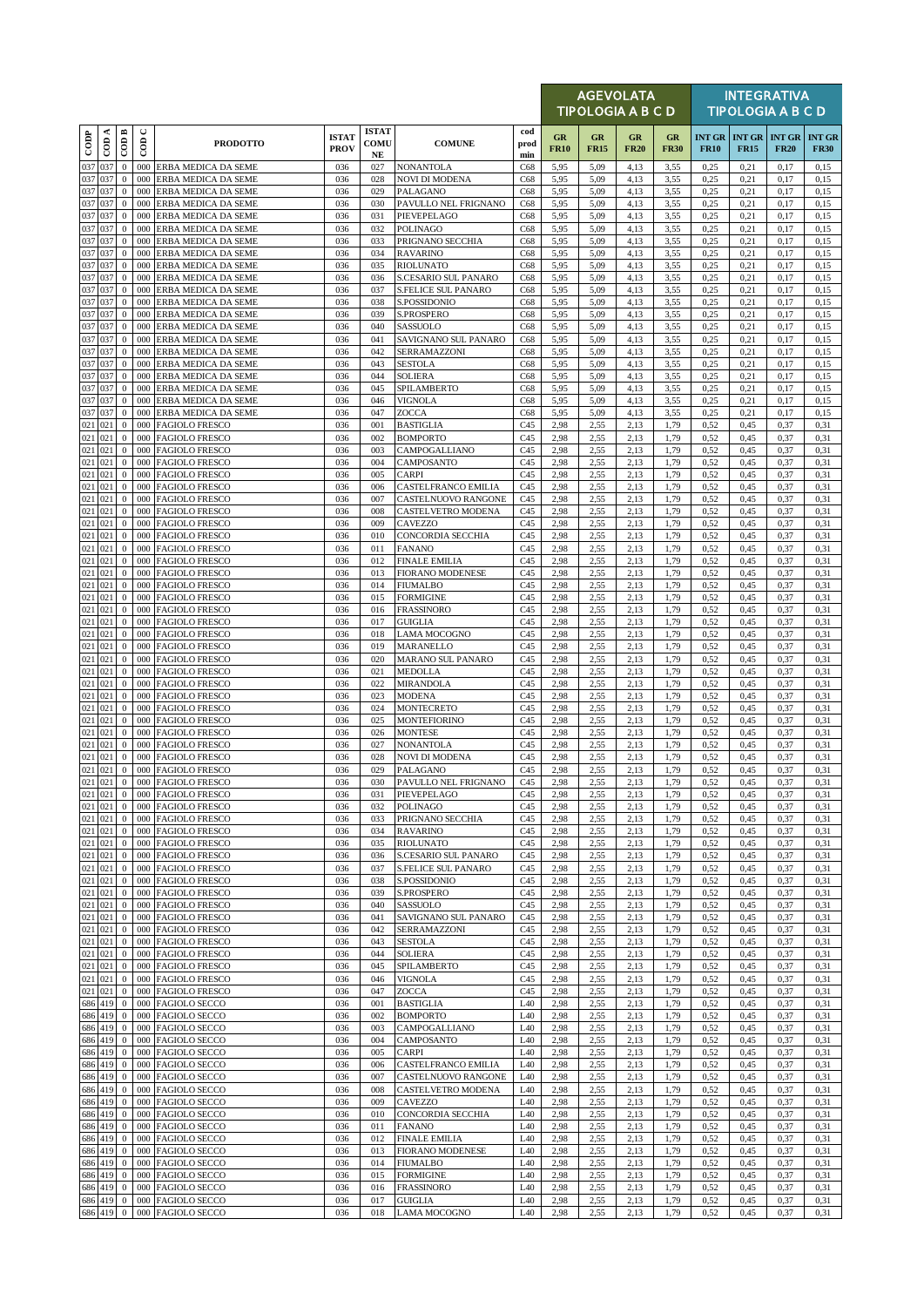|                          |                     |                                               |                      |                                              |                             |                                  |                                            |                        |                   |                   | <b>AGEVOLATA</b><br>TIPOLOGIA A B C D |                   |                              |              | <b>INTEGRATIVA</b><br><b>TIPOLOGIA A B C D</b> |                              |
|--------------------------|---------------------|-----------------------------------------------|----------------------|----------------------------------------------|-----------------------------|----------------------------------|--------------------------------------------|------------------------|-------------------|-------------------|---------------------------------------|-------------------|------------------------------|--------------|------------------------------------------------|------------------------------|
| $\overline{\text{cone}}$ | ≺<br>$\overline{c}$ | $\overline{CDB}$                              | $\cup$<br>$\epsilon$ | <b>PRODOTTO</b>                              | <b>ISTAT</b><br><b>PROV</b> | <b>ISTAT</b><br>COMU<br>$\bf NE$ | <b>COMUNE</b>                              | cod<br>prod<br>min     | GR<br><b>FR10</b> | GR<br><b>FR15</b> | GR<br><b>FR20</b>                     | GR<br><b>FR30</b> | <b>INT GR</b><br><b>FR10</b> | <b>FR15</b>  | <b>INT GR INT GR</b><br><b>FR20</b>            | <b>INT GR</b><br><b>FR30</b> |
| 686 419                  |                     | $\mathbf{0}$                                  |                      | 000 FAGIOLO SECCO                            | 036                         | 019                              | MARANELLO                                  | L40                    | 2,98              | 2,55              | 2,13                                  | 1,79              | 0,52                         | 0,45         | 0,37                                           | 0,31                         |
| 686<br>686 419           | 419                 | $\bf{0}$<br>$\mathbf{0}$                      | 000<br>000           | <b>FAGIOLO SECCO</b><br><b>FAGIOLO SECCO</b> | 036<br>036                  | 020<br>021                       | <b>MARANO SUL PANARO</b><br>MEDOLLA        | L40<br>L40             | 2,98<br>2,98      | 2,55<br>2,55      | 2,13<br>2,13                          | 1,79<br>1,79      | 0,52<br>0,52                 | 0,45<br>0,45 | 0,37<br>0,37                                   | 0,31<br>0,31                 |
| 686 419                  |                     | $\mathbf{0}$                                  |                      | 000 FAGIOLO SECCO                            | 036                         | 022                              | <b>MIRANDOLA</b>                           | L40                    | 2,98              | 2,55              | 2,13                                  | 1,79              | 0,52                         | 0,45         | 0,37                                           | 0,31                         |
| 686 419<br>686 419       |                     | $\mathbf{0}$<br>$\mathbf{0}$                  | 000<br>000           | <b>FAGIOLO SECCO</b><br><b>FAGIOLO SECCO</b> | 036<br>036                  | 023<br>024                       | <b>MODENA</b><br><b>MONTECRETO</b>         | L40<br>L40             | 2,98<br>2,98      | 2,55<br>2,55      | 2,13<br>2,13                          | 1,79<br>1,79      | 0,52<br>0,52                 | 0,45<br>0,45 | 0,37<br>0,37                                   | 0,31<br>0,31                 |
| 686 419                  |                     | $\mathbf{0}$                                  |                      | 000 FAGIOLO SECCO                            | 036                         | 025                              | <b>MONTEFIORINO</b>                        | L40                    | 2,98              | 2,55              | 2,13                                  | 1,79              | 0,52                         | 0,45         | 0,37                                           | 0,31                         |
| 686<br>686 419           | 419                 | $\mathbf{0}$<br>$\mathbf{0}$                  | 000<br>000           | <b>FAGIOLO SECCO</b>                         | 036                         | 026                              | <b>MONTESE</b>                             | L40<br>L40             | 2,98              | 2,55              | 2,13<br>2,13                          | 1,79<br>1,79      | 0,52                         | 0,45         | 0,37                                           | 0,31                         |
| 686 419                  |                     | $\mathbf{0}$                                  |                      | <b>FAGIOLO SECCO</b><br>000 FAGIOLO SECCO    | 036<br>036                  | 027<br>028                       | NONANTOLA<br>NOVI DI MODENA                | L40                    | 2,98<br>2,98      | 2,55<br>2,55      | 2,13                                  | 1,79              | 0,52<br>0,52                 | 0,45<br>0,45 | 0,37<br>0,37                                   | 0,31<br>0,31                 |
| 686 419                  |                     | $\mathbf{0}$                                  | 000                  | <b>FAGIOLO SECCO</b>                         | 036                         | 029                              | PALAGANO                                   | L40                    | 2,98              | 2,55              | 2,13                                  | 1,79              | 0,52                         | 0,45         | 0,37                                           | 0,31                         |
| 686 419<br>686 419       |                     | $\mathbf{0}$<br>$\mathbf{0}$                  | 000<br>000           | <b>FAGIOLO SECCO</b><br><b>FAGIOLO SECCO</b> | 036<br>036                  | 030<br>031                       | PAVULLO NEL FRIGNANO<br>PIEVEPELAGO        | L40<br>L40             | 2,98<br>2,98      | 2,55<br>2,55      | 2,13<br>2,13                          | 1,79<br>1,79      | 0,52<br>0,52                 | 0,45<br>0,45 | 0,37<br>0,37                                   | 0,31<br>0,31                 |
| 686 419                  |                     | $\mathbf{0}$                                  | 000                  | <b>FAGIOLO SECCO</b>                         | 036                         | 032                              | <b>POLINAGO</b>                            | L40                    | 2,98              | 2,55              | 2,13                                  | 1,79              | 0,52                         | 0,45         | 0,37                                           | 0,31                         |
| 686 419<br>686 419       |                     | $\mathbf{0}$<br>$\mathbf{0}$                  | 000                  | 000 FAGIOLO SECCO<br><b>FAGIOLO SECCO</b>    | 036<br>036                  | 033<br>034                       | PRIGNANO SECCHIA<br><b>RAVARINO</b>        | L40<br>L40             | 2,98<br>2,98      | 2,55<br>2,55      | 2,13<br>2,13                          | 1,79<br>1,79      | 0,52<br>0,52                 | 0,45<br>0,45 | 0,37<br>0,37                                   | 0,31<br>0,31                 |
| 686 419                  |                     | $\mathbf{0}$                                  | 000                  | <b>FAGIOLO SECCO</b>                         | 036                         | 035                              | <b>RIOLUNATO</b>                           | L40                    | 2,98              | 2,55              | 2,13                                  | 1,79              | 0,52                         | 0,45         | 0,37                                           | 0,31                         |
| 686 419                  |                     | $\mathbf{0}$                                  |                      | 000 FAGIOLO SECCO                            | 036                         | 036                              | S.CESARIO SUL PANARO                       | L40                    | 2,98              | 2,55              | 2,13                                  | 1,79              | 0,52                         | 0,45         | 0,37                                           | 0,31                         |
| 686 419<br>686 419       |                     | $\mathbf{0}$<br>$\mathbf{0}$                  | 000<br>000           | <b>FAGIOLO SECCO</b><br><b>FAGIOLO SECCO</b> | 036<br>036                  | 037<br>038                       | <b>S.FELICE SUL PANARO</b><br>S.POSSIDONIO | L40<br>L40             | 2,98<br>2,98      | 2,55<br>2,55      | 2,13<br>2,13                          | 1,79<br>1,79      | 0,52<br>0,52                 | 0,45<br>0,45 | 0,37<br>0,37                                   | 0,31<br>0,31                 |
| 686 419                  |                     | $\mathbf{0}$                                  |                      | 000 FAGIOLO SECCO                            | 036                         | 039                              | S.PROSPERO                                 | L40                    | 2,98              | 2,55              | 2,13                                  | 1,79              | 0,52                         | 0,45         | 0,37                                           | 0,31                         |
| 686 419                  |                     | $\mathbf{0}$                                  | 000                  | <b>FAGIOLO SECCO</b>                         | 036                         | 040                              | SASSUOLO                                   | L40                    | 2,98              | 2,55              | 2,13                                  | 1,79              | 0,52                         | 0,45         | 0,37                                           | 0,31                         |
| 686 419<br>686 419       |                     | $\mathbf{0}$<br>$\mathbf{0}$                  | 000                  | <b>FAGIOLO SECCO</b><br>000 FAGIOLO SECCO    | 036<br>036                  | 041<br>042                       | SAVIGNANO SUL PANARO<br>SERRAMAZZONI       | L40<br>L40             | 2,98<br>2,98      | 2,55<br>2,55      | 2,13<br>2,13                          | 1,79<br>1,79      | 0,52<br>0,52                 | 0,45<br>0,45 | 0,37<br>0,37                                   | 0,31<br>0,31                 |
| 686 419                  |                     | $\mathbf{0}$                                  | 000                  | <b>FAGIOLO SECCO</b>                         | 036                         | 043                              | <b>SESTOLA</b>                             | L40                    | 2,98              | 2,55              | 2,13                                  | 1,79              | 0,52                         | 0,45         | 0,37                                           | 0,31                         |
| 686 419<br>686 419       |                     | $\mathbf{0}$<br>$\mathbf{0}$                  | 000<br>000           | FAGIOLO SECCO<br><b>FAGIOLO SECCO</b>        | 036<br>036                  | 044<br>045                       | <b>SOLIERA</b><br>SPILAMBERTO              | L40<br>L40             | 2,98<br>2,98      | 2,55<br>2,55      | 2,13<br>2,13                          | 1,79<br>1,79      | 0,52<br>0,52                 | 0,45<br>0,45 | 0,37<br>0,37                                   | 0,31<br>0,31                 |
| 686 419                  |                     | $\mathbf{0}$                                  | 000                  | <b>FAGIOLO SECCO</b>                         | 036                         | 046                              | VIGNOLA                                    | L40                    | 2,98              | 2,55              | 2,13                                  | 1,79              | 0,52                         | 0,45         | 0,37                                           | 0,31                         |
| 686 419<br>067           |                     | $\mathbf{0}$                                  |                      | 000 FAGIOLO SECCO<br><b>FRAGOLE</b>          | 036                         | 047                              | ZOCCA                                      | L40                    | 2,98              | 2,55              | 2,13                                  | 1,79<br>2,21      | 0,52                         | 0,45         | 0,37                                           | 0,31                         |
| 067 067                  | 067                 | A<br>$\boldsymbol{A}$                         | 000<br>000           | <b>FRAGOLE</b>                               | 036<br>036                  | 001<br>002                       | <b>BASTIGLIA</b><br><b>BOMPORTO</b>        | C <sub>38</sub><br>C38 | 3,74<br>3,74      | 3,15<br>3,15      | 2,64<br>2,64                          | 2,21              | 0,66<br>0,66                 | 0,55<br>0,55 | 0,46<br>0,46                                   | 0,39<br>0,39                 |
| 067 067                  |                     | $\boldsymbol{\mathsf{A}}$                     |                      | 000 FRAGOLE                                  | 036                         | 003                              | CAMPOGALLIANO                              | C38                    | 3,74              | 3,15              | 2,64                                  | 2,21              | 0,66                         | 0,55         | 0,46                                           | 0,39                         |
| 067 067<br>067 067       |                     | $\boldsymbol{\mathsf{A}}$<br>A                | 000<br>000           | <b>FRAGOLE</b><br><b>FRAGOLE</b>             | 036<br>036                  | 004<br>005                       | CAMPOSANTO<br><b>CARPI</b>                 | C38<br>C <sub>38</sub> | 3,74<br>3,74      | 3,15<br>3,15      | 2,64<br>2,64                          | 2,21<br>2,21      | 0,66<br>0,66                 | 0,55<br>0,55 | 0,46<br>0,46                                   | 0,39<br>0,39                 |
| 067 067                  |                     | $\mathbf{A}$                                  |                      | 000 FRAGOLE                                  | 036                         | 006                              | CASTELFRANCO EMILIA                        | C38                    | 3,74              | 3,15              | 2,64                                  | 2,21              | 0,66                         | 0,55         | 0,46                                           | 0,39                         |
| 067 067                  |                     | $\boldsymbol{A}$                              | 000                  | <b>FRAGOLE</b>                               | 036                         | 007                              | CASTELNUOVO RANGONE                        | C38                    | 4,76              | 4,08              | 3,32                                  | 2,89              | 0,84                         | 0,72         | 0,58                                           | 0,51                         |
| 067 067<br>067 067       |                     | $\boldsymbol{A}$<br>$\boldsymbol{\mathsf{A}}$ | 000<br>000           | <b>FRAGOLE</b><br><b>FRAGOLE</b>             | 036<br>036                  | 008<br>009                       | CASTELVETRO MODENA<br><b>CAVEZZO</b>       | C38<br>C38             | 4,76<br>3,74      | 4,08<br>3,15      | 3,32<br>2,64                          | 2,89<br>2,21      | 0.84<br>0,66                 | 0,72<br>0,55 | 0,58<br>0,46                                   | 0.51<br>0,39                 |
| 067 067                  |                     | $\boldsymbol{A}$                              | 000                  | <b>FRAGOLE</b>                               | 036                         | 010                              | CONCORDIA SECCHIA                          | C38                    | 3,74              | 3,15              | 2,64                                  | 2,21              | 0,66                         | 0,55         | 0,46                                           | 0,39                         |
| 067 067<br>067 067       |                     | $\boldsymbol{A}$<br>$\boldsymbol{\mathsf{A}}$ | 000                  | 000 FRAGOLE<br><b>FRAGOLE</b>                | 036<br>036                  | 011<br>012                       | <b>FANANO</b><br><b>FINALE EMILIA</b>      | C38<br>C38             | 3,74<br>3,74      | 3,15<br>3,15      | 2,64<br>2,64                          | 2,21<br>2,21      | 0,66<br>0,66                 | 0,55<br>0,55 | 0,46<br>0,46                                   | 0,39<br>0,39                 |
| 067                      | 067                 | $\boldsymbol{A}$                              | 000                  | <b>FRAGOLE</b>                               | 036                         | 013                              | <b>FIORANO MODENESE</b>                    | C38                    | 3,74              | 3,15              | 2,64                                  | 2,21              | 0,66                         | 0,55         | 0,46                                           | 0,39                         |
| 067 067<br>067           | 067                 | $\boldsymbol{A}$                              | 000                  | 000 FRAGOLE<br><b>FRAGOLE</b>                | 036<br>036                  | 014<br>015                       | <b>FIUMALBO</b>                            | C38<br>C38             | 3,74<br>3,74      | 3,15              | 2,64                                  | 2,21<br>2,21      | 0,66                         | 0,55         | 0,46<br>0,46                                   | 0,39<br>0,39                 |
| 067 067                  |                     | $\boldsymbol{A}$<br>$\boldsymbol{A}$          | 000                  | <b>FRAGOLE</b>                               | 036                         | 016                              | <b>FORMIGINE</b><br><b>FRASSINORO</b>      | C38                    | 3,74              | 3,15<br>3,15      | 2,64<br>2,64                          | 2,21              | 0,66<br>0,66                 | 0,55<br>0,55 | 0,46                                           | 0,39                         |
| 067 067                  |                     | $\boldsymbol{A}$                              |                      | 000 FRAGOLE                                  | 036                         | 017                              | <b>GUIGLIA</b>                             | C38                    | 3,74              | 3,15              | 2,64                                  | 2,21              | 0,66                         | 0,55         | 0,46                                           | 0,39                         |
| 067 067<br>067 067       |                     | $\boldsymbol{\mathsf{A}}$<br>А                | 000<br>000           | <b>FRAGOLE</b><br><b>FRAGOLE</b>             | 036<br>036                  | 018<br>019                       | LAMA MOCOGNO<br>MARANELLO                  | C38<br>C38             | 3,74<br>3,74      | 3,15<br>3,15      | 2,64<br>2,64                          | 2,21<br>2,21      | 0,66<br>0,66                 | 0,55<br>0.55 | 0,46<br>0,46                                   | 0,39<br>0,39                 |
| 067 067                  |                     | A                                             | 000                  | <b>FRAGOLE</b>                               | 036                         | 020                              | <b>MARANO SUL PANARO</b>                   | C38                    | 3,74              | 3,15              | 2,64                                  | 2,21              | 0,66                         | 0,55         | 0,46                                           | 0.39                         |
| 067 067<br>067 067       |                     | $\boldsymbol{\rm{A}}$                         |                      | 000 FRAGOLE<br>A 000 FRAGOLE                 | 036<br>036                  | 021<br>022                       | <b>MEDOLLA</b><br><b>MIRANDOLA</b>         | C38<br>C38             | 3,74<br>3,74      | 3,15<br>3,15      | 2,64<br>2,64                          | 2,21<br>2,21      | 0,66<br>0,66                 | 0,55<br>0,55 | 0,46<br>0,46                                   | 0,39<br>0,39                 |
| 067 067                  |                     | $\boldsymbol{A}$                              |                      | 000 FRAGOLE                                  | 036                         | 023                              | <b>MODENA</b>                              | C38                    | 3,74              | 3,15              | 2,64                                  | 2,21              | 0,66                         | 0,55         | 0,46                                           | 0,39                         |
| 067 067                  |                     | $\boldsymbol{A}$                              | 000                  | <b>FRAGOLE</b>                               | 036                         | 024                              | MONTECRETO                                 | C38                    | 3,74              | 3,15              | 2,64                                  | 2,21              | 0,66                         | 0,55         | 0,46                                           | 0,39                         |
| 067 067<br>067 067       |                     | $\boldsymbol{A}$<br>A                         | 000                  | 000 FRAGOLE<br><b>FRAGOLE</b>                | 036<br>036                  | 025<br>026                       | <b>MONTEFIORINO</b><br>MONTESE             | C38<br>C <sub>38</sub> | 3,74<br>3,74      | 3,15<br>3,15      | 2,64<br>2,64                          | 2,21<br>2,21      | 0,66<br>0,66                 | 0,55<br>0,55 | 0,46<br>0,46                                   | 0,39<br>0,39                 |
| 067 067                  |                     | $\mathbf{A}$                                  | 000                  | <b>FRAGOLE</b>                               | 036                         | 027                              | <b>NONANTOLA</b>                           | C38                    | 3,74              | 3,15              | 2,64                                  | 2,21              | 0,66                         | 0,55         | 0,46                                           | 0,39                         |
| 067 067<br>067           | 067                 | $\boldsymbol{A}$<br>$\boldsymbol{A}$          | 000                  | 000 FRAGOLE<br><b>FRAGOLE</b>                | 036<br>036                  | 028<br>029                       | <b>NOVI DI MODENA</b><br>PALAGANO          | C38<br>C <sub>38</sub> | 3,74<br>3,74      | 3,15<br>3,15      | 2,64<br>2,64                          | 2,21<br>2,21      | 0,66<br>0,66                 | 0,55<br>0,55 | 0,46<br>0,46                                   | 0,39<br>0,39                 |
| 067 067                  |                     | $\mathbf{A}$                                  | 000                  | <b>FRAGOLE</b>                               | 036                         | 030                              | PAVULLO NEL FRIGNANO                       | C38                    | 3,74              | 3,15              | 2,64                                  | 2,21              | 0,66                         | 0,55         | 0,46                                           | 0,39                         |
| 067 067                  |                     | $\boldsymbol{\mathsf{A}}$                     |                      | 000 FRAGOLE                                  | 036                         | 031                              | PIEVEPELAGO                                | C38                    | 3,74              | 3,15              | 2,64                                  | 2,21              | 0,66                         | 0,55         | 0,46                                           | 0,39                         |
| 067 067<br>067 067       |                     | $\boldsymbol{\mathsf{A}}$<br>A                | 000<br>000           | <b>FRAGOLE</b><br><b>FRAGOLE</b>             | 036<br>036                  | 032<br>033                       | <b>POLINAGO</b><br>PRIGNANO SECCHIA        | C38<br>C38             | 3,74<br>3,74      | 3,15<br>3,15      | 2,64<br>2,64                          | 2,21<br>2,21      | 0,66<br>0,66                 | 0,55<br>0,55 | 0,46<br>0,46                                   | 0,39<br>0,39                 |
| 067 067                  |                     | $\boldsymbol{\mathsf{A}}$                     |                      | 000 FRAGOLE                                  | 036                         | 034                              | <b>RAVARINO</b>                            | C38                    | 3,74              | 3,15              | 2,64                                  | 2,21              | 0,66                         | 0,55         | 0,46                                           | 0,39                         |
| 067 067<br>067 067       |                     | $\boldsymbol{A}$<br>$\boldsymbol{A}$          | 000                  | <b>FRAGOLE</b><br>000 FRAGOLE                | 036<br>036                  | 035<br>036                       | <b>RIOLUNATO</b><br>S.CESARIO SUL PANARO   | C38<br>C38             | 3,74<br>3,74      | 3,15<br>3,15      | 2,64<br>2,64                          | 2,21<br>2,21      | 0,66<br>0,66                 | 0,55<br>0,55 | 0,46<br>0,46                                   | 0,39<br>0,39                 |
| 067 067                  |                     | $\mathbf A$                                   |                      | 000 FRAGOLE                                  | 036                         | 037                              | S.FELICE SUL PANARO                        | C38                    | 3,74              | 3,15              | 2,64                                  | 2,21              | 0,66                         | 0,55         | 0,46                                           | 0,39                         |
| 067 067                  |                     | $\boldsymbol{\mathsf{A}}$                     | 000                  | <b>FRAGOLE</b>                               | 036                         | 038                              | S.POSSIDONIO                               | C38                    | 3,74              | 3,15              | 2,64                                  | 2,21              | 0,66                         | 0,55         | 0,46                                           | 0,39                         |
| 067 067<br>067 067       |                     | A<br>А                                        | 000                  | 000 FRAGOLE<br><b>FRAGOLE</b>                | 036<br>036                  | 039<br>040                       | S.PROSPERO<br>SASSUOLO                     | C38<br>C38             | 3,74<br>3,74      | 3,15<br>3,15      | 2,64<br>2,64                          | 2,21<br>2,21      | 0,66<br>0,66                 | 0,55<br>0,55 | 0,46<br>0,46                                   | 0,39<br>0,39                 |
| 067 067                  |                     | $\mathbf{A}$                                  | 000                  | <b>FRAGOLE</b>                               | 036                         | 041                              | SAVIGNANO SUL PANARO                       | C38                    | 3,74              | 3,15              | 2,64                                  | 2,21              | 0,66                         | 0,55         | 0,46                                           | 0,39                         |
| 067 067<br>067 067       |                     | $\boldsymbol{A}$<br>$\boldsymbol{A}$          | 000                  | 000 FRAGOLE<br><b>FRAGOLE</b>                | 036<br>036                  | 042<br>043                       | SERRAMAZZONI<br><b>SESTOLA</b>             | C38<br>C38             | 3,74<br>3,74      | 3,15<br>3,15      | 2,64<br>2,64                          | 2,21<br>2,21      | 0,66<br>0,66                 | 0,55<br>0,55 | 0,46<br>0,46                                   | 0,39<br>0,39                 |
| 067 067                  |                     | $\mathbf A$                                   | 000                  | <b>FRAGOLE</b>                               | 036                         | 044                              | SOLIERA                                    | C38                    | 3,74              | 3,15              | 2,64                                  | 2,21              | 0,66                         | 0,55         | 0,46                                           | 0,39                         |
| 067 067                  |                     | $\boldsymbol{A}$                              |                      | 000 FRAGOLE                                  | 036                         | 045                              | SPILAMBERTO                                | C38                    | 3,74              | 3,15              | 2,64                                  | 2,21              | 0,66                         | 0,55         | 0,46                                           | 0,39                         |
| 067 067<br>067 067       |                     | $\boldsymbol{\mathsf{A}}$<br>$\boldsymbol{A}$ | 000<br>000           | <b>FRAGOLE</b><br><b>FRAGOLE</b>             | 036<br>036                  | 046<br>047                       | VIGNOLA<br>ZOCCA                           | C38<br>C <sub>38</sub> | 3,74<br>3,74      | 3,15<br>3,15      | 2,64<br>2,64                          | 2,21<br>2,21      | 0,66<br>0,66                 | 0,55<br>0.55 | 0,46<br>0,46                                   | 0,39<br>0,39                 |
| 901 901                  |                     | $\boldsymbol{0}$                              | 000                  | FRUMENTO DURO                                | 036                         | 001                              | <b>BASTIGLIA</b>                           | H10                    | 2,44              | 2,07              | 1,70                                  | 1,48              | 0,86                         | 0,73         | 0,60                                           | 0,52                         |
| 901 901<br>901 901       |                     | $\mathbf{0}$<br>$\mathbf{0}$                  | 000<br>000           | FRUMENTO DURO<br>FRUMENTO DURO               | 036<br>036                  | 002<br>003                       | <b>BOMPORTO</b><br>CAMPOGALLIANO           | H10<br>H10             | 2,44<br>2,52      | 2,07<br>2,15      | 1,70<br>1,78                          | 1,48<br>1,48      | 0,86<br>0,88                 | 0,73<br>0,75 | 0,60<br>0,62                                   | 0,52<br>0,52                 |
| 901 901                  |                     | $\boldsymbol{0}$                              | 000                  | FRUMENTO DURO                                | 036                         | 004                              | CAMPOSANTO                                 | H10                    | 2,52              | 2,15              | 1,78                                  | 1,48              | 0.88                         | 0,75         | 0,62                                           | 0,52                         |
| 901 901                  |                     | $\bf{0}$                                      | 000                  | FRUMENTO DURO                                | 036                         | 005                              | CARPI                                      | H10                    | 2,52              | 2,15              | 1,78                                  | 1,48              | 0,88                         | 0,75         | 0,62                                           | 0,52                         |
| 901 901<br>901 901       |                     | $\mathbf{0}$<br>$\bf{0}$                      | 000<br>000           | FRUMENTO DURO<br><b>FRUMENTO DURO</b>        | 036<br>036                  | 006<br>007                       | CASTELFRANCO EMILIA<br>CASTELNUOVO RANGONE | H10<br>H10             | 2,52<br>2,52      | 2,15<br>2,15      | 1,78<br>1,78                          | 1,48<br>1,48      | 0,88<br>0.88                 | 0,75<br>0,75 | 0,62<br>0,62                                   | 0,52<br>0,52                 |
| 901 901                  |                     | $\bf{0}$                                      | 000                  | FRUMENTO DURO                                | 036                         | 008                              | CASTELVETRO MODENA                         | H10                    | 2,52              | 2,15              | 1,78                                  | 1,48              | 0,88                         | 0,75         | 0,62                                           | 0,52                         |
| 901 901<br>901 901       |                     | $\mathbf{0}$<br>$\mathbf{0}$                  |                      | 000 FRUMENTO DURO<br>000 FRUMENTO DURO       | 036<br>036                  | 009<br>010                       | CAVEZZO<br>CONCORDIA SECCHIA               | H10<br>H10             | 2,52<br>2,52      | 2,15<br>2,15      | 1,78<br>1,78                          | 1,48<br>1,48      | 0,88<br>0,88                 | 0,75<br>0,75 | 0,62<br>0,62                                   | 0,52<br>0,52                 |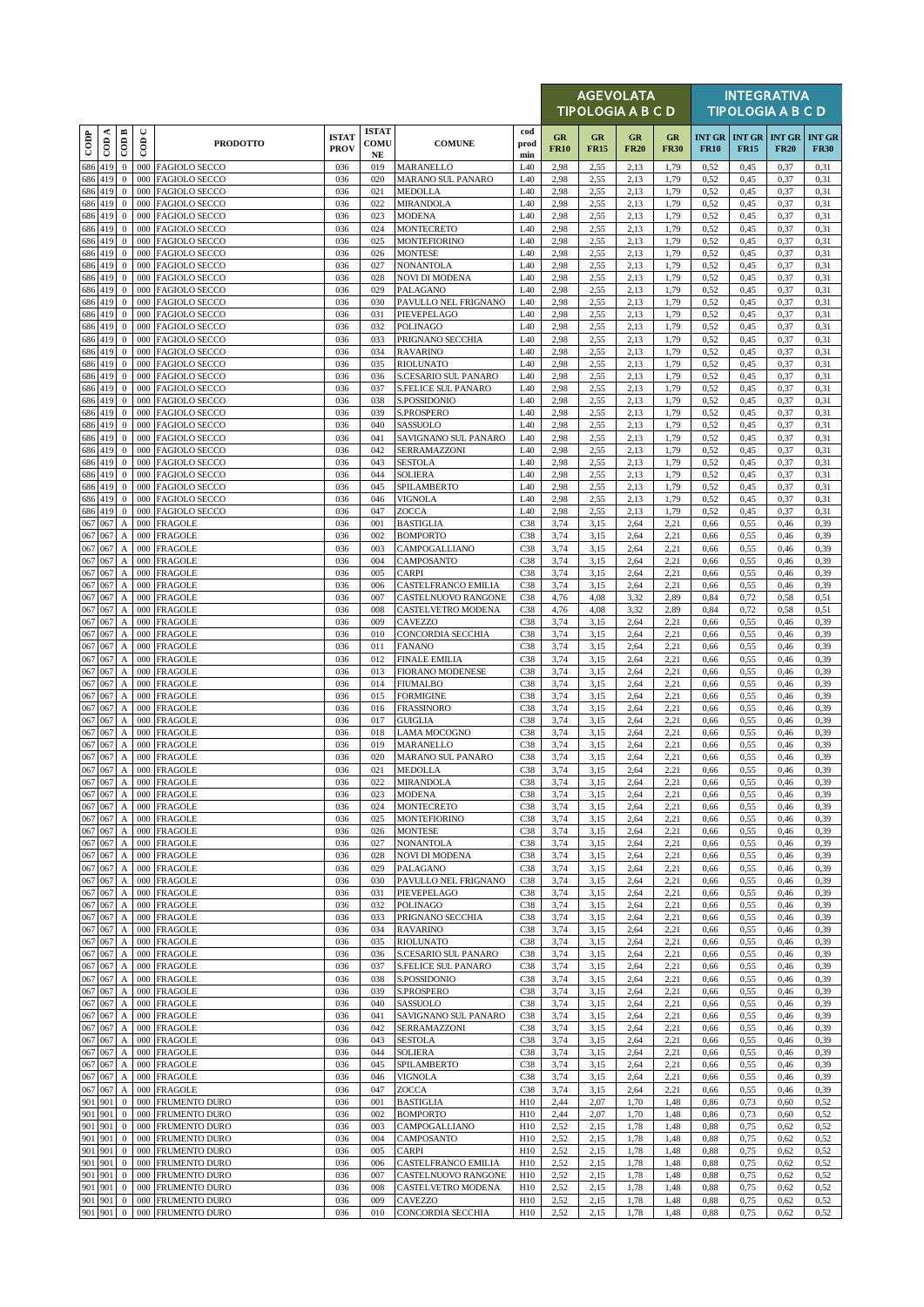|                    |                                |                              |                          |                                                          |                             |                            |                                                 |                    |                   | <b>AGEVOLATA</b><br><b>TIPOLOGIA A B C D</b> |                   |                   |                              |                              | <b>INTEGRATIVA</b><br><b>TIPOLOGIA A B C D</b> |                              |
|--------------------|--------------------------------|------------------------------|--------------------------|----------------------------------------------------------|-----------------------------|----------------------------|-------------------------------------------------|--------------------|-------------------|----------------------------------------------|-------------------|-------------------|------------------------------|------------------------------|------------------------------------------------|------------------------------|
| $_{\rm{cop}}$      | CDA                            | CODB                         | $\cup$<br>$\overline{5}$ | <b>PRODOTTO</b>                                          | <b>ISTAT</b><br><b>PROV</b> | <b>ISTAT</b><br>COMU<br>NE | <b>COMUNE</b>                                   | cod<br>prod<br>min | GR<br><b>FR10</b> | GR<br><b>FR15</b>                            | GR<br><b>FR20</b> | GR<br><b>FR30</b> | <b>INT GR</b><br><b>FR10</b> | <b>INT GR</b><br><b>FR15</b> | <b>INT GR</b><br><b>FR20</b>                   | <b>INT GR</b><br><b>FR30</b> |
| 901                | 901                            | $\mathbf{0}$                 | 000                      | <b>FRUMENTO DURO</b>                                     | 036                         | 011                        | <b>FANANO</b>                                   | H10                | 2,52              | 2,15                                         | 1,78              | 1,48              | 0,88                         | 0,75                         | 0,62                                           | 0,52                         |
| 901 901            | 901 901                        | $\bf{0}$<br>$\mathbf{0}$     | 000<br>000               | <b>FRUMENTO DURO</b><br><b>FRUMENTO DURO</b>             | 036<br>036                  | 012<br>013                 | <b>FINALE EMILIA</b><br><b>FIORANO MODENESE</b> | H10<br>H10         | 2,52              | 2,15                                         | 1,78<br>1,78      | 1,48              | 0.88                         | 0,75                         | 0,62<br>0,62                                   | 0,52                         |
| 901 901            |                                | $\mathbf{0}$                 | 000                      | <b>FRUMENTO DURO</b>                                     | 036                         | 014                        | <b>FIUMALBO</b>                                 | H10                | 2,52<br>2,52      | 2,15<br>2,15                                 | 1,78              | 1,48<br>1,48      | 0,88<br>0,88                 | 0,75<br>0,75                 | 0,62                                           | 0,52<br>0,52                 |
| 901 901            |                                | $\bf{0}$                     | 000                      | <b>FRUMENTO DURO</b>                                     | 036                         | 015                        | <b>FORMIGINE</b>                                | H10                | 2,52              | 2,15                                         | 1,78              | 1,48              | 0.88                         | 0,75                         | 0,62                                           | 0,52                         |
| 901 901            |                                | $\mathbf{0}$                 | 000                      | <b>FRUMENTO DURO</b>                                     | 036                         | 016                        | <b>FRASSINORO</b>                               | H10                | 2,52              | 2,15                                         | 1,78              | 1,48              | 0.88                         | 0,75                         | 0,62                                           | 0,52                         |
| 901 901<br>901     | 901                            | $\mathbf{0}$<br>$\bf{0}$     | 000<br>000               | <b>FRUMENTO DURO</b><br><b>FRUMENTO DURO</b>             | 036<br>036                  | 017<br>018                 | <b>GUIGLIA</b><br><b>LAMA MOCOGNO</b>           | H10<br>H10         | 2,52<br>2,52      | 2,15<br>2,15                                 | 1,78<br>1,78      | 1,48<br>1,48      | 0,88<br>0,88                 | 0,75<br>0.75                 | 0,62<br>0,62                                   | 0,52<br>0,52                 |
|                    | 901 901                        | $\mathbf{0}$                 | 000                      | <b>FRUMENTO DURO</b>                                     | 036                         | 019                        | MARANELLO                                       | H10                | 2,52              | 2,15                                         | 1,78              | 1,48              | 0,88                         | 0,75                         | 0,62                                           | 0,52                         |
|                    | 901 901                        | $\mathbf{0}$                 |                          | 000 FRUMENTO DURO                                        | 036                         | 020                        | <b>MARANO SUL PANARO</b>                        | H10                | 2,52              | 2,15                                         | 1,78              | 1,48              | 0,88                         | 0,75                         | 0,62                                           | 0,52                         |
| 901 901            |                                | $\mathbf{0}$                 | 000                      | <b>FRUMENTO DURO</b>                                     | 036                         | 021                        | <b>MEDOLLA</b>                                  | H10                | 2,52              | 2,15                                         | 1,78              | 1,48              | 0.88                         | 0,75                         | 0,62                                           | 0,52                         |
| 901 901            | 901 901                        | $\mathbf{0}$<br>$\mathbf{0}$ | 000<br>000               | <b>FRUMENTO DURO</b><br><b>FRUMENTO DURO</b>             | 036<br>036                  | 022<br>023                 | <b>MIRANDOLA</b><br><b>MODENA</b>               | H10<br>H10         | 2,44<br>2,59      | 2,07<br>2,22                                 | 1,70<br>1,85      | 1,48<br>1,55      | 0,86<br>0,91                 | 0,73<br>0,78                 | 0,60<br>0,65                                   | 0,52<br>0,55                 |
| 901 901            |                                | $\mathbf{0}$                 | 000                      | FRUMENTO DURO                                            | 036                         | 024                        | <b>MONTECRETO</b>                               | H10                | 2,52              | 2,15                                         | 1,78              | 1,48              | 0,88                         | 0,75                         | 0,62                                           | 0,52                         |
|                    | 901 901                        | $\mathbf{0}$                 | 000                      | FRUMENTO DURO                                            | 036                         | 025                        | <b>MONTEFIORINO</b>                             | H10                | 2,52              | 2,15                                         | 1,78              | 1,48              | 0,88                         | 0,75                         | 0,62                                           | 0,52                         |
| 901 901            |                                | $\mathbf{0}$                 | 000                      | <b>FRUMENTO DURO</b>                                     | 036                         | 026                        | <b>MONTESE</b>                                  | H10                | 2,52              | 2,15                                         | 1,78              | 1,48              | 0.88                         | 0,75                         | 0,62                                           | 0,52                         |
| 901 901<br>901 901 |                                | $\mathbf{0}$<br>$\mathbf{0}$ | 000<br>000               | FRUMENTO DURO<br>FRUMENTO DURO                           | 036<br>036                  | 027<br>028                 | <b>NONANTOLA</b><br><b>NOVI DI MODENA</b>       | H10<br>H10         | 2,89<br>2,52      | 2,44<br>2,15                                 | 2,00<br>1,78      | 1,70<br>1,48      | 1,01<br>0,88                 | 0,86<br>0,75                 | 0,70<br>0,62                                   | 0,60<br>0,52                 |
| 901 901            |                                | $\bf{0}$                     | 000                      | <b>FRUMENTO DURO</b>                                     | 036                         | 029                        | PALAGANO                                        | H10                | 2,52              | 2,15                                         | 1,78              | 1,48              | 0,88                         | 0,75                         | 0,62                                           | 0,52                         |
|                    | 901 901                        | $\mathbf{0}$                 | 000                      | FRUMENTO DURO                                            | 036                         | 030                        | PAVULLO NEL FRIGNANO                            | H10                | 2,52              | 2,15                                         | 1,78              | 1,48              | 0.88                         | 0,75                         | 0,62                                           | 0,52                         |
|                    | 901 901                        | $\mathbf{0}$                 | 000                      | FRUMENTO DURO                                            | 036                         | 031                        | PIEVEPELAGO                                     | H10                | 2,52              | 2,15                                         | 1,78              | 1,48              | 0,88                         | 0,75                         | 0,62                                           | 0,52                         |
| 901 901<br>901 901 |                                | $\mathbf{0}$<br>$\mathbf{0}$ | 000<br>000               | FRUMENTO DURO<br>FRUMENTO DURO                           | 036<br>036                  | 032<br>033                 | POLINAGO<br>PRIGNANO SECCHIA                    | H10<br>H10         | 2,52<br>2,52      | 2,15<br>2,15                                 | 1,78<br>1,78      | 1,48<br>1,48      | 0.88<br>0.88                 | 0,75<br>0,75                 | 0,62<br>0,62                                   | 0,52<br>0,52                 |
|                    | 901 901                        | $\mathbf{0}$                 |                          | 000 FRUMENTO DURO                                        | 036                         | 034                        | <b>RAVARINO</b>                                 | H10                | 2,59              | 2,22                                         | 1,85              | 1,55              | 0,91                         | 0,78                         | 0,65                                           | 0,55                         |
| 901 901            |                                | $\mathbf{0}$                 | 000                      | FRUMENTO DURO                                            | 036                         | 035                        | <b>RIOLUNATO</b>                                | H10                | 2,52              | 2,15                                         | 1,78              | 1,48              | 0.88                         | 0,75                         | 0,62                                           | 0,52                         |
|                    | 901 901                        | $\mathbf{0}$                 | 000                      | FRUMENTO DURO                                            | 036                         | 036                        | S.CESARIO SUL PANARO                            | H10                | 2,52              | 2,15                                         | 1,78              | 1,48              | 0.88                         | 0,75                         | 0,62                                           | 0,52                         |
| 901 901            | 901 901                        | $\mathbf{0}$<br>$\mathbf{0}$ | 000<br>000               | <b>FRUMENTO DURO</b><br>FRUMENTO DURO                    | 036<br>036                  | 037<br>038                 | <b>S.FELICE SUL PANARO</b><br>S.POSSIDONIO      | H10<br>H10         | 2,52<br>2,52      | 2,15<br>2,15                                 | 1,78<br>1,78      | 1,48<br>1,48      | 0.88<br>0,88                 | 0,75<br>0,75                 | 0,62<br>0,62                                   | 0,52<br>0,52                 |
| 901 901            |                                | $\mathbf{0}$                 | 000                      | <b>FRUMENTO DURO</b>                                     | 036                         | 039                        | S.PROSPERO                                      | H10                | 2,59              | 2,22                                         | 1,85              | 1,55              | 0,91                         | 0,78                         | 0,65                                           | 0,55                         |
| 901 901            |                                | $\mathbf{0}$                 | 000                      | <b>FRUMENTO DURO</b>                                     | 036                         | 040                        | SASSUOLO                                        | H10                | 2,52              | 2,15                                         | 1,78              | 1,48              | 0.88                         | 0,75                         | 0,62                                           | 0,52                         |
| 901 901            |                                | $\mathbf{0}$                 | 000                      | FRUMENTO DURO                                            | 036                         | 041                        | SAVIGNANO SUL PANARO                            | H10                | 2,52              | 2,15                                         | 1,78              | 1,48              | 0.88                         | 0,75                         | 0,62                                           | 0,52                         |
| 901 901<br>901 901 |                                | $\mathbf{0}$<br>$\bf{0}$     | 000<br>000               | FRUMENTO DURO<br><b>FRUMENTO DURO</b>                    | 036<br>036                  | 042<br>043                 | SERRAMAZZONI<br><b>SESTOLA</b>                  | H10<br>H10         | 2,52<br>2,52      | 2,15<br>2,15                                 | 1,78<br>1,78      | 1,48<br>1,48      | 0,88<br>0.88                 | 0,75<br>0.75                 | 0,62<br>0,62                                   | 0,52<br>0,52                 |
| 901 901            |                                | $\mathbf{0}$                 | 000                      | <b>FRUMENTO DURO</b>                                     | 036                         | 044                        | <b>SOLIERA</b>                                  | H10                | 2,52              | 2,15                                         | 1,78              | 1,48              | 0.88                         | 0,75                         | 0,62                                           | 0,52                         |
|                    | 901 901                        | $\mathbf{0}$                 | 000                      | <b>FRUMENTO DURO</b>                                     | 036                         | 045                        | SPILAMBERTO                                     | H10                | 2,52              | 2,15                                         | 1,78              | 1,48              | 0,88                         | 0,75                         | 0,62                                           | 0,52                         |
| 901<br>901 901     | 901                            | $\mathbf{0}$<br>$\mathbf{0}$ | 000<br>000               | FRUMENTO DURO<br><b>FRUMENTO DURO</b>                    | 036<br>036                  | 046<br>047                 | <b>VIGNOLA</b><br>ZOCCA                         | H10<br>H10         | 2,52              | 2,15<br>2,15                                 | 1,78<br>1,78      | 1,48<br>1,48      | 0.88<br>0.88                 | 0.75                         | 0,62<br>0,62                                   | 0,52<br>0,52                 |
|                    | 022 146                        | $\mathbf{0}$                 |                          | 000 FRUMENTO DURO DA SEME                                | 036                         | 001                        | <b>BASTIGLIA</b>                                | H12                | 2,52<br>3,84      | 3,26                                         | 2,69              | 2,30              | 0,16                         | 0,75<br>0,14                 | 0,11                                           | 0,10                         |
|                    | 022 146                        | $\mathbf{0}$                 | 000                      | FRUMENTO DURO DA SEME                                    | 036                         | 002                        | <b>BOMPORTO</b>                                 | H12                | 3,55              | 2,98                                         | 2,50              | 2,11              | 0,15                         | 0,12                         | 0,10                                           | 0,09                         |
|                    | 022 146                        | $\bf{0}$                     | 000                      | FRUMENTO DURO DA SEME                                    | 036                         | 003                        | CAMPOGALLIANO                                   | H12                | 2,88              | 2,50                                         | 2,02              | 1,73              | 0,12                         | 0,10                         | 0,08                                           | 0,07                         |
|                    | 022 146<br>022 146             | $\mathbf{0}$<br>$\mathbf{0}$ | 000<br>000               | FRUMENTO DURO DA SEME<br>FRUMENTO DURO DA SEME           | 036<br>036                  | 004<br>005                 | CAMPOSANTO<br><b>CARPI</b>                      | H12<br>H12         | 2,88<br>2,88      | 2,50<br>2,50                                 | 2,02<br>2,02      | 1,73<br>1,73      | 0,12<br>0,12                 | 0,10<br>0,10                 | 0,08<br>0,08                                   | 0,07<br>0,07                 |
|                    | 022 146                        | $\bf{0}$                     | 000                      | FRUMENTO DURO DA SEME                                    | 036                         | 006                        | CASTELFRANCO EMILIA                             | H12                | 2,88              | 2,50                                         | 2,02              | 1,73              | 0,12                         | 0,10                         | 0,08                                           | 0,07                         |
| 022 146            |                                | $\mathbf{0}$                 | 000                      | FRUMENTO DURO DA SEME                                    | 036                         | 007                        | CASTELNUOVO RANGONE                             | H12                | 2,88              | 2,50                                         | 2,02              | 1,73              | 0,12                         | 0,10                         | 0,08                                           | 0,07                         |
|                    | 022 146                        | $\mathbf{0}$                 | 000                      | FRUMENTO DURO DA SEME                                    | 036                         | 008                        | CASTELVETRO MODENA                              | H12                | 2,88              | 2,50                                         | 2,02              | 1,73              | 0,12                         | 0,10                         | 0,08                                           | 0,07                         |
|                    | 022 146<br>022 146             | $\mathbf{0}$<br>$\mathbf{0}$ | 000<br>000               | FRUMENTO DURO DA SEME<br>FRUMENTO DURO DA SEME           | 036<br>036                  | 009<br>010                 | <b>CAVEZZO</b><br>CONCORDIA SECCHIA             | H12<br>H12         | 2,88<br>2,88      | 2,50<br>2,50                                 | 2,02<br>2,02      | 1,73<br>1,73      | 0,12<br>0,12                 | 0,10<br>0,10                 | 0,08<br>0,08                                   | 0,07<br>0,07                 |
|                    | 022 146                        | $\mathbf{0}$                 | 000                      | FRUMENTO DURO DA SEME                                    | 036                         | 011                        | <b>FANANO</b>                                   | H12                | 2,88              | 2,50                                         | 2.02              | 1,73              | 0,12                         | 0,10                         | 0,08                                           | 0,07                         |
|                    | 022 146                        | $\mathbf{0}$                 |                          | 000 FRUMENTO DURO DA SEME                                | 036                         | 012                        | <b>FINALE EMILIA</b>                            | H12                | 2,88              | 2,50                                         | 2,02              | 1,73              | 0,12                         | 0,10                         | 0,08                                           | 0,07                         |
|                    | 022 146<br>$\frac{1}{022}$ 146 | $\mathbf{0}$                 |                          | 000 FRUMENTO DURO DA SEME<br>0 000 FRUMENTO DURO DA SEME | 036                         | 013                        | <b>FIORANO MODENESE</b>                         | H12                | 2,88              | 2,50                                         | 2,02              | 1,73              | 0,12                         | 0,10                         | 0,08                                           | 0,07                         |
|                    | 022 146                        | $\mathbf{0}$                 |                          | 000 FRUMENTO DURO DA SEME                                | 036<br>036                  | 014<br>015                 | <b>FIUMALBO</b><br><b>FORMIGINE</b>             | H12<br>H12         | 2.88<br>2,88      | 2.50<br>2,50                                 | 2.02<br>2,02      | 1.73<br>1,73      | 0.12<br>0,12                 | 0.10<br>0,10                 | 0.08<br>0,08                                   | 0.07<br>0,07                 |
|                    | 022 146                        | $\mathbf{0}$                 | 000                      | FRUMENTO DURO DA SEME                                    | 036                         | 016                        | <b>FRASSINORO</b>                               | H12                | 2,88              | 2,50                                         | 2,02              | 1,73              | 0,12                         | 0,10                         | 0,08                                           | 0,07                         |
|                    | 022 146                        | $\mathbf{0}$                 | 000                      | FRUMENTO DURO DA SEME                                    | 036                         | 017                        | <b>GUIGLIA</b>                                  | H12                | 2,88              | 2,50                                         | 2,02              | 1,73              | 0,12                         | 0,10                         | 0,08                                           | 0,07                         |
|                    | 022 146                        | $\bf{0}$                     | 000                      | FRUMENTO DURO DA SEME                                    | 036                         | 018                        | LAMA MOCOGNO<br><b>MARANELLO</b>                | H12                | 2,88              | 2,50                                         | 2,02              | 1,73              | 0,12                         | 0,10                         | 0,08                                           | 0,07                         |
|                    | 022 146<br>022 146             | $\mathbf{0}$<br>$\bf{0}$     | 000<br>000               | FRUMENTO DURO DA SEME<br>FRUMENTO DURO DA SEME           | 036<br>036                  | 019<br>020                 | <b>MARANO SUL PANARO</b>                        | H12<br>H12         | 2,88<br>2,88      | 2,50<br>2,50                                 | 2,02<br>2,02      | 1,73<br>1,73      | 0,12<br>0,12                 | 0,10<br>0,10                 | 0,08<br>0,08                                   | 0,07<br>0,07                 |
|                    | 022 146                        | $\bf{0}$                     | 000                      | FRUMENTO DURO DA SEME                                    | 036                         | 021                        | <b>MEDOLLA</b>                                  | H12                | 2,88              | 2,50                                         | 2,02              | 1,73              | 0,12                         | 0,10                         | 0,08                                           | 0,07                         |
|                    | 022 146                        | $\mathbf{0}$                 | 000                      | FRUMENTO DURO DA SEME                                    | 036                         | 022                        | <b>MIRANDOLA</b>                                | H12                | 2,88              | 2,50                                         | 2,02              | 1,73              | 0,12                         | 0,10                         | 0,08                                           | 0,07                         |
| 022                | 022 146<br>146                 | $\mathbf{0}$<br>$\bf{0}$     | 000<br>000               | FRUMENTO DURO DA SEME<br>FRUMENTO DURO DA SEME           | 036<br>036                  | 023<br>024                 | <b>MODENA</b><br><b>MONTECRETO</b>              | H12<br>H12         | 3,36<br>2,88      | 2,88<br>2,50                                 | 2,40<br>2,02      | 2,02<br>1,73      | 0,14<br>0,12                 | 0,12<br>0,10                 | 0,10<br>0,08                                   | 0,08<br>0,07                 |
|                    | 022 146                        | $\mathbf{0}$                 | 000                      | FRUMENTO DURO DA SEME                                    | 036                         | 025                        | <b>MONTEFIORINO</b>                             | H12                | 2,88              | 2,50                                         | 2,02              | 1,73              | 0,12                         | 0,10                         | 0,08                                           | 0,07                         |
|                    | 022 146                        | $\mathbf{0}$                 |                          | 000 FRUMENTO DURO DA SEME                                | 036                         | 026                        | <b>MONTESE</b>                                  | H12                | 2,88              | 2,50                                         | 2,02              | 1,73              | 0,12                         | 0,10                         | 0,08                                           | 0,07                         |
|                    | 022 146                        | $\mathbf{0}$                 | 000                      | FRUMENTO DURO DA SEME                                    | 036                         | 027                        | <b>NONANTOLA</b>                                | H12                | 3,36              | 2,88                                         | 2,40              | 2,02              | 0,14                         | 0,12                         | 0,10                                           | 0,08                         |
|                    | 022 146<br>022 146             | $\bf{0}$<br>$\mathbf{0}$     | 000<br>000               | FRUMENTO DURO DA SEME<br>FRUMENTO DURO DA SEME           | 036<br>036                  | 028<br>029                 | <b>NOVI DI MODENA</b><br><b>PALAGANO</b>        | H12<br>H12         | 2,88<br>2,88      | 2,50<br>2,50                                 | 2,02<br>2,02      | 1,73<br>1,73      | 0,12<br>0,12                 | 0,10<br>0,10                 | 0,08<br>0,08                                   | 0,07<br>0,07                 |
| 022                | 146                            | $\mathbf{0}$                 | 000                      | FRUMENTO DURO DA SEME                                    | 036                         | 030                        | PAVULLO NEL FRIGNANO                            | H12                | 2,88              | 2,50                                         | 2,02              | 1,73              | 0,12                         | 0,10                         | 0,08                                           | 0,07                         |
|                    | 022 146                        | $\bf{0}$                     | 000                      | FRUMENTO DURO DA SEME                                    | 036                         | 031                        | PIEVEPELAGO                                     | H12                | 2,88              | 2,50                                         | 2,02              | 1,73              | 0,12                         | 0,10                         | 0,08                                           | 0,07                         |
|                    | 022 146                        | $\mathbf{0}$                 | 000                      | FRUMENTO DURO DA SEME                                    | 036                         | 032                        | <b>POLINAGO</b>                                 | H12                | 2,88              | 2,50                                         | 2,02              | 1,73              | 0,12                         | 0,10                         | 0,08                                           | 0,07                         |
|                    | 022 146<br>022 146             | $\mathbf{0}$<br>$\bf{0}$     | 000<br>000               | FRUMENTO DURO DA SEME<br>FRUMENTO DURO DA SEME           | 036<br>036                  | 033<br>034                 | PRIGNANO SECCHIA<br><b>RAVARINO</b>             | H12<br>H12         | 2,88<br>3,36      | 2,50<br>2,88                                 | 2,02<br>2,40      | 1,73<br>2,02      | 0,12<br>0,14                 | 0,10<br>0,12                 | 0,08<br>0,10                                   | 0,07<br>0,08                 |
|                    | 022 146                        | $\mathbf{0}$                 | 000                      | FRUMENTO DURO DA SEME                                    | 036                         | 035                        | <b>RIOLUNATO</b>                                | H12                | 2,88              | 2,50                                         | 2,02              | 1,73              | 0,12                         | 0,10                         | 0,08                                           | 0,07                         |
|                    | 022 146                        | $\mathbf{0}$                 | 000                      | FRUMENTO DURO DA SEME                                    | 036                         | 036                        | S.CESARIO SUL PANARO                            | H12                | 2,88              | 2,50                                         | 2,02              | 1,73              | 0,12                         | 0,10                         | 0,08                                           | 0,07                         |
|                    | 022 146                        | $\bf{0}$                     |                          | 000 FRUMENTO DURO DA SEME                                | 036                         | 037                        | <b>S.FELICE SUL PANARO</b>                      | H12                | 2,88              | 2,50                                         | 2,02              | 1,73              | 0,12                         | 0,10                         | 0,08                                           | 0,07                         |
|                    | 022 146<br>022 146             | $\mathbf{0}$<br>$\mathbf{0}$ | 000<br>000               | FRUMENTO DURO DA SEME<br>FRUMENTO DURO DA SEME           | 036<br>036                  | 038<br>039                 | S.POSSIDONIO<br>S.PROSPERO                      | H12<br>H12         | 2,88<br>3,36      | 2,50<br>2,88                                 | 2,02<br>2,40      | 1,73<br>2,02      | 0,12<br>0,14                 | 0,10<br>0,12                 | 0,08<br>0,10                                   | 0,07<br>0.08                 |
|                    | 022 146                        | $\mathbf{0}$                 |                          | 000 FRUMENTO DURO DA SEME                                | 036                         | 040                        | SASSUOLO                                        | H12                | 2,88              | 2,50                                         | 2,02              | 1,73              | 0,12                         | 0,10                         | 0,08                                           | 0,07                         |
|                    | 022 146                        | $\mathbf{0}$                 | 000                      | FRUMENTO DURO DA SEME                                    | 036                         | 041                        | SAVIGNANO SUL PANARO                            | H12                | 2,88              | 2,50                                         | 2,02              | 1,73              | 0,12                         | 0,10                         | 0,08                                           | 0,07                         |
|                    | 022 146                        | $\mathbf{0}$                 | 000                      | FRUMENTO DURO DA SEME                                    | 036                         | 042                        | SERRAMAZZONI                                    | H12                | 2,88              | 2,50                                         | 2,02              | 1,73              | 0,12                         | 0,10                         | 0,08                                           | 0,07                         |
|                    | 022 146<br>022 146             | $\bf{0}$<br>$\mathbf{0}$     | 000                      | 000 FRUMENTO DURO DA SEME<br>FRUMENTO DURO DA SEME       | 036<br>036                  | 043<br>044                 | <b>SESTOLA</b><br><b>SOLIERA</b>                | H12<br>H12         | 2,88<br>2,88      | 2,50<br>2,50                                 | 2,02<br>2,02      | 1,73<br>1,73      | 0,12<br>0,12                 | 0,10<br>0,10                 | 0,08<br>0,08                                   | 0,07<br>0,07                 |
|                    | 022 146                        | $\bf{0}$                     | 000                      | FRUMENTO DURO DA SEME                                    | 036                         | 045                        | SPILAMBERTO                                     | H12                | 2,88              | 2,50                                         | 2,02              | 1,73              | 0,12                         | 0,10                         | 0,08                                           | 0,07                         |
|                    | 022 146                        | $\bf{0}$                     | 000                      | FRUMENTO DURO DA SEME                                    | 036                         | 046                        | VIGNOLA                                         | H12                | 2,88              | 2,50                                         | 2,02              | 1,73              | 0,12                         | 0,10                         | 0,08                                           | 0,07                         |
|                    | 022 146                        | $\mathbf{0}$                 | 000                      | FRUMENTO DURO DA SEME                                    | 036                         | 047                        | ZOCCA                                           | H12                | 2,88              | 2,50                                         | 2,02              | 1,73              | 0,12                         | 0,10                         | 0,08                                           | 0,07                         |
|                    | 001 001<br>001 001             | $\bf{0}$<br>$\bf{0}$         |                          | 000 FRUMENTO TENERO<br>000 FRUMENTO TENERO               | 036<br>036                  | 001<br>002                 | <b>BASTIGLIA</b><br><b>BOMPORTO</b>             | H11<br>H11         | 2,59<br>2,44      | 2,22<br>2,07                                 | 1,85<br>1,70      | 1,55<br>1,48      | 0,91<br>0,86                 | 0,78<br>0,73                 | 0,65<br>0,60                                   | 0,55<br>0,52                 |
|                    |                                |                              |                          |                                                          |                             |                            |                                                 |                    |                   |                                              |                   |                   |                              |                              |                                                |                              |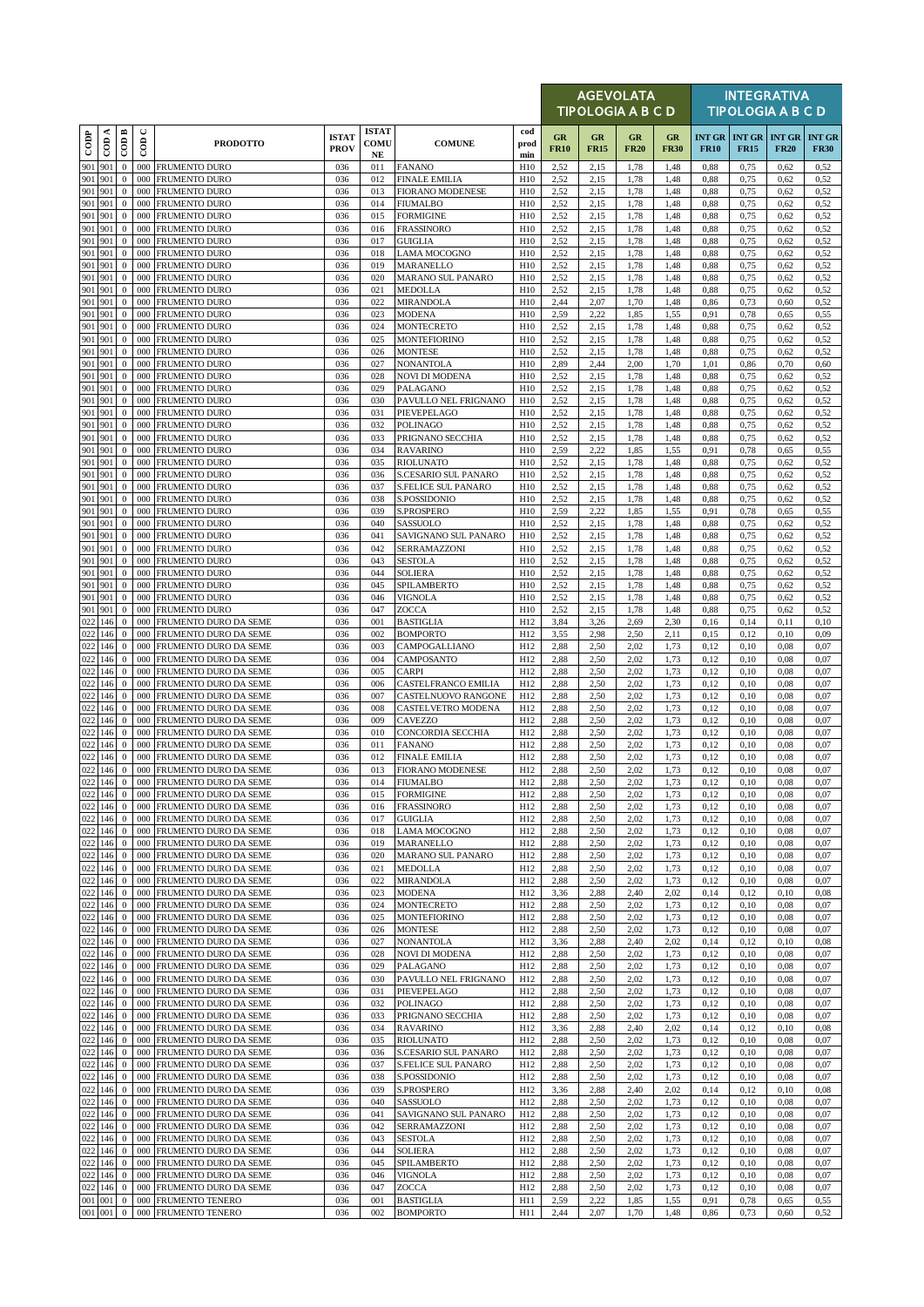|                    |          |                              |             |                                                                |                             |                                  |                                                  |                    |                   | <b>AGEVOLATA</b><br><b>TIPOLOGIA A B C D</b> |                   |                   |                              |              | <b>INTEGRATIVA</b><br><b>TIPOLOGIA A B C D</b> |                              |
|--------------------|----------|------------------------------|-------------|----------------------------------------------------------------|-----------------------------|----------------------------------|--------------------------------------------------|--------------------|-------------------|----------------------------------------------|-------------------|-------------------|------------------------------|--------------|------------------------------------------------|------------------------------|
| $_{\rm{cop}}$      | ≺<br>600 | $\overline{CDB}$             | $\cup$<br>6 | <b>PRODOTTO</b>                                                | <b>ISTAT</b><br><b>PROV</b> | <b>ISTAT</b><br>COMU<br>$\bf NE$ | <b>COMUNE</b>                                    | cod<br>prod<br>min | GR<br><b>FR10</b> | GR<br><b>FR15</b>                            | GR<br><b>FR20</b> | GR<br><b>FR30</b> | <b>INT GR</b><br><b>FR10</b> | <b>FR15</b>  | <b>INT GR INT GR</b><br><b>FR20</b>            | <b>INT GR</b><br><b>FR30</b> |
| 001 001            |          | $\boldsymbol{0}$             | 000         | FRUMENTO TENERO                                                | 036                         | 003                              | CAMPOGALLIANO                                    | H11                | 2,44              | 2,07                                         | 1,70              | 1,48              | 0,86                         | 0,73         | 0,60                                           | 0,52                         |
| 001<br>001 001     | 001      | $\bf{0}$<br>$\boldsymbol{0}$ | 000<br>000  | <b>FRUMENTO TENERO</b><br><b>FRUMENTO TENERO</b>               | 036<br>036                  | 004<br>005                       | CAMPOSANTO<br>CARPI                              | H11<br>H11         | 2,29<br>2,37      | 1,92<br>2,00                                 | 1.63<br>1,63      | 1,41<br>1,41      | 0,81<br>0,83                 | 0.68<br>0,70 | 0,57<br>0,57                                   | 0,49<br>0,49                 |
| 001 001            |          | $\mathbf{0}$                 | 000         | FRUMENTO TENERO                                                | 036                         | 006                              | CASTELFRANCO EMILIA                              | H11                | 2,29              | 1,92                                         | 1,63              | 1,41              | 0,81                         | 0,68         | 0,57                                           | 0,49                         |
| 001 001<br>001 001 |          | $\mathbf{0}$<br>$\mathbf{0}$ | 000<br>000  | FRUMENTO TENERO                                                | 036                         | 007<br>008                       | CASTELNUOVO RANGONE<br><b>CASTELVETRO MODENA</b> | H11                | 2,29              | 1,92                                         | 1.63              | 1,41              | 0,81                         | 0.68         | 0,57                                           | 0,49                         |
| 001 001            |          | $\mathbf{0}$                 | 000         | FRUMENTO TENERO<br>FRUMENTO TENERO                             | 036<br>036                  | 009                              | <b>CAVEZZO</b>                                   | H11<br>H11         | 2,29<br>2,29      | 1,92<br>1,92                                 | 1,63<br>1,63      | 1,41<br>1,41      | 0,81<br>0.81                 | 0,68<br>0.68 | 0,57<br>0,57                                   | 0,49<br>0,49                 |
| 001 001            |          | $\mathbf{0}$                 | 000         | <b>FRUMENTO TENERO</b>                                         | 036                         | 010                              | CONCORDIA SECCHIA                                | H11                | 2,29              | 1,92                                         | 1,63              | 1,41              | 0,81                         | 0.68         | 0,57                                           | 0,49                         |
| 001 001<br>001 001 |          | $\mathbf{0}$<br>$\mathbf{0}$ | 000<br>000  | FRUMENTO TENERO<br>FRUMENTO TENERO                             | 036<br>036                  | 011<br>012                       | <b>FANANO</b><br><b>FINALE EMILIA</b>            | H11<br>H11         | 2,29<br>2,29      | 1,92<br>1,92                                 | 1,63<br>1,63      | 1,41<br>1,41      | 0,81<br>0.81                 | 0.68<br>0,68 | 0,57<br>0,57                                   | 0,49<br>0,49                 |
| 001 001            |          | $\mathbf{0}$                 | 000         | FRUMENTO TENERO                                                | 036                         | 013                              | <b>FIORANO MODENESE</b>                          | H11                | 2,29              | 1,92                                         | 1,63              | 1,41              | 0,81                         | 0,68         | 0,57                                           | 0,49                         |
| 001 001            |          | $\mathbf{0}$                 | 000         | FRUMENTO TENERO                                                | 036                         | 014                              | <b>FIUMALBO</b>                                  | H11                | 2,29              | 1,92                                         | 1,63              | 1,41              | 0,81                         | 0,68         | 0,57                                           | 0,49                         |
| 001 001<br>001 001 |          | $\mathbf{0}$<br>$\mathbf{0}$ | 000<br>000  | <b>FRUMENTO TENERO</b><br>FRUMENTO TENERO                      | 036<br>036                  | 015<br>016                       | <b>FORMIGINE</b><br><b>FRASSINORO</b>            | H11<br>H11         | 2,29<br>2,29      | 1,92<br>1,92                                 | 1.63<br>1,63      | 1,41<br>1,41      | 0,81<br>0.81                 | 0.68<br>0.68 | 0,57<br>0,57                                   | 0,49<br>0,49                 |
| 001 001            |          | $\mathbf{0}$                 | 000         | FRUMENTO TENERO                                                | 036                         | 017                              | <b>GUIGLIA</b>                                   | H11                | 2,29              | 1,92                                         | 1,63              | 1,41              | 0,81                         | 0,68         | 0,57                                           | 0,49                         |
| 001 001            |          | $\mathbf{0}$                 | 000         | <b>FRUMENTO TENERO</b>                                         | 036                         | 018                              | <b>LAMA MOCOGNO</b>                              | H11                | 2,29              | 1,92                                         | 1.63              | 1,41              | 0.81                         | 0.68         | 0,57                                           | 0,49                         |
| 001 001<br>001 001 |          | $\mathbf{0}$<br>$\mathbf{0}$ | 000<br>000  | FRUMENTO TENERO<br>FRUMENTO TENERO                             | 036<br>036                  | 019<br>020                       | MARANELLO<br>MARANO SUL PANARO                   | H11<br>H11         | 2,29<br>2,29      | 1,92<br>1,92                                 | 1,63<br>1,63      | 1,41<br>1,41      | 0.81<br>0,81                 | 0.68<br>0,68 | 0,57<br>0,57                                   | 0,49<br>0,49                 |
| 001 001            |          | $\mathbf{0}$                 | 000         | FRUMENTO TENERO                                                | 036                         | 021                              | <b>MEDOLLA</b>                                   | H11                | 2,29              | 1,92                                         | 1,63              | 1,41              | 0.81                         | 0.68         | 0,57                                           | 0,49                         |
| 001 001            |          | $\mathbf{0}$                 | 000         | <b>FRUMENTO TENERO</b>                                         | 036                         | 022                              | <b>MIRANDOLA</b>                                 | H11                | 2,29              | 1,92                                         | 1,63              | 1,41              | 0,81                         | 0.68         | 0,57                                           | 0,49                         |
| 001 001<br>001 001 |          | $\mathbf{0}$<br>$\mathbf{0}$ | 000<br>000  | <b>FRUMENTO TENERO</b><br><b>FRUMENTO TENERO</b>               | 036<br>036                  | 023<br>024                       | MODENA<br><b>MONTECRETO</b>                      | H11<br>H11         | 2,37<br>2,29      | 2,00<br>1,92                                 | 1,63<br>1,63      | 1,41<br>1,41      | 0.83<br>0,81                 | 0,70<br>0,68 | 0,57<br>0,57                                   | 0.49<br>0,49                 |
| 001 001            |          | $\mathbf{0}$                 | 000         | <b>FRUMENTO TENERO</b>                                         | 036                         | 025                              | <b>MONTEFIORINO</b>                              | H11                | 2,29              | 1,92                                         | 1.63              | 1,41              | 0.81                         | 0.68         | 0,57                                           | 0,49                         |
| 001 001            |          | $\mathbf{0}$                 | 000         | <b>FRUMENTO TENERO</b>                                         | 036                         | 026                              | <b>MONTESE</b>                                   | H11                | 2,29              | 1,92                                         | 1,63              | 1,41              | 0.81                         | 0.68         | 0,57                                           | 0,49                         |
| 001 001<br>001 001 |          | $\mathbf{0}$<br>$\mathbf{0}$ | 000<br>000  | <b>FRUMENTO TENERO</b><br><b>FRUMENTO TENERO</b>               | 036<br>036                  | 027<br>028                       | <b>NONANTOLA</b><br><b>NOVI DI MODENA</b>        | H11<br>H11         | 2,52<br>2,29      | 2,15<br>1,92                                 | 1,78<br>1,63      | 1,48<br>1,41      | 0,88<br>0,81                 | 0,75<br>0,68 | 0,62<br>0,57                                   | 0,52<br>0,49                 |
| 001 001            |          | $\mathbf{0}$                 | 000         | <b>FRUMENTO TENERO</b>                                         | 036                         | 029                              | PALAGANO                                         | H11                | 2,29              | 1,92                                         | 1.63              | 1,41              | 0,81                         | 0.68         | 0,57                                           | 0,49                         |
| 001 001<br>001 001 |          | $\mathbf{0}$                 | 000         | <b>FRUMENTO TENERO</b>                                         | 036<br>036                  | 030                              | PAVULLO NEL FRIGNANO                             | H11                | 2,29              | 1,92                                         | 1,63              | 1,41              | 0,81                         | 0.68         | 0,57                                           | 0,49                         |
| 001                | 001      | $\mathbf{0}$<br>$\mathbf{0}$ | 000<br>000  | FRUMENTO TENERO<br><b>FRUMENTO TENERO</b>                      | 036                         | 031<br>032                       | PIEVEPELAGO<br><b>POLINAGO</b>                   | H11<br>H11         | 2,29<br>2,29      | 1,92<br>1,92                                 | 1,63<br>1.63      | 1,41<br>1,41      | 0,81<br>0.81                 | 0,68<br>0.68 | 0,57<br>0,57                                   | 0,49<br>0.49                 |
| 001 001            |          | $\mathbf{0}$                 | 000         | FRUMENTO TENERO                                                | 036                         | 033                              | PRIGNANO SECCHIA                                 | H11                | 2,29              | 1,92                                         | 1,63              | 1,41              | 0,81                         | 0.68         | 0,57                                           | 0,49                         |
| 001 001<br>001 001 |          | $\mathbf{0}$<br>$\mathbf{0}$ | 000<br>000  | FRUMENTO TENERO                                                | 036<br>036                  | 034<br>035                       | <b>RAVARINO</b><br><b>RIOLUNATO</b>              | H11<br>H11         | 2,52<br>2,29      | 2,15<br>1,92                                 | 1,78              | 1,48<br>1,41      | 0,88                         | 0,75<br>0.68 | 0,62<br>0,57                                   | 0,52<br>0,49                 |
| 001 001            |          | $\mathbf{0}$                 | 000         | FRUMENTO TENERO<br>FRUMENTO TENERO                             | 036                         | 036                              | S.CESARIO SUL PANARO                             | H11                | 2,29              | 1,92                                         | 1,63<br>1,63      | 1,41              | 0,81<br>0,81                 | 0,68         | 0,57                                           | 0,49                         |
| 001 001            |          | $\mathbf{0}$                 | 000         | FRUMENTO TENERO                                                | 036                         | 037                              | S.FELICE SUL PANARO                              | H11                | 2,29              | 1,92                                         | 1,63              | 1,41              | 0.81                         | 0,68         | 0,57                                           | 0,49                         |
| 001 001<br>001 001 |          | $\mathbf{0}$<br>$\mathbf{0}$ | 000<br>000  | FRUMENTO TENERO<br>FRUMENTO TENERO                             | 036<br>036                  | 038<br>039                       | S.POSSIDONIO<br><b>S.PROSPERO</b>                | H11<br>H11         | 2,29<br>2,37      | 1,92<br>2,00                                 | 1,63<br>1,63      | 1,41<br>1,41      | 0,81<br>0,83                 | 0,68<br>0,70 | 0,57<br>0,57                                   | 0,49<br>0,49                 |
| 001 001            |          | $\mathbf{0}$                 | 000         | <b>FRUMENTO TENERO</b>                                         | 036                         | 040                              | SASSUOLO                                         | H11                | 2,29              | 1,92                                         | 1,63              | 1,41              | 0.81                         | 0.68         | 0,57                                           | 0,49                         |
| 001 001            |          | $\mathbf{0}$                 | 000         | FRUMENTO TENERO                                                | 036                         | 041                              | SAVIGNANO SUL PANARO                             | H11                | 2,29              | 1,92                                         | 1,63              | 1,41              | 0,81                         | 0.68         | 0,57                                           | 0,49                         |
| 001 001<br>001 001 |          | $\mathbf{0}$<br>$\mathbf{0}$ | 000<br>000  | FRUMENTO TENERO<br><b>FRUMENTO TENERO</b>                      | 036<br>036                  | 042<br>043                       | SERRAMAZZONI<br>SESTOLA                          | H11<br>H11         | 2,29<br>2,29      | 1,92<br>1,92                                 | 1,63<br>1.63      | 1,41<br>1,41      | 0,81<br>0.81                 | 0,68<br>0.68 | 0,57<br>0,57                                   | 0,49<br>0,49                 |
| 001 001            |          | $\mathbf{0}$                 | 000         | FRUMENTO TENERO                                                | 036                         | 044                              | <b>SOLIERA</b>                                   | H11                | 2,29              | 1,92                                         | 1,63              | 1,41              | 0.81                         | 0.68         | 0,57                                           | 0,49                         |
| 001 001            |          | $\mathbf{0}$                 | 000         | FRUMENTO TENERO                                                | 036                         | 045                              | SPILAMBERTO                                      | H11                | 2,29              | 1,92                                         | 1,63              | 1,41              | 0,81                         | 0,68         | 0,57                                           | 0,49                         |
| 001 001<br>001 001 |          | $\mathbf{0}$<br>$\mathbf{0}$ | 000<br>000  | <b>FRUMENTO TENERO</b><br><b>FRUMENTO TENERO</b>               | 036<br>036                  | 046<br>047                       | <b>VIGNOLA</b><br>ZOCCA                          | H11<br>H11         | 2,29<br>2,29      | 1,92<br>1,92                                 | 1,63<br>1,63      | 1,41<br>1,41      | 0,81<br>0.81                 | 0.68<br>0.68 | 0,57<br>0,57                                   | 0,49<br>0,49                 |
| 699 304            |          | $\mathbf{0}$                 |             | 000 FRUMENTO TENERO DA BIOMASSA                                | 036                         | 001                              | <b>BASTIGLIA</b>                                 | L48                | 1,70              | 1,45                                         | 1,19              | 1,02              | 0,30                         | 0,25         | 0,21                                           | 0,18                         |
| 699 304            |          | $\mathbf{0}$                 | 000         | FRUMENTO TENERO DA BIOMASSA                                    | 036                         | 002                              | <b>BOMPORTO</b>                                  | L48                | 1,70              | 1,45                                         | 1,19              | 1,02              | 0,30                         | 0,25         | 0,21                                           | 0,18                         |
| 699 304<br>699 304 |          | $\mathbf{0}$<br>$\mathbf{0}$ | 000<br>000  | FRUMENTO TENERO DA BIOMASSA<br>FRUMENTO TENERO DA BIOMASSA     | 036<br>036                  | 003<br>004                       | CAMPOGALLIANO<br>CAMPOSANTO                      | L48<br>L48         | 1,70<br>1,70      | 1,45<br>1,45                                 | 1,19<br>1,19      | 1,02<br>1.02      | 0,30<br>0,30                 | 0,25<br>0.25 | 0,21<br>0,21                                   | 0,18<br>0.18                 |
| 699 304            |          | $\mathbf 0$                  |             | 000 FRUMENTO TENERO DA BIOMASSA                                | 036                         | 005                              | <b>CARPI</b>                                     | L48                | 1,70              | 1,45                                         | 1,19              | 1,02              | 0,30                         | 0,25         | 0,21                                           | 0,18                         |
| 699 304            |          | $\mathbf{0}$                 |             | 000 FRUMENTO TENERO DA BIOMASSA                                | 036                         | 006                              | CASTELFRANCO EMILIA                              | L48                | 1,70              | 1,45                                         | 1,19              | 1,02              | 0,30                         | 0.25         | 0,21                                           | 0,18                         |
| 699 304<br>699 304 |          | $\mathbf{0}$<br>$\mathbf{0}$ | 000         | 000 FRUMENTO TENERO DA BIOMASSA<br>FRUMENTO TENERO DA BIOMASSA | 036<br>036                  | 007<br>008                       | CASTELNUOVO RANGONE<br>CASTELVETRO MODENA        | L48<br>L48         | 1,70<br>1,70      | 1,45<br>1,45                                 | 1,19<br>1,19      | 1,02<br>1,02      | 0,30<br>0,30                 | 0,25<br>0,25 | 0,21<br>0,21                                   | 0,18<br>0,18                 |
| 699 304            |          | $\mathbf{0}$                 |             | 000 FRUMENTO TENERO DA BIOMASSA                                | 036                         | 009                              | CAVEZZO                                          | L48                | 1,70              | 1,45                                         | 1,19              | 1,02              | 0,30                         | 0,25         | 0,21                                           | 0,18                         |
| 699 304            |          | $\bf{0}$                     | 000         | FRUMENTO TENERO DA BIOMASSA                                    | 036                         | 010                              | CONCORDIA SECCHIA                                | L48                | 1,70              | 1,45                                         | 1,19              | 1,02              | 0,30                         | 0,25         | 0,21                                           | 0,18                         |
| 699 304<br>699 304 |          | $\mathbf{0}$<br>$\mathbf{0}$ | 000<br>000  | FRUMENTO TENERO DA BIOMASSA<br>FRUMENTO TENERO DA BIOMASSA     | 036<br>036                  | 011<br>012                       | <b>FANANO</b><br><b>FINALE EMILIA</b>            | L48<br>L48         | 1,70<br>1,70      | 1,45<br>1,45                                 | 1,19<br>1,19      | 1,02<br>1,02      | 0,30<br>0,30                 | 0,25<br>0,25 | 0,21<br>0,21                                   | 0,18<br>0,18                 |
| 699 304            |          | $\mathbf{0}$                 | 000         | FRUMENTO TENERO DA BIOMASSA                                    | 036                         | 013                              | <b>FIORANO MODENESE</b>                          | L48                | 1,70              | 1,45                                         | 1,19              | 1,02              | 0,30                         | 0,25         | 0,21                                           | 0,18                         |
| 699 304<br>699 304 |          | $\mathbf{0}$<br>$\mathbf{0}$ | 000         | FRUMENTO TENERO DA BIOMASSA<br>000 FRUMENTO TENERO DA BIOMASSA | 036<br>036                  | 014<br>015                       | <b>FIUMALBO</b><br><b>FORMIGINE</b>              | L48<br>L48         | 1,70<br>1,70      | 1,45<br>1,45                                 | 1,19<br>1,19      | 1,02<br>1,02      | 0,30<br>0,30                 | 0,25<br>0,25 | 0,21<br>0,21                                   | 0,18<br>0,18                 |
| 699 304            |          | $\mathbf{0}$                 | 000         | FRUMENTO TENERO DA BIOMASSA                                    | 036                         | 016                              | <b>FRASSINORO</b>                                | L48                | 1,70              | 1,45                                         | 1,19              | 1,02              | 0,30                         | 0,25         | 0,21                                           | 0,18                         |
| 699 304            |          | $\mathbf{0}$                 | 000         | FRUMENTO TENERO DA BIOMASSA                                    | 036                         | 017                              | GUIGLIA                                          | L48                | 1,70              | 1,45                                         | 1,19              | 1,02              | 0,30                         | 0,25         | 0,21                                           | 0,18                         |
| 699 304<br>699 304 |          | $\mathbf{0}$<br>$\mathbf{0}$ | 000<br>000  | FRUMENTO TENERO DA BIOMASSA                                    | 036                         | 018<br>019                       | LAMA MOCOGNO                                     | L48                | 1,70              | 1,45                                         | 1,19              | 1,02              | 0,30                         | 0,25         | 0,21                                           | 0,18                         |
| 699 304            |          | $\mathbf{0}$                 | 000         | FRUMENTO TENERO DA BIOMASSA<br>FRUMENTO TENERO DA BIOMASSA     | 036<br>036                  | 020                              | MARANELLO<br><b>MARANO SUL PANARO</b>            | L48<br>L48         | 1,70<br>1,70      | 1,45<br>1,45                                 | 1,19<br>1,19      | 1,02<br>1,02      | 0,30<br>0,30                 | 0,25<br>0,25 | 0,21<br>0,21                                   | 0,18<br>0,18                 |
| 699 304            |          | $\mathbf{0}$                 | 000         | FRUMENTO TENERO DA BIOMASSA                                    | 036                         | 021                              | MEDOLLA                                          | L48                | 1,70              | 1,45                                         | 1,19              | 1,02              | 0,30                         | 0,25         | 0,21                                           | 0,18                         |
| 699 304            |          | $\mathbf{0}$                 | 000         | FRUMENTO TENERO DA BIOMASSA                                    | 036                         | 022                              | MIRANDOLA                                        | L48                | 1,70              | 1,45                                         | 1,19              | 1,02              | 0,30                         | 0,25         | 0,21                                           | 0,18                         |
| 699 304<br>699 304 |          | $\mathbf{0}$<br>$\mathbf{0}$ | 000         | 000 FRUMENTO TENERO DA BIOMASSA<br>FRUMENTO TENERO DA BIOMASSA | 036<br>036                  | 023<br>024                       | <b>MODENA</b><br>MONTECRETO                      | L48<br>L48         | 1,70<br>1,70      | 1,45<br>1,45                                 | 1,19<br>1,19      | 1,02<br>1,02      | 0,30<br>0,30                 | 0,25<br>0,25 | 0,21<br>0,21                                   | 0,18<br>0,18                 |
| 699 304            |          | $\mathbf{0}$                 | 000         | FRUMENTO TENERO DA BIOMASSA                                    | 036                         | 025                              | <b>MONTEFIORINO</b>                              | L48                | 1,70              | 1,45                                         | 1,19              | 1,02              | 0,30                         | 0,25         | 0,21                                           | 0,18                         |
| 699 304            |          | $\mathbf{0}$                 |             | 000 FRUMENTO TENERO DA BIOMASSA                                | 036                         | 026                              | <b>MONTESE</b>                                   | L48                | 1,70              | 1,45                                         | 1,19              | 1,02              | 0,30                         | 0,25         | 0,21                                           | 0,18                         |
| 699 304<br>699 304 |          | $\mathbf{0}$<br>$\mathbf{0}$ | 000<br>000  | FRUMENTO TENERO DA BIOMASSA<br>FRUMENTO TENERO DA BIOMASSA     | 036<br>036                  | 027<br>028                       | <b>NONANTOLA</b><br><b>NOVI DI MODENA</b>        | L48<br>L48         | 1,70<br>1,70      | 1,45<br>1,45                                 | 1,19<br>1,19      | 1,02<br>1,02      | 0,30<br>0,30                 | 0,25<br>0,25 | 0,21<br>0,21                                   | 0,18<br>0,18                 |
| 699 304            |          | $\bf{0}$                     |             | 000 FRUMENTO TENERO DA BIOMASSA                                | 036                         | 029                              | PALAGANO                                         | L48                | 1,70              | 1,45                                         | 1,19              | 1,02              | 0,30                         | 0,25         | 0,21                                           | 0,18                         |
| 699 304            |          | $\mathbf{0}$                 | 000         | FRUMENTO TENERO DA BIOMASSA                                    | 036                         | 030                              | PAVULLO NEL FRIGNANO                             | L48                | 1,70              | 1,45                                         | 1,19              | 1,02              | 0,30                         | 0,25         | 0,21                                           | 0,18                         |
| 699 304<br>699 304 |          | $\mathbf{0}$<br>$\mathbf{0}$ | 000         | FRUMENTO TENERO DA BIOMASSA<br>000 FRUMENTO TENERO DA BIOMASSA | 036<br>036                  | 031<br>032                       | PIEVEPELAGO<br>POLINAGO                          | L48<br>L48         | 1,70<br>1,70      | 1,45<br>1,45                                 | 1,19<br>1,19      | 1,02<br>1,02      | 0,30<br>0,30                 | 0,25<br>0,25 | 0,21<br>0,21                                   | 0,18<br>0,18                 |
| 699 304            |          | $\mathbf{0}$                 | 000         | FRUMENTO TENERO DA BIOMASSA                                    | 036                         | 033                              | PRIGNANO SECCHIA                                 | L48                | 1,70              | 1,45                                         | 1,19              | 1,02              | 0,30                         | 0,25         | 0,21                                           | 0,18                         |
| 699 304            |          | $\mathbf{0}$                 | 000         | FRUMENTO TENERO DA BIOMASSA                                    | 036                         | 034                              | <b>RAVARINO</b>                                  | L48                | 1,70              | 1,45                                         | 1,19              | 1,02              | 0,30                         | 0,25         | 0,21                                           | 0,18                         |
| 699 304<br>699 304 |          | $\bf{0}$<br>$\mathbf{0}$     | 000<br>000  | FRUMENTO TENERO DA BIOMASSA<br>FRUMENTO TENERO DA BIOMASSA     | 036<br>036                  | 035<br>036                       | <b>RIOLUNATO</b><br>S.CESARIO SUL PANARO         | L48<br>L48         | 1,70<br>1,70      | 1,45<br>1,45                                 | 1,19<br>1,19      | 1,02<br>1,02      | 0,30<br>0,30                 | 0,25<br>0,25 | 0,21<br>0,21                                   | 0,18<br>0,18                 |
| 699 304            |          | $\mathbf{0}$                 | 000         | FRUMENTO TENERO DA BIOMASSA                                    | 036                         | 037                              | S.FELICE SUL PANARO                              | L48                | 1,70              | 1,45                                         | 1,19              | 1,02              | 0,30                         | 0,25         | 0,21                                           | 0,18                         |
| 699 304            |          | $\bf{0}$                     | 000         | FRUMENTO TENERO DA BIOMASSA                                    | 036                         | 038                              | S.POSSIDONIO                                     | L48                | 1,70              | 1,45                                         | 1,19              | 1,02              | 0,30                         | 0,25         | 0,21                                           | 0,18                         |
| 699 304<br>699 304 |          | $\mathbf{0}$<br>$\mathbf{0}$ | 000         | FRUMENTO TENERO DA BIOMASSA<br>000 FRUMENTO TENERO DA BIOMASSA | 036<br>036                  | 039<br>040                       | S.PROSPERO<br>SASSUOLO                           | L48<br>L48         | 1,70<br>1,70      | 1,45<br>1,45                                 | 1,19<br>1,19      | 1,02<br>1,02      | 0,30<br>0,30                 | 0,25<br>0,25 | 0,21<br>0,21                                   | 0,18<br>0,18                 |
| 699 304            |          | $\bf{0}$                     |             | 000 FRUMENTO TENERO DA BIOMASSA                                | 036                         | 041                              | SAVIGNANO SUL PANARO                             | L48                | 1,70              | 1,45                                         | 1,19              | 1,02              | 0,30                         | 0,25         | 0,21                                           | 0,18                         |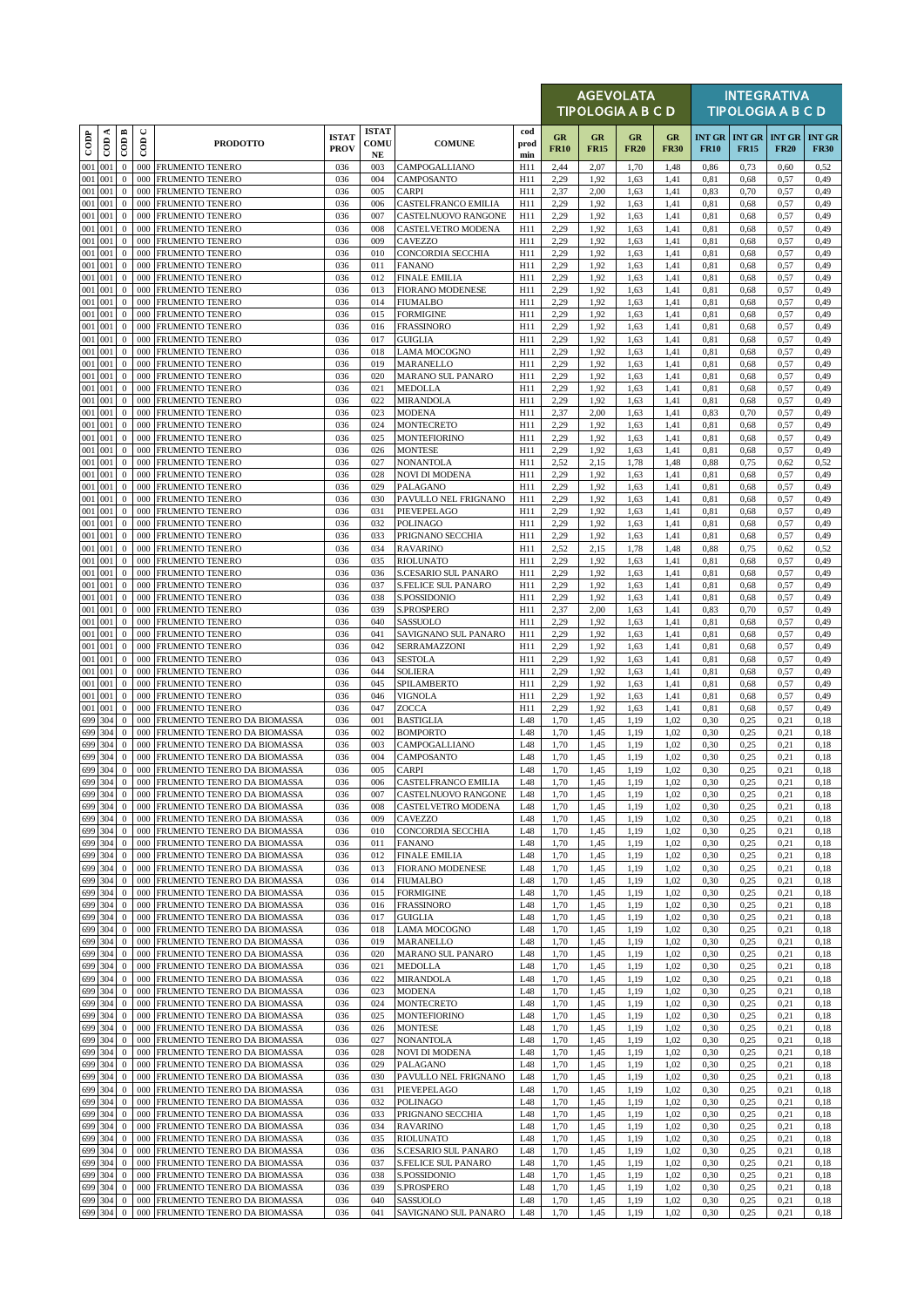|                |                    |                                  |             |                                                            |                             |                                  |                                                    |                    |                   | <b>AGEVOLATA</b><br>TIPOLOGIA A B C D |                   |                   |              |                                     | <b>INTEGRATIVA</b><br><b>TIPOLOGIA A B C D</b> |                              |
|----------------|--------------------|----------------------------------|-------------|------------------------------------------------------------|-----------------------------|----------------------------------|----------------------------------------------------|--------------------|-------------------|---------------------------------------|-------------------|-------------------|--------------|-------------------------------------|------------------------------------------------|------------------------------|
| $_{\rm{cop}}$  | ≺<br>දි            | $\overline{CDB}$                 | $\cup$<br>6 | <b>PRODOTTO</b>                                            | <b>ISTAT</b><br><b>PROV</b> | <b>ISTAT</b><br>COMU<br>$\bf NE$ | <b>COMUNE</b>                                      | cod<br>prod<br>min | GR<br><b>FR10</b> | GR<br><b>FR15</b>                     | GR<br><b>FR20</b> | GR<br><b>FR30</b> | <b>FR10</b>  | <b>INT GR INT GR</b><br><b>FR15</b> | <b>INT GR</b><br><b>FR20</b>                   | <b>INT GR</b><br><b>FR30</b> |
|                | 699 304            | $\boldsymbol{0}$                 | 000         | FRUMENTO TENERO DA BIOMASSA                                | 036                         | 042                              | SERRAMAZZONI                                       | L48                | 1,70              | 1,45                                  | 1,19              | 1,02              | 0,30         | 0,25                                | 0,21                                           | 0,18                         |
| 699            | 304<br>699 304     | $\bf{0}$<br>$\mathbf{0}$         | 000<br>000  | FRUMENTO TENERO DA BIOMASSA<br>FRUMENTO TENERO DA BIOMASSA | 036<br>036                  | 043<br>044                       | <b>SESTOLA</b><br><b>SOLIERA</b>                   | L48<br>L48         | 1,70<br>1,70      | 1,45<br>1,45                          | 1,19<br>1,19      | 1,02<br>1,02      | 0,30<br>0,30 | 0,25<br>0,25                        | 0,21<br>0,21                                   | 0.18<br>0,18                 |
|                | 699 304            | $\mathbf{0}$                     | 000         | FRUMENTO TENERO DA BIOMASSA                                | 036                         | 045                              | SPILAMBERTO                                        | L48                | 1,70              | 1,45                                  | 1,19              | 1,02              | 0,30         | 0,25                                | 0,21                                           | 0,18                         |
| 699<br>699 304 | 304                | $\mathbf{0}$<br>$\mathbf{0}$     | 000<br>000  | FRUMENTO TENERO DA BIOMASSA<br>FRUMENTO TENERO DA BIOMASSA | 036<br>036                  | 046<br>047                       | <b>VIGNOLA</b><br>ZOCCA                            | L48<br>L48         | 1,70<br>1,70      | 1,45<br>1,45                          | 1,19<br>1,19      | 1,02<br>1,02      | 0,30<br>0,30 | 0.25<br>0,25                        | 0,21<br>0,21                                   | 0.18<br>0,18                 |
|                | 192 147            | $\mathbf{0}$                     | 000         | FRUMENTO TENERO DA SEME                                    | 036                         | 001                              | <b>BASTIGLIA</b>                                   | H13                | 3,36              | 2,88                                  | 2,40              | 2,02              | 0,14         | 0,12                                | 0,10                                           | 0.08                         |
| 192            | 147<br>192 147     | $\mathbf{0}$<br>$\bf{0}$         | 000<br>000  | FRUMENTO TENERO DA SEME<br>FRUMENTO TENERO DA SEME         | 036<br>036                  | 002<br>003                       | <b>BOMPORTO</b><br>CAMPOGALLIANO                   | H13<br>H13         | 3,17<br>3,17      | 2,69<br>2,69                          | 2,21<br>2,21      | 1,92<br>1,92      | 0,13<br>0,13 | 0,11<br>0,11                        | 0,09<br>0,09                                   | 0.08<br>0,08                 |
|                | 192 147            | $\mathbf{0}$                     | 000         | FRUMENTO TENERO DA SEME                                    | 036                         | 004                              | CAMPOSANTO                                         | H13                | 2,98              | 2,50                                  | 2,11              | 1,82              | 0,12         | 0,10                                | 0,09                                           | 0.08                         |
|                | 192 147<br>192 147 | $\mathbf{0}$<br>$\bf{0}$         | 000<br>000  | FRUMENTO TENERO DA SEME<br>FRUMENTO TENERO DA SEME         | 036<br>036                  | 005<br>006                       | <b>CARPI</b><br>CASTELFRANCO EMILIA                | H13<br>H13         | 3,07<br>2,98      | 2,59<br>2,50                          | 2,11<br>2,11      | 1,82<br>1,82      | 0,13<br>0,12 | 0,11<br>0,10                        | 0,09<br>0,09                                   | 0.08<br>0.08                 |
| 192 147        |                    | $\mathbf{0}$                     | 000         | FRUMENTO TENERO DA SEME                                    | 036                         | 007                              | CASTELNUOVO RANGONE                                | H13                | 2,98              | 2,50                                  | 2,11              | 1,82              | 0,12         | 0,10                                | 0,09                                           | 0,08                         |
| 192 147        | 192 147            | $\mathbf{0}$<br>$\mathbf{0}$     | 000<br>000  | FRUMENTO TENERO DA SEME<br>FRUMENTO TENERO DA SEME         | 036<br>036                  | 008<br>009                       | CASTELVETRO MODENA<br><b>CAVEZZO</b>               | H13<br>H13         | 2,98<br>2,98      | 2,50<br>2,50                          | 2,11<br>2,11      | 1,82<br>1,82      | 0,12<br>0,12 | 0,10<br>0,10                        | 0,09<br>0,09                                   | 0.08<br>0.08                 |
|                | 192 147            | $\mathbf{0}$                     | 000         | FRUMENTO TENERO DA SEME                                    | 036                         | 010                              | <b>CONCORDIA SECCHIA</b>                           | H13                | 2,98              | 2,50                                  | 2,11              | 1,82              | 0,12         | 0,10                                | 0,09                                           | 0,08                         |
|                | 192 147<br>192 147 | $\mathbf{0}$<br>$\mathbf{0}$     | 000         | FRUMENTO TENERO DA SEME<br>000 FRUMENTO TENERO DA SEME     | 036<br>036                  | 011<br>012                       | <b>FANANO</b><br><b>FINALE EMILIA</b>              | H13<br>H13         | 2,98<br>2,98      | 2,50<br>2,50                          | 2,11<br>2,11      | 1,82<br>1,82      | 0,12<br>0,12 | 0,10<br>0,10                        | 0,09<br>0,09                                   | 0.08<br>0.08                 |
|                | 192 147            | $\mathbf{0}$                     | 000         | FRUMENTO TENERO DA SEME                                    | 036                         | 013                              | <b>FIORANO MODENESE</b>                            | H13                | 2,98              | 2,50                                  | 2,11              | 1,82              | 0,12         | 0,10                                | 0,09                                           | 0.08                         |
| 192 147        | 192 147            | $\mathbf{0}$<br>$\mathbf{0}$     | 000<br>000  | FRUMENTO TENERO DA SEME<br>FRUMENTO TENERO DA SEME         | 036<br>036                  | 014<br>015                       | <b>FIUMALBO</b><br><b>FORMIGINE</b>                | H13<br>H13         | 2,98<br>2,98      | 2,50<br>2,50                          | 2,11<br>2,11      | 1,82<br>1,82      | 0,12<br>0,12 | 0,10<br>0,10                        | 0,09<br>0,09                                   | 0.08<br>0.08                 |
|                | 192 147            | $\mathbf{0}$                     | 000         | FRUMENTO TENERO DA SEME                                    | 036                         | 016                              | <b>FRASSINORO</b>                                  | H13                | 2,98              | 2,50                                  | 2,11              | 1,82              | 0,12         | 0,10                                | 0,09                                           | 0.08                         |
|                | 192 147<br>192 147 | $\mathbf{0}$<br>$\mathbf{0}$     | 000<br>000  | FRUMENTO TENERO DA SEME<br>FRUMENTO TENERO DA SEME         | 036<br>036                  | 017<br>018                       | <b>GUIGLIA</b><br>LAMA MOCOGNO                     | H13<br>H13         | 2,98<br>2,98      | 2,50<br>2,50                          | 2,11<br>2,11      | 1,82<br>1,82      | 0,12<br>0,12 | 0,10<br>0,10                        | 0,09<br>0,09                                   | 0,08<br>0,08                 |
|                | 192 147            | $\mathbf{0}$                     | 000         | FRUMENTO TENERO DA SEME                                    | 036                         | 019                              | MARANELLO                                          | H13                | 2,98              | 2,50                                  | 2,11              | 1,82              | 0,12         | 0,10                                | 0,09                                           | 0.08                         |
| 192 147        | 192 147            | $\mathbf{0}$<br>$\mathbf{0}$     | 000<br>000  | FRUMENTO TENERO DA SEME<br>FRUMENTO TENERO DA SEME         | 036<br>036                  | 020<br>021                       | MARANO SUL PANARO<br><b>MEDOLLA</b>                | H13<br>H13         | 2,98<br>2,98      | 2,50<br>2,50                          | 2,11<br>2,11      | 1,82<br>1,82      | 0,12<br>0,12 | 0,10<br>0,10                        | 0,09<br>0,09                                   | 0.08<br>0,08                 |
| 192 147        |                    | $\mathbf{0}$                     | 000         | FRUMENTO TENERO DA SEME                                    | 036                         | 022                              | <b>MIRANDOLA</b>                                   | H13                | 2,98              | 2,50                                  | 2,11              | 1,82              | 0,12         | 0,10                                | 0,09                                           | 0.08                         |
| 192 147        |                    | $\mathbf{0}$                     | 000         | FRUMENTO TENERO DA SEME                                    | 036                         | 023                              | <b>MODENA</b>                                      | H13                | 3,07              | 2,59                                  | 2,11              | 1,82              | 0,13         | 0,11                                | 0,09                                           | 0,08                         |
| 192            | 147<br>192 147     | $\mathbf{0}$<br>$\mathbf{0}$     | 000<br>000  | FRUMENTO TENERO DA SEME<br>FRUMENTO TENERO DA SEME         | 036<br>036                  | 024<br>025                       | <b>MONTECRETO</b><br><b>MONTEFIORINO</b>           | H13<br>H13         | 2,98<br>2,98      | 2,50<br>2,50                          | 2,11<br>2,11      | 1,82<br>1,82      | 0,12<br>0,12 | 0,10<br>0,10                        | 0,09<br>0,09                                   | 0,08<br>0,08                 |
|                | 192 147            | $\mathbf{0}$                     |             | 000 FRUMENTO TENERO DA SEME                                | 036                         | 026                              | <b>MONTESE</b>                                     | H13                | 2,98              | 2,50                                  | 2,11              | 1,82              | 0,12         | 0,10                                | 0,09                                           | 0.08                         |
|                | 192 147<br>192 147 | $\mathbf{0}$<br>$\mathbf{0}$     | 000<br>000  | FRUMENTO TENERO DA SEME<br>FRUMENTO TENERO DA SEME         | 036<br>036                  | 027<br>028                       | <b>NONANTOLA</b><br><b>NOVI DI MODENA</b>          | H13<br>H13         | 3,26<br>2,98      | 2,78<br>2,50                          | 2,30<br>2,11      | 1,92<br>1,82      | 0,14<br>0,12 | 0,12<br>0,10                        | 0,10<br>0,09                                   | 0.08<br>0,08                 |
|                | 192 147            | $\mathbf{0}$                     | 000         | FRUMENTO TENERO DA SEME                                    | 036                         | 029                              | PALAGANO                                           | H13                | 2,98              | 2,50                                  | 2,11              | 1,82              | 0,12         | 0,10                                | 0,09                                           | 0.08                         |
|                | 192 147<br>192 147 | $\mathbf{0}$<br>$\mathbf{0}$     | 000<br>000  | FRUMENTO TENERO DA SEME<br>FRUMENTO TENERO DA SEME         | 036<br>036                  | 030<br>031                       | PAVULLO NEL FRIGNANO<br>PIEVEPELAGO                | H13<br>H13         | 2,98<br>2,98      | 2,50<br>2,50                          | 2,11<br>2,11      | 1,82<br>1,82      | 0,12<br>0,12 | 0,10<br>0,10                        | 0,09<br>0,09                                   | 0.08<br>0,08                 |
|                | 192 147            | $\mathbf{0}$                     | 000         | FRUMENTO TENERO DA SEME                                    | 036                         | 032                              | <b>POLINAGO</b>                                    | H13                | 2,98              | 2,50                                  | 2,11              | 1,82              | 0,12         | 0,10                                | 0,09                                           | 0,08                         |
|                | 192 147<br>192 147 | $\mathbf{0}$<br>$\mathbf{0}$     | 000<br>000  | FRUMENTO TENERO DA SEME<br>FRUMENTO TENERO DA SEME         | 036<br>036                  | 033<br>034                       | PRIGNANO SECCHIA<br><b>RAVARINO</b>                | H13<br>H13         | 2,98<br>3,26      | 2,50<br>2,78                          | 2,11<br>2,30      | 1,82<br>1,92      | 0,12<br>0,14 | 0,10<br>0,12                        | 0,09<br>0,10                                   | 0.08<br>0.08                 |
| 192 147        |                    | $\mathbf{0}$                     | 000         | FRUMENTO TENERO DA SEME                                    | 036                         | 035                              | <b>RIOLUNATO</b>                                   | H13                | 2,98              | 2,50                                  | 2,11              | 1,82              | 0,12         | 0,10                                | 0,09                                           | 0,08                         |
| 192 147        | 192 147            | $\mathbf{0}$<br>$\mathbf{0}$     | 000         | FRUMENTO TENERO DA SEME<br>000 FRUMENTO TENERO DA SEME     | 036<br>036                  | 036<br>037                       | S.CESARIO SUL PANARO<br><b>S.FELICE SUL PANARO</b> | H13<br>H13         | 2,98<br>2,98      | 2,50<br>2,50                          | 2,11<br>2,11      | 1,82<br>1,82      | 0,12<br>0,12 | 0,10<br>0,10                        | 0,09<br>0,09                                   | 0.08<br>0,08                 |
| 192 147        |                    | $\mathbf{0}$                     | 000         | FRUMENTO TENERO DA SEME                                    | 036                         | 038                              | S.POSSIDONIO                                       | H13                | 2,98              | 2,50                                  | 2,11              | 1,82              | 0,12         | 0,10                                | 0,09                                           | 0,08                         |
| 192 147        | 192 147            | $\mathbf{0}$<br>$\mathbf{0}$     | 000         | FRUMENTO TENERO DA SEME                                    | 036<br>036                  | 039<br>040                       | S.PROSPERO<br><b>SASSUOLO</b>                      | H13<br>H13         | 3,07<br>2,98      | 2,59                                  | 2,11<br>2,11      | 1,82<br>1,82      | 0.13<br>0,12 | 0,11                                | 0,09<br>0,09                                   | 0.08<br>0.08                 |
|                | 192 147            | $\mathbf{0}$                     | 000         | 000 FRUMENTO TENERO DA SEME<br>FRUMENTO TENERO DA SEME     | 036                         | 041                              | SAVIGNANO SUL PANARO                               | H13                | 2,98              | 2,50<br>2,50                          | 2,11              | 1,82              | 0,12         | 0,10<br>0,10                        | 0,09                                           | 0.08                         |
| 192 147        | 192 147            | $\mathbf{0}$                     | 000         | FRUMENTO TENERO DA SEME                                    | 036                         | 042                              | SERRAMAZZONI                                       | H13                | 2,98              | 2,50                                  | 2,11              | 1,82              | 0,12         | 0,10                                | 0,09                                           | 0,08                         |
|                | 192 147            | $\boldsymbol{0}$<br>$\mathbf{0}$ | 000         | FRUMENTO TENERO DA SEME<br>000 FRUMENTO TENERO DA SEME     | 036<br>036                  | 043<br>044                       | <b>SESTOLA</b><br><b>SOLIERA</b>                   | H13<br>H13         | 2,98<br>2,98      | 2,50<br>2,50                          | 2,11<br>2,11      | 1,82<br>1,82      | 0,12<br>0,12 | 0,10<br>0,10                        | 0.09<br>0,09                                   | 0.08<br>0.08                 |
|                | 192 147            | $\mathbf{0}$                     |             | 000 FRUMENTO TENERO DA SEME                                | 036                         | 045                              | SPILAMBERTO                                        | H13                | 2,98              | 2,50                                  | 2,11              | 1,82              | 0,12         | 0,10                                | 0,09                                           | 0.08                         |
| 192 147        | 192 147            | $\bf{0}$<br>$\mathbf{0}$         | 000         | 000 FRUMENTO TENERO DA SEME<br>FRUMENTO TENERO DA SEME     | 036<br>036                  | 046<br>047                       | <b>VIGNOLA</b><br>ZOCCA                            | H13<br>H13         | 2,98<br>2,98      | 2,50<br>2,50                          | 2,11<br>2,11      | 1,82<br>1,82      | 0,12<br>0,12 | 0,10<br>0,10                        | 0,09<br>0,09                                   | 0,08<br>0,08                 |
|                | 066 066            | $\mathbf{0}$                     |             | 000 GIRASOLE                                               | 036                         | 001                              | <b>BASTIGLIA</b>                                   | C48                | 2,38              | 2,04                                  | 1,70              | 1,45              | 0,42         | 0,36                                | 0,30                                           | 0,25                         |
|                | 066 066<br>066 066 | $\bf{0}$<br>$\bf{0}$             | 000<br>000  | <b>GIRASOLE</b><br><b>GIRASOLE</b>                         | 036<br>036                  | 002<br>003                       | <b>BOMPORTO</b><br>CAMPOGALLIANO                   | C48<br>C48         | 2,38<br>2,38      | 2,04<br>2,04                          | 1,70<br>1,70      | 1,45<br>1,45      | 0,42<br>0,42 | 0,36<br>0,36                        | 0,30<br>0,30                                   | 0.25<br>0,25                 |
|                | 066 066            | $\mathbf{0}$                     | 000         | <b>GIRASOLE</b>                                            | 036                         | 004                              | CAMPOSANTO                                         | C48                | 2,38              | 2,04                                  | 1,70              | 1,45              | 0,42         | 0,36                                | 0,30                                           | 0,25                         |
| 066 066        | 066 066            | $\bf{0}$<br>$\bf{0}$             | 000<br>000  | <b>GIRASOLE</b><br><b>GIRASOLE</b>                         | 036<br>036                  | 005<br>006                       | <b>CARPI</b><br>CASTELFRANCO EMILIA                | C48<br>C48         | 2,38<br>2,38      | 2,04<br>2,04                          | 1,70<br>1,70      | 1,45<br>1,45      | 0,42<br>0,42 | 0,36<br>0,36                        | 0,30<br>0,30                                   | 0,25<br>0,25                 |
|                | 066 066            | $\mathbf{0}$                     |             | 000 GIRASOLE                                               | 036                         | 007                              | CASTELNUOVO RANGONE                                | C48                | 2,38              | 2,04                                  | 1,70              | 1,45              | 0,42         | 0,36                                | 0,30                                           | 0,25                         |
|                | 066 066<br>066 066 | $\mathbf{0}$<br>$\bf{0}$         | 000<br>000  | <b>GIRASOLE</b><br><b>GIRASOLE</b>                         | 036<br>036                  | 008<br>009                       | CASTELVETRO MODENA<br><b>CAVEZZO</b>               | C48<br>C48         | 2,38<br>2,38      | 2,04<br>2,04                          | 1,70<br>1,70      | 1,45<br>1,45      | 0,42<br>0,42 | 0,36<br>0,36                        | 0,30<br>0,30                                   | 0,25<br>0,25                 |
|                | 066 066            | $\mathbf{0}$                     | 000         | <b>GIRASOLE</b>                                            | 036                         | 010                              | CONCORDIA SECCHIA                                  | C48                | 2,38              | 2,04                                  | 1,70              | 1,45              | 0,42         | 0,36                                | 0,30                                           | 0,25                         |
|                | 066 066<br>066 066 | $\mathbf{0}$<br>$\bf{0}$         | 000<br>000  | <b>GIRASOLE</b><br><b>GIRASOLE</b>                         | 036<br>036                  | 011<br>012                       | <b>FANANO</b><br><b>FINALE EMILIA</b>              | C48<br>C48         | 2,38<br>2,38      | 2,04<br>2,04                          | 1,70<br>1,70      | 1,45<br>1,45      | 0,42<br>0,42 | 0,36<br>0,36                        | 0,30<br>0,30                                   | 0,25<br>0,25                 |
|                | 06606              | $\mathbf{0}$                     | 000         | <b>GIRASOLE</b>                                            | 036                         | 013                              | <b>FIORANO MODENESE</b>                            | C48                | 2,38              | 2,04                                  | 1,70              | 1,45              | 0,42         | 0,36                                | 0,30                                           | 0,25                         |
|                | 066 066<br>066 066 | $\mathbf{0}$<br>$\bf{0}$         | 000<br>000  | <b>GIRASOLE</b><br><b>GIRASOLE</b>                         | 036<br>036                  | 014<br>015                       | <b>FIUMALBO</b><br><b>FORMIGINE</b>                | C48<br>C48         | 2,38<br>2,38      | 2,04<br>2,04                          | 1,70<br>1,70      | 1,45<br>1,45      | 0,42<br>0,42 | 0,36<br>0,36                        | 0,30<br>0,30                                   | 0,25<br>0,25                 |
|                | 066 066            | $\mathbf{0}$                     | 000         | <b>GIRASOLE</b>                                            | 036                         | 016                              | <b>FRASSINORO</b>                                  | C48                | 2,38              | 2,04                                  | 1,70              | 1,45              | 0,42         | 0,36                                | 0,30                                           | 0.25                         |
|                | 066 066<br>066 066 | $\mathbf{0}$<br>$\mathbf{0}$     | 000<br>000  | <b>GIRASOLE</b><br><b>GIRASOLE</b>                         | 036<br>036                  | 017<br>018                       | <b>GUIGLIA</b><br><b>LAMA MOCOGNO</b>              | C48<br>C48         | 2,38<br>2,38      | 2,04<br>2,04                          | 1,70<br>1,70      | 1,45<br>1,45      | 0,42<br>0,42 | 0,36<br>0,36                        | 0,30<br>0,30                                   | 0,25<br>0,25                 |
|                | 066 066            | $\bf{0}$                         | 000         | <b>GIRASOLE</b>                                            | 036                         | 019                              | MARANELLO                                          | C48                | 2,38              | 2,04                                  | 1,70              | 1,45              | 0,42         | 0,36                                | 0,30                                           | 0,25                         |
|                | 066 066<br>066 066 | $\mathbf{0}$                     | 000<br>000  | <b>GIRASOLE</b><br><b>GIRASOLE</b>                         | 036<br>036                  | 020<br>021                       | MARANO SUL PANARO<br><b>MEDOLLA</b>                | C48<br>C48         | 2,38<br>2,38      | 2,04<br>2,04                          | 1,70<br>1,70      | 1,45<br>1,45      | 0,42<br>0,42 | 0,36<br>0,36                        | 0,30<br>0,30                                   | 0,25<br>0,25                 |
|                | 066 066            | $\bf{0}$<br>$\mathbf{0}$         | 000         | <b>GIRASOLE</b>                                            | 036                         | 022                              | <b>MIRANDOLA</b>                                   | C48                | 2,38              | 2,04                                  | 1,70              | 1,45              | 0,42         | 0,36                                | 0,30                                           | 0,25                         |
|                | 066 066            | $\mathbf{0}$                     | 000         | <b>GIRASOLE</b>                                            | 036                         | 023                              | <b>MODENA</b>                                      | C48                | 2,38              | 2,04                                  | 1,70              | 1,45              | 0,42         | 0,36                                | 0,30                                           | 0,25                         |
|                | 066 066<br>066 066 | $\bf{0}$<br>$\bf{0}$             | 000<br>000  | <b>GIRASOLE</b><br><b>GIRASOLE</b>                         | 036<br>036                  | 024<br>025                       | <b>MONTECRETO</b><br><b>MONTEFIORINO</b>           | C48<br>C48         | 2,38<br>2,38      | 2,04<br>2,04                          | 1,70<br>1,70      | 1,45<br>1,45      | 0,42<br>0,42 | 0,36<br>0,36                        | 0,30<br>0,30                                   | 0,25<br>0,25                 |
|                | 066 066            | $\mathbf{0}$                     | 000         | <b>GIRASOLE</b>                                            | 036                         | 026                              | <b>MONTESE</b>                                     | C48                | 2,38              | 2,04                                  | 1,70              | 1,45              | 0,42         | 0,36                                | 0,30                                           | 0,25                         |
|                | 066 066<br>066 066 | $\bf{0}$<br>$\mathbf{0}$         | 000<br>000  | <b>GIRASOLE</b><br><b>GIRASOLE</b>                         | 036<br>036                  | 027<br>028                       | <b>NONANTOLA</b><br><b>NOVI DI MODENA</b>          | C48<br>C48         | 2,38<br>2,38      | 2,04<br>2,04                          | 1,70<br>1,70      | 1,45<br>1,45      | 0,42<br>0,42 | 0,36<br>0,36                        | 0,30<br>0,30                                   | 0,25<br>0,25                 |
|                | 066 066            | $\mathbf{0}$                     | 000         | <b>GIRASOLE</b>                                            | 036                         | 029                              | PALAGANO                                           | C48                | 2,38              | 2,04                                  | 1,70              | 1,45              | 0,42         | 0,36                                | 0,30                                           | 0,25                         |
|                | 066 066<br>066 066 | $\bf{0}$<br>$\bf{0}$             | 000<br>000  | <b>GIRASOLE</b><br><b>GIRASOLE</b>                         | 036<br>036                  | 030<br>031                       | PAVULLO NEL FRIGNANO<br>PIEVEPELAGO                | C48<br>C48         | 2,38<br>2,38      | 2,04<br>2,04                          | 1,70<br>1,70      | 1,45<br>1,45      | 0,42<br>0,42 | 0,36<br>0,36                        | 0,30<br>0,30                                   | 0,25<br>0,25                 |
|                | 066 066            | $\mathbf{0}$                     |             | 000 GIRASOLE                                               | 036                         | 032                              | <b>POLINAGO</b>                                    | C48                | 2,38              | 2,04                                  | 1,70              | 1,45              | 0,42         | 0,36                                | 0,30                                           | 0,25                         |
|                | 066 066            | $\mathbf{0}$                     |             | 000 GIRASOLE                                               | 036                         | 033                              | PRIGNANO SECCHIA                                   | C48                | 2,38              | 2,04                                  | 1,70              | 1,45              | 0,42         | 0,36                                | 0,30                                           | 0,25                         |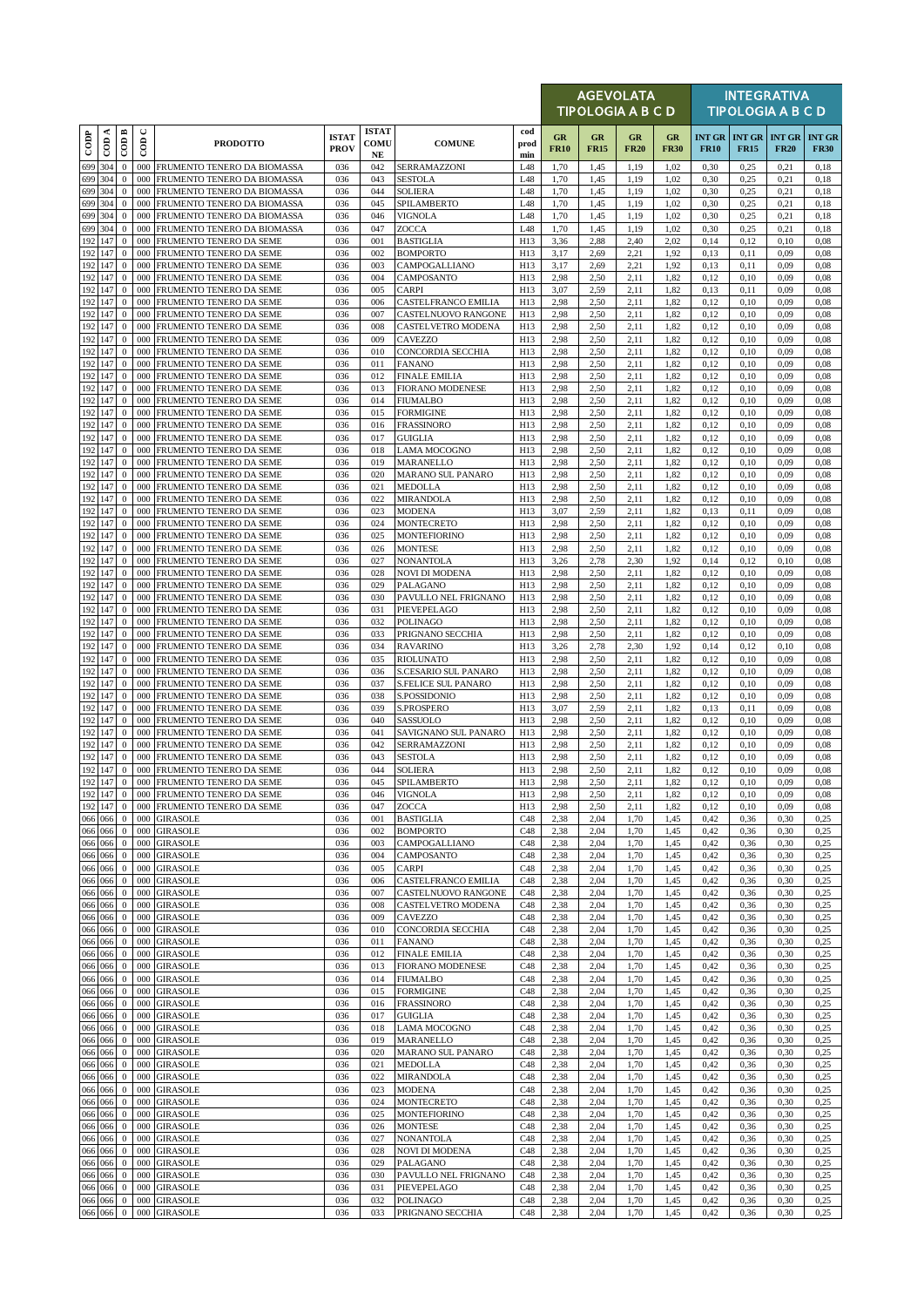|                    |     |                              |                          |                                                    |                             |                            |                                                    |                                    |                   | <b>AGEVOLATA</b><br><b>TIPOLOGIA A B C D</b> |                   |                   |                              |                              | <b>INTEGRATIVA</b><br><b>TIPOLOGIA A B C D</b> |                              |
|--------------------|-----|------------------------------|--------------------------|----------------------------------------------------|-----------------------------|----------------------------|----------------------------------------------------|------------------------------------|-------------------|----------------------------------------------|-------------------|-------------------|------------------------------|------------------------------|------------------------------------------------|------------------------------|
| $_{\rm{cop}}$      | CDA | CODB                         | $\cup$<br>$\overline{5}$ | <b>PRODOTTO</b>                                    | <b>ISTAT</b><br><b>PROV</b> | <b>ISTAT</b><br>COMU<br>NE | <b>COMUNE</b>                                      | cod<br>prod<br>min                 | GR<br><b>FR10</b> | GR<br><b>FR15</b>                            | GR<br><b>FR20</b> | GR<br><b>FR30</b> | <b>INT GR</b><br><b>FR10</b> | <b>INT GR</b><br><b>FR15</b> | <b>INT GR</b><br><b>FR20</b>                   | <b>INT GR</b><br><b>FR30</b> |
| 066 066            |     | $\mathbf{0}$                 | 000                      | <b>GIRASOLE</b>                                    | 036                         | 034                        | <b>RAVARINO</b>                                    | C48                                | 2,38              | 2,04                                         | 1,70              | 1,45              | 0,42                         | 0,36                         | 0,30                                           | 0,25                         |
| 066 066<br>066 066 |     | $\mathbf{0}$<br>$\mathbf{0}$ | 000<br>000               | <b>GIRASOLE</b><br><b>GIRASOLE</b>                 | 036<br>036                  | 035<br>036                 | <b>RIOLUNATO</b><br><b>S.CESARIO SUL PANARO</b>    | C48<br>C48                         | 2,38<br>2,38      | 2,04<br>2,04                                 | 1,70<br>1,70      | 1,45<br>1,45      | 0,42<br>0,42                 | 0,36<br>0,36                 | 0,30<br>0,30                                   | 0,25<br>0,25                 |
| 066 066            |     | $\mathbf{0}$                 | 000                      | <b>GIRASOLE</b>                                    | 036                         | 037                        | <b>S.FELICE SUL PANARO</b>                         | C48                                | 2,38              | 2,04                                         | 1,70              | 1,45              | 0,42                         | 0,36                         | 0,30                                           | 0,25                         |
| 066 066            |     | $\mathbf{0}$                 | 000                      | <b>GIRASOLE</b>                                    | 036                         | 038                        | S.POSSIDONIO                                       | C48                                | 2,38              | 2,04                                         | 1,70              | 1,45              | 0,42                         | 0,36                         | 0,30                                           | 0,25                         |
| 066 066            |     | $\mathbf{0}$                 | 000                      | <b>GIRASOLE</b>                                    | 036                         | 039                        | S.PROSPERO                                         | C48                                | 2,38              | 2,04                                         | 1,70              | 1,45              | 0,42                         | 0,36                         | 0,30                                           | 0,25                         |
| 066 066<br>066     | 066 | $\mathbf{0}$<br>$\bf{0}$     | 000<br>000               | <b>GIRASOLE</b><br><b>GIRASOLE</b>                 | 036<br>036                  | 040<br>041                 | SASSUOLO<br>SAVIGNANO SUL PANARO                   | C48<br>C48                         | 2,38<br>2,38      | 2,04<br>2,04                                 | 1,70<br>1,70      | 1,45<br>1,45      | 0,42<br>0,42                 | 0,36<br>0,36                 | 0,30<br>0,30                                   | 0,25<br>0,25                 |
| 066 066            |     | $\mathbf{0}$                 | 000                      | <b>GIRASOLE</b>                                    | 036                         | 042                        | SERRAMAZZONI                                       | C48                                | 2,38              | 2,04                                         | 1,70              | 1,45              | 0,42                         | 0,36                         | 0,30                                           | 0,25                         |
| 066 066            |     | $\mathbf{0}$                 | 000                      | <b>GIRASOLE</b>                                    | 036                         | 043                        | <b>SESTOLA</b>                                     | C48                                | 2,38              | 2,04                                         | 1,70              | 1,45              | 0,42                         | 0,36                         | 0,30                                           | 0,25                         |
| 066 066            |     | $\mathbf{0}$                 | 000                      | <b>GIRASOLE</b>                                    | 036                         | 044                        | <b>SOLIERA</b>                                     | C48                                | 2,38              | 2,04                                         | 1,70              | 1,45              | 0,42                         | 0,36                         | 0,30                                           | 0,25                         |
| 066 066<br>066 066 |     | $\mathbf{0}$<br>$\mathbf{0}$ | 000<br>000               | <b>GIRASOLE</b><br><b>GIRASOLE</b>                 | 036<br>036                  | 045<br>046                 | SPILAMBERTO<br>VIGNOLA                             | C48<br>C48                         | 2,38<br>2,38      | 2,04<br>2,04                                 | 1,70<br>1,70      | 1,45<br>1,45      | 0,42<br>0,42                 | 0,36<br>0,36                 | 0,30<br>0,30                                   | 0,25<br>0,25                 |
| 066 066            |     | $\mathbf{0}$                 | 000                      | <b>GIRASOLE</b>                                    | 036                         | 047                        | ZOCCA                                              | C48                                | 2,38              | 2,04                                         | 1,70              | 1,45              | 0,42                         | 0,36                         | 0,30                                           | 0,25                         |
| 005 005            |     | $\bf{0}$                     | 000                      | <b>MAIS DA GRANELLA</b>                            | 036                         | 001                        | <b>BASTIGLIA</b>                                   | CO <sub>3</sub>                    | 2,98              | 2,55                                         | 2.13              | 1,79              | 0,52                         | 0,45                         | 0,37                                           | 0.31                         |
| 005 005            |     | $\mathbf{0}$                 | 000                      | <b>MAIS DA GRANELLA</b>                            | 036                         | 002                        | <b>BOMPORTO</b>                                    | CO <sub>3</sub>                    | 3,57              | 3,06                                         | 2,47              | 2,13              | 0.63                         | 0,54                         | 0,43                                           | 0,37                         |
| 005 005<br>005 005 |     | $\mathbf{0}$<br>$\mathbf{0}$ | 000<br>000               | <b>MAIS DA GRANELLA</b><br><b>MAIS DA GRANELLA</b> | 036<br>036                  | 003<br>004                 | CAMPOGALLIANO<br>CAMPOSANTO                        | CO <sub>3</sub><br>CO <sub>3</sub> | 3,40<br>2,98      | 2,89<br>2,55                                 | 2,38<br>2,13      | 2,04<br>1,79      | 0,60<br>0,52                 | 0,51<br>0,45                 | 0,42<br>0,37                                   | 0,36<br>0,31                 |
| 005 005            |     | $\bf{0}$                     | 000                      | <b>MAIS DA GRANELLA</b>                            | 036                         | 005                        | <b>CARPI</b>                                       | CO <sub>3</sub>                    | 3,74              | 3,15                                         | 2,64              | 2,21              | 0,66                         | 0,55                         | 0,46                                           | 0,39                         |
| 005 005            |     | $\mathbf{0}$                 | 000                      | <b>MAIS DA GRANELLA</b>                            | 036                         | 006                        | CASTELFRANCO EMILIA                                | CO <sub>3</sub>                    | 2,98              | 2,55                                         | 2.13              | 1,79              | 0,52                         | 0,45                         | 0,37                                           | 0,31                         |
| 005 005<br>005 005 |     | $\mathbf{0}$<br>$\mathbf{0}$ | 000<br>000               | <b>MAIS DA GRANELLA</b><br><b>MAIS DA GRANELLA</b> | 036<br>036                  | 007<br>008                 | CASTELNUOVO RANGONE<br>CASTELVETRO MODENA          | CO <sub>3</sub><br>CO <sub>3</sub> | 2,55<br>2,55      | 2,21<br>2,21                                 | 1,79<br>1,79      | 1,53<br>1,53      | 0,45<br>0,45                 | 0,39<br>0,39                 | 0,31<br>0,31                                   | 0,27<br>0,27                 |
| 005 005            |     | $\mathbf{0}$                 | 000                      | <b>MAIS DA GRANELLA</b>                            | 036                         | 009                        | <b>CAVEZZO</b>                                     | CO <sub>3</sub>                    | 3,57              | 3,06                                         | 2,47              | 2,13              | 0.63                         | 0,54                         | 0,43                                           | 0,37                         |
| 005 005            |     | $\mathbf{0}$                 | 000                      | <b>MAIS DA GRANELLA</b>                            | 036                         | 010                        | CONCORDIA SECCHIA                                  | CO <sub>3</sub>                    | 2,38              | 2,04                                         | 1,70              | 1,45              | 0,42                         | 0,36                         | 0,30                                           | 0,25                         |
| 005 005            |     | $\mathbf{0}$                 | 000                      | <b>MAIS DA GRANELLA</b>                            | 036                         | 011                        | <b>FANANO</b>                                      | CO <sub>3</sub>                    | 2,55              | 2,21                                         | 1,79              | 1,53              | 0,45                         | 0,39                         | 0,31                                           | 0,27                         |
| 005 005<br>005 005 |     | $\mathbf{0}$<br>$\mathbf{0}$ | 000<br>000               | <b>MAIS DA GRANELLA</b><br><b>MAIS DA GRANELLA</b> | 036<br>036                  | 012<br>013                 | <b>FINALE EMILIA</b><br><b>FIORANO MODENESE</b>    | CO <sub>3</sub><br>CO <sub>3</sub> | 3,32<br>2,55      | 2,81<br>2,21                                 | 2,30<br>1,79      | 1,96<br>1,53      | 0,58<br>0,45                 | 0,49<br>0,39                 | 0,40<br>0,31                                   | 0,34<br>0,27                 |
| 005 005            |     | $\mathbf{0}$                 | 000                      | <b>MAIS DA GRANELLA</b>                            | 036                         | 014                        | <b>FIUMALBO</b>                                    | CO <sub>3</sub>                    | 2,55              | 2,21                                         | 1,79              | 1,53              | 0,45                         | 0,39                         | 0,31                                           | 0,27                         |
| 005 005            |     | $\mathbf{0}$                 | 000                      | <b>MAIS DA GRANELLA</b>                            | 036                         | 015                        | <b>FORMIGINE</b>                                   | CO <sub>3</sub>                    | 2,55              | 2,21                                         | 1,79              | 1,53              | 0,45                         | 0,39                         | 0,31                                           | 0,27                         |
| 005 005            |     | $\mathbf{0}$                 | 000                      | MAIS DA GRANELLA                                   | 036                         | 016                        | <b>FRASSINORO</b>                                  | CO <sub>3</sub>                    | 2,55              | 2,21                                         | 1,79              | 1,53              | 0,45                         | 0,39                         | 0,31                                           | 0,27                         |
| 005 005<br>005 005 |     | $\mathbf{0}$<br>$\mathbf{0}$ | 000<br>000               | <b>MAIS DA GRANELLA</b><br><b>MAIS DA GRANELLA</b> | 036<br>036                  | 017<br>018                 | <b>GUIGLIA</b><br><b>LAMA MOCOGNO</b>              | CO <sub>3</sub><br>CO <sub>3</sub> | 2,55<br>2,55      | 2,21<br>2,21                                 | 1,79<br>1,79      | 1,53<br>1,53      | 0,45<br>0,45                 | 0,39<br>0,39                 | 0,31<br>0,31                                   | 0,27<br>0,27                 |
| 005 005            |     | $\mathbf{0}$                 | 000                      | <b>MAIS DA GRANELLA</b>                            | 036                         | 019                        | <b>MARANELLO</b>                                   | CO <sub>3</sub>                    | 2,55              | 2,21                                         | 1,79              | 1,53              | 0,45                         | 0,39                         | 0,31                                           | 0,27                         |
| 005 005            |     | $\mathbf{0}$                 | 000                      | <b>MAIS DA GRANELLA</b>                            | 036                         | 020                        | MARANO SUL PANARO                                  | CO <sub>3</sub>                    | 2,55              | 2,21                                         | 1,79              | 1,53              | 0,45                         | 0,39                         | 0,31                                           | 0,27                         |
| 005 005            |     | $\mathbf{0}$                 | 000                      | <b>MAIS DA GRANELLA</b>                            | 036                         | 021                        | <b>MEDOLLA</b>                                     | CO <sub>3</sub>                    | 2,38              | 2,04                                         | 1,70              | 1,45              | 0,42                         | 0,36                         | 0,30                                           | 0,25                         |
| 005 005<br>005 005 |     | $\mathbf{0}$<br>$\mathbf{0}$ | 000<br>000               | <b>MAIS DA GRANELLA</b><br>MAIS DA GRANELLA        | 036<br>036                  | 022<br>023                 | <b>MIRANDOLA</b><br><b>MODENA</b>                  | CO <sub>3</sub><br>CO <sub>3</sub> | 3,74<br>2,55      | 3,15<br>2,21                                 | 2,64<br>1,79      | 2,21<br>1,53      | 0,66<br>0,45                 | 0,55<br>0,39                 | 0,46<br>0,31                                   | 0,39<br>0,27                 |
| 005 005            |     | $\mathbf{0}$                 | 000                      | <b>MAIS DA GRANELLA</b>                            | 036                         | 024                        | <b>MONTECRETO</b>                                  | CO <sub>3</sub>                    | 2,55              | 2,21                                         | 1,79              | 1,53              | 0,45                         | 0,39                         | 0,31                                           | 0,27                         |
| 005 005            |     | $\mathbf{0}$                 | 000                      | <b>MAIS DA GRANELLA</b>                            | 036                         | 025                        | <b>MONTEFIORINO</b>                                | CO <sub>3</sub>                    | 2,55              | 2,21                                         | 1,79              | 1,53              | 0,45                         | 0,39                         | 0,31                                           | 0,27                         |
| 005 005            |     | $\mathbf{0}$                 | 000                      | <b>MAIS DA GRANELLA</b>                            | 036                         | 026                        | <b>MONTESE</b>                                     | CO <sub>3</sub>                    | 2,55              | 2,21                                         | 1,79              | 1,53              | 0,45                         | 0,39                         | 0,31                                           | 0,27                         |
| 005 005<br>005 005 |     | $\mathbf{0}$<br>$\mathbf{0}$ | 000<br>000               | <b>MAIS DA GRANELLA</b><br><b>MAIS DA GRANELLA</b> | 036<br>036                  | 027<br>028                 | <b>NONANTOLA</b><br><b>NOVI DI MODENA</b>          | CO <sub>3</sub><br>CO <sub>3</sub> | 3,66<br>3,32      | 3,15<br>2,81                                 | 2,55<br>2,30      | 2,21<br>1,96      | 0.64<br>0,58                 | 0,55<br>0,49                 | 0,45<br>0,40                                   | 0,39<br>0,34                 |
| 005 005            |     | $\bf{0}$                     | 000                      | <b>MAIS DA GRANELLA</b>                            | 036                         | 029                        | PALAGANO                                           | CO <sub>3</sub>                    | 2,55              | 2,21                                         | 1,79              | 1,53              | 0,45                         | 0,39                         | 0,31                                           | 0,27                         |
| 005 005            |     | $\mathbf{0}$                 | 000                      | <b>MAIS DA GRANELLA</b>                            | 036                         | 030                        | PAVULLO NEL FRIGNANO                               | CO <sub>3</sub>                    | 2,55              | 2,21                                         | 1,79              | 1,53              | 0,45                         | 0,39                         | 0,31                                           | 0,27                         |
| 005 005            |     | $\mathbf{0}$                 | 000                      | <b>MAIS DA GRANELLA</b>                            | 036                         | 031                        | PIEVEPELAGO                                        | CO <sub>3</sub>                    | 2,55              | 2,21                                         | 1,79              | 1,53              | 0,45                         | 0,39                         | 0,31                                           | 0,27                         |
| 005 005<br>005 005 |     | $\mathbf{0}$<br>$\mathbf{0}$ | 000<br>000               | <b>MAIS DA GRANELLA</b><br><b>MAIS DA GRANELLA</b> | 036<br>036                  | 032<br>033                 | POLINAGO<br>PRIGNANO SECCHIA                       | CO <sub>3</sub><br>CO <sub>3</sub> | 2,55<br>2,55      | 2,21<br>2,21                                 | 1,79<br>1,79      | 1,53<br>1,53      | 0,45<br>0,45                 | 0,39<br>0,39                 | 0,31<br>0,31                                   | 0,27<br>0,27                 |
| 005 005            |     | $\mathbf{0}$                 | 000                      | <b>MAIS DA GRANELLA</b>                            | 036                         | 034                        | <b>RAVARINO</b>                                    | CO <sub>3</sub>                    | 3,32              | 2,81                                         | 2,30              | 1,96              | 0,58                         | 0,49                         | 0,40                                           | 0,34                         |
| 005 005            |     | $\mathbf{0}$                 | 000                      | <b>MAIS DA GRANELLA</b>                            | 036                         | 035                        | <b>RIOLUNATO</b>                                   | CO <sub>3</sub>                    | 2,55              | 2,21                                         | 1,79              | 1,53              | 0,45                         | 0,39                         | 0,31                                           | 0,27                         |
| 005 005<br>005 005 |     | $\mathbf{0}$                 |                          | 000 MAIS DA GRANELLA<br>0 000 MAIS DA GRANELLA     | 036<br>036                  | 036<br>037                 | S.CESARIO SUL PANARO<br><b>S.FELICE SUL PANARO</b> | CO <sub>3</sub><br>CO <sub>3</sub> | 2,55<br>3.83      | 2,21<br>3.23                                 | 1,79<br>2.72      | 1,53<br>2.30      | 0,45<br>0.67                 | 0,39<br>0.57                 | 0,31<br>0.48                                   | 0,27<br>0.40                 |
| 005 005            |     | $\mathbf{0}$                 |                          | 000 MAIS DA GRANELLA                               | 036                         | 038                        | S.POSSIDONIO                                       | CO <sub>3</sub>                    | 2,55              | 2,21                                         | 1,79              | 1,53              | 0,45                         | 0,39                         | 0,31                                           | 0,27                         |
| 005 005            |     | $\mathbf{0}$                 | 000                      | <b>MAIS DA GRANELLA</b>                            | 036                         | 039                        | S.PROSPERO                                         | CO <sub>3</sub>                    | 2,55              | 2,21                                         | 1,79              | 1,53              | 0,45                         | 0,39                         | 0,31                                           | 0,27                         |
| 005 005            |     | $\mathbf{0}$                 | 000                      | <b>MAIS DA GRANELLA</b>                            | 036                         | 040                        | SASSUOLO                                           | CO <sub>3</sub>                    | 2,55              | 2,21                                         | 1,79              | 1,53              | 0,45                         | 0,39                         | 0,31                                           | 0,27                         |
| 005 005<br>005 005 |     | $\bf{0}$                     | 000<br>000               | MAIS DA GRANELLA<br><b>MAIS DA GRANELLA</b>        | 036                         | 041<br>042                 | SAVIGNANO SUL PANARO                               | CO <sub>3</sub><br>CO <sub>3</sub> | 2,72              | 2,30                                         | 1,87              | 1,62              | 0,48                         | 0,40                         | 0,33                                           | 0,28                         |
| 005 005            |     | $\bf{0}$<br>$\bf{0}$         | 000                      | <b>MAIS DA GRANELLA</b>                            | 036<br>036                  | 043                        | SERRAMAZZONI<br><b>SESTOLA</b>                     | CO <sub>3</sub>                    | 2,55<br>2,55      | 2,21<br>2,21                                 | 1,79<br>1,79      | 1,53<br>1,53      | 0,45<br>0,45                 | 0,39<br>0,39                 | 0,31<br>0,31                                   | 0,27<br>0,27                 |
| 005 005            |     | $\bf{0}$                     | 000                      | <b>MAIS DA GRANELLA</b>                            | 036                         | 044                        | <b>SOLIERA</b>                                     | CO <sub>3</sub>                    | 3,83              | 3,23                                         | 2,72              | 2,30              | 0,67                         | 0,57                         | 0,48                                           | 0,40                         |
| 005 005            |     | $\mathbf{0}$                 | 000                      | MAIS DA GRANELLA                                   | 036                         | 045                        | SPILAMBERTO                                        | CO <sub>3</sub>                    | 2,38              | 2,04                                         | 1,70              | 1,45              | 0,42                         | 0,36                         | 0,30                                           | 0,25                         |
| 005 005<br>005 005 |     | $\mathbf{0}$<br>$\bf{0}$     | 000<br>000               | <b>MAIS DA GRANELLA</b><br><b>MAIS DA GRANELLA</b> | 036<br>036                  | 046<br>047                 | <b>VIGNOLA</b><br>ZOCCA                            | CO <sub>3</sub><br>CO <sub>3</sub> | 2,55<br>2,55      | 2,21<br>2,21                                 | 1,79<br>1,79      | 1,53<br>1,53      | 0,45<br>0,45                 | 0,39<br>0,39                 | 0,31<br>0,31                                   | 0,27<br>0,27                 |
| 715 305            |     | $\mathbf{0}$                 | 000                      | <b>MAIS DA BIOMASSA</b>                            | 036                         | 001                        | <b>BASTIGLIA</b>                                   | L58                                | 2,89              | 2,47                                         | 2,04              | 1,70              | 0,51                         | 0,43                         | 0,36                                           | 0,30                         |
| 715 305            |     | $\mathbf{0}$                 |                          | 000 MAIS DA BIOMASSA                               | 036                         | 002                        | <b>BOMPORTO</b>                                    | L58                                | 2,89              | 2,47                                         | 2,04              | 1,70              | 0,51                         | 0,43                         | 0,36                                           | 0,30                         |
| 715 305            |     | $\mathbf{0}$                 | 000                      | <b>MAIS DA BIOMASSA</b>                            | 036                         | 003                        | CAMPOGALLIANO                                      | L58                                | 2,89              | 2,47                                         | 2,04              | 1,70              | 0.51                         | 0,43                         | 0,36                                           | 0,30                         |
| 715 305<br>715 305 |     | $\mathbf{0}$<br>$\mathbf{0}$ | 000<br>000               | <b>MAIS DA BIOMASSA</b><br>MAIS DA BIOMASSA        | 036<br>036                  | 004<br>005                 | CAMPOSANTO<br><b>CARPI</b>                         | L58<br>L58                         | 2,89<br>2,89      | 2,47<br>2,47                                 | 2,04<br>2,04      | 1,70<br>1,70      | 0,51<br>0,51                 | 0,43<br>0,43                 | 0,36<br>0,36                                   | 0,30<br>0,30                 |
| 715 305            |     | $\mathbf{0}$                 | 000                      | MAIS DA BIOMASSA                                   | 036                         | 006                        | <b>CASTELFRANCO EMILIA</b>                         | L58                                | 2,89              | 2,47                                         | 2,04              | 1,70              | 0,51                         | 0,43                         | 0,36                                           | 0,30                         |
| 715 305            |     | $\mathbf{0}$                 | 000                      | MAIS DA BIOMASSA                                   | 036                         | 007                        | CASTELNUOVO RANGONE                                | L58                                | 2,89              | 2,47                                         | 2,04              | 1,70              | 0,51                         | 0,43                         | 0,36                                           | 0,30                         |
| 715 305            |     | $\mathbf{0}$                 | 000                      | <b>MAIS DA BIOMASSA</b>                            | 036                         | 008                        | CASTELVETRO MODENA                                 | L58                                | 2,89              | 2,47                                         | 2,04              | 1,70              | 0,51                         | 0,43                         | 0,36                                           | 0,30                         |
| 715 305<br>715 305 |     | $\mathbf{0}$<br>$\mathbf{0}$ | 000<br>000               | <b>MAIS DA BIOMASSA</b><br><b>MAIS DA BIOMASSA</b> | 036<br>036                  | 009<br>010                 | CAVEZZO<br>CONCORDIA SECCHIA                       | L58<br>L58                         | 2,89<br>2,89      | 2,47<br>2,47                                 | 2,04<br>2,04      | 1,70<br>1,70      | 0,51<br>0,51                 | 0,43<br>0,43                 | 0,36<br>0,36                                   | 0,30<br>0,30                 |
| 715 305            |     | $\bf{0}$                     | 000                      | MAIS DA BIOMASSA                                   | 036                         | 011                        | <b>FANANO</b>                                      | L58                                | 2,89              | 2,47                                         | 2,04              | 1,70              | 0,51                         | 0,43                         | 0,36                                           | 0,30                         |
| 715 305            |     | $\mathbf{0}$                 | 000                      | <b>MAIS DA BIOMASSA</b>                            | 036                         | 012                        | <b>FINALE EMILIA</b>                               | L58                                | 2,89              | 2,47                                         | 2,04              | 1,70              | 0.51                         | 0,43                         | 0,36                                           | 0,30                         |
| 715 305            |     | $\bf{0}$                     | 000                      | <b>MAIS DA BIOMASSA</b>                            | 036                         | 013                        | <b>FIORANO MODENESE</b>                            | L58                                | 2,89              | 2,47                                         | 2,04              | 1,70              | 0,51                         | 0,43                         | 0,36                                           | 0,30                         |
| 715 305<br>715 305 |     | $\bf{0}$<br>$\mathbf{0}$     | 000<br>000               | <b>MAIS DA BIOMASSA</b><br><b>MAIS DA BIOMASSA</b> | 036<br>036                  | 014<br>015                 | <b>FIUMALBO</b><br><b>FORMIGINE</b>                | L58<br>L58                         | 2,89<br>2,89      | 2,47<br>2,47                                 | 2,04<br>2,04      | 1,70<br>1,70      | 0.51<br>0,51                 | 0,43<br>0,43                 | 0,36<br>0,36                                   | 0,30<br>0,30                 |
| 715 305            |     | $\mathbf{0}$                 |                          | 000 MAIS DA BIOMASSA                               | 036                         | 016                        | <b>FRASSINORO</b>                                  | L58                                | 2,89              | 2,47                                         | 2,04              | 1,70              | 0,51                         | 0,43                         | 0,36                                           | 0,30                         |
| 715 305            |     | $\mathbf{0}$                 | 000                      | MAIS DA BIOMASSA                                   | 036                         | 017                        | GUIGLIA                                            | L58                                | 2,89              | 2,47                                         | 2,04              | 1,70              | 0,51                         | 0,43                         | 0,36                                           | 0,30                         |
| 715 305            |     | $\mathbf{0}$                 | 000                      | <b>MAIS DA BIOMASSA</b>                            | 036                         | 018                        | <b>LAMA MOCOGNO</b>                                | L58                                | 2,89              | 2,47                                         | 2,04              | 1,70              | 0,51                         | 0,43                         | 0,36                                           | 0,30                         |
| 715 305<br>715 305 |     | $\bf{0}$<br>$\bf{0}$         | 000<br>000               | <b>MAIS DA BIOMASSA</b><br><b>MAIS DA BIOMASSA</b> | 036<br>036                  | 019<br>020                 | MARANELLO<br>MARANO SUL PANARO                     | L58<br>L58                         | 2,89<br>2,89      | 2,47<br>2,47                                 | 2,04<br>2,04      | 1,70<br>1,70      | 0.51<br>0,51                 | 0,43<br>0,43                 | 0,36<br>0,36                                   | 0,30<br>0,30                 |
| 715 305            |     | $\bf{0}$                     | 000                      | <b>MAIS DA BIOMASSA</b>                            | 036                         | 021                        | <b>MEDOLLA</b>                                     | L58                                | 2,89              | 2,47                                         | 2,04              | 1,70              | 0,51                         | 0,43                         | 0,36                                           | 0,30                         |
| 715 305            |     | $\bf{0}$                     | 000                      | MAIS DA BIOMASSA                                   | 036                         | 022                        | <b>MIRANDOLA</b>                                   | L58                                | 2,89              | 2,47                                         | 2,04              | 1,70              | 0,51                         | 0,43                         | 0,36                                           | 0,30                         |
| 715 305<br>715 305 |     | $\mathbf{0}$                 | 000                      | <b>MAIS DA BIOMASSA</b><br>000 MAIS DA BIOMASSA    | 036                         | 023                        | MODENA                                             | L58                                | 2,89<br>2,89      | 2,47                                         | 2,04              | 1,70              | 0,51                         | 0,43                         | 0,36                                           | 0,30                         |
| 715 305            |     | $\bf{0}$<br>$\mathbf{0}$     |                          | 000 MAIS DA BIOMASSA                               | 036<br>036                  | 024<br>025                 | <b>MONTECRETO</b><br><b>MONTEFIORINO</b>           | L58<br>L58                         | 2,89              | 2,47<br>2,47                                 | 2,04<br>2,04      | 1,70<br>1,70      | 0,51<br>0,51                 | 0,43<br>0,43                 | 0,36<br>0,36                                   | 0,30<br>0,30                 |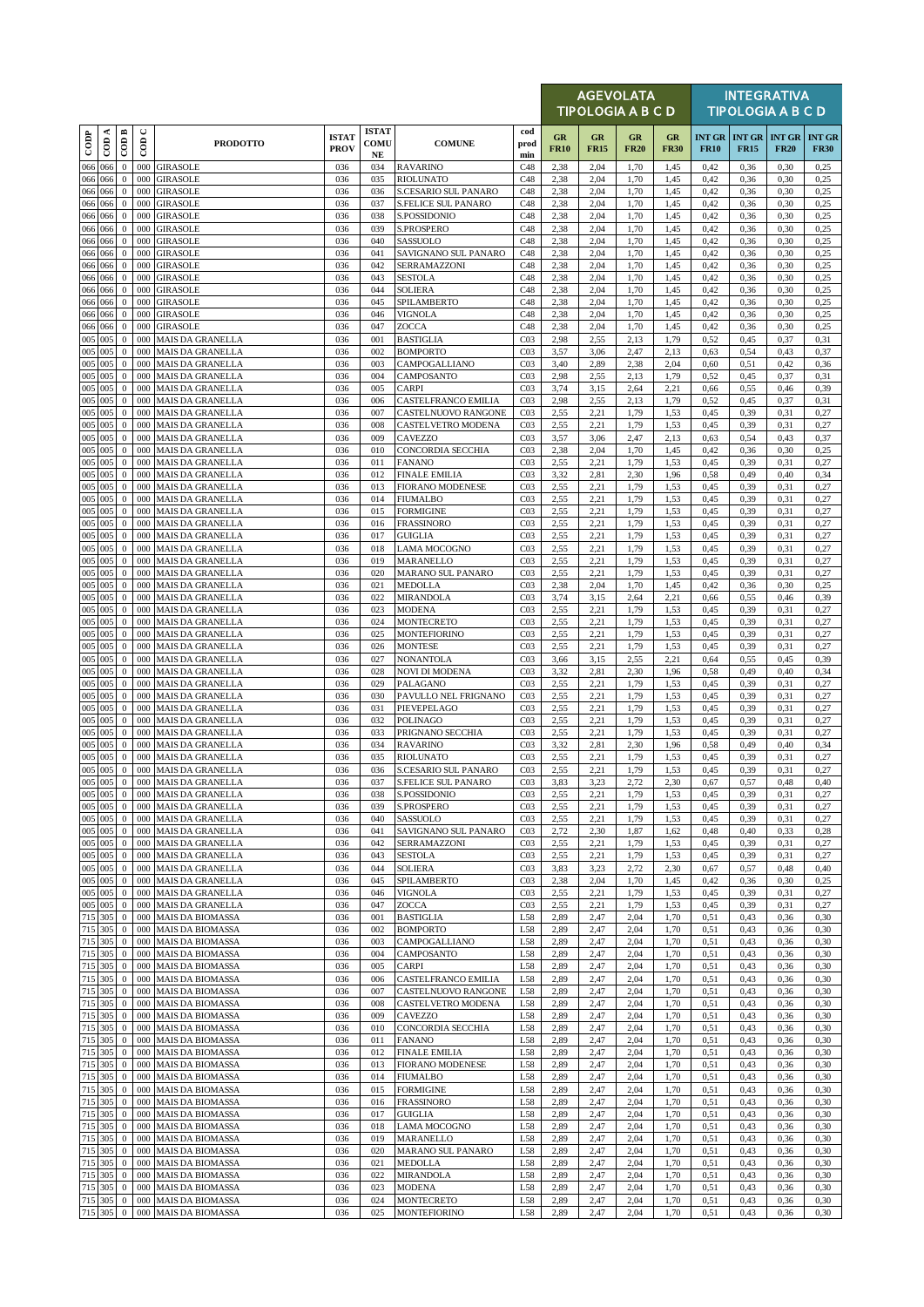|               |                     |                                           |                      |                                                        |                             |                                  |                                                    |                                    |                   |                   | <b>AGEVOLATA</b><br>TIPOLOGIA A B C D |                   |                              |              | <b>INTEGRATIVA</b><br><b>TIPOLOGIA A B C D</b> |                              |
|---------------|---------------------|-------------------------------------------|----------------------|--------------------------------------------------------|-----------------------------|----------------------------------|----------------------------------------------------|------------------------------------|-------------------|-------------------|---------------------------------------|-------------------|------------------------------|--------------|------------------------------------------------|------------------------------|
| $_{\rm{cop}}$ | ≺<br>$\overline{c}$ | $\overline{CDB}$                          | $\cup$<br>$\epsilon$ | <b>PRODOTTO</b>                                        | <b>ISTAT</b><br><b>PROV</b> | <b>ISTAT</b><br>COMU<br>$\bf NE$ | <b>COMUNE</b>                                      | cod<br>prod<br>min                 | GR<br><b>FR10</b> | GR<br><b>FR15</b> | GR<br><b>FR20</b>                     | GR<br><b>FR30</b> | <b>INT GR</b><br><b>FR10</b> | <b>FR15</b>  | <b>INT GR INT GR</b><br><b>FR20</b>            | <b>INT GR</b><br><b>FR30</b> |
|               | 715 305             | $\mathbf{0}$                              | 000                  | <b>MAIS DA BIOMASSA</b>                                | 036                         | 026                              | <b>MONTESE</b>                                     | L58                                | 2,89              | 2,47              | 2,04                                  | 1,70              | 0,51                         | 0,43         | 0,36                                           | 0,30                         |
|               | 715 305<br>715 305  | $\bf{0}$<br>$\mathbf{0}$                  | 000<br>000           | <b>MAIS DA BIOMASSA</b><br><b>MAIS DA BIOMASSA</b>     | 036<br>036                  | 027<br>028                       | <b>NONANTOLA</b><br><b>NOVI DI MODENA</b>          | L58<br>L58                         | 2,89<br>2,89      | 2,47<br>2,47      | 2,04<br>2,04                          | 1,70<br>1,70      | 0,51<br>0,51                 | 0,43<br>0,43 | 0,36<br>0,36                                   | 0,30<br>0,30                 |
| 715 305       | 715 305             | $\mathbf{0}$                              | 000                  | <b>MAIS DA BIOMASSA</b>                                | 036<br>036                  | 029                              | PALAGANO                                           | L58                                | 2,89              | 2,47              | 2,04                                  | 1,70              | 0,51                         | 0,43         | 0,36                                           | 0,30                         |
|               | 715 305             | $\mathbf{0}$<br>$\mathbf{0}$              | 000<br>000           | <b>MAIS DA BIOMASSA</b><br><b>MAIS DA BIOMASSA</b>     | 036                         | 030<br>031                       | PAVULLO NEL FRIGNANO<br>PIEVEPELAGO                | L58<br>L58                         | 2,89<br>2,89      | 2,47<br>2,47      | 2,04<br>2,04                          | 1,70<br>1,70      | 0.51<br>0,51                 | 0,43<br>0,43 | 0,36<br>0,36                                   | 0,30<br>0,30                 |
|               | 715 305             | $\mathbf{0}$                              | 000                  | MAIS DA BIOMASSA                                       | 036                         | 032                              | <b>POLINAGO</b>                                    | L58                                | 2,89              | 2,47              | 2,04                                  | 1,70              | 0,51                         | 0,43         | 0,36                                           | 0,30                         |
|               | 715 305<br>715 305  | $\mathbf{0}$<br>$\bf{0}$                  | 000<br>000           | <b>MAIS DA BIOMASSA</b><br>MAIS DA BIOMASSA            | 036<br>036                  | 033<br>034                       | PRIGNANO SECCHIA<br><b>RAVARINO</b>                | L58<br>L58                         | 2,89<br>2,89      | 2,47<br>2,47      | 2,04<br>2,04                          | 1,70<br>1,70      | 0,51<br>0,51                 | 0,43<br>0,43 | 0,36<br>0,36                                   | 0,30<br>0,30                 |
|               | 715 305             | $\mathbf{0}$                              | 000                  | <b>MAIS DA BIOMASSA</b>                                | 036                         | 035                              | <b>RIOLUNATO</b>                                   | L58                                | 2,89              | 2,47              | 2,04                                  | 1,70              | 0,51                         | 0,43         | 0,36                                           | 0,30                         |
|               | 715 305<br>715 305  | $\mathbf{0}$<br>$\bf{0}$                  | 000<br>000           | <b>MAIS DA BIOMASSA</b><br><b>MAIS DA BIOMASSA</b>     | 036<br>036                  | 036<br>037                       | S.CESARIO SUL PANARO<br><b>S.FELICE SUL PANARO</b> | L58<br>L58                         | 2,89<br>2,89      | 2,47<br>2,47      | 2,04<br>2,04                          | 1,70<br>1,70      | 0,51<br>0,51                 | 0,43<br>0,43 | 0,36<br>0,36                                   | 0,30<br>0,30                 |
|               | 715 305             | $\mathbf{0}$                              | 000                  | <b>MAIS DA BIOMASSA</b>                                | 036                         | 038                              | S.POSSIDONIO                                       | L58                                | 2,89              | 2,47              | 2,04                                  | 1,70              | 0,51                         | 0,43         | 0,36                                           | 0,30                         |
|               | 715 305<br>715 305  | $\mathbf{0}$<br>$\mathbf{0}$              | 000<br>000           | MAIS DA BIOMASSA<br><b>MAIS DA BIOMASSA</b>            | 036<br>036                  | 039<br>040                       | S.PROSPERO<br>SASSUOLO                             | L58<br>L58                         | 2,89<br>2,89      | 2,47<br>2,47      | 2,04<br>2,04                          | 1,70<br>1,70      | 0.51<br>0,51                 | 0,43<br>0,43 | 0,36<br>0,36                                   | 0,30<br>0,30                 |
|               | 715 305             | $\mathbf{0}$                              | 000                  | <b>MAIS DA BIOMASSA</b>                                | 036                         | 041                              | SAVIGNANO SUL PANARO                               | L58                                | 2,89              | 2,47              | 2,04                                  | 1,70              | 0.51                         | 0,43         | 0,36                                           | 0,30                         |
|               | 715 305<br>715 305  | $\mathbf{0}$                              | 000                  | <b>MAIS DA BIOMASSA</b>                                | 036                         | 042                              | SERRAMAZZONI                                       | L58                                | 2,89              | 2,47              | 2,04                                  | 1,70              | 0.51                         | 0,43         | 0,36                                           | 0,30                         |
|               | 715 305             | $\mathbf{0}$<br>$\mathbf{0}$              | 000                  | 000 MAIS DA BIOMASSA<br><b>MAIS DA BIOMASSA</b>        | 036<br>036                  | 043<br>044                       | <b>SESTOLA</b><br><b>SOLIERA</b>                   | L58<br>L58                         | 2,89<br>2,89      | 2,47<br>2,47      | 2,04<br>2,04                          | 1,70<br>1,70      | 0,51<br>0.51                 | 0,43<br>0,43 | 0,36<br>0,36                                   | 0,30<br>0,30                 |
|               | 715 305             | $\mathbf{0}$                              | 000                  | <b>MAIS DA BIOMASSA</b>                                | 036                         | 045                              | SPILAMBERTO                                        | L58                                | 2,89              | 2,47              | 2,04                                  | 1,70              | 0,51                         | 0.43         | 0,36                                           | 0,30                         |
|               | 715 305<br>715 305  | $\mathbf{0}$<br>$\bf{0}$                  | 000<br>000           | <b>MAIS DA BIOMASSA</b><br><b>MAIS DA BIOMASSA</b>     | 036<br>036                  | 046<br>047                       | VIGNOLA<br>ZOCCA                                   | L58<br>L58                         | 2,89<br>2,89      | 2,47<br>2,47      | 2,04<br>2,04                          | 1.70<br>1,70      | 0.51<br>0,51                 | 0,43<br>0,43 | 0,36<br>0,36                                   | 0,30<br>0,30                 |
|               | 007 007             | A                                         | 000                  | MAIS DA INSILAGGIO                                     | 036                         | 001                              | <b>BASTIGLIA</b>                                   | D23                                | 3,23              | 2,72              | 2,30                                  | 1,96              | 0,57                         | 0,48         | 0,40                                           | 0,34                         |
|               | 007 007<br>007 007  | A<br>$\boldsymbol{A}$                     | 000<br>000           | <b>MAIS DA INSILAGGIO</b><br><b>MAIS DA INSILAGGIO</b> | 036<br>036                  | 002<br>003                       | <b>BOMPORTO</b><br>CAMPOGALLIANO                   | D23<br>D23                         | 3,57<br>3,57      | 3,06<br>3,06      | 2,47<br>2,47                          | 2,13<br>2,13      | 0.63<br>0,63                 | 0,54<br>0,54 | 0,43<br>0,43                                   | 0,37<br>0,37                 |
|               | 007 007             | $\mathbf{A}$                              | 000                  | <b>MAIS DA INSILAGGIO</b>                              | 036                         | 004                              | CAMPOSANTO                                         | D23                                | 2,47              | 2,13              | 1,70                                  | 1,45              | 0,43                         | 0,37         | 0,30                                           | 0,25                         |
| 007 007       | 007 007             | A<br>A                                    | 000<br>000           | <b>MAIS DA INSILAGGIO</b><br><b>MAIS DA INSILAGGIO</b> | 036<br>036                  | 005<br>006                       | CARPI<br>CASTELFRANCO EMILIA                       | D23<br>D23                         | 3,57<br>3,23      | 3,06<br>2,72      | 2,47<br>2,30                          | 2,13<br>1,96      | 0.63<br>0,57                 | 0,54<br>0,48 | 0,43<br>0,40                                   | 0,37<br>0,34                 |
|               | 007 007             | $\boldsymbol{\mathsf{A}}$                 | 000                  | <b>MAIS DA INSILAGGIO</b>                              | 036                         | 007                              | CASTELNUOVO RANGONE                                | D23                                | 3,57              | 3,06              | 2,47                                  | 2,13              | 0,63                         | 0,54         | 0,43                                           | 0,37                         |
| 007           | 007                 | $\mathbf{A}$                              | 000                  | <b>MAIS DA INSILAGGIO</b>                              | 036                         | 008                              | CASTELVETRO MODENA                                 | D23                                | 2,89              | 2,47              | 2,04                                  | 1,70              | 0.51                         | 0,43         | 0,36                                           | 0,30                         |
|               | 007 007<br>007 007  | $\boldsymbol{A}$<br>$\mathbf{A}$          | 000<br>000           | <b>MAIS DA INSILAGGIO</b><br><b>MAIS DA INSILAGGIO</b> | 036<br>036                  | 009<br>010                       | CAVEZZO<br>CONCORDIA SECCHIA                       | D23<br>D23                         | 3,23<br>2,47      | 2,72<br>2,13      | 2,30<br>1,70                          | 1,96<br>1,45      | 0,57<br>0,43                 | 0,48<br>0,37 | 0,40<br>0,30                                   | 0,34<br>0,25                 |
|               | 007 007             | A                                         | 000                  | <b>MAIS DA INSILAGGIO</b>                              | 036                         | 011                              | <b>FANANO</b>                                      | D <sub>2</sub> 3                   | 2,89              | 2,47              | 2,04                                  | 1,70              | 0,51                         | 0,43         | 0,36                                           | 0,30                         |
|               | 007 007<br>007 007  | A<br>A                                    | 000<br>000           | <b>MAIS DA INSILAGGIO</b><br><b>MAIS DA INSILAGGIO</b> | 036<br>036                  | 012<br>013                       | <b>FINALE EMILIA</b><br><b>FIORANO MODENESE</b>    | D <sub>23</sub><br>D23             | 2,89<br>2,89      | 2,47<br>2,47      | 2,04<br>2,04                          | 1,70<br>1,70      | 0,51<br>0,51                 | 0,43<br>0,43 | 0,36<br>0,36                                   | 0,30<br>0,30                 |
|               | 007 007             | A                                         | 000                  | <b>MAIS DA INSILAGGIO</b>                              | 036                         | 014                              | <b>FIUMALBO</b>                                    | D23                                | 2,89              | 2,47              | 2,04                                  | 1,70              | 0,51                         | 0,43         | 0,36                                           | 0,30                         |
|               | 007 007<br>007 007  | $\boldsymbol{A}$<br>$\boldsymbol{A}$      | 000<br>000           | <b>MAIS DA INSILAGGIO</b><br><b>MAIS DA INSILAGGIO</b> | 036<br>036                  | 015<br>016                       | <b>FORMIGINE</b><br><b>FRASSINORO</b>              | D23<br>D23                         | 2,55<br>2,89      | 2,21<br>2,47      | 1,79<br>2,04                          | 1,53<br>1,70      | 0,45<br>0,51                 | 0,39<br>0,43 | 0,31<br>0,36                                   | 0,27<br>0,30                 |
|               | 007 007             | A                                         | 000                  | <b>MAIS DA INSILAGGIO</b>                              | 036                         | 017                              | <b>GUIGLIA</b>                                     | D23                                | 2,89              | 2,47              | 2,04                                  | 1,70              | 0,51                         | 0,43         | 0,36                                           | 0,30                         |
|               | 007 007<br>007 007  | $\boldsymbol{A}$                          | 000                  | <b>MAIS DA INSILAGGIO</b>                              | 036                         | 018                              | <b>LAMA MOCOGNO</b>                                | D <sub>23</sub>                    | 2,89              | 2,47              | 2,04                                  | 1,70              | 0,51                         | 0,43         | 0,36                                           | 0,30                         |
|               | 007 007             | $\boldsymbol{\mathsf{A}}$<br>A            | 000<br>000           | <b>MAIS DA INSILAGGIO</b><br><b>MAIS DA INSILAGGIO</b> | 036<br>036                  | 019<br>020                       | MARANELLO<br>MARANO SUL PANARO                     | D23<br>D23                         | 2,89<br>2,89      | 2,47<br>2,47      | 2,04<br>2,04                          | 1,70<br>1,70      | 0.51<br>0.51                 | 0,43<br>0,43 | 0,36<br>0,36                                   | 0,30<br>0,30                 |
|               | 007 007             | $\boldsymbol{A}$                          | 000                  | <b>MAIS DA INSILAGGIO</b>                              | 036                         | 021                              | <b>MEDOLLA</b>                                     | D23                                | 2,89              | 2,47              | 2,04                                  | 1,70              | 0,51                         | 0,43         | 0,36                                           | 0,30                         |
|               | 007 007<br>007 007  | A<br>$\boldsymbol{A}$                     | 000<br>000           | <b>MAIS DA INSILAGGIO</b><br><b>MAIS DA INSILAGGIO</b> | 036<br>036                  | 022<br>023                       | MIRANDOLA<br><b>MODENA</b>                         | D23<br>D23                         | 4,34<br>3,83      | 3,66<br>3,23      | 3,06<br>2,72                          | 2,64<br>2,30      | 0,76<br>0,67                 | 0.64<br>0,57 | 0,54<br>0,48                                   | 0,46<br>0,40                 |
|               | 007 007             | $\boldsymbol{A}$                          | 000                  | <b>MAIS DA INSILAGGIO</b>                              | 036                         | 024                              | MONTECRETO                                         | D <sub>23</sub>                    | 2,89              | 2,47              | 2,04                                  | 1,70              | 0,51                         | 0,43         | 0,36                                           | 0,30                         |
|               | 007 007<br>007 007  | $\boldsymbol{\mathsf{A}}$<br>A            | 000<br>000           | <b>MAIS DA INSILAGGIO</b><br><b>MAIS DA INSILAGGIO</b> | 036<br>036                  | 025<br>026                       | <b>MONTEFIORINO</b><br><b>MONTESE</b>              | D <sub>23</sub><br>D23             | 2,89<br>2,89      | 2,47<br>2,47      | 2,04<br>2,04                          | 1,70<br>1,70      | 0,51<br>0.51                 | 0,43<br>0,43 | 0,36<br>0,36                                   | 0,30<br>0,30                 |
|               | 007 007             | A                                         | 000                  | <b>MAIS DA INSILAGGIO</b>                              | 036                         | 027                              | <b>NONANTOLA</b>                                   | D23                                | 4,42              | 3,74              | 3,06                                  | 2,64              | 0,78                         | 0,66         | 0,54                                           | 0.46                         |
|               | 007 007<br>007 007  | $\boldsymbol{\mathsf{A}}$                 |                      | 000 MAIS DA INSILAGGIO<br>A 000 MAIS DA INSILAGGIO     | 036<br>036                  | 028<br>029                       | <b>NOVI DI MODENA</b><br><b>PALAGANO</b>           | D23<br>D23                         | 2,55<br>2,89      | 2,21<br>2,47      | 1,79<br>2,04                          | 1,53<br>1,70      | 0,45<br>0,51                 | 0,39<br>0.43 | 0,31<br>0,36                                   | 0,27<br>0,30                 |
|               | 007 007             | $\boldsymbol{A}$                          |                      | 000 MAIS DA INSILAGGIO                                 | 036                         | 030                              | PAVULLO NEL FRIGNANO                               | D23                                | 2,89              | 2,47              | 2,04                                  | 1,70              | 0,51                         | 0,43         | 0,36                                           | 0,30                         |
|               | 007 007<br>007 007  | $\boldsymbol{A}$                          | 000                  | <b>MAIS DA INSILAGGIO</b>                              | 036                         | 031                              | PIEVEPELAGO                                        | D23<br>D23                         | 2,89              | 2,47              | 2,04                                  | 1,70              | 0,51                         | 0,43         | 0,36                                           | 0,30                         |
|               | 007 007             | $\boldsymbol{A}$<br>A                     | 000<br>000           | <b>MAIS DA INSILAGGIO</b><br><b>MAIS DA INSILAGGIO</b> | 036<br>036                  | 032<br>033                       | <b>POLINAGO</b><br>PRIGNANO SECCHIA                | D23                                | 2,89<br>2,89      | 2,47<br>2,47      | 2,04<br>2,04                          | 1,70<br>1,70      | 0,51<br>0.51                 | 0,43<br>0,43 | 0,36<br>0,36                                   | 0,30<br>0,30                 |
|               | 007 007             | $\boldsymbol{A}$                          | 000                  | <b>MAIS DA INSILAGGIO</b>                              | 036                         | 034                              | <b>RAVARINO</b>                                    | D <sub>23</sub>                    | 3,32              | 2,81              | 2,30                                  | 1,96              | 0,58                         | 0,49         | 0,40                                           | 0,34                         |
| 007 007       | 007 007             | $\boldsymbol{A}$<br>A                     | 000<br>000           | <b>MAIS DA INSILAGGIO</b><br><b>MAIS DA INSILAGGIO</b> | 036<br>036                  | 035<br>036                       | <b>RIOLUNATO</b><br><b>S.CESARIO SUL PANARO</b>    | D23<br>D23                         | 2,89<br>2,55      | 2,47<br>2,21      | 2,04<br>1,79                          | 1,70<br>1,53      | 0,51<br>0,45                 | 0,43<br>0,39 | 0,36<br>0,31                                   | 0,30<br>0,27                 |
|               | 007 007             | $\mathbf{A}$                              | 000                  | <b>MAIS DA INSILAGGIO</b>                              | 036                         | 037                              | <b>S.FELICE SUL PANARO</b>                         | D23                                | 5,02              | 4,25              | 3,49                                  | 2,98              | 0,88                         | 0,75         | 0,61                                           | 0,52                         |
|               | 007 007<br>007 007  | $\boldsymbol{\mathsf{A}}$<br>A            | 000<br>000           | <b>MAIS DA INSILAGGIO</b><br><b>MAIS DA INSILAGGIO</b> | 036<br>036                  | 038<br>039                       | S.POSSIDONIO<br>S.PROSPERO                         | D <sub>23</sub><br>D23             | 2,47<br>2,47      | 2,13<br>2,13      | 1,70<br>1,70                          | 1,45<br>1,45      | 0,43<br>0,43                 | 0,37<br>0,37 | 0,30<br>0,30                                   | 0,25<br>0,25                 |
|               | 007 007             | A                                         | 000                  | MAIS DA INSILAGGIO                                     | 036                         | 040                              | SASSUOLO                                           | D <sub>23</sub>                    | 2,89              | 2,47              | 2,04                                  | 1,70              | 0,51                         | 0,43         | 0,36                                           | 0,30                         |
|               | 007 007<br>007 007  | $\boldsymbol{\rm{A}}$<br>$\boldsymbol{A}$ | 000<br>000           | <b>MAIS DA INSILAGGIO</b><br><b>MAIS DA INSILAGGIO</b> | 036<br>036                  | 041<br>042                       | SAVIGNANO SUL PANARO<br>SERRAMAZZONI               | D <sub>23</sub><br>D23             | 2,89<br>2,89      | 2,47<br>2,47      | 2,04<br>2,04                          | 1,70<br>1,70      | 0,51<br>0,51                 | 0,43<br>0,43 | 0,36<br>0,36                                   | 0,30<br>0,30                 |
|               | 007 007             | $\boldsymbol{A}$                          | 000                  | <b>MAIS DA INSILAGGIO</b>                              | 036                         | 043                              | <b>SESTOLA</b>                                     | D <sub>23</sub>                    | 2,89              | 2,47              | 2,04                                  | 1,70              | 0,51                         | 0,43         | 0,36                                           | 0,30                         |
|               | 007 007<br>007 007  | $\mathbf A$<br>$\mathbf{A}$               | 000<br>000           | <b>MAIS DA INSILAGGIO</b><br><b>MAIS DA INSILAGGIO</b> | 036<br>036                  | 044<br>045                       | <b>SOLIERA</b><br>SPILAMBERTO                      | D23<br>D23                         | 3,57<br>2,47      | 3,06<br>2,13      | 2,47<br>1,70                          | 2,13<br>1,45      | 0.63<br>0,43                 | 0,54<br>0,37 | 0,43<br>0,30                                   | 0,37<br>0,25                 |
|               | 007 007             | $\boldsymbol{A}$                          |                      | 000 MAIS DA INSILAGGIO                                 | 036                         | 046                              | VIGNOLA                                            | D23                                | 2,89              | 2,47              | 2,04                                  | 1,70              | 0,51                         | 0,43         | 0,36                                           | 0,30                         |
|               | 007 007             | А                                         | 000                  | <b>MAIS DA INSILAGGIO</b>                              | 036                         | 047                              | ZOCCA                                              | D23                                | 2,89              | 2,47              | 2,04                                  | 1,70              | 0.51                         | 0,43         | 0,36                                           | 0,30                         |
|               | 105 105<br>105 105  | $\mathbf 0$<br>$\mathbf{0}$               | 000                  | <b>MAIS DA SEME</b><br>000 MAIS DA SEME                | 036<br>036                  | 001<br>002                       | <b>BASTIGLIA</b><br><b>BOMPORTO</b>                | C <sub>39</sub><br>C <sub>39</sub> | 2,50<br>2,50      | 2,11<br>2,11      | 1,73<br>1,73                          | 1,54<br>1,54      | 0,10<br>0,10                 | 0,09<br>0,09 | 0,07<br>0,07                                   | 0,06<br>0,06                 |
|               | 105 105             | $\mathbf{0}$                              | 000                  | <b>MAIS DA SEME</b>                                    | 036                         | 003                              | CAMPOGALLIANO                                      | C39                                | 2,50              | 2,11              | 1,73                                  | 1,54              | 0,10                         | 0,09         | 0,07                                           | 0,06                         |
|               | 105 105<br>105 105  | $\mathbf{0}$<br>$\bf{0}$                  | 000                  | <b>MAIS DA SEME</b><br>000 MAIS DA SEME                | 036<br>036                  | 004<br>005                       | CAMPOSANTO<br>CARPI                                | C <sub>39</sub><br>C <sub>39</sub> | 2,50<br>2,50      | 2,11<br>2,11      | 1,73<br>1,73                          | 1,54<br>1,54      | 0,10<br>0,10                 | 0,09<br>0,09 | 0,07<br>0,07                                   | 0,06<br>0,06                 |
|               | 105 105             | $\mathbf{0}$                              | 000                  | <b>MAIS DA SEME</b>                                    | 036                         | 006                              | CASTELFRANCO EMILIA                                | C39                                | 2,50              | 2,11              | 1,73                                  | 1,54              | 0,10                         | 0,09         | 0,07                                           | 0,06                         |
|               | 105 105<br>105 105  | $\mathbf{0}$<br>$\boldsymbol{0}$          | 000                  | <b>MAIS DA SEME</b><br>000 MAIS DA SEME                | 036<br>036                  | 007<br>008                       | CASTELNUOVO RANGONE<br>CASTELVETRO MODENA          | C <sub>39</sub><br>C39             | 2,50<br>2,50      | 2,11<br>2,11      | 1,73<br>1,73                          | 1,54<br>1,54      | 0,10<br>0,10                 | 0,09<br>0,09 | 0,07<br>0,07                                   | 0,06<br>0,06                 |
|               | 105 105             | $\mathbf{0}$                              | 000                  | <b>MAIS DA SEME</b>                                    | 036                         | 009                              | CAVEZZO                                            | C <sub>39</sub>                    | 2,50              | 2,11              | 1,73                                  | 1,54              | 0,10                         | 0,09         | 0,07                                           | 0,06                         |
|               | 105 105             | $\mathbf{0}$                              | 000                  | <b>MAIS DA SEME</b>                                    | 036                         | 010                              | CONCORDIA SECCHIA                                  | C <sub>39</sub>                    | 2,50              | 2,11              | 1,73                                  | 1,54              | 0,10                         | 0.09         | 0,07                                           | 0,06                         |
|               | 105 105<br>105 105  | $\bf{0}$<br>$\bf{0}$                      | 000<br>000           | <b>MAIS DA SEME</b><br><b>MAIS DA SEME</b>             | 036<br>036                  | 011<br>012                       | <b>FANANO</b><br><b>FINALE EMILIA</b>              | C <sub>39</sub><br>C <sub>39</sub> | 2,50<br>2,50      | 2,11<br>2,11      | 1,73<br>1,73                          | 1,54<br>1,54      | 0,10<br>0,10                 | 0,09<br>0,09 | 0,07<br>0,07                                   | 0,06<br>0,06                 |
|               | 105 105             | $\mathbf{0}$                              |                      | 000 MAIS DA SEME                                       | 036                         | 013                              | <b>FIORANO MODENESE</b>                            | C39                                | 2,50              | 2,11              | 1,73                                  | 1,54              | 0,10                         | 0,09         | 0,07                                           | 0,06                         |
|               | 105 105<br>105 105  | $\bf{0}$<br>$\mathbf{0}$                  | 000<br>000           | <b>MAIS DA SEME</b><br><b>MAIS DA SEME</b>             | 036<br>036                  | 014<br>015                       | <b>FIUMALBO</b><br><b>FORMIGINE</b>                | C <sub>39</sub><br>C <sub>39</sub> | 2,50<br>2,50      | 2,11<br>2,11      | 1,73<br>1,73                          | 1,54<br>1,54      | 0,10<br>0,10                 | 0,09<br>0,09 | 0,07<br>0,07                                   | 0,06<br>0,06                 |
|               | 105 105             | $\mathbf{0}$                              |                      | 000 MAIS DA SEME                                       | 036                         | 016                              | <b>FRASSINORO</b>                                  | C <sub>39</sub>                    | 2,50              | 2,11              | 1,73                                  | 1,54              | 0,10                         | 0,09         | 0,07                                           | 0,06                         |
|               | 105 105             | $\mathbf{0}$                              |                      | 000 MAIS DA SEME                                       | 036                         | 017                              | <b>GUIGLIA</b>                                     | C39                                | 2,50              | 2,11              | 1,73                                  | 1,54              | 0,10                         | 0,09         | 0,07                                           | 0,06                         |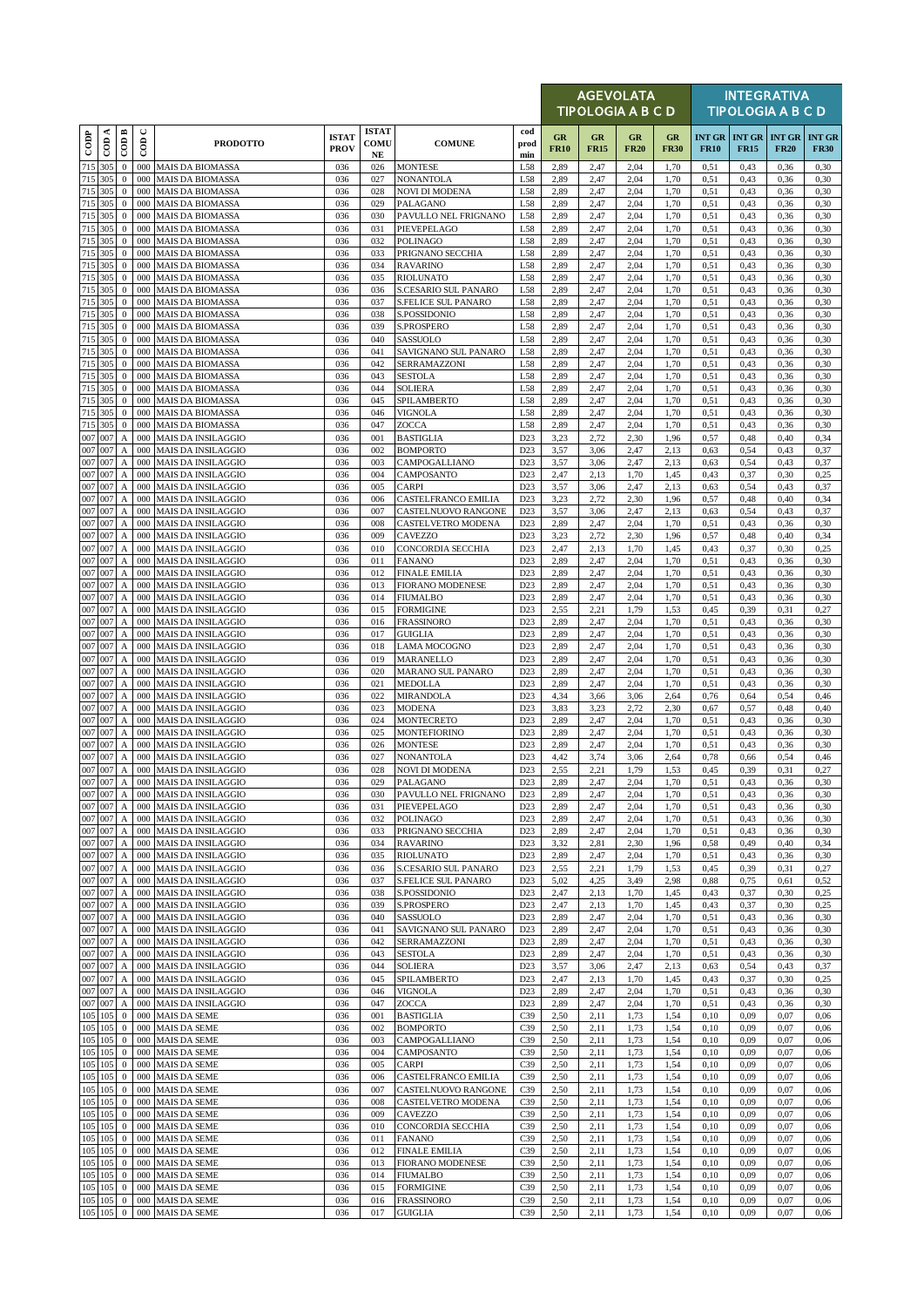|               |                      |                                                |                      |                                            |                             |                                  |                                                    |                                    |                   | <b>AGEVOLATA</b><br><b>TIPOLOGIA A B C D</b> |                   |                   |              |                                                | <b>INTEGRATIVA</b><br><b>TIPOLOGIA A B C D</b> |                              |
|---------------|----------------------|------------------------------------------------|----------------------|--------------------------------------------|-----------------------------|----------------------------------|----------------------------------------------------|------------------------------------|-------------------|----------------------------------------------|-------------------|-------------------|--------------|------------------------------------------------|------------------------------------------------|------------------------------|
| $_{\rm{cop}}$ | ≺<br>$\overline{c}$  | $\overline{CDB}$                               | $\cup$<br>$\epsilon$ | <b>PRODOTTO</b>                            | <b>ISTAT</b><br><b>PROV</b> | <b>ISTAT</b><br>COMU<br>$\bf NE$ | <b>COMUNE</b>                                      | cod<br>prod<br>min                 | GR<br><b>FR10</b> | GR<br><b>FR15</b>                            | GR<br><b>FR20</b> | GR<br><b>FR30</b> | <b>FR10</b>  | <b>INT GR   INT GR   INT GR</b><br><b>FR15</b> | <b>FR20</b>                                    | <b>INT GR</b><br><b>FR30</b> |
|               | 105 105              | $\mathbf{0}$                                   |                      | 000 MAIS DA SEME                           | 036                         | 018                              | LAMA MOCOGNO                                       | C <sub>39</sub>                    | 2,50              | 2,11                                         | 1,73              | 1,54              | 0,10         | 0,09                                           | 0,07                                           | 0,06                         |
|               | 105 105<br>105 105   | $\mathbf{0}$<br>$\mathbf{0}$                   | 000<br>000           | <b>MAIS DA SEME</b><br><b>MAIS DA SEME</b> | 036<br>036                  | 019<br>020                       | MARANELLO<br>MARANO SUL PANARO                     | C <sub>39</sub><br>C <sub>39</sub> | 2,50<br>2,50      | 2,11<br>2,11                                 | 1,73<br>1,73      | 1,54<br>1,54      | 0,10<br>0,10 | 0,09<br>0,09                                   | 0,07<br>0,07                                   | 0,06<br>0,06                 |
|               | 105 105              | $\mathbf{0}$                                   | 000                  | <b>MAIS DA SEME</b>                        | 036                         | 021                              | <b>MEDOLLA</b>                                     | C <sub>39</sub>                    | 2,50              | 2,11                                         | 1,73              | 1,54              | 0,10         | 0,09                                           | 0,07                                           | 0,06                         |
|               | 105 105<br>105 105   | $\mathbf{0}$<br>$\mathbf{0}$                   | 000<br>000           | <b>MAIS DA SEME</b><br><b>MAIS DA SEME</b> | 036<br>036                  | 022<br>023                       | <b>MIRANDOLA</b><br><b>MODENA</b>                  | C <sub>39</sub><br>C39             | 2,50<br>2,50      | 2,11<br>2,11                                 | 1,73<br>1,73      | 1,54<br>1,54      | 0,10<br>0,10 | 0.09<br>0,09                                   | 0,07<br>0,07                                   | 0,06<br>0,06                 |
|               | 105 105              | $\mathbf{0}$                                   |                      | 000 MAIS DA SEME                           | 036                         | 024                              | <b>MONTECRETO</b>                                  | C <sub>39</sub>                    | 2,50              | 2,11                                         | 1,73              | 1,54              | 0,10         | 0,09                                           | 0,07                                           | 0,06                         |
|               | 105 105              | $\mathbf{0}$                                   | 000                  | <b>MAIS DA SEME</b>                        | 036                         | 025                              | <b>MONTEFIORINO</b>                                | C <sub>39</sub>                    | 2,50              | 2,11                                         | 1,73              | 1,54              | 0,10         | 0,09                                           | 0,07                                           | 0,06                         |
|               | 105 105<br>105 105   | $\bf{0}$<br>$\mathbf{0}$                       | 000<br>000           | <b>MAIS DA SEME</b><br><b>MAIS DA SEME</b> | 036<br>036                  | 026<br>027                       | <b>MONTESE</b><br><b>NONANTOLA</b>                 | C <sub>39</sub><br>C <sub>39</sub> | 2,50<br>2,50      | 2,11<br>2,11                                 | 1,73<br>1,73      | 1,54<br>1,54      | 0,10<br>0,10 | 0,09<br>0,09                                   | 0,07<br>0,07                                   | 0,06<br>0,06                 |
|               | 105 105              | $\mathbf{0}$                                   | 000                  | <b>MAIS DA SEME</b>                        | 036                         | 028                              | <b>NOVI DI MODENA</b>                              | C <sub>39</sub>                    | 2,50              | 2,11                                         | 1,73              | 1,54              | 0,10         | 0,09                                           | 0,07                                           | 0,06                         |
|               | 105 105<br>$105$ 105 | $\bf{0}$<br>$\mathbf{0}$                       | 000<br>000           | <b>MAIS DA SEME</b><br><b>MAIS DA SEME</b> | 036<br>036                  | 029<br>030                       | PALAGANO<br>PAVULLO NEL FRIGNANO                   | C <sub>39</sub><br>C <sub>39</sub> | 2,50<br>2,50      | 2,11<br>2,11                                 | 1,73<br>1,73      | 1,54<br>1,54      | 0,10<br>0,10 | 0,09<br>0.09                                   | 0,07<br>0,07                                   | 0,06<br>0,06                 |
|               | 105 105              | $\mathbf{0}$                                   | 000                  | <b>MAIS DA SEME</b>                        | 036                         | 031                              | PIEVEPELAGO                                        | C <sub>39</sub>                    | 2,50              | 2,11                                         | 1,73              | 1,54              | 0,10         | 0,09                                           | 0,07                                           | 0,06                         |
|               | 105 105<br>105 105   | $\mathbf{0}$<br>$\mathbf{0}$                   | 000<br>000           | <b>MAIS DA SEME</b><br><b>MAIS DA SEME</b> | 036<br>036                  | 032<br>033                       | <b>POLINAGO</b><br>PRIGNANO SECCHIA                | C <sub>39</sub><br>C <sub>39</sub> | 2,50<br>2,50      | 2,11<br>2,11                                 | 1,73<br>1,73      | 1,54<br>1,54      | 0,10<br>0,10 | 0,09<br>0.09                                   | 0,07<br>0,07                                   | 0,06<br>0,06                 |
|               | 105 105              | $\mathbf{0}$                                   | 000                  | <b>MAIS DA SEME</b>                        | 036                         | 034                              | <b>RAVARINO</b>                                    | C <sub>39</sub>                    | 2,50              | 2,11                                         | 1,73              | 1,54              | 0,10         | 0,09                                           | 0,07                                           | 0,06                         |
|               | 105 105              | $\mathbf{0}$                                   |                      | 000 MAIS DA SEME                           | 036                         | 035                              | <b>RIOLUNATO</b>                                   | C39                                | 2,50              | 2,11                                         | 1,73              | 1,54              | 0,10         | 0,09                                           | 0,07                                           | 0,06                         |
|               | 105 105<br>105 105   | $\mathbf{0}$<br>$\mathbf{0}$                   | 000<br>000           | MAIS DA SEME<br><b>MAIS DA SEME</b>        | 036<br>036                  | 036<br>037                       | S.CESARIO SUL PANARO<br>S.FELICE SUL PANARO        | C <sub>39</sub><br>C <sub>39</sub> | 2,50<br>2,50      | 2,11<br>2,11                                 | 1,73<br>1,73      | 1,54<br>1,54      | 0,10<br>0,10 | 0,09<br>0.09                                   | 0,07<br>0,07                                   | 0,06<br>0,06                 |
|               | 105 105              | $\mathbf{0}$                                   | 000                  | <b>MAIS DA SEME</b>                        | 036                         | 038                              | S.POSSIDONIO                                       | C <sub>39</sub>                    | 2,50              | 2,11                                         | 1,73              | 1,54              | 0,10         | 0,09                                           | 0,07                                           | 0,06                         |
|               | 105 105<br>105 105   | $\mathbf{0}$<br>$\mathbf{0}$                   | 000<br>000           | <b>MAIS DA SEME</b><br><b>MAIS DA SEME</b> | 036<br>036                  | 039<br>040                       | S.PROSPERO<br>SASSUOLO                             | C39<br>C <sub>39</sub>             | 2,50<br>2,50      | 2,11<br>2,11                                 | 1,73<br>1,73      | 1,54<br>1,54      | 0,10<br>0,10 | 0,09<br>0,09                                   | 0,07<br>0,07                                   | 0,06<br>0,06                 |
|               | 105 105              | $\mathbf{0}$                                   | 000                  | <b>MAIS DA SEME</b>                        | 036                         | 041                              | SAVIGNANO SUL PANARO                               | C <sub>39</sub>                    | 2,50              | 2,11                                         | 1,73              | 1,54              | 0,10         | 0,09                                           | 0,07                                           | 0,06                         |
|               | 105 105<br>105 105   | $\mathbf{0}$                                   | 000                  | <b>MAIS DA SEME</b><br><b>MAIS DA SEME</b> | 036                         | 042                              | SERRAMAZZONI                                       | C <sub>39</sub>                    | 2,50              | 2,11                                         | 1,73              | 1,54              | 0,10         | 0,09                                           | 0,07                                           | 0,06                         |
|               | 105 105              | $\mathbf{0}$<br>$\mathbf{0}$                   | 000<br>000           | <b>MAIS DA SEME</b>                        | 036<br>036                  | 043<br>044                       | <b>SESTOLA</b><br><b>SOLIERA</b>                   | C <sub>39</sub><br>C <sub>39</sub> | 2,50<br>2,50      | 2,11<br>2,11                                 | 1,73<br>1,73      | 1,54<br>1,54      | 0,10<br>0,10 | 0,09<br>0.09                                   | 0,07<br>0,07                                   | 0,06<br>0,06                 |
|               | 105 105              | $\mathbf{0}$                                   | 000                  | <b>MAIS DA SEME</b>                        | 036                         | 045                              | <b>SPILAMBERTO</b>                                 | C <sub>39</sub>                    | 2,50              | 2,11                                         | 1,73              | 1,54              | 0,10         | 0,09                                           | 0,07                                           | 0,06                         |
|               | 105 105<br>105 105   | $\mathbf{0}$<br>$\bf{0}$                       | 000                  | 000 MAIS DA SEME<br><b>MAIS DA SEME</b>    | 036<br>036                  | 046<br>047                       | <b>VIGNOLA</b><br>ZOCCA                            | C39<br>C <sub>39</sub>             | 2,50<br>2,50      | 2,11<br>2,11                                 | 1,73<br>1,73      | 1,54<br>1,54      | 0,10<br>0,10 | 0,09<br>0.09                                   | 0,07<br>0,07                                   | 0,06<br>0,06                 |
|               | 205 205              | A                                              | 000                  | <b>MAIS DOLCE</b>                          | 036                         | 001                              | <b>BASTIGLIA</b>                                   | D <sub>24</sub>                    | 2,98              | 2,55                                         | 2.13              | 1,79              | 0,52         | 0,45                                           | 0,37                                           | 0,31                         |
|               | 205 205<br>205 205   | $\boldsymbol{\rm{A}}$<br>$\boldsymbol{\rm{A}}$ | 000                  | 000 MAIS DOLCE<br><b>MAIS DOLCE</b>        | 036<br>036                  | 002<br>003                       | <b>BOMPORTO</b>                                    | D <sub>24</sub><br>D <sub>24</sub> | 2,98<br>2,98      | 2,55<br>2,55                                 | 2,13              | 1,79              | 0,52<br>0,52 | 0,45<br>0,45                                   | 0,37<br>0,37                                   | 0,31<br>0,31                 |
|               | 205 205              | $\mathbf{A}$                                   | 000                  | <b>MAIS DOLCE</b>                          | 036                         | 004                              | CAMPOGALLIANO<br>CAMPOSANTO                        | D <sub>24</sub>                    | 2,98              | 2,55                                         | 2,13<br>2,13      | 1,79<br>1,79      | 0,52         | 0,45                                           | 0,37                                           | 0,31                         |
|               | 205 205              | $\mathbf{A}$                                   | 000                  | <b>MAIS DOLCE</b>                          | 036                         | 005                              | <b>CARPI</b>                                       | D <sub>24</sub>                    | 2,98              | 2,55                                         | 2,13              | 1,79              | 0,52         | 0,45                                           | 0,37                                           | 0,31                         |
|               | 205 205<br>205 205   | $\boldsymbol{A}$<br>$\boldsymbol{A}$           | 000<br>000           | <b>MAIS DOLCE</b><br><b>MAIS DOLCE</b>     | 036<br>036                  | 006<br>007                       | CASTELFRANCO EMILIA<br>CASTELNUOVO RANGONE         | D <sub>24</sub><br>D <sub>24</sub> | 2,98<br>2,98      | 2,55<br>2,55                                 | 2,13<br>2,13      | 1,79<br>1,79      | 0,52<br>0,52 | 0,45<br>0,45                                   | 0,37<br>0,37                                   | 0,31<br>0,31                 |
|               | $205$ 205            | $\boldsymbol{\mathsf{A}}$                      |                      | 000 MAIS DOLCE                             | 036                         | 008                              | CASTELVETRO MODENA                                 | D <sub>24</sub>                    | 2,98              | 2,55                                         | 2.13              | 1,79              | 0,52         | 0,45                                           | 0,37                                           | 0,31                         |
|               | 205 205<br>205 205   | $\boldsymbol{A}$<br>$\boldsymbol{A}$           |                      | 000 MAIS DOLCE<br>000 MAIS DOLCE           | 036<br>036                  | 009<br>010                       | CAVEZZO<br>CONCORDIA SECCHIA                       | D <sub>24</sub><br>D <sub>24</sub> | 2,98<br>2,98      | 2,55<br>2,55                                 | 2,13<br>2,13      | 1,79<br>1,79      | 0,52<br>0,52 | 0,45<br>0,45                                   | 0,37<br>0,37                                   | 0,31<br>0,31                 |
|               | 205 205              | $\boldsymbol{A}$                               | 000                  | <b>MAIS DOLCE</b>                          | 036                         | 011                              | <b>FANANO</b>                                      | D <sub>24</sub>                    | 2,98              | 2,55                                         | 2,13              | 1,79              | 0,52         | 0,45                                           | 0,37                                           | 0,31                         |
|               | 205 205              | $\boldsymbol{A}$                               | 000                  | <b>MAIS DOLCE</b>                          | 036                         | 012                              | <b>FINALE EMILIA</b>                               | D <sub>24</sub>                    | 2,98              | 2,55                                         | 2.13              | 1,79              | 0,52         | 0,45                                           | 0,37                                           | 0,31                         |
|               | 205 205<br>205 205   | $\boldsymbol{A}$<br>$\boldsymbol{A}$           | 000                  | 000 MAIS DOLCE<br><b>MAIS DOLCE</b>        | 036<br>036                  | 013<br>014                       | <b>FIORANO MODENESE</b><br><b>FIUMALBO</b>         | D <sub>24</sub><br>D <sub>24</sub> | 2,98<br>2,98      | 2,55<br>2,55                                 | 2,13<br>2,13      | 1,79<br>1,79      | 0,52<br>0,52 | 0,45<br>0,45                                   | 0,37<br>0,37                                   | 0,31<br>0,31                 |
|               | 205 205              | $\boldsymbol{A}$                               | 000                  | <b>MAIS DOLCE</b>                          | 036                         | 015                              | <b>FORMIGINE</b>                                   | D <sub>24</sub>                    | 2,98              | 2,55                                         | 2.13              | 1,79              | 0,52         | 0,45                                           | 0,37                                           | 0,31                         |
|               | 205 205<br>205 205   | $\boldsymbol{A}$<br>$\boldsymbol{\mathsf{A}}$  | 000                  | 000 MAIS DOLCE<br><b>MAIS DOLCE</b>        | 036<br>036                  | 016<br>017                       | <b>FRASSINORO</b><br><b>GUIGLIA</b>                | D <sub>24</sub><br>D <sub>24</sub> | 2,98<br>2,98      | 2,55<br>2,55                                 | 2,13<br>2,13      | 1,79<br>1,79      | 0,52<br>0,52 | 0,45<br>0,45                                   | 0,37<br>0,37                                   | 0,31<br>0,31                 |
|               | 205 205              | A                                              | 000                  | <b>MAIS DOLCE</b>                          | 036                         | 018                              | <b>LAMA MOCOGNO</b>                                | D <sub>24</sub>                    | 2,98              | 2,55                                         | 2,13              | 1,79              | 0,52         | 0,45                                           | 0,37                                           | 0,31                         |
|               | 205 205<br>205 205   | $\boldsymbol{A}$                               | 000                  | <b>MAIS DOLCE</b>                          | 036<br>036                  | 019                              | MARANELLO                                          | D24                                | 2,98              | 2,55                                         | 2,13              | 1,79              | 0,52         | 0,45                                           | 0,37                                           | 0,31                         |
|               | 205 205              | $\boldsymbol{A}$                               |                      | 000 MAIS DOLCE<br>A 000 MAIS DOLCE         | 036                         | 020<br>021                       | MARANO SUL PANARO<br><b>MEDOLLA</b>                | D <sub>24</sub><br>D <sub>24</sub> | 2,98<br>2,98      | 2,55<br>2,55                                 | 2,13<br>2,13      | 1,79<br>1,79      | 0,52<br>0,52 | 0,45<br>0,45                                   | 0,37<br>0,37                                   | 0,31<br>0,31                 |
|               | 205 205              | $\boldsymbol{A}$                               |                      | 000 MAIS DOLCE                             | 036                         | 022                              | <b>MIRANDOLA</b>                                   | D <sub>24</sub>                    | 2,98              | 2,55                                         | 2,13              | 1,79              | 0,52         | 0,45                                           | 0,37                                           | 0,31                         |
|               | 205 205<br>205 205   | $\boldsymbol{A}$<br>$\boldsymbol{A}$           |                      | 000 MAIS DOLCE<br>000 MAIS DOLCE           | 036<br>036                  | 023<br>024                       | <b>MODENA</b><br><b>MONTECRETO</b>                 | D <sub>24</sub><br>D <sub>24</sub> | 2,98<br>2,98      | 2,55<br>2,55                                 | 2,13<br>2,13      | 1,79<br>1,79      | 0,52<br>0,52 | 0,45<br>0,45                                   | 0,37<br>0,37                                   | 0,31<br>0,31                 |
|               | 205 205              | A                                              | 000                  | <b>MAIS DOLCE</b>                          | 036                         | 025                              | <b>MONTEFIORINO</b>                                | D <sub>24</sub>                    | 2,98              | 2,55                                         | 2,13              | 1,79              | 0,52         | 0,45                                           | 0,37                                           | 0,31                         |
|               | 205 205<br>205 205   | $\mathbf{A}$<br>$\boldsymbol{A}$               | 000                  | <b>MAIS DOLCE</b><br>000 MAIS DOLCE        | 036<br>036                  | 026<br>027                       | <b>MONTESE</b><br><b>NONANTOLA</b>                 | D <sub>24</sub><br>D <sub>24</sub> | 2,98<br>2,98      | 2,55<br>2,55                                 | 2,13<br>2,13      | 1,79<br>1,79      | 0,52<br>0,52 | 0,45<br>0,45                                   | 0,37<br>0,37                                   | 0,31<br>0,31                 |
|               | 205 205              | $\boldsymbol{A}$                               | 000                  | <b>MAIS DOLCE</b>                          | 036                         | 028                              | <b>NOVI DI MODENA</b>                              | D <sub>24</sub>                    | 2,98              | 2,55                                         | 2,13              | 1,79              | 0,52         | 0,45                                           | 0,37                                           | 0,31                         |
|               | 205 205<br>205 205   | A<br>$\boldsymbol{A}$                          | 000                  | <b>MAIS DOLCE</b><br>000 MAIS DOLCE        | 036<br>036                  | 029<br>030                       | PALAGANO<br>PAVULLO NEL FRIGNANO                   | D <sub>24</sub><br>D <sub>24</sub> | 2,98<br>2,98      | 2,55<br>2,55                                 | 2,13<br>2,13      | 1,79<br>1,79      | 0,52<br>0,52 | 0,45<br>0,45                                   | 0,37<br>0,37                                   | 0,31<br>0,31                 |
|               | 205 205              | $\boldsymbol{\mathsf{A}}$                      | 000                  | <b>MAIS DOLCE</b>                          | 036                         | 031                              | PIEVEPELAGO                                        | D <sub>24</sub>                    | 2,98              | 2,55                                         | 2,13              | 1,79              | 0,52         | 0,45                                           | 0,37                                           | 0,31                         |
|               | 205 205              | $\mathbf{A}$                                   | 000                  | <b>MAIS DOLCE</b>                          | 036                         | 032                              | <b>POLINAGO</b>                                    | D <sub>24</sub>                    | 2,98              | 2,55                                         | 2,13              | 1,79              | 0,52         | 0,45                                           | 0,37                                           | 0,31                         |
|               | 205 205<br>205 205   | $\boldsymbol{\mathsf{A}}$<br>$\boldsymbol{A}$  | 000                  | 000 MAIS DOLCE<br><b>MAIS DOLCE</b>        | 036<br>036                  | 033<br>034                       | PRIGNANO SECCHIA<br><b>RAVARINO</b>                | D <sub>24</sub><br>D <sub>24</sub> | 2,98<br>2,98      | 2,55<br>2,55                                 | 2,13<br>2,13      | 1,79<br>1,79      | 0,52<br>0,52 | 0,45<br>0,45                                   | 0,37<br>0,37                                   | 0,31<br>0,31                 |
|               | 205 205              | A                                              | 000                  | <b>MAIS DOLCE</b>                          | 036                         | 035                              | <b>RIOLUNATO</b>                                   | D <sub>24</sub>                    | 2,98              | 2,55                                         | 2,13              | 1,79              | 0,52         | 0,45                                           | 0,37                                           | 0,31                         |
|               | 205 205<br>205 205   | A<br>$\boldsymbol{\mathsf{A}}$                 | 000<br>000           | <b>MAIS DOLCE</b><br><b>MAIS DOLCE</b>     | 036<br>036                  | 036<br>037                       | S.CESARIO SUL PANARO<br><b>S.FELICE SUL PANARO</b> | D <sub>24</sub><br>D <sub>24</sub> | 2,98<br>2,98      | 2,55<br>2,55                                 | 2,13<br>2,13      | 1,79<br>1,79      | 0,52<br>0,52 | 0,45<br>0,45                                   | 0,37<br>0,37                                   | 0,31<br>0,31                 |
|               | 205 205              | $\boldsymbol{A}$                               |                      | 000 MAIS DOLCE                             | 036                         | 038                              | S.POSSIDONIO                                       | D <sub>24</sub>                    | 2,98              | 2,55                                         | 2,13              | 1,79              | 0,52         | 0,45                                           | 0,37                                           | 0,31                         |
|               | 205 205              | $\boldsymbol{A}$                               | 000                  | <b>MAIS DOLCE</b>                          | 036                         | 039                              | <b>S.PROSPERO</b>                                  | D <sub>24</sub>                    | 2,98              | 2,55                                         | 2,13              | 1,79              | 0,52         | 0,45                                           | 0,37                                           | 0,31                         |
|               | 205 205<br>205 205   | $\boldsymbol{A}$<br>$\boldsymbol{A}$           | 000                  | <b>MAIS DOLCE</b><br>000 MAIS DOLCE        | 036<br>036                  | 040<br>041                       | SASSUOLO<br>SAVIGNANO SUL PANARO                   | D <sub>24</sub><br>D <sub>24</sub> | 2,98<br>2,98      | 2,55<br>2,55                                 | 2,13<br>2,13      | 1,79<br>1,79      | 0,52<br>0,52 | 0,45<br>0,45                                   | 0,37<br>0,37                                   | 0,31<br>0,31                 |
|               | 205 205              | A                                              | 000                  | <b>MAIS DOLCE</b>                          | 036                         | 042                              | SERRAMAZZONI                                       | D <sub>24</sub>                    | 2,98              | 2,55                                         | 2,13              | 1,79              | 0,52         | 0,45                                           | 0,37                                           | 0,31                         |
|               | 205 205<br>205 205   | $\mathbf{A}$<br>$\boldsymbol{A}$               | 000                  | <b>MAIS DOLCE</b><br>000 MAIS DOLCE        | 036<br>036                  | 043<br>044                       | <b>SESTOLA</b><br><b>SOLIERA</b>                   | D <sub>24</sub><br>D <sub>24</sub> | 2,98<br>2,98      | 2,55<br>2,55                                 | 2,13<br>2,13      | 1,79<br>1,79      | 0,52<br>0,52 | 0,45<br>0,45                                   | 0,37<br>0,37                                   | 0,31<br>0,31                 |
|               | 205 205              | $\boldsymbol{A}$                               | 000                  | <b>MAIS DOLCE</b>                          | 036                         | 045                              | SPILAMBERTO                                        | D <sub>24</sub>                    | 2,98              | 2,55                                         | 2,13              | 1,79              | 0,52         | 0,45                                           | 0,37                                           | 0,31                         |
|               | 205 205<br>205 205   | $\boldsymbol{A}$                               | 000<br>000           | <b>MAIS DOLCE</b><br><b>MAIS DOLCE</b>     | 036<br>036                  | 046<br>047                       | VIGNOLA<br>ZOCCA                                   | D <sub>24</sub><br>D <sub>24</sub> | 2,98              | 2,55                                         | 2,13<br>2,13      | 1,79<br>1,79      | 0,52<br>0,52 | 0,45<br>0,45                                   | 0,37<br>0,37                                   | 0,31<br>0,31                 |
|               | 058 058              | A<br>$\boldsymbol{A}$                          | 000                  | MELANZANA                                  | 036                         | 001                              | <b>BASTIGLIA</b>                                   | C58                                | 2,98<br>2,98      | 2,55<br>2,55                                 | 2,13              | 1,79              | 0,52         | 0,45                                           | 0,37                                           | 0,31                         |
|               | 058 058              | $\boldsymbol{A}$                               | 000                  | MELANZANA                                  | 036                         | 002                              | <b>BOMPORTO</b>                                    | C58                                | 2,98              | 2,55                                         | 2,13              | 1,79              | 0,52         | 0,45                                           | 0,37                                           | 0,31                         |
|               | 058 058<br>058 058   | А<br>$\mathbf{A}$                              | 000<br>000           | MELANZANA<br>MELANZANA                     | 036<br>036                  | 003<br>004                       | CAMPOGALLIANO<br>CAMPOSANTO                        | C58<br>C58                         | 2,98<br>2,98      | 2,55<br>2,55                                 | 2.13<br>2,13      | 1,79<br>1,79      | 0,52<br>0,52 | 0,45<br>0,45                                   | 0,37<br>0,37                                   | 0,31<br>0,31                 |
|               | 058 058              | $\boldsymbol{A}$                               | 000                  | MELANZANA                                  | 036                         | 005                              | <b>CARPI</b>                                       | C58                                | 2,98              | 2,55                                         | 2,13              | 1,79              | 0,52         | 0,45                                           | 0,37                                           | 0,31                         |
|               | 058 058<br>058 058   | A<br>A                                         | 000<br>000           | MELANZANA<br>MELANZANA                     | 036<br>036                  | 006<br>007                       | CASTELFRANCO EMILIA<br>CASTELNUOVO RANGONE         | C58<br>C58                         | 2,98<br>2,98      | 2,55<br>2,55                                 | 2,13<br>2,13      | 1,79<br>1,79      | 0,52<br>0,52 | 0,45<br>0,45                                   | 0,37<br>0,37                                   | 0,31<br>0,31                 |
|               | 058 058              | $\boldsymbol{A}$                               |                      | 000 MELANZANA                              | 036                         | 008                              | CASTELVETRO MODENA                                 | C58                                | 2,98              | 2,55                                         | 2,13              | 1,79              | 0,52         | 0,45                                           | 0,37                                           | 0,31                         |
|               | 058 058              | $\boldsymbol{A}$                               |                      | 000 MELANZANA                              | 036                         | 009                              | CAVEZZO                                            | C58                                | 2,98              | 2,55                                         | 2,13              | 1,79              | 0,52         | 0,45                                           | 0,37                                           | 0,31                         |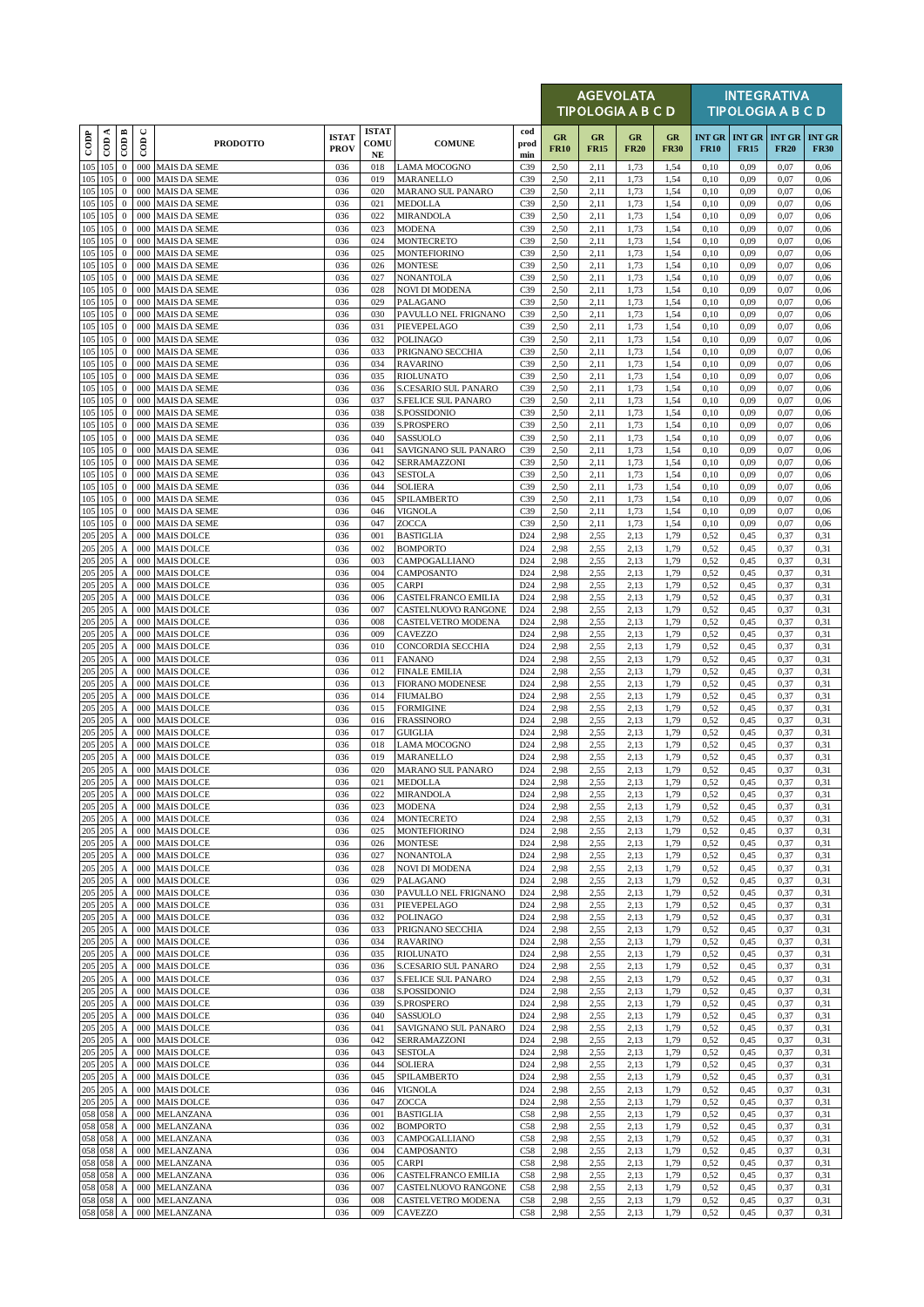|                          |          |                                               |                          |                                         |                             |                                            |                                           |                                    |                   | <b>AGEVOLATA</b><br><b>TIPOLOGIA A B C D</b> |                   |                   |                              |                              | <b>INTEGRATIVA</b><br><b>TIPOLOGIA A B C D</b> |                              |
|--------------------------|----------|-----------------------------------------------|--------------------------|-----------------------------------------|-----------------------------|--------------------------------------------|-------------------------------------------|------------------------------------|-------------------|----------------------------------------------|-------------------|-------------------|------------------------------|------------------------------|------------------------------------------------|------------------------------|
| $\overline{\text{cone}}$ | $\cos A$ | CODB                                          | $\cup$<br>$\overline{5}$ | <b>PRODOTTO</b>                         | <b>ISTAT</b><br><b>PROV</b> | <b>ISTAT</b><br><b>COMU</b><br>$_{\rm NE}$ | <b>COMUNE</b>                             | cod<br>prod<br>min                 | GR<br><b>FR10</b> | GR<br><b>FR15</b>                            | GR<br><b>FR20</b> | GR<br><b>FR30</b> | <b>INT GR</b><br><b>FR10</b> | <b>INT GR</b><br><b>FR15</b> | <b>INT GR</b><br><b>FR20</b>                   | <b>INT GR</b><br><b>FR30</b> |
| 058<br>058 058           | 058      | A                                             | 000<br>000               | MELANZANA<br>MELANZANA                  | 036<br>036                  | 010<br>011                                 | CONCORDIA SECCHIA<br><b>FANANO</b>        | C58<br>C58                         | 2,98<br>2,98      | 2,55<br>2,55                                 | 2,13<br>2,13      | 1,79<br>1,79      | 0,52<br>0,52                 | 0,45<br>0,45                 | 0,37<br>0,37                                   | 0,31<br>0,31                 |
| 058 058                  |          | А<br>$\boldsymbol{\mathsf{A}}$                | 000                      | <b>MELANZANA</b>                        | 036                         | 012                                        | <b>FINALE EMILIA</b>                      | C58                                | 2,98              | 2,55                                         | 2,13              | 1,79              | 0,52                         | 0,45                         | 0,37                                           | 0,31                         |
| 058 058                  |          | A                                             | 000                      | MELANZANA                               | 036                         | 013                                        | <b>FIORANO MODENESE</b>                   | C58                                | 2,98              | 2,55                                         | 2,13              | 1,79              | 0,52                         | 0,45                         | 0,37                                           | 0,31                         |
| 058 058<br>058 058       |          | А<br>$\mathbf{A}$                             | 000<br>000               | MELANZANA<br>MELANZANA                  | 036<br>036                  | 014<br>015                                 | <b>FIUMALBO</b><br><b>FORMIGINE</b>       | C58<br>C58                         | 2,98<br>2,98      | 2,55<br>2,55                                 | 2,13<br>2,13      | 1,79<br>1,79      | 0,52<br>0,52                 | 0,45<br>0,45                 | 0,37<br>0,37                                   | 0,31<br>0,31                 |
| 058 058                  |          | $\boldsymbol{A}$                              | 000                      | MELANZANA                               | 036                         | 016                                        | <b>FRASSINORO</b>                         | C58                                | 2,98              | 2,55                                         | 2,13              | 1,79              | 0,52                         | 0,45                         | 0,37                                           | 0,31                         |
| 058                      | 058      | A                                             | 000                      | MELANZANA                               | 036                         | 017                                        | <b>GUIGLIA</b>                            | C58                                | 2,98              | 2,55                                         | 2.13              | 1,79              | 0,52                         | 0,45                         | 0,37                                           | 0,31                         |
| 058 058<br>058 058       |          | A<br>$\boldsymbol{\mathsf{A}}$                | 000<br>000               | MELANZANA<br>MELANZANA                  | 036<br>036                  | 018<br>019                                 | LAMA MOCOGNO<br>MARANELLO                 | C58<br>C58                         | 2,98<br>2,98      | 2,55<br>2,55                                 | 2,13<br>2,13      | 1,79<br>1,79      | 0,52<br>0,52                 | 0,45<br>0,45                 | 0,37<br>0,37                                   | 0,31<br>0,31                 |
| 058 058                  |          | A                                             | 000                      | MELANZANA                               | 036                         | 020                                        | <b>MARANO SUL PANARO</b>                  | C58                                | 2,98              | 2,55                                         | 2,13              | 1,79              | 0,52                         | 0,45                         | 0,37                                           | 0,31                         |
| 058 058                  |          | $\boldsymbol{A}$                              | 000                      | <b>MELANZANA</b>                        | 036                         | 021                                        | <b>MEDOLLA</b>                            | C58                                | 2,98              | 2,55                                         | 2,13              | 1,79              | 0,52                         | 0,45                         | 0,37                                           | 0,31                         |
| 058 058<br>058 058       |          | $\mathbf{A}$<br>A                             | 000<br>000               | MELANZANA<br>MELANZANA                  | 036<br>036                  | 022<br>023                                 | MIRANDOLA<br><b>MODENA</b>                | C58<br>C58                         | 2,98<br>2,98      | 2,55<br>2,55                                 | 2,13<br>2,13      | 1,79<br>1,79      | 0,52<br>0,52                 | 0,45<br>0,45                 | 0,37<br>0,37                                   | 0,31<br>0,31                 |
| 058                      | 058      | A                                             | 000                      | MELANZANA                               | 036                         | 024                                        | MONTECRETO                                | C58                                | 2,98              | 2,55                                         | 2,13              | 1,79              | 0,52                         | 0,45                         | 0,37                                           | 0,31                         |
| 058 058                  |          | A                                             | 000                      | MELANZANA                               | 036                         | 025                                        | <b>MONTEFIORINO</b>                       | C58                                | 2,98              | 2,55                                         | 2,13              | 1,79              | 0,52                         | 0,45                         | 0,37                                           | 0,31                         |
| 058 058<br>058 058       |          | $\boldsymbol{\mathsf{A}}$<br>$\boldsymbol{A}$ | 000<br>000               | MELANZANA<br>MELANZANA                  | 036<br>036                  | 026<br>027                                 | <b>MONTESE</b><br><b>NONANTOLA</b>        | C58<br>C58                         | 2,98<br>2,98      | 2,55<br>2,55                                 | 2,13<br>2,13      | 1,79<br>1,79      | 0,52<br>0,52                 | 0,45<br>0,45                 | 0,37<br>0,37                                   | 0,31<br>0,31                 |
| 058 058                  |          | $\boldsymbol{\mathsf{A}}$                     | 000                      | <b>MELANZANA</b>                        | 036                         | 028                                        | <b>NOVI DI MODENA</b>                     | C58                                | 2,98              | 2,55                                         | 2,13              | 1,79              | 0,52                         | 0,45                         | 0,37                                           | 0,31                         |
| 058 058                  |          | $\mathbf{A}$                                  | 000                      | MELANZANA                               | 036                         | 029                                        | PALAGANO                                  | C58                                | 2,98              | 2,55                                         | 2,13              | 1,79              | 0,52                         | 0,45                         | 0,37                                           | 0,31                         |
| 058 058<br>058 058       |          | $\boldsymbol{A}$<br>A                         | 000<br>000               | MELANZANA<br>MELANZANA                  | 036<br>036                  | 030<br>031                                 | PAVULLO NEL FRIGNANO<br>PIEVEPELAGO       | C58<br>C58                         | 2,98<br>2,98      | 2,55<br>2,55                                 | 2,13<br>2,13      | 1,79<br>1,79      | 0,52<br>0,52                 | 0,45<br>0,45                 | 0,37<br>0,37                                   | 0,31<br>0,31                 |
| 058 058                  |          | A                                             | 000                      | MELANZANA                               | 036                         | 032                                        | <b>POLINAGO</b>                           | C58                                | 2,98              | 2,55                                         | 2,13              | 1,79              | 0,52                         | 0,45                         | 0,37                                           | 0,31                         |
| 058 058                  |          | $\boldsymbol{A}$                              | 000                      | MELANZANA                               | 036                         | 033                                        | PRIGNANO SECCHIA                          | C58                                | 2,98              | 2,55                                         | 2,13              | 1,79              | 0,52                         | 0,45                         | 0,37                                           | 0,31                         |
| 058 058<br>058 058       |          | $\boldsymbol{\mathsf{A}}$<br>$\boldsymbol{A}$ | 000<br>000               | MELANZANA<br><b>MELANZANA</b>           | 036<br>036                  | 034<br>035                                 | <b>RAVARINO</b><br><b>RIOLUNATO</b>       | C58<br>C58                         | 2,98<br>2,98      | 2,55<br>2,55                                 | 2,13<br>2,13      | 1,79<br>1,79      | 0,52<br>0,52                 | 0,45<br>0,45                 | 0,37<br>0,37                                   | 0,31<br>0,31                 |
| 058 058                  |          | $\boldsymbol{A}$                              | 000                      | MELANZANA                               | 036                         | 036                                        | S.CESARIO SUL PANARO                      | C58                                | 2,98              | 2,55                                         | 2,13              | 1,79              | 0,52                         | 0,45                         | 0,37                                           | 0,31                         |
| 058 058                  |          | $\boldsymbol{\mathsf{A}}$                     | 000                      | MELANZANA                               | 036                         | 037                                        | <b>S.FELICE SUL PANARO</b>                | C58                                | 2,98              | 2,55                                         | 2,13              | 1,79              | 0,52                         | 0,45                         | 0,37                                           | 0,31                         |
| 058 058<br>058 058       |          | A<br>A                                        | 000<br>000               | MELANZANA<br>MELANZANA                  | 036<br>036                  | 038<br>039                                 | S.POSSIDONIO<br>S.PROSPERO                | C58<br>C58                         | 2,98<br>2,98      | 2,55<br>2,55                                 | 2,13<br>2,13      | 1,79<br>1,79      | 0,52<br>0,52                 | 0,45<br>0,45                 | 0,37<br>0,37                                   | 0,31<br>0,31                 |
| 058 058                  |          | $\boldsymbol{\mathsf{A}}$                     | 000                      | MELANZANA                               | 036                         | 040                                        | SASSUOLO                                  | C58                                | 2,98              | 2,55                                         | 2,13              | 1,79              | 0,52                         | 0,45                         | 0,37                                           | 0,31                         |
| 058 058                  |          | $\boldsymbol{A}$                              | 000                      | MELANZANA                               | 036                         | 041                                        | SAVIGNANO SUL PANARO                      | C58                                | 2,98              | 2,55                                         | 2,13              | 1,79              | 0,52                         | 0,45                         | 0,37                                           | 0,31                         |
| 058<br>058 058           | 058      | A<br>$\boldsymbol{A}$                         | 000<br>000               | MELANZANA<br>MELANZANA                  | 036<br>036                  | 042<br>043                                 | SERRAMAZZONI<br><b>SESTOLA</b>            | C58<br>C58                         | 2,98<br>2,98      | 2,55<br>2,55                                 | 2,13<br>2,13      | 1,79<br>1,79      | 0,52<br>0,52                 | 0,45<br>0,45                 | 0,37<br>0,37                                   | 0,31<br>0,31                 |
| 058 058                  |          | $\boldsymbol{\mathsf{A}}$                     | 000                      | MELANZANA                               | 036                         | 044                                        | <b>SOLIERA</b>                            | C58                                | 2,98              | 2,55                                         | 2,13              | 1,79              | 0,52                         | 0,45                         | 0,37                                           | 0,31                         |
| 058                      | 058      | A                                             | 000                      | MELANZANA                               | 036                         | 045                                        | SPILAMBERTO                               | C58                                | 2,98              | 2,55                                         | 2,13              | 1,79              | 0,52                         | 0,45                         | 0,37                                           | 0,31                         |
| 058 058<br>058 058       |          | A<br>$\mathbf{A}$                             | 000<br>000               | MELANZANA<br>MELANZANA                  | 036<br>036                  | 046<br>047                                 | VIGNOLA<br>ZOCCA                          | C58<br>C58                         | 2,98<br>2,98      | 2,55<br>2,55                                 | 2,13<br>2,13      | 1,79<br>1,79      | 0,52<br>0,52                 | 0,45<br>0,45                 | 0,37<br>0,37                                   | 0,31<br>0,31                 |
| 683 083                  |          | $\, {\bf B}$                                  | 000                      | <b>MELE B</b>                           | 036                         | 001                                        | <b>BASTIGLIA</b>                          | CO <sub>4</sub>                    | 21,06             | 17,86                                        | 14,76             | 12,60             | 1,34                         | 1,14                         | 0,94                                           | 0,80                         |
| 683 083                  |          | $\, {\bf B}$                                  | 000                      | <b>MELE B</b>                           | 036                         | 002                                        | <b>BOMPORTO</b>                           | CO <sub>4</sub>                    | 22,37             | 18,99                                        | 15,70             | 13,44             | 1,43                         | 1,21                         | 1,00                                           | 0,86                         |
| 683 083<br>683 083       |          | B<br>$\, {\bf B}$                             | 000<br>000               | MELE B<br><b>MELE B</b>                 | 036<br>036                  | 003<br>004                                 | CAMPOGALLIANO<br>CAMPOSANTO               | CO <sub>4</sub><br>CO <sub>4</sub> | 22,18<br>15,23    | 18,89<br>12,97                               | 15,51<br>10,62    | 13,35<br>9,12     | 1,42<br>0,97                 | 1,21<br>0,83                 | 0,99<br>0,68                                   | 0.85<br>0,58                 |
| 683 083                  |          | $\, {\bf B}$                                  | 000                      | <b>MELE B</b>                           | 036                         | 005                                        | <b>CARPI</b>                              | CO <sub>4</sub>                    | 22,18             | 18,89                                        | 15,51             | 13,35             | 1,42                         | 1,21                         | 0,99                                           | 0,85                         |
| 683 083                  |          | B                                             | 000                      | <b>MELE B</b>                           | 036                         | 006                                        | CASTELFRANCO EMILIA                       | CO <sub>4</sub>                    | 21,90             | 18,61                                        | 15,32             | 13,16             | 1,40                         | 1,19                         | 0,98                                           | 0,84                         |
| 683 083<br>683 083       |          | $\, {\bf B}$<br>$\, {\bf B}$                  | 000<br>000               | MELE B<br><b>MELE B</b>                 | 036<br>036                  | 007<br>008                                 | CASTELNUOVO RANGONE<br>CASTELVETRO MODENA | CO <sub>4</sub><br>CO <sub>4</sub> | 14,48<br>11,94    | 12,31<br>10,15                               | 10,15<br>8,37     | 8,65<br>7,14      | 0,92<br>0,76                 | 0,79<br>0,65                 | 0,65<br>0,53                                   | 0,55<br>0,46                 |
| 683 083                  |          | $\, {\bf B}$                                  | 000                      | <b>MELE B</b>                           | 036                         | 009                                        | <b>CAVEZZO</b>                            | CO <sub>4</sub>                    | 21,90             | 18,61                                        | 15,32             | 13,16             | 1,40                         | 1,19                         | 0,98                                           | 0,84                         |
| 683 083                  |          | B                                             | 000                      | <b>MELE B</b>                           | 036                         | 010                                        | CONCORDIA SECCHIA                         | CO <sub>4</sub>                    | 20,02             | 17,01                                        | 14,01             | 12,03             | 1,28                         | 1,09                         | 0,89                                           | 0,77                         |
| 683 083<br>683 083       |          | $\, {\bf B}$<br>$\, {\bf B}$                  | 000<br>$000\,$           | <b>MELE B</b><br><b>MELE B</b>          | 036<br>036                  | 011<br>012                                 | <b>FANANO</b><br><b>FINALE EMILIA</b>     | CO <sub>4</sub><br>CO <sub>4</sub> | 10,53<br>18,14    | 8,93<br>15,42                                | 7,33<br>12,69     | 6,30<br>10,90     | 0,67<br>1,16                 | 0,57<br>0,98                 | 0,47<br>0,81                                   | 0,40<br>0,70                 |
| 683 083                  |          |                                               |                          | $B$ 000 MELE B                          | 036                         | 013                                        | <b>FIORANO MODENESE</b>                   | CO <sub>4</sub>                    | 11.94             | 10.15                                        | 8.37              | 7.14              | 0.76                         | 0.65                         | 0.53                                           | 0.46                         |
| 683 083                  |          | $\, {\bf B}$                                  |                          | 000 MELE B                              | 036                         | 014                                        | <b>FIUMALBO</b>                           | CO <sub>4</sub>                    | 11,94             | 10,15                                        | 8,37              | 7,14              | 0,76                         | 0,65                         | 0,53                                           | 0,46                         |
| 683 083<br>683 083       |          | B<br>B                                        | 000<br>000               | <b>MELE B</b><br><b>MELE B</b>          | 036<br>036                  | 015<br>016                                 | <b>FORMIGINE</b><br><b>FRASSINORO</b>     | CO <sub>4</sub><br>CO <sub>4</sub> | 16,54<br>11,94    | 14,10<br>10,15                               | 11,56<br>8,37     | 9,96<br>7,14      | 1,06<br>0,76                 | 0,90<br>0.65                 | 0,74<br>0,53                                   | 0,64<br>0,46                 |
| 683 083                  |          | В                                             | 000                      | <b>MELE B</b>                           | 036                         | 017                                        | GUIGLIA                                   | CO <sub>4</sub>                    | 11,94             | 10,15                                        | 8,37              | 7,14              | 0,76                         | 0,65                         | 0,53                                           | 0,46                         |
| 683 083                  |          | B                                             | 000                      | <b>MELE B</b>                           | 036                         | 018                                        | <b>LAMA MOCOGNO</b>                       | CO <sub>4</sub>                    | 11,94             | 10,15                                        | 8,37              | 7,14              | 0,76                         | 0,65                         | 0,53                                           | 0,46                         |
| 683 083<br>683 083       |          | B<br>В                                        | 000<br>000               | <b>MELE B</b><br><b>MELE B</b>          | 036<br>036                  | 019<br>020                                 | MARANELLO<br>MARANO SUL PANARO            | CO <sub>4</sub><br>CO <sub>4</sub> | 11,94<br>11,94    | 10,15<br>10,15                               | 8,37<br>8,37      | 7,14<br>7,14      | 0,76<br>0,76                 | 0,65<br>0,65                 | 0,53<br>0,53                                   | 0,46<br>0,46                 |
| 683 083                  |          | B                                             | 000                      | <b>MELE B</b>                           | 036                         | 021                                        | MEDOLLA                                   | CO <sub>4</sub>                    | 18,14             | 15,42                                        | 12,69             | 10,90             | 1,16                         | 0,98                         | 0,81                                           | 0,70                         |
| 683 083                  |          | B                                             | 000                      | <b>MELE B</b>                           | 036                         | 022                                        | <b>MIRANDOLA</b>                          | CO <sub>4</sub>                    | 22,47             | 19,08                                        | 15,70             | 13,44             | 1,43                         | 1,22                         | 1,00                                           | 0,86                         |
| 683 083<br>683 083       |          | В<br>$\, {\bf B}$                             | 000<br>000               | <b>MELE B</b><br><b>MELE B</b>          | 036<br>036                  | 023<br>024                                 | MODENA<br>MONTECRETO                      | CO <sub>4</sub><br>CO <sub>4</sub> | 21,06<br>11,94    | 17,86<br>10,15                               | 14,76<br>8,37     | 12,60<br>7,14     | 1,34<br>0,76                 | 1,14<br>0,65                 | 0,94<br>0,53                                   | 0,80<br>0,46                 |
| 683 083                  |          | B                                             |                          | 000 MELE B                              | 036                         | 025                                        | <b>MONTEFIORINO</b>                       | CO <sub>4</sub>                    | 21,90             | 18,61                                        | 15,32             | 13,16             | 1,40                         | 1,19                         | 0,98                                           | 0,84                         |
| 683 083                  |          | B                                             | 000                      | <b>MELE B</b>                           | 036                         | 026                                        | <b>MONTESE</b>                            | CO <sub>4</sub>                    | 11,94             | 10,15                                        | 8,37              | 7,14              | 0,76                         | 0,65                         | 0,53                                           | 0,46                         |
| 683 083<br>683 083       |          | $\, {\bf B}$<br>B                             | 000<br>000               | MELE B<br><b>MELE B</b>                 | 036<br>036                  | 027<br>028                                 | NONANTOLA<br><b>NOVI DI MODENA</b>        | CO <sub>4</sub><br>CO <sub>4</sub> | 18,80<br>17,01    | 15,98<br>14,48                               | 13,16<br>11,94    | 11,28<br>10,25    | 1,20<br>1,09                 | 1,02<br>0,92                 | 0,84<br>0,76                                   | 0,72<br>0,65                 |
| 683 083                  |          | $\, {\bf B}$                                  | 000                      | <b>MELE B</b>                           | 036                         | 029                                        | PALAGANO                                  | CO <sub>4</sub>                    | 11,94             | 10,15                                        | 8,37              | 7,14              | 0,76                         | 0,65                         | 0,53                                           | 0,46                         |
| 683 083                  |          | B                                             | 000                      | MELE B                                  | 036                         | 030                                        | PAVULLO NEL FRIGNANO                      | CO <sub>4</sub>                    | 12,50             | 10,62                                        | 8,74              | 7,52              | 0,80                         | 0,68                         | 0,56                                           | 0,48                         |
| 683 083<br>683 083       |          | В<br>$\, {\bf B}$                             | 000<br>000               | <b>MELE B</b><br><b>MELE B</b>          | 036<br>036                  | 031<br>032                                 | PIEVEPELAGO<br><b>POLINAGO</b>            | CO <sub>4</sub><br>CO <sub>4</sub> | 11,94<br>11,94    | 10,15<br>10,15                               | 8,37<br>8,37      | 7,14<br>7,14      | 0,76<br>0,76                 | 0,65<br>0,65                 | 0,53<br>0,53                                   | 0,46<br>0,46                 |
| 683 083                  |          | B                                             | 000                      | <b>MELE B</b>                           | 036                         | 033                                        | PRIGNANO SECCHIA                          | CO <sub>4</sub>                    | 15,23             | 12,97                                        | 10,62             | 9,12              | 0,97                         | 0,83                         | 0,68                                           | 0,58                         |
| 683 083                  |          | B                                             | 000                      | <b>MELE B</b>                           | 036                         | 034                                        | <b>RAVARINO</b>                           | CO <sub>4</sub>                    | 18,14             | 15,42                                        | 12,69             | 10,90             | 1,16                         | 0,98                         | 0,81                                           | 0,70                         |
| 683 083<br>683 083       |          | $\, {\bf B}$<br>B                             | 000                      | <b>MELE B</b><br>000 MELE B             | 036<br>036                  | 035<br>036                                 | <b>RIOLUNATO</b><br>S.CESARIO SUL PANARO  | CO <sub>4</sub><br>CO <sub>4</sub> | 11,94<br>20,40    | 10,15<br>17,30                               | 8,37<br>14,29     | 7,14<br>12,22     | 0,76<br>1,30                 | 0,65<br>1,10                 | 0,53<br>0,91                                   | 0,46<br>0,78                 |
| 683 083                  |          | B                                             | 000                      | <b>MELE B</b>                           | 036                         | 037                                        | S.FELICE SUL PANARO                       | CO <sub>4</sub>                    | 22,47             | 19,08                                        | 15,70             | 13,44             | 1,43                         | 1,22                         | 1,00                                           | 0,86                         |
| 683 083                  |          | $\, {\bf B}$                                  | 000                      | <b>MELE B</b>                           | 036                         | 038                                        | S.POSSIDONIO                              | CO <sub>4</sub>                    | 20,21             | 17,20                                        | 14,19             | 12,13             | 1,29                         | 1,10                         | 0,91                                           | 0,77                         |
| 683 083<br>683 083       |          | B<br>B                                        | 000                      | 000 MELE B<br><b>MELE B</b>             | 036<br>036                  | 039<br>040                                 | S.PROSPERO<br>SASSUOLO                    | CO <sub>4</sub><br>CO <sub>4</sub> | 16,64<br>11,94    | 14,10<br>10,15                               | 11,66<br>8,37     | 9,96<br>7,14      | 1,06<br>0,76                 | 0,90<br>0,65                 | 0,74<br>0,53                                   | 0,64<br>0,46                 |
| 683 083                  |          | B                                             | 000                      | MELE B                                  | 036                         | 041                                        | SAVIGNANO SUL PANARO                      | CO <sub>4</sub>                    | 18,14             | 15,42                                        | 12,69             | 10,90             | 1,16                         | 0,98                         | 0,81                                           | 0,70                         |
| 683 083                  |          | B                                             | 000                      | <b>MELE B</b>                           | 036                         | 042                                        | SERRAMAZZONI                              | CO <sub>4</sub>                    | 11,94             | 10,15                                        | 8,37              | 7,14              | 0,76                         | 0,65                         | 0,53                                           | 0,46                         |
| 683 083<br>683 083       |          | $\, {\bf B}$<br>В                             | 000<br>000               | <b>MELE B</b><br>MELE B                 | 036<br>036                  | 043<br>044                                 | <b>SESTOLA</b><br><b>SOLIERA</b>          | CO <sub>4</sub><br>CO <sub>4</sub> | 11,94<br>21,90    | 10,15<br>18,61                               | 8,37<br>15,32     | 7,14<br>13,16     | 0,76<br>1,40                 | 0,65<br>1,19                 | 0,53<br>0,98                                   | 0,46<br>0,84                 |
| 683 083                  |          | B                                             |                          | 000 MELE B                              | 036                         | 045                                        | SPILAMBERTO                               | CO <sub>4</sub>                    | 17,86             | 15,23                                        | 12,50             | 10,72             | 1,14                         | 0,97                         | 0,80                                           | 0,68                         |
| 683 083                  |          | B                                             | 000                      | <b>MELE B</b>                           | 036                         | 046                                        | VIGNOLA                                   | CO <sub>4</sub>                    | 16,64             | 14,10                                        | 11,66             | 9,96              | 1,06                         | 0,90                         | 0,74                                           | 0,64                         |
| 683 083<br>253 083       |          | B<br>B                                        | 000                      | <b>MELE B</b><br>200 MELE B - RA SC.50% | 036<br>036                  | 047<br>001                                 | ZOCCA<br><b>BASTIGLIA</b>                 | CO <sub>4</sub><br>D76             | 11,94<br>10,53    | 10,15<br>8,93                                | 8,37<br>7,33      | 7,14<br>6,30      | 0,76<br>0,67                 | 0,65<br>0,57                 | 0,53<br>0,47                                   | 0,46<br>0,40                 |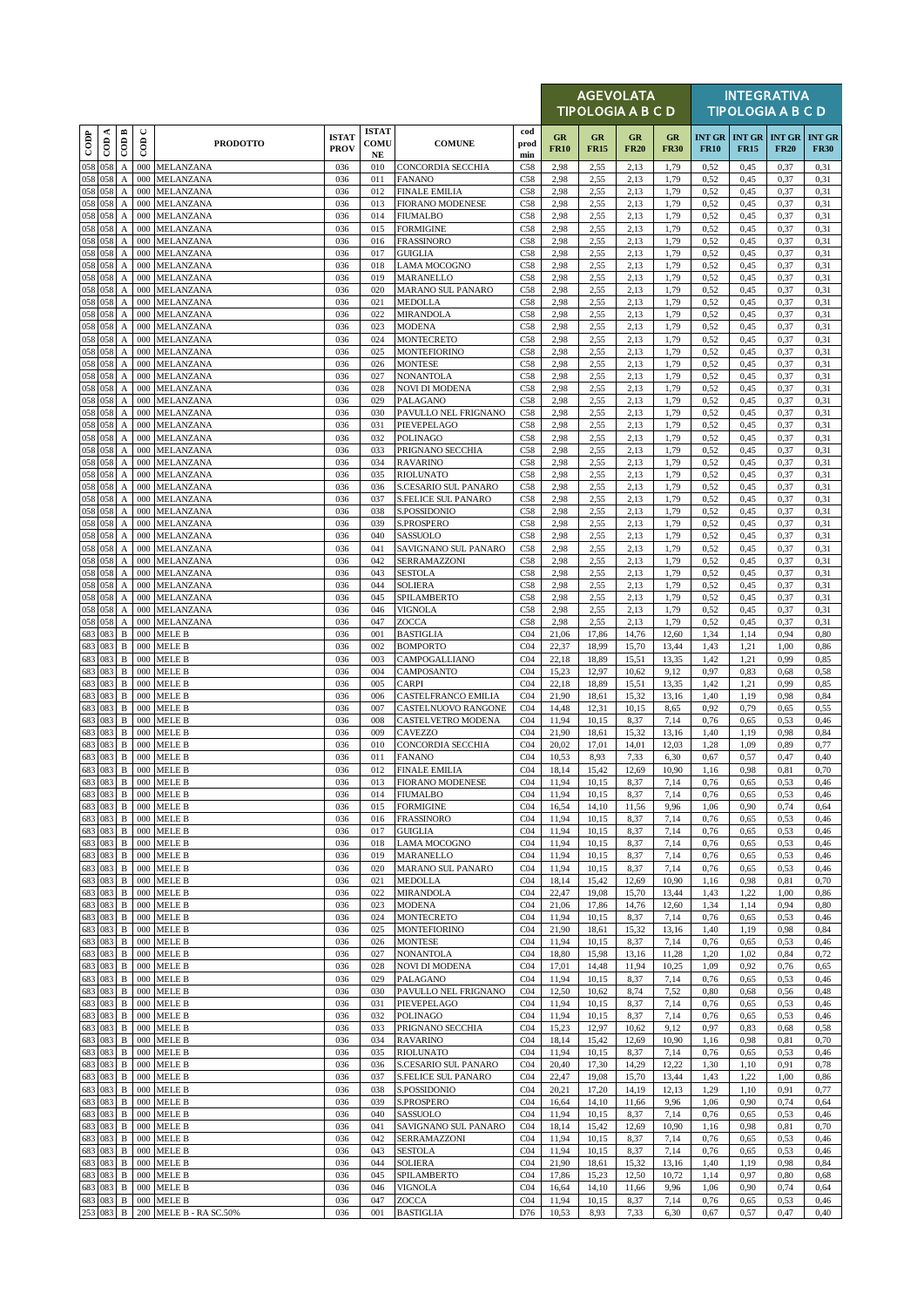|                   |                           |                              |             |                                              |                             |                                  |                                             |                    |                          | <b>AGEVOLATA</b><br>TIPOLOGIA A B C D |                   |                   |              |                                                | <b>INTEGRATIVA</b><br><b>TIPOLOGIA A B C D</b> |                              |
|-------------------|---------------------------|------------------------------|-------------|----------------------------------------------|-----------------------------|----------------------------------|---------------------------------------------|--------------------|--------------------------|---------------------------------------|-------------------|-------------------|--------------|------------------------------------------------|------------------------------------------------|------------------------------|
| $\overline{1000}$ | $\overline{\text{con A}}$ | COD B                        | $\cup$<br>6 | <b>PRODOTTO</b>                              | <b>ISTAT</b><br><b>PROV</b> | <b>ISTAT</b><br>COMU<br>$\bf NE$ | <b>COMUNE</b>                               | cod<br>prod<br>min | <b>GR</b><br><b>FR10</b> | GR<br><b>FR15</b>                     | GR<br><b>FR20</b> | GR<br><b>FR30</b> | <b>FR10</b>  | <b>INT GR   INT GR   INT GR</b><br><b>FR15</b> | <b>FR20</b>                                    | <b>INT GR</b><br><b>FR30</b> |
| 253               | 083                       | $\, {\bf B}$                 | 200         | MELE B - RA SC.50%                           | 036                         | 002                              | <b>BOMPORTO</b>                             | D76                | 11,19                    | 9,49                                  | 7,80              | 6,67              | 0,71         | 0,61                                           | 0,50                                           | 0,43                         |
| 253<br>253        | 083<br>083                | $\, {\bf B}$<br>$\, {\bf B}$ | 200<br>200  | MELE B - RA SC.50%<br>MELE B - RA SC.50%     | 036<br>036                  | 003<br>004                       | CAMPOGALLIANO<br>CAMPOSANTO                 | D76<br>D76         | 11,09<br>7,61            | 9,40<br>6,49                          | 7,80<br>5,36      | 6,67<br>4,61      | 0,71<br>0,49 | 0,60<br>0,41                                   | 0,50<br>0,34                                   | 0,43<br>0,29                 |
| 253               | 083                       | $\, {\bf B}$                 | 200         | MELE B - RA SC.50%                           | 036                         | 005                              | <b>CARPI</b>                                | D76                | 11,09                    | 9,40                                  | 7,80              | 6,67              | 0,71         | 0,60                                           | 0,50                                           | 0,43                         |
| 253<br>253        | 083<br>083                | $\, {\bf B}$<br>$\, {\bf B}$ | 200<br>200  | MELE B - RA SC.50%<br>MELE B - RA SC.50%     | 036<br>036                  | 006<br>007                       | CASTELFRANCO EMILIA<br>CASTELNUOVO RANGONE  | D76<br>D76         | 11,00<br>7,24            | 9,31<br>6,11                          | 7,71<br>5,08      | 6,58<br>4,32      | 0,70<br>0,46 | 0,59<br>0,39                                   | 0,49<br>0,32                                   | 0,42<br>0,28                 |
| 253               | 083                       | $\, {\bf B}$                 | 200         | MELE B - RA SC.50%                           | 036                         | 008                              | CASTELVETRO MODENA                          | D76                | 6,02                     | 5,08                                  | 4,23              | 3,57              | 0,38         | 0,32                                           | 0,27                                           | 0,23                         |
| 253               | 083                       | $\, {\bf B}$                 | 200         | MELE B - RA SC.50%                           | 036                         | 009                              | CAVEZZO                                     | D76                | 11,00                    | 9,31                                  | 7,71              | 6,58              | 0,70         | 0,59                                           | 0,49                                           | 0,42                         |
| 253<br>253        | 083<br>083                | $\, {\bf B}$<br>$\, {\bf B}$ | 200<br>200  | MELE B - RA SC.50%<br>MELE B - RA SC.50%     | 036<br>036                  | 010<br>011                       | CONCORDIA SECCHIA<br><b>FANANO</b>          | D76<br>D76         | 10,06<br>5,26            | 8,55<br>4,51                          | 7,05<br>3,67      | 6,02<br>3,20      | 0,64<br>0,34 | 0,55<br>0,29                                   | 0,45<br>0,23                                   | 0,38<br>0,20                 |
| 253               | 083                       | B                            | 200         | MELE B - RA SC.50%                           | 036                         | 012                              | <b>FINALE EMILIA</b>                        | D76                | 9,12                     | 7,71                                  | 6,39              | 5,45              | 0,58         | 0,49                                           | 0,41                                           | 0,35                         |
| 253<br>253        | 083<br>083                | B<br>$\, {\bf B}$            | 200<br>200  | MELE B - RA SC.50%<br>MELE B - RA SC.50%     | 036<br>036                  | 013<br>014                       | <b>FIORANO MODENESE</b><br>FIUMALBO         | D76<br>D76         | 6,02<br>6,02             | 5,08<br>5,08                          | 4,23<br>4,23      | 3,57<br>3,57      | 0,38<br>0,38 | 0,32<br>0,32                                   | 0,27<br>0,27                                   | 0,23<br>0,23                 |
| 253               | 083                       | $\, {\bf B}$                 | 200         | MELE B - RA SC.50%                           | 036                         | 015                              | <b>FORMIGINE</b>                            | D76                | 8,27                     | 7,05                                  | 5,83              | 4,98              | 0,53         | 0,45                                           | 0,37                                           | 0,32                         |
| 253               | 083                       | B                            | 200         | MELE B - RA SC.50%                           | 036                         | 016                              | <b>FRASSINORO</b>                           | D76                | 6,02                     | 5,08                                  | 4,23              | 3,57              | 0,38         | 0,32                                           | 0,27                                           | 0,23                         |
| 253<br>253        | 083<br>083                | $\, {\bf B}$<br>$\, {\bf B}$ | 200<br>200  | MELE B - RA SC.50%<br>MELE B - RA SC.50%     | 036<br>036                  | 017<br>018                       | GUIGLIA<br>LAMA MOCOGNO                     | D76<br>D76         | 6,02<br>6,02             | 5,08<br>5,08                          | 4.23<br>4,23      | 3,57<br>3,57      | 0,38<br>0,38 | 0,32<br>0,32                                   | 0,27<br>0,27                                   | 0,23<br>0,23                 |
| 253               | 083                       | B                            | 200         | MELE B - RA SC.50%                           | 036                         | 019                              | MARANELLO                                   | D76                | 6,02                     | 5,08                                  | 4,23              | 3,57              | 0,38         | 0,32                                           | 0,27                                           | 0,23                         |
| 253<br>253        | 083<br>083                | $\, {\bf B}$<br>$\, {\bf B}$ | 200<br>200  | MELE B - RA SC.50%<br>MELE B - RA SC.50%     | 036<br>036                  | 020<br>021                       | <b>MARANO SUL PANARO</b><br>MEDOLLA         | D76<br>D76         | 6,02<br>9,12             | 5,08<br>7,71                          | 4,23<br>6,39      | 3,57<br>5,45      | 0,38<br>0,58 | 0,32<br>0,49                                   | 0,27<br>0,41                                   | 0,23<br>0,35                 |
| 253               | 083                       | $\, {\bf B}$                 | 200         | MELE B - RA SC.50%                           | 036                         | 022                              | MIRANDOLA                                   | D76                | 11,28                    | 9,59                                  | 7,90              | 6,77              | 0,72         | 0,61                                           | 0,50                                           | 0,43                         |
| 253               | 083                       | $\, {\bf B}$                 | 200         | MELE B - RA SC.50%                           | 036                         | 023                              | MODENA                                      | D76                | 10,53                    | 8,93                                  | 7,33              | 6,30              | 0,67         | 0,57                                           | 0,47                                           | 0,40                         |
| 253<br>253        | 083<br>083                | $\, {\bf B}$<br>$\, {\bf B}$ | 200<br>200  | MELE B - RA SC.50%<br>MELE B - RA SC.50%     | 036<br>036                  | 024<br>025                       | MONTECRETO<br>MONTEFIORINO                  | D76<br>D76         | 6,02<br>11,00            | 5,08<br>9,31                          | 4,23<br>7,71      | 3,57<br>6,58      | 0,38<br>0,70 | 0,32<br>0,59                                   | 0,27<br>0,49                                   | 0,23<br>0,42                 |
| 253               | 083                       | B                            | 200         | MELE B - RA SC.50%                           | 036                         | 026                              | <b>MONTESE</b>                              | D76                | 6,02                     | 5,08                                  | 4,23              | 3,57              | 0,38         | 0,32                                           | 0,27                                           | 0,23                         |
| 253<br>253        | 083<br>083                | $\, {\bf B}$<br>$\, {\bf B}$ | 200<br>200  | MELE B - RA SC.50%<br>MELE B - RA SC.50%     | 036<br>036                  | 027<br>028                       | <b>NONANTOLA</b><br>NOVI DI MODENA          | D76<br>D76         | 9,40<br>8,55             | 7,99<br>7,24                          | 6,58<br>6,02      | 5,64<br>5,17      | 0,60<br>0,55 | 0,51<br>0,46                                   | 0,42<br>0,38                                   | 0,36<br>0,33                 |
| 253               | 083                       | $\, {\bf B}$                 | 200         | MELE B - RA SC.50%                           | 036                         | 029                              | PALAGANO                                    | D76                | 6,02                     | 5,08                                  | 4,23              | 3,57              | 0,38         | 0,32                                           | 0,27                                           | 0,23                         |
| 253               | 083                       | $\, {\bf B}$                 | 200         | MELE B - RA SC.50%                           | 036                         | 030                              | PAVULLO NEL FRIGNANO                        | D76                | 6,30                     | 5,36                                  | 4,42              | 3,76              | 0,40         | 0,34                                           | 0,28                                           | 0,24                         |
| 253<br>253        | 083<br>083                | $\, {\bf B}$<br>B            | 200<br>200  | MELE B - RA SC.50%<br>MELE B - RA SC.50%     | 036<br>036                  | 031<br>032                       | PIEVEPELAGO<br>POLINAGO                     | D76<br>D76         | 6,02<br>6,02             | 5,08<br>5,08                          | 4.23<br>4,23      | 3,57<br>3,57      | 0,38<br>0,38 | 0,32<br>0,32                                   | 0,27<br>0,27                                   | 0,23<br>0,23                 |
| 253               | 083                       | $\, {\bf B}$                 | 200         | MELE B - RA SC.50%                           | 036                         | 033                              | PRIGNANO SECCHIA                            | D76                | 7,61                     | 6,49                                  | 5,36              | 4,61              | 0,49         | 0,41                                           | 0,34                                           | 0,29                         |
| 253<br>253        | 083<br>083                | $\, {\bf B}$<br>$\, {\bf B}$ | 200<br>200  | MELE B - RA SC.50%<br>MELE B - RA SC.50%     | 036<br>036                  | 034<br>035                       | <b>RAVARINO</b><br><b>RIOLUNATO</b>         | D76<br>D76         | 9,12<br>6,02             | 7,71<br>5,08                          | 6,39<br>4,23      | 5,45<br>3,57      | 0,58<br>0,38 | 0,49<br>0,32                                   | 0,41<br>0,27                                   | 0,35<br>0,23                 |
| 253               | 083                       | $\, {\bf B}$                 | 200         | MELE B - RA SC.50%                           | 036                         | 036                              | S.CESARIO SUL PANARO                        | D76                | 10,25                    | 8,74                                  | 7,14              | 6,11              | 0,65         | 0,56                                           | 0,46                                           | 0,39                         |
| 253               | 083                       | B                            | 200         | MELE B - RA SC.50%                           | 036                         | 037                              | S.FELICE SUL PANARO                         | D76                | 11,28                    | 9,59                                  | 7,90              | 6,77              | 0,72         | 0,61                                           | 0,50                                           | 0,43                         |
| 253<br>253        | 083<br>083                | B<br>$\, {\bf B}$            | 200<br>200  | MELE B - RA SC.50%<br>MELE B - RA SC.50%     | 036<br>036                  | 038<br>039                       | S.POSSIDONIO<br>S.PROSPERO                  | D76<br>D76         | 10,15<br>8,37            | 8,65<br>7,14                          | 7,14<br>5,83      | 6,11<br>4,98      | 0,65<br>0,53 | 0,55<br>0,46                                   | 0,46<br>0,37                                   | 0,39<br>0,32                 |
| 253               | 083                       | B                            | 200         | MELE B - RA SC.50%                           | 036                         | 040                              | SASSUOLO                                    | D76                | 6,02                     | 5,08                                  | 4,23              | 3,57              | 0,38         | 0,32                                           | 0,27                                           | 0,23                         |
| 253<br>253        | 083<br>083                | B<br>$\, {\bf B}$            | 200<br>200  | MELE B - RA SC.50%<br>MELE B - RA SC.50%     | 036<br>036                  | 041<br>042                       | SAVIGNANO SUL PANARO<br>SERRAMAZZONI        | D76<br>D76         | 9,12<br>6,02             | 7,71<br>5,08                          | 6,39<br>4,23      | 5,45<br>3,57      | 0,58<br>0,38 | 0,49<br>0,32                                   | 0,41<br>0,27                                   | 0,35<br>0,23                 |
| 253               | 083                       | $\, {\bf B}$                 | 200         | MELE B - RA SC.50%                           | 036                         | 043                              | <b>SESTOLA</b>                              | D76                | 6,02                     | 5,08                                  | 4,23              | 3,57              | 0,38         | 0,32                                           | 0,27                                           | 0,23                         |
| 253               | 083                       | $\, {\bf B}$                 | 200         | MELE B - RA SC.50%                           | 036                         | 044                              | <b>SOLIERA</b>                              | D76                | 11,00                    | 9,31                                  | 7,71              | 6,58              | 0,70         | 0,59                                           | 0,49                                           | 0,42                         |
| 253<br>253        | 083<br>083                | B<br>B                       | 200<br>200  | MELE B - RA SC.50%<br>MELE B - RA SC.50%     | 036<br>036                  | 045<br>046                       | SPILAMBERTO<br>VIGNOLA                      | D76<br>D76         | 8,93<br>8,37             | 7,61<br>7,14                          | 6,30<br>5,83      | 5,36<br>4,98      | 0,57<br>0,53 | 0,49<br>0,46                                   | 0,40<br>0,37                                   | 0,34<br>0,32                 |
| 253               | 083                       | $\, {\bf B}$                 | 200         | MELE B - RA SC.50%                           | 036                         | 047                              | ZOCCA                                       | D76                | 6,02                     | 5,08                                  | 4,23              | 3,57              | 0,38         | 0,32                                           | 0,27                                           | 0,23                         |
| 294               | 294 083<br>083            | $\, {\bf B}$<br>$\, {\bf B}$ | 100<br>100  | MELE B - RA SC.80%<br>MELE B - RA SC.80%     | 036<br>036                  | 001<br>002                       | <b>BASTIGLIA</b><br><b>BOMPORTO</b>         | D76<br>D76         | 4,23<br>4,51             | 3,57<br>3,85                          | 3,01<br>3,20      | 2,54<br>2,73      | 0,27<br>0,29 | 0,23<br>0,25                                   | 0,19<br>0,20                                   | 0,16<br>0,17                 |
| 294               | 083                       | $\, {\bf B}$                 | 100         | MELE B - RA SC.80%                           | 036                         | 003                              | CAMPOGALLIANO                               | D76                | 4,42                     | 3,76                                  | 3,10              | 2,63              | 0,28         | 0,24                                           | 0,20                                           | 0,17                         |
|                   | 294 083<br>294 083        | $\, {\bf B}$                 | 100         | MELE B - RA SC.80%                           | 036                         | 004                              | CAMPOSANTO                                  | D76                | 3,01                     | 2,54                                  | 2,07              | 1,79              | 0,19         | 0,16                                           | 0,13                                           | 0,11                         |
|                   | 294 083                   | $\, {\bf B}$<br>B            | 100         | 100 MELE B - RA SC.80%<br>MELE B - RA SC.80% | 036<br>036                  | 005<br>006                       | <b>CARPI</b><br>CASTELFRANCO EMILIA         | D76<br>D76         | 4,42<br>4,42             | 3,76<br>3,76                          | 3,10<br>3,10      | 2,63<br>2,63      | 0,28<br>0,28 | 0,24<br>0,24                                   | 0,20<br>0,20                                   | 0,17<br>0,17                 |
| 294               | 083                       | $\, {\bf B}$                 | 100         | MELE B - RA SC.80%                           | 036                         | 007                              | CASTELNUOVO RANGONE                         | D76                | 2,91                     | 2,44                                  | 2,07              | 1,79              | 0,19         | 0,16                                           | 0,13                                           | 0,11                         |
| 294               | 294 083<br>083            | B<br>B                       | 100<br>100  | MELE B - RA SC.80%<br>MELE B - RA SC.80%     | 036<br>036                  | 008<br>009                       | CASTELVETRO MODENA<br>CAVEZZO               | D76<br>D76         | 2,35<br>4,42             | 1,97<br>3,76                          | 1,69<br>3,10      | 1,41<br>2,63      | 0,15<br>0,28 | 0,13<br>0,24                                   | 0,11<br>0,20                                   | 0,09<br>0,17                 |
|                   | 294 083                   | $\, {\bf B}$                 | 100         | MELE B - RA SC.80%                           | 036                         | 010                              | CONCORDIA SECCHIA                           | D76                | 4,04                     | 3,48                                  | 2,82              | 2,44              | 0,26         | 0,22                                           | 0,18                                           | 0,16                         |
|                   | 294 083                   | B                            | 100         | MELE B - RA SC.80%                           | 036                         | 011                              | <b>FANANO</b>                               | D76                | 2,07                     | 1,79                                  | 1,41              | 1,22              | 0,13         | 0,11                                           | 0,09                                           | 0,08                         |
| 294               | 083<br>294 083            | B<br>B                       | 100<br>100  | MELE B - RA SC.80%<br>MELE B - RA SC.80%     | 036<br>036                  | 012<br>013                       | <b>FINALE EMILIA</b><br>FIORANO MODENESE    | D76<br>D76         | 3,67<br>2,35             | 3,10<br>1,97                          | 2.54<br>1,69      | 2,16<br>1,41      | 0,23<br>0,15 | 0,20<br>0,13                                   | 0,16<br>0,11                                   | 0,14<br>0,09                 |
|                   | 294 083                   | $\, {\bf B}$                 | 100         | MELE B - RA SC.80%                           | 036                         | 014                              | <b>FIUMALBO</b>                             | D76                | 2,35                     | 1,97                                  | 1,69              | 1,41              | 0,15         | 0,13                                           | 0,11                                           | 0,09                         |
| 294               | 083<br>294 083            | $\, {\bf B}$<br>B            | 100<br>100  | MELE B - RA SC.80%<br>MELE B - RA SC.80%     | 036<br>036                  | 015<br>016                       | <b>FORMIGINE</b><br><b>FRASSINORO</b>       | D76<br>D76         | 3,29<br>2,35             | 2,82<br>1,97                          | 2.35<br>1,69      | 1,97<br>1,41      | 0,21<br>0,15 | 0,18<br>0,13                                   | 0,15<br>0,11                                   | 0,13<br>0,09                 |
|                   | 294 083                   | B                            | 100         | MELE B - RA SC.80%                           | 036                         | 017                              | <b>GUIGLIA</b>                              | D76                | 2,35                     | 1,97                                  | 1.69              | 1,41              | 0,15         | 0,13                                           | 0,11                                           | 0,09                         |
| 294               | 083                       | $\, {\bf B}$                 | 100         | MELE B - RA SC.80%                           | 036                         | 018                              | LAMA MOCOGNO                                | D76                | 2,35                     | 1,97                                  | 1,69              | 1,41              | 0,15         | 0,13                                           | 0,11                                           | 0,09                         |
|                   | 294 083<br>294 083        | B<br>B                       | 100<br>100  | MELE B - RA SC.80%<br>MELE B - RA SC.80%     | 036<br>036                  | 019<br>020                       | MARANELLO<br>MARANO SUL PANARO              | D76<br>D76         | 2,35<br>2,35             | 1,97<br>1,97                          | 1,69<br>1.69      | 1,41<br>1,41      | 0,15<br>0,15 | 0,13<br>0,13                                   | 0,11<br>0,11                                   | 0,09<br>0,09                 |
| 294               | 083                       | B                            | 100         | MELE B - RA SC.80%                           | 036                         | 021                              | MEDOLLA                                     | D76                | 3,67                     | 3,10                                  | 2.54              | 2,16              | 0,23         | 0,20                                           | 0,16                                           | 0,14                         |
| 294               | 294 083<br>083            | B<br>$\, {\bf B}$            | 100<br>100  | MELE B - RA SC.80%<br>MELE B - RA SC.80%     | 036<br>036                  | 022<br>023                       | MIRANDOLA<br>MODENA                         | D76<br>D76         | 4,51<br>4,23             | 3,85<br>3,57                          | 3,20<br>3.01      | 2,73<br>2,54      | 0,29<br>0,27 | 0,25<br>0,23                                   | 0,20<br>0,19                                   | 0,17<br>0,16                 |
|                   | 294 083                   | $\, {\bf B}$                 | 100         | MELE B - RA SC.80%                           | 036                         | 024                              | MONTECRETO                                  | D76                | 2,35                     | 1,97                                  | 1,69              | 1,41              | 0,15         | 0,13                                           | 0,11                                           | 0,09                         |
|                   | 294 083                   | B                            | 100         | MELE B - RA SC.80%                           | 036                         | 025                              | <b>MONTEFIORINO</b>                         | D76                | 4,42                     | 3,76                                  | 3,10              | 2,63              | 0,28         | 0,24                                           | 0,20                                           | 0,17                         |
| 294               | 294 083<br>083            | B<br>B                       | 100<br>100  | MELE B - RA SC.80%<br>MELE B - RA SC.80%     | 036<br>036                  | 026<br>027                       | MONTESE<br>NONANTOLA                        | D76<br>D76         | 2,35<br>3,76             | 1,97<br>3,20                          | 1,69<br>2,63      | 1,41<br>2,26      | 0,15<br>0,24 | 0,13<br>0,20                                   | 0,11<br>0,17                                   | 0,09<br>0,14                 |
| 294               | 083                       | $\, {\bf B}$                 | 100         | MELE B - RA SC.80%                           | 036                         | 028                              | NOVI DI MODENA                              | D76                | 3,38                     | 2,91                                  | 2,35              | 2,07              | 0,22         | 0,19                                           | 0,15                                           | 0,13                         |
| 294<br>294        | 083<br>083                | $\, {\bf B}$<br>$\, {\bf B}$ | 100<br>100  | MELE B - RA SC.80%<br>MELE B - RA SC.80%     | 036<br>036                  | 029<br>030                       | PALAGANO<br>PAVULLO NEL FRIGNANO            | D76<br>D76         | 2,35<br>2,54             | 1,97<br>2,16                          | 1,69<br>1,79      | 1,41<br>1,50      | 0,15<br>0,16 | 0,13<br>0,14                                   | 0,11<br>0,11                                   | 0,09<br>0,10                 |
| 294               | 083                       | $\, {\bf B}$                 | 100         | MELE B - RA SC.80%                           | 036                         | 031                              | PIEVEPELAGO                                 | D76                | 2,35                     | 1,97                                  | 1.69              | 1,41              | 0,15         | 0,13                                           | 0,11                                           | 0,09                         |
| 294               | 083                       | $\, {\bf B}$                 | 100         | MELE B - RA SC.80%                           | 036                         | 032                              | POLINAGO                                    | D76                | 2,35                     | 1,97                                  | 1,69              | 1,41              | 0,15         | 0,13                                           | 0,11                                           | 0,09                         |
| 294<br>294        | 083<br>083                | B<br>B                       | 100<br>100  | MELE B - RA SC.80%<br>MELE B - RA SC.80%     | 036<br>036                  | 033<br>034                       | PRIGNANO SECCHIA<br><b>RAVARINO</b>         | D76<br>D76         | 3,01<br>3,67             | 2,54<br>3,10                          | 2,07<br>2,54      | 1,79<br>2,16      | 0,19<br>0.23 | 0,16<br>0,20                                   | 0,13<br>0,16                                   | 0,11<br>0,14                 |
| 294               | 083                       | $\, {\bf B}$                 | 100         | MELE B - RA SC.80%                           | 036                         | 035                              | <b>RIOLUNATO</b>                            | D76                | 2,35                     | 1,97                                  | 1,69              | 1,41              | 0,15         | 0,13                                           | 0,11                                           | 0,09                         |
| 294<br>294        | 083<br>083                | $\, {\bf B}$<br>B            | 100<br>100  | MELE B - RA SC.80%<br>MELE B - RA SC.80%     | 036<br>036                  | 036<br>037                       | S.CESARIO SUL PANARO<br>S.FELICE SUL PANARO | D76<br>D76         | 4,04<br>4,51             | 3,48<br>3,85                          | 2,82<br>3,20      | 2,44<br>2,73      | 0,26<br>0,29 | 0,22<br>0,25                                   | 0,18<br>0,20                                   | 0,16<br>0,17                 |
|                   | 294 083                   | $\, {\bf B}$                 | 100         | MELE B - RA SC.80%                           | 036                         | 038                              | S.POSSIDONIO                                | D76                | 4,04                     | 3,48                                  | 2,82              | 2,44              | 0,26         | 0,22                                           | 0,18                                           | 0,16                         |
|                   | 294 083                   | В                            | 100         | MELE B - RA SC.80%                           | 036                         | 039                              | S.PROSPERO                                  | D76                | 3,29                     | 2,82                                  | 2,35              | 1,97              | 0,21         | 0,18                                           | 0,15                                           | 0,13                         |
|                   | 294 083                   | B                            |             | 100 MELE B - RA SC.80%                       | 036                         | 040                              | SASSUOLO                                    | D76                | 2,35                     | 1,97                                  | 1,69              | 1,41              | 0,15         | 0,13                                           | 0,11                                           | 0,09                         |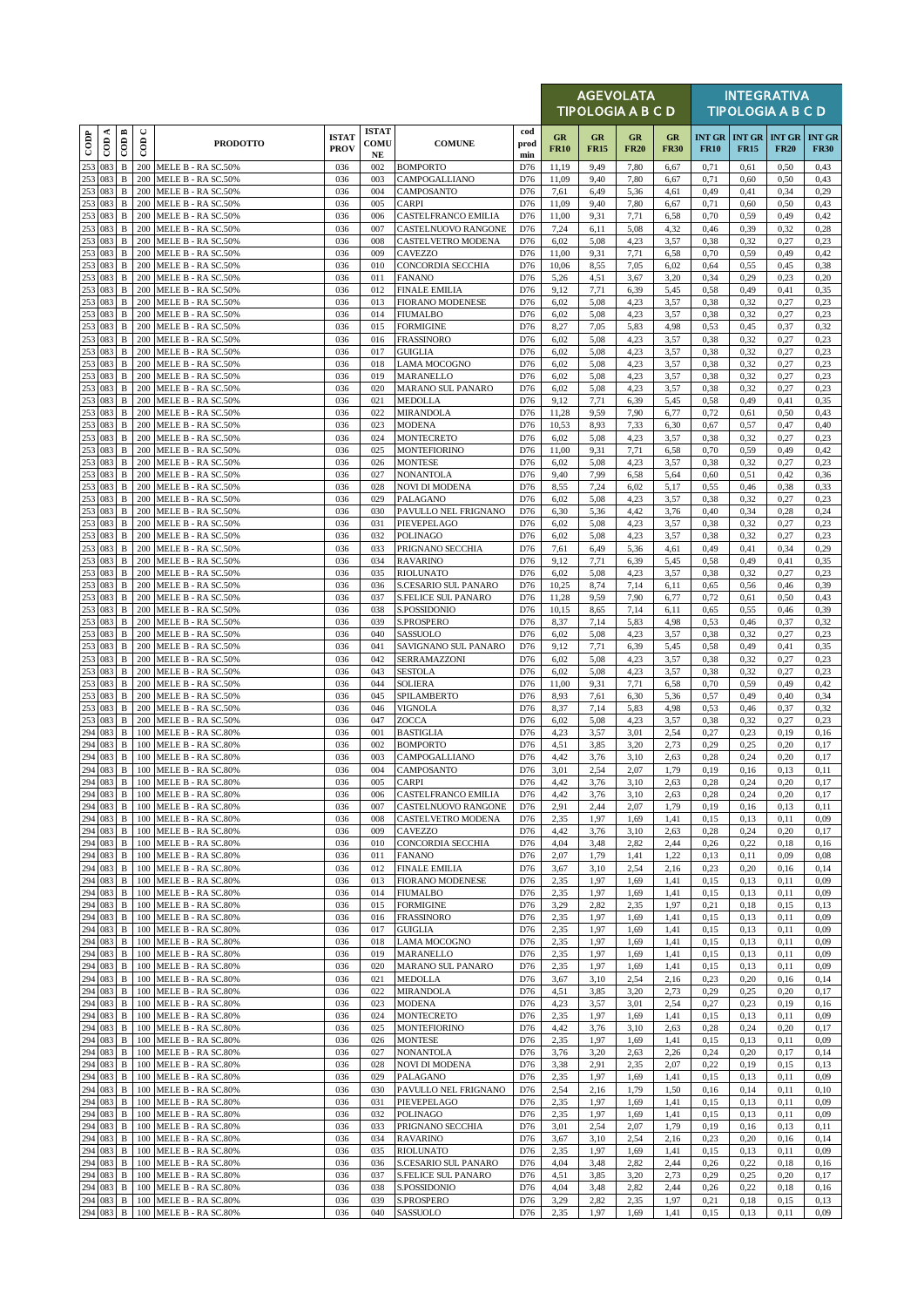|                          |         |                                               |                      |                                          |                             |                            |                                            |                                    |                   | <b>AGEVOLATA</b><br><b>TIPOLOGIA A B C D</b> |                   |                   |              |                                            | <b>INTEGRATIVA</b><br><b>TIPOLOGIA A B C D</b> |                              |
|--------------------------|---------|-----------------------------------------------|----------------------|------------------------------------------|-----------------------------|----------------------------|--------------------------------------------|------------------------------------|-------------------|----------------------------------------------|-------------------|-------------------|--------------|--------------------------------------------|------------------------------------------------|------------------------------|
| $\overline{\text{cone}}$ | ≺<br>දි | $\overline{CDB}$                              | $\cup$<br>$\epsilon$ | <b>PRODOTTO</b>                          | <b>ISTAT</b><br><b>PROV</b> | <b>ISTAT</b><br>COMU<br>NE | <b>COMUNE</b>                              | cod<br>prod<br>min                 | GR<br><b>FR10</b> | GR<br><b>FR15</b>                            | GR<br><b>FR20</b> | GR<br><b>FR30</b> | <b>FR10</b>  | <b>INT GR INT GR INT GR</b><br><b>FR15</b> | <b>FR20</b>                                    | <b>INT GR</b><br><b>FR30</b> |
| 294                      | 083     | $\, {\bf B}$                                  | 100                  | MELE B - RA SC.80%                       | 036                         | 041                        | SAVIGNANO SUL PANARO<br>SERRAMAZZONI       | D76                                | 3,67              | 3,10                                         | 2,54              | 2,16              | 0,23         | 0,20                                       | 0,16                                           | 0,14                         |
| 294<br>294 083           | 083     | $\, {\bf B}$<br>$\, {\bf B}$                  | 100<br>100           | MELE B - RA SC.80%<br>MELE B - RA SC.80% | 036<br>036                  | 042<br>043                 | <b>SESTOLA</b>                             | D76<br>D76                         | 2,35<br>2,35      | 1,97<br>1,97                                 | 1.69<br>1,69      | 1,41<br>1,41      | 0.15<br>0,15 | 0,13<br>0,13                               | 0,11<br>0,11                                   | 0,09<br>0,09                 |
| 294<br>294               | 083     | $\, {\bf B}$                                  | 100                  | MELE B - RA SC.80%                       | 036                         | 044                        | <b>SOLIERA</b>                             | D76                                | 4,42              | 3,76                                         | 3,10              | 2,63              | 0,28         | 0,24                                       | 0,20                                           | 0,17                         |
| 294 083                  | 083     | $\, {\bf B}$<br>$\, {\bf B}$                  | 100<br>100           | MELE B - RA SC.80%<br>MELE B - RA SC.80% | 036<br>036                  | 045<br>046                 | SPILAMBERTO<br><b>VIGNOLA</b>              | D76<br>D76                         | 3,57<br>3,29      | 3,01<br>2,82                                 | 2.54<br>2,35      | 2,16<br>1,97      | 0,23<br>0,21 | 0,19<br>0,18                               | 0,16<br>0,15                                   | 0,14<br>0,13                 |
| 294 083                  |         | $\, {\bf B}$                                  | 100                  | MELE B - RA SC.80%                       | 036                         | 047                        | ZOCCA                                      | D76                                | 2,35              | 1,97                                         | 1,69              | 1,41              | 0,15         | 0,13                                       | 0,11                                           | 0,09                         |
| 206<br>206 206           | 206     | A<br>A                                        | 000<br>000           | <b>MELONI</b><br><b>MELONI</b>           | 036<br>036                  | 001<br>002                 | <b>BASTIGLIA</b><br><b>BOMPORTO</b>        | C <sub>34</sub><br>C <sub>34</sub> | 6,89<br>6,80      | 5,87<br>5,78                                 | 4,85<br>4,76      | 4,17<br>4,08      | 1,21<br>1,20 | 1,03<br>1,02                               | 0,85<br>0,84                                   | 0,73<br>0,72                 |
| 206 206                  |         | $\boldsymbol{A}$                              | 000                  | MELONI                                   | 036                         | 003                        | CAMPOGALLIANO                              | C <sub>34</sub>                    | 5,61              | 4,76                                         | 3,91              | 3,40              | 0,99         | 0.84                                       | 0,69                                           | 0,60                         |
| 206 206<br>206 206       |         | A<br>A                                        | 000<br>000           | <b>MELONI</b><br><b>MELON</b>            | 036<br>036                  | 004<br>005                 | CAMPOSANTO<br><b>CARPI</b>                 | C <sub>34</sub><br>C <sub>34</sub> | 7,14<br>8,67      | 6,04<br>7,40                                 | 5,02<br>6,04      | 4,25<br>5,19      | 1,26<br>1,53 | 1,06<br>1,30                               | 0,88<br>1,06                                   | 0,75<br>0,91                 |
| 206 206                  |         | $\boldsymbol{\mathsf{A}}$                     | 000                  | <b>MELONI</b>                            | 036                         | 006                        | CASTELFRANCO EMILIA                        | C <sub>34</sub>                    | 9,18              | 7,82                                         | 6,46              | 5,53              | 1,62         | 1,38                                       | 1,14                                           | 0,97                         |
| 206 206<br>206 206       |         | $\boldsymbol{A}$<br>$\boldsymbol{A}$          | 000<br>000           | <b>MELONI</b><br><b>MELONI</b>           | 036<br>036                  | 007<br>008                 | CASTELNUOVO RANGONE<br>CASTELVETRO MODENA  | C <sub>34</sub><br>C <sub>34</sub> | 7,14<br>7,82      | 6,04<br>6,63                                 | 5,02<br>5,44      | 4,25<br>4,68      | 1,26<br>1,38 | 1,06<br>1,17                               | 0,88<br>0,96                                   | 0,75<br>0,82                 |
| 206 206                  |         | A                                             | 000                  | <b>MELONI</b>                            | 036                         | 009                        | <b>CAVEZZO</b>                             | C <sub>34</sub>                    | 7,82              | 6,63                                         | 5,44              | 4,68              | 1,38         | 1,17                                       | 0,96                                           | 0,82                         |
| 206 206                  | 206 206 | $\boldsymbol{A}$<br>$\boldsymbol{A}$          | 000<br>000           | <b>MELONI</b><br><b>MELONI</b>           | 036<br>036                  | 010<br>011                 | CONCORDIA SECCHIA<br><b>FANANO</b>         | C <sub>34</sub><br>C <sub>34</sub> | 9,86<br>7,82      | 8,42<br>6,63                                 | 6,89<br>5,44      | 5,95<br>4,68      | 1,74<br>1,38 | 1,48<br>1,17                               | 1,21<br>0,96                                   | 1,05<br>0,82                 |
| 206 206                  |         | $\boldsymbol{\mathsf{A}}$                     | 000                  | <b>MELONI</b>                            | 036                         | 012                        | <b>FINALE EMILIA</b>                       | C <sub>34</sub>                    | 7,23              | 6,12                                         | 5,10              | 4,34              | 1,27         | 1,08                                       | 0,90                                           | 0,76                         |
| 206 206<br>206 206       |         | $\boldsymbol{A}$<br>$\mathbf{A}$              | 000<br>000           | <b>MELONI</b><br><b>MELONI</b>           | 036<br>036                  | 013<br>014                 | <b>FIORANO MODENESE</b><br><b>FIUMALBO</b> | C <sub>34</sub><br>C <sub>34</sub> | 7,82<br>7,82      | 6,63<br>6,63                                 | 5,44<br>5,44      | 4,68<br>4,68      | 1,38<br>1,38 | 1,17<br>1,17                               | 0,96<br>0,96                                   | 0,82<br>0,82                 |
| 206 206                  |         | $\boldsymbol{A}$                              | 000                  | <b>MELONI</b>                            | 036                         | 015                        | <b>FORMIGINE</b>                           | C34                                | 7,82              | 6,63                                         | 5,44              | 4,68              | 1,38         | 1,17                                       | 0,96                                           | 0,82                         |
| 206 206<br>206 206       |         | A                                             | 000<br>000           | <b>MELONI</b><br>MELONI                  | 036<br>036                  | 016<br>017                 | <b>FRASSINORO</b><br><b>GUIGLIA</b>        | C <sub>34</sub><br>C <sub>34</sub> | 7,82<br>7,82      | 6,63<br>6,63                                 | 5,44<br>5,44      | 4,68<br>4,68      | 1,38<br>1,38 | 1,17<br>1,17                               | 0,96<br>0,96                                   | 0,82<br>0,82                 |
| 206 206                  |         | A<br>$\boldsymbol{\mathsf{A}}$                | 000                  | <b>MELONI</b>                            | 036                         | 018                        | <b>LAMA MOCOGNO</b>                        | C <sub>34</sub>                    | 7,82              | 6,63                                         | 5,44              | 4,68              | 1,38         | 1,17                                       | 0,96                                           | 0,82                         |
| 206 206<br>206 206       |         | $\boldsymbol{A}$                              | 000                  | <b>MELONI</b>                            | 036<br>036                  | 019                        | MARANELLO<br><b>MARANO SUL PANARO</b>      | C <sub>34</sub>                    | 7,82              | 6,63                                         | 5,44              | 4,68              | 1,38         | 1,17                                       | 0,96                                           | 0,82                         |
| 206 206                  |         | А<br>$\boldsymbol{A}$                         | 000<br>000           | <b>MELONI</b><br><b>MELONI</b>           | 036                         | 020<br>021                 | <b>MEDOLLA</b>                             | C <sub>34</sub><br>C <sub>34</sub> | 7,82<br>7,82      | 6,63<br>6,63                                 | 5,44<br>5,44      | 4,68<br>4,68      | 1,38<br>1,38 | 1,17<br>1,17                               | 0,96<br>0,96                                   | 0,82<br>0,82                 |
| 206 206                  |         | $\boldsymbol{A}$                              | 000                  | <b>MELONI</b>                            | 036                         | 022                        | <b>MIRANDOLA</b>                           | C <sub>34</sub>                    | 10,54             | 8,93                                         | 7,40              | 6,29              | 1,86         | 1,57                                       | 1,30                                           | 1,11                         |
| 206<br>206 206           | 206     | A<br>A                                        | 000<br>000           | MELONI<br><b>MELON</b>                   | 036<br>036                  | 023<br>024                 | <b>MODENA</b><br>MONTECRETO                | C <sub>34</sub><br>C <sub>34</sub> | 8,67<br>7,82      | 7,40<br>6,63                                 | 6,04<br>5,44      | 5,19<br>4,68      | 1,53<br>1,38 | 1,30<br>1,17                               | 1,06<br>0,96                                   | 0,91<br>0,82                 |
| 206 206                  |         | $\boldsymbol{\mathsf{A}}$                     | 000                  | <b>MELONI</b>                            | 036                         | 025                        | <b>MONTEFIORINO</b>                        | C <sub>34</sub>                    | 7,82              | 6,63                                         | 5,44              | 4,68              | 1,38         | 1,17                                       | 0,96                                           | 0,82                         |
| 206 206<br>206 206       |         | $\boldsymbol{\mathsf{A}}$<br>A                | 000<br>000           | <b>MELONI</b><br><b>MELONI</b>           | 036<br>036                  | 026<br>027                 | <b>MONTESE</b><br><b>NONANTOLA</b>         | C <sub>34</sub><br>C <sub>34</sub> | 7,82<br>9,69      | 6,63<br>8,25                                 | 5,44<br>6,80      | 4,68<br>5,78      | 1,38<br>1,71 | 1,17<br>1,45                               | 0,96<br>1,20                                   | 0,82<br>1,02                 |
| 206 206                  |         | $\mathbf{A}$                                  | 000                  | <b>MELONI</b>                            | 036                         | 028                        | <b>NOVI DI MODENA</b>                      | C <sub>34</sub>                    | 8,93              | 7,57                                         | 6,29              | 5,36              | 1,57         | 1,33                                       | 1,11                                           | 0,94                         |
| 206 206<br>206 206       |         | $\boldsymbol{\mathsf{A}}$<br>A                | 000<br>000           | <b>MELONI</b><br><b>MELON</b>            | 036<br>036                  | 029<br>030                 | PALAGANO<br>PAVULLO NEL FRIGNANO           | C <sub>34</sub><br>C <sub>34</sub> | 7,82<br>7,82      | 6,63<br>6,63                                 | 5,44<br>5,44      | 4,68<br>4,68      | 1,38<br>1,38 | 1,17<br>1,17                               | 0,96<br>0,96                                   | 0,82<br>0,82                 |
| 206 206                  |         | $\boldsymbol{\mathsf{A}}$                     | 000                  | MELONI                                   | 036                         | 031                        | PIEVEPELAGO                                | C <sub>34</sub>                    | 7,82              | 6,63                                         | 5,44              | 4,68              | 1,38         | 1,17                                       | 0,96                                           | 0,82                         |
| 206 206<br>206 206       |         | $\boldsymbol{A}$<br>$\boldsymbol{A}$          | 000<br>000           | <b>MELONI</b><br><b>MELONI</b>           | 036<br>036                  | 032<br>033                 | POLINAGO<br>PRIGNANO SECCHIA               | C <sub>34</sub><br>C <sub>34</sub> | 7,82<br>7,82      | 6,63<br>6,63                                 | 5,44<br>5,44      | 4,68<br>4,68      | 1,38<br>1,38 | 1,17<br>1,17                               | 0,96<br>0,96                                   | 0,82<br>0,82                 |
| 206 206                  |         | $\boldsymbol{A}$                              | 000                  | <b>MELONI</b>                            | 036                         | 034                        | <b>RAVARINO</b>                            | C <sub>34</sub>                    | 8,67              | 7,40                                         | 6,04              | 5,19              | 1,53         | 1,30                                       | 1,06                                           | 0,91                         |
| 206 206<br>206 206       |         | A<br>$\boldsymbol{A}$                         | 000<br>000           | <b>MELONI</b><br><b>MELONI</b>           | 036<br>036                  | 035<br>036                 | <b>RIOLUNATO</b><br>S.CESARIO SUL PANARO   | C <sub>34</sub><br>C <sub>34</sub> | 7,82<br>7,82      | 6,63<br>6,63                                 | 5,44<br>5,44      | 4,68<br>4,68      | 1,38<br>1,38 | 1,17<br>1,17                               | 0,96<br>0,96                                   | 0,82<br>0,82                 |
| 206 206                  |         | $\boldsymbol{\mathsf{A}}$                     | 000                  | <b>MELONI</b>                            | 036                         | 037                        | <b>S.FELICE SUL PANARO</b>                 | C <sub>34</sub>                    | 8,93              | 7,57                                         | 6,29              | 5,36              | 1,57         | 1,33                                       | 1,11                                           | 0,94                         |
| 206 206<br>206 206       |         | $\boldsymbol{A}$                              | 000<br>000           | <b>MELONI</b><br><b>MELONI</b>           | 036<br>036                  | 038<br>039                 | S.POSSIDONIO                               | C <sub>34</sub><br>C <sub>34</sub> | 7,48              | 6,38<br>7,48                                 | 5,27              | 4,51<br>5,27      | 1,32<br>1,56 | 1,12                                       | 0,93<br>1,09                                   | 0,79<br>0,93                 |
| 206 206                  |         | $\boldsymbol{A}$<br>$\boldsymbol{\mathsf{A}}$ | 000                  | <b>MELONI</b>                            | 036                         | 040                        | S.PROSPERO<br>SASSUOLO                     | C <sub>34</sub>                    | 8,84<br>7,82      | 6,63                                         | 6,21<br>5,44      | 4,68              | 1,38         | 1,32<br>1,17                               | 0,96                                           | 0,82                         |
| 206 206<br>206 206       |         | A                                             | 000                  | <b>MELONI</b>                            | 036                         | 041                        | SAVIGNANO SUL PANARO                       | C <sub>34</sub>                    | 7,82              | 6,63                                         | 5,44              | 4,68              | 1,38         | 1,17                                       | 0,96                                           | 0,82                         |
| 206 206                  |         | $\boldsymbol{A}$<br>$\boldsymbol{A}$          | 000                  | <b>MELONI</b><br>000 MELONI              | 036<br>036                  | 042<br>043                 | SERRAMAZZONI<br><b>SESTOLA</b>             | C <sub>34</sub><br>C <sub>34</sub> | 7,82<br>7,82      | 6,63<br>6,63                                 | 5,44<br>5,44      | 4,68<br>4,68      | 1,38<br>1,38 | 1,17<br>1,17                               | 0,96<br>0,96                                   | 0,82<br>0,82                 |
| 206 206                  |         |                                               |                      | A 000 MELONI                             | 036                         | 044                        | <b>SOLIERA</b>                             | C <sub>34</sub>                    | 8,33              | 7,06                                         | 5,87              | 5,02              | 1,47         | 1,24                                       | 1,03                                           | 0,88                         |
| 206 206<br>206 206       |         | A<br>A                                        | 000                  | 000 MELONI<br><b>MELONI</b>              | 036<br>036                  | 045<br>046                 | SPILAMBERTO<br>VIGNOLA                     | C <sub>34</sub><br>C <sub>34</sub> | 7,82<br>7,82      | 6,63<br>6,63                                 | 5,44<br>5,44      | 4,68<br>4,68      | 1,38<br>1,38 | 1,17<br>1,17                               | 0,96<br>0,96                                   | 0,82<br>0,82                 |
|                          | 206 206 | A                                             | 000                  | <b>MELONI</b>                            | 036                         | 047                        | ZOCCA                                      | C <sub>34</sub>                    | 7,82              | 6,63                                         | 5,44              | 4,68              | 1,38         | 1,17                                       | 0,96                                           | 0,82                         |
| 587 887<br>587 887       |         | B<br>$\, {\bf B}$                             | 000<br>000           | <b>NETTARINE B</b><br><b>NETTARINE B</b> | 036<br>036                  | 001<br>002                 | <b>BASTIGLIA</b><br><b>BOMPORTO</b>        | CO <sub>5</sub><br>CO <sub>5</sub> | 15,32<br>20,77    | 13,07<br>17,67                               | 10,72<br>14,57    | 9,21<br>12,50     | 0,98<br>1,33 | 0,83<br>1,13                               | 0,68<br>0,93                                   | 0,59<br>0,80                 |
| 587 887                  |         | $\, {\bf B}$                                  | 000                  | <b>NETTARINE B</b>                       | 036                         | 003                        | CAMPOGALLIANO                              | CO <sub>5</sub>                    | 18,89             | 16,07                                        | 13,25             | 11,37             | 1,21         | 1,03                                       | 0,85                                           | 0,73                         |
| 587<br>587 887           | 887     | B<br>$\, {\bf B}$                             | 000<br>000           | <b>NETTARINE B</b><br><b>NETTARINE B</b> | 036<br>036                  | 004<br>005                 | CAMPOSANTO<br><b>CARPI</b>                 | CO <sub>5</sub><br>CO <sub>5</sub> | 20,77<br>17,86    | 17,67<br>15,23                               | 14,57<br>12,50    | 12,50<br>10,72    | 1,33<br>1,14 | 1,13<br>0,97                               | 0,93<br>0,80                                   | 0,80<br>0,68                 |
| 587 887                  |         | B                                             |                      | 000 NETTARINE B                          | 036                         | 006                        | <b>CASTELFRANCO EMILIA</b>                 | CO <sub>5</sub>                    | 18,05             | 15,32                                        | 12,60             | 10,81             | 1,15         | 0,98                                       | 0,80                                           | 0,69                         |
| 587 887<br>587 887       |         | $\, {\bf B}$<br>B                             | 000<br>000           | <b>NETTARINE B</b><br><b>NETTARINE B</b> | 036<br>036                  | 007<br>008                 | CASTELNUOVO RANGONE<br>CASTELVETRO MODENA  | CO <sub>5</sub><br>CO <sub>5</sub> | 11,66<br>11,66    | 9,87<br>9,87                                 | 8,18<br>8,18      | 6,96<br>6,96      | 0,74<br>0,74 | 0,63<br>0,63                               | 0,52<br>0,52                                   | 0,44<br>0,44                 |
| 587 887                  |         | $\, {\bf B}$                                  | 000                  | <b>NETTARINE B</b>                       | 036                         | 009                        | CAVEZZO                                    | CO <sub>5</sub>                    | 15,04             | 12,78                                        | 10,53             | 9,02              | 0,96         | 0,82                                       | 0,67                                           | 0,58                         |
| 587 887<br>587 887       |         | $\, {\bf B}$<br>B                             | 000<br>000           | <b>NETTARINE B</b><br><b>NETTARINE B</b> | 036<br>036                  | 010<br>011                 | CONCORDIA SECCHIA<br><b>FANANO</b>         | CO <sub>5</sub><br>CO <sub>5</sub> | 12,03<br>12,03    | 10,25<br>10,25                               | 8,46<br>8,46      | 7,24<br>7,24      | 0,77<br>0,77 | 0,65<br>0,65                               | 0,54<br>0,54                                   | 0,46<br>0,46                 |
| 587 887                  |         | B                                             | 000                  | <b>NETTARINE B</b>                       | 036                         | 012                        | <b>FINALE EMILIA</b>                       | CO <sub>5</sub>                    | 19,27             | 16,36                                        | 13,54             | 11,56             | 1,23         | 1,04                                       | 0,86                                           | 0,74                         |
| 587 887<br>587 887       |         | $\, {\bf B}$<br>B                             | 000<br>000           | <b>NETTARINE B</b><br><b>NETTARINE B</b> | 036<br>036                  | 013<br>014                 | <b>FIORANO MODENESE</b><br><b>FIUMALBO</b> | CO <sub>5</sub><br>CO <sub>5</sub> | 12,03<br>12,03    | 10,25<br>10,25                               | 8,46<br>8,46      | 7,24<br>7,24      | 0,77<br>0,77 | 0,65<br>0,65                               | 0,54<br>0,54                                   | 0,46<br>0,46                 |
| 587 887                  |         | B                                             | 000                  | <b>NETTARINE B</b>                       | 036                         | 015                        | <b>FORMIGINE</b>                           | CO <sub>5</sub>                    | 12,03             | 10,25                                        | 8,46              | 7,24              | 0,77         | 0.65                                       | 0,54                                           | 0,46                         |
| 587 887<br>587 887       |         | $\, {\bf B}$<br>B                             | 000                  | <b>NETTARINE B</b><br>000 NETTARINE B    | 036<br>036                  | 016<br>017                 | <b>FRASSINORO</b><br><b>GUIGLIA</b>        | CO <sub>5</sub><br>CO <sub>5</sub> | 12,03<br>12,03    | 10,25<br>10,25                               | 8,46<br>8,46      | 7,24<br>7,24      | 0,77<br>0,77 | 0,65<br>0,65                               | 0,54<br>0,54                                   | 0,46<br>0,46                 |
| 587 887                  |         | B                                             | 000                  | <b>NETTARINE B</b>                       | 036                         | 018                        | <b>LAMA MOCOGNO</b>                        | CO <sub>5</sub>                    | 12,03             | 10,25                                        | 8,46              | 7,24              | 0,77         | 0,65                                       | 0,54                                           | 0,46                         |
| 587 887<br>587 887       |         | B<br>B                                        | 000                  | <b>NETTARINE B</b><br>000 NETTARINE B    | 036<br>036                  | 019<br>020                 | MARANELLO<br>MARANO SUL PANARO             | CO <sub>5</sub><br>CO <sub>5</sub> | 12,03<br>12,03    | 10,25<br>10,25                               | 8,46<br>8,46      | 7,24<br>7,24      | 0,77<br>0,77 | 0,65<br>0,65                               | 0,54<br>0,54                                   | 0,46<br>0,46                 |
| 587 887                  |         | $\, {\bf B}$                                  | 000                  | <b>NETTARINE B</b>                       | 036                         | 021                        | <b>MEDOLLA</b>                             | CO <sub>5</sub>                    | 15,04             | 12,78                                        | 10,53             | 9,02              | 0,96         | 0,82                                       | 0,67                                           | 0,58                         |
| 587 887                  |         | B                                             | 000                  | <b>NETTARINE B</b>                       | 036                         | 022                        | <b>MIRANDOLA</b>                           | CO <sub>5</sub>                    | 18,14             | 15,42                                        | 12,69             | 10,90             | 1,16         | 0,98                                       | 0,81                                           | 0,70                         |
| 587 887<br>587 887       |         | В<br>B                                        | 000<br>000           | <b>NETTARINE B</b><br><b>NETTARINE B</b> | 036<br>036                  | 023<br>024                 | <b>MODENA</b><br><b>MONTECRETO</b>         | CO <sub>5</sub><br>CO <sub>5</sub> | 16,83<br>12,03    | 14,29<br>10,25                               | 11,75<br>8,46     | 10,06<br>7,24     | 1,07<br>0,77 | 0,91<br>0,65                               | 0,75<br>0,54                                   | 0,64<br>0,46                 |
| 587 887                  |         | В                                             | 000                  | <b>NETTARINE B</b>                       | 036                         | 025                        | <b>MONTEFIORINO</b>                        | CO <sub>5</sub>                    | 12,03             | 10,25                                        | 8,46              | 7,24              | 0,77         | 0,65                                       | 0,54                                           | 0,46                         |
| 587 887<br>587 887       |         | В<br>$\, {\bf B}$                             | 000<br>000           | <b>NETTARINE B</b><br><b>NETTARINE B</b> | 036<br>036                  | 026<br>027                 | <b>MONTESE</b><br><b>NONANTOLA</b>         | CO <sub>5</sub><br>CO <sub>5</sub> | 12,03<br>15,32    | 10,25<br>13,07                               | 8,46<br>10,72     | 7,24<br>9,21      | 0,77<br>0,98 | 0,65<br>0,83                               | 0,54<br>0,68                                   | 0,46<br>0,59                 |
| 587 887                  |         | $\, {\bf B}$                                  | 000                  | <b>NETTARINE B</b>                       | 036                         | 028                        | <b>NOVI DI MODENA</b>                      | CO <sub>5</sub>                    | 12,03             | 10,25                                        | 8,46              | 7,24              | 0,77         | 0,65                                       | 0,54                                           | 0,46                         |
| 587 887<br>587 887       |         | B<br>$\, {\bf B}$                             | 000<br>000           | <b>NETTARINE B</b><br><b>NETTARINE B</b> | 036<br>036                  | 029<br>030                 | PALAGANO<br>PAVULLO NEL FRIGNANO           | CO <sub>5</sub><br>CO <sub>5</sub> | 12,03<br>12,03    | 10,25<br>10,25                               | 8,46<br>8,46      | 7,24<br>7,24      | 0,77<br>0,77 | 0.65<br>0,65                               | 0,54<br>0,54                                   | 0,46<br>0,46                 |
| 587 887                  |         | B                                             |                      | 000 NETTARINE B                          | 036                         | 031                        | PIEVEPELAGO                                | CO <sub>5</sub>                    | 12,03             | 10,25                                        | 8,46              | 7,24              | 0,77         | 0,65                                       | 0,54                                           | 0,46                         |
| 587 887                  |         | $\, {\bf B}$                                  |                      | 000 NETTARINE B                          | 036                         | 032                        | POLINAGO                                   | CO <sub>5</sub>                    | 12,03             | 10,25                                        | 8,46              | 7,24              | 0,77         | 0,65                                       | 0,54                                           | 0,46                         |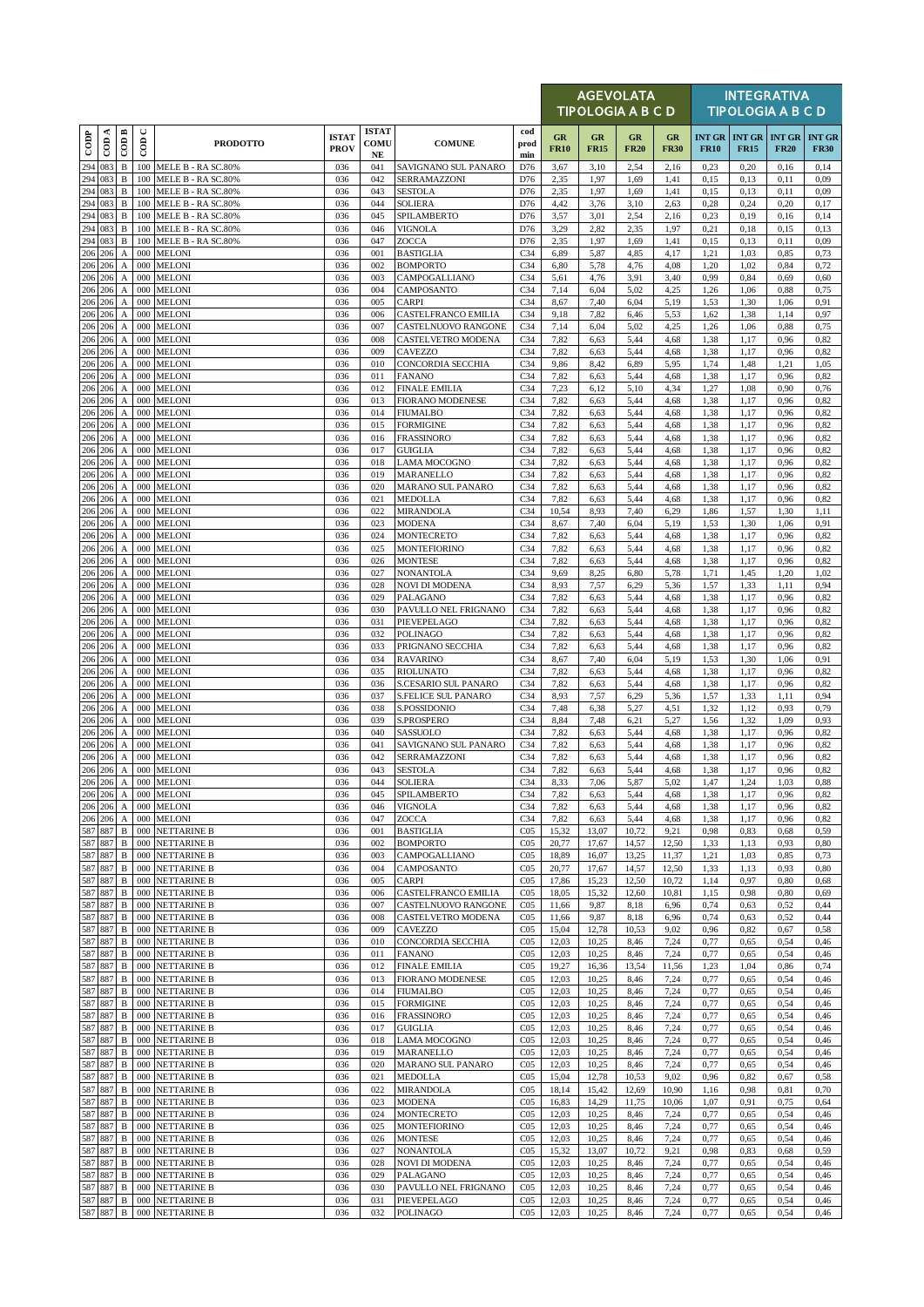|                    |                     |                              |                      |                                                           |                             |                                  |                                                 |                                    |                   | <b>AGEVOLATA</b><br>TIPOLOGIA A B C D |                   |                   |              |                                       | <b>INTEGRATIVA</b><br><b>TIPOLOGIA A B C D</b> |                              |
|--------------------|---------------------|------------------------------|----------------------|-----------------------------------------------------------|-----------------------------|----------------------------------|-------------------------------------------------|------------------------------------|-------------------|---------------------------------------|-------------------|-------------------|--------------|---------------------------------------|------------------------------------------------|------------------------------|
| $_{\rm{cop}}$      | ≺<br>$\overline{c}$ | $\overline{CDB}$             | $\cup$<br>$\epsilon$ | <b>PRODOTTO</b>                                           | <b>ISTAT</b><br><b>PROV</b> | <b>ISTAT</b><br>COMU<br>$\bf NE$ | <b>COMUNE</b>                                   | cod<br>prod<br>min                 | GR<br><b>FR10</b> | GR<br><b>FR15</b>                     | GR<br><b>FR20</b> | GR<br><b>FR30</b> | <b>FR10</b>  | <b>INT GR   INT GR</b><br><b>FR15</b> | <b>INT GR</b><br><b>FR20</b>                   | <b>INT GR</b><br><b>FR30</b> |
| 587                | 887                 | $\, {\bf B}$                 |                      | 000 NETTARINE B                                           | 036                         | 033                              | PRIGNANO SECCHIA                                | CO <sub>5</sub>                    | 12,03             | 10,25                                 | 8,46              | 7,24              | 0,77         | 0,65                                  | 0,54                                           | 0,46                         |
| 587                | 887<br>587 887      | $\, {\bf B}$<br>$\, {\bf B}$ | 000<br>000           | <b>NETTARINE B</b><br><b>NETTARINE B</b>                  | 036<br>036                  | 034<br>035                       | <b>RAVARINO</b><br><b>RIOLUNATO</b>             | CO <sub>5</sub><br>CO <sub>5</sub> | 18,89<br>12,03    | 16,07<br>10,25                        | 13,25<br>8,46     | 11,37<br>7,24     | 1,21<br>0,77 | 1,03<br>0,65                          | 0,85<br>0,54                                   | 0,73<br>0,46                 |
| 587 887            |                     | $\, {\bf B}$                 | 000                  | <b>NETTARINE B</b>                                        | 036                         | 036                              | S.CESARIO SUL PANARO                            | CO <sub>5</sub>                    | 17,11             | 14,57                                 | 11,94             | 10,25             | 1,09         | 0,93                                  | 0,76                                           | 0.65                         |
| 587<br>587 887     | 887                 | $\, {\bf B}$<br>$\, {\bf B}$ | 000<br>000           | <b>NETTARINE B</b><br><b>NETTARINE B</b>                  | 036<br>036                  | 037<br>038                       | <b>S.FELICE SUL PANARO</b><br>S.POSSIDONIO      | CO <sub>5</sub><br>CO <sub>5</sub> | 16,36<br>13,16    | 13,91<br>11,19                        | 11,47<br>9,21     | 9,78<br>7,90      | 1,04<br>0,84 | 0,89<br>0,71                          | 0,73<br>0,59                                   | 0.62<br>0,50                 |
| 587 887            |                     | $\, {\bf B}$                 |                      | 000 NETTARINE B                                           | 036                         | 039                              | S.PROSPERO                                      | CO <sub>5</sub>                    | 18,42             | 15,70                                 | 12,88             | 11,09             | 1,18         | 1,00                                  | 0,82                                           | 0,71                         |
| 587<br>587 887     | 887                 | $\, {\bf B}$<br>$\, {\bf B}$ | 000<br>000           | <b>NETTARINE B</b><br><b>NETTARINE B</b>                  | 036<br>036                  | 040<br>041                       | SASSUOLO<br>SAVIGNANO SUL PANARO                | CO <sub>5</sub><br>CO <sub>5</sub> | 12,03<br>18,89    | 10,25<br>16,07                        | 8,46<br>13,25     | 7,24<br>11,37     | 0,77<br>1,21 | 0,65<br>1,03                          | 0,54<br>0,85                                   | 0,46<br>0,73                 |
| 587 887            |                     | B                            | 000                  | <b>NETTARINE B</b>                                        | 036                         | 042                              | SERRAMAZZONI                                    | CO <sub>5</sub>                    | 12,03             | 10,25                                 | 8,46              | 7,24              | 0,77         | 0,65                                  | 0,54                                           | 0,46                         |
| 587<br>587         | 887<br>887          | $\, {\bf B}$<br>$\, {\bf B}$ | 000<br>000           | <b>NETTARINE B</b><br><b>NETTARINE B</b>                  | 036<br>036                  | 043<br>044                       | <b>SESTOLA</b><br>SOLIERA                       | CO <sub>5</sub><br>CO <sub>5</sub> | 12,03<br>13,91    | 10,25<br>11,84                        | 8,46<br>9,78      | 7,24<br>8,37      | 0,77<br>0,89 | 0,65<br>0,76                          | 0,54<br>0,62                                   | 0,46<br>0,53                 |
| 587 887            |                     | $\, {\bf B}$                 | 000                  | <b>NETTARINE B</b>                                        | 036                         | 045                              | SPILAMBERTO                                     | CO <sub>5</sub>                    | 18,42             | 15,70                                 | 12,88             | 11,09             | 1,18         | 1,00                                  | 0,82                                           | 0,71                         |
| 587 887<br>587 887 |                     | $\, {\bf B}$<br>$\, {\bf B}$ | 000<br>000           | <b>NETTARINE B</b><br><b>NETTARINE B</b>                  | 036<br>036                  | 046<br>047                       | <b>VIGNOLA</b><br>ZOCCA                         | CO <sub>5</sub><br>CO <sub>5</sub> | 18,61<br>12,03    | 15,79<br>10,25                        | 13,07<br>8,46     | 11,19<br>7,24     | 1,19<br>0,77 | 1,01<br>0,65                          | 0,83<br>0,54                                   | 0,71<br>0,46                 |
| 203 887            |                     | $\, {\bf B}$                 | 200                  | NETTARINE B - RA SC.50%                                   | 036                         | 001                              | <b>BASTIGLIA</b>                                | D79                                | 7,71              | 6,58                                  | 5,36              | 4,61              | 0,49         | 0,42                                  | 0,34                                           | 0,29                         |
| 203 887<br>203 887 |                     | $\, {\bf B}$<br>$\, {\bf B}$ | 200                  | NETTARINE B - RA SC.50%<br>200 NETTARINE B - RA SC.50%    | 036<br>036                  | 002<br>003                       | <b>BOMPORTO</b><br>CAMPOGALLIANO                | D79<br>D79                         | 10,43<br>9,49     | 8,84<br>8,08                          | 7,33<br>6,67      | 6,30<br>5,73      | 0,67<br>0,61 | 0,56<br>0,52                          | 0,47<br>0,43                                   | 0,40<br>0,37                 |
| 203                | 887                 | $\, {\bf B}$                 | 200                  | NETTARINE B - RA SC.50%                                   | 036                         | 004                              | CAMPOSANTO                                      | D79                                | 10,43             | 8,84                                  | 7,33              | 6,30              | 0,67         | 0,56                                  | 0,47                                           | 0,40                         |
| 203 887<br>203 887 |                     | B<br>$\, {\bf B}$            | 200<br>200           | NETTARINE B - RA SC.50%<br>NETTARINE B - RA SC.50%        | 036<br>036                  | 005<br>006                       | <b>CARPI</b><br>CASTELFRANCO EMILIA             | D79<br>D79                         | 8,93<br>9,02      | 7,61<br>7,71                          | 6,30<br>6,30      | 5,36<br>5,45      | 0,57<br>0,58 | 0,49<br>0,49                          | 0,40<br>0,40                                   | 0,34<br>0,35                 |
| 203 887            |                     | $\, {\bf B}$                 | 200                  | NETTARINE B - RA SC.50%                                   | 036                         | 007                              | CASTELNUOVO RANGONE                             | D79                                | 5,83              | 4,98                                  | 4,04              | 3,48              | 0,37         | 0,32                                  | 0,26                                           | 0,22                         |
| 203 887<br>203     | 887                 | B<br>B                       | 200<br>200           | NETTARINE B - RA SC.50%                                   | 036<br>036                  | 008<br>009                       | <b>CASTELVETRO MODENA</b><br>CAVEZZO            | D79<br>D79                         | 5,83<br>7,52      | 4,98<br>6,39                          | 4,04<br>5,26      | 3,48<br>4,51      | 0,37<br>0,48 | 0,32<br>0,41                          | 0,26<br>0,34                                   | 0,22<br>0,29                 |
|                    | 203 887             | $\, {\bf B}$                 | 200                  | NETTARINE B - RA SC.50%<br>NETTARINE B - RA SC.50%        | 036                         | 010                              | <b>CONCORDIA SECCHIA</b>                        | D79                                | 6,02              | 5,08                                  | 4,23              | 3,57              | 0,38         | 0,32                                  | 0,27                                           | 0,23                         |
| 203<br>203 887     | 887                 | $\, {\bf B}$                 | 200                  | NETTARINE B - RA SC.50%                                   | 036                         | 011                              | <b>FANANO</b>                                   | D79                                | 6,02              | 5,08                                  | 4,23              | 3,57              | 0,38         | 0,32                                  | 0,27                                           | 0,23                         |
| 203 887            |                     | $\, {\bf B}$<br>$\, {\bf B}$ | 200<br>200           | NETTARINE B - RA SC.50%<br><b>NETTARINE B - RA SC.50%</b> | 036<br>036                  | 012<br>013                       | <b>FINALE EMILIA</b><br><b>FIORANO MODENESE</b> | D79<br>D79                         | 9,68<br>6,02      | 8,27<br>5,08                          | 6,77<br>4,23      | 5,83<br>3,57      | 0.62<br>0,38 | 0,53<br>0,32                          | 0,43<br>0,27                                   | 0,37<br>0,23                 |
| 203 887            |                     | $\, {\bf B}$                 | 200                  | NETTARINE B - RA SC.50%                                   | 036                         | 014                              | <b>FIUMALBO</b>                                 | D79                                | 6,02              | 5,08                                  | 4,23              | 3,57              | 0,38         | 0,32                                  | 0,27                                           | 0,23                         |
| 203<br>203 887     | 887                 | $\, {\bf B}$<br>$\, {\bf B}$ | 200<br>200           | <b>NETTARINE B - RA SC.50%</b><br>NETTARINE B - RA SC.50% | 036<br>036                  | 015<br>016                       | <b>FORMIGINE</b><br><b>FRASSINORO</b>           | D79<br>D79                         | 6,02<br>6,02      | 5,08<br>5,08                          | 4.23<br>4,23      | 3,57<br>3,57      | 0,38<br>0,38 | 0,32<br>0,32                          | 0,27<br>0,27                                   | 0,23<br>0,23                 |
| 203 887            |                     | $\, {\bf B}$                 |                      | 200 NETTARINE B - RA SC.50%                               | 036                         | 017                              | <b>GUIGLIA</b>                                  | D79                                | 6,02              | 5,08                                  | 4,23              | 3,57              | 0,38         | 0,32                                  | 0,27                                           | 0,23                         |
| 203                | 887<br>203 887      | $\, {\bf B}$<br>$\, {\bf B}$ | 200<br>200           | NETTARINE B - RA SC.50%<br>NETTARINE B - RA SC.50%        | 036<br>036                  | 018<br>019                       | LAMA MOCOGNO<br>MARANELLO                       | D79<br>D79                         | 6,02<br>6,02      | 5,08<br>5,08                          | 4,23<br>4,23      | 3,57<br>3,57      | 0,38<br>0,38 | 0,32<br>0,32                          | 0,27<br>0,27                                   | 0,23<br>0,23                 |
| 203 887            |                     | $\, {\bf B}$                 | 200                  | NETTARINE B - RA SC.50%                                   | 036                         | 020                              | <b>MARANO SUL PANARO</b>                        | D79                                | 6,02              | 5,08                                  | 4,23              | 3,57              | 0,38         | 0,32                                  | 0,27                                           | 0,23                         |
| 203 887<br>203 887 |                     | $\, {\bf B}$<br>B            | 200<br>200           | NETTARINE B - RA SC.50%<br>NETTARINE B - RA SC.50%        | 036<br>036                  | 021<br>022                       | <b>MEDOLLA</b><br><b>MIRANDOLA</b>              | D79<br>D79                         | 7,52<br>9,12      | 6,39<br>7,71                          | 5,26<br>6,39      | 4,51<br>5,45      | 0,48<br>0,58 | 0,41<br>0,49                          | 0,34<br>0,41                                   | 0,29<br>0,35                 |
| 203 887            |                     | B                            | 200                  | NETTARINE B - RA SC.50%                                   | 036                         | 023                              | <b>MODENA</b>                                   | D79                                | 8,46              | 7,24                                  | 5,92              | 5,08              | 0,54         | 0,46                                  | 0,38                                           | 0,32                         |
| 203 887<br>203 887 |                     | $\, {\bf B}$<br>$\, {\bf B}$ | 200<br>200           | NETTARINE B - RA SC.50%<br>NETTARINE B - RA SC.50%        | 036<br>036                  | 024<br>025                       | <b>MONTECRETO</b><br><b>MONTEFIORINO</b>        | D79<br>D79                         | 6,02<br>6,02      | 5,08<br>5,08                          | 4,23<br>4,23      | 3,57<br>3,57      | 0,38<br>0,38 | 0,32<br>0,32                          | 0,27<br>0,27                                   | 0,23<br>0,23                 |
| 203 887            |                     | $\, {\bf B}$                 | 200                  | NETTARINE B - RA SC.50%                                   | 036                         | 026                              | <b>MONTESE</b>                                  | D79                                | 6,02              | 5,08                                  | 4,23              | 3,57              | 0,38         | 0,32                                  | 0,27                                           | 0,23                         |
| 203<br>203 887     | 887                 | $\, {\bf B}$<br>$\, {\bf B}$ | 200                  | NETTARINE B - RA SC.50%<br>200 NETTARINE B - RA SC.50%    | 036<br>036                  | 027<br>028                       | <b>NONANTOLA</b><br><b>NOVI DI MODENA</b>       | D79<br>D79                         | 7,71<br>6,02      | 6,58<br>5,08                          | 5,36<br>4,23      | 4,61<br>3,57      | 0,49<br>0,38 | 0,42<br>0,32                          | 0,34<br>0,27                                   | 0,29<br>0,23                 |
| 203                | 887                 | $\, {\bf B}$                 | 200                  | NETTARINE B - RA SC.50%                                   | 036                         | 029                              | PALAGANO                                        | D79                                | 6,02              | 5,08                                  | 4,23              | 3,57              | 0,38         | 0,32                                  | 0,27                                           | 0,23                         |
| 203 887<br>203 887 |                     | $\, {\bf B}$<br>B            | 200                  | NETTARINE B - RA SC.50%<br>200 NETTARINE B - RA SC.50%    | 036<br>036                  | 030<br>031                       | PAVULLO NEL FRIGNANO<br>PIEVEPELAGO             | D79<br>D79                         | 6,02<br>6,02      | 5,08<br>5,08                          | 4.23<br>4,23      | 3,57<br>3,57      | 0,38<br>0,38 | 0,32<br>0,32                          | 0,27<br>0,27                                   | 0,23<br>0,23                 |
| 203                | 887                 | $\, {\bf B}$                 | 200                  | NETTARINE B - RA SC.50%                                   | 036                         | 032                              | <b>POLINAGO</b>                                 | D79                                | 6,02              | 5,08                                  | 4,23              | 3,57              | 0,38         | 0,32                                  | 0,27                                           | 0,23                         |
| 203 887            | 203 887             | B<br>$\, {\bf B}$            | 200<br>200           | <b>NETTARINE B - RA SC.50%</b><br>NETTARINE B - RA SC.50% | 036<br>036                  | 033<br>034                       | PRIGNANO SECCHIA<br><b>RAVARINO</b>             | D79<br>D79                         | 6,02<br>9,49      | 5,08<br>8,08                          | 4,23<br>6,67      | 3,57<br>5,73      | 0,38<br>0,61 | 0,32<br>0,52                          | 0,27<br>0,43                                   | 0,23<br>0,37                 |
|                    | 203 887             | $\, {\bf B}$                 |                      | 200 NETTARINE B - RA SC.50%                               | 036                         | 035                              | <b>RIOLUNATO</b>                                | D79                                | 6,02              | 5,08                                  | 4,23              | 3,57              | 0,38         | 0,32                                  | 0,27                                           | 0,23                         |
| 203 887<br>203 887 |                     | $\mathbf B$                  |                      | 200 NETTARINE B - RA SC.50%                               | 036                         | 036                              | <b>S.CESARIO SUL PANARO</b>                     | D79                                | 8,55              | 7,24                                  | 6,02              | 5,17              | 0,55         | 0,46                                  | 0,38                                           | 0,33                         |
|                    | 203 887             | $\, {\bf B}$<br>B            | 200                  | 200 NETTARINE B - RA SC.50%<br>NETTARINE B - RA SC.50%    | 036<br>036                  | 037<br>038                       | <b>S.FELICE SUL PANARO</b><br>S.POSSIDONIO      | D79<br>D79                         | 8,18<br>6,58      | 6,96<br>5,64                          | 5,73<br>4,61      | 4,89<br>3,95      | 0,52<br>0,42 | 0,44<br>0,36                          | 0,37<br>0,29                                   | 0,31<br>0,25                 |
|                    | 203 887             | B                            | 200                  | NETTARINE B - RA SC.50%                                   | 036                         | 039                              | S.PROSPERO                                      | D79                                | 9,21              | 7,80                                  | 6,49              | 5,55              | 0,59         | 0,50                                  | 0,41                                           | 0,35                         |
| 203 887            | 203 887             | В<br>$\, {\bf B}$            | 200<br>200           | NETTARINE B - RA SC.50%<br>NETTARINE B - RA SC.50%        | 036<br>036                  | 040<br>041                       | <b>SASSUOLO</b><br>SAVIGNANO SUL PANARO         | D79<br>D79                         | 6,02<br>9,49      | 5,08<br>8,08                          | 4,23<br>6,67      | 3,57<br>5,73      | 0,38<br>0,61 | 0,32<br>0,52                          | 0,27<br>0,43                                   | 0,23<br>0,37                 |
| 203 887            |                     | $\, {\bf B}$                 | 200                  | NETTARINE B - RA SC.50%                                   | 036                         | 042                              | SERRAMAZZONI                                    | D79                                | 6,02              | 5,08                                  | 4,23              | 3,57              | 0,38         | 0,32                                  | 0,27                                           | 0,23                         |
| 203 887<br>203 887 |                     | $\, {\bf B}$<br>$\, {\bf B}$ | 200<br>200           | NETTARINE B - RA SC.50%<br>NETTARINE B - RA SC.50%        | 036<br>036                  | 043<br>044                       | <b>SESTOLA</b><br><b>SOLIERA</b>                | D79<br>D79                         | 6,02<br>6,96      | 5,08<br>5,92                          | 4,23<br>4,89      | 3,57<br>4,14      | 0,38<br>0,44 | 0,32<br>0,38                          | 0,27<br>0,31                                   | 0,23<br>0,26                 |
|                    | 203 887             | B                            |                      | 200 NETTARINE B - RA SC.50%                               | 036                         | 045                              | SPILAMBERTO                                     | D79                                | 9,21              | 7,80                                  | 6,49              | 5,55              | 0,59         | 0,50                                  | 0,41                                           | 0,35                         |
|                    | 203 887<br>203 887  | $\, {\bf B}$<br>B            | 200<br>200           | <b>NETTARINE B - RA SC.50%</b><br>NETTARINE B - RA SC.50% | 036<br>036                  | 046<br>047                       | <b>VIGNOLA</b><br>ZOCCA                         | D79<br>D79                         | 9,31<br>6,02      | 7,90<br>5,08                          | 6,49<br>4,23      | 5,55<br>3,57      | 0,59<br>0,38 | 0,50<br>0,32                          | 0,41<br>0,27                                   | 0,35<br>0,23                 |
| 439 887            |                     | B                            |                      | 100 NETTARINE B - RA SC.80%                               | 036                         | 001                              | <b>BASTIGLIA</b>                                | D79                                | 3,10              | 2,63                                  | 2,16              | 1,88              | 0,20         | 0,17                                  | 0,14                                           | 0,12                         |
|                    | 439 887<br>439 887  | $\, {\bf B}$<br>B            | 100<br>100           | <b>NETTARINE B - RA SC.80%</b><br>NETTARINE B - RA SC.80% | 036<br>036                  | 002<br>003                       | <b>BOMPORTO</b><br>CAMPOGALLIANO                | D79<br>D79                         | 4,14<br>3,76      | 3,48<br>3,20                          | 2,91<br>2,63      | 2,44<br>2,26      | 0,26<br>0,24 | 0,22<br>0,20                          | 0,19<br>0,17                                   | 0,16<br>0,14                 |
| 439 887            |                     | $\, {\bf B}$                 | 100                  | NETTARINE B - RA SC.80%                                   | 036                         | 004                              | CAMPOSANTO                                      | D79                                | 4,14              | 3,48                                  | 2,91              | 2,44              | 0,26         | 0,22                                  | 0,19                                           | 0,16                         |
|                    | 439 887<br>439 887  | $\, {\bf B}$<br>B            | 100<br>100           | NETTARINE B - RA SC.80%<br>NETTARINE B - RA SC.80%        | 036<br>036                  | 005<br>006                       | CARPI<br>CASTELFRANCO EMILIA                    | D79<br>D79                         | 3,57<br>3,57      | 3,01<br>3,01                          | 2,54<br>2,54      | 2,16<br>2,16      | 0,23<br>0,23 | 0,19<br>0,19                          | 0,16<br>0,16                                   | 0,14<br>0,14                 |
|                    | 439 887             | $\, {\bf B}$                 | 100                  | NETTARINE B - RA SC.80%                                   | 036                         | 007                              | CASTELNUOVO RANGONE                             | D79                                | 2,35              | 1,97                                  | 1,69              | 1,41              | 0,15         | 0,13                                  | 0,11                                           | 0,09                         |
| 439 887            | 439 887             | $\, {\bf B}$<br>B            | 100                  | NETTARINE B - RA SC.80%<br>100 NETTARINE B - RA SC.80%    | 036<br>036                  | 008<br>009                       | CASTELVETRO MODENA<br>CAVEZZO                   | D79<br>D79                         | 2,35<br>3,01      | 1,97<br>2,54                          | 1,69<br>2,07      | 1,41<br>1,79      | 0,15<br>0,19 | 0,13<br>0,16                          | 0,11<br>0,13                                   | 0,09<br>0,11                 |
| 439 887            |                     | B                            | 100                  | NETTARINE B - RA SC.80%                                   | 036                         | 010                              | CONCORDIA SECCHIA                               | D79                                | 2,44              | 2,07                                  | 1,69              | 1,50              | 0,16         | 0,13                                  | 0,11                                           | 0,10                         |
| 439 887<br>439 887 |                     | $\, {\bf B}$<br>B            | 100                  | NETTARINE B - RA SC.80%<br>100 NETTARINE B - RA SC.80%    | 036<br>036                  | 011<br>012                       | <b>FANANO</b><br><b>FINALE EMILIA</b>           | D79<br>D79                         | 2,44<br>3,85      | 2,07<br>3,29                          | 1.69<br>2,73      | 1,50<br>2,35      | 0,16<br>0.25 | 0,13<br>0,21                          | 0,11<br>0,17                                   | 0,10<br>0,15                 |
| 439 887            |                     | $\, {\bf B}$                 | 100                  | NETTARINE B - RA SC.80%                                   | 036                         | 013                              | <b>FIORANO MODENESE</b>                         | D79                                | 2,44              | 2,07                                  | 1,69              | 1,50              | 0,16         | 0,13                                  | 0,11                                           | 0,10                         |
| 439 887            | 439 887             | $\, {\bf B}$                 | 100<br>100           | NETTARINE B - RA SC.80%                                   | 036<br>036                  | 014                              | <b>FIUMALBO</b><br><b>FORMIGINE</b>             | D79<br>D79                         | 2,44<br>2,44      | 2,07<br>2,07                          | 1,69<br>1,69      | 1,50<br>1,50      | 0,16<br>0,16 | 0,13<br>0,13                          | 0,11<br>0,11                                   | 0,10<br>0,10                 |
|                    | 439 887             | B<br>B                       | 100                  | NETTARINE B - RA SC.80%<br>NETTARINE B - RA SC.80%        | 036                         | 015<br>016                       | <b>FRASSINORO</b>                               | D79                                | 2,44              | 2,07                                  | 1,69              | 1,50              | 0,16         | 0,13                                  | 0,11                                           | 0,10                         |
| 439 887            | 439 887             | B                            | 100                  | NETTARINE B - RA SC.80%                                   | 036                         | 017                              | <b>GUIGLIA</b>                                  | D79                                | 2,44              | 2,07                                  | 1,69              | 1,50              | 0,16         | 0,13                                  | 0,11                                           | 0,10                         |
|                    | 439 887             | В<br>B                       | 100<br>100           | NETTARINE B - RA SC.80%<br>NETTARINE B - RA SC.80%        | 036<br>036                  | 018<br>019                       | LAMA MOCOGNO<br>MARANELLO                       | D79<br>D79                         | 2,44<br>2,44      | 2,07<br>2,07                          | 1.69<br>1,69      | 1,50<br>1,50      | 0,16<br>0,16 | 0,13<br>0,13                          | 0,11<br>0,11                                   | 0,10<br>0,10                 |
|                    | 439 887             | $\, {\bf B}$                 | 100                  | NETTARINE B - RA SC.80%                                   | 036                         | 020                              | MARANO SUL PANARO                               | D79                                | 2,44              | 2,07                                  | 1,69              | 1,50              | 0,16         | 0,13                                  | 0,11                                           | 0,10                         |
|                    | 439 887<br>439 887  | B<br>$\, {\bf B}$            | 100<br>100           | NETTARINE B - RA SC.80%<br>NETTARINE B - RA SC.80%        | 036<br>036                  | 021<br>022                       | <b>MEDOLLA</b><br><b>MIRANDOLA</b>              | D79<br>D79                         | 3,01<br>3,67      | 2,54<br>3,10                          | 2,07<br>2.54      | 1,79<br>2,16      | 0,19<br>0,23 | 0,16<br>0,20                          | 0,13<br>0,16                                   | 0,11<br>0,14                 |
|                    | 439 887             | B                            |                      | 100 NETTARINE B - RA SC.80%                               | 036                         | 023                              | <b>MODENA</b>                                   | D79                                | 3,38              | 2,91                                  | 2,35              | 2,07              | 0,22         | 0,19                                  | 0,15                                           | 0,13                         |
|                    | 439 887             | B                            |                      | 100 NETTARINE B - RA SC.80%                               | 036                         | 024                              | <b>MONTECRETO</b>                               | D79                                | 2,44              | 2,07                                  | 1,69              | 1,50              | 0,16         | 0,13                                  | 0,11                                           | 0,10                         |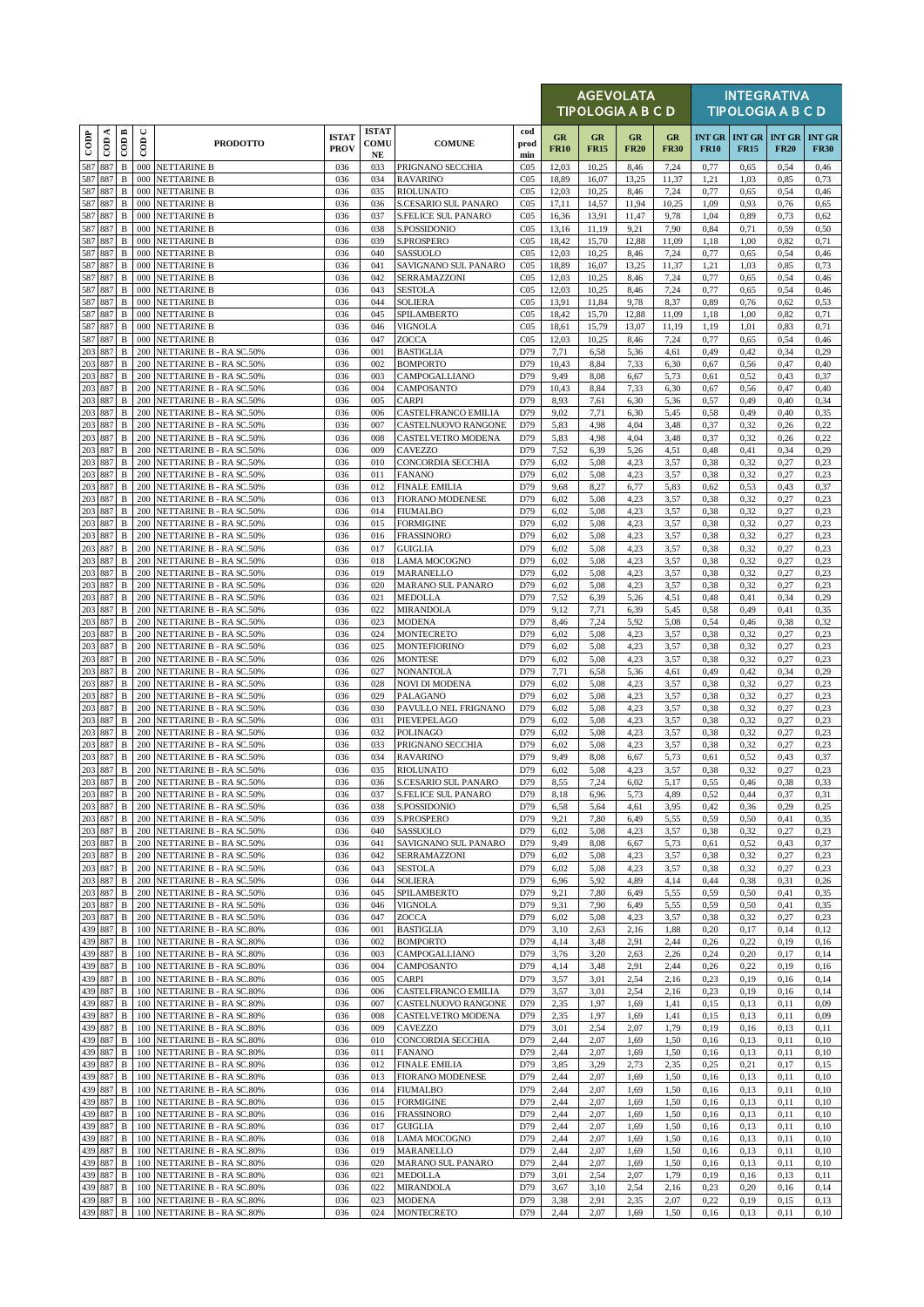|                    |                    |                              |                      |                                                                        |                             |                                     |                                                    |                                    |                   | <b>AGEVOLATA</b><br><b>TIPOLOGIA A B C D</b> |                          |                   |              |              | <b>INTEGRATIVA</b><br><b>TIPOLOGIA A B C D</b> |                              |
|--------------------|--------------------|------------------------------|----------------------|------------------------------------------------------------------------|-----------------------------|-------------------------------------|----------------------------------------------------|------------------------------------|-------------------|----------------------------------------------|--------------------------|-------------------|--------------|--------------|------------------------------------------------|------------------------------|
| $_{\rm{cop}}$      | $\cos A$           | $\overline{\mathrm{COD}}$ B  | $\cup$<br>$\epsilon$ | <b>PRODOTTO</b>                                                        | <b>ISTAT</b><br><b>PROV</b> | <b>ISTAT</b><br>COMU<br>$_{\rm NE}$ | <b>COMUNE</b>                                      | cod<br>prod<br>min                 | GR<br><b>FR10</b> | GR<br><b>FR15</b>                            | <b>GR</b><br><b>FR20</b> | GR<br><b>FR30</b> | <b>FR10</b>  | <b>FR15</b>  | <b>INT GR   INT GR   INT GR</b><br><b>FR20</b> | <b>INT GR</b><br><b>FR30</b> |
| 439 887            |                    | $\, {\bf B}$                 |                      | 100 NETTARINE B - RA SC.80%                                            | 036                         | 025                                 | <b>MONTEFIORINO</b>                                | D79                                | 2,44              | 2,07                                         | 1,69                     | 1,50              | 0,16         | 0,13         | 0,11                                           | 0,10                         |
| 439 887<br>439 887 |                    | $\, {\bf B}$<br>$\, {\bf B}$ | 100<br>100           | NETTARINE B - RA SC.80%<br>NETTARINE B - RA SC.80%                     | 036<br>036                  | 026<br>027                          | <b>MONTESE</b><br>NONANTOLA                        | D79<br>D79                         | 2,44<br>3,10      | 2,07<br>2,63                                 | 1,69<br>2,16             | 1,50<br>1,88      | 0,16<br>0,20 | 0,13<br>0,17 | 0,11<br>0,14                                   | 0,10<br>0,12                 |
| 439 887            |                    | $\, {\bf B}$                 | 100                  | NETTARINE B - RA SC.80%                                                | 036                         | 028                                 | <b>NOVI DI MODENA</b>                              | D79                                | 2,44              | 2,07                                         | 1,69                     | 1,50              | 0,16         | 0,13         | 0,11                                           | 0,10                         |
| 439 887            |                    | $\, {\bf B}$                 | 100                  | NETTARINE B - RA SC.80%                                                | 036                         | 029                                 | PALAGANO                                           | D79                                | 2,44              | 2,07                                         | 1,69                     | 1,50              | 0,16         | 0,13         | 0,11                                           | 0,10                         |
| 439 887            |                    | $\, {\bf B}$                 | 100                  | NETTARINE B - RA SC.80%                                                | 036                         | 030                                 | PAVULLO NEL FRIGNANO                               | D79                                | 2,44              | 2,07                                         | 1,69                     | 1,50              | 0,16         | 0,13         | 0,11                                           | 0,10                         |
| 439 887<br>439 887 |                    | $\, {\bf B}$<br>$\, {\bf B}$ | 100<br>100           | NETTARINE B - RA SC.80%<br>NETTARINE B - RA SC.80%                     | 036<br>036                  | 031<br>032                          | PIEVEPELAGO<br>POLINAGO                            | D79<br>D79                         | 2,44<br>2,44      | 2,07<br>2.07                                 | 1.69<br>1,69             | 1,50<br>1,50      | 0,16<br>0,16 | 0,13<br>0.13 | 0,11<br>0,11                                   | 0,10<br>0,10                 |
| 439 887            |                    | $\, {\bf B}$                 | 100                  | NETTARINE B - RA SC.80%                                                | 036                         | 033                                 | PRIGNANO SECCHIA                                   | D79                                | 2,44              | 2,07                                         | 1,69                     | 1,50              | 0,16         | 0,13         | 0,11                                           | 0,10                         |
| 439 887            |                    | $\, {\bf B}$                 | 100                  | NETTARINE B - RA SC.80%                                                | 036                         | 034                                 | <b>RAVARINO</b>                                    | D79                                | 3,76              | 3,20                                         | 2,63                     | 2,26              | 0,24         | 0,20         | 0,17                                           | 0,14                         |
| 439 887            |                    | $\, {\bf B}$                 | 100                  | NETTARINE B - RA SC.80%                                                | 036                         | 035                                 | <b>RIOLUNATO</b>                                   | D79                                | 2,44              | 2,07                                         | 1,69                     | 1,50              | 0,16         | 0,13         | 0,11                                           | 0,10                         |
| 439 887<br>439 887 |                    | $\, {\bf B}$<br>$\, {\bf B}$ | 100<br>100           | NETTARINE B - RA SC.80%<br><b>NETTARINE B - RA SC.80%</b>              | 036<br>036                  | 036<br>037                          | S.CESARIO SUL PANARO<br><b>S.FELICE SUL PANARO</b> | D79<br>D79                         | 3,38<br>3,29      | 2,91<br>2,82                                 | 2,35<br>2,35             | 2,07<br>1,97      | 0,22<br>0.21 | 0,19<br>0,18 | 0,15<br>0,15                                   | 0,13<br>0,13                 |
| 439 887            |                    | B                            | 100                  | NETTARINE B - RA SC.80%                                                | 036                         | 038                                 | S.POSSIDONIO                                       | D79                                | 2,63              | 2,26                                         | 1,88                     | 1,60              | 0,17         | 0,14         | 0,12                                           | 0,10                         |
| 439 887            |                    | $\, {\bf B}$                 |                      | 100 NETTARINE B - RA SC.80%                                            | 036                         | 039                                 | S.PROSPERO                                         | D79                                | 3,67              | 3,10                                         | 2,54                     | 2,16              | 0,23         | 0,20         | 0,16                                           | 0,14                         |
| 439 887            |                    | $\, {\bf B}$                 | 100                  | NETTARINE B - RA SC.80%                                                | 036                         | 040                                 | SASSUOLO                                           | D79                                | 2,44              | 2,07                                         | 1,69                     | 1,50              | 0,16         | 0,13         | 0,11                                           | 0,10                         |
| 439 887<br>439 887 |                    | $\, {\bf B}$<br>$\, {\bf B}$ | 100<br>100           | NETTARINE B - RA SC.80%<br>NETTARINE B - RA SC.80%                     | 036<br>036                  | 041<br>042                          | SAVIGNANO SUL PANARO<br>SERRAMAZZONI               | D79<br>D79                         | 3,76<br>2,44      | 3,20<br>2.07                                 | 2,63<br>1,69             | 2,26<br>1,50      | 0,24<br>0,16 | 0,20<br>0,13 | 0,17<br>0,11                                   | 0,14<br>0,10                 |
| 439 887            |                    | $\, {\bf B}$                 | 100                  | NETTARINE B - RA SC.80%                                                | 036                         | 043                                 | <b>SESTOLA</b>                                     | D79                                | 2,44              | 2,07                                         | 1,69                     | 1,50              | 0,16         | 0,13         | 0,11                                           | 0,10                         |
| 439 887            |                    | B                            | 100                  | <b>NETTARINE B - RA SC.80%</b>                                         | 036                         | 044                                 | <b>SOLIERA</b>                                     | D79                                | 2,82              | 2,44                                         | 1,97                     | 1,69              | 0,18         | 0,16         | 0,13                                           | 0,11                         |
| 439 887            |                    | $\, {\bf B}$                 | 100                  | NETTARINE B - RA SC.80%                                                | 036                         | 045                                 | SPILAMBERTO                                        | D79                                | 3,67              | 3,10                                         | 2,54                     | 2,16              | 0,23         | 0,20         | 0,16                                           | 0,14                         |
| 439 887<br>439 887 |                    | $\, {\bf B}$<br>$\, {\bf B}$ | 100<br>100           | NETTARINE B - RA SC.80%<br>NETTARINE B - RA SC.80%                     | 036<br>036                  | 046<br>047                          | VIGNOLA<br>ZOCCA                                   | D79<br>D79                         | 3,76<br>2,44      | 3,20<br>2,07                                 | 2,63<br>1,69             | 2,26<br>1,50      | 0,24<br>0,16 | 0,20<br>0,13 | 0,17<br>0,11                                   | 0,14<br>0,10                 |
| 387 987            |                    | $\, {\bf B}$                 | 000                  | <b>NETTARINE PRECOCI B</b>                                             | 036                         | 001                                 | <b>BASTIGLIA</b>                                   | C <sub>06</sub>                    | 15,13             | 12,88                                        | 10,62                    | 9,12              | 0,97         | 0,82         | 0,68                                           | 0,58                         |
| 387 987            |                    | $\, {\bf B}$                 | 000                  | <b>NETTARINE PRECOCI B</b>                                             | 036                         | 002                                 | <b>BOMPORTO</b>                                    | C <sub>06</sub>                    | 18,05             | 15,32                                        | 12,60                    | 10,81             | 1,15         | 0,98         | 0,80                                           | 0,69                         |
| 387 987            |                    | B                            | 000                  | NETTARINE PRECOCI B                                                    | 036                         | 003                                 | CAMPOGALLIANO                                      | C <sub>06</sub>                    | 17,77             | 15,13                                        | 12,41                    | 10,62             | 1,13         | 0,97         | 0,79                                           | 0,68                         |
| 387<br>387 987     | 987                | $\, {\bf B}$<br>B            | 000<br>000           | NETTARINE PRECOCI B<br>NETTARINE PRECOCI B                             | 036<br>036                  | 004<br>005                          | CAMPOSANTO<br><b>CARPI</b>                         | C <sub>06</sub><br>C <sub>06</sub> | 16,54<br>18,05    | 14,10<br>15,32                               | 11,56<br>12,60           | 9,96<br>10,81     | 1,06<br>1,15 | 0,90<br>0,98 | 0,74<br>0,80                                   | 0,64<br>0,69                 |
| 387 987            |                    | $\mathbf B$                  | 000                  | NETTARINE PRECOCI B                                                    | 036                         | 006                                 | CASTELFRANCO EMILIA                                | C <sub>06</sub>                    | 18,05             | 15,32                                        | 12,60                    | 10,81             | 1,15         | 0,98         | 0,80                                           | 0,69                         |
| 387                | 987                | $\, {\bf B}$                 | 000                  | NETTARINE PRECOCI B                                                    | 036                         | 007                                 | CASTELNUOVO RANGONE                                | C <sub>06</sub>                    | 9,31              | 7,90                                         | 6,49                     | 5,55              | 0,59         | 0,50         | 0,41                                           | 0,35                         |
| 387 987<br>387 987 |                    | $\, {\bf B}$                 | 000                  | <b>NETTARINE PRECOCI B</b>                                             | 036                         | 008                                 | <b>CASTELVETRO MODENA</b>                          | CO <sub>6</sub>                    | 9,31              | 7,90                                         | 6,49                     | 5,55              | 0,59         | 0,50         | 0,41                                           | 0,35                         |
| 387                | 987                | B<br>$\, {\bf B}$            | 000<br>000           | <b>NETTARINE PRECOCI B</b><br>NETTARINE PRECOCI B                      | 036<br>036                  | 009<br>010                          | <b>CAVEZZO</b><br>CONCORDIA SECCHIA                | C <sub>06</sub><br>C <sub>06</sub> | 14,66<br>8,18     | 12,50<br>6,96                                | 10,25<br>5,73            | 8,84<br>4,89      | 0,94<br>0,52 | 0,80<br>0,44 | 0,65<br>0,37                                   | 0,56<br>0,31                 |
| 387 987            |                    | $\, {\bf B}$                 | 000                  | NETTARINE PRECOCI B                                                    | 036                         | 011                                 | <b>FANANO</b>                                      | C <sub>06</sub>                    | 9,96              | 8,46                                         | 6,96                     | 6,02              | 0,64         | 0,54         | 0,44                                           | 0,38                         |
| 387 987            |                    | $\, {\bf B}$                 | 000                  | NETTARINE PRECOCI B                                                    | 036                         | 012                                 | <b>FINALE EMILIA</b>                               | CO <sub>6</sub>                    | 16,54             | 14,10                                        | 11,56                    | 9,96              | 1,06         | 0,90         | 0,74                                           | 0,64                         |
| 387 987            |                    | $\, {\bf B}$                 | 000<br>000           | NETTARINE PRECOCI B                                                    | 036                         | 013                                 | <b>FIORANO MODENESE</b>                            | C <sub>06</sub>                    | 9,96              | 8,46                                         | 6,96                     | 6,02              | 0.64         | 0,54         | 0,44                                           | 0,38                         |
| 387 987<br>387 987 |                    | $\, {\bf B}$<br>$\, {\bf B}$ | 000                  | <b>NETTARINE PRECOCI B</b><br><b>NETTARINE PRECOCI B</b>               | 036<br>036                  | 014<br>015                          | <b>FIUMALBO</b><br><b>FORMIGINE</b>                | C <sub>06</sub><br>C <sub>06</sub> | 9,96<br>9,96      | 8,46<br>8,46                                 | 6,96<br>6,96             | 6,02<br>6,02      | 0,64<br>0.64 | 0,54<br>0,54 | 0,44<br>0,44                                   | 0,38<br>0,38                 |
| 387 987            |                    | B                            | 000                  | <b>NETTARINE PRECOCI B</b>                                             | 036                         | 016                                 | <b>FRASSINORO</b>                                  | C <sub>06</sub>                    | 9,96              | 8,46                                         | 6,96                     | 6,02              | 0.64         | 0,54         | 0,44                                           | 0,38                         |
| 387 987            |                    | $\, {\bf B}$                 |                      | 000 NETTARINE PRECOCI B                                                | 036                         | 017                                 | GUIGLIA                                            | C <sub>06</sub>                    | 9,96              | 8,46                                         | 6,96                     | 6,02              | 0.64         | 0,54         | 0,44                                           | 0,38                         |
| 387<br>387 987     | 987                | $\, {\bf B}$<br>B            | 000<br>000           | <b>NETTARINE PRECOCI B</b>                                             | 036<br>036                  | 018<br>019                          | <b>LAMA MOCOGNO</b><br>MARANELLO                   | C <sub>06</sub><br>C <sub>06</sub> | 9,96<br>9,96      | 8,46<br>8,46                                 | 6,96<br>6,96             | 6,02<br>6,02      | 0.64<br>0.64 | 0,54<br>0,54 | 0,44<br>0,44                                   | 0,38<br>0,38                 |
| 387 987            |                    | $\, {\bf B}$                 | 000                  | NETTARINE PRECOCI B<br><b>NETTARINE PRECOCI B</b>                      | 036                         | 020                                 | <b>MARANO SUL PANARO</b>                           | C <sub>06</sub>                    | 9,96              | 8,46                                         | 6,96                     | 6.02              | 0.64         | 0,54         | 0,44                                           | 0,38                         |
| 387 987            |                    | $\, {\bf B}$                 | 000                  | NETTARINE PRECOCI B                                                    | 036                         | 021                                 | <b>MEDOLLA</b>                                     | C <sub>06</sub>                    | 12,97             | 11,00                                        | 9,12                     | 7,80              | 0,83         | 0,70         | 0,58                                           | 0,50                         |
| 387 987            |                    | $\, {\bf B}$                 | 000                  | NETTARINE PRECOCI B                                                    | 036                         | 022                                 | MIRANDOLA                                          | C <sub>06</sub>                    | 17,11             | 14,57                                        | 11,94                    | 10,25             | 1,09         | 0.93         | 0,76                                           | 0,65                         |
| 387 987<br>387 987 |                    | $\, {\bf B}$<br>$\, {\bf B}$ | 000<br>000           | NETTARINE PRECOCI B<br>NETTARINE PRECOCI B                             | 036<br>036                  | 023<br>024                          | <b>MODENA</b><br><b>MONTECRETO</b>                 | C <sub>06</sub><br>C <sub>06</sub> | 15,13<br>9,96     | 12,88<br>8,46                                | 10,62<br>6,96            | 9,12<br>6,02      | 0,97<br>0.64 | 0.82<br>0,54 | 0,68<br>0,44                                   | 0,58<br>0,38                 |
| 387 987            |                    | B                            | 000                  | NETTARINE PRECOCI B                                                    | 036                         | 025                                 | <b>MONTEFIORINO</b>                                | C <sub>06</sub>                    | 9,96              | 8,46                                         | 6,96                     | 6,02              | 0,64         | 0,54         | 0,44                                           | 0,38                         |
| 387 987            |                    | $\, {\bf B}$                 | 000                  | <b>NETTARINE PRECOCI B</b>                                             | 036                         | 026                                 | <b>MONTESE</b>                                     | C <sub>06</sub>                    | 9,96              | 8,46                                         | 6,96                     | 6,02              | 0,64         | 0,54         | 0,44                                           | 0,38                         |
| 387 987            |                    | B                            | 000                  | <b>NETTARINE PRECOCI B</b>                                             | 036                         | 027                                 | <b>NONANTOLA</b>                                   | C <sub>06</sub>                    | 15,13             | 12,88                                        | 10,62                    | 9,12              | 0,97         | 0,82         | 0,68                                           | 0,58                         |
| 387 987            | 387 987            | $\, {\bf B}$<br>B            | 000                  | 000 NETTARINE PRECOCI B<br><b>NETTARINE PRECOCI B</b>                  | 036<br>036                  | 028<br>029                          | <b>NOVI DI MODENA</b><br><b>PALAGANO</b>           | C <sub>06</sub><br>C <sub>06</sub> | 9,96<br>9,96      | 8,46<br>8,46                                 | 6,96<br>6,96             | 6,02<br>6,02      | 0,64<br>0,64 | 0,54<br>0,54 | 0,44<br>0,44                                   | 0,38<br>0,38                 |
| 387 987            |                    | $\, {\bf B}$                 | 000                  | <b>NETTARINE PRECOCI B</b>                                             | 036                         | 030                                 | PAVULLO NEL FRIGNANO                               | C <sub>06</sub>                    | 9,96              | 8,46                                         | 6,96                     | 6,02              | 0,64         | 0,54         | 0,44                                           | 0,38                         |
|                    | 387 987            | B                            |                      | 000 NETTARINE PRECOCI B                                                | 036                         | 031                                 | PIEVEPELAGO                                        | C <sub>06</sub>                    | 9,96              | 8,46                                         | 6,96                     | 6,02              | 0,64         | 0,54         | 0,44                                           | 0,38                         |
| 387 987            |                    | $\, {\bf B}$                 | 000                  | NETTARINE PRECOCI B                                                    | 036                         | 032                                 | POLINAGO                                           | C <sub>06</sub>                    | 9,96              | 8,46                                         | 6,96                     | 6,02              | 0,64         | 0,54         | 0,44                                           | 0,38                         |
| 387 987            | 387 987            | B<br>B                       | 000<br>000           | NETTARINE PRECOCI B<br><b>NETTARINE PRECOCI B</b>                      | 036<br>036                  | 033<br>034                          | PRIGNANO SECCHIA<br><b>RAVARINO</b>                | C <sub>06</sub><br>C <sub>06</sub> | 9,96<br>15,98     | 8,46<br>13,63                                | 6,96<br>11,19            | 6,02<br>9,59      | 0,64<br>1,02 | 0,54<br>0,87 | 0,44<br>0,71                                   | 0,38<br>0,61                 |
| 387 987            |                    | $\, {\bf B}$                 | 000                  | NETTARINE PRECOCI B                                                    | 036                         | 035                                 | <b>RIOLUNATO</b>                                   | C <sub>06</sub>                    | 9,96              | 8,46                                         | 6,96                     | 6,02              | 0,64         | 0,54         | 0,44                                           | 0,38                         |
| 387 987            |                    | B                            | 000                  | <b>NETTARINE PRECOCI B</b>                                             | 036                         | 036                                 | S.CESARIO SUL PANARO                               | C <sub>06</sub>                    | 16,54             | 14,10                                        | 11,56                    | 9,96              | 1,06         | 0,90         | 0,74                                           | 0,64                         |
| 387 987            |                    | B                            | 000                  | <b>NETTARINE PRECOCI B</b>                                             | 036                         | 037                                 | S.FELICE SUL PANARO                                | C <sub>06</sub>                    | 15,98             | 13,63                                        | 11,19                    | 9,59              | 1,02         | 0,87         | 0,71                                           | 0,61                         |
| 387 987<br>387 987 |                    | $\, {\bf B}$<br>B            | 000                  | <b>NETTARINE PRECOCI B</b><br>000 NETTARINE PRECOCI B                  | 036<br>036                  | 038<br>039                          | S.POSSIDONIO<br>S.PROSPERO                         | C <sub>06</sub><br>C <sub>06</sub> | 10,53<br>15,98    | 8,93<br>13,63                                | 7,33<br>11,19            | 6,30<br>9,59      | 0,67<br>1,02 | 0,57<br>0,87 | 0,47<br>0,71                                   | 0,40<br>0,61                 |
| 387 987            |                    | $\, {\bf B}$                 | 000                  | NETTARINE PRECOCI B                                                    | 036                         | 040                                 | SASSUOLO                                           | C <sub>06</sub>                    | 9,96              | 8,46                                         | 6,96                     | 6,02              | 0,64         | 0,54         | 0,44                                           | 0,38                         |
| 387 987            |                    | $\, {\bf B}$                 | 000                  | NETTARINE PRECOCI B                                                    | 036                         | 041                                 | SAVIGNANO SUL PANARO                               | C <sub>06</sub>                    | 17,11             | 14,57                                        | 11,94                    | 10,25             | 1,09         | 0,93         | 0,76                                           | 0,65                         |
| 387 987            |                    | B                            |                      | 000 NETTARINE PRECOCI B                                                | 036                         | 042                                 | SERRAMAZZONI                                       | C <sub>06</sub>                    | 9,96              | 8,46                                         | 6,96                     | 6,02              | 0,64         | 0,54         | 0,44                                           | 0,38                         |
| 387 987<br>387 987 |                    | $\, {\bf B}$<br>$\, {\bf B}$ | 000<br>000           | NETTARINE PRECOCI B<br>NETTARINE PRECOCI B                             | 036<br>036                  | 043<br>044                          | <b>SESTOLA</b><br><b>SOLIERA</b>                   | C <sub>06</sub><br>C <sub>06</sub> | 9,96<br>12,69     | 8,46<br>10,81                                | 6,96<br>8.93             | 6,02<br>7,61      | 0,64<br>0.81 | 0,54<br>0.69 | 0,44<br>0,57                                   | 0,38<br>0,49                 |
| 387 987            |                    | $\, {\bf B}$                 |                      | 000 NETTARINE PRECOCI B                                                | 036                         | 045                                 | SPILAMBERTO                                        | C <sub>06</sub>                    | 16,54             | 14,10                                        | 11,56                    | 9,96              | 1,06         | 0,90         | 0,74                                           | 0,64                         |
|                    | 387 987            | $\, {\bf B}$                 | 000                  | NETTARINE PRECOCI B                                                    | 036                         | 046                                 | <b>VIGNOLA</b>                                     | C <sub>06</sub>                    | 18,42             | 15,70                                        | 12,88                    | 11,09             | 1,18         | 1,00         | 0,82                                           | 0,71                         |
| 387 987<br>256 987 |                    | $\, {\bf B}$                 | 000<br>200           | NETTARINE PRECOCI B                                                    | 036<br>036                  | 047<br>001                          | ZOCCA<br><b>BASTIGLIA</b>                          | C <sub>06</sub><br>D78             | 9,96<br>7,61      | 8,46<br>6,49                                 | 6,96                     | 6,02<br>4,61      | 0,64<br>0.49 | 0,54<br>0,41 | 0,44<br>0,34                                   | 0,38<br>0,29                 |
|                    | 256 987            | B<br>B                       | 200                  | NETTARINE PRECOCI B - RA SC.50%<br>NETTARINE PRECOCI B - RA SC.50%     | 036                         | 002                                 | <b>BOMPORTO</b>                                    | D78                                | 9,02              | 7,71                                         | 5,36<br>6,30             | 5,45              | 0,58         | 0,49         | 0,40                                           | 0,35                         |
| 256 987            |                    | В                            | 200                  | NETTARINE PRECOCI B - RA SC.50%                                        | 036                         | 003                                 | CAMPOGALLIANO                                      | D78                                | 8,93              | 7,61                                         | 6,30                     | 5,36              | 0,57         | 0,49         | 0,40                                           | 0,34                         |
| 256 987            |                    | В                            | 200                  | NETTARINE PRECOCI B - RA SC.50%                                        | 036                         | 004                                 | CAMPOSANTO                                         | D78                                | 8,27              | 7,05                                         | 5,83                     | 4,98              | 0,53         | 0,45         | 0,37                                           | 0,32                         |
|                    | 256 987            | $\, {\bf B}$                 | 200                  | NETTARINE PRECOCI B - RA SC.50%                                        | 036                         | 005                                 | CARPI                                              | D78                                | 9,02              | 7,71                                         | 6,30                     | 5,45              | 0,58         | 0,49         | 0,40                                           | 0,35                         |
| 256 987<br>256 987 |                    | $\, {\bf B}$<br>B            | 200<br>200           | NETTARINE PRECOCI B - RA SC.50%<br>NETTARINE PRECOCI B - RA SC.50%     | 036<br>036                  | 006<br>007                          | CASTELFRANCO EMILIA<br>CASTELNUOVO RANGONE         | D78<br>D78                         | 9,02<br>4,70      | 7,71<br>4,04                                 | 6,30<br>3.29             | 5,45<br>2,82      | 0,58<br>0,30 | 0,49<br>0,26 | 0,40<br>0,21                                   | 0,35<br>0,18                 |
| 256 987            |                    | $\, {\bf B}$                 | 200                  | NETTARINE PRECOCI B - RA SC.50%                                        | 036                         | 008                                 | CASTELVETRO MODENA                                 | D78                                | 4,70              | 4,04                                         | 3,29                     | 2,82              | 0,30         | 0,26         | 0,21                                           | 0,18                         |
|                    | 256 987            | $\, {\bf B}$                 |                      | 200 NETTARINE PRECOCI B - RA SC.50%                                    | 036                         | 009                                 | CAVEZZO                                            | D78                                | 7,33              | 6,20                                         | 5,17                     | 4,42              | 0,47         | 0,40         | 0,33                                           | 0,28                         |
| 256 987            |                    | B                            | 200                  | NETTARINE PRECOCI B - RA SC.50%                                        | 036                         | 010                                 | CONCORDIA SECCHIA                                  | D78                                | 4,14              | 3,48                                         | 2,91                     | 2,44              | 0,26         | 0,22         | 0,19                                           | 0,16                         |
|                    | 256 987<br>256 987 | $\, {\bf B}$<br>B            | 200                  | NETTARINE PRECOCI B - RA SC.50%<br>200 NETTARINE PRECOCI B - RA SC.50% | 036<br>036                  | 011<br>012                          | <b>FANANO</b><br><b>FINALE EMILIA</b>              | D78<br>D78                         | 4,98<br>8,27      | 4,23<br>7,05                                 | 3,48<br>5,83             | 3,01<br>4,98      | 0,32<br>0,53 | 0,27<br>0,45 | 0,22<br>0,37                                   | 0,19<br>0,32                 |
| 256 987            |                    | $\, {\bf B}$                 | 200                  | NETTARINE PRECOCI B - RA SC.50%                                        | 036                         | 013                                 | <b>FIORANO MODENESE</b>                            | D78                                | 4,98              | 4,23                                         | 3,48                     | 3,01              | 0,32         | 0,27         | 0,22                                           | 0,19                         |
| 256 987            |                    | B                            | 200                  | NETTARINE PRECOCI B - RA SC.50%                                        | 036                         | 014                                 | <b>FIUMALBO</b>                                    | D78                                | 4,98              | 4,23                                         | 3,48                     | 3,01              | 0,32         | 0,27         | 0,22                                           | 0,19                         |
| 256 987            |                    | В                            |                      | 200 NETTARINE PRECOCI B - RA SC.50%                                    | 036                         | 015                                 | <b>FORMIGINE</b>                                   | D78                                | 4,98              | 4,23                                         | 3,48                     | 3,01              | 0,32         | 0,27         | 0,22                                           | 0,19                         |
|                    | 256 987            | B                            |                      | 200 NETTARINE PRECOCI B - RA SC.50%                                    | 036                         | 016                                 | <b>FRASSINORO</b>                                  | D78                                | 4,98              | 4,23                                         | 3,48                     | 3,01              | 0,32         | 0,27         | 0,22                                           | 0,19                         |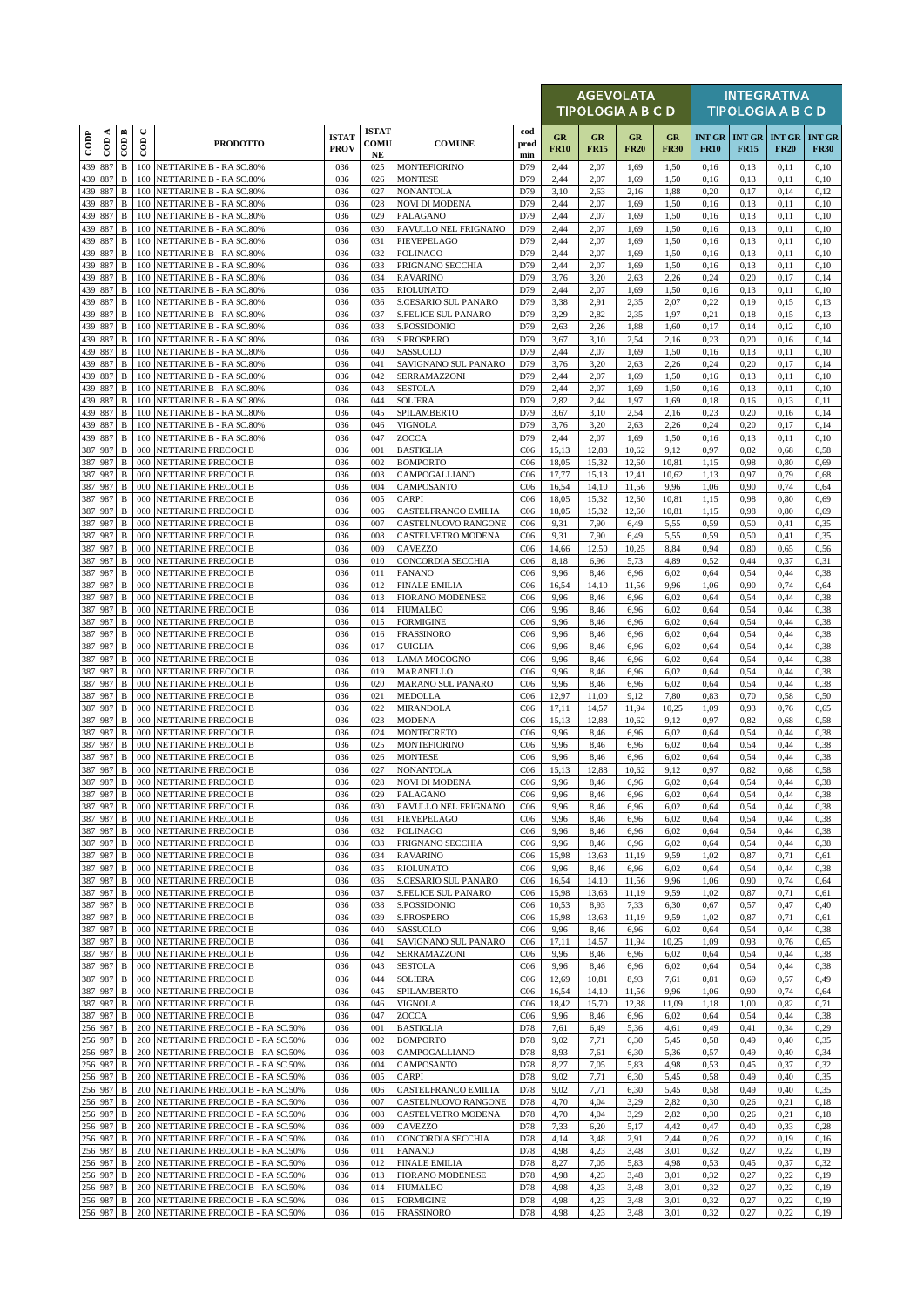|                          |                     |                              |                      |                                                                        |                             |                                  |                                                           |                        |                   | <b>AGEVOLATA</b><br>TIPOLOGIA A B C D |                   |                   |              |                                           | <b>INTEGRATIVA</b><br><b>TIPOLOGIA A B C D</b> |                              |
|--------------------------|---------------------|------------------------------|----------------------|------------------------------------------------------------------------|-----------------------------|----------------------------------|-----------------------------------------------------------|------------------------|-------------------|---------------------------------------|-------------------|-------------------|--------------|-------------------------------------------|------------------------------------------------|------------------------------|
| $\overline{\text{cone}}$ | ≺<br>$\overline{c}$ | $\overline{CDB}$             | $\cup$<br>$\epsilon$ | <b>PRODOTTO</b>                                                        | <b>ISTAT</b><br><b>PROV</b> | <b>ISTAT</b><br>COMU<br>$\bf NE$ | <b>COMUNE</b>                                             | cod<br>prod<br>min     | GR<br><b>FR10</b> | GR<br><b>FR15</b>                     | GR<br><b>FR20</b> | GR<br><b>FR30</b> | <b>FR10</b>  | INT GR $\overline{INT}$ GR<br><b>FR15</b> | <b>INT GR</b><br><b>FR20</b>                   | <b>INT GR</b><br><b>FR30</b> |
| 256 987                  |                     | $\, {\bf B}$                 | 200                  | NETTARINE PRECOCI B - RA SC.50%                                        | 036                         | 017                              | <b>GUIGLIA</b>                                            | D78                    | 4,98              | 4,23                                  | 3,48              | 3,01              | 0,32         | 0,27                                      | 0,22                                           | 0,19                         |
|                          | 256 987<br>256 987  | $\, {\bf B}$<br>$\, {\bf B}$ | 200<br>200           | NETTARINE PRECOCI B - RA SC.50%<br>NETTARINE PRECOCI B - RA SC.50%     | 036<br>036                  | 018<br>019                       | <b>LAMA MOCOGNO</b><br>MARANELLO                          | D78<br>D78             | 4,98<br>4,98      | 4,23<br>4,23                          | 3,48<br>3,48      | 3,01<br>3,01      | 0,32<br>0,32 | 0,27<br>0,27                              | 0,22<br>0,22                                   | 0,19<br>0,19                 |
|                          | 256 987             | $\, {\bf B}$                 | 200                  | NETTARINE PRECOCI B - RA SC.50%                                        | 036                         | 020                              | MARANO SUL PANARO                                         | D78                    | 4,98              | 4,23                                  | 3,48              | 3,01              | 0,32         | 0,27                                      | 0,22                                           | 0,19                         |
|                          | 256 987<br>256 987  | $\, {\bf B}$<br>$\, {\bf B}$ | 200<br>200           | NETTARINE PRECOCI B - RA SC.50%<br>NETTARINE PRECOCI B - RA SC.50%     | 036<br>036                  | 021<br>022                       | <b>MEDOLLA</b><br><b>MIRANDOLA</b>                        | D78<br>D78             | 6,49<br>8,55      | 5,55<br>7,24                          | 4,51<br>6,02      | 3,85<br>5,17      | 0,41<br>0,55 | 0.35<br>0,46                              | 0,29<br>0,38                                   | 0,25<br>0,33                 |
|                          | 256 987             | $\, {\bf B}$                 | 200                  | NETTARINE PRECOCI B - RA SC.50%                                        | 036                         | 023                              | <b>MODENA</b>                                             | D78                    | 7,61              | 6,49                                  | 5,36              | 4,61              | 0,49         | 0,41                                      | 0,34                                           | 0,29                         |
|                          | 256 987<br>256 987  | $\, {\bf B}$<br>$\, {\bf B}$ | 200<br>200           | NETTARINE PRECOCI B - RA SC.50%<br>NETTARINE PRECOCI B - RA SC.50%     | 036<br>036                  | 024<br>025                       | <b>MONTECRETO</b><br><b>MONTEFIORINO</b>                  | D78<br>D78             | 4,98<br>4,98      | 4,23<br>4,23                          | 3,48<br>3,48      | 3,01<br>3,01      | 0,32<br>0,32 | 0,27<br>0,27                              | 0,22<br>0,22                                   | 0,19<br>0,19                 |
|                          | 256 987             | B                            | 200                  | NETTARINE PRECOCI B - RA SC.50%                                        | 036                         | 026                              | <b>MONTESE</b>                                            | D78                    | 4,98              | 4,23                                  | 3,48              | 3,01              | 0,32         | 0,27                                      | 0,22                                           | 0,19                         |
|                          | 256 987<br>256 987  | $\, {\bf B}$<br>$\, {\bf B}$ | 200<br>200           | NETTARINE PRECOCI B - RA SC.50%<br>NETTARINE PRECOCI B - RA SC.50%     | 036<br>036                  | 027<br>028                       | <b>NONANTOLA</b><br><b>NOVI DI MODENA</b>                 | D78<br>D78             | 7,61<br>4,98      | 6,49<br>4,23                          | 5,36<br>3,48      | 4,61<br>3,01      | 0,49<br>0,32 | 0,41<br>0,27                              | 0,34<br>0,22                                   | 0,29<br>0,19                 |
|                          | 256 987             | $\, {\bf B}$                 | 200                  | NETTARINE PRECOCI B - RA SC.50%                                        | 036                         | 029                              | PALAGANO                                                  | D78                    | 4,98              | 4,23                                  | 3,48              | 3,01              | 0,32         | 0,27                                      | 0,22                                           | 0,19                         |
|                          | 256 987<br>256 987  | $\, {\bf B}$<br>$\, {\bf B}$ | 200<br>200           | NETTARINE PRECOCI B - RA SC.50%<br>NETTARINE PRECOCI B - RA SC.50%     | 036<br>036                  | 030<br>031                       | PAVULLO NEL FRIGNANO<br>PIEVEPELAGO                       | D78<br>D78             | 4,98<br>4,98      | 4,23<br>4,23                          | 3,48<br>3,48      | 3,01<br>3,01      | 0,32<br>0,32 | 0,27<br>0,27                              | 0,22<br>0,22                                   | 0,19<br>0,19                 |
|                          | 256 987             | $\, {\bf B}$                 | 200                  | NETTARINE PRECOCI B - RA SC.50%                                        | 036                         | 032                              | <b>POLINAGO</b>                                           | D78                    | 4,98              | 4,23                                  | 3,48              | 3,01              | 0,32         | 0,27                                      | 0,22                                           | 0,19                         |
|                          | 256 987<br>256 987  | $\, {\bf B}$<br>$\, {\bf B}$ | 200                  | NETTARINE PRECOCI B - RA SC.50%<br>200 NETTARINE PRECOCI B - RA SC.50% | 036<br>036                  | 033<br>034                       | PRIGNANO SECCHIA<br><b>RAVARINO</b>                       | D78<br>D78             | 4,98<br>7,99      | 4,23<br>6,77                          | 3,48<br>5,64      | 3,01<br>4,79      | 0,32<br>0,51 | 0,27<br>0,43                              | 0,22<br>0,36                                   | 0,19<br>0,31                 |
|                          | 256 987             | $\, {\bf B}$                 | 200                  | NETTARINE PRECOCI B - RA SC.50%                                        | 036                         | 035                              | <b>RIOLUNATO</b>                                          | D78                    | 4,98              | 4,23                                  | 3,48              | 3,01              | 0,32         | 0,27                                      | 0,22                                           | 0,19                         |
| 256 987                  | 256 987             | B<br>$\, {\bf B}$            | 200<br>200           | NETTARINE PRECOCI B - RA SC.50%<br>NETTARINE PRECOCI B - RA SC.50%     | 036<br>036                  | 036<br>037                       | <b>S.CESARIO SUL PANARO</b><br><b>S.FELICE SUL PANARO</b> | D78<br>D78             | 8,27<br>7,99      | 7,05<br>6,77                          | 5,83<br>5,64      | 4,98<br>4.79      | 0,53<br>0,51 | 0,45<br>0,43                              | 0,37<br>0,36                                   | 0,32<br>0,31                 |
|                          | 256 987             | $\, {\bf B}$                 | 200                  | NETTARINE PRECOCI B - RA SC.50%                                        | 036                         | 038                              | S.POSSIDONIO                                              | D78                    | 5,26              | 4,51                                  | 3,67              | 3,20              | 0,34         | 0,29                                      | 0,23                                           | 0,20                         |
|                          | 256 987<br>256 987  | B<br>B                       | 200<br>200           | NETTARINE PRECOCI B - RA SC.50%<br>NETTARINE PRECOCI B - RA SC.50%     | 036<br>036                  | 039<br>040                       | S.PROSPERO<br>SASSUOLO                                    | D78<br>D78             | 7,99<br>4,98      | 6,77<br>4,23                          | 5,64<br>3,48      | 4,79<br>3,01      | 0.51<br>0,32 | 0,43<br>0,27                              | 0,36<br>0,22                                   | 0,31<br>0,19                 |
|                          | 256 987             | $\, {\bf B}$                 | 200                  | NETTARINE PRECOCI B - RA SC.50%                                        | 036                         | 041                              | SAVIGNANO SUL PANARO                                      | D78                    | 8,55              | 7,24                                  | 6,02              | 5,17              | 0,55         | 0,46                                      | 0,38                                           | 0,33                         |
|                          | 256 987<br>256 987  | $\, {\bf B}$<br>B            | 200<br>200           | NETTARINE PRECOCI B - RA SC.50%<br>NETTARINE PRECOCI B - RA SC.50%     | 036<br>036                  | 042<br>043                       | SERRAMAZZONI<br><b>SESTOLA</b>                            | D78<br>D78             | 4,98<br>4,98      | 4,23<br>4,23                          | 3,48<br>3,48      | 3,01<br>3,01      | 0,32<br>0,32 | 0,27<br>0,27                              | 0,22<br>0,22                                   | 0,19<br>0,19                 |
|                          | 256 987             | $\, {\bf B}$                 | 200                  | NETTARINE PRECOCI B - RA SC.50%                                        | 036                         | 044                              | <b>SOLIERA</b>                                            | D78                    | 6,39              | 5,45                                  | 4,51              | 3,85              | 0,41         | 0,35                                      | 0,29                                           | 0,25                         |
|                          | 256 987             | $\, {\bf B}$                 | 200                  | NETTARINE PRECOCI B - RA SC.50%                                        | 036                         | 045                              | SPILAMBERTO                                               | D78                    | 8,27              | 7,05                                  | 5,83              | 4,98              | 0,53         | 0,45                                      | 0,37                                           | 0,32                         |
|                          | 256 987<br>256 987  | $\, {\bf B}$<br>$\, {\bf B}$ | 200<br>200           | NETTARINE PRECOCI B - RA SC.50%<br>NETTARINE PRECOCI B - RA SC.50%     | 036<br>036                  | 046<br>047                       | <b>VIGNOLA</b><br>ZOCCA                                   | D78<br>D78             | 9,21<br>4,98      | 7,80<br>4,23                          | 6,49<br>3,48      | 5,55<br>3,01      | 0,59<br>0,32 | 0,50<br>0,27                              | 0,41<br>0,22                                   | 0.35<br>0,19                 |
|                          | 797 987             | $\, {\bf B}$                 |                      | 100 NETTARINE PRECOCI B - RA SC.80%                                    | 036                         | 001                              | <b>BASTIGLIA</b>                                          | D78                    | 3,01              | 2,54                                  | 2,07              | 1,79              | 0,19         | 0,16                                      | 0,13                                           | 0,11                         |
|                          | 797 987<br>797 987  | $\, {\bf B}$<br>$\, {\bf B}$ | 100<br>100           | NETTARINE PRECOCI B - RA SC.80%<br>NETTARINE PRECOCI B - RA SC.80%     | 036<br>036                  | 002<br>003                       | <b>BOMPORTO</b><br>CAMPOGALLIANO                          | D78<br>D78             | 3,57<br>3,57      | 3,01<br>3,01                          | 2.54<br>2,54      | 2,16<br>2,16      | 0,23<br>0,23 | 0,19<br>0,19                              | 0,16<br>0,16                                   | 0,14<br>0,14                 |
|                          | 797 987             | $\mathbf B$                  | 100                  | NETTARINE PRECOCI B - RA SC.80%                                        | 036                         | 004                              | CAMPOSANTO                                                | D78                    | 3,29              | 2,82                                  | 2,35              | 1,97              | 0,21         | 0,18                                      | 0,15                                           | 0,13                         |
|                          | 797 987<br>797 987  | $\, {\bf B}$<br>B            | 100<br>100           | NETTARINE PRECOCI B - RA SC.80%<br>NETTARINE PRECOCI B - RA SC.80%     | 036<br>036                  | 005<br>006                       | <b>CARPI</b><br>CASTELFRANCO EMILIA                       | D78<br>D78             | 3,57<br>3,57      | 3,01<br>3,01                          | 2,54<br>2,54      | 2,16<br>2,16      | 0,23<br>0.23 | 0,19<br>0,19                              | 0,16<br>0,16                                   | 0,14<br>0,14                 |
| 797 987                  |                     | B                            | 100                  | NETTARINE PRECOCI B - RA SC.80%                                        | 036                         | 007                              | CASTELNUOVO RANGONE                                       | D78                    | 1,88              | 1,60                                  | 1,32              | 1,13              | 0,12         | 0,10                                      | 0,08                                           | 0,07                         |
|                          | 797 987<br>797 987  | $\, {\bf B}$<br>$\, {\bf B}$ | 100<br>100           | NETTARINE PRECOCI B - RA SC.80%<br>NETTARINE PRECOCI B - RA SC.80%     | 036<br>036                  | 008<br>009                       | CASTELVETRO MODENA<br><b>CAVEZZO</b>                      | D78<br>D78             | 1,88<br>2,91      | 1,60<br>2,44                          | 1,32<br>2,07      | 1,13<br>1,79      | 0,12<br>0,19 | 0,10<br>0,16                              | 0,08<br>0,13                                   | 0,07<br>0,11                 |
|                          | 797 987             | $\, {\bf B}$                 | 100                  | NETTARINE PRECOCI B - RA SC.80%                                        | 036                         | 010                              | CONCORDIA SECCHIA                                         | D78                    | 1,60              | 1,32                                  | 1,13              | 0,94              | 0,10         | 0.08                                      | 0,07                                           | 0,06                         |
| 797 987                  | 797 987             | $\, {\bf B}$<br>$\, {\bf B}$ | 100                  | NETTARINE PRECOCI B - RA SC.80%<br>100 NETTARINE PRECOCI B - RA SC.80% | 036<br>036                  | 011<br>012                       | <b>FANANO</b><br><b>FINALE EMILIA</b>                     | D78<br>D78             | 1,97<br>3,29      | 1,69<br>2,82                          | 1,41<br>2,35      | 1,22<br>1,97      | 0.13<br>0,21 | 0,11<br>0,18                              | 0,09<br>0,15                                   | 0.08<br>0,13                 |
| 797 987                  |                     | $\, {\bf B}$                 | 100                  | NETTARINE PRECOCI B - RA SC.80%                                        | 036                         | 013                              | <b>FIORANO MODENESE</b>                                   | D78                    | 1,97              | 1,69                                  | 1,41              | 1,22              | 0.13         | 0,11                                      | 0,09                                           | 0.08                         |
| 797 987                  | 797 987             | $\, {\bf B}$<br>B            | 100                  | NETTARINE PRECOCI B - RA SC.80%<br>100 NETTARINE PRECOCI B - RA SC.80% | 036<br>036                  | 014<br>015                       | <b>FIUMALBO</b><br><b>FORMIGINE</b>                       | D78<br>D78             | 1,97<br>1,97      | 1,69<br>1,69                          | 1,41<br>1,41      | 1,22<br>1,22      | 0,13<br>0,13 | 0,11<br>0,11                              | 0,09<br>0,09                                   | 0.08<br>0.08                 |
|                          | 797 987             | $\, {\bf B}$                 | 100                  | NETTARINE PRECOCI B - RA SC.80%                                        | 036                         | 016                              | <b>FRASSINORO</b>                                         | D78                    | 1,97              | 1,69                                  | 1,41              | 1,22              | 0,13         | 0,11                                      | 0,09                                           | 0.08                         |
|                          | 797 987<br>797 987  | B<br>$\, {\bf B}$            | 100<br>100           | NETTARINE PRECOCI B - RA SC.80%<br>NETTARINE PRECOCI B - RA SC.80%     | 036<br>036                  | 017<br>018                       | <b>GUIGLIA</b><br><b>LAMA MOCOGNO</b>                     | D78<br>D78             | 1,97<br>1,97      | 1,69<br>1,69                          | 1,41<br>1,41      | 1,22<br>1.22      | 0,13<br>0.13 | 0,11<br>0,11                              | 0,09<br>0.09                                   | 0,08<br>0.08                 |
|                          | 797 987             | $\, {\bf B}$                 |                      | 100 NETTARINE PRECOCI B - RA SC.80%                                    | 036                         | 019                              | MARANELLO                                                 | D78                    | 1,97              | 1,69                                  | 1,41              | 1,22              | 0,13         | 0,11                                      | 0,09                                           | 0.08                         |
|                          | 797 987<br>797 987  | $\, {\bf B}$                 |                      | 100 NETTARINE PRECOCI B - RA SC.80%                                    | 036                         | 020                              | <b>MARANO SUL PANARO</b>                                  | D78                    | 1,97              | 1,69                                  | 1,41              | 1,22              | 0,13         | 0,11                                      | 0,09                                           | 0.08                         |
|                          | 797 987             | $\, {\bf B}$<br>B            | 100                  | 100 NETTARINE PRECOCI B - RA SC.80%<br>NETTARINE PRECOCI B - RA SC.80% | 036<br>036                  | 021<br>022                       | <b>MEDOLLA</b><br><b>MIRANDOLA</b>                        | D78<br>D78             | 2,63<br>3,38      | 2,26<br>2,91                          | 1,88<br>2.35      | 1,60<br>2,07      | 0,17<br>0,22 | 0,14<br>0,19                              | 0,12<br>0,15                                   | 0,10<br>0,13                 |
|                          | 797 987<br>797 987  | B                            |                      | 100 NETTARINE PRECOCI B - RA SC.80%                                    | 036                         | 023                              | <b>MODENA</b>                                             | D78                    | 3,01              | 2,54                                  | 2,07              | 1,79              | 0,19         | 0,16                                      | 0,13                                           | 0,11                         |
|                          | 797 987             | B<br>B                       | 100<br>100           | NETTARINE PRECOCI B - RA SC.80%<br>NETTARINE PRECOCI B - RA SC.80%     | 036<br>036                  | 024<br>025                       | <b>MONTECRETO</b><br><b>MONTEFIORINO</b>                  | D78<br>D78             | 1,97<br>1,97      | 1,69<br>1,69                          | 1,41<br>1,41      | 1,22<br>1,22      | 0,13<br>0,13 | 0,11<br>0,11                              | 0,09<br>0,09                                   | 0.08<br>0.08                 |
|                          | 797 987             | $\, {\bf B}$                 | 100                  | NETTARINE PRECOCI B - RA SC.80%                                        | 036                         | 026                              | <b>MONTESE</b>                                            | D78                    | 1,97              | 1,69                                  | 1,41              | 1,22              | 0,13         | 0,11                                      | 0,09                                           | 0.08                         |
| 797 987                  | 797 987             | $\, {\bf B}$<br>$\, {\bf B}$ | 100<br>100           | NETTARINE PRECOCI B - RA SC.80%<br>NETTARINE PRECOCI B - RA SC.80%     | 036<br>036                  | 027<br>028                       | <b>NONANTOLA</b><br><b>NOVI DI MODENA</b>                 | D78<br>D78             | 3,01<br>1,97      | 2,54<br>1,69                          | 2,07<br>1,41      | 1,79<br>1,22      | 0,19<br>0,13 | 0,16<br>0,11                              | 0,13<br>0,09                                   | 0,11<br>0,08                 |
|                          | 797 987             | B                            |                      | 100 NETTARINE PRECOCI B - RA SC.80%                                    | 036                         | 029                              | PALAGANO                                                  | D78                    | 1,97              | 1,69                                  | 1,41              | 1,22              | 0,13         | 0,11                                      | 0,09                                           | 0,08                         |
|                          | 797 987<br>797 987  | $\, {\bf B}$<br>B            | 100<br>100           | NETTARINE PRECOCI B - RA SC.80%<br>NETTARINE PRECOCI B - RA SC.80%     | 036<br>036                  | 030<br>031                       | PAVULLO NEL FRIGNANO<br>PIEVEPELAGO                       | D78<br>D78             | 1,97<br>1,97      | 1,69<br>1,69                          | 1,41<br>1,41      | 1,22<br>1,22      | 0,13<br>0,13 | 0,11<br>0,11                              | 0,09<br>0,09                                   | 0.08<br>0,08                 |
|                          | 797 987             | B                            | 100                  | NETTARINE PRECOCI B - RA SC.80%                                        | 036                         | 032                              | <b>POLINAGO</b>                                           | D78                    | 1,97              | 1,69                                  | 1,41              | 1,22              | 0,13         | 0,11                                      | 0,09                                           | 0.08                         |
| 797 987                  | 797 987             | $\, {\bf B}$<br>B            | 100<br>100           | NETTARINE PRECOCI B - RA SC.80%<br>NETTARINE PRECOCI B - RA SC.80%     | 036<br>036                  | 033<br>034                       | PRIGNANO SECCHIA<br><b>RAVARINO</b>                       | D78<br>D78             | 1,97<br>3,20      | 1,69<br>2,73                          | 1,41<br>2,26      | 1,22<br>1,88      | 0,13<br>0,20 | 0,11<br>0,17                              | 0,09<br>0,14                                   | 0,08<br>0,12                 |
|                          | 797 987             | B                            | 100                  | NETTARINE PRECOCI B - RA SC.80%                                        | 036                         | 035                              | <b>RIOLUNATO</b>                                          | D78                    | 1,97              | 1,69                                  | 1,41              | 1,22              | 0,13         | 0,11                                      | 0,09                                           | 0,08                         |
|                          | 797 987<br>797 987  | $\, {\bf B}$<br>B            | 100<br>100           | NETTARINE PRECOCI B - RA SC.80%<br>NETTARINE PRECOCI B - RA SC.80%     | 036<br>036                  | 036<br>037                       | S.CESARIO SUL PANARO<br>S.FELICE SUL PANARO               | D78<br>D78             | 3,29<br>3,20      | 2,82<br>2,73                          | 2,35<br>2,26      | 1,97<br>1,88      | 0,21<br>0,20 | 0,18<br>0,17                              | 0,15<br>0,14                                   | 0,13<br>0,12                 |
|                          | 797 987             | $\, {\bf B}$                 | 100                  | NETTARINE PRECOCI B - RA SC.80%                                        | 036                         | 038                              | S.POSSIDONIO                                              | D78                    | 2,07              | 1,79                                  | 1,41              | 1,22              | 0,13         | 0,11                                      | 0,09                                           | 0,08                         |
|                          | 797 987<br>797 987  | $\, {\bf B}$<br>B            | 100                  | NETTARINE PRECOCI B - RA SC.80%<br>100 NETTARINE PRECOCI B - RA SC.80% | 036<br>036                  | 039<br>040                       | S.PROSPERO<br>SASSUOLO                                    | D78<br>D78             | 3,20<br>1,97      | 2,73<br>1,69                          | 2,26<br>1,41      | 1,88<br>1,22      | 0,20<br>0,13 | 0,17<br>0,11                              | 0,14<br>0,09                                   | 0,12<br>0,08                 |
| 797 987                  |                     | $\, {\bf B}$                 | 100                  | NETTARINE PRECOCI B - RA SC.80%                                        | 036                         | 041                              | SAVIGNANO SUL PANARO                                      | D78                    | 3,38              | 2,91                                  | 2,35              | 2,07              | 0,22         | 0,19                                      | 0,15                                           | 0,13                         |
| 797 987                  | 797 987             | $\, {\bf B}$<br>B            | 100                  | NETTARINE PRECOCI B - RA SC.80%<br>100 NETTARINE PRECOCI B - RA SC.80% | 036<br>036                  | 042<br>043                       | SERRAMAZZONI<br><b>SESTOLA</b>                            | D78<br>D78             | 1,97<br>1,97      | 1,69<br>1,69                          | 1,41<br>1,41      | 1,22<br>1,22      | 0,13<br>0,13 | 0,11<br>0,11                              | 0,09<br>0,09                                   | 0.08<br>0.08                 |
|                          | 797 987             | $\, {\bf B}$                 | 100                  | NETTARINE PRECOCI B - RA SC.80%                                        | 036                         | 044                              | <b>SOLIERA</b>                                            | D78                    | 2,54              | 2,16                                  | 1,79              | 1,50              | 0,16         | 0,14                                      | 0,11                                           | 0,10                         |
| 797 987                  | 797 987             | $\, {\bf B}$<br>В            | 100<br>100           | NETTARINE PRECOCI B - RA SC.80%<br>NETTARINE PRECOCI B - RA SC.80%     | 036<br>036                  | 045<br>046                       | SPILAMBERTO<br>VIGNOLA                                    | D78<br>D78             | 3,29<br>3,67      | 2,82<br>3,10                          | 2.35<br>2,54      | 1,97<br>2,16      | 0.21<br>0,23 | 0,18<br>0,20                              | 0,15<br>0,16                                   | 0,13<br>0,14                 |
|                          | 797 987             | $\, {\bf B}$                 | 100                  | NETTARINE PRECOCI B - RA SC.80%                                        | 036                         | 047                              | ZOCCA                                                     | D78                    | 1,97              | 1,69                                  | 1,41              | 1,22              | 0,13         | 0,11                                      | 0,09                                           | 0,08                         |
|                          | 601 601<br>601 601  | $\bf{0}$<br>$\bf{0}$         | 000<br>000           | <b>ORZO</b><br><b>ORZO</b>                                             | 036<br>036                  | 001<br>002                       | <b>BASTIGLIA</b><br><b>BOMPORTO</b>                       | C29<br>C29             | 2,96              | 2,52<br>2,44                          | 2,07<br>2,00      | 1,78<br>1,70      | 1,04<br>1,01 | 0,88<br>0,86                              | 0,73<br>0,70                                   | 0,62<br>0,60                 |
|                          | 601 601             | $\mathbf{0}$                 | 000                  | <b>ORZO</b>                                                            | 036                         | 003                              | CAMPOGALLIANO                                             | C29                    | 2,89<br>2,22      | 1,92                                  | 1,55              | 1,33              | 0,78         | 0,68                                      | 0,55                                           | 0,47                         |
|                          | 601 601             | $\mathbf{0}$                 | 000                  | <b>ORZO</b>                                                            | 036                         | 004                              | CAMPOSANTO                                                | C29                    | 2,59              | 2,22                                  | 1,85              | 1,55              | 0,91         | 0,78                                      | 0,65                                           | 0,55                         |
|                          | 601 601<br>601 601  | $\bf{0}$<br>$\mathbf{0}$     | 000<br>000           | <b>ORZO</b><br><b>ORZO</b>                                             | 036<br>036                  | 005<br>006                       | <b>CARPI</b><br>CASTELFRANCO EMILIA                       | C29<br>C29             | 3,11<br>1,78      | 2,66<br>1,48                          | 2,15<br>1,26      | 1,85<br>1,04      | 1,09<br>0,62 | 0,94<br>0,52                              | 0,75<br>0,44                                   | 0,65<br>0,36                 |
|                          | 601 601<br>601 601  | $\mathbf{0}$<br>$\mathbf{0}$ |                      | 000 ORZO<br>000 ORZO                                                   | 036<br>036                  | 007<br>008                       | CASTELNUOVO RANGONE<br>CASTELVETRO MODENA                 | C29<br>C <sub>29</sub> | 1,85<br>1,85      | 1,55<br>1,55                          | 1,33<br>1,33      | 1,11<br>1,11      | 0,65<br>0,65 | 0,55<br>0,55                              | 0,47<br>0,47                                   | 0,39<br>0,39                 |
|                          |                     |                              |                      |                                                                        |                             |                                  |                                                           |                        |                   |                                       |                   |                   |              |                                           |                                                |                              |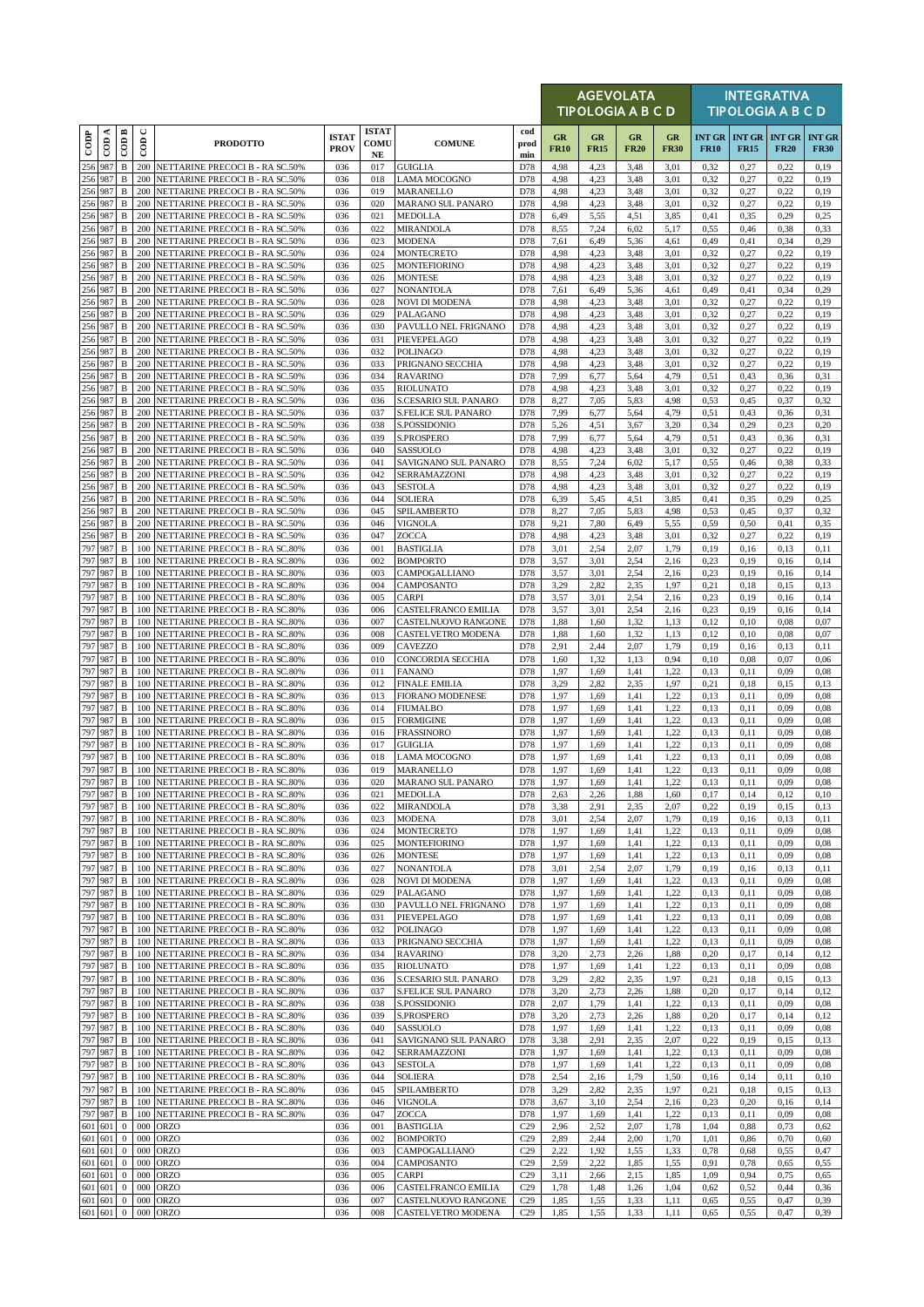|                    |                    |                              |             |                                          |                             |                                     |                                                  |                                    |                   | <b>AGEVOLATA</b><br><b>TIPOLOGIA A B C D</b> |                   |                   |                              |                              | <b>INTEGRATIVA</b><br><b>TIPOLOGIA A B C D</b> |                              |
|--------------------|--------------------|------------------------------|-------------|------------------------------------------|-----------------------------|-------------------------------------|--------------------------------------------------|------------------------------------|-------------------|----------------------------------------------|-------------------|-------------------|------------------------------|------------------------------|------------------------------------------------|------------------------------|
| $_{\rm{cop}}$      | $\cos A$           | CODB                         | $\cup$<br>6 | <b>PRODOTTO</b>                          | <b>ISTAT</b><br><b>PROV</b> | <b>ISTAT</b><br>COMU<br>$_{\rm NE}$ | <b>COMUNE</b>                                    | cod<br>prod<br>min                 | GR<br><b>FR10</b> | GR<br><b>FR15</b>                            | GR<br><b>FR20</b> | GR<br><b>FR30</b> | <b>INT GR</b><br><b>FR10</b> | <b>INT GR</b><br><b>FR15</b> | <b>INT GR</b><br><b>FR20</b>                   | <b>INT GR</b><br><b>FR30</b> |
| 601                | 601                | $\mathbf{0}$                 | 000         | ORZO                                     | 036                         | 009                                 | <b>CAVEZZO</b>                                   | C29                                | 1,85              | 1,55                                         | 1,33              | 1,11              | 0,65                         | 0,55                         | 0,47                                           | 0,39                         |
| 601 601<br>601 601 |                    | $\bf{0}$<br>$\mathbf{0}$     | 000<br>000  | ORZO<br><b>ORZO</b>                      | 036<br>036                  | 010<br>011                          | CONCORDIA SECCHIA<br><b>FANANO</b>               | C29<br>C29                         | 1,85<br>1,85      | 1,55<br>1,55                                 | 1,33<br>1.33      | 1,11<br>1,11      | 0.65<br>0,65                 | 0,55<br>0,55                 | 0,47<br>0,47                                   | 0,39<br>0,39                 |
| 601 601            |                    | $\mathbf{0}$                 | 000         | <b>ORZO</b>                              | 036                         | 012                                 | <b>FINALE EMILIA</b>                             | C29                                | 1,85              | 1,55                                         | 1,33              | 1,11              | 0,65                         | 0,55                         | 0,47                                           | 0,39                         |
| 601                | 601                | $\bf{0}$                     | 000         | ORZO                                     | 036                         | 013                                 | <b>FIORANO MODENESE</b>                          | C29                                | 1,85              | 1,55                                         | 1,33              | 1,11              | 0.65                         | 0,55                         | 0,47                                           | 0,39                         |
| 601<br>601 601     | 601                | $\mathbf{0}$<br>$\mathbf{0}$ | 000<br>000  | ORZO<br>ORZO                             | 036<br>036                  | 014<br>015                          | <b>FIUMALBO</b><br><b>FORMIGINE</b>              | C29<br>C <sub>29</sub>             | 1,85<br>1,85      | 1,55<br>1,55                                 | 1.33<br>1,33      | 1,11<br>1,11      | 0.65<br>0,65                 | 0,55<br>0,55                 | 0,47<br>0,47                                   | 0,39<br>0,39                 |
| 601                | 601                | $\bf{0}$                     | 000         | ORZO                                     | 036                         | 016                                 | <b>FRASSINORO</b>                                | C29                                | 1,85              | 1,55                                         | 1.33              | 1,11              | 0.65                         | 0,55                         | 0,47                                           | 0,39                         |
| 601 601<br>601 601 |                    | $\mathbf{0}$<br>$\mathbf{0}$ | 000<br>000  | ORZO                                     | 036<br>036                  | 017<br>018                          | <b>GUIGLIA</b><br><b>LAMA MOCOGNO</b>            | C29<br>C29                         | 1,85              | 1,55                                         | 1.33<br>1,70      | 1,11<br>1,48      | 0.65                         | 0,55                         | 0,47                                           | 0,39<br>0,52                 |
| 601 601            |                    | $\mathbf{0}$                 | 000         | <b>ORZO</b><br><b>ORZO</b>               | 036                         | 019                                 | <b>MARANELLO</b>                                 | C29                                | 2,44<br>1,85      | 2,07<br>1,55                                 | 1,33              | 1,11              | 0,86<br>0.65                 | 0,73<br>0,55                 | 0,60<br>0,47                                   | 0,39                         |
| 601 601            |                    | $\mathbf{0}$                 | 000         | <b>ORZO</b>                              | 036                         | 020                                 | MARANO SUL PANARO                                | C29                                | 1,85              | 1,55                                         | 1,33              | 1,11              | 0,65                         | 0,55                         | 0,47                                           | 0,39                         |
| 601 601<br>601 601 |                    | $\mathbf{0}$<br>$\mathbf{0}$ | 000<br>000  | <b>ORZO</b><br>ORZO                      | 036<br>036                  | 021<br>022                          | <b>MEDOLLA</b><br><b>MIRANDOLA</b>               | C29<br>C29                         | 1,85<br>1,85      | 1,55<br>1,55                                 | 1,33<br>1,33      | 1,11<br>1,11      | 0.65<br>0,65                 | 0,55<br>0,55                 | 0,47<br>0,47                                   | 0,39<br>0,39                 |
| 601 601            |                    | $\mathbf{0}$                 | 000         | ORZO                                     | 036                         | 023                                 | <b>MODENA</b>                                    | C29                                | 2,74              | 2,29                                         | 1,92              | 1,63              | 0,96                         | 0,81                         | 0,68                                           | 0,57                         |
| 601 601            |                    | $\mathbf{0}$                 | 000         | <b>ORZO</b>                              | 036                         | 024                                 | <b>MONTECRETO</b>                                | C29                                | 1,85              | 1,55                                         | 1.33              | 1,11              | 0,65                         | 0,55                         | 0,47                                           | 0,39                         |
| 601 601<br>601 601 |                    | $\mathbf{0}$<br>$\mathbf{0}$ | 000<br>000  | <b>ORZO</b><br>ORZO                      | 036<br>036                  | 025<br>026                          | <b>MONTEFIORINO</b><br><b>MONTESE</b>            | C29<br>C29                         | 1,85<br>1,85      | 1,55<br>1,55                                 | 1.33<br>1,33      | 1,11<br>1,11      | 0,65<br>0.65                 | 0,55<br>0,55                 | 0,47<br>0,47                                   | 0,39<br>0,39                 |
| 601 601            |                    | $\bf{0}$                     | 000         | ORZO                                     | 036                         | 027                                 | NONANTOLA                                        | C29                                | 2,96              | 2,52                                         | 2,07              | 1,78              | 1,04                         | 0,88                         | 0,73                                           | 0,62                         |
| 601 601            |                    | $\mathbf{0}$                 | 000         | ORZO                                     | 036                         | 028                                 | <b>NOVI DI MODENA</b>                            | C29                                | 1,78              | 1,48                                         | 1,26              | 1,04              | 0.62                         | 0,52                         | 0,44                                           | 0,36                         |
| 601 601<br>601     | 601                | $\mathbf{0}$<br>$\mathbf{0}$ | 000<br>000  | ORZO<br><b>ORZO</b>                      | 036<br>036                  | 029<br>030                          | PALAGANO<br>PAVULLO NEL FRIGNANO                 | C29<br>C29                         | 1,85<br>1,85      | 1,55<br>1,55                                 | 1,33<br>1,33      | 1,11<br>1,11      | 0,65<br>0,65                 | 0,55<br>0,55                 | 0,47<br>0,47                                   | 0,39<br>0,39                 |
| 601 601            |                    | $\mathbf{0}$                 | 000         | <b>ORZO</b>                              | 036                         | 031                                 | PIEVEPELAGO                                      | C29                                | 1,85              | 1,55                                         | 1.33              | 1,11              | 0.65                         | 0,55                         | 0,47                                           | 0,39                         |
| 601 601            |                    | $\mathbf{0}$                 | 000         | <b>ORZO</b>                              | 036                         | 032                                 | <b>POLINAGO</b>                                  | C29                                | 1,85              | 1,55                                         | 1,33              | 1,11              | 0,65                         | 0,55                         | 0,47                                           | 0,39                         |
| 601 601<br>601 601 |                    | $\mathbf{0}$<br>$\mathbf{0}$ | 000         | ORZO<br>ORZO                             | 036<br>036                  | 033                                 | PRIGNANO SECCHIA                                 | C29<br>C29                         | 1,85              | 1,55                                         | 1.33              | 1,11              | 0,65<br>1,04                 | 0,55                         | 0,47                                           | 0,39                         |
| 601 601            |                    | $\mathbf{0}$                 | 000<br>000  | <b>ORZO</b>                              | 036                         | 034<br>035                          | <b>RAVARINO</b><br><b>RIOLUNATO</b>              | C29                                | 2,96<br>1,85      | 2,52<br>1,55                                 | 2,07<br>1,33      | 1,78<br>1,11      | 0.65                         | 0,88<br>0,55                 | 0,73<br>0,47                                   | 0,62<br>0,39                 |
| 601 601            |                    | $\mathbf{0}$                 | 000         | <b>ORZO</b>                              | 036                         | 036                                 | S.CESARIO SUL PANARO                             | C29                                | 1,85              | 1,55                                         | 1,33              | 1,11              | 0,65                         | 0,55                         | 0,47                                           | 0,39                         |
| 601 601            |                    | $\mathbf{0}$                 | 000         | ORZO                                     | 036                         | 037                                 | <b>S.FELICE SUL PANARO</b>                       | C29                                | 1,78              | 1,48                                         | 1,26              | 1,04              | 0,62                         | 0,52                         | 0,44                                           | 0,36                         |
| 601 601<br>601     | 601                | $\mathbf{0}$<br>$\mathbf{0}$ | 000<br>000  | ORZO<br>ORZO                             | 036<br>036                  | 038<br>039                          | S.POSSIDONIO<br>S.PROSPERO                       | C <sub>29</sub><br>C29             | 1,55<br>2,59      | 1,33<br>2,22                                 | 1,11<br>1,85      | 0,96<br>1,55      | 0,55<br>0,91                 | 0,47<br>0,78                 | 0,39<br>0,65                                   | 0,34<br>0,55                 |
| 601 601            |                    | $\mathbf{0}$                 | 000         | <b>ORZO</b>                              | 036                         | 040                                 | SASSUOLO                                         | C29                                | 1,78              | 1,48                                         | 1,26              | 1,04              | 0,62                         | 0,52                         | 0,44                                           | 0,36                         |
| 601                | 601                | $\bf{0}$                     | 000         | ORZO                                     | 036                         | 041                                 | SAVIGNANO SUL PANARO                             | C29                                | 1,85              | 1,55                                         | 1.33              | 1,11              | 0.65                         | 0,55                         | 0,47                                           | 0,39                         |
| 601 601<br>601 601 |                    | $\mathbf{0}$<br>$\mathbf{0}$ | 000<br>000  | <b>ORZO</b><br>ORZO                      | 036<br>036                  | 042<br>043                          | SERRAMAZZONI<br><b>SESTOLA</b>                   | C29<br>C <sub>29</sub>             | 1,78<br>1,85      | 1,48<br>1,55                                 | 1,26<br>1,33      | 1,04<br>1,11      | 0,62<br>0,65                 | 0,52<br>0,55                 | 0,44<br>0,47                                   | 0,36<br>0,39                 |
| 601                | 601                | $\bf{0}$                     | 000         | ORZO                                     | 036                         | 044                                 | <b>SOLIERA</b>                                   | C29                                | 2,22              | 1,92                                         | 1,55              | 1,33              | 0,78                         | 0,68                         | 0,55                                           | 0,47                         |
| 601 601            |                    | $\mathbf{0}$                 | 000         | ORZO                                     | 036                         | 045                                 | SPILAMBERTO                                      | C29                                | 1,85              | 1,55                                         | 1.33              | 1,11              | 0.65                         | 0,55                         | 0,47                                           | 0,39                         |
| 601 601<br>601 601 |                    | $\mathbf{0}$<br>$\mathbf{0}$ | 000<br>000  | <b>ORZO</b><br>ORZO                      | 036<br>036                  | 046<br>047                          | VIGNOLA<br><b>ZOCCA</b>                          | C29<br>C29                         | 1,78<br>1,85      | 1,48<br>1,55                                 | 1,26<br>1,33      | 1,04<br>1,11      | 0,62<br>0,65                 | 0,52<br>0,55                 | 0,44<br>0,47                                   | 0,36<br>0,39                 |
| 120 016            |                    | $\bf{0}$                     | 000         | ORZO DA SEME                             | 036                         | 001                                 | <b>BASTIGLIA</b>                                 | D <sub>60</sub>                    | 3,84              | 3,26                                         | 2.69              | 2,30              | 0,16                         | 0,14                         | 0,11                                           | 0,10                         |
| 120 016            |                    | $\mathbf{0}$                 | 000         | ORZO DA SEME                             | 036                         | 002                                 | <b>BOMPORTO</b>                                  | D <sub>60</sub>                    | 3,74              | 3,17                                         | 2.59              | 2,21              | 0,16                         | 0,13                         | 0,11                                           | 0,09                         |
| 120 016<br>120 016 |                    | $\mathbf{0}$<br>$\bf{0}$     | 000<br>000  | ORZO DA SEME<br>ORZO DA SEME             | 036<br>036                  | 003<br>004                          | CAMPOGALLIANO<br>CAMPOSANTO                      | D60<br>D <sub>60</sub>             | 2,88<br>3,36      | 2,50<br>2,88                                 | 2,02<br>2,40      | 1,73<br>2,02      | 0,12<br>0,14                 | 0,10<br>0,12                 | 0,08<br>0,10                                   | 0,07<br>0,08                 |
| 120 016            |                    | $\mathbf{0}$                 | 000         | ORZO DA SEME                             | 036                         | 005                                 | <b>CARPI</b>                                     | D60                                | 4,03              | 3,46                                         | 2,78              | 2,40              | 0,17                         | 0,14                         | 0,12                                           | 0,10                         |
| 120 016            |                    | $\mathbf{0}$                 | 000         | ORZO DA SEME                             | 036                         | 006                                 | <b>CASTELFRANCO EMILIA</b>                       | D <sub>60</sub>                    | 2,30              | 1,92                                         | 1,63              | 1,34              | 0,10                         | 0.08                         | 0,07                                           | 0,06                         |
| 120 016<br>120 016 |                    | $\mathbf{0}$<br>$\mathbf{0}$ | 000<br>000  | ORZO DA SEME<br>ORZO DA SEME             | 036<br>036                  | 007<br>008                          | CASTELNUOVO RANGONE<br><b>CASTELVETRO MODENA</b> | D <sub>60</sub><br>D <sub>60</sub> | 2,40<br>2,40      | 2,02<br>2,02                                 | 1,73<br>1,73      | 1,44<br>1,44      | 0,10<br>0,10                 | 0,08<br>0.08                 | 0,07<br>0,07                                   | 0,06<br>0,06                 |
| 120 016            |                    | $\mathbf{0}$                 | 000         | ORZO DA SEME                             | 036                         | 009                                 | <b>CAVEZZO</b>                                   | D <sub>60</sub>                    | 2,40              | 2,02                                         | 1,73              | 1,44              | 0,10                         | 0.08                         | 0,07                                           | 0,06                         |
|                    | 120 016            | $\mathbf{0}$                 | 000         | ORZO DA SEME                             | 036                         | 010                                 | CONCORDIA SECCHIA                                | D60                                | 2,40              | 2,02                                         | 1,73              | 1,44              | 0,10                         | 0,08                         | 0,07                                           | 0,06                         |
| 120 016<br>120 016 |                    | $\mathbf{0}$                 |             | 000 ORZO DA SEME<br>$0$ 000 ORZO DA SEME | 036<br>036                  | 011<br>012                          | <b>FANANO</b><br>FINALE EMILIA                   | D60<br>D60                         | 2,40<br>2.40      | 2,02<br>2.02                                 | 1,73<br>1.73      | 1,44<br>1.44      | 0,10<br>0.10                 | 0,08<br>0.08                 | 0,07<br>0.07                                   | 0,06<br>0.06                 |
|                    | 120 016            | $\overline{0}$               |             | 000 ORZO DA SEME                         | 036                         | 013                                 | <b>FIORANO MODENESE</b>                          | D <sub>60</sub>                    | 2,40              | 2,02                                         | 1,73              | 1,44              | 0,10                         | 0,08                         | 0,07                                           | 0,06                         |
| 120 016            |                    | $\mathbf{0}$                 | 000         | ORZO DA SEME                             | 036                         | 014                                 | <b>FIUMALBO</b>                                  | D <sub>60</sub>                    | 2,40              | 2,02                                         | 1,73              | 1,44              | 0,10                         | 0.08                         | 0,07                                           | 0,06                         |
| 120 016            | 120 016            | $\mathbf{0}$<br>$\bf{0}$     | 000<br>000  | ORZO DA SEME<br>ORZO DA SEME             | 036<br>036                  | 015<br>016                          | <b>FORMIGINE</b><br><b>FRASSINORO</b>            | D <sub>60</sub><br>D60             | 2,40<br>2,40      | 2,02<br>2,02                                 | 1,73<br>1,73      | 1,44<br>1,44      | 0,10<br>0,10                 | 0.08<br>0,08                 | 0,07<br>0,07                                   | 0,06<br>0,06                 |
|                    | 120 016            | $\bf{0}$                     | 000         | ORZO DA SEME                             | 036                         | 017                                 | <b>GUIGLIA</b>                                   | D <sub>60</sub>                    | 2,40              | 2,02                                         | 1,73              | 1,44              | 0,10                         | 0,08                         | 0,07                                           | 0,06                         |
|                    | 120 016            | $\mathbf{0}$                 | 000         | ORZO DA SEME                             | 036                         | 018                                 | <b>LAMA MOCOGNO</b>                              | D60                                | 3,17              | 2,69                                         | 2,21              | 1,92              | 0,13                         | 0,11                         | 0,09                                           | 0,08                         |
| 120 016            | 120 016            | $\bf{0}$<br>$\mathbf{0}$     | 000<br>000  | ORZO DA SEME<br>ORZO DA SEME             | 036<br>036                  | 019<br>020                          | <b>MARANELLO</b><br>MARANO SUL PANARO            | D <sub>60</sub><br>D <sub>60</sub> | 2,40<br>2,40      | 2,02<br>2,02                                 | 1,73<br>1,73      | 1,44<br>1,44      | 0,10<br>0,10                 | 0.08<br>0,08                 | 0,07<br>0,07                                   | 0,06<br>0,06                 |
|                    | 120 016            | $\mathbf{0}$                 | 000         | ORZO DA SEME                             | 036                         | 021                                 | <b>MEDOLLA</b>                                   | D60                                | 2,40              | 2,02                                         | 1,73              | 1,44              | 0,10                         | 0.08                         | 0,07                                           | 0,06                         |
| 120 016            |                    | $\bf{0}$                     | 000         | ORZO DA SEME                             | 036                         | 022                                 | <b>MIRANDOLA</b>                                 | D <sub>60</sub>                    | 2,40              | 2,02                                         | 1,73              | 1,44              | 0,10                         | 0.08                         | 0,07                                           | 0,06                         |
|                    | 120 016<br>120 016 | $\bf{0}$<br>$\mathbf{0}$     | 000         | ORZO DA SEME<br>000 ORZO DA SEME         | 036<br>036                  | 023<br>024                          | <b>MODENA</b><br><b>MONTECRETO</b>               | D60<br>D <sub>60</sub>             | 3,55<br>2,40      | 2,98<br>2,02                                 | 2,50<br>1,73      | 2,11<br>1,44      | 0,15<br>0,10                 | 0,12<br>0,08                 | 0,10<br>0,07                                   | 0,09<br>0,06                 |
| 120 016            |                    | $\mathbf{0}$                 | 000         | ORZO DA SEME                             | 036                         | 025                                 | <b>MONTEFIORINO</b>                              | D <sub>60</sub>                    | 2,40              | 2,02                                         | 1,73              | 1,44              | 0,10                         | 0.08                         | 0,07                                           | 0,06                         |
|                    | 120 016<br>120 016 | $\mathbf{0}$<br>$\mathbf{0}$ | 000<br>000  | ORZO DA SEME                             | 036<br>036                  | 026<br>027                          | <b>MONTESE</b><br><b>NONANTOLA</b>               | D <sub>60</sub><br>D <sub>60</sub> | 2,40              | 2,02                                         | 1,73<br>2,69      | 1,44<br>2,30      | 0,10<br>0,16                 | 0,08                         | 0,07                                           | 0,06                         |
| 120 016            |                    | $\mathbf{0}$                 | 000         | ORZO DA SEME<br>ORZO DA SEME             | 036                         | 028                                 | <b>NOVI DI MODENA</b>                            | D <sub>60</sub>                    | 3,84<br>2,30      | 3,26<br>1,92                                 | 1,63              | 1,34              | 0,10                         | 0,14<br>0.08                 | 0,11<br>0,07                                   | 0,10<br>0,06                 |
|                    | 120 016            | $\bf{0}$                     | 000         | ORZO DA SEME                             | 036                         | 029                                 | PALAGANO                                         | D <sub>60</sub>                    | 2,40              | 2,02                                         | 1,73              | 1,44              | 0,10                         | 0,08                         | 0,07                                           | 0,06                         |
|                    | 120 016            | $\mathbf{0}$                 | 000         | ORZO DA SEME                             | 036                         | 030                                 | PAVULLO NEL FRIGNANO                             | D <sub>60</sub>                    | 2,40              | 2,02                                         | 1,73              | 1,44              | 0,10                         | 0,08                         | 0,07                                           | 0,06                         |
| 120 016            | 120 016            | $\mathbf{0}$<br>$\bf{0}$     | 000<br>000  | ORZO DA SEME<br>ORZO DA SEME             | 036<br>036                  | 031<br>032                          | PIEVEPELAGO<br><b>POLINAGO</b>                   | D <sub>60</sub><br>D <sub>60</sub> | 2,40<br>2,40      | 2,02<br>2,02                                 | 1,73<br>1,73      | 1,44<br>1,44      | 0,10<br>0,10                 | 0.08<br>0,08                 | 0,07<br>0,07                                   | 0,06<br>0,06                 |
| 120 016            |                    | $\bf{0}$                     | 000         | ORZO DA SEME                             | 036                         | 033                                 | PRIGNANO SECCHIA                                 | D60                                | 2,40              | 2,02                                         | 1,73              | 1,44              | 0,10                         | 0,08                         | 0,07                                           | 0,06                         |
| 120 016            |                    | $\mathbf{0}$                 | 000         | ORZO DA SEME                             | 036                         | 034                                 | <b>RAVARINO</b>                                  | D <sub>60</sub>                    | 3,84              | 3,26                                         | 2,69              | 2,30              | 0,16                         | 0,14                         | 0,11                                           | 0,10                         |
|                    | 120 016<br>120 016 | $\mathbf{0}$<br>$\mathbf{0}$ | 000         | 000 ORZO DA SEME<br>ORZO DA SEME         | 036<br>036                  | 035<br>036                          | <b>RIOLUNATO</b><br>S.CESARIO SUL PANARO         | D <sub>60</sub><br>D <sub>60</sub> | 2,40<br>2,40      | 2,02<br>2,02                                 | 1,73<br>1,73      | 1,44<br>1,44      | 0,10<br>0,10                 | 0,08<br>0.08                 | 0,07<br>0,07                                   | 0,06<br>0,06                 |
| 120 016            |                    | $\mathbf{0}$                 | 000         | ORZO DA SEME                             | 036                         | 037                                 | <b>S.FELICE SUL PANARO</b>                       | D <sub>60</sub>                    | 2,30              | 1,92                                         | 1,63              | 1,34              | 0,10                         | 0,08                         | 0,07                                           | 0,06                         |
|                    | 120 016            | $\mathbf{0}$                 |             | 000 ORZO DA SEME                         | 036                         | 038                                 | S.POSSIDONIO                                     | D <sub>60</sub>                    | 2,02              | 1,73                                         | 1,44              | 1,25              | 0,08                         | 0,07                         | 0,06                                           | 0,05                         |
|                    | 120 016<br>120 016 | $\bf{0}$<br>$\mathbf{0}$     | 000<br>000  | ORZO DA SEME<br>ORZO DA SEME             | 036<br>036                  | 039<br>040                          | S.PROSPERO<br><b>SASSUOLO</b>                    | D <sub>60</sub><br>D <sub>60</sub> | 3,36<br>2,30      | 2,88<br>1,92                                 | 2,40<br>1,63      | 2,02<br>1,34      | 0,14<br>0,10                 | 0,12<br>0,08                 | 0,10<br>0,07                                   | 0.08<br>0,06                 |
|                    | 120 016            | $\mathbf{0}$                 | 000         | ORZO DA SEME                             | 036                         | 041                                 | SAVIGNANO SUL PANARO                             | D <sub>60</sub>                    | 2,40              | 2,02                                         | 1,73              | 1,44              | 0,10                         | 0,08                         | 0,07                                           | 0,06                         |
|                    | 120 016            | $\mathbf{0}$                 | 000         | ORZO DA SEME                             | 036                         | 042                                 | SERRAMAZZONI                                     | D <sub>60</sub>                    | 2,30              | 1,92                                         | 1,63              | 1,34              | 0,10                         | 0,08                         | 0,07                                           | 0,06                         |
|                    | 120 016<br>120 016 | $\mathbf{0}$<br>$\bf{0}$     | 000<br>000  | ORZO DA SEME<br>ORZO DA SEME             | 036<br>036                  | 043<br>044                          | <b>SESTOLA</b><br><b>SOLIERA</b>                 | D <sub>60</sub><br>D <sub>60</sub> | 2,40<br>2,88      | 2,02<br>2,50                                 | 1,73<br>2,02      | 1,44<br>1,73      | 0,10<br>0,12                 | 0.08<br>0,10                 | 0,07<br>0,08                                   | 0,06<br>0,07                 |
|                    | 120 016            | $\mathbf{0}$                 | 000         | ORZO DA SEME                             | 036                         | 045                                 | SPILAMBERTO                                      | D60                                | 2,40              | 2,02                                         | 1,73              | 1,44              | 0,10                         | 0,08                         | 0,07                                           | 0,06                         |
|                    | 120 016            | $\bf{0}$                     |             | 000 ORZO DA SEME                         | 036                         | 046                                 | <b>VIGNOLA</b>                                   | D <sub>60</sub>                    | 2,30              | 1,92                                         | 1,63              | 1,34              | 0,10                         | 0.08                         | 0,07                                           | 0,06                         |
|                    | 120 016 0          |                              |             | 000 ORZO DA SEME                         | 036                         | 047                                 | <b>ZOCCA</b>                                     | D60                                | 2,40              | 2,02                                         | 1,73              | 1,44              | 0,10                         | 0,08                         | 0,07                                           | 0,06                         |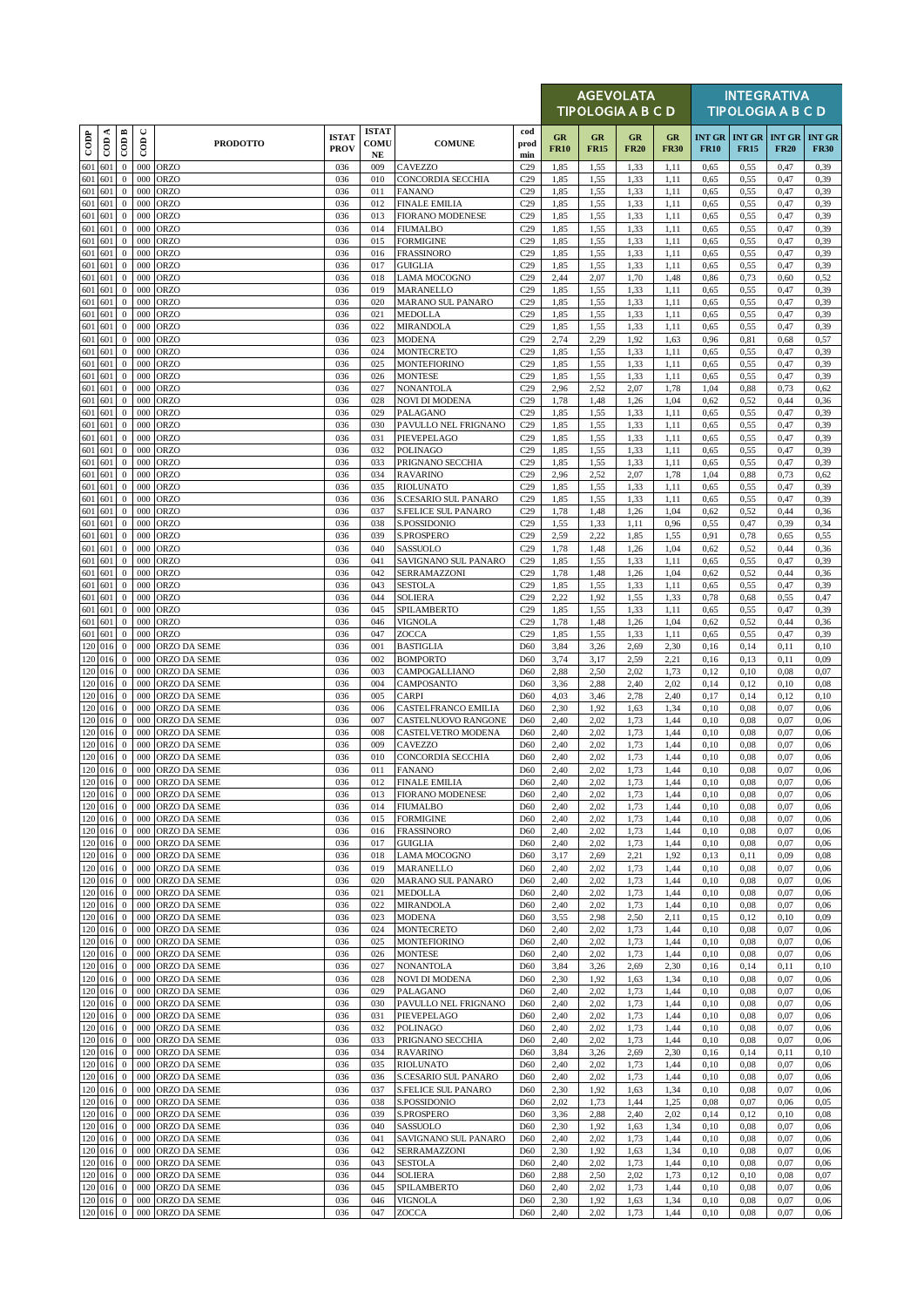|               |                    |                                                    |                         |                                    |                             |                                  |                                                    |                                    |                   | <b>AGEVOLATA</b><br><b>TIPOLOGIA A B C D</b> |                   |                   |                              |                              | <b>INTEGRATIVA</b><br><b>TIPOLOGIA A B C D</b> |                              |
|---------------|--------------------|----------------------------------------------------|-------------------------|------------------------------------|-----------------------------|----------------------------------|----------------------------------------------------|------------------------------------|-------------------|----------------------------------------------|-------------------|-------------------|------------------------------|------------------------------|------------------------------------------------|------------------------------|
| $_{\rm{cop}}$ | CDA                | CODB                                               | $\mathrel{\cup}$<br>COD | <b>PRODOTTO</b>                    | <b>ISTAT</b><br><b>PROV</b> | <b>ISTAT</b><br>COMU<br>$\bf NE$ | <b>COMUNE</b>                                      | cod<br>prod<br>min                 | GR<br><b>FR10</b> | GR<br><b>FR15</b>                            | GR<br><b>FR20</b> | GR<br><b>FR30</b> | <b>INT GR</b><br><b>FR10</b> | <b>INT GR</b><br><b>FR15</b> | <b>INT GR</b><br><b>FR20</b>                   | <b>INT GR</b><br><b>FR30</b> |
|               | 018 018            | $\mathbf{0}$                                       | 000                     | <b>PATATE</b>                      | 036                         | 001                              | <b>BASTIGLIA</b>                                   | C <sub>35</sub>                    | 1,87              | 1,62                                         | 1.28              | 1,11              | 0,33                         | 0,28                         | 0,22                                           | 0,19                         |
|               | 018 018<br>018 018 | $\mathbf{0}$<br>$\mathbf{0}$                       | 000<br>000              | <b>PATATE</b><br><b>PATATE</b>     | 036<br>036                  | 002<br>003                       | <b>BOMPORTO</b><br>CAMPOGALLIANO                   | C <sub>35</sub><br>C <sub>35</sub> | 1,87<br>1,87      | 1,62<br>1,62                                 | 1,28<br>1,28      | 1,11<br>1,11      | 0.33<br>0,33                 | 0,28<br>0,28                 | 0,22<br>0,22                                   | 0,19<br>0,19                 |
|               | 018 018            | $\mathbf{0}$                                       | 000                     | <b>PATATE</b>                      | 036                         | 004                              | CAMPOSANTO                                         | C <sub>35</sub>                    | 1,87              | 1,62                                         | 1,28              | 1,11              | 0,33                         | 0,28                         | 0,22                                           | 0,19                         |
| 018           | 018                | $\boldsymbol{0}$                                   | 000                     | <b>PATATE</b>                      | 036                         | 005                              | CARPI                                              | C <sub>35</sub>                    | 1,87              | 1,62                                         | 1,28              | 1,11              | 0,33                         | 0,28                         | 0,22                                           | 0,19                         |
| 018           | 018<br>018 018     | $\mathbf{0}$<br>$\mathbf{0}$                       | 000<br>000              | <b>PATATE</b><br><b>PATATE</b>     | 036<br>036                  | 006<br>007                       | CASTELFRANCO EMILIA<br>CASTELNUOVO RANGONE         | C <sub>35</sub><br>C <sub>35</sub> | 1,87<br>1,87      | 1,62<br>1,62                                 | 1.28<br>1,28      | 1,11<br>1,11      | 0.33<br>0,33                 | 0,28<br>0,28                 | 0,22<br>0,22                                   | 0,19<br>0,19                 |
| 018           | 018                | $\bf{0}$                                           | 000                     | <b>PATATE</b>                      | 036                         | 008                              | CASTELVETRO MODENA                                 | C <sub>35</sub>                    | 1,87              | 1,62                                         | 1,28              | 1,11              | 0.33                         | 0,28                         | 0,22                                           | 0,19                         |
|               | 018 018<br>018 018 | $\boldsymbol{0}$<br>$\mathbf{0}$                   | 000                     | <b>PATATE</b>                      | 036<br>036                  | 009<br>010                       | <b>CAVEZZO</b><br>CONCORDIA SECCHIA                | C <sub>35</sub><br>C <sub>35</sub> | 1,87              | 1,62<br>1,62                                 | 1.28<br>1,28      | 1,11<br>1,11      | 0,33<br>0,33                 | 0,28<br>0,28                 | 0,22<br>0,22                                   | 0,19<br>0,19                 |
|               | 018 018            | $\mathbf{0}$                                       | 000                     | 000 PATATE<br><b>PATATE</b>        | 036                         | 011                              | <b>FANANO</b>                                      | C <sub>35</sub>                    | 1,87<br>1,87      | 1,62                                         | 1.28              | 1,11              | 0.33                         | 0,28                         | 0,22                                           | 0,19                         |
|               | 018 018            | $\mathbf{0}$                                       | 000                     | <b>PATATE</b>                      | 036                         | 012                              | <b>FINALE EMILIA</b>                               | C <sub>35</sub>                    | 1,87              | 1,62                                         | 1,28              | 1,11              | 0,33                         | 0,28                         | 0,22                                           | 0,19                         |
|               | 018 018<br>018 018 | $\mathbf{0}$<br>$\mathbf{0}$                       | 000<br>000              | <b>PATATE</b><br><b>PATATE</b>     | 036<br>036                  | 013<br>014                       | <b>FIORANO MODENESE</b><br><b>FIUMALBO</b>         | C <sub>35</sub><br>C <sub>35</sub> | 1,87<br>1,87      | 1,62<br>1,62                                 | 1,28<br>1,28      | 1,11<br>1,11      | 0.33<br>0,33                 | 0,28<br>0,28                 | 0,22<br>0,22                                   | 0,19<br>0,19                 |
|               | 018 018            | $\bf{0}$                                           | 000                     | <b>PATATE</b>                      | 036                         | 015                              | <b>FORMIGINE</b>                                   | C <sub>35</sub>                    | 1,87              | 1,62                                         | 1.28              | 1,11              | 0,33                         | 0,28                         | 0,22                                           | 0,19                         |
|               | 018 018            | $\mathbf{0}$                                       | 000                     | <b>PATATE</b>                      | 036                         | 016                              | FRASSINORO                                         | C <sub>35</sub>                    | 1,87              | 1,62                                         | 1,28              | 1,11              | 0,33                         | 0,28                         | 0,22                                           | 0,19                         |
|               | 018 018<br>018 018 | $\mathbf{0}$<br>$\bf{0}$                           | 000<br>000              | <b>PATATE</b><br><b>PATATE</b>     | 036<br>036                  | 017<br>018                       | <b>GUIGLIA</b><br>LAMA MOCOGNO                     | C <sub>35</sub><br>C <sub>35</sub> | 1,87<br>1,87      | 1,62<br>1,62                                 | 1,28<br>1,28      | 1,11<br>1,11      | 0,33<br>0.33                 | 0,28<br>0,28                 | 0,22<br>0,22                                   | 0,19<br>0,19                 |
|               | 018 018            | $\mathbf{0}$                                       | 000                     | <b>PATATE</b>                      | 036                         | 019                              | <b>MARANELLO</b>                                   | C <sub>35</sub>                    | 1,87              | 1,62                                         | 1,28              | 1,11              | 0.33                         | 0,28                         | 0,22                                           | 0,19                         |
|               | 018 018            | $\mathbf{0}$                                       | 000                     | <b>PATATE</b>                      | 036                         | 020                              | MARANO SUL PANARO                                  | C <sub>35</sub>                    | 1,87              | 1,62                                         | 1,28              | 1,11              | 0.33                         | 0,28                         | 0,22                                           | 0,19                         |
| 018           | 018 018<br>018     | $\bf{0}$<br>$\mathbf{0}$                           | 000<br>000              | <b>PATATE</b><br><b>PATATE</b>     | 036<br>036                  | 021<br>022                       | <b>MEDOLLA</b><br>MIRANDOLA                        | C <sub>35</sub><br>C <sub>35</sub> | 1,87<br>1,87      | 1,62<br>1,62                                 | 1,28<br>1,28      | 1,11<br>1,11      | 0,33<br>0,33                 | 0,28<br>0,28                 | 0,22<br>0,22                                   | 0,19<br>0,19                 |
|               | 018 018            | $\mathbf{0}$                                       | 000                     | <b>PATATE</b>                      | 036                         | 023                              | <b>MODENA</b>                                      | C <sub>35</sub>                    | 1,87              | 1,62                                         | 1,28              | 1,11              | 0,33                         | 0,28                         | 0,22                                           | 0,19                         |
|               | 018 018            | $\mathbf{0}$                                       |                         | 000 PATATE                         | 036                         | 024                              | MONTECRETO                                         | C <sub>35</sub>                    | 1,87              | 1,62                                         | 1,28              | 1,11              | 0,33                         | 0,28                         | 0,22                                           | 0,19                         |
|               | 018 018<br>018 018 | $\mathbf{0}$<br>$\bf{0}$                           | 000<br>000              | <b>PATATE</b><br><b>PATATE</b>     | 036<br>036                  | 025<br>026                       | <b>MONTEFIORINO</b><br><b>MONTESE</b>              | C <sub>35</sub><br>C <sub>35</sub> | 1,87<br>1,87      | 1,62<br>1,62                                 | 1,28<br>1,28      | 1,11<br>1,11      | 0.33<br>0,33                 | 0,28<br>0,28                 | 0,22<br>0,22                                   | 0,19<br>0,19                 |
|               | 018 018            | $\mathbf{0}$                                       | 000                     | <b>PATATE</b>                      | 036                         | 027                              | <b>NONANTOLA</b>                                   | C <sub>35</sub>                    | 1,87              | 1,62                                         | 1,28              | 1,11              | 0.33                         | 0,28                         | 0,22                                           | 0,19                         |
| 018           | 018 018<br>018     | $\bf{0}$                                           | 000                     | <b>PATATE</b>                      | 036                         | 028                              | <b>NOVI DI MODENA</b>                              | C <sub>35</sub>                    | 1,87              | 1,62                                         | 1,28              | 1,11              | 0,33                         | 0,28                         | 0,22                                           | 0,19                         |
|               | 018 018            | $\bf{0}$<br>$\boldsymbol{0}$                       | 000<br>000              | <b>PATATE</b><br><b>PATATE</b>     | 036<br>036                  | 029<br>030                       | PALAGANO<br>PAVULLO NEL FRIGNANO                   | C <sub>35</sub><br>C <sub>35</sub> | 1,87<br>1,87      | 1,62<br>1,62                                 | 1,28<br>1,28      | 1,11<br>1,11      | 0,33<br>0.33                 | 0,28<br>0,28                 | 0,22<br>0,22                                   | 0,19<br>0,19                 |
|               | 018 018            | $\mathbf{0}$                                       | 000                     | <b>PATATE</b>                      | 036                         | 031                              | PIEVEPELAGO                                        | C <sub>35</sub>                    | 1,87              | 1,62                                         | 1,28              | 1,11              | 0,33                         | 0,28                         | 0,22                                           | 0,19                         |
| 018           | 018 018<br>018     | $\bf{0}$                                           |                         | 000 PATATE                         | 036                         | 032                              | POLINAGO                                           | C <sub>35</sub>                    | 1,87              | 1,62                                         | 1,28              | 1,11              | 0,33                         | 0,28                         | 0,22                                           | 0,19                         |
|               | 018 018            | $\bf{0}$<br>$\bf{0}$                               | 000<br>000              | <b>PATATE</b><br><b>PATATE</b>     | 036<br>036                  | 033<br>034                       | PRIGNANO SECCHIA<br><b>RAVARINO</b>                | C <sub>35</sub><br>C <sub>35</sub> | 1,87<br>1,87      | 1,62<br>1,62                                 | 1,28<br>1.28      | 1,11<br>1,11      | 0.33<br>0,33                 | 0,28<br>0,28                 | 0,22<br>0,22                                   | 0,19<br>0,19                 |
|               | 018 018            | $\mathbf{0}$                                       | 000                     | <b>PATATE</b>                      | 036                         | 035                              | <b>RIOLUNATO</b>                                   | C <sub>35</sub>                    | 1,87              | 1,62                                         | 1,28              | 1,11              | 0,33                         | 0,28                         | 0,22                                           | 0,19                         |
| 018           | 018<br>018 018     | $\mathbf{0}$<br>$\boldsymbol{0}$                   | 000<br>000              | <b>PATATE</b><br><b>PATATE</b>     | 036<br>036                  | 036<br>037                       | S.CESARIO SUL PANARO<br><b>S.FELICE SUL PANARO</b> | C <sub>35</sub><br>C <sub>35</sub> | 1,87<br>1,87      | 1,62<br>1,62                                 | 1,28<br>1.28      | 1,11<br>1,11      | 0.33<br>0,33                 | 0,28<br>0,28                 | 0,22<br>0,22                                   | 0,19<br>0,19                 |
|               | 018 018            | $\mathbf{0}$                                       |                         | 000 PATATE                         | 036                         | 038                              | S.POSSIDONIO                                       | C <sub>35</sub>                    | 1,87              | 1,62                                         | 1,28              | 1,11              | 0,33                         | 0,28                         | 0,22                                           | 0,19                         |
|               | 018 018            | $\mathbf{0}$                                       | 000                     | <b>PATATE</b>                      | 036                         | 039                              | S.PROSPERO                                         | C <sub>35</sub>                    | 1,87              | 1,62                                         | 1,28              | 1,11              | 0,33                         | 0,28                         | 0,22                                           | 0,19                         |
|               | 018 018<br>018 018 | $\mathbf{0}$<br>$\mathbf{0}$                       | 000                     | 000 PATATE<br><b>PATATE</b>        | 036<br>036                  | 040<br>041                       | SASSUOLO<br>SAVIGNANO SUL PANARO                   | C <sub>35</sub><br>C <sub>35</sub> | 1,87<br>1,87      | 1,62<br>1,62                                 | 1.28<br>1.28      | 1,11<br>1,11      | 0,33<br>0.33                 | 0,28<br>0,28                 | 0,22<br>0,22                                   | 0,19<br>0,19                 |
|               | 018 018            | $\boldsymbol{0}$                                   | 000                     | <b>PATATE</b>                      | 036                         | 042                              | SERRAMAZZONI                                       | C <sub>35</sub>                    | 1,87              | 1,62                                         | 1,28              | 1,11              | 0,33                         | 0,28                         | 0,22                                           | 0,19                         |
|               | 018 018            | $\bf{0}$                                           | 000                     | <b>PATATE</b>                      | 036                         | 043                              | <b>SESTOLA</b>                                     | C <sub>35</sub>                    | 1,87              | 1,62                                         | 1,28              | 1,11              | 0,33                         | 0,28                         | 0,22                                           | 0,19                         |
| 018           | 018 018<br>018     | $\mathbf{0}$<br>$\mathbf{0}$                       | 000<br>000              | <b>PATATE</b><br><b>PATATE</b>     | 036<br>036                  | 044<br>045                       | SOLIERA<br>SPILAMBERTO                             | C <sub>35</sub><br>C <sub>35</sub> | 1,87<br>1,87      | 1,62<br>1,62                                 | 1,28<br>1,28      | 1,11<br>1,11      | 0,33<br>0,33                 | 0,28<br>0,28                 | 0,22<br>0,22                                   | 0,19<br>0,19                 |
|               | 018 018            | $\mathbf{0}$                                       | 000                     | <b>PATATE</b>                      | 036                         | 046                              | <b>VIGNOLA</b>                                     | C <sub>35</sub>                    | 1,87              | 1,62                                         | 1,28              | 1,11              | 0.33                         | 0,28                         | 0,22                                           | 0,19                         |
| 018           | 018                | $\mathbf{0}$                                       | 000                     | <b>PATATE</b>                      | 036                         | 047                              | ZOCCA                                              | C <sub>35</sub>                    | 1,87              | 1,62                                         | 1.28              | 1,11              | 0.33                         | 0,28                         | 0,22                                           | 0,19                         |
| 059<br>059    | 059<br>059         | A<br>$\boldsymbol{A}$                              | 000<br>000              | <b>PEPERONI</b><br><b>PEPERONI</b> | 036<br>036                  | 001<br>002                       | <b>BASTIGLIA</b><br><b>BOMPORTO</b>                | C22<br>C22                         | 5,61<br>5,61      | 4,76<br>4,76                                 | 3.91<br>3,91      | 3,40<br>3,40      | 0,99<br>0,99                 | 0,84<br>0,84                 | 0,69<br>0,69                                   | 0,60<br>0,60                 |
| 059           | 059                | $\boldsymbol{\mathsf{A}}$                          |                         | 000 PEPERONI                       | 036                         | 003                              | CAMPOGALLIANO                                      | C22                                | 5,61              | 4,76                                         | 3,91              | 3,40              | 0,99                         | 0,84                         | 0,69                                           | 0,60                         |
|               | 059 059            | $\mathbf{A}$                                       |                         | 000 PEPERONI                       | 036                         | 004                              | <b>CAMPOSANTO</b>                                  | C22                                | 5.61              | 4.76                                         | 3.91              | 3.40              | 0.99                         | 0.84                         | 0.69                                           | 0.60                         |
| 059<br>059    | 059<br>059         | $\boldsymbol{A}$<br>А                              | 000                     | 000 PEPERONI<br><b>PEPERONI</b>    | 036<br>036                  | 005<br>006                       | CARPI<br>CASTELFRANCO EMILIA                       | C22<br>C22                         | 5,61<br>5,61      | 4,76<br>4,76                                 | 3,91<br>3.91      | 3,40<br>3,40      | 0,99<br>0,99                 | 0,84<br>0.84                 | 0,69<br>0,69                                   | 0,60<br>0,60                 |
| 059           | 059                | A                                                  | 000                     | <b>PEPERONI</b>                    | 036                         | 007                              | CASTELNUOVO RANGONE                                | C22                                | 5,61              | 4,76                                         | 3.91              | 3,40              | 0,99                         | 0,84                         | 0,69                                           | 0,60                         |
| 059<br>059    | 059<br>059         | $\boldsymbol{\mathsf{A}}$                          | 000<br>000              | PEPERONI                           | 036                         | 008<br>009                       | CASTELVETRO MODENA                                 | C <sub>22</sub><br>C22             | 5,61              | 4,76                                         | 3,91              | 3,40              | 0,99<br>0,99                 | 0,84                         | 0,69                                           | 0,60<br>0,60                 |
| 059           | 059                | $\boldsymbol{A}$<br>$\boldsymbol{\mathsf{A}}$      | 000                     | PEPERONI<br><b>PEPERONI</b>        | 036<br>036                  | 010                              | CAVEZZO<br><b>CONCORDIA SECCHIA</b>                | C22                                | 5,61<br>5,61      | 4,76<br>4,76                                 | 3,91<br>3.91      | 3,40<br>3,40      | 0,99                         | 0,84<br>0,84                 | 0,69<br>0,69                                   | 0,60                         |
| 059           | 059                | А                                                  | 000                     | <b>PEPERONI</b>                    | 036                         | 011                              | <b>FANANO</b>                                      | C22                                | 5,61              | 4,76                                         | 3.91              | 3,40              | 0,99                         | 0,84                         | 0,69                                           | 0,60                         |
| 059<br>059    | 059<br>059         | $\boldsymbol{A}$<br>А                              | 000<br>000              | <b>PEPERONI</b><br>PEPERONI        | 036<br>036                  | 012<br>013                       | <b>FINALE EMILIA</b><br>FIORANO MODENESE           | C22<br>C22                         | 5,61<br>5,61      | 4,76<br>4,76                                 | 3,91<br>3.91      | 3,40<br>3,40      | 0,99<br>0,99                 | 0,84<br>0,84                 | 0,69<br>0,69                                   | 0,60<br>0,60                 |
| 059           | 059                | A                                                  | 000                     | <b>PEPERONI</b>                    | 036                         | 014                              | <b>FIUMALBO</b>                                    | C22                                | 5,61              | 4,76                                         | 3.91              | 3,40              | 0,99                         | 0,84                         | 0,69                                           | 0,60                         |
| 059           | 059                | $\boldsymbol{A}$                                   | 000                     | <b>PEPERONI</b>                    | 036                         | 015                              | <b>FORMIGINE</b>                                   | C22                                | 5,61              | 4,76                                         | 3.91              | 3,40              | 0,99                         | 0,84                         | 0,69                                           | 0,60                         |
| 059<br>059    | 059<br>059         | $\boldsymbol{\rm{A}}$<br>$\boldsymbol{\mathsf{A}}$ | 000<br>000              | PEPERONI<br><b>PEPERONI</b>        | 036<br>036                  | 016<br>017                       | <b>FRASSINORO</b><br><b>GUIGLIA</b>                | C22<br>C22                         | 5,61<br>5,61      | 4,76<br>4,76                                 | 3.91<br>3,91      | 3,40<br>3,40      | 0,99<br>0,99                 | 0,84<br>0.84                 | 0,69<br>0,69                                   | 0,60<br>0,60                 |
|               | 059 059            | $\mathbf A$                                        | 000                     | <b>PEPERONI</b>                    | 036                         | 018                              | LAMA MOCOGNO                                       | C22                                | 5,61              | 4,76                                         | 3.91              | 3,40              | 0,99                         | 0,84                         | 0,69                                           | 0,60                         |
| 059           | 059                | $\boldsymbol{\rm{A}}$                              | 000                     | PEPERONI                           | 036                         | 019                              | <b>MARANELLO</b>                                   | C22                                | 5,61              | 4,76                                         | 3,91              | 3,40              | 0,99                         | 0,84                         | 0,69                                           | 0,60                         |
| 059<br>059    | 059<br>059         | $\boldsymbol{\mathsf{A}}$<br>$\boldsymbol{A}$      | 000<br>000              | <b>PEPERONI</b><br><b>PEPERONI</b> | 036<br>036                  | 020<br>021                       | MARANO SUL PANARO<br>MEDOLLA                       | C22<br>C22                         | 5,61<br>5,61      | 4,76<br>4,76                                 | 3.91<br>3.91      | 3,40<br>3,40      | 0,99<br>0,99                 | 0.84<br>0,84                 | 0,69<br>0,69                                   | 0,60<br>0,60                 |
| 059           | 059                | $\boldsymbol{\mathsf{A}}$                          | 000                     | <b>PEPERONI</b>                    | 036                         | 022                              | MIRANDOLA                                          | C22                                | 5,61              | 4,76                                         | 3,91              | 3,40              | 0,99                         | 0.84                         | 0,69                                           | 0,60                         |
| 059           | 059                | $\boldsymbol{A}$                                   | 000                     | PEPERONI                           | 036                         | 023                              | MODENA                                             | C22                                | 5,61              | 4,76                                         | 3.91              | 3,40              | 0,99                         | 0,84                         | 0,69                                           | 0,60                         |
| 059<br>059    | 059<br>059         | $\boldsymbol{A}$<br>$\boldsymbol{\mathsf{A}}$      | 000<br>000              | <b>PEPERONI</b><br><b>PEPERONI</b> | 036<br>036                  | 024<br>025                       | MONTECRETO<br>MONTEFIORINO                         | C22<br>C22                         | 5,61<br>5,61      | 4,76<br>4,76                                 | 3,91<br>3.91      | 3,40<br>3,40      | 0,99<br>0,99                 | 0,84<br>0.84                 | 0,69<br>0,69                                   | 0,60<br>0,60                 |
| 059           | 059                | $\boldsymbol{A}$                                   | 000                     | PEPERONI                           | 036                         | 026                              | <b>MONTESE</b>                                     | C22                                | 5,61              | 4,76                                         | 3.91              | 3,40              | 0,99                         | 0,84                         | 0,69                                           | 0,60                         |
| 059           | 059                | $\boldsymbol{A}$                                   |                         | 000 PEPERONI                       | 036                         | 027                              | <b>NONANTOLA</b>                                   | C22                                | 5,61              | 4,76                                         | 3,91              | 3,40              | 0,99                         | 0,84                         | 0,69                                           | 0,60                         |
| 059<br>059    | 059<br>059         | $\mathbf{A}$<br>$\boldsymbol{\mathsf{A}}$          | 000<br>000              | <b>PEPERONI</b><br>PEPERONI        | 036<br>036                  | 028<br>029                       | <b>NOVI DI MODENA</b><br>PALAGANO                  | C22<br>C22                         | 5,61<br>5,61      | 4,76<br>4,76                                 | 3.91<br>3.91      | 3,40<br>3,40      | 0,99<br>0,99                 | 0,84<br>0.84                 | 0,69<br>0,69                                   | 0,60<br>0,60                 |
| 059           | 059                | $\boldsymbol{A}$                                   | 000                     | PEPERONI                           | 036                         | 030                              | PAVULLO NEL FRIGNANO                               | C22                                | 5,61              | 4,76                                         | 3,91              | 3,40              | 0,99                         | 0,84                         | 0,69                                           | 0,60                         |
| 059           | 059                | $\boldsymbol{\mathsf{A}}$                          | 000                     | <b>PEPERONI</b>                    | 036                         | 031                              | PIEVEPELAGO                                        | C22                                | 5,61              | 4,76                                         | 3.91              | 3,40              | 0,99                         | 0,84                         | 0,69                                           | 0,60                         |
| 059<br>059    | 059<br>059         | $\boldsymbol{A}$<br>$\boldsymbol{\mathsf{A}}$      | 000<br>000              | <b>PEPERONI</b><br>PEPERONI        | 036<br>036                  | 032<br>033                       | POLINAGO<br>PRIGNANO SECCHIA                       | C22<br>C22                         | 5,61<br>5,61      | 4,76<br>4,76                                 | 3.91<br>3,91      | 3,40<br>3,40      | 0,99<br>0.99                 | 0,84<br>0,84                 | 0,69<br>0,69                                   | 0,60<br>0,60                 |
| 059           | 059                | A                                                  | 000                     | PEPERONI                           | 036                         | 034                              | <b>RAVARINO</b>                                    | C22                                | 5,61              | 4,76                                         | 3,91              | 3,40              | 0,99                         | 0,84                         | 0,69                                           | 0,60                         |
| 059           | 059                | A                                                  | 000                     | <b>PEPERONI</b>                    | 036                         | 035                              | <b>RIOLUNATO</b>                                   | C22                                | 5,61              | 4,76                                         | 3.91              | 3,40              | 0,99                         | 0,84                         | 0,69                                           | 0,60                         |
| 059           | 059<br>059 059     | $\boldsymbol{A}$<br>$\boldsymbol{A}$               | 000<br>000              | PEPERONI<br>PEPERONI               | 036<br>036                  | 036<br>037                       | S.CESARIO SUL PANARO<br>S.FELICE SUL PANARO        | C22<br>C22                         | 5,61<br>5,61      | 4,76<br>4,76                                 | 3,91<br>3.91      | 3,40<br>3,40      | 0,99<br>0,99                 | 0,84<br>0,84                 | 0,69<br>0,69                                   | 0,60<br>0,60                 |
|               | 059 059            | A                                                  |                         | 000 PEPERONI                       | 036                         | 038                              | S.POSSIDONIO                                       | C22                                | 5,61              | 4,76                                         | 3.91              | 3,40              | 0,99                         | 0,84                         | 0,69                                           | 0,60                         |
|               | 059 059            | A                                                  |                         | 000 PEPERONI                       | 036                         | 039                              | S.PROSPERO                                         | C22                                | 5,61              | 4,76                                         | 3,91              | 3,40              | 0,99                         | 0,84                         | 0,69                                           | 0,60                         |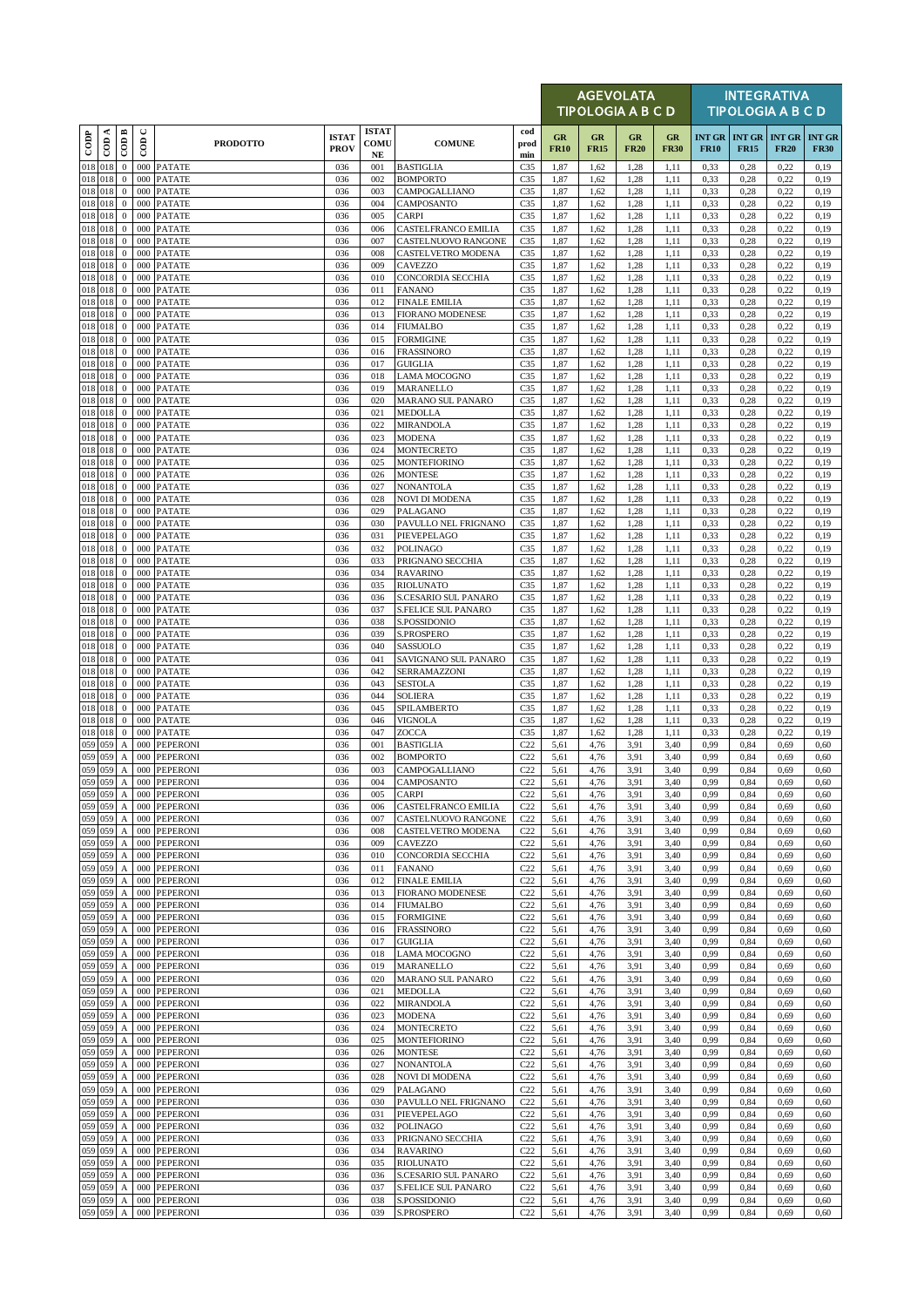|                                  |          |                                           |             |                                              |                             |                                            |                                                           |                    |                   |                   | <b>AGEVOLATA</b><br><b>TIPOLOGIA A B C D</b> |                   |                              |                              | <b>INTEGRATIVA</b><br><b>TIPOLOGIA A B C D</b> |                              |
|----------------------------------|----------|-------------------------------------------|-------------|----------------------------------------------|-----------------------------|--------------------------------------------|-----------------------------------------------------------|--------------------|-------------------|-------------------|----------------------------------------------|-------------------|------------------------------|------------------------------|------------------------------------------------|------------------------------|
| $\overline{\text{cone}}$         | $\cos A$ | CODB                                      | $\cup$<br>6 | <b>PRODOTTO</b>                              | <b>ISTAT</b><br><b>PROV</b> | <b>ISTAT</b><br><b>COMU</b><br>$_{\rm NE}$ | <b>COMUNE</b>                                             | cod<br>prod<br>min | GR<br><b>FR10</b> | GR<br><b>FR15</b> | GR<br><b>FR20</b>                            | GR<br><b>FR30</b> | <b>INT GR</b><br><b>FR10</b> | <b>INT GR</b><br><b>FR15</b> | <b>INT GR</b><br><b>FR20</b>                   | <b>INT GR</b><br><b>FR30</b> |
| 059 059<br>059 059               |          | A                                         | 000<br>000  | <b>PEPERONI</b>                              | 036                         | 040                                        | <b>SASSUOLO</b>                                           | C22                | 5,61              | 4,76              | 3.91                                         | 3,40              | 0,99                         | 0,84                         | 0,69                                           | 0,60                         |
| 059 059                          |          | A<br>$\boldsymbol{\mathsf{A}}$            | 000         | PEPERONI<br><b>PEPERONI</b>                  | 036<br>036                  | 041<br>042                                 | SAVIGNANO SUL PANARO<br>SERRAMAZZONI                      | C22<br>C22         | 5,61<br>5,61      | 4,76<br>4,76      | 3,91<br>3.91                                 | 3,40<br>3,40      | 0,99<br>0,99                 | 0.84<br>0,84                 | 0,69<br>0,69                                   | 0,60<br>0,60                 |
| 059 059                          |          | A                                         | 000         | PEPERONI                                     | 036                         | 043                                        | <b>SESTOLA</b>                                            | C22                | 5,61              | 4,76              | 3,91                                         | 3,40              | 0,99                         | 0,84                         | 0,69                                           | 0,60                         |
| 059 059<br>059 059               |          | $\boldsymbol{\mathsf{A}}$<br>$\mathbf{A}$ | 000<br>000  | <b>PEPERONI</b><br><b>PEPERONI</b>           | 036<br>036                  | 044<br>045                                 | <b>SOLIERA</b><br>SPILAMBERTO                             | C22<br>C22         | 5,61<br>5,61      | 4,76<br>4,76      | 3.91<br>3.91                                 | 3,40<br>3,40      | 0,99<br>0,99                 | 0.84<br>0,84                 | 0,69<br>0,69                                   | 0,60<br>0,60                 |
| 059 059                          |          | $\boldsymbol{A}$                          | 000         | <b>PEPERONI</b>                              | 036                         | 046                                        | <b>VIGNOLA</b>                                            | C22                | 5,61              | 4,76              | 3,91                                         | 3,40              | 0,99                         | 0,84                         | 0,69                                           | 0,60                         |
| 059                              | 059      | А                                         | 000         | <b>PEPERONI</b>                              | 036                         | 047                                        | ZOCCA                                                     | C22                | 5,61              | 4,76              | 3.91                                         | 3,40              | 0,99                         | 0.84                         | 0,69                                           | 0,60                         |
| 685 085<br>685 085               |          | $\, {\bf B}$<br>B                         | 000         | <b>PERE B</b><br>000 PERE B                  | 036<br>036                  | 001<br>002                                 | <b>BASTIGLIA</b><br><b>BOMPORTO</b>                       | CO7<br>CO7         | 20,59<br>20,68    | 17,48<br>17,58    | 14,38<br>14,48                               | 12,31<br>12,41    | 1,31<br>1,32                 | 1,12<br>1,12                 | 0,92<br>0,92                                   | 0,79<br>0,79                 |
| 685 085                          |          | $\, {\bf B}$                              | 000         | PERE B                                       | 036                         | 003                                        | CAMPOGALLIANO                                             | CO7                | 19,74             | 16,83             | 13,82                                        | 11,84             | 1,26                         | 1,07                         | 0,88                                           | 0,76                         |
| 685 085                          |          | $\, {\bf B}$                              | 000         | <b>PERE B</b>                                | 036                         | 004                                        | CAMPOSANTO                                                | CO7                | 19,36             | 16,45             | 13,54                                        | 11,66             | 1,24                         | 1,05                         | 0,86                                           | 0,74                         |
| 685 085<br>685 085               |          | $\, {\bf B}$<br>$\, {\bf B}$              | 000<br>000  | <b>PERE B</b><br><b>PERE B</b>               | 036<br>036                  | 005<br>006                                 | <b>CARPI</b><br>CASTELFRANCO EMILIA                       | CO7<br>CO7         | 20,30<br>19,36    | 17,30<br>16,45    | 14,19<br>13,54                               | 12,22<br>11,66    | 1,30<br>1,24                 | 1,10<br>1,05                 | 0,91<br>0,86                                   | 0,78<br>0,74                 |
| 685 085                          |          | B                                         | 000         | <b>PERE B</b>                                | 036                         | 007                                        | CASTELNUOVO RANGONE                                       | CO7                | 18,61             | 15,79             | 13,07                                        | 11,19             | 1,19                         | 1,01                         | 0,83                                           | 0,71                         |
| 685 085                          |          | B                                         | 000         | <b>PERE B</b>                                | 036                         | 008                                        | CASTELVETRO MODENA                                        | CO7                | 14,85             | 12,60             | 10,43                                        | 8,93              | 0,95                         | 0,80                         | 0,67                                           | 0,57                         |
| 685 085<br>685 085               |          | $\, {\bf B}$<br>$\, {\bf B}$              | 000<br>000  | <b>PERE B</b><br><b>PERE B</b>               | 036<br>036                  | 009<br>010                                 | CAVEZZO<br>CONCORDIA SECCHIA                              | CO7<br>CO7         | 20,59<br>20,21    | 17,48<br>17,20    | 14,38<br>14,19                               | 12,31<br>12,13    | 1,31<br>1,29                 | 1,12<br>1,10                 | 0,92<br>0,91                                   | 0,79<br>0,77                 |
| 685 085                          |          | $\, {\bf B}$                              | 000         | <b>PERE B</b>                                | 036                         | 011                                        | <b>FANANO</b>                                             | CO7                | 11,47             | 9,78              | 7,99                                         | 6,86              | 0,73                         | 0,62                         | 0,51                                           | 0,44                         |
| 685 085                          |          | $\, {\bf B}$                              | 000         | <b>PERE B</b>                                | 036                         | 012                                        | <b>FINALE EMILIA</b>                                      | CO7                | 20,59             | 17,48             | 14,38                                        | 12,31             | 1,31                         | 1,12                         | 0,92                                           | 0,79                         |
| 685 085<br>685 085               |          | $\, {\bf B}$<br>$\, {\bf B}$              | 000<br>000  | <b>PERE B</b><br><b>PERE B</b>               | 036<br>036                  | 013<br>014                                 | <b>FIORANO MODENESE</b><br><b>FIUMALBO</b>                | CO7<br>CO7         | 11,47<br>11,47    | 9,78<br>9,78      | 7,99<br>7,99                                 | 6,86<br>6,86      | 0,73<br>0,73                 | 0,62<br>0,62                 | 0,51<br>0,51                                   | 0,44<br>0,44                 |
| 685 085                          |          | $\, {\bf B}$                              | 000         | <b>PERE B</b>                                | 036                         | 015                                        | <b>FORMIGINE</b>                                          | CO7                | 18,42             | 15,70             | 12,88                                        | 11,09             | 1,18                         | 1,00                         | 0,82                                           | 0,71                         |
| 685 085<br>685 085               |          | $\, {\bf B}$                              | 000         | 000 PERE B                                   | 036                         | 016                                        | <b>FRASSINORO</b>                                         | CO7<br>CO7         | 11,47             | 9,78              | 7,99<br>7,99                                 | 6,86              | 0,73                         | 0,62                         | 0,51                                           | 0,44                         |
| 685 085                          |          | $\, {\bf B}$<br>$\, {\bf B}$              | 000         | <b>PERE B</b><br><b>PERE B</b>               | 036<br>036                  | 017<br>018                                 | <b>GUIGLIA</b><br><b>LAMA MOCOGNO</b>                     | CO7                | 11,47<br>11,47    | 9,78<br>9,78      | 7,99                                         | 6,86<br>6,86      | 0,73<br>0,73                 | 0,62<br>0.62                 | 0,51<br>0,51                                   | 0,44<br>0,44                 |
| 685 085                          |          | $\, {\bf B}$                              | 000         | <b>PERE B</b>                                | 036                         | 019                                        | MARANELLO                                                 | CO7                | 12,50             | 10,62             | 8,74                                         | 7,52              | 0,80                         | 0.68                         | 0,56                                           | 0,48                         |
| 685 085<br>685 085               |          | $\, {\bf B}$<br>B                         | 000<br>000  | <b>PERE B</b><br><b>PERE B</b>               | 036<br>036                  | 020<br>021                                 | <b>MARANO SUL PANARO</b><br><b>MEDOLLA</b>                | CO7<br>CO7         | 15,04<br>20,59    | 12,78<br>17,48    | 10,53<br>14,38                               | 9,02<br>12,31     | 0,96<br>1,31                 | 0,82<br>1,12                 | 0,67<br>0,92                                   | 0,58<br>0,79                 |
| 685                              | 085      | B                                         | 000         | <b>PERE B</b>                                | 036                         | 022                                        | MIRANDOLA                                                 | CO7                | 20,40             | 17,30             | 14,29                                        | 12,22             | 1,30                         | 1,10                         | 0,91                                           | 0,78                         |
| 685 085                          |          | $\, {\bf B}$                              | 000         | <b>PERE B</b>                                | 036                         | 023                                        | <b>MODENA</b>                                             | CO7                | 19,55             | 16,64             | 13,72                                        | 11,75             | 1,25                         | 1,06                         | 0,88                                           | 0,75                         |
| 685 085<br>685 085               |          | $\, {\bf B}$<br>$\, {\bf B}$              | 000<br>000  | <b>PERE B</b><br><b>PERE B</b>               | 036<br>036                  | 024<br>025                                 | <b>MONTECRETO</b><br><b>MONTEFIORINO</b>                  | CO7<br>CO7         | 11,47<br>11,47    | 9,78<br>9,78      | 7,99<br>7,99                                 | 6,86<br>6,86      | 0,73<br>0,73                 | 0,62<br>0,62                 | 0,51<br>0,51                                   | 0,44<br>0,44                 |
| 685 085                          |          | $\, {\bf B}$                              | 000         | <b>PERE B</b>                                | 036                         | 026                                        | <b>MONTESE</b>                                            | CO7                | 11,47             | 9,78              | 7,99                                         | 6,86              | 0,73                         | 0.62                         | 0,51                                           | 0,44                         |
| 685 085                          |          | $\, {\bf B}$                              | 000         | <b>PERE B</b>                                | 036                         | 027                                        | <b>NONANTOLA</b>                                          | CO7                | 20,30             | 17,30             | 14,19                                        | 12,22             | 1,30                         | 1,10                         | 0,91                                           | 0,78                         |
| 685<br>685 085                   | 085      | $\, {\bf B}$<br>$\, {\bf B}$              | 000<br>000  | <b>PERE B</b><br><b>PERE B</b>               | 036<br>036                  | 028<br>029                                 | <b>NOVI DI MODENA</b><br>PALAGANO                         | CO7<br>CO7         | 20,59<br>11,47    | 17,48<br>9,78     | 14,38<br>7,99                                | 12,31<br>6,86     | 1,31<br>0,73                 | 1,12<br>0.62                 | 0,92<br>0,51                                   | 0,79<br>0,44                 |
| 685 085                          |          | $\, {\bf B}$                              |             | 000 PERE B                                   | 036                         | 030                                        | PAVULLO NEL FRIGNANO                                      | CO7                | 11,47             | 9,78              | 7,99                                         | 6,86              | 0,73                         | 0,62                         | 0,51                                           | 0,44                         |
| 685 085                          |          | $\, {\bf B}$                              | 000         | <b>PERE B</b>                                | 036                         | 031                                        | PIEVEPELAGO                                               | CO7                | 11,47             | 9,78              | 7,99                                         | 6,86              | 0,73                         | 0,62                         | 0,51                                           | 0,44                         |
| 685 085<br>685 085               |          | $\, {\bf B}$<br>B                         | 000<br>000  | <b>PERE B</b><br><b>PERE B</b>               | 036<br>036                  | 032<br>033                                 | <b>POLINAGO</b><br>PRIGNANO SECCHIA                       | CO7<br>CO7         | 11,47<br>11,47    | 9,78<br>9,78      | 7,99<br>7,99                                 | 6,86<br>6,86      | 0,73<br>0,73                 | 0.62<br>0,62                 | 0,51<br>0,51                                   | 0,44<br>0,44                 |
| 685 085                          |          | $\, {\bf B}$                              | 000         | <b>PERE B</b>                                | 036                         | 034                                        | <b>RAVARINO</b>                                           | CO7                | 20,40             | 17,30             | 14,29                                        | 12,22             | 1,30                         | 1,10                         | 0,91                                           | 0,78                         |
| 685 085<br>685 085               |          | $\, {\bf B}$                              | 000         | <b>PERE B</b>                                | 036                         | 035                                        | <b>RIOLUNATO</b>                                          | CO7                | 11,47             | 9,78              | 7,99                                         | 6,86              | 0,73                         | 0,62                         | 0,51                                           | 0,44                         |
| 685 085                          |          | B<br>B                                    | 000<br>000  | <b>PERE B</b><br><b>PERE B</b>               | 036<br>036                  | 036<br>037                                 | <b>S.CESARIO SUL PANARO</b><br><b>S.FELICE SUL PANARO</b> | CO7<br>CO7         | 17,95<br>19,27    | 15,23<br>16,36    | 12,60<br>13,54                               | 10,81<br>11,56    | 1,15<br>1,23                 | 0,97<br>1,04                 | 0,80<br>0,86                                   | 0,69<br>0,74                 |
| 685 085                          |          | $\, {\bf B}$                              | 000         | <b>PERE B</b>                                | 036                         | 038                                        | S.POSSIDONIO                                              | CO7                | 20,40             | 17,30             | 14,29                                        | 12,22             | 1,30                         | 1,10                         | 0,91                                           | 0,78                         |
| 685 085<br>685 085               |          | $\, {\bf B}$<br>$\, {\bf B}$              | 000<br>000  | <b>PERE B</b><br><b>PERE B</b>               | 036<br>036                  | 039<br>040                                 | <b>S.PROSPERO</b><br><b>SASSUOLO</b>                      | CO7<br>CO7         | 20,59<br>11,47    | 17,48<br>9,78     | 14,38<br>7,99                                | 12,31<br>6,86     | 1,31<br>0,73                 | 1,12<br>0.62                 | 0,92<br>0,51                                   | 0,79<br>0,44                 |
| 685 085                          |          | $\, {\bf B}$                              |             | 000 PERE B                                   | 036                         | 041                                        | SAVIGNANO SUL PANARO                                      | CO7                | 17,95             | 15,23             | 12,60                                        | 10,81             | 1,15                         | 0,97                         | 0,80                                           | 0,69                         |
| 685 085                          |          | B                                         |             | 000 PERE B                                   | 036                         | 042                                        | SERRAMAZZONI                                              | CO7                | 11,47             | 9,78              | 7,99                                         | 6,86              | 0,73                         | 0,62                         | 0,51                                           | 0,44                         |
| 685 085<br>685 085               |          | $\mathbf B$                               |             | B 000 PERE B<br>000 PERE B                   | 036<br>036                  | 043<br>044                                 | <b>SESTOLA</b><br><b>SOLIERA</b>                          | CO7<br>CO7         | 11.47<br>19,27    | 9.78              | 7.99<br>13,54                                | 6.86              | 0.73<br>1,23                 | 0.62<br>1,04                 | 0.51                                           | 0.44<br>0,74                 |
| 685 085                          |          | B                                         | 000         | <b>PERE B</b>                                | 036                         | 045                                        | SPILAMBERTO                                               | CO7                | 18,24             | 16,36<br>15,51    | 12,78                                        | 11,56<br>10,90    | 1,16                         | 0,99                         | 0,86<br>0,82                                   | 0,70                         |
| 685 085                          |          | B                                         | 000         | PERE B                                       | 036                         | 046                                        | VIGNOLA                                                   | CO7                | 19,55             | 16,64             | 13,72                                        | 11,75             | 1,25                         | 1,06                         | 0,88                                           | 0,75                         |
| 685 085<br>251 085               |          | B<br>B                                    | 200         | 000 PERE B<br>PERE B - RA SC.50%             | 036<br>036                  | 047<br>001                                 | ZOCCA<br><b>BASTIGLIA</b>                                 | CO7<br>D83         | 11,47<br>10,34    | 9,78<br>8,84      | 7,99<br>7,24                                 | 6,86<br>6,20      | 0,73<br>0,66                 | 0,62<br>0,56                 | 0,51<br>0,46                                   | 0,44<br>0,40                 |
| 251 085                          |          | B                                         | 200         | PERE B - RA SC.50%                           | 036                         | 002                                        | <b>BOMPORTO</b>                                           | D83                | 10,34             | 8,84              | 7,24                                         | 6,20              | 0,66                         | 0,56                         | 0,46                                           | 0,40                         |
| 251 085                          |          | B                                         | 200         | PERE B - RA SC.50%                           | 036                         | 003                                        | CAMPOGALLIANO                                             | D83                | 9,87              | 8,37              | 6,96                                         | 5,92              | 0,63                         | 0,53                         | 0,44                                           | 0,38                         |
| 251 085<br>251 085               |          | B<br>B                                    | 200<br>200  | PERE B - RA SC.50%<br>PERE B - RA SC.50%     | 036<br>036                  | 004<br>005                                 | CAMPOSANTO<br><b>CARPI</b>                                | D83<br>D83         | 9,68<br>10,15     | 8,27<br>8,65      | 6,77<br>7,14                                 | 5,83<br>6,11      | 0,62<br>0,65                 | 0,53<br>0,55                 | 0,43<br>0,46                                   | 0,37<br>0,39                 |
| 251 085                          |          | B                                         | 200         | PERE B - RA SC.50%                           | 036                         | 006                                        | CASTELFRANCO EMILIA                                       | D83                | 9,68              | 8,27              | 6,77                                         | 5,83              | 0,62                         | 0.53                         | 0,43                                           | 0,37                         |
| 251 085                          |          | $\, {\bf B}$                              | 200         | PERE B - RA SC.50%                           | 036                         | 007                                        | CASTELNUOVO RANGONE                                       | D83                | 9,31              | 7,90              | 6,49                                         | 5,55              | 0,59                         | 0,50                         | 0,41                                           | 0,35                         |
| 251 085<br>251 085               |          | В<br>B                                    | 200         | 200 PERE B - RA SC.50%<br>PERE B - RA SC.50% | 036<br>036                  | 008<br>009                                 | CASTELVETRO MODENA<br><b>CAVEZZO</b>                      | D83<br>D83         | 7,43<br>10,34     | 6,30<br>8,84      | 5,17<br>7,24                                 | 4,42<br>6,20      | 0,47<br>0,66                 | 0,40<br>0,56                 | 0,33<br>0,46                                   | 0,28<br>0,40                 |
| 251 085                          |          | B                                         | 200         | PERE B - RA SC.50%                           | 036                         | 010                                        | CONCORDIA SECCHIA                                         | D83                | 10,15             | 8,65              | 7,14                                         | 6,11              | 0,65                         | 0,55                         | 0,46                                           | 0,39                         |
| 251 085                          |          | В                                         |             | 200 PERE B - RA SC.50%                       | 036                         | 011                                        | <b>FANANO</b>                                             | D83                | 5,73              | 4,89              | 4,04                                         | 3,48              | 0,37                         | 0,31                         | 0,26                                           | 0,22                         |
| 251 085<br>251 085               |          | $\, {\bf B}$<br>B                         | 200<br>200  | PERE B - RA SC.50%<br>PERE B - RA SC.50%     | 036<br>036                  | 012<br>013                                 | <b>FINALE EMILIA</b><br><b>FIORANO MODENESE</b>           | D83<br>D83         | 10,34<br>5,73     | 8,84<br>4,89      | 7,24<br>4,04                                 | 6,20<br>3,48      | 0,66<br>0,37                 | 0,56<br>0,31                 | 0,46<br>0,26                                   | 0,40<br>0,22                 |
| 251 085                          |          | В                                         |             | 200 PERE B - RA SC.50%                       | 036                         | 014                                        | <b>FIUMALBO</b>                                           | D83                | 5,73              | 4,89              | 4,04                                         | 3,48              | 0,37                         | 0,31                         | 0,26                                           | 0,22                         |
| 251 085                          |          | B                                         |             | 200 PERE B - RA SC.50%                       | 036                         | 015                                        | <b>FORMIGINE</b>                                          | D83                | 9,21              | 7,80              | 6,49                                         | 5,55              | 0,59                         | 0,50                         | 0,41                                           | 0,35                         |
| 251 085<br>$\frac{251}{251}$ 085 |          | B<br>B                                    | 200<br>200  | PERE B - RA SC.50%<br>PERE B - RA SC.50%     | 036<br>036                  | 016<br>017                                 | <b>FRASSINORO</b><br>GUIGLIA                              | D83<br>D83         | 5,73<br>5,73      | 4,89<br>4,89      | 4,04<br>4,04                                 | 3,48<br>3,48      | 0,37<br>0,37                 | 0,31<br>0,31                 | 0,26<br>0,26                                   | 0,22<br>0,22                 |
| 251 085                          |          | B                                         | 200         | PERE B - RA SC.50%                           | 036                         | 018                                        | LAMA MOCOGNO                                              | D83                | 5,73              | 4,89              | 4,04                                         | 3,48              | 0,37                         | 0,31                         | 0,26                                           | 0,22                         |
| 251 085                          |          | B                                         |             | 200 PERE B - RA SC.50%                       | 036                         | 019                                        | MARANELLO                                                 | D83                | 6,30              | 5,36              | 4,42                                         | 3,76              | 0,40                         | 0,34                         | 0,28                                           | 0,24                         |
| 251 085<br>251 085               |          | B<br>$\, {\bf B}$                         | 200<br>200  | PERE B - RA SC.50%<br>PERE B - RA SC.50%     | 036<br>036                  | 020<br>021                                 | <b>MARANO SUL PANARO</b><br>MEDOLLA                       | D83<br>D83         | 7,52<br>10,34     | 6,39<br>8,84      | 5,26<br>7,24                                 | 4,51<br>6,20      | 0,48<br>0,66                 | 0,41<br>0,56                 | 0,34<br>0,46                                   | 0,29<br>0,40                 |
| 251 085                          |          | B                                         |             | 200 PERE B - RA SC.50%                       | 036                         | 022                                        | MIRANDOLA                                                 | D83                | 10,25             | 8,74              | 7,14                                         | 6,11              | 0,65                         | 0,56                         | 0,46                                           | 0,39                         |
| 251 085                          |          | B                                         | 200         | PERE B - RA SC.50%                           | 036                         | 023                                        | MODENA                                                    | D83                | 9,78              | 8,27              | 6,86                                         | 5,83              | 0,62                         | 0,53                         | 0,44                                           | 0,37                         |
| 251 085<br>251 085               |          | B<br>B                                    | 200         | PERE B - RA SC.50%<br>200 PERE B - RA SC.50% | 036<br>036                  | 024<br>025                                 | MONTECRETO<br><b>MONTEFIORINO</b>                         | D83<br>D83         | 5,73<br>5,73      | 4,89<br>4,89      | 4,04<br>4,04                                 | 3,48<br>3,48      | 0,37<br>0,37                 | 0,31<br>0,31                 | 0,26<br>0,26                                   | 0,22<br>0,22                 |
| 251 085                          |          | B                                         | 200         | PERE B - RA SC.50%                           | 036                         | 026                                        | MONTESE                                                   | D83                | 5,73              | 4,89              | 4,04                                         | 3,48              | 0,37                         | 0,31                         | 0,26                                           | 0,22                         |
| 251 085<br>251 085               |          | B                                         | 200         | PERE B - RA SC.50%                           | 036                         | 027                                        | <b>NONANTOLA</b>                                          | D83<br>D83         | 10,15             | 8,65              | 7,14                                         | 6,11              | 0,65                         | 0.55                         | 0,46                                           | 0,39<br>0,40                 |
| 251 085                          |          | B<br>B                                    | 200         | 200 PERE B - RA SC.50%<br>PERE B - RA SC.50% | 036<br>036                  | 028<br>029                                 | <b>NOVI DI MODENA</b><br>PALAGANO                         | D83                | 10,34<br>5,73     | 8,84<br>4,89      | 7,24<br>4,04                                 | 6,20<br>3,48      | 0,66<br>0,37                 | 0,56<br>0,31                 | 0,46<br>0,26                                   | 0,22                         |
| 251 085                          |          | B                                         |             | 200 PERE B - RA SC.50%                       | 036                         | 030                                        | PAVULLO NEL FRIGNANO                                      | D83                | 5,73              | 4,89              | 4,04                                         | 3,48              | 0,37                         | 0,31                         | 0,26                                           | 0,22                         |
| 251 085                          |          | B                                         |             | 200 PERE B - RA SC.50%                       | 036                         | 031                                        | PIEVEPELAGO                                               | D83                | 5,73              | 4,89              | 4,04                                         | 3,48              | 0,37                         | 0,31                         | 0,26                                           | 0,22                         |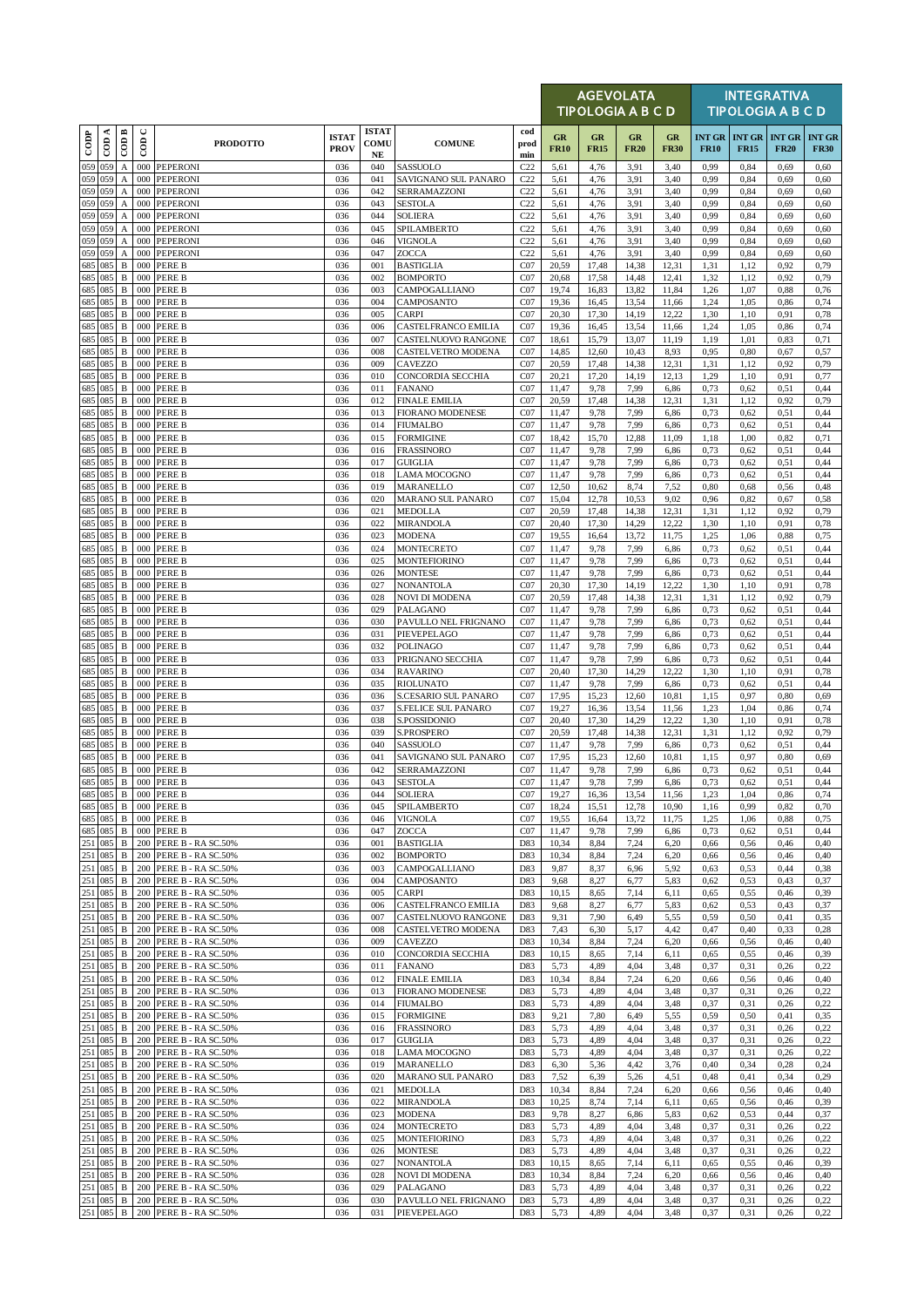|                   |                           |                              |               |                                                  |                             |                                  |                                             |                    |                          | <b>AGEVOLATA</b><br>TIPOLOGIA A B C D |                   |                   |              |                                                | <b>INTEGRATIVA</b><br><b>TIPOLOGIA A B C D</b> |                              |
|-------------------|---------------------------|------------------------------|---------------|--------------------------------------------------|-----------------------------|----------------------------------|---------------------------------------------|--------------------|--------------------------|---------------------------------------|-------------------|-------------------|--------------|------------------------------------------------|------------------------------------------------|------------------------------|
| $\overline{1000}$ | $\overline{\text{con A}}$ | COD B                        | $\cup$<br>600 | <b>PRODOTTO</b>                                  | <b>ISTAT</b><br><b>PROV</b> | <b>ISTAT</b><br>COMU<br>$\bf NE$ | <b>COMUNE</b>                               | cod<br>prod<br>min | <b>GR</b><br><b>FR10</b> | GR<br><b>FR15</b>                     | GR<br><b>FR20</b> | GR<br><b>FR30</b> | <b>FR10</b>  | <b>INT GR   INT GR   INT GR</b><br><b>FR15</b> | <b>FR20</b>                                    | <b>INT GR</b><br><b>FR30</b> |
| 251               | 085                       | $\, {\bf B}$                 | 200           | PERE B - RA SC.50%                               | 036                         | 032                              | POLINAGO                                    | D83                | 5,73                     | 4,89                                  | 4,04              | 3,48              | 0,37         | 0,31                                           | 0,26                                           | 0,22                         |
| 251<br>251        | 085<br>085                | $\, {\bf B}$<br>$\, {\bf B}$ | 200<br>200    | PERE B - RA SC.50%<br>PERE B - RA SC.50%         | 036<br>036                  | 033<br>034                       | PRIGNANO SECCHIA<br><b>RAVARINO</b>         | D83<br>D83         | 5,73<br>10,25            | 4,89<br>8,74                          | 4,04<br>7,14      | 3,48<br>6,11      | 0,37<br>0,65 | 0,31<br>0,56                                   | 0,26<br>0,46                                   | 0,22<br>0,39                 |
| 251               | 085                       | $\, {\bf B}$                 | 200           | PERE B - RA SC.50%                               | 036                         | 035                              | <b>RIOLUNATO</b>                            | D83                | 5,73                     | 4,89                                  | 4,04              | 3,48              | 0,37         | 0,31                                           | 0,26                                           | 0,22                         |
| 251<br>251        | 085<br>085                | $\, {\bf B}$<br>$\, {\bf B}$ | 200<br>200    | PERE B - RA SC.50%<br>PERE B - RA SC.50%         | 036<br>036                  | 036<br>037                       | S.CESARIO SUL PANARO<br>S.FELICE SUL PANARO | D83<br>D83         | 9,02<br>9,68             | 7,71<br>8,27                          | 6,30<br>6,77      | 5,45<br>5,83      | 0,58<br>0,62 | 0,49<br>0,53                                   | 0,40<br>0,43                                   | 0,35<br>0,37                 |
| 251               | 085                       | $\, {\bf B}$                 | 200           | PERE B - RA SC.50%                               | 036                         | 038                              | S.POSSIDONIO                                | D83                | 10,25                    | 8,74                                  | 7,14              | 6,11              | 0,65         | 0,56                                           | 0,46                                           | 0,39                         |
| 251               | 085                       | $\, {\bf B}$                 | 200           | PERE B - RA SC.50%<br>PERE B - RA SC.50%         | 036                         | 039                              | S.PROSPERO                                  | D83                | 10,34                    | 8,84                                  | 7,24              | 6,20              | 0,66         | 0,56                                           | 0,46                                           | 0,40                         |
| 251<br>251        | 085<br>085                | $\, {\bf B}$<br>$\, {\bf B}$ | 200<br>200    | PERE B - RA SC.50%                               | 036<br>036                  | 040<br>041                       | SASSUOLO<br>SAVIGNANO SUL PANARO            | D83<br>D83         | 5,73<br>9,02             | 4,89<br>7,71                          | 4,04<br>6,30      | 3,48<br>5,45      | 0,37<br>0,58 | 0,31<br>0,49                                   | 0,26<br>0,40                                   | 0,22<br>0,35                 |
| 251               | 085                       | B                            | 200           | PERE B - RA SC.50%                               | 036                         | 042                              | SERRAMAZZONI                                | D83                | 5,73                     | 4,89                                  | 4,04              | 3,48              | 0,37         | 0,31                                           | 0,26                                           | 0,22                         |
| 251<br>251        | 085<br>085                | B<br>$\, {\bf B}$            | 200<br>200    | PERE B - RA SC.50%<br>PERE B - RA SC.50%         | 036<br>036                  | 043<br>044                       | <b>SESTOLA</b><br><b>SOLIERA</b>            | D83<br>D83         | 5,73<br>9,68             | 4,89<br>8,27                          | 4,04<br>6,77      | 3,48<br>5,83      | 0,37<br>0.62 | 0,31<br>0,53                                   | 0,26<br>0,43                                   | 0,22<br>0,37                 |
| 251               | 085                       | $\, {\bf B}$                 | 200           | PERE B - RA SC.50%                               | 036                         | 045                              | SPILAMBERTO                                 | D83                | 9,12                     | 7,71                                  | 6,39              | 5,45              | 0,58         | 0,49                                           | 0,41                                           | 0.35                         |
| 251               | 085                       | B                            | 200           | PERE B - RA SC.50%                               | 036                         | 046                              | VIGNOLA                                     | D83                | 9,78                     | 8,27                                  | 6,86              | 5,83              | 0,62         | 0,53                                           | 0,44                                           | 0,37                         |
| 251<br>441        | 085<br>085                | $\, {\bf B}$<br>B            | 200<br>100    | PERE B - RA SC.50%<br>PERE B - RA SC.80%         | 036<br>036                  | 047<br>001                       | ZOCCA<br><b>BASTIGLIA</b>                   | D83<br>D83         | 5,73<br>4,14             | 4,89<br>3,48                          | 4,04<br>2.91      | 3,48<br>2,44      | 0,37<br>0,26 | 0,31<br>0,22                                   | 0,26<br>0,19                                   | 0,22<br>0,16                 |
|                   | 441 085                   | B                            | 100           | PERE B - RA SC.80%                               | 036                         | 002                              | <b>BOMPORTO</b>                             | D83                | 4,14                     | 3,48                                  | 2,91              | 2,44              | 0,26         | 0,22                                           | 0,19                                           | 0,16                         |
| 441               | 441 085<br>085            | $\, {\bf B}$<br>$\, {\bf B}$ | 100<br>100    | PERE B - RA SC.80%<br>PERE B - RA SC.80%         | 036<br>036                  | 003<br>004                       | CAMPOGALLIANO<br>CAMPOSANTO                 | D83<br>D83         | 3,95<br>3,85             | 3,38<br>3,29                          | 2,73<br>2,73      | 2,35<br>2,35      | 0,25<br>0,25 | 0,22<br>0,21                                   | 0,17<br>0,17                                   | 0.15<br>0.15                 |
| 441               | 085                       | B                            | 100           | PERE B - RA SC.80%                               | 036                         | 005                              | CARPI                                       | D83                | 4,04                     | 3,48                                  | 2,82              | 2,44              | 0,26         | 0,22                                           | 0,18                                           | 0,16                         |
|                   | 441 085                   | $\, {\bf B}$                 | 100           | PERE B - RA SC.80%                               | 036                         | 006                              | CASTELFRANCO EMILIA                         | D83                | 3,85                     | 3,29                                  | 2,73              | 2,35              | 0,25         | 0,21                                           | 0,17                                           | 0,15                         |
| 441<br>441        | 085<br>085                | $\, {\bf B}$<br>B            | 100<br>100    | PERE B - RA SC.80%<br>PERE B - RA SC.80%         | 036<br>036                  | 007<br>008                       | CASTELNUOVO RANGONE<br>CASTELVETRO MODENA   | D83<br>D83         | 3,76<br>3,01             | 3,20<br>2,54                          | 2,63<br>2,07      | 2,26<br>1,79      | 0,24<br>0,19 | 0,20<br>0,16                                   | 0,17<br>0,13                                   | 0,14<br>0,11                 |
| 441               | 085                       | B                            | 100           | PERE B - RA SC.80%                               | 036                         | 009                              | CAVEZZO                                     | D83                | 4,14                     | 3,48                                  | 2.91              | 2,44              | 0,26         | 0,22                                           | 0,19                                           | 0,16                         |
| 441<br>441        | 085<br>085                | B<br>$\, {\bf B}$            | 100<br>100    | PERE B - RA SC.80%<br>PERE B - RA SC.80%         | 036<br>036                  | 010<br>011                       | CONCORDIA SECCHIA<br><b>FANANO</b>          | D83<br>D83         | 4,04<br>2,26             | 3,48<br>1,88                          | 2,82<br>1,60      | 2,44<br>1,32      | 0,26<br>0,14 | 0,22<br>0,12                                   | 0,18<br>0,10                                   | 0,16<br>0.08                 |
| 441               | 085                       | $\, {\bf B}$                 | 100           | PERE B - RA SC.80%                               | 036                         | 012                              | <b>FINALE EMILIA</b>                        | D83                | 4,14                     | 3,48                                  | 2.91              | 2,44              | 0,26         | 0,22                                           | 0,19                                           | 0,16                         |
|                   | 441 085                   | B                            | 100           | PERE B - RA SC.80%                               | 036                         | 013                              | FIORANO MODENESE                            | D83                | 2,26                     | 1,88                                  | 1,60              | 1,32              | 0,14         | 0,12                                           | 0,10                                           | 0.08                         |
| 441               | 085<br>441 085            | $\, {\bf B}$<br>B            | 100<br>100    | PERE B - RA SC.80%<br>PERE B - RA SC.80%         | 036<br>036                  | 014<br>015                       | <b>FIUMALBO</b><br><b>FORMIGINE</b>         | D83<br>D83         | 2,26<br>3,67             | 1,88<br>3,10                          | 1,60<br>2.54      | 1,32<br>2,16      | 0,14<br>0,23 | 0,12<br>0,20                                   | 0,10<br>0,16                                   | 0.08<br>0,14                 |
|                   | 441 085                   | $\, {\bf B}$                 | 100           | PERE B - RA SC.80%                               | 036                         | 016                              | <b>FRASSINORO</b>                           | D83                | 2,26                     | 1,88                                  | 1,60              | 1,32              | 0,14         | 0,12                                           | 0,10                                           | 0.08                         |
|                   | 441 085<br>441 085        | $\, {\bf B}$                 | 100           | PERE B - RA SC.80%                               | 036                         | 017                              | <b>GUIGLIA</b>                              | D83                | 2,26                     | 1,88                                  | 1,60              | 1,32              | 0,14         | 0,12                                           | 0,10                                           | 0.08                         |
|                   | 441 085                   | $\, {\bf B}$<br>B            | 100           | PERE B - RA SC.80%<br>100 PERE B - RA SC.80%     | 036<br>036                  | 018<br>019                       | LAMA MOCOGNO<br>MARANELLO                   | D83<br>D83         | 2,26<br>2,54             | 1,88<br>2,16                          | 1,60<br>1,79      | 1,32<br>1,50      | 0,14<br>0,16 | 0,12<br>0,14                                   | 0,10<br>0,11                                   | 0,08<br>0,10                 |
| 441               | 085                       | B                            | 100           | PERE B - RA SC.80%                               | 036                         | 020                              | MARANO SUL PANARO                           | D83                | 3,01                     | 2,54                                  | 2,07              | 1,79              | 0,19         | 0,16                                           | 0,13                                           | 0,11                         |
|                   | 441 085<br>441 085        | B<br>B                       | 100<br>100    | PERE B - RA SC.80%<br>PERE B - RA SC.80%         | 036<br>036                  | 021<br>022                       | MEDOLLA<br>MIRANDOLA                        | D83<br>D83         | 4,14<br>4,04             | 3,48<br>3,48                          | 2.91<br>2,82      | 2,44<br>2,44      | 0,26<br>0,26 | 0,22<br>0,22                                   | 0,19<br>0,18                                   | 0,16<br>0,16                 |
| 441               | 085                       | B                            | 100           | PERE B - RA SC.80%                               | 036                         | 023                              | <b>MODENA</b>                               | D83                | 3,95                     | 3,38                                  | 2.73              | 2,35              | 0,25         | 0,22                                           | 0,17                                           | 0,15                         |
|                   | 441 085                   | B                            | 100           | PERE B - RA SC.80%                               | 036                         | 024                              | <b>MONTECRETO</b>                           | D83                | 2,26                     | 1,88                                  | 1,60              | 1,32              | 0,14         | 0,12                                           | 0,10                                           | 0.08                         |
| 441<br>441        | 085<br>085                | $\, {\bf B}$<br>$\, {\bf B}$ | 100<br>100    | PERE B - RA SC.80%<br>PERE B - RA SC.80%         | 036<br>036                  | 025<br>026                       | <b>MONTEFIORINO</b><br><b>MONTESE</b>       | D83<br>D83         | 2,26<br>2,26             | 1,88<br>1,88                          | 1,60<br>1,60      | 1,32<br>1,32      | 0,14<br>0,14 | 0,12<br>0,12                                   | 0,10<br>0,10                                   | 0.08<br>0.08                 |
|                   | 441 085                   | $\, {\bf B}$                 | 100           | PERE B - RA SC.80%                               | 036                         | 027                              | <b>NONANTOLA</b>                            | D83                | 4,04                     | 3,48                                  | 2,82              | 2,44              | 0,26         | 0,22                                           | 0,18                                           | 0,16                         |
| 441               | 441 085<br>085            | B<br>B                       | 100<br>100    | PERE B - RA SC.80%<br>PERE B - RA SC.80%         | 036<br>036                  | 028<br>029                       | NOVI DI MODENA<br>PALAGANO                  | D83<br>D83         | 4,14<br>2,26             | 3,48<br>1,88                          | 2,91<br>1,60      | 2,44<br>1,32      | 0,26<br>0,14 | 0,22<br>0,12                                   | 0,19<br>0,10                                   | 0,16<br>0.08                 |
|                   | 441 085                   | B                            | 100           | PERE B - RA SC.80%                               | 036                         | 030                              | PAVULLO NEL FRIGNANO                        | D83                | 2,26                     | 1,88                                  | 1,60              | 1,32              | 0,14         | 0,12                                           | 0,10                                           | 0.08                         |
|                   | 441 085                   | $\, {\bf B}$                 | 100           | PERE B - RA SC.80%                               | 036                         | 031                              | PIEVEPELAGO                                 | D83                | 2,26                     | 1,88                                  | 1,60              | 1,32              | 0,14         | 0,12                                           | 0,10                                           | 0.08                         |
| 441<br>441        | 085<br>085                | $\, {\bf B}$<br>$\, {\bf B}$ | 100<br>100    | PERE B - RA SC.80%<br>PERE B - RA SC.80%         | 036<br>036                  | 032<br>033                       | <b>POLINAGO</b><br>PRIGNANO SECCHIA         | D83<br>D83         | 2,26<br>2,26             | 1,88<br>1,88                          | 1,60<br>1,60      | 1,32<br>1,32      | 0,14<br>0,14 | 0,12<br>0,12                                   | 0,10<br>0,10                                   | 0,08<br>0.08                 |
|                   | 441 085                   | $\, {\bf B}$                 |               | 100 PERE B - RA SC.80%                           | 036                         | 034                              | <b>RAVARINO</b>                             | D83                | 4,04                     | 3,48                                  | 2,82              | 2,44              | 0,26         | 0,22                                           | 0,18                                           | 0,16                         |
|                   | 441 085<br>441 085        | $\, {\bf B}$<br>B            |               | 100 PERE B - RA SC.80%<br>100 PERE B - RA SC.80% | 036<br>036                  | 035<br>036                       | <b>RIOLUNATO</b><br>S.CESARIO SUL PANARO    | D83<br>D83         | 2,26<br>3,57             | 1,88<br>3,01                          | 1,60<br>2,54      | 1,32<br>2,16      | 0,14<br>0.23 | 0,12<br>0,19                                   | 0,10<br>0,16                                   | 0.08<br>0,14                 |
| 441               | 085                       | $\, {\bf B}$                 | 100           | PERE B - RA SC.80%                               | 036                         | 037                              | <b>S.FELICE SUL PANARO</b>                  | D83                | 3,85                     | 3,29                                  | 2,73              | 2,35              | 0,25         | 0,21                                           | 0,17                                           | 0,15                         |
|                   | 441 085                   | B                            |               | 100 PERE B - RA SC.80%                           | 036                         | 038                              | S.POSSIDONIO                                | D83                | 4,04                     | 3,48                                  | 2,82              | 2,44              | 0,26         | 0,22                                           | 0,18                                           | 0,16                         |
| 441               | 085<br>441 085            | $\, {\bf B}$<br>$\, {\bf B}$ | 100<br>100    | PERE B - RA SC.80%<br>PERE B - RA SC.80%         | 036<br>036                  | 039<br>040                       | S.PROSPERO<br>SASSUOLO                      | D83<br>D83         | 4,14<br>2,26             | 3,48<br>1,88                          | 2,91<br>1,60      | 2,44<br>1,32      | 0,26<br>0,14 | 0,22<br>0,12                                   | 0,19<br>0,10                                   | 0,16<br>0,08                 |
|                   | 441 085                   | B                            | 100           | PERE B - RA SC.80%                               | 036                         | 041                              | SAVIGNANO SUL PANARO                        | D83                | 3,57                     | 3,01                                  | 2,54              | 2,16              | 0,23         | 0,19                                           | 0,16                                           | 0,14                         |
|                   | 441 085<br>441 085        | B<br>$\, {\bf B}$            | 100<br>100    | PERE B - RA SC.80%<br>PERE B - RA SC.80%         | 036<br>036                  | 042<br>043                       | SERRAMAZZONI<br><b>SESTOLA</b>              | D83<br>D83         | 2,26<br>2,26             | 1,88<br>1,88                          | 1,60<br>1,60      | 1,32<br>1,32      | 0,14<br>0,14 | 0,12<br>0,12                                   | 0,10<br>0,10                                   | 0.08<br>0,08                 |
|                   | 441 085                   | $\, {\bf B}$                 |               | 100 PERE B - RA SC.80%                           | 036                         | 044                              | SOLIERA                                     | D83                | 3,85                     | 3,29                                  | 2,73              | 2,35              | 0,25         | 0,21                                           | 0,17                                           | 0,15                         |
|                   | 441 085                   | B                            | 100           | PERE B - RA SC.80%                               | 036                         | 045                              | SPILAMBERTO                                 | D83                | 3,67                     | 3,10                                  | 2.54              | 2,16              | 0,23         | 0,20                                           | 0,16                                           | 0,14                         |
|                   | 441 085<br>441 085        | B<br>B                       | 100<br>100    | PERE B - RA SC.80%<br>PERE B - RA SC.80%         | 036<br>036                  | 046<br>047                       | VIGNOLA<br>ZOCCA                            | D83<br>D83         | 3,95<br>2,26             | 3,38<br>1,88                          | 2,73<br>1,60      | 2,35<br>1,32      | 0,25<br>0,14 | 0,22<br>0,12                                   | 0,17<br>0,10                                   | 0,15<br>0.08                 |
| 651               | 851                       | $\, {\bf B}$                 | 000           | PERE PRECOCI B                                   | 036                         | 001                              | <b>BASTIGLIA</b>                            | CO8                | 17,01                    | 14,48                                 | 11,94             | 10,25             | 1,09         | 0,92                                           | 0,76                                           | 0,65                         |
|                   | 651 851<br>651 851        | B<br>B                       | 000<br>000    | PERE PRECOCI B<br>PERE PRECOCI B                 | 036<br>036                  | 002<br>003                       | <b>BOMPORTO</b><br>CAMPOGALLIANO            | CO8<br>CO8         | 16,83<br>17,01           | 14,29<br>14,48                        | 11,75<br>11,94    | 10,06<br>10,25    | 1,07<br>1,09 | 0,91<br>0,92                                   | 0,75<br>0,76                                   | 0,64<br>0,65                 |
| 651               | 851                       | B                            | 000           | PERE PRECOCI B                                   | 036                         | 004                              | CAMPOSANTO                                  | CO8                | 17,95                    | 15,23                                 | 12,60             | 10,81             | 1,15         | 0,97                                           | 0,80                                           | 0,69                         |
|                   | 651 851                   | $\, {\bf B}$                 | 000           | PERE PRECOCI B                                   | 036                         | 005                              | <b>CARPI</b>                                | CO8                | 15,04                    | 12,78                                 | 10,53             | 9,02              | 0,96         | 0,82                                           | 0,67                                           | 0,58                         |
|                   | 651 851<br>651 851        | $\, {\bf B}$<br>$\, {\bf B}$ | 000<br>000    | PERE PRECOCI B<br>PERE PRECOCI B                 | 036<br>036                  | 006<br>007                       | CASTELFRANCO EMILIA<br>CASTELNUOVO RANGONE  | CO8<br>CO8         | 15,04<br>16,36           | 12,78<br>13,91                        | 10,53<br>11,47    | 9,02<br>9,78      | 0,96<br>1,04 | 0,82<br>0,89                                   | 0,67<br>0,73                                   | 0,58<br>0,62                 |
|                   | 651 851                   | B                            | 000           | PERE PRECOCI B                                   | 036                         | 008                              | CASTELVETRO MODENA                          | CO8                | 11,47                    | 9,78                                  | 7,99              | 6,86              | 0,73         | 0,62                                           | 0,51                                           | 0,44                         |
| 651               | 651 851<br>851            | B<br>$\, {\bf B}$            | 000<br>000    | PERE PRECOCI B<br>PERE PRECOCI B                 | 036<br>036                  | 009<br>010                       | CAVEZZO<br>CONCORDIA SECCHIA                | CO8<br>CO8         | 15,23<br>14,29           | 12,97<br>12,13                        | 10,62<br>9,96     | 9,12<br>8,55      | 0,97<br>0,91 | 0,83<br>0,77                                   | 0,68<br>0,64                                   | 0,58<br>0,55                 |
|                   | 651 851                   | $\, {\bf B}$                 |               | 000 PERE PRECOCI B                               | 036                         | 011                              | <b>FANANO</b>                               | CO8                | 14,29                    | 12,13                                 | 9,96              | 8,55              | 0,91         | 0,77                                           | 0,64                                           | 0,55                         |
| 651               | 851                       | B                            | 000           | PERE PRECOCI B                                   | 036                         | 012                              | <b>FINALE EMILIA</b>                        | CO8                | 19,18                    | 16,26                                 | 13,44             | 11,47             | 1,22         | 1,04                                           | 0,86                                           | 0,73                         |
| 651               | 851<br>651 851            | $\, {\bf B}$<br>$\, {\bf B}$ | 000<br>000    | PERE PRECOCI B<br>PERE PRECOCI B                 | 036<br>036                  | 013<br>014                       | <b>FIORANO MODENESE</b><br>FIUMALBO         | CO8<br>CO8         | 9,87<br>9,87             | 8,37<br>8,37                          | 6,96<br>6,96      | 5,92<br>5,92      | 0,63<br>0,63 | 0,53<br>0,53                                   | 0,44<br>0,44                                   | 0,38<br>0,38                 |
| 651               | 851                       | $\, {\bf B}$                 | 000           | PERE PRECOCI B                                   | 036                         | 015                              | <b>FORMIGINE</b>                            | CO8                | 10,81                    | 9,21                                  | 7,61              | 6,49              | 0,69         | 0,59                                           | 0,49                                           | 0,41                         |
| 651               | 851                       | B                            | 000           | PERE PRECOCI B                                   | 036                         | 016                              | <b>FRASSINORO</b>                           | CO8                | 9,87                     | 8,37                                  | 6,96              | 5,92              | 0,63         | 0,53                                           | 0,44                                           | 0,38                         |
| 651<br>651        | 851<br>851                | $\, {\bf B}$<br>B            | 000<br>000    | PERE PRECOCI B<br>PERE PRECOCI B                 | 036<br>036                  | 017<br>018                       | <b>GUIGLIA</b><br>LAMA MOCOGNO              | CO8<br>CO8         | 9,87<br>9,87             | 8,37<br>8,37                          | 6,96<br>6,96      | 5,92<br>5,92      | 0.63<br>0,63 | 0,53<br>0,53                                   | 0,44<br>0,44                                   | 0,38<br>0,38                 |
|                   | 651 851                   | B                            | 000           | PERE PRECOCI B                                   | 036                         | 019                              | <b>MARANELLO</b>                            | CO8                | 9,87                     | 8,37                                  | 6,96              | 5,92              | 0,63         | 0,53                                           | 0,44                                           | 0,38                         |
| 651               | 851<br>651 851            | B<br>B                       | 000<br>000    | PERE PRECOCI B<br>PERE PRECOCI B                 | 036<br>036                  | 020<br>021                       | MARANO SUL PANARO<br>MEDOLLA                | CO8<br>CO8         | 9,87<br>19,27            | 8,37<br>16,36                         | 6,96<br>13,54     | 5,92<br>11,56     | 0.63<br>1,23 | 0,53<br>1,04                                   | 0,44<br>0,86                                   | 0,38<br>0,74                 |
|                   | 651 851                   | $\, {\bf B}$                 |               | 000 PERE PRECOCI B                               | 036                         | 022                              | MIRANDOLA                                   | C08                | 18,52                    | 15,70                                 | 12,97             | 11,09             | 1,18         | 1,00                                           | 0,83                                           | 0,71                         |
|                   | 651 851                   | B                            |               | 000 PERE PRECOCI B                               | 036                         | 023                              | <b>MODENA</b>                               | C08                | 15,04                    | 12,78                                 | 10,53             | 9,02              | 0,96         | 0,82                                           | 0,67                                           | 0,58                         |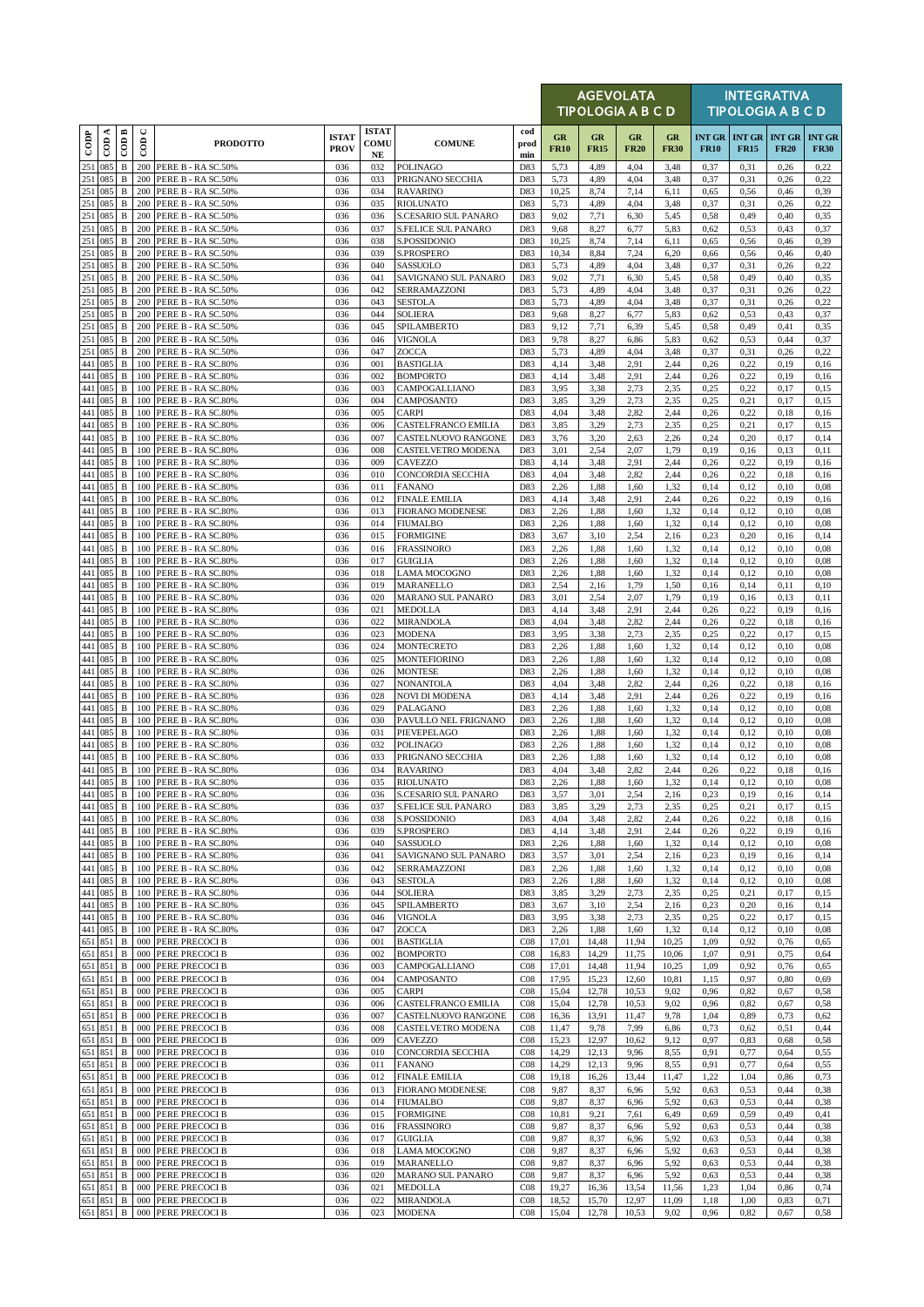|                    |                    |                              |                      |                                                              |                             |                                  |                                                   |                                    |                   |                   | <b>AGEVOLATA</b><br>TIPOLOGIA A B C D |                   |                              |              | <b>INTEGRATIVA</b><br><b>TIPOLOGIA A B C D</b> |                              |
|--------------------|--------------------|------------------------------|----------------------|--------------------------------------------------------------|-----------------------------|----------------------------------|---------------------------------------------------|------------------------------------|-------------------|-------------------|---------------------------------------|-------------------|------------------------------|--------------|------------------------------------------------|------------------------------|
| $_{\rm{cop}}$      | ≺<br>$\epsilon$    | $\overline{CDB}$             | $\cup$<br>$\epsilon$ | <b>PRODOTTO</b>                                              | <b>ISTAT</b><br><b>PROV</b> | <b>ISTAT</b><br>COMU<br>$\bf NE$ | <b>COMUNE</b>                                     | cod<br>prod<br>min                 | GR<br><b>FR10</b> | GR<br><b>FR15</b> | GR<br><b>FR20</b>                     | GR<br><b>FR30</b> | <b>INT GR</b><br><b>FR10</b> | <b>FR15</b>  | <b>INT GR INT GR</b><br><b>FR20</b>            | <b>INT GR</b><br><b>FR30</b> |
| 651 851            |                    | $\, {\bf B}$                 |                      | 000 PERE PRECOCI B                                           | 036                         | 024                              | <b>MONTECRETO</b>                                 | C <sub>08</sub>                    | 9,87              | 8,37              | 6,96                                  | 5,92              | 0,63                         | 0,53         | 0,44                                           | 0,38                         |
| 651                | 851<br>651 851     | B<br>$\, {\bf B}$            | 000<br>000           | <b>PERE PRECOCI B</b><br>PERE PRECOCI B                      | 036<br>036                  | 025<br>026                       | <b>MONTEFIORINO</b><br><b>MONTESE</b>             | CO8<br>CO8                         | 9,87<br>9,87      | 8,37<br>8,37      | 6,96<br>6,96                          | 5,92<br>5,92      | 0.63<br>0,63                 | 0,53<br>0,53 | 0,44<br>0,44                                   | 0,38<br>0,38                 |
|                    | 651 851            | $\, {\bf B}$                 |                      | 000 PERE PRECOCI B                                           | 036                         | 027                              | <b>NONANTOLA</b>                                  | C <sub>08</sub>                    | 15,79             | 13,44             | 11,09                                 | 9,49              | 1,01                         | 0,86         | 0,71                                           | 0,61                         |
| 651 851            | 651 851            | $\, {\bf B}$<br>$\, {\bf B}$ | 000<br>000           | PERE PRECOCI B<br><b>PERE PRECOCI B</b>                      | 036<br>036                  | 028<br>029                       | <b>NOVI DI MODENA</b><br>PALAGANO                 | CO8<br>C <sub>08</sub>             | 17,30<br>9,87     | 14,66<br>8,37     | 12,13<br>6,96                         | 10,34<br>5,92     | 1,10<br>0,63                 | 0,94<br>0,53 | 0,77<br>0,44                                   | 0,66<br>0,38                 |
|                    | 651 851            | $\mathbf B$                  |                      | 000 PERE PRECOCI B                                           | 036                         | 030                              | PAVULLO NEL FRIGNANO                              | CO8                                | 9,87              | 8,37              | 6,96                                  | 5,92              | 0.63                         | 0,53         | 0,44                                           | 0,38                         |
| 651 851            | 651 851            | $\, {\bf B}$<br>$\, {\bf B}$ | 000<br>000           | PERE PRECOCI B<br>PERE PRECOCI B                             | 036<br>036                  | 031<br>032                       | PIEVEPELAGO<br><b>POLINAGO</b>                    | CO8<br>CO8                         | 9,87<br>9,87      | 8,37<br>8,37      | 6,96<br>6,96                          | 5,92<br>5,92      | 0,63<br>0,63                 | 0,53<br>0,53 | 0,44<br>0,44                                   | 0,38<br>0,38                 |
| 651 851            |                    | B                            |                      | 000 PERE PRECOCI B                                           | 036                         | 033                              | PRIGNANO SECCHIA                                  | CO8                                | 9,87              | 8,37              | 6,96                                  | 5,92              | 0,63                         | 0,53         | 0,44                                           | 0,38                         |
|                    | 651 851<br>651 851 | $\, {\bf B}$<br>$\, {\bf B}$ | 000<br>000           | PERE PRECOCI B<br>PERE PRECOCI B                             | 036<br>036                  | 034<br>035                       | <b>RAVARINO</b><br><b>RIOLUNATO</b>               | C <sub>08</sub><br>CO8             | 15,04<br>9,87     | 12,78<br>8,37     | 10,53<br>6,96                         | 9,02<br>5,92      | 0,96<br>0,63                 | 0,82<br>0,53 | 0,67<br>0,44                                   | 0,58<br>0,38                 |
|                    | 651 851            | $\, {\bf B}$                 | 000                  | <b>PERE PRECOCI B</b>                                        | 036                         | 036                              | S.CESARIO SUL PANARO                              | CO8                                | 14,10             | 12,03             | 9,87                                  | 8,46              | 0,90                         | 0,77         | 0,63                                           | 0,54                         |
| 651 851<br>651 851 |                    | $\, {\bf B}$<br>$\, {\bf B}$ | 000                  | PERE PRECOCI B<br>000 PERE PRECOCI B                         | 036<br>036                  | 037<br>038                       | <b>S.FELICE SUL PANARO</b><br>S.POSSIDONIO        | C <sub>08</sub><br>C <sub>08</sub> | 15,23<br>17,48    | 12,97<br>14,85    | 10,62<br>12,22                        | 9,12<br>10,53     | 0,97<br>1,12                 | 0.83<br>0,95 | 0,68<br>0,78                                   | 0,58<br>0,67                 |
|                    | 651 851            | $\, {\bf B}$                 | 000                  | <b>PERE PRECOCI B</b>                                        | 036                         | 039                              | S.PROSPERO                                        | CO8                                | 20,40             | 17,30             | 14,29                                 | 12,22             | 1,30                         | 1,10         | 0,91                                           | 0,78                         |
|                    | 651 851<br>651 851 | $\, {\bf B}$<br>B            | 000                  | PERE PRECOCI B<br>000 PERE PRECOCI B                         | 036<br>036                  | 040<br>041                       | SASSUOLO<br>SAVIGNANO SUL PANARO                  | C <sub>08</sub><br>CO8             | 9,87<br>11,75     | 8,37<br>9,96      | 6,96<br>8,27                          | 5,92<br>7,05      | 0,63<br>0,75                 | 0,53<br>0,64 | 0,44<br>0,53                                   | 0,38<br>0,45                 |
|                    | 651 851            | $\, {\bf B}$                 | 000                  | <b>PERE PRECOCI B</b>                                        | 036                         | 042                              | SERRAMAZZONI                                      | C <sub>08</sub>                    | 9,87              | 8,37              | 6,96                                  | 5,92              | 0.63                         | 0,53         | 0,44                                           | 0,38                         |
| 651 851            | 651 851            | $\, {\bf B}$<br>$\, {\bf B}$ | 000<br>000           | PERE PRECOCI B<br><b>PERE PRECOCI B</b>                      | 036<br>036                  | 043<br>044                       | <b>SESTOLA</b><br><b>SOLIERA</b>                  | C <sub>08</sub><br>C <sub>08</sub> | 9,87<br>15,04     | 8,37<br>12,78     | 6,96<br>10,53                         | 5,92<br>9.02      | 0.63<br>0,96                 | 0,53<br>0,82 | 0,44<br>0,67                                   | 0,38<br>0,58                 |
|                    | 651 851            | B                            | 000                  | PERE PRECOCI B                                               | 036                         | 045                              | SPILAMBERTO                                       | C <sub>08</sub>                    | 14,57             | 12,41             | 10,25                                 | 8,74              | 0,93                         | 0,79         | 0,65                                           | 0,56                         |
| 651 851            | 651 851            | $\, {\bf B}$<br>$\, {\bf B}$ | 000<br>000           | <b>PERE PRECOCI B</b><br><b>PERE PRECOCI B</b>               | 036<br>036                  | 046<br>047                       | <b>VIGNOLA</b><br>ZOCCA                           | C <sub>08</sub><br>C <sub>08</sub> | 15,79<br>9,87     | 13,44<br>8,37     | 11,09<br>6,96                         | 9,49<br>5,92      | 1,01<br>0.63                 | 0,86<br>0,53 | 0,71<br>0,44                                   | 0.61<br>0,38                 |
|                    | 175 851            | B                            | 200                  | PERE PRECOCI B - RA SC.50%                                   | 036                         | 001                              | <b>BASTIGLIA</b>                                  | D82                                | 8,55              | 7,24              | 6,02                                  | 5,17              | 0,55                         | 0,46         | 0,38                                           | 0,33                         |
| 175 851<br>175 851 |                    | $\, {\bf B}$<br>$\, {\bf B}$ | 200<br>200           | PERE PRECOCI B - RA SC.50%<br>PERE PRECOCI B - RA SC.50%     | 036<br>036                  | 002<br>003                       | <b>BOMPORTO</b><br>CAMPOGALLIANO                  | D82<br>D82                         | 8,46<br>8,55      | 7,24<br>7,24      | 5,92<br>6,02                          | 5,08<br>5,17      | 0,54<br>0,55                 | 0,46<br>0,46 | 0,38<br>0,38                                   | 0,32<br>0,33                 |
|                    | 175 851            | $\, {\bf B}$                 | 200                  | PERE PRECOCI B - RA SC.50%                                   | 036                         | 004                              | CAMPOSANTO                                        | D82                                | 9,02              | 7,71              | 6,30                                  | 5,45              | 0,58                         | 0,49         | 0,40                                           | 0,35                         |
|                    | 175 851            | $\, {\bf B}$                 | 200                  | PERE PRECOCI B - RA SC.50%                                   | 036                         | 005                              | <b>CARPI</b>                                      | D82                                | 7,52              | 6,39              | 5,26                                  | 4,51              | 0,48                         | 0,41         | 0,34                                           | 0,29                         |
| 175<br>175 851     | 851                | $\, {\bf B}$<br>$\, {\bf B}$ | 200<br>200           | PERE PRECOCI B - RA SC.50%<br>PERE PRECOCI B - RA SC.50%     | 036<br>036                  | 006<br>007                       | <b>CASTELFRANCO EMILIA</b><br>CASTELNUOVO RANGONE | D82<br>D82                         | 7,52<br>8,18      | 6,39<br>6,96      | 5,26<br>5,73                          | 4,51<br>4,89      | 0,48<br>0,52                 | 0,41<br>0,44 | 0,34<br>0,37                                   | 0,29<br>0,31                 |
|                    | 175 851            | $\, {\bf B}$                 |                      | 200 PERE PRECOCI B - RA SC.50%                               | 036                         | 008                              | CASTELVETRO MODENA                                | D82                                | 5,73              | 4,89              | 4,04                                  | 3,48              | 0,37                         | 0,31         | 0,26                                           | 0,22                         |
| 175 851            | 175 851            | $\, {\bf B}$<br>$\, {\bf B}$ | 200<br>200           | PERE PRECOCI B - RA SC.50%<br>PERE PRECOCI B - RA SC.50%     | 036<br>036                  | 009<br>010                       | CAVEZZO<br>CONCORDIA SECCHIA                      | D82<br>D82                         | 7,61<br>7,14      | 6,49<br>6,11      | 5,36<br>4,98                          | 4,61<br>4,32      | 0,49<br>0,46                 | 0,41<br>0,39 | 0,34<br>0,32                                   | 0,29<br>0,28                 |
|                    | 175 851            | $\mathbf B$                  | 200                  | PERE PRECOCI B - RA SC.50%                                   | 036                         | 011                              | <b>FANANO</b>                                     | D82                                | 7,14              | 6,11              | 4,98                                  | 4,32              | 0,46                         | 0,39         | 0,32                                           | 0,28                         |
| 175 851            | 175 851            | $\, {\bf B}$<br>$\, {\bf B}$ | 200<br>200           | PERE PRECOCI B - RA SC.50%<br>PERE PRECOCI B - RA SC.50%     | 036<br>036                  | 012<br>013                       | <b>FINALE EMILIA</b><br><b>FIORANO MODENESE</b>   | D82<br>D82                         | 9,59<br>4,98      | 8,18<br>4,23      | 6,67<br>3,48                          | 5,73<br>3,01      | 0,61<br>0,32                 | 0,52<br>0,27 | 0,43<br>0,22                                   | 0,37<br>0,19                 |
|                    | 175 851            | $\, {\bf B}$                 | 200                  | PERE PRECOCI B - RA SC.50%                                   | 036                         | 014                              | <b>FIUMALBO</b>                                   | D82                                | 4,98              | 4,23              | 3,48                                  | 3,01              | 0,32                         | 0,27         | 0,22                                           | 0,19                         |
| 175 851            | 175 851            | $\, {\bf B}$<br>$\, {\bf B}$ | 200                  | PERE PRECOCI B - RA SC.50%<br>200 PERE PRECOCI B - RA SC.50% | 036<br>036                  | 015<br>016                       | <b>FORMIGINE</b><br><b>FRASSINORO</b>             | D82<br>D82                         | 5,45<br>4,98      | 4,61<br>4,23      | 3,85<br>3,48                          | 3,29<br>3,01      | 0,35<br>0,32                 | 0,29<br>0,27 | 0,25<br>0,22                                   | 0,21<br>0,19                 |
| 175 851            |                    | B                            | 200                  | PERE PRECOCI B - RA SC.50%                                   | 036                         | 017                              | GUIGLIA                                           | D82                                | 4,98              | 4,23              | 3,48                                  | 3,01              | 0,32                         | 0,27         | 0,22                                           | 0,19                         |
| 175 851            | 175 851            | $\, {\bf B}$<br>B            | 200                  | PERE PRECOCI B - RA SC.50%<br>200 PERE PRECOCI B - RA SC.50% | 036<br>036                  | 018<br>019                       | <b>LAMA MOCOGNO</b><br>MARANELLO                  | D82<br>D82                         | 4,98<br>4,98      | 4,23<br>4,23      | 3,48<br>3,48                          | 3,01<br>3,01      | 0,32<br>0,32                 | 0,27<br>0,27 | 0,22<br>0,22                                   | 0,19<br>0,19                 |
| 175 851            |                    | $\, {\bf B}$                 | 200                  | PERE PRECOCI B - RA SC.50%                                   | 036                         | 020                              | <b>MARANO SUL PANARO</b>                          | D82                                | 4,98              | 4,23              | 3,48                                  | 3,01              | 0,32                         | 0,27         | 0,22                                           | 0,19                         |
| 175 851<br>175 851 |                    | $\, {\bf B}$<br>B            | 200                  | PERE PRECOCI B - RA SC.50%<br>200 PERE PRECOCI B - RA SC.50% | 036<br>036                  | 021<br>022                       | <b>MEDOLLA</b>                                    | D82<br>D82                         | 9,68              | 8,27<br>7,90      | 6,77                                  | 5,83              | 0.62                         | 0,53         | 0,43<br>0,41                                   | 0,37                         |
|                    | 175 851            | $\, {\bf B}$                 | 200                  | PERE PRECOCI B - RA SC.50%                                   | 036                         | 023                              | MIRANDOLA<br><b>MODENA</b>                        | D82                                | 9,31<br>7,52      | 6,39              | 6,49<br>5,26                          | 5,55<br>4,51      | 0,59<br>0,48                 | 0,50<br>0,41 | 0,34                                           | 0,35<br>0,29                 |
| 175 851            | 175 851            | B                            | 200                  | PERE PRECOCI B - RA SC.50%                                   | 036                         | 024                              | MONTECRETO                                        | D82                                | 4,98              | 4,23              | 3,48                                  | 3,01              | 0,32                         | 0,27         | 0,22                                           | 0,19                         |
|                    | 175 851            | $\, {\bf B}$<br>$\, {\bf B}$ | 200                  | PERE PRECOCI B - RA SC.50%<br>200 PERE PRECOCI B - RA SC.50% | 036<br>036                  | 025<br>026                       | <b>MONTEFIORINO</b><br><b>MONTESE</b>             | D82<br>D82                         | 4,98<br>4,98      | 4,23<br>4,23      | 3,48<br>3,48                          | 3,01<br>3,01      | 0,32<br>0,32                 | 0,27<br>0,27 | 0.22<br>0,22                                   | 0.19<br>0,19                 |
|                    | 175 851            |                              |                      | B 200 PERE PRECOCI B - RA SC.50%                             | 036                         | 027                              | <b>NONANTOLA</b>                                  | D82                                | 7,90              | 6,67              | 5,55                                  | 4,70              | 0,50                         | 0,43         | 0,35                                           | 0,30                         |
|                    | 175 851<br>175 851 | B<br>B                       | 200                  | 200 PERE PRECOCI B - RA SC.50%<br>PERE PRECOCI B - RA SC.50% | 036<br>036                  | 028<br>029                       | <b>NOVI DI MODENA</b><br>PALAGANO                 | D82<br>D82                         | 8,65<br>4,98      | 7,33<br>4,23      | 6,02<br>3,48                          | 5,17<br>3,01      | 0,55<br>0,32                 | 0,47<br>0,27 | 0,38<br>0,22                                   | 0,33<br>0,19                 |
|                    | 175 851            | $\, {\bf B}$                 |                      | 200 PERE PRECOCI B - RA SC.50%                               | 036                         | 030                              | PAVULLO NEL FRIGNANO                              | D82                                | 4,98              | 4,23              | 3,48                                  | 3,01              | 0,32                         | 0,27         | 0,22                                           | 0,19                         |
|                    | 175 851<br>175 851 | B<br>B                       | 200<br>200           | PERE PRECOCI B - RA SC.50%<br>PERE PRECOCI B - RA SC.50%     | 036<br>036                  | 031<br>032                       | PIEVEPELAGO<br>POLINAGO                           | D82<br>D82                         | 4,98<br>4,98      | 4,23<br>4,23      | 3,48<br>3,48                          | 3,01<br>3,01      | 0,32<br>0,32                 | 0,27<br>0,27 | 0,22<br>0,22                                   | 0,19<br>0,19                 |
|                    | 175 851            | B                            |                      | 200 PERE PRECOCI B - RA SC.50%                               | 036                         | 033                              | PRIGNANO SECCHIA                                  | D82                                | 4,98              | 4,23              | 3,48                                  | 3,01              | 0,32                         | 0,27         | 0,22                                           | 0,19                         |
|                    | 175 851<br>175 851 | B<br>$\, {\bf B}$            | 200<br>200           | PERE PRECOCI B - RA SC.50%<br>PERE PRECOCI B - RA SC.50%     | 036<br>036                  | 034<br>035                       | <b>RAVARINO</b><br><b>RIOLUNATO</b>               | D82<br>D82                         | 7,52<br>4,98      | 6,39<br>4,23      | 5,26<br>3,48                          | 4,51<br>3,01      | 0,48<br>0,32                 | 0,41<br>0,27 | 0,34<br>0,22                                   | 0,29<br>0,19                 |
|                    | 175 851            | $\, {\bf B}$                 |                      | 200 PERE PRECOCI B - RA SC.50%                               | 036                         | 036                              | S.CESARIO SUL PANARO                              | D82                                | 7,05              | 6,02              | 4,98                                  | 4,23              | 0,45                         | 0,38         | 0,32                                           | 0,27                         |
| 175 851            | 175 851            | $\, {\bf B}$<br>B            | 200<br>200           | PERE PRECOCI B - RA SC.50%<br>PERE PRECOCI B - RA SC.50%     | 036<br>036                  | 037<br>038                       | <b>S.FELICE SUL PANARO</b><br>S.POSSIDONIO        | D82<br>D82                         | 7,61<br>8,74      | 6,49<br>7,43      | 5,36<br>6,11                          | 4,61<br>5,26      | 0,49<br>0,56                 | 0,41<br>0,47 | 0,34<br>0,39                                   | 0,29<br>0,34                 |
|                    | 175 851            | B                            |                      | 200 PERE PRECOCI B - RA SC.50%                               | 036                         | 039                              | S.PROSPERO                                        | D82                                | 10,25             | 8,74              | 7,14                                  | 6,11              | 0,65                         | 0,56         | 0,46                                           | 0,39                         |
|                    | 175 851<br>175 851 | B<br>$\, {\bf B}$            | 200<br>200           | PERE PRECOCI B - RA SC.50%<br>PERE PRECOCI B - RA SC.50%     | 036<br>036                  | 040<br>041                       | SASSUOLO<br>SAVIGNANO SUL PANARO                  | D82<br>D82                         | 4,98<br>5,92      | 4,23<br>5,08      | 3,48<br>4,14                          | 3,01<br>3,57      | 0,32<br>0,38                 | 0,27<br>0,32 | 0,22<br>0,26                                   | 0,19<br>0,23                 |
|                    | 175 851            | $\, {\bf B}$                 | 200                  | PERE PRECOCI B - RA SC.50%                                   | 036                         | 042                              | SERRAMAZZONI                                      | D82                                | 4,98              | 4,23              | 3,48                                  | 3,01              | 0,32                         | 0,27         | 0,22                                           | 0,19                         |
|                    | 175 851<br>175 851 | B<br>B                       | 200                  | PERE PRECOCI B - RA SC.50%<br>200 PERE PRECOCI B - RA SC.50% | 036<br>036                  | 043<br>044                       | <b>SESTOLA</b><br>SOLIERA                         | D82<br>D82                         | 4,98<br>7,52      | 4,23<br>6,39      | 3,48<br>5,26                          | 3,01<br>4,51      | 0,32<br>0,48                 | 0,27<br>0,41 | 0,22<br>0,34                                   | 0,19<br>0,29                 |
|                    | 175 851            | B                            | 200                  | PERE PRECOCI B - RA SC.50%                                   | 036                         | 045                              | SPILAMBERTO                                       | D82                                | 7,33              | 6,20              | 5,17                                  | 4,42              | 0,47                         | 0,40         | 0,33                                           | 0,28                         |
|                    | 175 851<br>175 851 | $\, {\bf B}$<br>B            | 200                  | PERE PRECOCI B - RA SC.50%<br>200 PERE PRECOCI B - RA SC.50% | 036<br>036                  | 046<br>047                       | <b>VIGNOLA</b><br>ZOCCA                           | D82<br>D82                         | 7,90<br>4,98      | 6,67<br>4,23      | 5,55<br>3,48                          | 4,70<br>3,01      | 0,50<br>0,32                 | 0,43<br>0,27 | 0,35<br>0,22                                   | 0,30<br>0,19                 |
|                    | 443 851            | B                            | 100                  | PERE PRECOCI B - RA SC.80%                                   | 036                         | 001                              | <b>BASTIGLIA</b>                                  | D82                                | 3,38              | 2,91              | 2,35                                  | 2,07              | 0,22                         | 0,19         | 0,15                                           | 0,13                         |
| 443 851            |                    | $\, {\bf B}$                 | 100                  | PERE PRECOCI B - RA SC.80%                                   | 036                         | 002                              | <b>BOMPORTO</b>                                   | D82                                | 3,38              | 2,91              | 2,35                                  | 2,07              | 0,22                         | 0,19         | 0,15                                           | 0,13                         |
|                    | 443 851<br>443 851 | B<br>B                       | 100                  | 100 PERE PRECOCI B - RA SC.80%<br>PERE PRECOCI B - RA SC.80% | 036<br>036                  | 003<br>004                       | CAMPOGALLIANO<br>CAMPOSANTO                       | D82<br>D82                         | 3,38<br>3,57      | 2,91<br>3,01      | 2,35<br>2,54                          | 2,07<br>2,16      | 0,22<br>0,23                 | 0,19<br>0,19 | 0,15<br>0,16                                   | 0,13<br>0,14                 |
|                    | 443 851            | B                            | 100                  | PERE PRECOCI B - RA SC.80%                                   | 036                         | 005                              | CARPI                                             | D82                                | 3,01              | 2,54              | 2,07                                  | 1,79              | 0,19                         | 0,16         | 0,13                                           | 0,11                         |
|                    | 443 851<br>443 851 | B<br>B                       | 100                  | 100 PERE PRECOCI B - RA SC.80%<br>PERE PRECOCI B - RA SC.80% | 036<br>036                  | 006<br>007                       | CASTELFRANCO EMILIA<br>CASTELNUOVO RANGONE        | D82<br>D82                         | 3,01<br>3,29      | 2,54<br>2,82      | 2,07<br>2,35                          | 1,79<br>1,97      | 0,19<br>0,21                 | 0,16<br>0,18 | 0,13<br>0,15                                   | 0,11<br>0,13                 |
| 443 851            |                    | B                            |                      | 100 PERE PRECOCI B - RA SC.80%                               | 036                         | 008                              | CASTELVETRO MODENA                                | D82                                | 2,26              | 1,88              | 1,60                                  | 1,32              | 0,14                         | 0,12         | 0,10                                           | 0,08                         |
| 443 851            | 443 851            | В<br>B                       | 100<br>100           | PERE PRECOCI B - RA SC.80%<br>PERE PRECOCI B - RA SC.80%     | 036<br>036                  | 009<br>010                       | CAVEZZO<br>CONCORDIA SECCHIA                      | D82<br>D82                         | 3,01<br>2,82      | 2,54<br>2,44      | 2,07<br>1,97                          | 1,79<br>1,69      | 0,19<br>0,18                 | 0,16<br>0,16 | 0,13<br>0,13                                   | 0,11<br>0,11                 |
|                    | 443 851            | B                            |                      | 100 PERE PRECOCI B - RA SC.80%                               | 036                         | 011                              | <b>FANANO</b>                                     | D82                                | 2,82              | 2,44              | 1,97                                  | 1,69              | 0,18                         | 0,16         | 0,13                                           | 0,11                         |
|                    | 443 851<br>443 851 | B<br>B                       | 100<br>100           | PERE PRECOCI B - RA SC.80%<br>PERE PRECOCI B - RA SC.80%     | 036<br>036                  | 012<br>013                       | <b>FINALE EMILIA</b><br><b>FIORANO MODENESE</b>   | D82<br>D82                         | 3,85<br>1,97      | 3,29<br>1,69      | 2.73<br>1,41                          | 2,35<br>1,22      | 0,25<br>0,13                 | 0,21<br>0,11 | 0,17<br>0,09                                   | 0,15<br>0,08                 |
|                    | 443 851            | В                            |                      | 100 PERE PRECOCI B - RA SC.80%                               | 036                         | 014                              | <b>FIUMALBO</b>                                   | D82                                | 1,97              | 1,69              | 1,41                                  | 1,22              | 0,13                         | 0,11         | 0,09                                           | 0,08                         |
|                    | 443 851            | B                            |                      | 100 PERE PRECOCI B - RA SC.80%                               | 036                         | 015                              | <b>FORMIGINE</b>                                  | D82                                | 2,16              | 1,88              | 1,50                                  | 1,32              | 0,14                         | 0,12         | 0,10                                           | 0,08                         |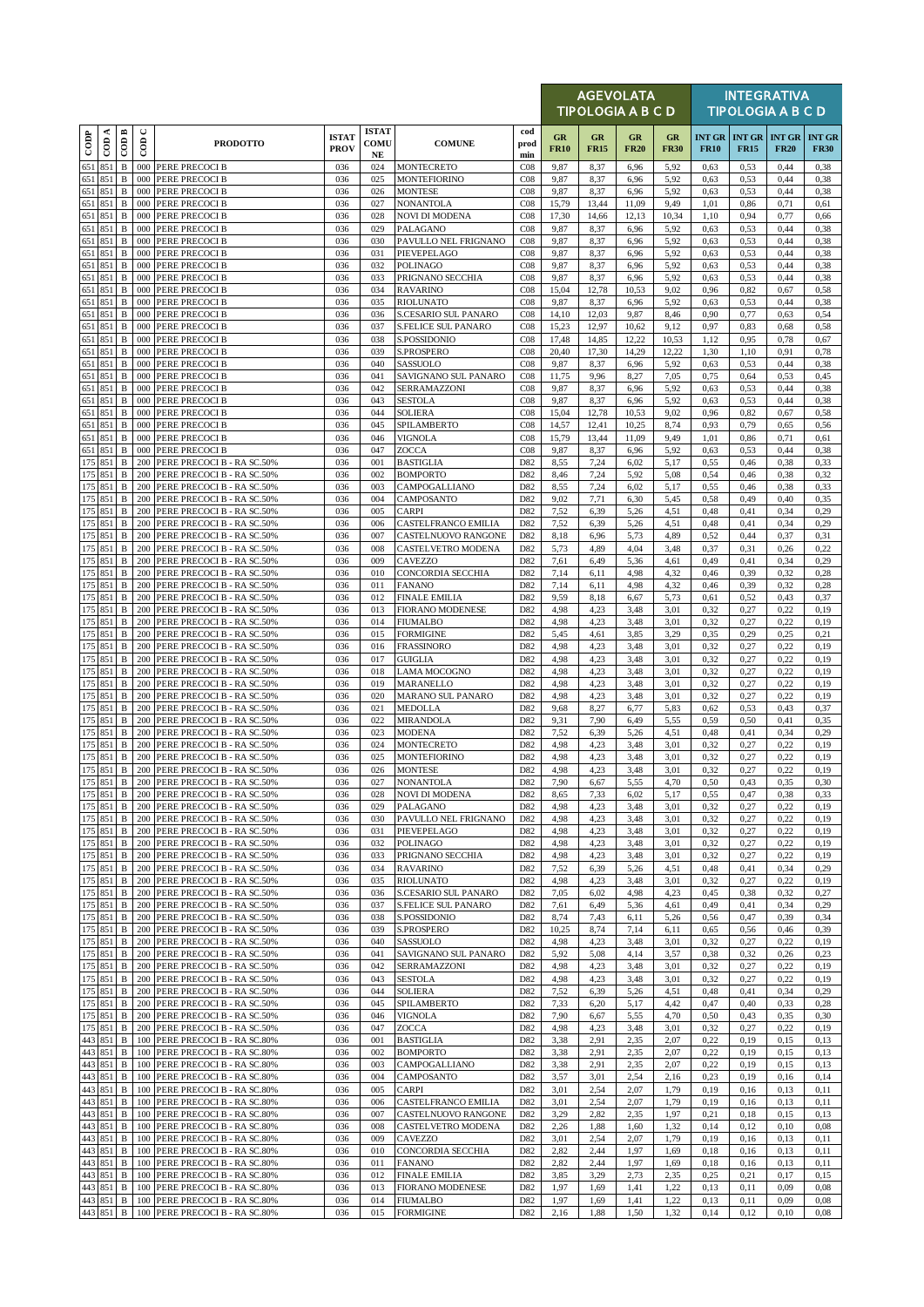|                    |                    |                              |             |                                                              |                             |                                  |                                            |                                    |                   | <b>AGEVOLATA</b><br>TIPOLOGIA A B C D |                   |                   |                              |              | <b>INTEGRATIVA</b><br><b>TIPOLOGIA A B C D</b> |                              |
|--------------------|--------------------|------------------------------|-------------|--------------------------------------------------------------|-----------------------------|----------------------------------|--------------------------------------------|------------------------------------|-------------------|---------------------------------------|-------------------|-------------------|------------------------------|--------------|------------------------------------------------|------------------------------|
| $_{\rm{cop}}$      | ≺<br>$\epsilon$    | $\overline{CDB}$             | $\cup$<br>6 | <b>PRODOTTO</b>                                              | <b>ISTAT</b><br><b>PROV</b> | <b>ISTAT</b><br>COMU<br>$\bf NE$ | <b>COMUNE</b>                              | cod<br>prod<br>min                 | GR<br><b>FR10</b> | GR<br><b>FR15</b>                     | GR<br><b>FR20</b> | GR<br><b>FR30</b> | <b>INT GR</b><br><b>FR10</b> | <b>FR15</b>  | <b>INT GR INT GR</b><br><b>FR20</b>            | <b>INT GR</b><br><b>FR30</b> |
| 443                | 851                | $\, {\bf B}$                 | 100         | PERE PRECOCI B - RA SC.80%                                   | 036                         | 016                              | <b>FRASSINORO</b>                          | D82                                | 1,97              | 1,69                                  | 1,41              | 1,22              | 0,13                         | 0,11         | 0,09                                           | 0.08                         |
| 443<br>443 851     | 851                | B<br>$\, {\bf B}$            | 100<br>100  | PERE PRECOCI B - RA SC.80%<br>PERE PRECOCI B - RA SC.80%     | 036<br>036                  | 017<br>018                       | <b>GUIGLIA</b><br><b>LAMA MOCOGNO</b>      | D82<br>D82                         | 1,97<br>1,97      | 1,69<br>1,69                          | 1,41<br>1,41      | 1,22<br>1,22      | 0.13<br>0,13                 | 0,11<br>0,11 | 0.09<br>0,09                                   | 0,08<br>0.08                 |
| 443 851<br>443     | 851                | $\, {\bf B}$<br>$\, {\bf B}$ | 100<br>100  | PERE PRECOCI B - RA SC.80%                                   | 036<br>036                  | 019<br>020                       | MARANELLO                                  | D82<br>D82                         | 1,97<br>1,97      | 1,69<br>1,69                          | 1,41<br>1,41      | 1,22<br>1,22      | 0,13<br>0.13                 | 0,11<br>0,11 | 0,09<br>0,09                                   | 0.08<br>0.08                 |
| 443 851            |                    | $\, {\bf B}$                 | 100         | PERE PRECOCI B - RA SC.80%<br>PERE PRECOCI B - RA SC.80%     | 036                         | 021                              | <b>MARANO SUL PANARO</b><br><b>MEDOLLA</b> | D82                                | 3,85              | 3,29                                  | 2,73              | 2,35              | 0,25                         | 0,21         | 0,17                                           | 0,15                         |
|                    | 443 851<br>851     | $\, {\bf B}$                 | 100<br>100  | PERE PRECOCI B - RA SC.80%                                   | 036                         | 022                              | MIRANDOLA<br><b>MODENA</b>                 | D82                                | 3,67              | 3,10<br>2,54                          | 2,54<br>2,07      | 2,16<br>1,79      | 0,23                         | 0,20         | 0,16                                           | 0,14                         |
| 443<br>443 851     |                    | $\, {\bf B}$<br>$\, {\bf B}$ | 100         | PERE PRECOCI B - RA SC.80%<br>PERE PRECOCI B - RA SC.80%     | 036<br>036                  | 023<br>024                       | MONTECRETO                                 | D82<br>D82                         | 3,01<br>1,97      | 1,69                                  | 1,41              | 1,22              | 0,19<br>0,13                 | 0,16<br>0,11 | 0,13<br>0,09                                   | 0,11<br>0,08                 |
| 443 851            |                    | B                            |             | 100 PERE PRECOCI B - RA SC.80%                               | 036                         | 025                              | <b>MONTEFIORINO</b>                        | D82                                | 1,97              | 1,69                                  | 1,41              | 1,22              | 0,13                         | 0,11         | 0,09                                           | 0.08                         |
| 443 851<br>443 851 |                    | $\, {\bf B}$<br>$\, {\bf B}$ | 100<br>100  | PERE PRECOCI B - RA SC.80%<br>PERE PRECOCI B - RA SC.80%     | 036<br>036                  | 026<br>027                       | <b>MONTESE</b><br><b>NONANTOLA</b>         | D82<br>D82                         | 1,97<br>3,20      | 1,69<br>2,73                          | 1,41<br>2,26      | 1,22<br>1,88      | 0,13<br>0,20                 | 0,11<br>0,17 | 0,09<br>0,14                                   | 0.08<br>0,12                 |
| 443 851            |                    | $\, {\bf B}$                 | 100         | PERE PRECOCI B - RA SC.80%                                   | 036                         | 028                              | NOVI DI MODENA                             | D82                                | 3,48              | 2,91                                  | 2,44              | 2,07              | 0,22                         | 0,19         | 0,16                                           | 0,13                         |
| 443 851<br>443 851 |                    | $\, {\bf B}$<br>$\, {\bf B}$ | 100<br>100  | PERE PRECOCI B - RA SC.80%<br>PERE PRECOCI B - RA SC.80%     | 036<br>036                  | 029<br>030                       | PALAGANO<br>PAVULLO NEL FRIGNANO           | D82<br>D82                         | 1,97<br>1,97      | 1,69<br>1,69                          | 1,41<br>1,41      | 1,22<br>1,22      | 0.13<br>0,13                 | 0,11<br>0,11 | 0,09<br>0,09                                   | 0.08<br>0.08                 |
| 443 851            |                    | $\, {\bf B}$                 | 100         | PERE PRECOCI B - RA SC.80%                                   | 036                         | 031                              | PIEVEPELAGO                                | D82                                | 1,97              | 1,69                                  | 1,41              | 1,22              | 0.13                         | 0,11         | 0,09                                           | 0.08                         |
| 443 851<br>443 851 |                    | $\, {\bf B}$<br>B            | 100         | PERE PRECOCI B - RA SC.80%<br>100 PERE PRECOCI B - RA SC.80% | 036<br>036                  | 032<br>033                       | <b>POLINAGO</b><br>PRIGNANO SECCHIA        | D82<br>D82                         | 1,97<br>1,97      | 1,69<br>1,69                          | 1,41<br>1,41      | 1,22<br>1,22      | 0,13<br>0.13                 | 0,11<br>0,11 | 0,09<br>0,09                                   | 0.08<br>0.08                 |
| 443 851            |                    | $\, {\bf B}$                 | 100         | PERE PRECOCI B - RA SC.80%                                   | 036                         | 034                              | <b>RAVARINO</b>                            | D82                                | 3,01              | 2,54                                  | 2,07              | 1,79              | 0,19                         | 0,16         | 0,13                                           | 0,11                         |
| 443 851<br>443 851 |                    | $\, {\bf B}$<br>$\, {\bf B}$ | 100<br>100  | PERE PRECOCI B - RA SC.80%<br>PERE PRECOCI B - RA SC.80%     | 036<br>036                  | 035<br>036                       | <b>RIOLUNATO</b><br>S.CESARIO SUL PANARO   | D82<br>D82                         | 1,97<br>2,82      | 1,69<br>2,44                          | 1,41<br>1,97      | 1,22<br>1,69      | 0,13<br>0,18                 | 0,11<br>0,16 | 0,09<br>0,13                                   | 0.08<br>0,11                 |
| 443 851            |                    | $\, {\bf B}$                 | 100         | PERE PRECOCI B - RA SC.80%                                   | 036                         | 037                              | <b>S.FELICE SUL PANARO</b>                 | D82                                | 3,01              | 2,54                                  | 2,07              | 1,79              | 0,19                         | 0,16         | 0,13                                           | 0,11                         |
| 443 851            |                    | $\, {\bf B}$                 | 100         | PERE PRECOCI B - RA SC.80%                                   | 036                         | 038                              | S.POSSIDONIO                               | D82                                | 3,48              | 2,91                                  | 2,44              | 2,07              | 0,22                         | 0,19         | 0,16                                           | 0,13                         |
| 443 851<br>443 851 |                    | $\, {\bf B}$<br>B            | 100<br>100  | PERE PRECOCI B - RA SC.80%<br>PERE PRECOCI B - RA SC.80%     | 036<br>036                  | 039<br>040                       | S.PROSPERO<br><b>SASSUOLO</b>              | D82<br>D82                         | 4,04<br>1,97      | 3,48<br>1,69                          | 2,82<br>1,41      | 2.44<br>1,22      | 0,26<br>0,13                 | 0,22<br>0,11 | 0,18<br>0,09                                   | 0,16<br>0.08                 |
| 443 851            |                    | $\, {\bf B}$                 | 100         | PERE PRECOCI B - RA SC.80%                                   | 036                         | 041                              | SAVIGNANO SUL PANARO                       | D82                                | 2,35              | 1,97                                  | 1,69              | 1,41              | 0,15                         | 0,13         | 0,11                                           | 0,09                         |
| 443 851<br>443 851 |                    | $\, {\bf B}$<br>$\, {\bf B}$ | 100<br>100  | PERE PRECOCI B - RA SC.80%<br>PERE PRECOCI B - RA SC.80%     | 036<br>036                  | 042<br>043                       | SERRAMAZZONI<br><b>SESTOLA</b>             | D82<br>D82                         | 1,97<br>1,97      | 1,69<br>1,69                          | 1,41<br>1,41      | 1,22<br>1,22      | 0.13<br>0,13                 | 0,11<br>0,11 | 0,09<br>0,09                                   | 0.08<br>0.08                 |
| 443 851            |                    | $\, {\bf B}$                 |             | 100 PERE PRECOCI B - RA SC.80%                               | 036                         | 044                              | <b>SOLIERA</b>                             | D82                                | 3,01              | 2,54                                  | 2,07              | 1,79              | 0,19                         | 0,16         | 0,13                                           | 0,11                         |
| 443<br>443 851     | 851                | $\, {\bf B}$<br>$\, {\bf B}$ | 100<br>100  | PERE PRECOCI B - RA SC.80%<br>PERE PRECOCI B - RA SC.80%     | 036<br>036                  | 045<br>046                       | SPILAMBERTO<br><b>VIGNOLA</b>              | D82<br>D82                         | 2,91<br>3,20      | 2,44<br>2,73                          | 2,07<br>2,26      | 1,79<br>1,88      | 0,19<br>0,20                 | 0,16<br>0,17 | 0,13<br>0,14                                   | 0,11<br>0,12                 |
| 443 851            |                    | $\mathbf B$                  |             | 100 PERE PRECOCI B - RA SC.80%                               | 036                         | 047                              | ZOCCA                                      | D82                                | 1,97              | 1,69                                  | 1,41              | 1,22              | 0,13                         | 0,11         | 0,09                                           | 0.08                         |
| 687 087            | 687 087            | $\, {\bf B}$                 | 000         | <b>PESCHE B</b>                                              | 036                         | 001                              | <b>BASTIGLIA</b>                           | CO9                                | 14,48             | 12,31                                 | 10,15             | 8,65              | 0,92                         | 0,79         | 0,65                                           | 0,55                         |
|                    | 687 087            | $\, {\bf B}$<br>B            |             | 000 PESCHE B<br>000 PESCHE B                                 | 036<br>036                  | 002<br>003                       | <b>BOMPORTO</b><br>CAMPOGALLIANO           | CO9<br>C <sub>09</sub>             | 13,91<br>12,97    | 11,84<br>11,00                        | 9,78<br>9,12      | 8,37<br>7,80      | 0,89<br>0.83                 | 0,76<br>0,70 | 0,62<br>0,58                                   | 0,53<br>0,50                 |
| 687 087            |                    | $\, {\bf B}$                 | 000         | <b>PESCHE B</b>                                              | 036                         | 004                              | CAMPOSANTO                                 | CO9                                | 12,88             | 10,90                                 | 9,02              | 7,71              | 0,82                         | 0,70         | 0,58                                           | 0,49                         |
| 687 087<br>687 087 |                    | $\, {\bf B}$<br>B            | 000         | <b>PESCHE B</b><br>000 PESCHE B                              | 036<br>036                  | 005<br>006                       | <b>CARPI</b><br>CASTELFRANCO EMILIA        | CO9<br>CO9                         | 15,70<br>12,88    | 13,35<br>10,90                        | 11,00<br>9,02     | 9,40<br>7,71      | 1,00<br>0.82                 | 0,85<br>0,70 | 0,70<br>0,58                                   | 0,60<br>0,49                 |
| 687 087            |                    | $\, {\bf B}$                 | 000         | <b>PESCHE B</b>                                              | 036                         | 007                              | CASTELNUOVO RANGONE                        | CO9                                | 9,96              | 8,46                                  | 6,96              | 6,02              | 0,64                         | 0,54         | 0,44                                           | 0,38                         |
| 687 087            | 687 087            | $\, {\bf B}$<br>B            | 000         | 000 PESCHE B<br><b>PESCHE B</b>                              | 036<br>036                  | 008<br>009                       | CASTELVETRO MODENA<br><b>CAVEZZO</b>       | C <sub>09</sub><br>CO9             | 10,62<br>8,65     | 9,02<br>7,33                          | 7,43<br>6,02      | 6,39<br>5,17      | 0,68<br>0,55                 | 0,58<br>0,47 | 0,47<br>0,38                                   | 0,41<br>0.33                 |
| 687 087            |                    | $\, {\bf B}$                 | 000         | <b>PESCHE B</b>                                              | 036                         | 010                              | CONCORDIA SECCHIA                          | CO9                                | 8,74              | 7,43                                  | 6,11              | 5,26              | 0,56                         | 0,47         | 0,39                                           | 0,34                         |
| 687 087<br>687 087 |                    | $\, {\bf B}$<br>$\, {\bf B}$ | 000         | 000 PESCHE B<br><b>PESCHE B</b>                              | 036<br>036                  | 011<br>012                       | <b>FANANO</b><br><b>FINALE EMILIA</b>      | CO9<br>CO9                         | 8,65<br>11,75     | 7,33<br>9,96                          | 6,02<br>8,27      | 5,17<br>7,05      | 0,55<br>0,75                 | 0,47<br>0.64 | 0,38<br>0,53                                   | 0,33<br>0,45                 |
| 687 087            |                    | $\, {\bf B}$                 | 000         | <b>PESCHE B</b>                                              | 036                         | 013                              | <b>FIORANO MODENESE</b>                    | CO9                                | 4,42              | 3,76                                  | 3,10              | 2,63              | 0,28                         | 0,24         | 0,20                                           | 0,17                         |
| 687 087            |                    | $\, {\bf B}$                 |             | 000 PESCHE B                                                 | 036                         | 014                              | <b>FIUMALBO</b>                            | C <sub>09</sub>                    | 9,31              | 7,90                                  | 6,49              | 5,55              | 0,59                         | 0,50         | 0,41                                           | 0,35                         |
| 687 087<br>687 087 |                    | $\, {\bf B}$<br>B            | 000<br>000  | <b>PESCHE B</b><br><b>PESCHE B</b>                           | 036<br>036                  | 015<br>016                       | <b>FORMIGINE</b><br><b>FRASSINORO</b>      | C <sub>09</sub><br>C <sub>09</sub> | 11,37<br>9,31     | 9,68<br>7,90                          | 7,99<br>6,49      | 6,86<br>5,55      | 0,73<br>0,59                 | 0,62<br>0,50 | 0,51<br>0,41                                   | 0,44<br>0,35                 |
| 687 087            |                    | $\, {\bf B}$                 | 000         | <b>PESCHE B</b>                                              | 036                         | 017                              | <b>GUIGLIA</b>                             | CO9                                | 9,31              | 7,90                                  | 6,49              | 5,55              | 0,59                         | 0,50         | 0,41                                           | 0.35                         |
| 687 087            | 687 087            | $\, {\bf B}$                 |             | 000 PESCHE B<br><b>B</b> 000 PESCHE B                        | 036<br>036                  | 018<br>019                       | <b>LAMA MOCOGNO</b><br><b>MARANELLO</b>    | C <sub>09</sub><br>C <sub>09</sub> | 9,31<br>9,31      | 7,90<br>7,90                          | 6,49<br>6,49      | 5,55<br>5,55      | 0,59<br>0,59                 | 0,50<br>0,50 | 0,41<br>0,41                                   | 0,35<br>0,35                 |
| 687 087            |                    | B                            |             | 000 PESCHE B                                                 | 036                         | 020                              | MARANO SUL PANARO                          | CO9                                | 9,31              | 7,90                                  | 6,49              | 5,55              | 0,59                         | 0,50         | 0,41                                           | 0,35                         |
|                    | 687 087<br>687 087 | $\, {\bf B}$<br>B            |             | 000 PESCHE B<br>000 PESCHE B                                 | 036<br>036                  | 021<br>022                       | MEDOLLA<br>MIRANDOLA                       | CO9<br>C <sub>09</sub>             | 8,74<br>15,04     | 7,43<br>12,78                         | 6,11<br>10,53     | 5,26<br>9,02      | 0,56<br>0,96                 | 0,47<br>0,82 | 0,39<br>0,67                                   | 0,34<br>0,58                 |
| 687 087            |                    | B                            |             | 000 PESCHE B                                                 | 036                         | 023                              | <b>MODENA</b>                              | CO9                                | 12,88             | 10,90                                 | 9,02              | 7,71              | 0.82                         | 0,70         | 0,58                                           | 0,49                         |
| 687 087            | 687 087            | $\, {\bf B}$<br>$\, {\bf B}$ |             | 000 PESCHE B<br>000 PESCHE B                                 | 036<br>036                  | 024<br>025                       | MONTECRETO<br><b>MONTEFIORINO</b>          | CO9<br>CO9                         | 9,31<br>9,31      | 7,90<br>7,90                          | 6,49<br>6,49      | 5,55<br>5,55      | 0,59<br>0,59                 | 0,50<br>0,50 | 0,41<br>0,41                                   | 0,35<br>0,35                 |
| 687 087            |                    | B                            | 000         | <b>PESCHE B</b>                                              | 036                         | 026                              | <b>MONTESE</b>                             | CO9                                | 9,31              | 7,90                                  | 6,49              | 5,55              | 0,59                         | 0,50         | 0,41                                           | 0,35                         |
|                    | 687 087<br>687 087 | $\, {\bf B}$<br>B            |             | 000 PESCHE B<br>000 PESCHE B                                 | 036<br>036                  | 027<br>028                       | NONANTOLA<br><b>NOVI DI MODENA</b>         | CO9<br>C <sub>09</sub>             | 9,31<br>8,08      | 7,90<br>6,86                          | 6,49<br>5,64      | 5,55<br>4,89      | 0,59<br>0,52                 | 0,50<br>0,44 | 0,41<br>0,36                                   | 0,35<br>0,31                 |
| 687 087            |                    | $\, {\bf B}$                 |             | 000 PESCHE B                                                 | 036                         | 029                              | PALAGANO                                   | CO9                                | 9,31              | 7,90                                  | 6,49              | 5,55              | 0,59                         | 0,50         | 0,41                                           | 0,35                         |
| 687 087            | 687 087            | В<br>B                       | 000         | <b>PESCHE B</b><br>000 PESCHE B                              | 036<br>036                  | 030<br>031                       | PAVULLO NEL FRIGNANO<br>PIEVEPELAGO        | CO9<br>C <sub>09</sub>             | 9,31<br>9,31      | 7,90<br>7,90                          | 6,49<br>6,49      | 5,55<br>5,55      | 0,59<br>0,59                 | 0,50<br>0,50 | 0,41<br>0,41                                   | 0,35<br>0,35                 |
| 687 087            |                    | B                            |             | 000 PESCHE B                                                 | 036                         | 032                              | <b>POLINAGO</b>                            | CO9                                | 9,31              | 7,90                                  | 6,49              | 5,55              | 0,59                         | 0,50         | 0,41                                           | 0,35                         |
| 687 087<br>687 087 |                    | B<br>$\, {\bf B}$            |             | 000 PESCHE B<br>000 PESCHE B                                 | 036<br>036                  | 033<br>034                       | PRIGNANO SECCHIA                           | CO <sub>9</sub><br>CO9             | 9,31<br>13,16     | 7,90<br>11,19                         | 6,49<br>9.21      | 5,55<br>7,90      | 0,59<br>0.84                 | 0,50<br>0,71 | 0,41<br>0,59                                   | 0,35<br>0,50                 |
| 687 087            |                    | $\, {\bf B}$                 |             | 000 PESCHE B                                                 | 036                         | 035                              | <b>RAVARINO</b><br><b>RIOLUNATO</b>        | CO9                                | 9,31              | 7,90                                  | 6,49              | 5,55              | 0,59                         | 0,50         | 0,41                                           | 0,35                         |
|                    | 687 087            | B                            |             | 000 PESCHE B                                                 | 036                         | 036                              | S.CESARIO SUL PANARO                       | C <sub>09</sub>                    | 14,19             | 12,03                                 | 9,96              | 8,55              | 0.91                         | 0,77         | 0,64                                           | 0,55                         |
| 687 087            | 687 087            | B<br>$\, {\bf B}$            |             | 000 PESCHE B<br>000 PESCHE B                                 | 036<br>036                  | 037<br>038                       | <b>S.FELICE SUL PANARO</b><br>S.POSSIDONIO | CO9<br>CO9                         | 11,75<br>11,37    | 9,96<br>9,68                          | 8,27<br>7,99      | 7,05<br>6,86      | 0,75<br>0,73                 | 0.64<br>0,62 | 0,53<br>0,51                                   | 0,45<br>0,44                 |
| 687 087            |                    | B                            |             | 000 PESCHE B                                                 | 036                         | 039                              | S.PROSPERO                                 | CO9                                | 10,62             | 9,02                                  | 7,43              | 6,39              | 0,68                         | 0,58         | 0,47                                           | 0,41                         |
| 687 087<br>687 087 |                    | B<br>$\, {\bf B}$            | 000         | <b>PESCHE B</b><br>000 PESCHE B                              | 036<br>036                  | 040<br>041                       | SASSUOLO<br>SAVIGNANO SUL PANARO           | CO9<br>C <sub>09</sub>             | 9,31<br>11,09     | 7,90<br>9,40                          | 6,49<br>7,80      | 5,55<br>6,67      | 0,59<br>0,71                 | 0,50<br>0,60 | 0,41<br>0,50                                   | 0,35<br>0,43                 |
| 687 087            |                    | B                            |             | 000 PESCHE B                                                 | 036                         | 042                              | SERRAMAZZONI                               | C <sub>09</sub>                    | 9,31              | 7,90                                  | 6,49              | 5,55              | 0,59                         | 0,50         | 0,41                                           | 0,35                         |
| 687 087<br>687 087 |                    | $\, {\bf B}$<br>B            | 000<br>000  | <b>PESCHE B</b><br><b>PESCHE B</b>                           | 036<br>036                  | 043<br>044                       | <b>SESTOLA</b>                             | CO9<br>CO9                         | 9,31<br>11,09     | 7,90<br>9,40                          | 6,49<br>7,80      | 5,55<br>6,67      | 0,59<br>0,71                 | 0,50<br>0,60 | 0,41<br>0,50                                   | 0,35<br>0,43                 |
| 687 087            |                    | B                            |             | 000 PESCHE B                                                 | 036                         | 045                              | SOLIERA<br>SPILAMBERTO                     | CO9                                | 12,41             | 10,53                                 | 8,65              | 7,43              | 0,79                         | 0,67         | 0,55                                           | 0,47                         |
|                    | 687 087            | B                            |             | 000 PESCHE B                                                 | 036                         | 046                              | <b>VIGNOLA</b>                             | CO9                                | 9,96              | 8,46                                  | 6,96              | 6,02              | 0,64                         | 0,54         | 0,44                                           | 0,38                         |
| 687 087<br>247 087 |                    | $\, {\bf B}$<br>В            | 200         | 000 PESCHE B<br>PESCHE B - RA SC.50%                         | 036<br>036                  | 047<br>001                       | ZOCCA<br><b>BASTIGLIA</b>                  | C <sub>09</sub><br>D85             | 9,31<br>7,24      | 7,90<br>6,11                          | 6,49<br>5,08      | 5,55<br>4,32      | 0,59<br>0,46                 | 0,50<br>0,39 | 0,41<br>0,32                                   | 0,35<br>0,28                 |
| 247 087            |                    | $\, {\bf B}$                 | 200         | PESCHE B - RA SC.50%                                         | 036                         | 002                              | <b>BOMPORTO</b>                            | D85                                | 6,96              | 5,92                                  | 4,89              | 4,14              | 0,44                         | 0,38         | 0,31                                           | 0,26                         |
| 247 087            | 247 087            | $\, {\bf B}$<br>В            | 200         | 200 PESCHE B - RA SC.50%<br>PESCHE B - RA SC.50%             | 036<br>036                  | 003<br>004                       | CAMPOGALLIANO<br>CAMPOSANTO                | D85<br>D85                         | 6,49<br>6,49      | 5,55<br>5,55                          | 4,51<br>4,51      | 3,85<br>3,85      | 0,41<br>0,41                 | 0,35<br>0,35 | 0,29<br>0,29                                   | 0,25<br>0,25                 |
| 247 087            |                    | $\, {\bf B}$                 | 200         | PESCHE B - RA SC.50%                                         | 036                         | 005                              | CARPI                                      | D85                                | 7,90              | 6,67                                  | 5,55              | 4,70              | 0,50                         | 0,43         | 0,35                                           | 0,30                         |
|                    | 247 087<br>247 087 | B<br>$\, {\bf B}$            |             | 200 PESCHE B - RA SC.50%<br>200 PESCHE B - RA SC.50%         | 036<br>036                  | 006<br>007                       | CASTELFRANCO EMILIA<br>CASTELNUOVO RANGONE | D85<br>D85                         | 6,49<br>4,98      | 5,55<br>4,23                          | 4,51<br>3,48      | 3,85<br>3,01      | 0,41<br>0,32                 | 0,35<br>0,27 | 0,29<br>0,22                                   | 0,25<br>0,19                 |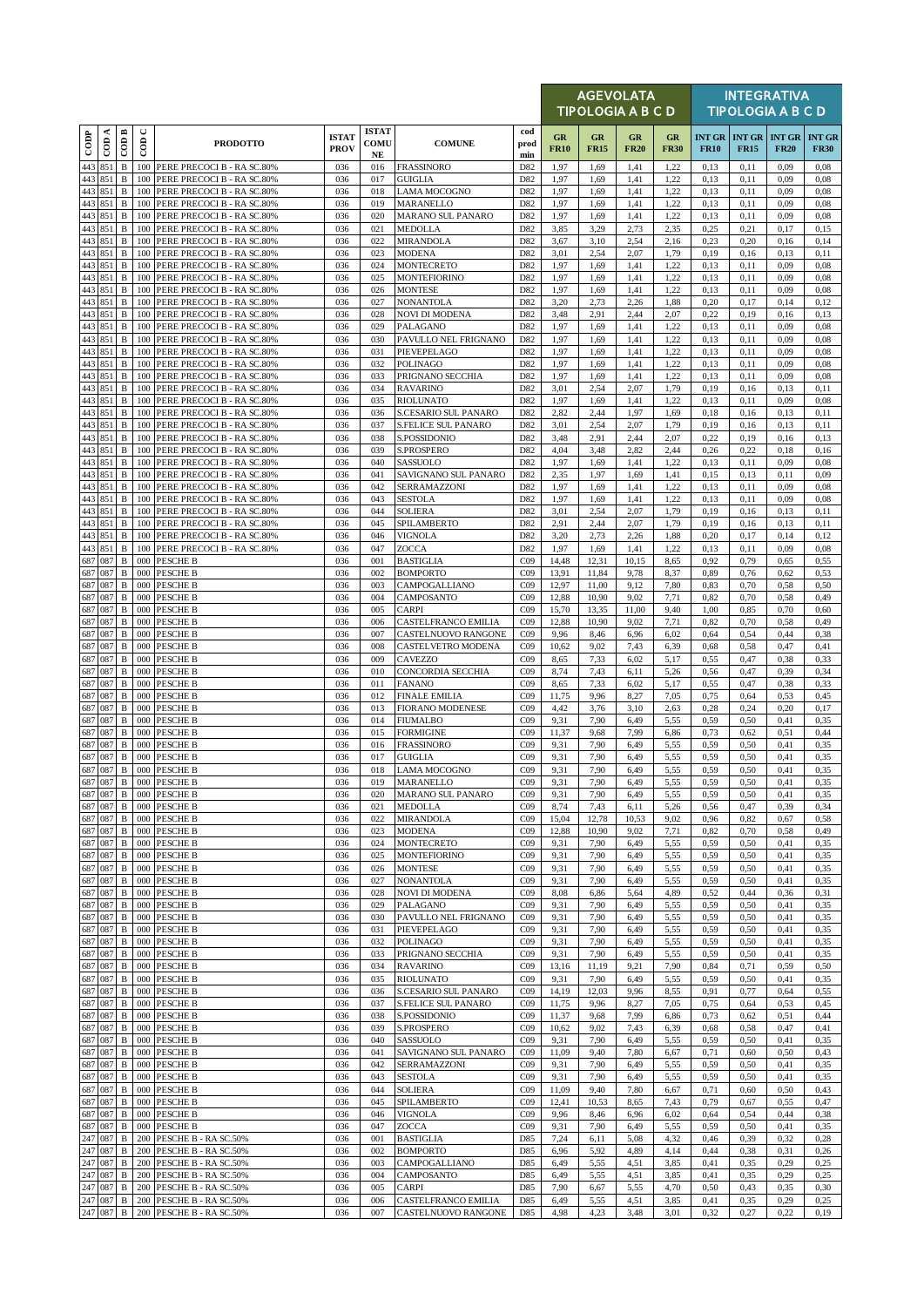|                   |                    |                              |                      |                                                      |                             |                                  |                                                 |                    |                          | <b>AGEVOLATA</b><br>TIPOLOGIA A B C D |                   |                   |              |                                                | <b>INTEGRATIVA</b><br><b>TIPOLOGIA A B C D</b> |                              |
|-------------------|--------------------|------------------------------|----------------------|------------------------------------------------------|-----------------------------|----------------------------------|-------------------------------------------------|--------------------|--------------------------|---------------------------------------|-------------------|-------------------|--------------|------------------------------------------------|------------------------------------------------|------------------------------|
| $\overline{1000}$ | CDA                | COD B                        | $\cup$<br>$\epsilon$ | <b>PRODOTTO</b>                                      | <b>ISTAT</b><br><b>PROV</b> | <b>ISTAT</b><br>COMU<br>$\bf NE$ | <b>COMUNE</b>                                   | cod<br>prod<br>min | <b>GR</b><br><b>FR10</b> | GR<br><b>FR15</b>                     | GR<br><b>FR20</b> | GR<br><b>FR30</b> | <b>FR10</b>  | <b>INT GR   INT GR   INT GR</b><br><b>FR15</b> | <b>FR20</b>                                    | <b>INT GR</b><br><b>FR30</b> |
| 247               | 087                | $\, {\bf B}$                 |                      | 200 PESCHE B - RA SC.50%                             | 036                         | 008                              | CASTELVETRO MODENA                              | D85                | 5,36                     | 4,51                                  | 3,76              | 3,20              | 0,34         | 0,29                                           | 0,24                                           | 0,20                         |
| 247<br>247        | 087<br>087         | $\, {\bf B}$<br>$\, {\bf B}$ | 200<br>200           | PESCHE B - RA SC.50%<br>PESCHE B - RA SC.50%         | 036<br>036                  | 009<br>010                       | CAVEZZO<br>CONCORDIA SECCHIA                    | D85<br>D85         | 4,32<br>4,42             | 3,67<br>3,76                          | 3.01<br>3,10      | 2,63<br>2,63      | 0,28<br>0,28 | 0.23<br>0,24                                   | 0,19<br>0,20                                   | 0,17<br>0,17                 |
| 247               | 087                | $\, {\bf B}$                 | 200                  | PESCHE B - RA SC.50%                                 | 036                         | 011                              | <b>FANANO</b>                                   | D85                | 4,32                     | 3,67                                  | 3,01              | 2,63              | 0,28         | 0,23                                           | 0,19                                           | 0,17                         |
| 247<br>247        | 087<br>087         | $\, {\bf B}$<br>$\, {\bf B}$ | 200<br>200           | PESCHE B - RA SC.50%<br>PESCHE B - RA SC.50%         | 036<br>036                  | 012<br>013                       | <b>FINALE EMILIA</b><br><b>FIORANO MODENESE</b> | D85<br>D85         | 5,92<br>2,26             | 5,08<br>1,88                          | 4,14<br>1,60      | 3,57<br>1,32      | 0,38<br>0,14 | 0,32<br>0,12                                   | 0,26<br>0,10                                   | 0,23<br>0,08                 |
| 247               | 087                | $\, {\bf B}$                 |                      | 200 PESCHE B - RA SC.50%                             | 036                         | 014                              | <b>FIUMALBO</b>                                 | D85                | 4,70                     | 4,04                                  | 3,29              | 2,82              | 0,30         | 0,26                                           | 0,21                                           | 0.18                         |
| 247               | 087                | $\, {\bf B}$                 | 200                  | PESCHE B - RA SC.50%                                 | 036                         | 015                              | <b>FORMIGINE</b>                                | D85                | 5,73                     | 4,89                                  | 4,04              | 3,48              | 0,37         | 0,31                                           | 0,26                                           | 0,22                         |
| 247<br>247        | 087<br>087         | $\, {\bf B}$<br>$\, {\bf B}$ | 200<br>200           | PESCHE B - RA SC.50%<br>PESCHE B - RA SC.50%         | 036<br>036                  | 016<br>017                       | <b>FRASSINORO</b><br><b>GUIGLIA</b>             | D85<br>D85         | 4,70<br>4,70             | 4,04<br>4,04                          | 3,29<br>3,29      | 2,82<br>2,82      | 0,30<br>0,30 | 0,26<br>0,26                                   | 0,21<br>0,21                                   | 0,18<br>0.18                 |
| 247               | 087                | B                            | 200                  | PESCHE B - RA SC.50%                                 | 036                         | 018                              | LAMA MOCOGNO                                    | D85                | 4,70                     | 4,04                                  | 3,29              | 2,82              | 0,30         | 0,26                                           | 0,21                                           | 0,18                         |
| 247<br>247        | 087<br>087         | B<br>$\, {\bf B}$            | 200<br>200           | PESCHE B - RA SC.50%<br>PESCHE B - RA SC.50%         | 036<br>036                  | 019<br>020                       | MARANELLO<br>MARANO SUL PANARO                  | D85<br>D85         | 4,70<br>4,70             | 4,04<br>4,04                          | 3,29<br>3,29      | 2,82<br>2,82      | 0,30<br>0,30 | 0,26<br>0,26                                   | 0,21<br>0,21                                   | 0,18<br>0,18                 |
| 247               | 087                | $\, {\bf B}$                 | 200                  | PESCHE B - RA SC.50%                                 | 036                         | 021                              | <b>MEDOLLA</b>                                  | D85                | 4,42                     | 3,76                                  | 3,10              | 2,63              | 0,28         | 0,24                                           | 0,20                                           | 0,17                         |
| 247               | 087                | B                            | 200                  | PESCHE B - RA SC.50%                                 | 036                         | 022                              | MIRANDOLA                                       | D85                | 7,52                     | 6,39                                  | 5,26              | 4,51              | 0,48         | 0,41                                           | 0,34                                           | 0,29                         |
| 247<br>247        | 087<br>087         | $\, {\bf B}$<br>B            | 200<br>200           | PESCHE B - RA SC.50%<br>PESCHE B - RA SC.50%         | 036<br>036                  | 023<br>024                       | MODENA<br>MONTECRETO                            | D85<br>D85         | 6,49<br>4,70             | 5,55<br>4,04                          | 4,51<br>3,29      | 3,85<br>2,82      | 0,41<br>0,30 | 0,35<br>0,26                                   | 0,29<br>0,21                                   | 0,25<br>0.18                 |
| 247               | 087                | B                            | 200                  | PESCHE B - RA SC.50%                                 | 036                         | 025                              | <b>MONTEFIORINO</b>                             | D85                | 4,70                     | 4,04                                  | 3,29              | 2,82              | 0,30         | 0,26                                           | 0,21                                           | 0,18                         |
| 247 087           |                    | $\, {\bf B}$                 | 200                  | PESCHE B - RA SC.50%                                 | 036                         | 026                              | <b>MONTESE</b>                                  | D85                | 4,70                     | 4,04                                  | 3,29              | 2,82              | 0,30         | 0,26                                           | 0,21                                           | 0.18                         |
| 247<br>247        | 087<br>087         | $\, {\bf B}$<br>$\, {\bf B}$ | 200<br>200           | PESCHE B - RA SC.50%<br>PESCHE B - RA SC.50%         | 036<br>036                  | 027<br>028                       | NONANTOLA<br>NOVI DI MODENA                     | D85<br>D85         | 4,70<br>4,04             | 4,04<br>3,48                          | 3,29<br>2,82      | 2,82<br>2,44      | 0,30<br>0,26 | 0,26<br>0,22                                   | 0,21<br>0,18                                   | 0.18<br>0,16                 |
| 247 087           |                    | $\, {\bf B}$                 | 200                  | PESCHE B - RA SC.50%                                 | 036                         | 029                              | PALAGANO                                        | D85                | 4,70                     | 4,04                                  | 3,29              | 2,82              | 0,30         | 0,26                                           | 0,21                                           | 0,18                         |
| 247               | 087                | $\, {\bf B}$                 | 200                  | PESCHE B - RA SC.50%                                 | 036                         | 030                              | PAVULLO NEL FRIGNANO                            | D85                | 4,70                     | 4,04                                  | 3,29              | 2,82              | 0,30         | 0,26                                           | 0,21                                           | 0,18                         |
| 247<br>247        | 087<br>087         | $\, {\bf B}$<br>B            | 200<br>200           | PESCHE B - RA SC.50%<br>PESCHE B - RA SC.50%         | 036<br>036                  | 031<br>032                       | PIEVEPELAGO<br>POLINAGO                         | D85<br>D85         | 4,70<br>4,70             | 4,04<br>4,04                          | 3.29<br>3,29      | 2,82<br>2,82      | 0,30<br>0,30 | 0,26<br>0,26                                   | 0,21<br>0,21                                   | 0.18<br>0,18                 |
| 247               | 087                | B                            | 200                  | PESCHE B - RA SC.50%                                 | 036                         | 033                              | PRIGNANO SECCHIA                                | D85                | 4,70                     | 4,04                                  | 3,29              | 2,82              | 0,30         | 0,26                                           | 0,21                                           | 0,18                         |
| 247<br>247        | 087<br>087         | $\, {\bf B}$<br>$\, {\bf B}$ | 200<br>200           | PESCHE B - RA SC.50%<br>PESCHE B - RA SC.50%         | 036<br>036                  | 034<br>035                       | <b>RAVARINO</b><br><b>RIOLUNATO</b>             | D85<br>D85         | 6,58<br>4,70             | 5,64<br>4,04                          | 4,61<br>3,29      | 3,95<br>2,82      | 0,42<br>0,30 | 0,36<br>0,26                                   | 0,29<br>0,21                                   | 0,25<br>0,18                 |
| 247               | 087                | $\, {\bf B}$                 | 200                  | PESCHE B - RA SC.50%                                 | 036                         | 036                              | S.CESARIO SUL PANARO                            | D85                | 7,14                     | 6,11                                  | 4,98              | 4,32              | 0,46         | 0,39                                           | 0,32                                           | 0,28                         |
| 247               | 087                | $\, {\bf B}$                 | 200                  | PESCHE B - RA SC.50%                                 | 036                         | 037                              | <b>S.FELICE SUL PANARO</b>                      | D85                | 5,92                     | 5,08                                  | 4,14              | 3,57              | 0,38         | 0,32                                           | 0,26                                           | 0,23                         |
| 247<br>247        | 087<br>087         | B<br>$\, {\bf B}$            | 200<br>200           | PESCHE B - RA SC.50%<br>PESCHE B - RA SC.50%         | 036<br>036                  | 038<br>039                       | S.POSSIDONIO<br>S.PROSPERO                      | D85<br>D85         | 5,73<br>5,36             | 4,89<br>4,51                          | 4,04<br>3,76      | 3,48<br>3,20      | 0,37<br>0,34 | 0,31<br>0,29                                   | 0,26<br>0,24                                   | 0,22<br>0,20                 |
| 247 087           |                    | $\, {\bf B}$                 | 200                  | PESCHE B - RA SC.50%                                 | 036                         | 040                              | SASSUOLO                                        | D85                | 4,70                     | 4,04                                  | 3,29              | 2,82              | 0,30         | 0,26                                           | 0,21                                           | 0,18                         |
|                   | 247 087            | $\, {\bf B}$                 | 200                  | PESCHE B - RA SC.50%                                 | 036                         | 041                              | SAVIGNANO SUL PANARO                            | D85                | 5,55                     | 4,70                                  | 3,85              | 3,29              | 0,35         | 0,30                                           | 0,25                                           | 0,21                         |
| 247<br>247        | 087<br>087         | $\mathbf B$<br>B             | 200                  | 200 PESCHE B - RA SC.50%<br>PESCHE B - RA SC.50%     | 036<br>036                  | 042<br>043                       | SERRAMAZZONI<br><b>SESTOLA</b>                  | D85<br>D85         | 4,70<br>4,70             | 4,04<br>4,04                          | 3,29<br>3,29      | 2,82<br>2,82      | 0,30<br>0,30 | 0,26<br>0,26                                   | 0,21<br>0,21                                   | 0,18<br>0,18                 |
| 247               | 087                | B                            | 200                  | PESCHE B - RA SC.50%                                 | 036                         | 044                              | SOLIERA                                         | D85                | 5,55                     | 4,70                                  | 3,85              | 3,29              | 0,35         | 0,30                                           | 0,25                                           | 0,21                         |
| 247               | 087                | $\, {\bf B}$                 | 200                  | PESCHE B - RA SC.50%                                 | 036                         | 045                              | SPILAMBERTO                                     | D85                | 6,20                     | 5,26                                  | 4,32              | 3,76              | 0,40         | 0,34                                           | 0,28                                           | 0,24                         |
| 247               | 087<br>247 087     | B<br>B                       | 200                  | PESCHE B - RA SC.50%<br>200 PESCHE B - RA SC.50%     | 036<br>036                  | 046<br>047                       | VIGNOLA<br>ZOCCA                                | D85<br>D85         | 4,98<br>4,70             | 4,23<br>4,04                          | 3,48<br>3,29      | 3,01<br>2,82      | 0,32<br>0,30 | 0,27<br>0,26                                   | 0,22<br>0,21                                   | 0,19<br>0,18                 |
| 445               | 087                | $\, {\bf B}$                 | 100                  | PESCHE B - RA SC.80%                                 | 036                         | 001                              | <b>BASTIGLIA</b>                                | D85                | 2,91                     | 2,44                                  | 2,07              | 1,79              | 0,19         | 0,16                                           | 0,13                                           | 0,11                         |
| 445               | 087<br>445 087     | B<br>$\, {\bf B}$            | 100<br>100           | PESCHE B - RA SC.80%<br>PESCHE B - RA SC.80%         | 036<br>036                  | 002<br>003                       | <b>BOMPORTO</b><br>CAMPOGALLIANO                | D85<br>D85         | 2,82<br>2,63             | 2,44<br>2,26                          | 1,97<br>1,88      | 1,69<br>1,60      | 0,18<br>0,17 | 0,16<br>0,14                                   | 0,13<br>0,12                                   | 0,11<br>0,10                 |
|                   | 445 087            | B                            | 100                  | PESCHE B - RA SC.80%                                 | 036                         | 004                              | CAMPOSANTO                                      | D85                | 2,54                     | 2,16                                  | 1,79              | 1,50              | 0,16         | 0,14                                           | 0,11                                           | 0,10                         |
| 445               | 087                | B                            | 100                  | PESCHE B - RA SC.80%                                 | 036                         | 005                              | <b>CARPI</b>                                    | D85                | 3,10                     | 2,63                                  | 2,16              | 1,88              | 0,20         | 0,17                                           | 0,14                                           | 0,12                         |
| 445               | 087<br>445 087     | B<br>$\, {\bf B}$            | 100                  | 100 PESCHE B - RA SC.80%<br>PESCHE B - RA SC.80%     | 036<br>036                  | 006<br>007                       | CASTELFRANCO EMILIA<br>CASTELNUOVO RANGONE      | D85<br>D85         | 2,54<br>1,97             | 2,16<br>1,69                          | 1,79<br>1,41      | 1,50<br>1,22      | 0,16<br>0,13 | 0,14<br>0,11                                   | 0,11<br>0,09                                   | 0,10<br>0.08                 |
| 445               | 087                | $\, {\bf B}$                 | 100                  | PESCHE B - RA SC.80%                                 | 036                         | 008                              | CASTELVETRO MODENA                              | D85                | 2,16                     | 1,88                                  | 1,50              | 1,32              | 0,14         | 0,12                                           | 0,10                                           | 0,08                         |
| 445               | 087                | $\, {\bf B}$                 | 100                  | PESCHE B - RA SC.80%                                 | 036                         | 009                              | <b>CAVEZZO</b>                                  | D85                | 1,69                     | 1,41                                  | 1,22              | 1,03              | 0,11         | 0.09                                           | 0,08                                           | 0.07                         |
| 445 087           | 445 087            | $\, {\bf B}$<br>$\, {\bf B}$ |                      | 100 PESCHE B - RA SC.80%<br>100 PESCHE B - RA SC.80% | 036<br>036                  | 010<br>011                       | CONCORDIA SECCHIA<br><b>FANANO</b>              | D85<br>D85         | 1,79<br>1,69             | 1,50<br>1,41                          | 1,22<br>1,22      | 1,03<br>1,03      | 0,11<br>0,11 | 0,10<br>0,09                                   | 0,08<br>0,08                                   | 0,07<br>0,07                 |
| 445 087           |                    | B                            |                      | 100 PESCHE B - RA SC.80%                             | 036                         | 012                              | <b>FINALE EMILIA</b>                            | D85                | 2,35                     | 1,97                                  | 1,69              | 1,41              | 0,15         | 0,13                                           | 0,11                                           | 0,09                         |
| 445               | 087<br>445 087     | B                            | 100                  | PESCHE B - RA SC.80%                                 | 036                         | 013                              | <b>FIORANO MODENESE</b>                         | D85                | 0,85                     | 0,75                                  | 0,56              | 0,47              | 0,05         | 0,05                                           | 0,04                                           | 0.03                         |
| 445               | 087                | $\, {\bf B}$<br>B            | 100                  | 100 PESCHE B - RA SC.80%<br>PESCHE B - RA SC.80%     | 036<br>036                  | 014<br>015                       | <b>FIUMALBO</b><br><b>FORMIGINE</b>             | D85<br>D85         | 1,88<br>2,26             | 1,60<br>1,88                          | 1,32<br>1,60      | 1,13<br>1,32      | 0,12<br>0,14 | 0,10<br>0,12                                   | 0,08<br>0,10                                   | 0,07<br>0.08                 |
|                   | 445 087            | $\, {\bf B}$                 | 100                  | PESCHE B - RA SC.80%                                 | 036                         | 016                              | <b>FRASSINORO</b>                               | D85                | 1,88                     | 1,60                                  | 1,32              | 1,13              | 0,12         | 0,10                                           | 0,08                                           | 0,07                         |
|                   | 445 087<br>445 087 | B<br>B                       | 100<br>100           | PESCHE B - RA SC.80%<br>PESCHE B - RA SC.80%         | 036<br>036                  | 017<br>018                       | <b>GUIGLIA</b><br>LAMA MOCOGNO                  | D85<br>D85         | 1,88<br>1,88             | 1,60<br>1,60                          | 1,32<br>1,32      | 1,13<br>1,13      | 0,12<br>0,12 | 0,10<br>0,10                                   | 0,08<br>0,08                                   | 0,07<br>0,07                 |
|                   | 445 087            | $\, {\bf B}$                 | 100                  | PESCHE B - RA SC.80%                                 | 036                         | 019                              | MARANELLO                                       | D85                | 1,88                     | 1,60                                  | 1,32              | 1,13              | 0,12         | 0,10                                           | 0,08                                           | 0,07                         |
|                   | 445 087            | $\, {\bf B}$                 |                      | 100 PESCHE B - RA SC.80%                             | 036                         | 020                              | MARANO SUL PANARO                               | D85                | 1,88                     | 1,60                                  | 1,32              | 1,13              | 0,12         | 0,10                                           | 0,08                                           | 0,07                         |
| 445               | 087<br>445 087     | B<br>B                       | 100<br>100           | PESCHE B - RA SC.80%<br>PESCHE B - RA SC.80%         | 036<br>036                  | 021<br>022                       | MEDOLLA<br>MIRANDOLA                            | D85<br>D85         | 1,79<br>3,01             | 1,50<br>2,54                          | 1,22<br>2,07      | 1,03<br>1,79      | 0,11<br>0,19 | 0,10<br>0,16                                   | 0,08<br>0,13                                   | 0,07<br>0,11                 |
|                   | 445 087            | B                            | 100                  | PESCHE B - RA SC.80%                                 | 036                         | 023                              | <b>MODENA</b>                                   | D85                | 2,54                     | 2,16                                  | 1,79              | 1,50              | 0,16         | 0,14                                           | 0,11                                           | 0,10                         |
|                   | 445 087<br>445 087 | $\, {\bf B}$<br>B            | 100<br>100           | PESCHE B - RA SC.80%<br>PESCHE B - RA SC.80%         | 036<br>036                  | 024<br>025                       | MONTECRETO<br><b>MONTEFIORINO</b>               | D85<br>D85         | 1,88<br>1,88             | 1,60<br>1,60                          | 1,32<br>1,32      | 1,13<br>1,13      | 0,12<br>0,12 | 0,10<br>0,10                                   | 0,08<br>0,08                                   | 0,07<br>0,07                 |
|                   | 445 087            | B                            | 100                  | PESCHE B - RA SC.80%                                 | 036                         | 026                              | <b>MONTESE</b>                                  | D85                | 1,88                     | 1,60                                  | 1,32              | 1,13              | 0,12         | 0,10                                           | 0,08                                           | 0,07                         |
| 445               | 087                | B                            | 100                  | PESCHE B - RA SC.80%                                 | 036                         | 027                              | NONANTOLA                                       | D85                | 1,88                     | 1,60                                  | 1,32              | 1,13              | 0,12         | 0,10                                           | 0,08                                           | 0,07                         |
|                   | 445 087<br>445 087 | B<br>B                       | 100<br>100           | PESCHE B - RA SC.80%<br>PESCHE B - RA SC.80%         | 036<br>036                  | 028<br>029                       | NOVI DI MODENA<br>PALAGANO                      | D85<br>D85         | 1,60<br>1,88             | 1,32<br>1,60                          | 1,13<br>1.32      | 0,94<br>1,13      | 0,10<br>0,12 | 0.08<br>0,10                                   | 0,07<br>0,08                                   | 0,06<br>0,07                 |
|                   | 445 087            | B                            | 100                  | PESCHE B - RA SC.80%                                 | 036                         | 030                              | PAVULLO NEL FRIGNANO                            | D85                | 1,88                     | 1,60                                  | 1,32              | 1,13              | 0,12         | 0,10                                           | 0,08                                           | 0,07                         |
|                   | 445 087            | B                            | 100                  | PESCHE B - RA SC.80%                                 | 036                         | 031                              | PIEVEPELAGO                                     | D85                | 1,88                     | 1,60                                  | 1,32              | 1,13              | 0,12         | 0,10                                           | 0,08                                           | 0,07                         |
| 445               | 445 087<br>087     | B<br>$\, {\bf B}$            | 100<br>100           | PESCHE B - RA SC.80%<br>PESCHE B - RA SC.80%         | 036<br>036                  | 032<br>033                       | <b>POLINAGO</b><br>PRIGNANO SECCHIA             | D85<br>D85         | 1,88<br>1,88             | 1,60<br>1,60                          | 1,32<br>1,32      | 1,13<br>1,13      | 0,12<br>0,12 | 0,10<br>0,10                                   | 0,08<br>0,08                                   | 0,07<br>0,07                 |
| 445               | 087                | B                            |                      | 100 PESCHE B - RA SC.80%                             | 036                         | 034                              | <b>RAVARINO</b>                                 | D85                | 2,63                     | 2,26                                  | 1,88              | 1,60              | 0,17         | 0,14                                           | 0,12                                           | 0,10                         |
|                   | 445 087            | B                            | 100                  | PESCHE B - RA SC.80%                                 | 036                         | 035                              | <b>RIOLUNATO</b>                                | D85                | 1,88                     | 1,60                                  | 1,32              | 1,13              | 0,12         | 0,10                                           | 0,08                                           | 0,07                         |
|                   | 445 087<br>445 087 | B<br>B                       | 100<br>100           | PESCHE B - RA SC.80%<br>PESCHE B - RA SC.80%         | 036<br>036                  | 036<br>037                       | S.CESARIO SUL PANARO<br>S.FELICE SUL PANARO     | D85<br>D85         | 2,82<br>2,35             | 2,44<br>1,97                          | 1,97<br>1.69      | 1,69<br>1,41      | 0,18<br>0,15 | 0,16<br>0,13                                   | 0,13<br>0,11                                   | 0,11<br>0,09                 |
|                   | 445 087            | B                            | 100                  | PESCHE B - RA SC.80%                                 | 036                         | 038                              | S.POSSIDONIO                                    | D85                | 2,26                     | 1,88                                  | 1,60              | 1,32              | 0,14         | 0,12                                           | 0,10                                           | 0.08                         |
|                   | 445 087            | B                            | 100                  | PESCHE B - RA SC.80%                                 | 036                         | 039                              | S.PROSPERO                                      | D85                | 2,16                     | 1,88                                  | 1,50              | 1,32              | 0,14         | 0,12                                           | 0,10                                           | 0.08                         |
| 445               | 087<br>445 087     | B<br>B                       | 100<br>100           | PESCHE B - RA SC.80%<br>PESCHE B - RA SC.80%         | 036<br>036                  | 040<br>041                       | SASSUOLO<br>SAVIGNANO SUL PANARO                | D85<br>D85         | 1,88<br>2,26             | 1,60<br>1,88                          | 1,32<br>1,60      | 1,13<br>1,32      | 0,12<br>0,14 | 0,10<br>0,12                                   | 0,08<br>0,10                                   | 0,07<br>0,08                 |
|                   | 445 087            | B                            | 100                  | PESCHE B - RA SC.80%                                 | 036                         | 042                              | SERRAMAZZONI                                    | D85                | 1,88                     | 1,60                                  | 1,32              | 1,13              | 0,12         | 0,10                                           | 0,08                                           | 0,07                         |
| 445               | 087                | B                            | 100                  | PESCHE B - RA SC.80%                                 | 036                         | 043                              | <b>SESTOLA</b>                                  | D85                | 1,88                     | 1,60                                  | 1.32              | 1,13              | 0,12         | 0,10                                           | 0,08                                           | 0,07                         |
|                   | 445 087<br>445 087 | B<br>$\, {\bf B}$            | 100                  | PESCHE B - RA SC.80%<br>100 PESCHE B - RA SC.80%     | 036<br>036                  | 044<br>045                       | SOLIERA<br>SPILAMBERTO                          | D85<br>D85         | 2,26<br>2,44             | 1,88<br>2,07                          | 1,60<br>1,69      | 1,32<br>1,50      | 0,14<br>0,16 | 0,12<br>0,13                                   | 0,10<br>0,11                                   | 0,08<br>0,10                 |
|                   | 445 087            | B                            |                      | 100 PESCHE B - RA SC.80%                             | 036                         | 046                              | VIGNOLA                                         | D85                | 1,97                     | 1,69                                  | 1,41              | 1,22              | 0,13         | 0,11                                           | 0,09                                           | 0,08                         |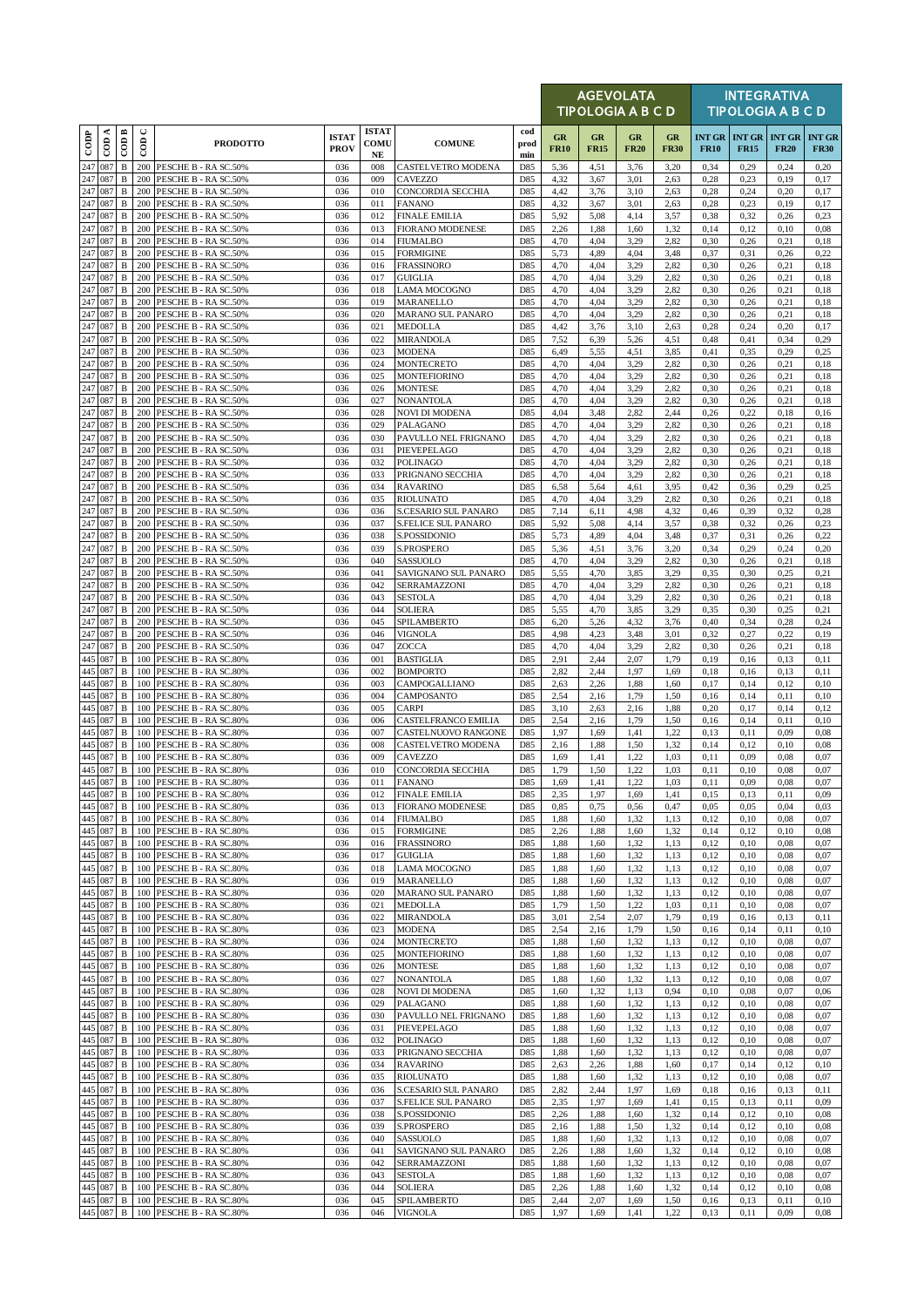|                   |                             |                              |               |                                                                      |                             |                                  |                                           |                    |                   | <b>AGEVOLATA</b><br><b>TIPOLOGIA A B C D</b> |                   |                   |                              |                                     | <b>INTEGRATIVA</b><br><b>TIPOLOGIA A B C D</b> |                              |
|-------------------|-----------------------------|------------------------------|---------------|----------------------------------------------------------------------|-----------------------------|----------------------------------|-------------------------------------------|--------------------|-------------------|----------------------------------------------|-------------------|-------------------|------------------------------|-------------------------------------|------------------------------------------------|------------------------------|
| $\overline{1000}$ | $\overline{\mathrm{con}}$ A | $\overline{\mathrm{COD}}$ B  | $\cup$<br>600 | <b>PRODOTTO</b>                                                      | <b>ISTAT</b><br><b>PROV</b> | <b>ISTAT</b><br>COMU<br>$\bf NE$ | <b>COMUNE</b>                             | cod<br>prod<br>min | GR<br><b>FR10</b> | GR<br><b>FR15</b>                            | GR<br><b>FR20</b> | GR<br><b>FR30</b> | <b>INT GR</b><br><b>FR10</b> | <b>INT GR INT GR</b><br><b>FR15</b> | <b>FR20</b>                                    | <b>INT GR</b><br><b>FR30</b> |
| 445               | 087                         | $\, {\bf B}$                 |               | 100 PESCHE B - RA SC.80%                                             | 036                         | 047                              | ZOCCA                                     | D85                | 1,88              | 1,60                                         | 1,32              | 1,13              | 0,12                         | 0,10                                | 0,08                                           | 0,07                         |
| 671<br>671        | 871<br>871                  | $\, {\bf B}$<br>$\, {\bf B}$ | 000<br>000    | PESCHE PRECOCI B<br>PESCHE PRECOCI B                                 | 036<br>036                  | 001<br>002                       | <b>BASTIGLIA</b><br><b>BOMPORTO</b>       | C10<br>C10         | 12,69<br>12,97    | 10,81<br>11,00                               | 8.93<br>9,12      | 7,61<br>7,80      | 0,81<br>0,83                 | 0.69<br>0,70                        | 0,57<br>0,58                                   | 0,49<br>0,50                 |
| 671               | 871                         | $\, {\bf B}$                 | 000           | PESCHE PRECOCI B                                                     | 036                         | 003                              | CAMPOGALLIANO                             | C10                | 12,03             | 10,25                                        | 8,46              | 7,24              | 0,77                         | 0,65                                | 0,54                                           | 0,46                         |
| 671<br>671        | 871<br>871                  | B<br>$\, {\bf B}$            | 000<br>000    | PESCHE PRECOCI B<br>PESCHE PRECOCI B                                 | 036<br>036                  | 004<br>005                       | CAMPOSANTO<br><b>CARPI</b>                | C10<br>C10         | 14,19<br>14,19    | 12,03<br>12,03                               | 9,96<br>9,96      | 8,55<br>8,55      | 0,91<br>0,91                 | 0,77<br>0,77                        | 0,64<br>0,64                                   | 0,55<br>0,55                 |
| 671               | 871                         | B                            | 000           | <b>PESCHE PRECOCI B</b>                                              | 036                         | 006                              | CASTELFRANCO EMILIA                       | C10                | 14,66             | 12,50                                        | 10,25             | 8,84              | 0,94                         | 0,80                                | 0,65                                           | 0,56                         |
| 671               | 871                         | B                            | 000           | PESCHE PRECOCI B                                                     | 036                         | 007                              | CASTELNUOVO RANGONE                       | C10                | 10,25             | 8,74                                         | 7,14              | 6,11              | 0,65                         | 0,56                                | 0,46                                           | 0,39                         |
| 671<br>671        | 871<br>871                  | B<br>$\, {\bf B}$            | 000<br>000    | PESCHE PRECOCI B<br>PESCHE PRECOCI B                                 | 036<br>036                  | 008<br>009                       | CASTELVETRO MODENA<br>CAVEZZO             | C10<br>C10         | 10,53<br>10,62    | 8,93<br>9,02                                 | 7,33<br>7,43      | 6,30<br>6,39      | 0,67<br>0,68                 | 0,57<br>0,58                        | 0,47<br>0,47                                   | 0,40<br>0,41                 |
| 671               | 871                         | B                            | 000           | PESCHE PRECOCI B                                                     | 036                         | 010                              | <b>CONCORDIA SECCHIA</b>                  | C10                | 8,18              | 6,96                                         | 5,73              | 4,89              | 0,52                         | 0,44                                | 0,37                                           | 0,31                         |
| 671<br>671        | 871<br>871                  | B<br>$\, {\bf B}$            | 000<br>000    | PESCHE PRECOCI B<br><b>PESCHE PRECOCI B</b>                          | 036<br>036                  | 011<br>012                       | <b>FANANO</b><br><b>FINALE EMILIA</b>     | C10<br>C10         | 10,25<br>13,63    | 8,74<br>11,56                                | 7,14<br>9,59      | 6,11<br>8,18      | 0,65<br>0,87                 | 0,56<br>0,74                        | 0,46<br>0,61                                   | 0,39<br>0,52                 |
| 671               | 871                         | B                            | 000           | PESCHE PRECOCI B                                                     | 036                         | 013                              | <b>FIORANO MODENESE</b>                   | C10                | 10,25             | 8,74                                         | 7,14              | 6,11              | 0,65                         | 0,56                                | 0,46                                           | 0,39                         |
|                   | 671 871                     | B                            | 000           | PESCHE PRECOCI B                                                     | 036                         | 014                              | <b>FIUMALBO</b>                           | C10                | 10,25             | 8,74                                         | 7,14              | 6,11              | 0,65                         | 0,56                                | 0,46                                           | 0,39                         |
| 671<br>671        | 871<br>871                  | $\, {\bf B}$<br>$\, {\bf B}$ | 000<br>000    | <b>PESCHE PRECOCI B</b><br>PESCHE PRECOCI B                          | 036<br>036                  | 015<br>016                       | <b>FORMIGINE</b><br><b>FRASSINORO</b>     | C10<br>C10         | 12,41<br>10,25    | 10,53<br>8,74                                | 8,65<br>7,14      | 7,43<br>6,11      | 0,79<br>0,65                 | 0,67<br>0,56                        | 0,55<br>0,46                                   | 0,47<br>0,39                 |
| 671               | 871                         | B                            |               | 000 PESCHE PRECOCI B                                                 | 036                         | 017                              | <b>GUIGLIA</b>                            | C10                | 10,25             | 8,74                                         | 7,14              | 6,11              | 0,65                         | 0,56                                | 0,46                                           | 0,39                         |
|                   | 671 871                     | $\, {\bf B}$                 | 000           | PESCHE PRECOCI B                                                     | 036                         | 018                              | <b>LAMA MOCOGNO</b>                       | C10                | 10,25             | 8,74                                         | 7,14              | 6,11              | 0,65                         | 0,56                                | 0,46                                           | 0,39                         |
| 671               | 671 871<br>871              | $\, {\bf B}$<br>B            | 000<br>000    | PESCHE PRECOCI B<br>PESCHE PRECOCI B                                 | 036<br>036                  | 019<br>020                       | MARANELLO<br>MARANO SUL PANARO            | C10<br>C10         | 10,25<br>10,25    | 8,74<br>8,74                                 | 7,14<br>7,14      | 6,11<br>6,11      | 0,65<br>0.65                 | 0,56<br>0,56                        | 0,46<br>0,46                                   | 0,39<br>0,39                 |
|                   | 671 871                     | $\, {\bf B}$                 | 000           | PESCHE PRECOCI B                                                     | 036                         | 021                              | <b>MEDOLLA</b>                            | C10                | 9,31              | 7,90                                         | 6,49              | 5,55              | 0,59                         | 0,50                                | 0,41                                           | 0,35                         |
| 671               | 871                         | $\, {\bf B}$                 | 000           | PESCHE PRECOCI B                                                     | 036                         | 022                              | <b>MIRANDOLA</b>                          | C10                | 12,88             | 10,90                                        | 9,02              | 7,71              | 0,82                         | 0,70                                | 0,58                                           | 0,49                         |
| 671<br>671        | 871<br>871                  | $\, {\bf B}$<br>$\, {\bf B}$ | 000<br>000    | PESCHE PRECOCI B<br>PESCHE PRECOCI B                                 | 036<br>036                  | 023<br>024                       | <b>MODENA</b><br><b>MONTECRETO</b>        | C10<br>C10         | 12,13<br>10,25    | 10,34<br>8,74                                | 8,46<br>7,14      | 7,24<br>6,11      | 0,77<br>0,65                 | 0,66<br>0,56                        | 0,54<br>0,46                                   | 0,46<br>0,39                 |
| 671               | 871                         | $\, {\bf B}$                 | 000           | PESCHE PRECOCI B                                                     | 036                         | 025                              | <b>MONTEFIORINO</b>                       | C10                | 10,25             | 8,74                                         | 7,14              | 6,11              | 0,65                         | 0,56                                | 0,46                                           | 0,39                         |
| 671               | 871                         | $\, {\bf B}$                 | 000           | PESCHE PRECOCI B                                                     | 036                         | 026                              | <b>MONTESE</b>                            | C10                | 10,25             | 8,74                                         | 7,14              | 6,11              | 0.65                         | 0,56                                | 0,46                                           | 0,39                         |
| 671               | 871<br>671 871              | B<br>B                       | 000<br>000    | PESCHE PRECOCI B<br>PESCHE PRECOCI B                                 | 036<br>036                  | 027<br>028                       | <b>NONANTOLA</b><br><b>NOVI DI MODENA</b> | C10<br>C10         | 12,69<br>8,18     | 10,81<br>6,96                                | 8,93<br>5,73      | 7,61<br>4,89      | 0,81<br>0,52                 | 0.69<br>0,44                        | 0,57<br>0,37                                   | 0,49<br>0,31                 |
| 671               | 871                         | $\, {\bf B}$                 | 000           | PESCHE PRECOCI B                                                     | 036                         | 029                              | <b>PALAGANO</b>                           | C10                | 10,25             | 8,74                                         | 7,14              | 6,11              | 0,65                         | 0,56                                | 0,46                                           | 0,39                         |
| 671               | 871<br>671 871              | $\, {\bf B}$<br>$\, {\bf B}$ | 000           | PESCHE PRECOCI B<br>000 PESCHE PRECOCI B                             | 036                         | 030                              | PAVULLO NEL FRIGNANO                      | C10                | 10,25             | 8,74                                         | 7,14              | 6,11              | 0,65                         | 0,56                                | 0,46                                           | 0,39                         |
|                   | 671 871                     | $\, {\bf B}$                 | 000           | PESCHE PRECOCI B                                                     | 036<br>036                  | 031<br>032                       | PIEVEPELAGO<br><b>POLINAGO</b>            | C10<br>C10         | 10,25<br>10,25    | 8,74<br>8,74                                 | 7,14<br>7,14      | 6,11<br>6,11      | 0,65<br>0,65                 | 0,56<br>0,56                        | 0,46<br>0,46                                   | 0,39<br>0,39                 |
|                   | 671 871                     | $\, {\bf B}$                 | 000           | PESCHE PRECOCI B                                                     | 036                         | 033                              | PRIGNANO SECCHIA                          | C10                | 10,25             | 8,74                                         | 7,14              | 6,11              | 0,65                         | 0,56                                | 0,46                                           | 0,39                         |
| 671               | 871<br>671 871              | B<br>B                       | 000<br>000    | <b>PESCHE PRECOCI B</b><br>PESCHE PRECOCI B                          | 036<br>036                  | 034<br>035                       | <b>RAVARINO</b><br><b>RIOLUNATO</b>       | C10<br>C10         | 12,69<br>10,25    | 10,81<br>8,74                                | 8.93<br>7,14      | 7,61<br>6,11      | 0,81<br>0,65                 | 0.69<br>0,56                        | 0,57<br>0,46                                   | 0,49<br>0,39                 |
| 671               | 871                         | B                            | 000           | PESCHE PRECOCI B                                                     | 036                         | 036                              | S.CESARIO SUL PANARO                      | C10                | 13,82             | 11,75                                        | 9,68              | 8,27              | 0,88                         | 0,75                                | 0,62                                           | 0,53                         |
| 671               | 871                         | B                            | 000           | <b>PESCHE PRECOCI B</b>                                              | 036                         | 037                              | <b>S.FELICE SUL PANARO</b>                | C10                | 14,19             | 12,03                                        | 9,96              | 8,55              | 0.91                         | 0,77                                | 0,64                                           | 0,55                         |
| 671               | 871<br>671 871              | B<br>B                       | 000<br>000    | PESCHE PRECOCI B<br>PESCHE PRECOCI B                                 | 036<br>036                  | 038<br>039                       | S.POSSIDONIO<br>S.PROSPERO                | C10<br>C10         | 12,13<br>11,47    | 10,34<br>9,78                                | 8,46<br>7,99      | 7,24<br>6,86      | 0,77<br>0,73                 | 0,66<br>0,62                        | 0,54<br>0,51                                   | 0,46<br>0,44                 |
| 671               | 871                         | $\, {\bf B}$                 | 000           | <b>PESCHE PRECOCI B</b>                                              | 036                         | 040                              | SASSUOLO                                  | C10                | 10,25             | 8,74                                         | 7,14              | 6,11              | 0,65                         | 0,56                                | 0,46                                           | 0,39                         |
| 671               | 871                         | B                            | 000           | PESCHE PRECOCI B                                                     | 036                         | 041                              | SAVIGNANO SUL PANARO                      | C10                | 12,13             | 10,34                                        | 8,46              | 7,24              | 0,77                         | 0,66                                | 0,54                                           | 0,46                         |
|                   | 671 871<br>671 871          | B<br>$\, {\bf B}$            | 000<br>000    | PESCHE PRECOCI B<br>PESCHE PRECOCI B                                 | 036<br>036                  | 042<br>043                       | SERRAMAZZONI<br><b>SESTOLA</b>            | C10<br>C10         | 10,25<br>10,25    | 8,74<br>8,74                                 | 7,14<br>7,14      | 6,11<br>6,11      | 0,65<br>0,65                 | 0,56<br>0,56                        | 0,46<br>0,46                                   | 0,39<br>0,39                 |
| 671               | 871                         | B                            | 000           | PESCHE PRECOCI B                                                     | 036                         | 044                              | <b>SOLIERA</b>                            | C10                | 10,81             | 9,21                                         | 7,61              | 6,49              | 0,69                         | 0,59                                | 0,49                                           | 0,41                         |
| 671               | 871                         | B                            | 000           | PESCHE PRECOCI B                                                     | 036                         | 045                              | SPILAMBERTO                               | C10                | 12,97             | 11,00                                        | 9,12              | 7,80              | 0,83                         | 0,70                                | 0,58                                           | 0,50                         |
| 671               | 671 871<br>871              | $\, {\bf B}$<br>$\, {\bf B}$ | 000<br>000    | PESCHE PRECOCI B<br>PESCHE PRECOCI B                                 | 036<br>036                  | 046<br>047                       | <b>VIGNOLA</b><br><b>ZOCCA</b>            | C10<br>C10         | 10,15<br>10,25    | 8,65<br>8,74                                 | 7,14<br>7,14      | 6,11<br>6,11      | 0,65<br>0.65                 | 0,55<br>0,56                        | 0,46<br>0,46                                   | 0,39<br>0,39                 |
| 202               | 871                         | $\, {\bf B}$                 | 200           | PESCHE PRECOCI B - RA SC.50%                                         | 036                         | 001                              | <b>BASTIGLIA</b>                          | D84                | 6,39              | 5,45                                         | 4,51              | 3,85              | 0,41                         | 0.35                                | 0.29                                           | 0.25                         |
|                   | 202 871<br>202 871          | $\, {\bf B}$                 |               | 200 PESCHE PRECOCI B - RA SC.50%                                     | 036                         | 002                              | <b>BOMPORTO</b>                           | D84                | 6,49              | 5,55                                         | 4,51              | 3,85              | 0,41                         | 0,35                                | 0,29                                           | 0,25                         |
|                   | 202 871                     | $\, {\bf B} \,$<br>B         |               | 200 PESCHE PRECOCI B - RA SC.50%<br>200 PESCHE PRECOCI B - RA SC.50% | 036<br>036                  | 003<br>004                       | <b>CAMPOGALLIANO</b><br>CAMPOSANTO        | D84<br>D84         | 6,02<br>7,14      | 5,08<br>6,11                                 | 4,23<br>4,98      | 3,57<br>4,32      | 0,38<br>0,46                 | 0,32<br>0,39                        | 0,27<br>0,32                                   | 0,23<br>0,28                 |
| 202               | 871                         | B                            | 200           | PESCHE PRECOCI B - RA SC.50%                                         | 036                         | 005                              | <b>CARPI</b>                              | D84                | 7,14              | 6,11                                         | 4,98              | 4,32              | 0,46                         | 0,39                                | 0,32                                           | 0,28                         |
|                   | 202 871                     | B                            |               | 200 PESCHE PRECOCI B - RA SC.50%                                     | 036                         | 006                              | CASTELFRANCO EMILIA                       | D84                | 7,33              | 6,20                                         | 5,17              | 4,42              | 0,47                         | 0,40                                | 0,33                                           | 0,28                         |
| 202               | 871<br>202 871              | B<br>B                       | 200           | PESCHE PRECOCI B - RA SC.50%<br>200 PESCHE PRECOCI B - RA SC.50%     | 036<br>036                  | 007<br>008                       | CASTELNUOVO RANGONE<br>CASTELVETRO MODENA | D84<br>D84         | 5,17<br>5,26      | 4,42<br>4,51                                 | 3,67<br>3,67      | 3,10<br>3,20      | 0,33<br>0,34                 | 0,28<br>0,29                        | 0,23<br>0,23                                   | 0,20<br>0,20                 |
|                   | 202 871                     | B                            | 200           | PESCHE PRECOCI B - RA SC.50%                                         | 036                         | 009                              | CAVEZZO                                   | D84                | 5,36              | 4,51                                         | 3,76              | 3,20              | 0,34                         | 0,29                                | 0,24                                           | 0,20                         |
|                   | 202 871                     | B                            | 200           | PESCHE PRECOCI B - RA SC.50%                                         | 036<br>036                  | 010<br>011                       | CONCORDIA SECCHIA                         | D84<br>D84         | 4,14              | 3,48                                         | 2,91<br>3,67      | 2,44<br>3,10      | 0,26                         | 0,22                                | 0,19                                           | 0,16                         |
|                   | 202 871<br>202 871          | B<br>B                       |               | 200 PESCHE PRECOCI B - RA SC.50%<br>200 PESCHE PRECOCI B - RA SC.50% | 036                         | 012                              | <b>FANANO</b><br><b>FINALE EMILIA</b>     | D84                | 5,17<br>6,86      | 4,42<br>5,83                                 | 4,79              | 4,14              | 0,33<br>0,44                 | 0,28<br>0,37                        | 0,23<br>0,31                                   | 0,20<br>0,26                 |
| 202               | 871                         | B                            | 200           | PESCHE PRECOCI B - RA SC.50%                                         | 036                         | 013                              | <b>FIORANO MODENESE</b>                   | D84                | 5,17              | 4,42                                         | 3,67              | 3,10              | 0,33                         | 0,28                                | 0,23                                           | 0,20                         |
| 202               | 871<br>202 871              | B<br>B                       | 200           | PESCHE PRECOCI B - RA SC.50%<br>200 PESCHE PRECOCI B - RA SC.50%     | 036<br>036                  | 014<br>015                       | <b>FIUMALBO</b><br><b>FORMIGINE</b>       | D84<br>D84         | 5,17<br>6,20      | 4,42<br>5,26                                 | 3,67<br>4,32      | 3,10<br>3,76      | 0,33<br>0,40                 | 0,28<br>0,34                        | 0,23<br>0,28                                   | 0,20<br>0,24                 |
|                   | 202 871                     | B                            |               | 200 PESCHE PRECOCI B - RA SC.50%                                     | 036                         | 016                              | <b>FRASSINORO</b>                         | D84                | 5,17              | 4,42                                         | 3,67              | 3,10              | 0,33                         | 0,28                                | 0,23                                           | 0,20                         |
|                   | 202 871                     | B                            | 200           | PESCHE PRECOCI B - RA SC.50%                                         | 036                         | 017                              | <b>GUIGLIA</b>                            | D84                | 5,17              | 4,42                                         | 3,67              | 3,10              | 0,33                         | 0,28                                | 0,23                                           | 0,20                         |
| 202               | 202 871<br>871              | B<br>B                       | 200           | 200 PESCHE PRECOCI B - RA SC.50%<br>PESCHE PRECOCI B - RA SC.50%     | 036<br>036                  | 018<br>019                       | <b>LAMA MOCOGNO</b><br>MARANELLO          | D84<br>D84         | 5,17<br>5,17      | 4,42<br>4,42                                 | 3,67<br>3,67      | 3,10<br>3,10      | 0,33<br>0,33                 | 0,28<br>0,28                        | 0,23<br>0,23                                   | 0,20<br>0,20                 |
|                   | 202 871                     | B                            |               | 200 PESCHE PRECOCI B - RA SC.50%                                     | 036                         | 020                              | MARANO SUL PANARO                         | D84                | 5,17              | 4,42                                         | 3,67              | 3,10              | 0,33                         | 0,28                                | 0,23                                           | 0,20                         |
|                   | 202 871                     | B                            | 200           | PESCHE PRECOCI B - RA SC.50%                                         | 036                         | 021                              | <b>MEDOLLA</b>                            | D84                | 4,70              | 4,04                                         | 3,29              | 2,82              | 0,30                         | 0,26                                | 0,21                                           | 0,18                         |
| 202               | 871<br>202 871              | B<br>B                       |               | 200 PESCHE PRECOCI B - RA SC.50%<br>200 PESCHE PRECOCI B - RA SC.50% | 036<br>036                  | 022<br>023                       | <b>MIRANDOLA</b><br><b>MODENA</b>         | D84<br>D84         | 6,49<br>6,11      | 5,55<br>5,17                                 | 4,51<br>4,32      | 3,85<br>3,67      | 0,41<br>0,39                 | 0,35<br>0,33                        | 0,29<br>0,28                                   | 0,25<br>0,23                 |
|                   | 202 871                     | B                            | 200           | PESCHE PRECOCI B - RA SC.50%                                         | 036                         | 024                              | <b>MONTECRETO</b>                         | D84                | 5,17              | 4,42                                         | 3,67              | 3,10              | 0,33                         | 0,28                                | 0,23                                           | 0,20                         |
|                   | 202 871                     | B                            |               | 200 PESCHE PRECOCI B - RA SC.50%                                     | 036                         | 025                              | <b>MONTEFIORINO</b>                       | D84                | 5,17              | 4,42                                         | 3,67              | 3,10              | 0,33                         | 0,28                                | 0,23                                           | 0,20                         |
|                   | 202 871<br>202 871          | B<br>B                       | 200           | 200 PESCHE PRECOCI B - RA SC.50%<br>PESCHE PRECOCI B - RA SC.50%     | 036<br>036                  | 026<br>027                       | <b>MONTESE</b><br><b>NONANTOLA</b>        | D84<br>D84         | 5,17<br>6,39      | 4,42<br>5,45                                 | 3,67<br>4,51      | 3,10<br>3,85      | 0,33<br>0,41                 | 0,28<br>0,35                        | 0,23<br>0,29                                   | 0,20<br>0,25                 |
| 202               | 871                         | B                            | 200           | PESCHE PRECOCI B - RA SC.50%                                         | 036                         | 028                              | <b>NOVI DI MODENA</b>                     | D84                | 4,14              | 3,48                                         | 2.91              | 2,44              | 0,26                         | 0,22                                | 0,19                                           | 0,16                         |
| 202               | 871                         | B                            |               | 200 PESCHE PRECOCI B - RA SC.50%                                     | 036                         | 029                              | PALAGANO                                  | D84                | 5,17              | 4,42                                         | 3,67              | 3,10              | 0,33                         | 0,28                                | 0,23                                           | 0,20                         |
|                   | 202 871<br>202 871          | $\, {\bf B}$<br>B            | 200<br>200    | PESCHE PRECOCI B - RA SC.50%<br>PESCHE PRECOCI B - RA SC.50%         | 036<br>036                  | 030<br>031                       | PAVULLO NEL FRIGNANO<br>PIEVEPELAGO       | D84<br>D84         | 5,17<br>5,17      | 4,42<br>4,42                                 | 3,67<br>3,67      | 3,10<br>3,10      | 0,33<br>0,33                 | 0,28<br>0,28                        | 0,23<br>0,23                                   | 0,20<br>0,20                 |
|                   | 202 871                     | B                            |               | 200 PESCHE PRECOCI B - RA SC.50%                                     | 036                         | 032                              | <b>POLINAGO</b>                           | D84                | 5,17              | 4,42                                         | 3,67              | 3,10              | 0,33                         | 0,28                                | 0,23                                           | 0,20                         |
|                   | 202 871                     | B                            | 200           | PESCHE PRECOCI B - RA SC.50%                                         | 036                         | 033                              | PRIGNANO SECCHIA                          | D84                | 5,17              | 4,42                                         | 3,67              | 3,10              | 0,33                         | 0,28                                | 0,23                                           | 0,20                         |
| 202               | 202 871<br>871              | B<br>B                       | 200<br>200    | PESCHE PRECOCI B - RA SC.50%<br>PESCHE PRECOCI B - RA SC.50%         | 036<br>036                  | 034<br>035                       | <b>RAVARINO</b><br><b>RIOLUNATO</b>       | D84<br>D84         | 6,39<br>5,17      | 5,45<br>4,42                                 | 4,51<br>3,67      | 3,85<br>3,10      | 0,41<br>0,33                 | 0,35<br>0,28                        | 0,29<br>0,23                                   | 0,25<br>0,20                 |
|                   | 202 871                     | B                            |               | 200 PESCHE PRECOCI B - RA SC.50%                                     | 036                         | 036                              | S.CESARIO SUL PANARO                      | D84                | 6,96              | 5,92                                         | 4,89              | 4,14              | 0,44                         | 0,38                                | 0,31                                           | 0,26                         |
|                   | 202 871                     | $\mathbf{B}$                 |               | 200 PESCHE PRECOCI B - RA SC.50%                                     | 036                         | 037                              | <b>S.FELICE SUL PANARO</b>                | D84                | 7,14              | 6,11                                         | 4,98              | 4,32              | 0,46                         | 0,39                                | 0,32                                           | 0,28                         |
|                   | 202 871                     | B                            |               | 200 PESCHE PRECOCI B - RA SC.50%                                     | 036                         | 038                              | S.POSSIDONIO                              | D84                | 6,11              | 5,17                                         | 4,32              | 3,67              | 0,39                         | 0,33                                | 0,28                                           | 0,23                         |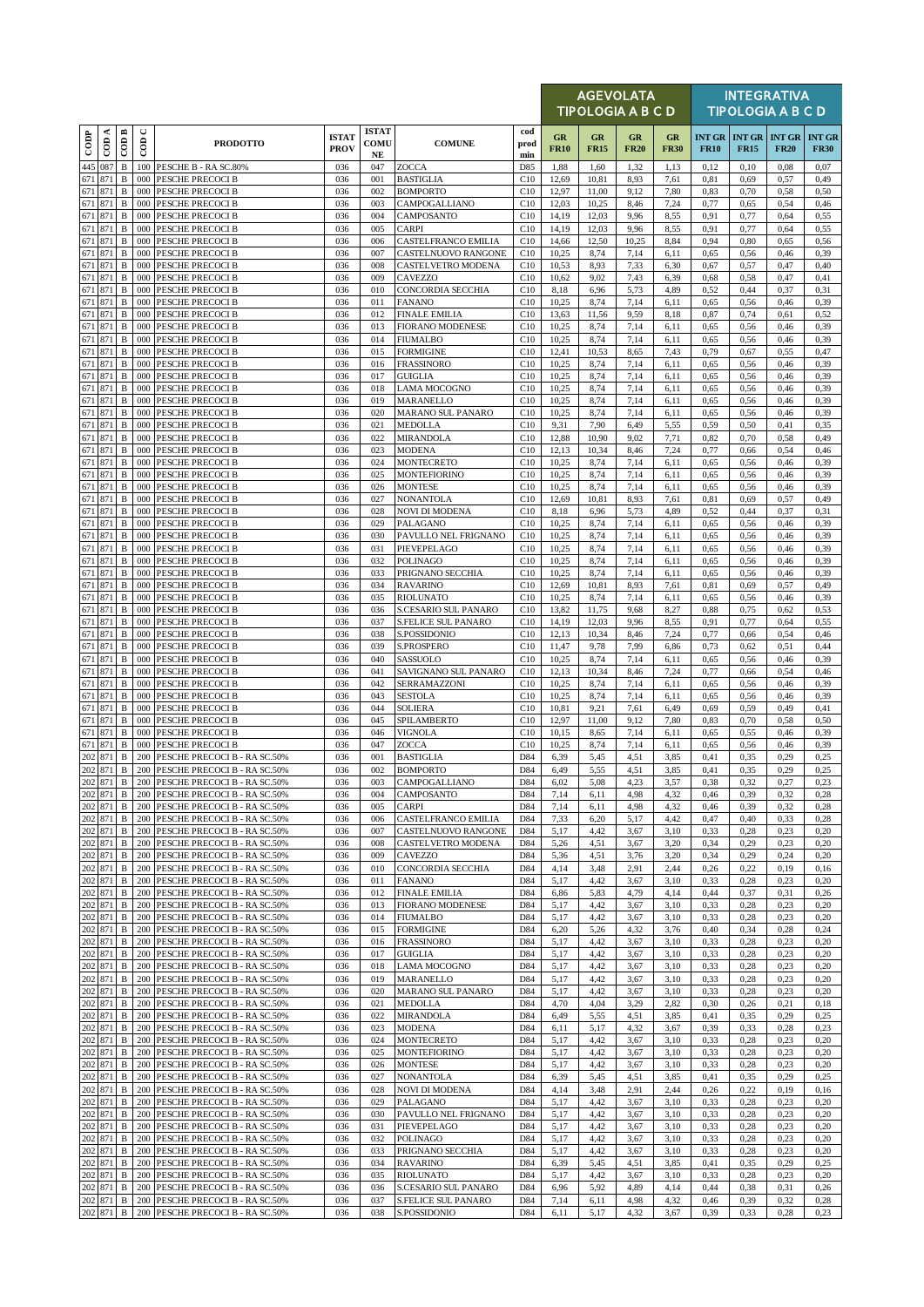|                    |                    |                              |               |                                                                      |                             |                            |                                                 |                    |                   | <b>AGEVOLATA</b><br><b>TIPOLOGIA A B C D</b> |                   |                   |              |                                     | <b>INTEGRATIVA</b><br><b>TIPOLOGIA A B C D</b> |                              |
|--------------------|--------------------|------------------------------|---------------|----------------------------------------------------------------------|-----------------------------|----------------------------|-------------------------------------------------|--------------------|-------------------|----------------------------------------------|-------------------|-------------------|--------------|-------------------------------------|------------------------------------------------|------------------------------|
| $_{\rm{cop}}$      | ≺<br>$\epsilon$    | $\overline{CDB}$             | $\cup$<br>600 | <b>PRODOTTO</b>                                                      | <b>ISTAT</b><br><b>PROV</b> | <b>ISTAT</b><br>COMU<br>NE | <b>COMUNE</b>                                   | cod<br>prod<br>min | GR<br><b>FR10</b> | GR<br><b>FR15</b>                            | GR<br><b>FR20</b> | GR<br><b>FR30</b> | <b>FR10</b>  | <b>INT GR INT GR</b><br><b>FR15</b> | <b>INT GR</b><br><b>FR20</b>                   | <b>INT GR</b><br><b>FR30</b> |
| 202                | 871                | $\, {\bf B}$                 |               | 200 PESCHE PRECOCI B - RA SC.50%                                     | 036                         | 039                        | S.PROSPERO                                      | D84                | 5,73              | 4,89                                         | 4,04              | 3,48              | 0,37         | 0,31                                | 0,26                                           | 0,22                         |
| 202<br>202 871     | 871                | B<br>$\, {\bf B}$            | 200<br>200    | PESCHE PRECOCI B - RA SC.50%<br>PESCHE PRECOCI B - RA SC.50%         | 036<br>036                  | 040<br>041                 | SASSUOLO<br>SAVIGNANO SUL PANARO                | D84<br>D84         | 5,17<br>6,11      | 4,42<br>5,17                                 | 3,67<br>4,32      | 3,10<br>3,67      | 0.33<br>0,39 | 0,28<br>0,33                        | 0,23<br>0,28                                   | 0,20<br>0,23                 |
|                    | 202 871            | $\, {\bf B}$                 | 200           | PESCHE PRECOCI B - RA SC.50%                                         | 036                         | 042                        | SERRAMAZZONI                                    | D84                | 5,17              | 4,42                                         | 3,67              | 3,10              | 0,33         | 0,28                                | 0,23                                           | 0,20                         |
| 202                | 871<br>202 871     | $\, {\bf B}$<br>$\, {\bf B}$ | 200<br>200    | PESCHE PRECOCI B - RA SC.50%                                         | 036<br>036                  | 043<br>044                 | <b>SESTOLA</b><br><b>SOLIERA</b>                | D84<br>D84         | 5,17              | 4,42                                         | 3,67              | 3,10              | 0.33         | 0,28                                | 0,23                                           | 0,20                         |
|                    | 202 871            | $\, {\bf B}$                 |               | PESCHE PRECOCI B - RA SC.50%<br>200 PESCHE PRECOCI B - RA SC.50%     | 036                         | 045                        | SPILAMBERTO                                     | D84                | 5,45<br>6,49      | 4,61<br>5,55                                 | 3,85<br>4,51      | 3,29<br>3,85      | 0,35<br>0,41 | 0,29<br>0,35                        | 0,25<br>0,29                                   | 0,21<br>0,25                 |
| 202                | 871                | $\, {\bf B}$                 | 200           | PESCHE PRECOCI B - RA SC.50%                                         | 036                         | 046                        | <b>VIGNOLA</b>                                  | D84                | 5,08              | 4,32                                         | 3,57              | 3,01              | 0,32         | 0,28                                | 0,23                                           | 0,19                         |
| 202 871            | 447 871            | $\, {\bf B}$<br>$\, {\bf B}$ | 200           | PESCHE PRECOCI B - RA SC.50%<br>100 PESCHE PRECOCI B - RA SC.80%     | 036<br>036                  | 047<br>001                 | ZOCCA<br><b>BASTIGLIA</b>                       | D84<br>D84         | 5,17<br>2,54      | 4,42<br>2,16                                 | 3,67<br>1,79      | 3,10<br>1,50      | 0,33<br>0,16 | 0,28<br>0,14                        | 0,23<br>0,11                                   | 0,20<br>0,10                 |
|                    | 447 871            | $\, {\bf B}$                 | 100           | PESCHE PRECOCI B - RA SC.80%                                         | 036                         | 002                        | <b>BOMPORTO</b>                                 | D84                | 2,63              | 2,26                                         | 1,88              | 1,60              | 0,17         | 0,14                                | 0,12                                           | 0,10                         |
| 447 871            |                    | $\, {\bf B}$                 | 100           | PESCHE PRECOCI B - RA SC.80%                                         | 036                         | 003                        | CAMPOGALLIANO                                   | D84                | 2,44              | 2,07                                         | 1,69              | 1,50              | 0,16         | 0,13                                | 0,11                                           | 0,10                         |
| 447 871<br>447 871 |                    | $\, {\bf B}$<br>$\, {\bf B}$ | 100<br>100    | PESCHE PRECOCI B - RA SC.80%<br>PESCHE PRECOCI B - RA SC.80%         | 036<br>036                  | 004<br>005                 | CAMPOSANTO<br><b>CARPI</b>                      | D84<br>D84         | 2,82<br>2,82      | 2,44<br>2,44                                 | 1,97<br>1,97      | 1,69<br>1,69      | 0.18<br>0,18 | 0,16<br>0,16                        | 0,13<br>0,13                                   | 0,11<br>0,11                 |
|                    | 447 871            | $\, {\bf B}$                 | 100           | PESCHE PRECOCI B - RA SC.80%                                         | 036                         | 006                        | CASTELFRANCO EMILIA                             | D84                | 2,91              | 2,44                                         | 2,07              | 1,79              | 0,19         | 0,16                                | 0,13                                           | 0,11                         |
| 447 871            |                    | $\, {\bf B}$                 | 100           | PESCHE PRECOCI B - RA SC.80%                                         | 036                         | 007                        | CASTELNUOVO RANGONE                             | D84                | 2,07              | 1,79                                         | 1,41              | 1,22              | 0,13         | 0,11                                | 0,09                                           | 0.08                         |
| 447 871            | 447 871            | $\, {\bf B}$<br>$\, {\bf B}$ | 100           | PESCHE PRECOCI B - RA SC.80%<br>100 PESCHE PRECOCI B - RA SC.80%     | 036<br>036                  | 008<br>009                 | <b>CASTELVETRO MODENA</b><br>CAVEZZO            | D84<br>D84         | 2,07<br>2,16      | 1,79<br>1,88                                 | 1,41<br>1,50      | 1,22<br>1,32      | 0.13<br>0,14 | 0,11<br>0,12                        | 0,09<br>0,10                                   | 0.08<br>0.08                 |
| 447 871            |                    | $\, {\bf B}$                 | 100           | PESCHE PRECOCI B - RA SC.80%                                         | 036                         | 010                        | CONCORDIA SECCHIA                               | D84                | 1,60              | 1,32                                         | 1,13              | 0,94              | 0,10         | 0.08                                | 0,07                                           | 0,06                         |
| 447 871            |                    | B                            | 100           | PESCHE PRECOCI B - RA SC.80%                                         | 036                         | 011                        | <b>FANANO</b>                                   | D84                | 2,07              | 1,79                                         | 1,41              | 1,22              | 0,13         | 0,11                                | 0,09                                           | 0.08                         |
| 447 871            | 447 871            | $\, {\bf B}$<br>B            | 100<br>100    | PESCHE PRECOCI B - RA SC.80%<br>PESCHE PRECOCI B - RA SC.80%         | 036<br>036                  | 012<br>013                 | <b>FINALE EMILIA</b><br><b>FIORANO MODENESE</b> | D84<br>D84         | 2,73<br>2,07      | 2,35<br>1,79                                 | 1,88<br>1,41      | 1,60<br>1,22      | 0,17<br>0,13 | 0,15<br>0,11                        | 0,12<br>0,09                                   | 0,10<br>0.08                 |
| 447 871            |                    | $\, {\bf B}$                 | 100           | PESCHE PRECOCI B - RA SC.80%                                         | 036                         | 014                        | <b>FIUMALBO</b>                                 | D84                | 2,07              | 1,79                                         | 1,41              | 1,22              | 0.13         | 0,11                                | 0,09                                           | 0,08                         |
| 447 871            |                    | $\, {\bf B}$                 | 100           | PESCHE PRECOCI B - RA SC.80%                                         | 036                         | 015                        | <b>FORMIGINE</b>                                | D84                | 2,44              | 2,07                                         | 1.69              | 1,50              | 0,16         | 0,13                                | 0,11                                           | 0,10                         |
| 447 871            | 447 871            | $\, {\bf B}$<br>$\, {\bf B}$ | 100           | 100 PESCHE PRECOCI B - RA SC.80%<br>PESCHE PRECOCI B - RA SC.80%     | 036<br>036                  | 016<br>017                 | <b>FRASSINORO</b><br><b>GUIGLIA</b>             | D84<br>D84         | 2,07<br>2,07      | 1,79<br>1,79                                 | 1,41<br>1,41      | 1,22<br>1,22      | 0,13<br>0,13 | 0,11<br>0,11                        | 0,09<br>0,09                                   | 0.08<br>0.08                 |
| 447 871            |                    | $\, {\bf B}$                 | 100           | PESCHE PRECOCI B - RA SC.80%                                         | 036                         | 018                        | <b>LAMA MOCOGNO</b>                             | D84                | 2,07              | 1,79                                         | 1,41              | 1,22              | 0,13         | 0,11                                | 0,09                                           | 0,08                         |
| 447 871            |                    | B                            | 100           | PESCHE PRECOCI B - RA SC.80%                                         | 036                         | 019                        | MARANELLO                                       | D84                | 2,07              | 1,79                                         | 1,41              | 1,22              | 0,13         | 0,11                                | 0,09                                           | 0.08                         |
| 447 871            | 447 871            | $\, {\bf B}$                 |               | 100 PESCHE PRECOCI B - RA SC.80%                                     | 036                         | 020                        | MARANO SUL PANARO                               | D84                | 2,07              | 1,79                                         | 1,41              | 1,22              | 0,13         | 0,11                                | 0,09                                           | 0.08                         |
| 447 871            |                    | $\, {\bf B}$<br>$\, {\bf B}$ | 100<br>100    | PESCHE PRECOCI B - RA SC.80%<br>PESCHE PRECOCI B - RA SC.80%         | 036<br>036                  | 021<br>022                 | <b>MEDOLLA</b><br><b>MIRANDOLA</b>              | D84<br>D84         | 1,88<br>2,54      | 1,60<br>2,16                                 | 1,32<br>1,79      | 1,13<br>1,50      | 0,12<br>0,16 | 0,10<br>0,14                        | 0,08<br>0,11                                   | 0,07<br>0,10                 |
|                    | 447 871            | $\, {\bf B}$                 |               | 100 PESCHE PRECOCI B - RA SC.80%                                     | 036                         | 023                        | <b>MODENA</b>                                   | D84                | 2,44              | 2,07                                         | 1,69              | 1,50              | 0,16         | 0,13                                | 0,11                                           | 0,10                         |
|                    | 447 871            | $\, {\bf B}$                 | 100           | PESCHE PRECOCI B - RA SC.80%                                         | 036                         | 024                        | <b>MONTECRETO</b>                               | D84                | 2,07              | 1,79                                         | 1,41              | 1,22              | 0,13         | 0,11                                | 0,09                                           | 0.08                         |
|                    | 447 871<br>447 871 | $\, {\bf B}$<br>$\mathbf B$  | 100           | PESCHE PRECOCI B - RA SC.80%<br>100 PESCHE PRECOCI B - RA SC.80%     | 036<br>036                  | 025<br>026                 | <b>MONTEFIORINO</b><br><b>MONTESE</b>           | D84<br>D84         | 2,07<br>2,07      | 1,79<br>1,79                                 | 1,41<br>1,41      | 1,22<br>1,22      | 0,13<br>0,13 | 0,11<br>0,11                        | 0,09<br>0,09                                   | 0,08<br>0.08                 |
|                    | 447 871            | $\, {\bf B}$                 | 100           | PESCHE PRECOCI B - RA SC.80%                                         | 036                         | 027                        | <b>NONANTOLA</b>                                | D84                | 2,54              | 2,16                                         | 1,79              | 1,50              | 0,16         | 0,14                                | 0,11                                           | 0,10                         |
| 447 871            |                    | $\, {\bf B}$                 | 100           | PESCHE PRECOCI B - RA SC.80%                                         | 036                         | 028                        | <b>NOVI DI MODENA</b>                           | D84                | 1,60              | 1,32                                         | 1,13              | 0,94              | 0,10         | 0,08                                | 0,07                                           | 0,06                         |
| 447 871            | 447 871            | B<br>B                       | 100           | 100 PESCHE PRECOCI B - RA SC.80%<br>PESCHE PRECOCI B - RA SC.80%     | 036<br>036                  | 029<br>030                 | PALAGANO<br>PAVULLO NEL FRIGNANO                | D84<br>D84         | 2,07<br>2,07      | 1,79<br>1,79                                 | 1,41<br>1,41      | 1,22<br>1,22      | 0,13<br>0.13 | 0,11<br>0,11                        | 0,09<br>0,09                                   | 0,08<br>0.08                 |
|                    | 447 871            | $\, {\bf B}$                 |               | 100 PESCHE PRECOCI B - RA SC.80%                                     | 036                         | 031                        | PIEVEPELAGO                                     | D84                | 2,07              | 1,79                                         | 1,41              | 1,22              | 0,13         | 0,11                                | 0,09                                           | 0.08                         |
| 447 871            |                    | $\, {\bf B}$                 | 100           | PESCHE PRECOCI B - RA SC.80%                                         | 036                         | 032                        | <b>POLINAGO</b>                                 | D84                | 2,07              | 1,79                                         | 1,41              | 1,22              | 0,13         | 0,11                                | 0,09                                           | 0.08                         |
| 447 871            | 447 871            | $\, {\bf B}$<br>B            | 100           | PESCHE PRECOCI B - RA SC.80%<br>100 PESCHE PRECOCI B - RA SC.80%     | 036<br>036                  | 033<br>034                 | PRIGNANO SECCHIA<br><b>RAVARINO</b>             | D84<br>D84         | 2,07<br>2,54      | 1,79<br>2,16                                 | 1,41<br>1,79      | 1,22<br>1,50      | 0.13<br>0,16 | 0,11<br>0,14                        | 0,09<br>0,11                                   | 0.08<br>0,10                 |
| 447 871            |                    | $\, {\bf B}$                 | 100           | PESCHE PRECOCI B - RA SC.80%                                         | 036                         | 035                        | <b>RIOLUNATO</b>                                | D84                | 2,07              | 1,79                                         | 1,41              | 1,22              | 0.13         | 0,11                                | 0,09                                           | 0.08                         |
| 447 871            |                    | $\, {\bf B}$                 | 100           | PESCHE PRECOCI B - RA SC.80%                                         | 036                         | 036                        | S.CESARIO SUL PANARO                            | D84                | 2,73              | 2,35                                         | 1,88              | 1,60              | 0,17         | 0,15                                | 0,12                                           | 0,10                         |
| 447 871            | 447 871            | B<br>$\, {\bf B}$            | 100           | 100 PESCHE PRECOCI B - RA SC.80%<br>PESCHE PRECOCI B - RA SC.80%     | 036<br>036                  | 037<br>038                 | <b>S.FELICE SUL PANARO</b><br>S.POSSIDONIO      | D84<br>D84         | 2,82<br>2,44      | 2,44<br>2,07                                 | 1,97<br>1,69      | 1,69<br>1,50      | 0,18<br>0,16 | 0,16<br>0,13                        | 0,13<br>0,11                                   | 0,11<br>0,10                 |
| 447 871            |                    | B                            | 100           | PESCHE PRECOCI B - RA SC.80%                                         | 036                         | 039                        | <b>S.PROSPERO</b>                               | D84                | 2,26              | 1,88                                         | 1,60              | 1,32              | 0,14         | 0,12                                | 0,10                                           | 0,08                         |
|                    | 447 871            | $\, {\bf B}$                 | 100           | PESCHE PRECOCI B - RA SC.80%                                         | 036                         | 040                        | SASSUOLO                                        | D84                | 2,07              | 1,79                                         | 1,41              | 1.22              | 0.13         | 0,11                                | 0.09                                           | 0.08                         |
| 447 871            | 447 871            | $\, {\bf B}$<br>$\, {\bf B}$ |               | 100 PESCHE PRECOCI B - RA SC.80%<br>100 PESCHE PRECOCI B - RA SC.80% | 036<br>036                  | 041<br>042                 | SAVIGNANO SUL PANARO<br><b>SERRAMAZZONI</b>     | D84<br>D84         | 2,44<br>2,07      | 2,07<br>1,79                                 | 1,69<br>1,41      | 1,50<br>1,22      | 0,16<br>0,13 | 0,13<br>0,11                        | 0,11<br>0,09                                   | 0,10<br>0.08                 |
|                    | 447 871            | $\, {\bf B}$                 |               | 100 PESCHE PRECOCI B - RA SC.80%                                     | 036                         | 043                        | <b>SESTOLA</b>                                  | D84                | 2,07              | 1,79                                         | 1,41              | 1,22              | 0.13         | 0,11                                | 0,09                                           | 0,08                         |
| 447 871            |                    | B                            | 100           | PESCHE PRECOCI B - RA SC.80%                                         | 036                         | 044                        | <b>SOLIERA</b>                                  | D84                | 2,16              | 1,88                                         | 1,50              | 1,32              | 0,14         | 0,12                                | 0,10                                           | 0,08                         |
| 447 871            | 447 871            | $\, {\bf B}$<br>B            | 100           | 100 PESCHE PRECOCI B - RA SC.80%<br>PESCHE PRECOCI B - RA SC.80%     | 036<br>036                  | 045<br>046                 | SPILAMBERTO<br><b>VIGNOLA</b>                   | D84<br>D84         | 2,63<br>2,07      | 2,26<br>1,79                                 | 1,88<br>1,41      | 1,60<br>1,22      | 0,17<br>0.13 | 0,14<br>0,11                        | 0,12<br>0,09                                   | 0,10<br>0.08                 |
|                    | 447 871            | B                            | 100           | PESCHE PRECOCI B - RA SC.80%                                         | 036                         | 047                        | ZOCCA                                           | D84                | 2,07              | 1,79                                         | 1,41              | 1,22              | 0,13         | 0,11                                | 0,09                                           | 0.08                         |
|                    | 127 127            | $\mathbf{0}$                 | 000           | PISELLO DA SEME                                                      | 036                         | 001                        | <b>BASTIGLIA</b>                                | D47                | 3,46              | 2,98                                         | 2,40              | 2,11              | 0,14         | 0,12                                | 0,10                                           | 0,09                         |
| 127 127            | 127 127            | $\bf{0}$<br>$\bf{0}$         | 000<br>000    | PISELLO DA SEME<br>PISELLO DA SEME                                   | 036<br>036                  | 002<br>003                 | <b>BOMPORTO</b><br>CAMPOGALLIANO                | D47<br>D47         | 3,46<br>3,46      | 2,98<br>2,98                                 | 2,40<br>2,40      | 2,11<br>2,11      | 0,14<br>0,14 | 0,12<br>0,12                        | 0,10<br>0,10                                   | 0,09<br>0,09                 |
|                    | 127 127            | $\mathbf{0}$                 |               | 000 PISELLO DA SEME                                                  | 036                         | 004                        | CAMPOSANTO                                      | D47                | 3,46              | 2,98                                         | 2,40              | 2,11              | 0,14         | 0,12                                | 0,10                                           | 0,09                         |
|                    | 127 127            | $\mathbf{0}$                 | 000           | PISELLO DA SEME                                                      | 036                         | 005                        | <b>CARPI</b>                                    | D47                | 3,46              | 2,98                                         | 2,40              | 2,11              | 0,14         | 0,12                                | 0,10                                           | 0,09                         |
|                    | 127 127<br>127 127 | $\mathbf{0}$<br>$\mathbf{0}$ | 000<br>000    | PISELLO DA SEME<br>PISELLO DA SEME                                   | 036<br>036                  | 006<br>007                 | CASTELFRANCO EMILIA<br>CASTELNUOVO RANGONE      | D47<br>D47         | 3,46<br>3,46      | 2,98<br>2,98                                 | 2,40<br>2,40      | 2,11<br>2,11      | 0,14<br>0,14 | 0,12<br>0,12                        | 0,10<br>0,10                                   | 0,09<br>0,09                 |
|                    | 127 127            | $\mathbf{0}$                 | 000           | PISELLO DA SEME                                                      | 036                         | 008                        | CASTELVETRO MODENA                              | D47                | 3,46              | 2,98                                         | 2,40              | 2,11              | 0,14         | 0,12                                | 0,10                                           | 0,09                         |
|                    | 127 127            | $\mathbf{0}$                 | 000           | PISELLO DA SEME                                                      | 036                         | 009                        | <b>CAVEZZO</b>                                  | D47                | 3,46              | 2,98                                         | 2,40              | 2,11              | 0,14         | 0,12                                | 0,10                                           | 0,09                         |
|                    | 127 127<br>127 127 | $\mathbf{0}$<br>$\mathbf{0}$ | 000<br>000    | PISELLO DA SEME<br>PISELLO DA SEME                                   | 036<br>036                  | 010<br>011                 | CONCORDIA SECCHIA<br><b>FANANO</b>              | D47<br>D47         | 3,46<br>3,46      | 2,98<br>2,98                                 | 2,40<br>2,40      | 2,11<br>2,11      | 0,14<br>0,14 | 0,12<br>0,12                        | 0,10<br>0,10                                   | 0,09<br>0,09                 |
|                    | 127 127            | $\mathbf{0}$                 | 000           | PISELLO DA SEME                                                      | 036                         | 012                        | <b>FINALE EMILIA</b>                            | D47                | 3,46              | 2,98                                         | 2,40              | 2,11              | 0,14         | 0,12                                | 0,10                                           | 0,09                         |
|                    | 127 127            | $\mathbf{0}$                 | 000           | PISELLO DA SEME                                                      | 036                         | 013                        | <b>FIORANO MODENESE</b>                         | D47                | 3,46              | 2,98                                         | 2,40              | 2,11              | 0,14         | 0,12                                | 0,10                                           | 0,09                         |
|                    | 127 127<br>127 127 | $\mathbf{0}$<br>$\bf{0}$     | 000           | PISELLO DA SEME<br>000 PISELLO DA SEME                               | 036<br>036                  | 014<br>015                 | <b>FIUMALBO</b><br><b>FORMIGINE</b>             | D47<br>D47         | 3,46<br>3,46      | 2,98<br>2,98                                 | 2,40<br>2,40      | 2,11<br>2,11      | 0,14<br>0,14 | 0,12<br>0,12                        | 0,10<br>0,10                                   | 0,09<br>0,09                 |
|                    | 127 127            | $\bf{0}$                     | 000           | PISELLO DA SEME                                                      | 036                         | 016                        | <b>FRASSINORO</b>                               | D47                | 3,46              | 2,98                                         | 2,40              | 2,11              | 0,14         | 0,12                                | 0,10                                           | 0,09                         |
|                    | 127 127            | $\mathbf{0}$                 | 000           | PISELLO DA SEME                                                      | 036                         | 017                        | <b>GUIGLIA</b>                                  | D47                | 3,46              | 2,98                                         | 2,40              | 2,11              | 0,14         | 0,12                                | 0,10                                           | 0,09                         |
|                    | 127 127<br>127 127 | $\bf{0}$<br>$\mathbf{0}$     | 000           | 000 PISELLO DA SEME                                                  | 036<br>036                  | 018<br>019                 | <b>LAMA MOCOGNO</b>                             | D47<br>D47         | 3,46              | 2,98<br>2,98                                 | 2,40              | 2,11<br>2,11      | 0,14<br>0,14 | 0,12                                | 0,10                                           | 0,09<br>0,09                 |
|                    | 127 127            | $\mathbf{0}$                 | 000           | PISELLO DA SEME<br>PISELLO DA SEME                                   | 036                         | 020                        | MARANELLO<br><b>MARANO SUL PANARO</b>           | D47                | 3,46<br>3,46      | 2,98                                         | 2,40<br>2,40      | 2,11              | 0,14         | 0,12<br>0,12                        | 0,10<br>0,10                                   | 0,09                         |
|                    | 127 127            | $\bf{0}$                     | 000           | PISELLO DA SEME                                                      | 036                         | 021                        | <b>MEDOLLA</b>                                  | D47                | 3,46              | 2,98                                         | 2,40              | 2,11              | 0,14         | 0,12                                | 0,10                                           | 0,09                         |
|                    | 127 127<br>127 127 | $\mathbf{0}$<br>$\mathbf{0}$ | 000<br>000    | PISELLO DA SEME                                                      | 036                         | 022                        | <b>MIRANDOLA</b>                                | D47<br>D47         | 3,46              | 2,98                                         | 2,40              | 2,11              | 0,14         | 0,12                                | 0,10                                           | 0,09                         |
|                    | 127 127            | $\bf{0}$                     | 000           | PISELLO DA SEME<br>PISELLO DA SEME                                   | 036<br>036                  | 023<br>024                 | <b>MODENA</b><br><b>MONTECRETO</b>              | D47                | 3,46<br>3,46      | 2,98<br>2,98                                 | 2,40<br>2,40      | 2,11<br>2,11      | 0,14<br>0,14 | 0,12<br>0,12                        | 0,10<br>0,10                                   | 0,09<br>0,09                 |
|                    | 127 127            | $\mathbf{0}$                 | 000           | PISELLO DA SEME                                                      | 036                         | 025                        | <b>MONTEFIORINO</b>                             | D47                | 3,46              | 2,98                                         | 2,40              | 2,11              | 0,14         | 0,12                                | 0,10                                           | 0,09                         |
|                    | 127 127            | $\mathbf{0}$                 | 000           | PISELLO DA SEME                                                      | 036                         | 026                        | <b>MONTESE</b>                                  | D47                | 3,46              | 2,98                                         | 2,40              | 2,11              | 0,14         | 0,12                                | 0,10                                           | 0,09                         |
|                    | 127 127<br>127 127 | $\bf{0}$<br>$\bf{0}$         | 000<br>000    | PISELLO DA SEME<br>PISELLO DA SEME                                   | 036<br>036                  | 027<br>028                 | <b>NONANTOLA</b><br><b>NOVI DI MODENA</b>       | D47<br>D47         | 3,46<br>3,46      | 2,98<br>2,98                                 | 2,40<br>2,40      | 2,11<br>2,11      | 0,14<br>0,14 | 0,12<br>0,12                        | 0,10<br>0,10                                   | 0,09<br>0,09                 |
|                    | 127 127            | $\overline{0}$               |               | 000 PISELLO DA SEME                                                  | 036                         | 029                        | PALAGANO                                        | D47                | 3,46              | 2,98                                         | 2,40              | 2,11              | 0,14         | 0,12                                | 0,10                                           | 0,09                         |
|                    | 127 127            | $\mathbf{0}$                 |               | 000 PISELLO DA SEME                                                  | 036                         | 030                        | PAVULLO NEL FRIGNANO                            | D47                | 3,46              | 2,98                                         | 2,40              | 2,11              | 0,14         | 0,12                                | 0,10                                           | 0,09                         |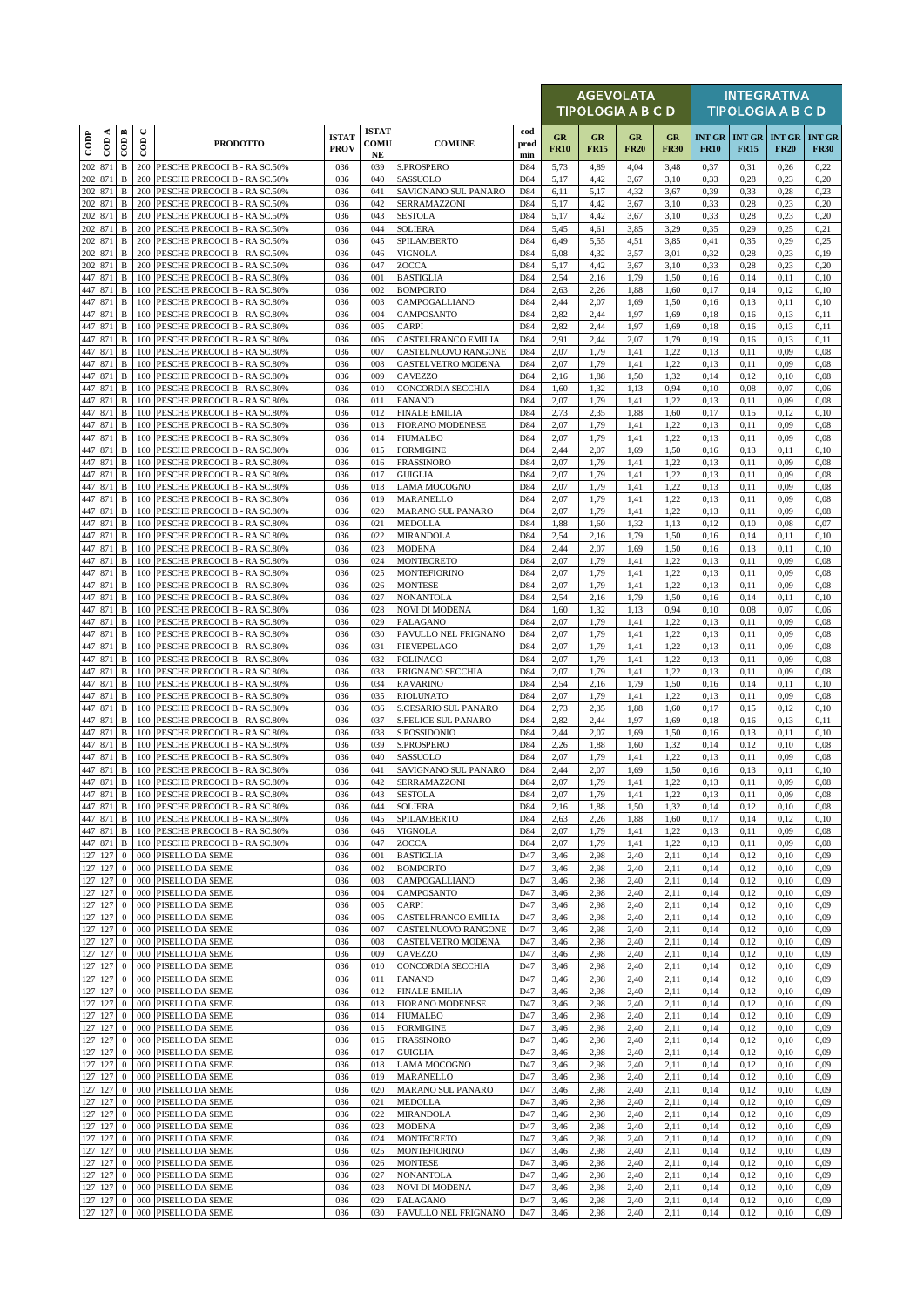|                    |                    |                                  |                          |                                                            |                             |                            |                                                    |                    |                   | <b>AGEVOLATA</b><br><b>TIPOLOGIA A B C D</b> |                   |                   |                              |                              | <b>INTEGRATIVA</b><br><b>TIPOLOGIA A B C D</b> |                              |
|--------------------|--------------------|----------------------------------|--------------------------|------------------------------------------------------------|-----------------------------|----------------------------|----------------------------------------------------|--------------------|-------------------|----------------------------------------------|-------------------|-------------------|------------------------------|------------------------------|------------------------------------------------|------------------------------|
| $_{\rm{cop}}$      | CDA                | CODB                             | $\cup$<br>$\overline{5}$ | <b>PRODOTTO</b>                                            | <b>ISTAT</b><br><b>PROV</b> | <b>ISTAT</b><br>COMU<br>NE | <b>COMUNE</b>                                      | cod<br>prod<br>min | GR<br><b>FR10</b> | GR<br><b>FR15</b>                            | GR<br><b>FR20</b> | GR<br><b>FR30</b> | <b>INT GR</b><br><b>FR10</b> | <b>INT GR</b><br><b>FR15</b> | <b>INT GR</b><br><b>FR20</b>                   | <b>INT GR</b><br><b>FR30</b> |
| 127 127            |                    | $\mathbf{0}$                     | 000                      | PISELLO DA SEME                                            | 036                         | 031                        | PIEVEPELAGO                                        | D47                | 3,46              | 2,98                                         | 2,40              | 2,11              | 0,14                         | 0,12                         | 0,10                                           | 0,09                         |
| 127 127            | 127 127            | $\mathbf{0}$<br>$\mathbf{0}$     | 000                      | 000 PISELLO DA SEME<br>PISELLO DA SEME                     | 036<br>036                  | 032<br>033                 | <b>POLINAGO</b><br>PRIGNANO SECCHIA                | D47<br>D47         | 3,46<br>3,46      | 2,98<br>2,98                                 | 2,40<br>2,40      | 2,11<br>2,11      | 0,14<br>0,14                 | 0,12<br>0,12                 | 0,10<br>0,10                                   | 0,09<br>0,09                 |
|                    | 127 127            | $\mathbf{0}$                     | 000                      | PISELLO DA SEME                                            | 036                         | 034                        | <b>RAVARINO</b>                                    | D47                | 3,46              | 2,98                                         | 2,40              | 2,11              | 0,14                         | 0,12                         | 0,10                                           | 0,09                         |
|                    | 127 127            | $\mathbf{0}$                     | 000                      | PISELLO DA SEME                                            | 036                         | 035                        | <b>RIOLUNATO</b>                                   | D47                | 3,46              | 2,98                                         | 2,40              | 2,11              | 0,14                         | 0,12                         | 0,10                                           | 0,09                         |
| 127 127<br>127 127 |                    | $\mathbf{0}$<br>$\mathbf{0}$     | 000                      | PISELLO DA SEME<br>000 PISELLO DA SEME                     | 036<br>036                  | 036<br>037                 | S.CESARIO SUL PANARO<br><b>S.FELICE SUL PANARO</b> | D47<br>D47         | 3,46<br>3,46      | 2,98<br>2,98                                 | 2,40<br>2,40      | 2,11<br>2,11      | 0,14<br>0,14                 | 0,12<br>0,12                 | 0,10<br>0,10                                   | 0.09<br>0,09                 |
| 127 127            |                    | $\mathbf{0}$                     | 000                      | PISELLO DA SEME                                            | 036                         | 038                        | S.POSSIDONIO                                       | D47                | 3,46              | 2,98                                         | 2,40              | 2,11              | 0,14                         | 0,12                         | 0,10                                           | 0,09                         |
| 127 127            |                    | $\mathbf{0}$                     | 000                      | PISELLO DA SEME                                            | 036                         | 039                        | <b>S.PROSPERO</b>                                  | D47                | 3,46              | 2,98                                         | 2,40              | 2,11              | 0,14                         | 0,12                         | 0,10                                           | 0,09                         |
| 127 127            | 127 127            | $\boldsymbol{0}$<br>$\mathbf{0}$ | 000                      | 000 PISELLO DA SEME<br>PISELLO DA SEME                     | 036<br>036                  | 040<br>041                 | SASSUOLO<br>SAVIGNANO SUL PANARO                   | D47<br>D47         | 3,46<br>3,46      | 2,98<br>2,98                                 | 2,40<br>2,40      | 2,11<br>2,11      | 0,14<br>0,14                 | 0,12<br>0,12                 | 0,10<br>0,10                                   | 0,09<br>0,09                 |
|                    | 127 127            | $\mathbf{0}$                     | 000                      | PISELLO DA SEME                                            | 036                         | 042                        | SERRAMAZZONI                                       | D47                | 3,46              | 2,98                                         | 2,40              | 2,11              | 0,14                         | 0,12                         | 0,10                                           | 0,09                         |
|                    | 127 127            | $\mathbf{0}$                     | 000<br>000               | PISELLO DA SEME                                            | 036<br>036                  | 043                        | <b>SESTOLA</b>                                     | D47                | 3,46              | 2,98                                         | 2,40              | 2,11              | 0,14                         | 0,12                         | 0,10                                           | 0,09                         |
|                    | 127 127<br>127 127 | $\mathbf{0}$<br>$\mathbf{0}$     | 000                      | PISELLO DA SEME<br>PISELLO DA SEME                         | 036                         | 044<br>045                 | <b>SOLIERA</b><br>SPILAMBERTO                      | D47<br>D47         | 3,46<br>3,46      | 2,98<br>2,98                                 | 2,40<br>2,40      | 2,11<br>2,11      | 0,14<br>0,14                 | 0,12<br>0,12                 | 0,10<br>0,10                                   | 0,09<br>0,09                 |
|                    | 127 127            | $\boldsymbol{0}$                 | 000                      | PISELLO DA SEME                                            | 036                         | 046                        | VIGNOLA                                            | D47                | 3,46              | 2,98                                         | 2,40              | 2,11              | 0,14                         | 0,12                         | 0,10                                           | 0.09                         |
|                    | 127 127<br>026 026 | $\mathbf{0}$<br>$\mathbf{0}$     | 000<br>000               | PISELLO DA SEME<br>PISELLO FRESCO (VERDE)                  | 036<br>036                  | 047<br>001                 | ZOCCA<br><b>BASTIGLIA</b>                          | D47<br>C46         | 3,46<br>3,32      | 2,98<br>2,81                                 | 2,40<br>2,30      | 2,11<br>1,96      | 0,14<br>0,58                 | 0,12<br>0,49                 | 0,10<br>0,40                                   | 0,09<br>0,34                 |
| 026 026            |                    | $\mathbf{0}$                     | 000                      | PISELLO FRESCO (VERDE)                                     | 036                         | 002                        | <b>BOMPORTO</b>                                    | C46                | 3,32              | 2,81                                         | 2,30              | 1,96              | 0,58                         | 0,49                         | 0,40                                           | 0,34                         |
|                    | 026 026            | $\mathbf{0}$                     | 000                      | PISELLO FRESCO (VERDE)                                     | 036                         | 003                        | CAMPOGALLIANO                                      | C46                | 3,32              | 2,81                                         | 2,30              | 1,96              | 0,58                         | 0,49                         | 0,40                                           | 0,34                         |
| 026 026            | 026 026            | $\mathbf{0}$<br>$\mathbf{0}$     | 000<br>000               | PISELLO FRESCO (VERDE)<br>PISELLO FRESCO (VERDE)           | 036<br>036                  | 004<br>005                 | CAMPOSANTO<br><b>CARPI</b>                         | C46<br>C46         | 3,32<br>3,32      | 2,81<br>2,81                                 | 2,30<br>2,30      | 1,96<br>1,96      | 0,58<br>0,58                 | 0,49<br>0,49                 | 0,40<br>0,40                                   | 0,34<br>0,34                 |
| 026 026            |                    | $\mathbf{0}$                     | 000                      | PISELLO FRESCO (VERDE)                                     | 036                         | 006                        | CASTELFRANCO EMILIA                                | C46                | 3,32              | 2,81                                         | 2,30              | 1,96              | 0,58                         | 0,49                         | 0,40                                           | 0,34                         |
|                    | 026 026            | $\mathbf{0}$                     |                          | 000 PISELLO FRESCO (VERDE)                                 | 036                         | 007                        | CASTELNUOVO RANGONE                                | C46                | 3,32              | 2,81                                         | 2,30              | 1,96              | 0,58                         | 0,49                         | 0,40                                           | 0,34                         |
|                    | 026 026<br>026 026 | $\mathbf{0}$<br>$\mathbf{0}$     | 000<br>000               | PISELLO FRESCO (VERDE)<br>PISELLO FRESCO (VERDE)           | 036<br>036                  | 008<br>009                 | CASTELVETRO MODENA<br>CAVEZZO                      | C46<br>C46         | 3,32<br>3,32      | 2,81<br>2,81                                 | 2,30<br>2,30      | 1,96<br>1,96      | 0,58<br>0,58                 | 0,49<br>0,49                 | 0,40<br>0,40                                   | 0,34<br>0,34                 |
|                    | 026 026            | $\mathbf{0}$                     | 000                      | PISELLO FRESCO (VERDE)                                     | 036                         | 010                        | <b>CONCORDIA SECCHIA</b>                           | C46                | 3,32              | 2,81                                         | 2,30              | 1,96              | 0,58                         | 0,49                         | 0,40                                           | 0,34                         |
| 026 026            |                    | $\mathbf{0}$                     | 000                      | PISELLO FRESCO (VERDE)                                     | 036                         | 011                        | <b>FANANO</b>                                      | C46                | 3,32              | 2,81                                         | 2,30              | 1,96              | 0,58                         | 0,49                         | 0,40                                           | 0,34                         |
|                    | 026 026<br>026 026 | $\mathbf{0}$                     | 000<br>000               | PISELLO FRESCO (VERDE)                                     | 036                         | 012                        | <b>FINALE EMILIA</b><br><b>FIORANO MODENESE</b>    | C46                | 3,32              | 2,81                                         | 2,30              | 1,96              | 0,58                         | 0,49                         | 0,40                                           | 0,34                         |
|                    | 026 026            | $\mathbf{0}$<br>$\mathbf{0}$     | 000                      | PISELLO FRESCO (VERDE)<br>PISELLO FRESCO (VERDE)           | 036<br>036                  | 013<br>014                 | <b>FIUMALBO</b>                                    | C46<br>C46         | 3,32<br>3,32      | 2,81<br>2,81                                 | 2,30<br>2,30      | 1,96<br>1,96      | 0,58<br>0,58                 | 0,49<br>0,49                 | 0,40<br>0,40                                   | 0,34<br>0,34                 |
|                    | 026 026            | $\mathbf{0}$                     | 000                      | PISELLO FRESCO (VERDE)                                     | 036                         | 015                        | <b>FORMIGINE</b>                                   | C46                | 3,32              | 2,81                                         | 2,30              | 1,96              | 0,58                         | 0,49                         | 0,40                                           | 0,34                         |
|                    | 026 026            | $\mathbf{0}$                     | 000<br>000               | PISELLO FRESCO (VERDE)                                     | 036                         | 016                        | <b>FRASSINORO</b>                                  | C46                | 3,32              | 2,81                                         | 2,30              | 1,96              | 0,58                         | 0,49                         | 0,40                                           | 0,34                         |
| 026 026            | $026$ 026          | $\mathbf{0}$<br>$\mathbf{0}$     | 000                      | PISELLO FRESCO (VERDE)<br>PISELLO FRESCO (VERDE)           | 036<br>036                  | 017<br>018                 | <b>GUIGLIA</b><br><b>LAMA MOCOGNO</b>              | C46<br>C46         | 3,32<br>3,32      | 2,81<br>2,81                                 | 2,30<br>2,30      | 1,96<br>1,96      | 0,58<br>0,58                 | 0,49<br>0,49                 | 0,40<br>0,40                                   | 0,34<br>0,34                 |
|                    | 026 026            | $\mathbf{0}$                     | 000                      | PISELLO FRESCO (VERDE)                                     | 036                         | 019                        | MARANELLO                                          | C46                | 3,32              | 2,81                                         | 2,30              | 1,96              | 0,58                         | 0,49                         | 0,40                                           | 0,34                         |
|                    | 026 026            | $\mathbf{0}$                     | 000                      | PISELLO FRESCO (VERDE)                                     | 036                         | 020                        | <b>MARANO SUL PANARO</b>                           | C46                | 3,32              | 2,81                                         | 2,30              | 1,96              | 0,58                         | 0,49                         | 0,40                                           | 0,34                         |
|                    | 026 026<br>026 026 | $\mathbf{0}$<br>$\mathbf{0}$     | 000                      | 000 PISELLO FRESCO (VERDE)<br>PISELLO FRESCO (VERDE)       | 036<br>036                  | 021<br>022                 | <b>MEDOLLA</b><br><b>MIRANDOLA</b>                 | C46<br>C46         | 3,32<br>3,32      | 2,81<br>2,81                                 | 2,30<br>2,30      | 1,96<br>1,96      | 0,58<br>0,58                 | 0,49<br>0,49                 | 0,40<br>0,40                                   | 0,34<br>0,34                 |
|                    | 026 026            | $\mathbf{0}$                     | 000                      | PISELLO FRESCO (VERDE)                                     | 036                         | 023                        | <b>MODENA</b>                                      | C46                | 3,32              | 2,81                                         | 2,30              | 1,96              | 0,58                         | 0,49                         | 0,40                                           | 0,34                         |
|                    | 026 026            | $\mathbf{0}$                     | 000                      | PISELLO FRESCO (VERDE)                                     | 036                         | 024                        | <b>MONTECRETO</b>                                  | C46                | 3,32              | 2,81                                         | 2,30              | 1,96              | 0,58                         | 0,49                         | 0,40                                           | 0,34                         |
| 026 026            | 026 026            | $\mathbf{0}$<br>$\bf{0}$         | 000<br>000               | PISELLO FRESCO (VERDE)<br>PISELLO FRESCO (VERDE)           | 036<br>036                  | 025<br>026                 | <b>MONTEFIORINO</b><br><b>MONTESE</b>              | C46<br>C46         | 3,32<br>3,32      | 2,81<br>2,81                                 | 2,30<br>2,30      | 1,96<br>1,96      | 0,58<br>0,58                 | 0,49<br>0,49                 | 0,40<br>0,40                                   | 0,34<br>0,34                 |
|                    | 026 026            | $\mathbf{0}$                     | 000                      | PISELLO FRESCO (VERDE)                                     | 036                         | 027                        | <b>NONANTOLA</b>                                   | C46                | 3,32              | 2,81                                         | 2,30              | 1,96              | 0,58                         | 0,49                         | 0,40                                           | 0,34                         |
|                    | 026 026            | $\mathbf{0}$                     | 000                      | PISELLO FRESCO (VERDE)                                     | 036                         | 028                        | <b>NOVI DI MODENA</b>                              | C46                | 3,32              | 2,81                                         | 2,30              | 1,96              | 0,58                         | 0,49                         | 0,40                                           | 0,34                         |
| 026 026            | 026 026            | $\mathbf{0}$<br>$\mathbf{0}$     | 000<br>000               | PISELLO FRESCO (VERDE)<br>PISELLO FRESCO (VERDE)           | 036<br>036                  | 029<br>030                 | PALAGANO<br>PAVULLO NEL FRIGNANO                   | C46<br>C46         | 3,32<br>3,32      | 2,81<br>2,81                                 | 2,30<br>2,30      | 1,96<br>1,96      | 0,58<br>0,58                 | 0,49<br>0,49                 | 0,40<br>0,40                                   | 0,34<br>0,34                 |
|                    | 026 026            | $\mathbf{0}$                     | 000                      | PISELLO FRESCO (VERDE)                                     | 036                         | 031                        | PIEVEPELAGO                                        | C46                | 3,32              | 2,81                                         | 2,30              | 1,96              | 0,58                         | 0,49                         | 0,40                                           | 0,34                         |
|                    | 026 026            | $\mathbf{0}$                     |                          | 000 PISELLO FRESCO (VERDE)                                 | 036                         | 032                        | <b>POLINAGO</b>                                    | C46                | 3,32              | 2,81                                         | 2,30              | 1,96              | 0,58                         | 0,49                         | 0,40                                           | 0,34                         |
|                    | 026 026<br>026 026 | $\mathbf{0}$                     |                          | 000 PISELLO FRESCO (VERDE)<br>0 000 PISELLO FRESCO (VERDE) | 036<br>036                  | 033<br>034                 | PRIGNANO SECCHIA<br><b>RAVARINO</b>                | C46<br>C46         | 3,32<br>3.32      | 2,81<br>2.81                                 | 2,30<br>2.30      | 1,96<br>1.96      | 0,58<br>0.58                 | 0,49<br>0.49                 | 0,40<br>0.40                                   | 0,34<br>0.34                 |
|                    | 026 026            | $\mathbf{0}$                     |                          | 000 PISELLO FRESCO (VERDE)                                 | 036                         | 035                        | <b>RIOLUNATO</b>                                   | C46                | 3,32              | 2,81                                         | 2,30              | 1,96              | 0,58                         | 0,49                         | 0,40                                           | 0,34                         |
| 026 026            |                    | $\mathbf{0}$                     | 000                      | PISELLO FRESCO (VERDE)                                     | 036                         | 036                        | S.CESARIO SUL PANARO                               | C46                | 3,32              | 2,81                                         | 2,30              | 1,96              | 0,58                         | 0,49                         | 0,40                                           | 0,34                         |
|                    | 026 026<br>026 026 | $\mathbf{0}$<br>$\bf{0}$         | 000<br>000               | PISELLO FRESCO (VERDE)<br>PISELLO FRESCO (VERDE)           | 036<br>036                  | 037<br>038                 | S.FELICE SUL PANARO<br>S.POSSIDONIO                | C46<br>C46         | 3,32<br>3,32      | 2,81<br>2,81                                 | 2,30<br>2,30      | 1,96<br>1,96      | 0,58<br>0,58                 | 0,49<br>0,49                 | 0,40<br>0,40                                   | 0,34<br>0,34                 |
|                    | 026 026            | $\bf{0}$                         | 000                      | PISELLO FRESCO (VERDE)                                     | 036                         | 039                        | S.PROSPERO                                         | C46                | 3,32              | 2,81                                         | 2,30              | 1,96              | 0,58                         | 0,49                         | 0,40                                           | 0,34                         |
|                    | 026 026            | $\bf{0}$                         | 000                      | PISELLO FRESCO (VERDE)                                     | 036                         | 040                        | SASSUOLO                                           | C46                | 3,32              | 2,81                                         | 2,30              | 1,96              | 0,58                         | 0,49                         | 0,40                                           | 0,34                         |
|                    | 026 026<br>026 026 | $\bf{0}$<br>$\mathbf{0}$         | 000<br>000               | PISELLO FRESCO (VERDE)<br>PISELLO FRESCO (VERDE)           | 036<br>036                  | 041<br>042                 | SAVIGNANO SUL PANARO<br>SERRAMAZZONI               | C46<br>C46         | 3,32<br>3,32      | 2,81<br>2,81                                 | 2,30<br>2,30      | 1,96<br>1,96      | 0,58<br>0,58                 | 0,49<br>0,49                 | 0,40<br>0,40                                   | 0,34<br>0,34                 |
|                    | 026 026            | $\mathbf{0}$                     | 000                      | PISELLO FRESCO (VERDE)                                     | 036                         | 043                        | <b>SESTOLA</b>                                     | C46                | 3,32              | 2,81                                         | 2,30              | 1,96              | 0,58                         | 0,49                         | 0,40                                           | 0,34                         |
|                    | 026 026            | $\bf{0}$                         | 000                      | PISELLO FRESCO (VERDE)                                     | 036                         | 044                        | <b>SOLIERA</b>                                     | C46                | 3,32              | 2,81                                         | 2,30              | 1,96              | 0,58                         | 0,49                         | 0,40                                           | 0,34                         |
|                    | 026 026<br>026 026 | $\mathbf{0}$<br>$\mathbf{0}$     | 000                      | PISELLO FRESCO (VERDE)<br>000 PISELLO FRESCO (VERDE)       | 036<br>036                  | 045<br>046                 | SPILAMBERTO<br><b>VIGNOLA</b>                      | C46<br>C46         | 3,32<br>3,32      | 2,81<br>2,81                                 | 2,30<br>2,30      | 1,96<br>1,96      | 0,58<br>0,58                 | 0,49<br>0,49                 | 0,40<br>0,40                                   | 0,34<br>0,34                 |
| 026 026            |                    | $\mathbf{0}$                     | 000                      | PISELLO FRESCO (VERDE)                                     | 036                         | 047                        | <b>ZOCCA</b>                                       | C46                | 3,32              | 2,81                                         | 2,30              | 1,96              | 0,58                         | 0,49                         | 0,40                                           | 0,34                         |
| 027 027            |                    | $\mathbf{0}$                     | 000                      | PISELLO SECCO                                              | 036                         | 001                        | <b>BASTIGLIA</b>                                   | L72                | 2,89              | 2,47                                         | 2,04              | 1,70              | 0,51                         | 0,43                         | 0,36                                           | 0,30                         |
| 027 027            | 027 027            | $\mathbf{0}$<br>$\mathbf{0}$     | 000<br>000               | PISELLO SECCO<br>PISELLO SECCO                             | 036<br>036                  | 002<br>003                 | <b>BOMPORTO</b><br>CAMPOGALLIANO                   | L72<br>L72         | 2,89<br>2,89      | 2,47<br>2,47                                 | 2,04<br>2,04      | 1,70<br>1,70      | 0,51<br>0,51                 | 0,43<br>0,43                 | 0,36<br>0,36                                   | 0,30<br>0,30                 |
| 027 027            |                    | $\bf{0}$                         | 000                      | PISELLO SECCO                                              | 036                         | 004                        | CAMPOSANTO                                         | L72                | 2,89              | 2,47                                         | 2,04              | 1,70              | 0,51                         | 0,43                         | 0,36                                           | 0,30                         |
|                    | 027 027            | $\mathbf{0}$                     | 000                      | PISELLO SECCO                                              | 036                         | 005                        | <b>CARPI</b>                                       | L72                | 2,89              | 2,47                                         | 2,04              | 1,70              | 0.51                         | 0,43                         | 0,36                                           | 0,30                         |
| 027 027<br>027 027 |                    | $\mathbf{0}$<br>$\mathbf{0}$     | 000<br>000               | PISELLO SECCO<br>PISELLO SECCO                             | 036<br>036                  | 006<br>007                 | CASTELFRANCO EMILIA<br>CASTELNUOVO RANGONE         | L72<br>L72         | 2,89<br>2,89      | 2,47<br>2,47                                 | 2,04<br>2,04      | 1,70<br>1,70      | 0,51<br>0,51                 | 0,43<br>0,43                 | 0,36<br>0,36                                   | 0,30<br>0,30                 |
| 027 027            |                    | $\mathbf{0}$                     | 000                      | PISELLO SECCO                                              | 036                         | 008                        | CASTELVETRO MODENA                                 | L72                | 2,89              | 2,47                                         | 2,04              | 1,70              | 0,51                         | 0,43                         | 0,36                                           | 0,30                         |
| 027 027            |                    | $\mathbf{0}$                     | 000                      | PISELLO SECCO                                              | 036                         | 009                        | CAVEZZO                                            | L72                | 2,89              | 2,47                                         | 2,04              | 1,70              | 0.51                         | 0,43                         | 0,36                                           | 0,30                         |
|                    | 027 027<br>027 027 | $\bf{0}$<br>$\mathbf{0}$         | 000                      | 000 PISELLO SECCO<br>PISELLO SECCO                         | 036<br>036                  | 010<br>011                 | CONCORDIA SECCHIA<br><b>FANANO</b>                 | L72<br>L72         | 2,89<br>2,89      | 2,47<br>2,47                                 | 2,04<br>2,04      | 1,70<br>1,70      | 0,51<br>0.51                 | 0,43<br>0,43                 | 0,36<br>0,36                                   | 0,30<br>0,30                 |
| 027 027            |                    | $\mathbf{0}$                     | 000                      | PISELLO SECCO                                              | 036                         | 012                        | <b>FINALE EMILIA</b>                               | L72                | 2,89              | 2,47                                         | 2,04              | 1,70              | 0,51                         | 0,43                         | 0,36                                           | 0,30                         |
| 027 027            |                    | $\mathbf{0}$                     |                          | 000 PISELLO SECCO                                          | 036                         | 013                        | <b>FIORANO MODENESE</b>                            | L72                | 2,89              | 2,47                                         | 2,04              | 1,70              | 0,51                         | 0,43                         | 0,36                                           | 0,30                         |
| 027 027            | 027 027            | $\mathbf{0}$<br>$\mathbf{0}$     | 000<br>000               | PISELLO SECCO<br>PISELLO SECCO                             | 036<br>036                  | 014<br>015                 | <b>FIUMALBO</b><br><b>FORMIGINE</b>                | L72<br>L72         | 2,89<br>2,89      | 2,47<br>2,47                                 | 2,04<br>2,04      | 1,70<br>1,70      | 0,51<br>0,51                 | 0,43<br>0,43                 | 0,36<br>0,36                                   | 0,30<br>0,30                 |
|                    | 027 027            | $\bf{0}$                         | 000                      | PISELLO SECCO                                              | 036                         | 016                        | <b>FRASSINORO</b>                                  | L72                | 2,89              | 2,47                                         | 2,04              | 1,70              | 0.51                         | 0,43                         | 0,36                                           | 0,30                         |
| 027 027            |                    | $\mathbf{0}$                     | 000                      | PISELLO SECCO                                              | 036                         | 017                        | <b>GUIGLIA</b>                                     | L72                | 2,89              | 2,47                                         | 2,04              | 1,70              | 0,51                         | 0,43                         | 0,36                                           | 0,30                         |
| 027 027            | 027 027            | $\mathbf{0}$                     | 000<br>000               | PISELLO SECCO<br>PISELLO SECCO                             | 036<br>036                  | 018<br>019                 | <b>LAMA MOCOGNO</b><br>MARANELLO                   | L72<br>L72         | 2,89              | 2,47<br>2,47                                 | 2,04<br>2,04      | 1,70<br>1,70      | 0,51<br>0,51                 | 0,43<br>0,43                 | 0,36<br>0,36                                   | 0,30<br>0,30                 |
|                    | 027 027            | $\bf{0}$<br>$\mathbf{0}$         | 000                      | PISELLO SECCO                                              | 036                         | 020                        | MARANO SUL PANARO                                  | L72                | 2,89<br>2,89      | 2,47                                         | 2,04              | 1,70              | 0,51                         | 0,43                         | 0,36                                           | 0,30                         |
|                    | 027 027            | $\mathbf{0}$                     |                          | 000 PISELLO SECCO                                          | 036                         | 021                        | <b>MEDOLLA</b>                                     | L72                | 2,89              | 2,47                                         | 2,04              | 1,70              | 0,51                         | 0,43                         | 0,36                                           | 0,30                         |
|                    | 027 027            | $\bf{0}$                         |                          | 000 PISELLO SECCO                                          | 036                         | 022                        | <b>MIRANDOLA</b>                                   | L72                | 2,89              | 2,47                                         | 2,04              | 1,70              | 0,51                         | 0,43                         | 0,36                                           | 0,30                         |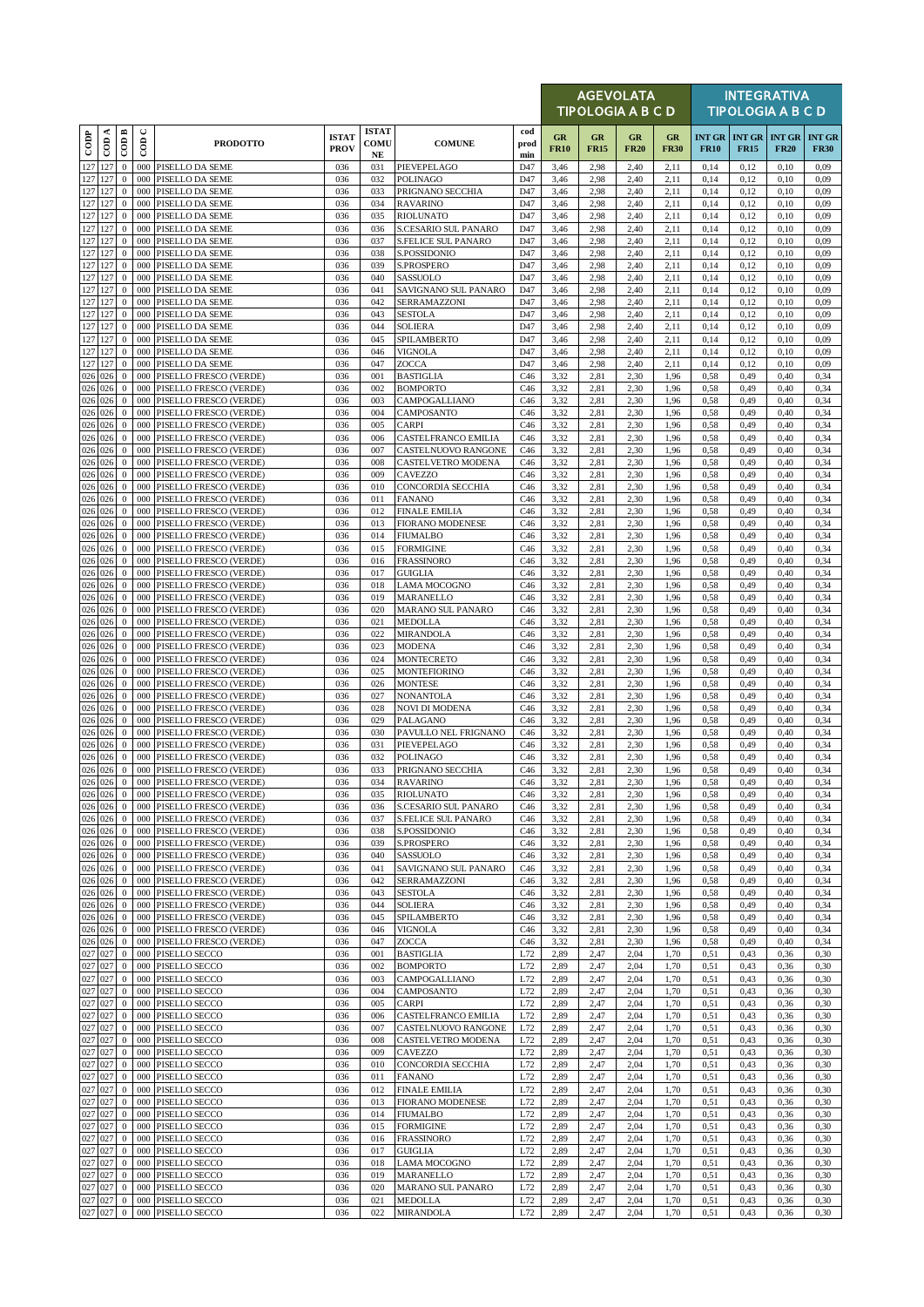|                    |     |                                      |                          |                                                      |                             |                            |                                             |                    |                   | <b>AGEVOLATA</b><br>TIPOLOGIA A B C D |                   |                   |                              |                              | <b>INTEGRATIVA</b><br><b>TIPOLOGIA A B C D</b> |                              |
|--------------------|-----|--------------------------------------|--------------------------|------------------------------------------------------|-----------------------------|----------------------------|---------------------------------------------|--------------------|-------------------|---------------------------------------|-------------------|-------------------|------------------------------|------------------------------|------------------------------------------------|------------------------------|
| $_{\rm{cop}}$      | CDA | CODB                                 | $\cup$<br>$\overline{5}$ | <b>PRODOTTO</b>                                      | <b>ISTAT</b><br><b>PROV</b> | <b>ISTAT</b><br>COMU<br>NE | <b>COMUNE</b>                               | cod<br>prod<br>min | GR<br><b>FR10</b> | $_{GR}$<br><b>FR15</b>                | GR<br><b>FR20</b> | GR<br><b>FR30</b> | <b>INT GR</b><br><b>FR10</b> | <b>INT GR</b><br><b>FR15</b> | <b>INT GR</b><br><b>FR20</b>                   | <b>INT GR</b><br><b>FR30</b> |
| 027                | 027 | $\mathbf{0}$                         | 000                      | PISELLO SECCO                                        | 036                         | 023                        | <b>MODENA</b>                               | L72                | 2,89              | 2,47                                  | 2,04              | 1,70              | 0,51                         | 0,43                         | 0,36                                           | 0,30                         |
| 027 027<br>027 027 |     | $\boldsymbol{0}$<br>$\mathbf{0}$     | 000<br>000               | PISELLO SECCO                                        | 036<br>036                  | 024<br>025                 | <b>MONTECRETO</b>                           | L72<br>L72         | 2,89              | 2,47                                  | 2,04<br>2,04      | 1,70<br>1,70      | 0.51                         | 0,43                         | 0,36<br>0,36                                   | 0,30<br>0,30                 |
| 027 027            |     | $\mathbf{0}$                         | 000                      | PISELLO SECCO<br>PISELLO SECCO                       | 036                         | 026                        | <b>MONTEFIORINO</b><br><b>MONTESE</b>       | L72                | 2,89<br>2,89      | 2,47<br>2,47                          | 2,04              | 1,70              | 0,51<br>0,51                 | 0,43<br>0,43                 | 0,36                                           | 0,30                         |
| 027 027            |     | $\mathbf{0}$                         | 000                      | PISELLO SECCO                                        | 036                         | 027                        | <b>NONANTOLA</b>                            | L72                | 2,89              | 2,47                                  | 2,04              | 1,70              | 0.51                         | 0,43                         | 0,36                                           | 0,30                         |
| 027 027<br>027 027 |     | $\mathbf{0}$<br>$\mathbf{0}$         | 000<br>000               | PISELLO SECCO<br>PISELLO SECCO                       | 036<br>036                  | 028<br>029                 | <b>NOVI DI MODENA</b><br>PALAGANO           | L72<br>L72         | 2,89<br>2,89      | 2,47<br>2,47                          | 2,04<br>2,04      | 1,70<br>1,70      | 0,51<br>0,51                 | 0,43<br>0,43                 | 0,36<br>0,36                                   | 0,30<br>0,30                 |
| 027                | 027 | $\mathbf{0}$                         | 000                      | PISELLO SECCO                                        | 036                         | 030                        | PAVULLO NEL FRIGNANO                        | L72                | 2,89              | 2,47                                  | 2,04              | 1,70              | 0,51                         | 0,43                         | 0,36                                           | 0,30                         |
| 027 027            |     | $\boldsymbol{0}$                     | 000                      | PISELLO SECCO                                        | 036                         | 031                        | PIEVEPELAGO                                 | L72                | 2,89              | 2,47                                  | 2,04              | 1,70              | 0,51                         | 0,43                         | 0,36                                           | 0,30                         |
| 027 027<br>027 027 |     | $\mathbf{0}$<br>$\mathbf{0}$         | 000                      | 000 PISELLO SECCO<br>PISELLO SECCO                   | 036<br>036                  | 032<br>033                 | <b>POLINAGO</b><br>PRIGNANO SECCHIA         | L72<br>L72         | 2,89<br>2,89      | 2,47<br>2,47                          | 2,04<br>2,04      | 1,70<br>1,70      | 0,51<br>0.51                 | 0,43<br>0,43                 | 0,36<br>0,36                                   | 0,30<br>0,30                 |
| 027 027            |     | $\mathbf{0}$                         | 000                      | PISELLO SECCO                                        | 036                         | 034                        | <b>RAVARINO</b>                             | L72                | 2,89              | 2,47                                  | 2,04              | 1,70              | 0,51                         | 0,43                         | 0,36                                           | 0,30                         |
| 027 027            |     | $\mathbf{0}$                         | 000                      | PISELLO SECCO                                        | 036                         | 035                        | <b>RIOLUNATO</b>                            | L72                | 2,89              | 2,47                                  | 2,04              | 1,70              | 0.51                         | 0,43                         | 0,36                                           | 0,30                         |
| 027 027<br>027 027 |     | $\mathbf{0}$<br>$\mathbf{0}$         | 000<br>000               | PISELLO SECCO<br>PISELLO SECCO                       | 036<br>036                  | 036<br>037                 | S.CESARIO SUL PANARO<br>S.FELICE SUL PANARO | L72<br>L72         | 2,89<br>2,89      | 2,47<br>2,47                          | 2,04<br>2,04      | 1,70<br>1,70      | 0,51<br>0,51                 | 0,43<br>0,43                 | 0,36<br>0,36                                   | 0,30<br>0,30                 |
| 027 027            |     | $\mathbf{0}$                         | 000                      | PISELLO SECCO                                        | 036                         | 038                        | S.POSSIDONIO                                | L72                | 2,89              | 2,47                                  | 2.04              | 1,70              | 0,51                         | 0,43                         | 0,36                                           | 0,30                         |
| 027 027            |     | $\mathbf{0}$                         | 000                      | PISELLO SECCO                                        | 036                         | 039                        | S.PROSPERO                                  | L72                | 2,89              | 2,47                                  | 2,04              | 1,70              | 0,51                         | 0,43                         | 0,36                                           | 0,30                         |
| 027 027<br>027 027 |     | $\mathbf{0}$<br>$\mathbf{0}$         | 000<br>000               | PISELLO SECCO<br>PISELLO SECCO                       | 036<br>036                  | 040<br>041                 | SASSUOLO<br>SAVIGNANO SUL PANARO            | L72<br>L72         | 2,89<br>2,89      | 2,47<br>2,47                          | 2,04<br>2,04      | 1,70<br>1,70      | 0,51<br>0,51                 | 0,43<br>0,43                 | 0,36<br>0,36                                   | 0,30<br>0,30                 |
| 027 027            |     | $\mathbf{0}$                         | 000                      | PISELLO SECCO                                        | 036                         | 042                        | SERRAMAZZONI                                | L72                | 2,89              | 2,47                                  | 2.04              | 1,70              | 0.51                         | 0,43                         | 0,36                                           | 0,30                         |
| 027 027            |     | $\mathbf{0}$                         | 000                      | PISELLO SECCO                                        | 036                         | 043                        | <b>SESTOLA</b>                              | L72                | 2,89              | 2,47                                  | 2,04              | 1,70              | 0,51                         | 0,43                         | 0,36                                           | 0,30                         |
| 027 027<br>027 027 |     | $\mathbf{0}$<br>$\mathbf{0}$         | 000<br>000               | PISELLO SECCO<br>PISELLO SECCO                       | 036<br>036                  | 044<br>045                 | <b>SOLIERA</b><br>SPILAMBERTO               | L72<br>L72         | 2,89<br>2,89      | 2,47<br>2,47                          | 2,04<br>2,04      | 1,70<br>1,70      | 0,51<br>0.51                 | 0,43<br>0,43                 | 0,36<br>0,36                                   | 0,30<br>0,30                 |
| 027 027            |     | $\mathbf{0}$                         |                          | 000 PISELLO SECCO                                    | 036                         | 046                        | VIGNOLA                                     | L72                | 2,89              | 2,47                                  | 2,04              | 1,70              | 0,51                         | 0,43                         | 0,36                                           | 0,30                         |
| 027 027            |     | $\boldsymbol{0}$                     | 000                      | PISELLO SECCO                                        | 036                         | 047                        | ZOCCA                                       | L72                | 2,89              | 2,47                                  | 2,04              | 1,70              | 0,51                         | 0,43                         | 0,36                                           | 0,30                         |
| 227 227<br>227 227 |     | $\mathbf{0}$<br>$\mathbf{0}$         | 000<br>000               | PISELLO PROTEICO<br>PISELLO PROTEICO                 | 036<br>036                  | 001<br>002                 | <b>BASTIGLIA</b><br><b>BOMPORTO</b>         | C96<br>C96         | 3,66<br>3,66      | 3,15<br>3,15                          | 2,55<br>2.55      | 2,21<br>2,21      | 0,64<br>0.64                 | 0,55<br>0,55                 | 0,45<br>0,45                                   | 0,39<br>0,39                 |
| 227 227            |     | $\mathbf{0}$                         | 000                      | PISELLO PROTEICO                                     | 036                         | 003                        | CAMPOGALLIANO                               | C96                | 3,66              | 3,15                                  | 2,55              | 2,21              | 0,64                         | 0,55                         | 0,45                                           | 0,39                         |
| 227 227            |     | $\mathbf{0}$                         | 000                      | PISELLO PROTEICO                                     | 036                         | 004                        | CAMPOSANTO                                  | C96                | 3,66              | 3,15                                  | 2,55              | 2,21              | 0,64                         | 0,55                         | 0,45                                           | 0,39                         |
| 227<br>227 227     | 227 | $\mathbf{0}$<br>$\mathbf{0}$         | 000<br>000               | PISELLO PROTEICO<br>PISELLO PROTEICO                 | 036<br>036                  | 005<br>006                 | CARPI                                       | C96<br>C96         | 3,66              | 3,15                                  | 2,55              | 2,21<br>2,21      | 0.64<br>0.64                 | 0,55                         | 0,45<br>0,45                                   | 0,39<br>0,39                 |
| 227 227            |     | $\mathbf{0}$                         | 000                      | PISELLO PROTEICO                                     | 036                         | 007                        | CASTELFRANCO EMILIA<br>CASTELNUOVO RANGONE  | C96                | 3,66<br>3,66      | 3,15<br>3,15                          | 2,55<br>2,55      | 2,21              | 0.64                         | 0,55<br>0,55                 | 0,45                                           | 0,39                         |
| 227                | 227 | $\mathbf{0}$                         | 000                      | PISELLO PROTEICO                                     | 036                         | 008                        | CASTELVETRO MODENA                          | C96                | 3,66              | 3,15                                  | 2,55              | 2,21              | 0.64                         | 0,55                         | 0,45                                           | 0,39                         |
| 227 227<br>227 227 |     | $\mathbf{0}$<br>$\mathbf{0}$         | 000<br>000               | PISELLO PROTEICO                                     | 036<br>036                  | 009<br>010                 | <b>CAVEZZO</b>                              | C96<br>C96         | 3,66              | 3,15                                  | 2.55              | 2,21<br>2,21      | 0.64<br>0.64                 | 0,55                         | 0,45                                           | 0,39<br>0,39                 |
| 227                | 227 | $\mathbf{0}$                         | 000                      | PISELLO PROTEICO<br>PISELLO PROTEICO                 | 036                         | 011                        | CONCORDIA SECCHIA<br><b>FANANO</b>          | C96                | 3,66<br>3,66      | 3,15<br>3,15                          | 2,55<br>2,55      | 2,21              | 0.64                         | 0,55<br>0,55                 | 0,45<br>0,45                                   | 0,39                         |
| 227 227            |     | $\mathbf{0}$                         | 000                      | PISELLO PROTEICO                                     | 036                         | 012                        | <b>FINALE EMILIA</b>                        | C96                | 3,66              | 3,15                                  | 2,55              | 2,21              | 0.64                         | 0,55                         | 0,45                                           | 0,39                         |
| 227 227            |     | $\mathbf{0}$                         | 000                      | PISELLO PROTEICO                                     | 036                         | 013                        | <b>FIORANO MODENESE</b>                     | C96                | 3,66              | 3,15                                  | 2,55              | 2,21              | 0.64                         | 0,55                         | 0,45                                           | 0,39                         |
| 227 227<br>227 227 |     | $\mathbf 0$<br>$\mathbf{0}$          | 000<br>000               | PISELLO PROTEICO<br>PISELLO PROTEICO                 | 036<br>036                  | 014<br>015                 | <b>FIUMALBO</b><br><b>FORMIGINE</b>         | C96<br>C96         | 3,66<br>3,66      | 3,15<br>3,15                          | 2,55<br>2,55      | 2,21<br>2,21      | 0.64<br>0,64                 | 0,55<br>0,55                 | 0,45<br>0,45                                   | 0,39<br>0,39                 |
| 227 227            |     | $\mathbf{0}$                         | 000                      | PISELLO PROTEICO                                     | 036                         | 016                        | <b>FRASSINORO</b>                           | C96                | 3,66              | 3,15                                  | 2,55              | 2,21              | 0.64                         | 0,55                         | 0,45                                           | 0,39                         |
| 227 227<br>227     |     | $\mathbf{0}$                         | 000                      | PISELLO PROTEICO                                     | 036                         | 017                        | <b>GUIGLIA</b>                              | C96                | 3,66              | 3,15                                  | 2,55              | 2,21              | 0,64                         | 0,55                         | 0,45                                           | 0,39                         |
| 227 227            | 227 | $\bf{0}$<br>$\mathbf{0}$             | 000<br>000               | PISELLO PROTEICO<br>PISELLO PROTEICO                 | 036<br>036                  | 018<br>019                 | <b>LAMA MOCOGNO</b><br>MARANELLO            | C96<br>C96         | 3,66<br>3,66      | 3,15<br>3,15                          | 2,55<br>2,55      | 2,21<br>2,21      | 0,64<br>0.64                 | 0,55<br>0,55                 | 0,45<br>0,45                                   | 0,39<br>0,39                 |
| 227 227            |     | $\mathbf{0}$                         | 000                      | PISELLO PROTEICO                                     | 036                         | 020                        | MARANO SUL PANARO                           | C96                | 3,66              | 3,15                                  | 2.55              | 2,21              | 0.64                         | 0,55                         | 0,45                                           | 0,39                         |
| 227                | 227 | $\mathbf{0}$                         | 000                      | PISELLO PROTEICO                                     | 036                         | 021                        | <b>MEDOLLA</b>                              | C96                | 3,66              | 3,15                                  | 2,55              | 2,21              | 0.64                         | 0,55                         | 0,45                                           | 0,39                         |
| 227 227<br>227 227 |     | $\mathbf{0}$<br>$\mathbf{0}$         | 000<br>000               | PISELLO PROTEICO<br>PISELLO PROTEICO                 | 036<br>036                  | 022<br>023                 | <b>MIRANDOLA</b><br><b>MODENA</b>           | C96<br>C96         | 3,66<br>3,66      | 3,15<br>3,15                          | 2,55<br>2.55      | 2,21<br>2,21      | 0,64<br>0.64                 | 0.55<br>0,55                 | 0,45<br>0,45                                   | 0,39<br>0,39                 |
| 227 227            |     | $\mathbf{0}$                         | 000                      | PISELLO PROTEICO                                     | 036                         | 024                        | <b>MONTECRETO</b>                           | C96                | 3,66              | 3,15                                  | 2,55              | 2,21              | 0,64                         | 0,55                         | 0,45                                           | 0,39                         |
| 227 227<br>227 227 |     | $\mathbf{0}$<br>$\overline{0}$       |                          | 000 PISELLO PROTEICO<br>000 PISELLO PROTEICO         | 036<br>036                  | 025<br>026                 | <b>MONTEFIORINO</b><br><b>MONTESE</b>       | C96<br>C96         | 3,66<br>3.66      | 3,15<br>3.15                          | 2,55<br>2.55      | 2,21<br>2.21      | 0,64<br>0.64                 | 0,55<br>0.55                 | 0,45<br>0.45                                   | 0,39<br>0.39                 |
| 227 227            |     | $\mathbf{0}$                         |                          | 000 PISELLO PROTEICO                                 | 036                         | 027                        | <b>NONANTOLA</b>                            | C96                | 3,66              | 3,15                                  | 2,55              | 2,21              | 0,64                         | 0,55                         | 0,45                                           | 0,39                         |
| 227 227            |     | $\mathbf{0}$                         | 000                      | PISELLO PROTEICO                                     | 036                         | 028                        | <b>NOVI DI MODENA</b>                       | C96                | 3,66              | 3,15                                  | 2,55              | 2,21              | 0,64                         | 0,55                         | 0,45                                           | 0,39                         |
| 227 227<br>227 227 |     | $\mathbf{0}$                         | 000<br>000               | PISELLO PROTEICO<br>PISELLO PROTEICO                 | 036                         | 029                        | PALAGANO                                    | C96                | 3,66              | 3,15                                  | 2,55              | 2,21              | 0,64<br>0.64                 | 0,55                         | 0,45                                           | 0,39                         |
| 227 227            |     | $\bf{0}$<br>$\bf{0}$                 | 000                      | PISELLO PROTEICO                                     | 036<br>036                  | 030<br>031                 | PAVULLO NEL FRIGNANO<br>PIEVEPELAGO         | C96<br>C96         | 3,66<br>3,66      | 3,15<br>3,15                          | 2,55<br>2,55      | 2,21<br>2,21      | 0,64                         | 0,55<br>0,55                 | 0,45<br>0,45                                   | 0,39<br>0,39                 |
| 227 227            |     | $\bf{0}$                             | 000                      | PISELLO PROTEICO                                     | 036                         | 032                        | POLINAGO                                    | C96                | 3,66              | 3,15                                  | 2,55              | 2,21              | 0,64                         | 0,55                         | 0,45                                           | 0,39                         |
| 227 227<br>227 227 |     | $\bf{0}$<br>$\mathbf{0}$             | 000<br>000               | PISELLO PROTEICO<br>PISELLO PROTEICO                 | 036<br>036                  | 033<br>034                 | PRIGNANO SECCHIA<br><b>RAVARINO</b>         | C96<br>C96         | 3,66<br>3,66      | 3,15<br>3,15                          | 2,55<br>2,55      | 2,21<br>2,21      | 0.64<br>0,64                 | 0,55<br>0,55                 | 0,45<br>0,45                                   | 0,39<br>0,39                 |
| 227 227            |     | $\mathbf{0}$                         | 000                      | PISELLO PROTEICO                                     | 036                         | 035                        | <b>RIOLUNATO</b>                            | C96                | 3,66              | 3,15                                  | 2,55              | 2,21              | 0,64                         | 0,55                         | 0,45                                           | 0,39                         |
| 227                | 227 | $\bf{0}$                             | 000                      | PISELLO PROTEICO                                     | 036                         | 036                        | S.CESARIO SUL PANARO                        | C96                | 3,66              | 3,15                                  | 2,55              | 2,21              | 0,64                         | 0.55                         | 0,45                                           | 0,39                         |
| 227 227<br>227 227 |     | $\mathbf{0}$<br>$\mathbf{0}$         | 000                      | PISELLO PROTEICO<br>000 PISELLO PROTEICO             | 036<br>036                  | 037<br>038                 | <b>S.FELICE SUL PANARO</b><br>S.POSSIDONIO  | C96<br>C96         | 3,66<br>3,66      | 3,15<br>3,15                          | 2,55<br>2,55      | 2,21<br>2,21      | 0,64<br>0,64                 | 0,55<br>0,55                 | 0,45<br>0,45                                   | 0,39<br>0,39                 |
| 227 227            |     | $\mathbf{0}$                         | 000                      | PISELLO PROTEICO                                     | 036                         | 039                        | S.PROSPERO                                  | C96                | 3,66              | 3,15                                  | 2,55              | 2,21              | 0,64                         | 0,55                         | 0,45                                           | 0,39                         |
| 227 227            |     | $\mathbf{0}$                         | 000                      | PISELLO PROTEICO                                     | 036                         | 040                        | <b>SASSUOLO</b>                             | C96                | 3,66              | 3,15                                  | 2,55              | 2,21              | 0,64                         | 0,55                         | 0,45                                           | 0,39                         |
| 227 227<br>227 227 |     | $\mathbf{0}$<br>$\mathbf{0}$         | 000<br>000               | PISELLO PROTEICO                                     | 036                         | 041<br>042                 | SAVIGNANO SUL PANARO                        | C96                | 3,66              | 3,15                                  | 2,55<br>2,55      | 2,21<br>2,21      | 0,64<br>0.64                 | 0,55                         | 0,45                                           | 0,39<br>0,39                 |
| 227 227            |     | $\mathbf{0}$                         | 000                      | PISELLO PROTEICO<br>PISELLO PROTEICO                 | 036<br>036                  | 043                        | SERRAMAZZONI<br><b>SESTOLA</b>              | C96<br>C96         | 3,66<br>3,66      | 3,15<br>3,15                          | 2,55              | 2,21              | 0,64                         | 0,55<br>0,55                 | 0,45<br>0,45                                   | 0,39                         |
| 227 227            |     | $\mathbf{0}$                         | 000                      | PISELLO PROTEICO                                     | 036                         | 044                        | <b>SOLIERA</b>                              | C96                | 3,66              | 3,15                                  | 2,55              | 2,21              | 0.64                         | 0,55                         | 0,45                                           | 0,39                         |
| 227 227<br>227 227 |     | $\mathbf{0}$                         | 000                      | PISELLO PROTEICO                                     | 036                         | 045                        | SPILAMBERTO                                 | C96                | 3,66              | 3,15                                  | 2,55              | 2,21              | 0,64                         | 0,55                         | 0,45                                           | 0,39                         |
| 227 227            |     | $\mathbf{0}$<br>$\mathbf{0}$         | 000<br>000               | PISELLO PROTEICO<br>PISELLO PROTEICO                 | 036<br>036                  | 046<br>047                 | VIGNOLA<br>ZOCCA                            | C96<br>C96         | 3,66<br>3,66      | 3,15<br>3,15                          | 2,55<br>2,55      | 2,21<br>2,21      | 0,64<br>0.64                 | 0,55<br>0,55                 | 0,45<br>0,45                                   | 0,39<br>0,39                 |
| 009 009            |     | A                                    | 000                      | POMODORO IND.CONCENTRATO                             | 036                         | 001                        | <b>BASTIGLIA</b>                            | C12                | 6,86              | 5,83                                  | 4,79              | 4,14              | 0,44                         | 0,37                         | 0,31                                           | 0,26                         |
| 009 009<br>009 009 |     | $\boldsymbol{A}$                     | 000                      | POMODORO IND.CONCENTRATO                             | 036                         | 002                        | <b>BOMPORTO</b>                             | C12                | 11,37             | 9,68                                  | 7,99              | 6,86              | 0,73                         | 0,62                         | 0,51                                           | 0,44                         |
| 009 009            |     | A<br>$\boldsymbol{A}$                | 000<br>000               | POMODORO IND.CONCENTRATO<br>POMODORO IND.CONCENTRATO | 036<br>036                  | 003<br>004                 | CAMPOGALLIANO<br>CAMPOSANTO                 | C12<br>C12         | 8,27<br>12,78     | 7,05<br>10,90                         | 5,83<br>8.93      | 4,98<br>7,71      | 0,53<br>0,82                 | 0,45<br>0,70                 | 0,37<br>0,57                                   | 0,32<br>0,49                 |
| 009 009            |     | $\boldsymbol{A}$                     |                          | 000 POMODORO IND.CONCENTRATO                         | 036                         | 005                        | CARPI                                       | C12                | 12,69             | 10,81                                 | 8,93              | 7,61              | 0,81                         | 0,69                         | 0,57                                           | 0,49                         |
| 009 009            |     | $\boldsymbol{\mathsf{A}}$            | 000                      | POMODORO IND.CONCENTRATO                             | 036                         | 006                        | CASTELFRANCO EMILIA                         | C12                | 8,18              | 6,96                                  | 5,73              | 4,89              | 0,52                         | 0,44                         | 0,37                                           | 0,31                         |
| 009 009<br>009 009 |     | $\boldsymbol{A}$<br>$\boldsymbol{A}$ | 000<br>000               | POMODORO IND.CONCENTRATO<br>POMODORO IND.CONCENTRATO | 036<br>036                  | 007<br>008                 | CASTELNUOVO RANGONE<br>CASTELVETRO MODENA   | C12<br>C12         | 7,33<br>8,18      | 6,20<br>6,96                          | 5,17<br>5,73      | 4,42<br>4,89      | 0,47<br>0,52                 | 0,40<br>0,44                 | 0,33<br>0,37                                   | 0,28<br>0,31                 |
| 009 009            |     | $\boldsymbol{A}$                     | 000                      | POMODORO IND.CONCENTRATO                             | 036                         | 009                        | CAVEZZO                                     | C12                | 8,65              | 7,33                                  | 6,02              | 5,17              | 0,55                         | 0,47                         | 0,38                                           | 0,33                         |
| 009 009            |     | $\boldsymbol{A}$                     | 000                      | POMODORO IND.CONCENTRATO                             | 036                         | 010                        | CONCORDIA SECCHIA                           | C12                | 8,27              | 7,05                                  | 5,83              | 4,98              | 0,53                         | 0,45                         | 0,37                                           | 0,32                         |
| 009 009<br>009 009 |     | A<br>$\boldsymbol{A}$                | 000<br>000               | POMODORO IND.CONCENTRATO<br>POMODORO IND.CONCENTRATO | 036<br>036                  | 011<br>012                 | <b>FANANO</b><br><b>FINALE EMILIA</b>       | C12<br>C12         | 8,18<br>11,28     | 6,96<br>9,59                          | 5,73<br>7,90      | 4,89<br>6,77      | 0,52<br>0,72                 | 0,44<br>0,61                 | 0,37<br>0,50                                   | 0,31<br>0,43                 |
| 009 009            |     | A                                    |                          | 000 POMODORO IND.CONCENTRATO                         | 036                         | 013                        | <b>FIORANO MODENESE</b>                     | C12                | 8,18              | 6,96                                  | 5,73              | 4,89              | 0,52                         | 0,44                         | 0,37                                           | 0,31                         |
| 009 009            |     | А                                    |                          | 000 POMODORO IND.CONCENTRATO                         | 036                         | 014                        | <b>FIUMALBO</b>                             | C12                | 8,18              | 6,96                                  | 5,73              | 4,89              | 0,52                         | 0,44                         | 0,37                                           | 0,31                         |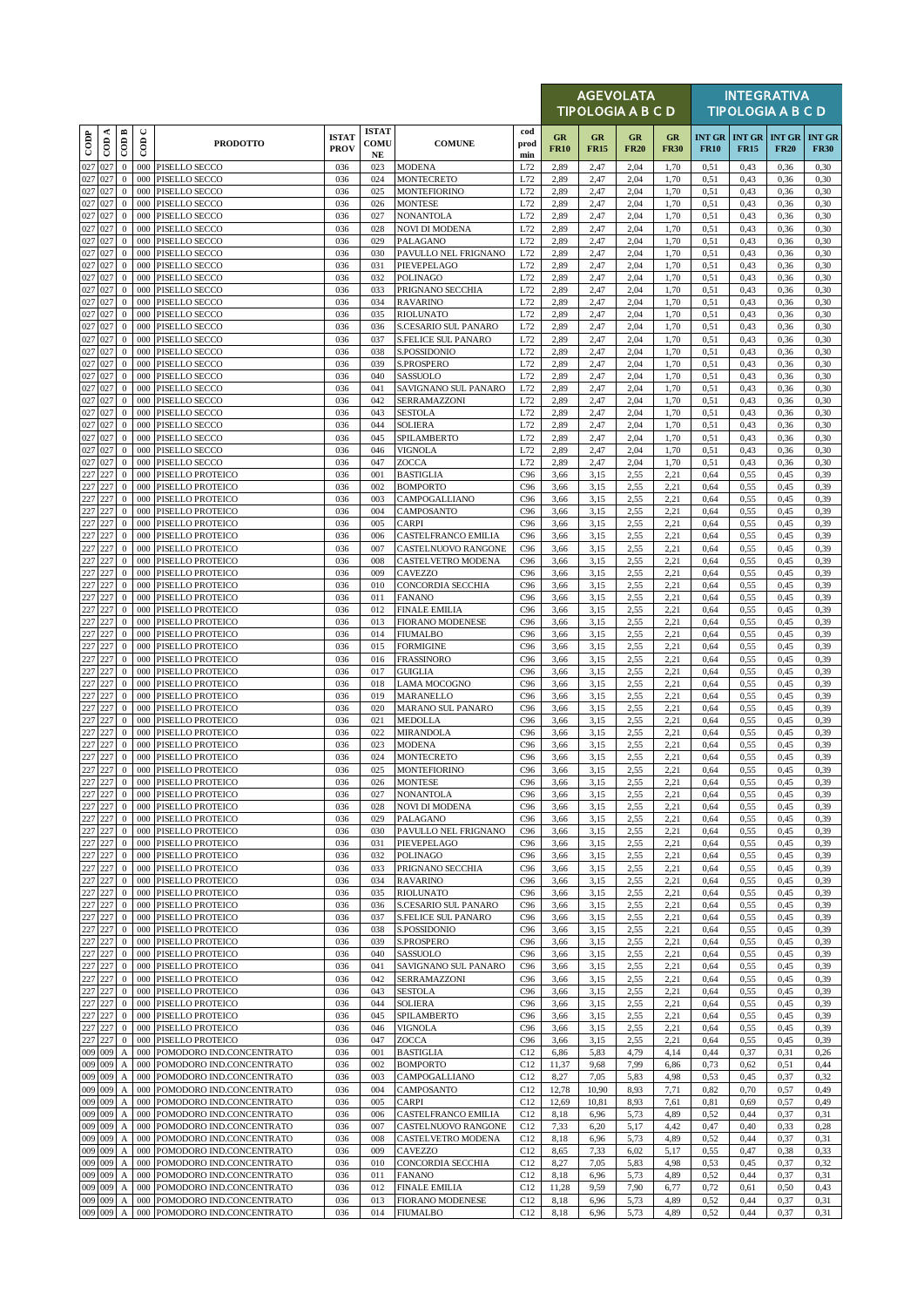|                      |                      |                                           |                 |                                                                  |                             |                            |                                            |                    |                   | AGEVOLATA<br>TIPOLOGIA A B C D |                   |                   |              |                                       | <b>INTEGRATIVA</b><br><b>TIPOLOGIA A B C D</b> |                              |
|----------------------|----------------------|-------------------------------------------|-----------------|------------------------------------------------------------------|-----------------------------|----------------------------|--------------------------------------------|--------------------|-------------------|--------------------------------|-------------------|-------------------|--------------|---------------------------------------|------------------------------------------------|------------------------------|
| $_{\rm{cop}}$        | $\cos A$             | $\overline{CDB}$                          | ပ<br>$\epsilon$ | <b>PRODOTTO</b>                                                  | <b>ISTAT</b><br><b>PROV</b> | <b>ISTAT</b><br>COMU<br>NE | <b>COMUNE</b>                              | cod<br>prod<br>min | GR<br><b>FR10</b> | GR<br><b>FR15</b>              | GR<br><b>FR20</b> | GR<br><b>FR30</b> | <b>FR10</b>  | <b>INT GR   INT GR</b><br><b>FR15</b> | <b>INT GR</b><br><b>FR20</b>                   | <b>INT GR</b><br><b>FR30</b> |
| 009 009              |                      | $\mathbf{A}$                              |                 | 000 POMODORO IND.CONCENTRATO                                     | 036                         | 015                        | <b>FORMIGINE</b>                           | C12                | 8,18              | 6,96                           | 5,73              | 4,89              | 0,52         | 0,44                                  | 0,37                                           | 0,31                         |
| 009                  | 009                  | $\mathbf{A}$                              | 000             | POMODORO IND.CONCENTRATO                                         | 036                         | 016                        | <b>FRASSINORO</b>                          | C12                | 8,18              | 6,96                           | 5,73              | 4,89              | 0,52         | 0,44                                  | 0,37                                           | 0,31                         |
| 009 009<br>009 009   |                      | $\mathbf{A}$<br>A                         | 000<br>000      | POMODORO IND.CONCENTRATO<br>POMODORO IND.CONCENTRATO             | 036<br>036                  | 017<br>018                 | <b>GUIGLIA</b><br><b>LAMA MOCOGNO</b>      | C12<br>C12         | 8,18<br>8,18      | 6,96<br>6,96                   | 5,73<br>5,73      | 4,89<br>4,89      | 0,52<br>0,52 | 0,44<br>0,44                          | 0,37<br>0,37                                   | 0.31<br>0,31                 |
| 009 009              |                      | A                                         | 000             | POMODORO IND.CONCENTRATO                                         | 036                         | 019                        | MARANELLO                                  | C12                | 8,18              | 6,96                           | 5,73              | 4,89              | 0,52         | 0,44                                  | 0,37                                           | 0,31                         |
| 009 009              |                      | A                                         | 000             | POMODORO IND.CONCENTRATO                                         | 036                         | 020                        | <b>MARANO SUL PANARO</b>                   | C12                | 8,18              | 6,96                           | 5,73              | 4,89              | 0,52         | 0,44                                  | 0,37                                           | 0,31                         |
| $009$ 009<br>009 009 |                      | $\boldsymbol{\mathsf{A}}$<br>$\mathbf{A}$ | 000<br>000      | POMODORO IND.CONCENTRATO<br>POMODORO IND.CONCENTRATO             | 036<br>036                  | 021<br>022                 | <b>MEDOLLA</b><br><b>MIRANDOLA</b>         | C12<br>C12         | 7,61<br>11,28     | 6,49<br>9,59                   | 5,36<br>7,90      | 4,61<br>6,77      | 0,49<br>0,72 | 0,41<br>0,61                          | 0,34<br>0,50                                   | 0,29<br>0,43                 |
| 009 009              |                      | $\mathbf{A}$                              | 000             | POMODORO IND.CONCENTRATO                                         | 036                         | 023                        | <b>MODENA</b>                              | C12                | 10,81             | 9,21                           | 7,61              | 6,49              | 0,69         | 0,59                                  | 0,49                                           | 0,41                         |
| 009 009<br>009 009   |                      | A                                         | 000<br>000      | POMODORO IND.CONCENTRATO                                         | 036                         | 024                        | <b>MONTECRETO</b>                          | C12                | 8,18              | 6,96                           | 5,73              | 4,89              | 0,52         | 0,44                                  | 0,37                                           | 0,31                         |
| 009 009              |                      | $\mathbf{A}$<br>$\boldsymbol{A}$          | 000             | POMODORO IND.CONCENTRATO<br>POMODORO IND.CONCENTRATO             | 036<br>036                  | 025<br>026                 | <b>MONTEFIORINO</b><br><b>MONTESE</b>      | C12<br>C12         | 8,18<br>8,18      | 6,96<br>6,96                   | 5,73<br>5,73      | 4,89<br>4,89      | 0,52<br>0,52 | 0,44<br>0,44                          | 0,37<br>0,37                                   | 0,31<br>0,31                 |
| 009                  | 009                  | A                                         | 000             | POMODORO IND.CONCENTRATO                                         | 036                         | 027                        | <b>NONANTOLA</b>                           | C12                | 7,90              | 6,67                           | 5,55              | 4,70              | 0,50         | 0,43                                  | 0,35                                           | 0,30                         |
| 009 009<br>009 009   |                      | $\boldsymbol{A}$<br>$\mathbf{A}$          | 000<br>000      | POMODORO IND.CONCENTRATO<br>POMODORO IND.CONCENTRATO             | 036<br>036                  | 028<br>029                 | <b>NOVI DI MODENA</b><br>PALAGANO          | C12<br>C12         | 11,37             | 9,68<br>6,96                   | 7,99              | 6,86<br>4,89      | 0,73<br>0,52 | 0,62<br>0,44                          | 0,51                                           | 0,44<br>0,31                 |
| 009 009              |                      | $\mathbf{A}$                              | 000             | POMODORO IND.CONCENTRATO                                         | 036                         | 030                        | PAVULLO NEL FRIGNANO                       | C12                | 8,18<br>8,18      | 6,96                           | 5,73<br>5,73      | 4,89              | 0,52         | 0,44                                  | 0,37<br>0,37                                   | 0,31                         |
| 009 009              |                      | A                                         | 000             | POMODORO IND.CONCENTRATO                                         | 036                         | 031                        | PIEVEPELAGO                                | C12                | 8,18              | 6,96                           | 5,73              | 4,89              | 0,52         | 0,44                                  | 0,37                                           | 0,31                         |
| 009 009              |                      | A                                         | 000             | POMODORO IND.CONCENTRATO                                         | 036                         | 032                        | <b>POLINAGO</b>                            | C12                | 8,18              | 6,96                           | 5,73              | 4,89              | 0,52         | 0,44                                  | 0,37                                           | 0,31                         |
| 009 009<br>009 009   |                      | $\boldsymbol{\mathsf{A}}$<br>$\mathbf{A}$ | 000<br>000      | POMODORO IND.CONCENTRATO<br>POMODORO IND.CONCENTRATO             | 036<br>036                  | 033<br>034                 | PRIGNANO SECCHIA<br><b>RAVARINO</b>        | C12<br>C12         | 8,18<br>6,86      | 6,96<br>5,83                   | 5,73<br>4,79      | 4,89<br>4,14      | 0,52<br>0,44 | 0,44<br>0,37                          | 0,37<br>0,31                                   | 0,31<br>0,26                 |
| 009 009              |                      | $\mathbf{A}$                              | 000             | POMODORO IND.CONCENTRATO                                         | 036                         | 035                        | <b>RIOLUNATO</b>                           | C12                | 8,18              | 6,96                           | 5,73              | 4,89              | 0,52         | 0,44                                  | 0,37                                           | 0,31                         |
| 009 009              |                      | $\mathbf{A}$                              | 000             | POMODORO IND.CONCENTRATO                                         | 036                         | 036                        | S.CESARIO SUL PANARO                       | C12                | 7,90              | 6,67                           | 5,55              | 4,70              | 0,50         | 0,43                                  | 0,35                                           | 0,30                         |
| 009 009<br>009       | 009                  | $\mathbf{A}$<br>A                         | 000<br>000      | POMODORO IND.CONCENTRATO<br>POMODORO IND.CONCENTRATO             | 036<br>036                  | 037<br>038                 | <b>S.FELICE SUL PANARO</b><br>S.POSSIDONIO | C12<br>C12         | 11,37<br>8,65     | 9,68<br>7,33                   | 7,99<br>6,02      | 6,86<br>5,17      | 0,73<br>0,55 | 0,62<br>0,47                          | 0, 51<br>0,38                                  | 0,44<br>0,33                 |
| 009 009              |                      | A                                         | 000             | POMODORO IND.CONCENTRATO                                         | 036                         | 039                        | <b>S.PROSPERO</b>                          | C12                | 9,02              | 7,71                           | 6,30              | 5,45              | 0,58         | 0,49                                  | 0,40                                           | 0,35                         |
| 009 009              |                      | A                                         | 000             | POMODORO IND.CONCENTRATO                                         | 036                         | 040                        | SASSUOLO                                   | C12                | 8,18              | 6,96                           | 5,73              | 4,89              | 0,52         | 0,44                                  | 0,37                                           | 0,31                         |
| 009<br>009 009       | 009                  | $\mathbf{A}$<br>$\boldsymbol{A}$          | 000<br>000      | POMODORO IND.CONCENTRATO<br>POMODORO IND.CONCENTRATO             | 036<br>036                  | 041<br>042                 | SAVIGNANO SUL PANARO<br>SERRAMAZZONI       | C12<br>C12         | 8,18<br>8,18      | 6,96<br>6,96                   | 5,73<br>5,73      | 4,89<br>4,89      | 0,52<br>0,52 | 0,44<br>0,44                          | 0,37<br>0,37                                   | 0,31<br>0,31                 |
| 009 009              |                      | A                                         | 000             | POMODORO IND.CONCENTRATO                                         | 036                         | 043                        | <b>SESTOLA</b>                             | C12                | 8,18              | 6,96                           | 5,73              | 4,89              | 0,52         | 0,44                                  | 0,37                                           | 0,31                         |
| 009                  | 009                  | A                                         | 000             | POMODORO IND.CONCENTRATO                                         | 036                         | 044                        | <b>SOLIERA</b>                             | C12                | 8,74              | 7,43                           | 6,11              | 5,26              | 0,56         | 0,47                                  | 0,39                                           | 0,34                         |
| 009 009<br>009 009   |                      | A<br>$\mathbf{A}$                         | 000<br>000      | POMODORO IND.CONCENTRATO<br>POMODORO IND.CONCENTRATO             | 036<br>036                  | 045<br>046                 | SPILAMBERTO<br>VIGNOLA                     | C12<br>C12         | 7,90<br>8,18      | 6,67<br>6,96                   | 5,55<br>5,73      | 4,70<br>4,89      | 0,50<br>0,52 | 0,43<br>0,44                          | 0,35<br>0,37                                   | 0,30<br>0,31                 |
| 009 009              |                      | $\boldsymbol{A}$                          | 000             | POMODORO IND.CONCENTRATO                                         | 036                         | 047                        | ZOCCA                                      | C12                | 8,18              | 6,96                           | 5,73              | 4,89              | 0,52         | 0,44                                  | 0,37                                           | 0,31                         |
| 010 010              |                      | $\mathbf{A}$                              | 000             | POMODORO DA CONSUMO FRESCO                                       | 036                         | 001                        | <b>BASTIGLIA</b>                           | C13                | 4,98              | 4,23                           | 3,48              | 3,01              | 0,32         | 0,27                                  | 0,22                                           | 0,19                         |
| 010 010<br>010 010   |                      | $\boldsymbol{\mathsf{A}}$<br>A            | 000<br>000      | POMODORO DA CONSUMO FRESCO<br>POMODORO DA CONSUMO FRESCO         | 036<br>036                  | 002<br>003                 | <b>BOMPORTO</b><br>CAMPOGALLIANO           | C13<br>C13         | 6,77<br>7,24      | 5,73<br>6,11                   | 4,70<br>5,08      | 4,04<br>4,32      | 0,43<br>0,46 | 0,37<br>0,39                          | 0,30<br>0,32                                   | 0,26<br>0,28                 |
| 010 010              |                      | $\mathbf{A}$                              | 000             | POMODORO DA CONSUMO FRESCO                                       | 036                         | 004                        | CAMPOSANTO                                 | C13                | 8,46              | 7,24                           | 5,92              | 5,08              | 0,54         | 0,46                                  | 0,38                                           | 0,32                         |
| 010 010              |                      | A                                         | 000             | POMODORO DA CONSUMO FRESCO                                       | 036                         | 005                        | <b>CARPI</b>                               | C13                | 8,08              | 6,86                           | 5,64              | 4,89              | 0,52         | 0,44                                  | 0,36                                           | 0,31                         |
| 010 010<br>010 010   |                      | $\boldsymbol{A}$<br>$\mathbf{A}$          | 000<br>000      | POMODORO DA CONSUMO FRESCO<br>POMODORO DA CONSUMO FRESCO         | 036<br>036                  | 006<br>007                 | CASTELFRANCO EMILIA<br>CASTELNUOVO RANGONE | C13<br>C13         | 5,17<br>6,77      | 4,42<br>5,73                   | 3,67<br>4,70      | 3,10<br>4,04      | 0.33<br>0,43 | 0,28<br>0,37                          | 0,23<br>0,30                                   | 0,20<br>0,26                 |
| 010 010              |                      | $\boldsymbol{A}$                          | 000             | POMODORO DA CONSUMO FRESCO                                       | 036                         | 008                        | CASTELVETRO MODENA                         | C13                | 7,33              | 6,20                           | 5,17              | 4,42              | 0,47         | 0,40                                  | 0,33                                           | 0,28                         |
| 010 010              |                      | $\boldsymbol{A}$                          | 000             | POMODORO DA CONSUMO FRESCO                                       | 036                         | 009                        | <b>CAVEZZO</b>                             | C13                | 8,37              | 7,14                           | 5,83              | 4,98              | 0,53         | 0,46                                  | 0,37                                           | 0,32                         |
| 010 010<br>010 010   |                      | $\mathbf{A}$<br>$\boldsymbol{A}$          | 000<br>000      | POMODORO DA CONSUMO FRESCO<br>POMODORO DA CONSUMO FRESCO         | 036<br>036                  | 010<br>011                 | CONCORDIA SECCHIA<br><b>FANANO</b>         | C13<br>C13         | 8,18<br>7,05      | 6,96<br>6,02                   | 5,73<br>4,98      | 4,89<br>4,23      | 0.52<br>0,45 | 0,44<br>0,38                          | 0,37<br>0,32                                   | 0,31<br>0,27                 |
| 010 010              |                      | $\mathbf{A}$                              | 000             | POMODORO DA CONSUMO FRESCO                                       | 036                         | 012                        | <b>FINALE EMILIA</b>                       | C13                | 6,77              | 5,73                           | 4,70              | 4,04              | 0,43         | 0,37                                  | 0,30                                           | 0,26                         |
| 010 010              |                      | A                                         | 000             | POMODORO DA CONSUMO FRESCO                                       | 036                         | 013                        | <b>FIORANO MODENESE</b>                    | C13                | 5,73              | 4,89                           | 4,04              | 3,48              | 0,37         | 0,31                                  | 0,26                                           | 0,22                         |
| 010 010<br>010 010   |                      | $\boldsymbol{\mathsf{A}}$<br>$\mathbf{A}$ | 000<br>000      | POMODORO DA CONSUMO FRESCO<br>POMODORO DA CONSUMO FRESCO         | 036<br>036                  | 014<br>015                 | <b>FIUMALBO</b><br><b>FORMIGINE</b>        | C13<br>C13         | 4,14<br>5,73      | 3,48<br>4,89                   | 2.91<br>4,04      | 2,44<br>3,48      | 0,26<br>0,37 | 0,22<br>0,31                          | 0,19<br>0,26                                   | 0,16<br>0,22                 |
| 010 010              |                      | A                                         | 000             | POMODORO DA CONSUMO FRESCO                                       | 036                         | 016                        | <b>FRASSINORO</b>                          | C13                | 4,14              | 3,48                           | 2,91              | 2,44              | 0,26         | 0,22                                  | 0,19                                           | 0,16                         |
| 010 010              |                      | $\mathbf{A}$                              |                 | 000 POMODORO DA CONSUMO FRESCO                                   | 036                         | 017                        | <b>GUIGLIA</b>                             | C13                | 4,14              | 3,48                           | 2.91              | 2,44              | 0,26         | 0,22                                  | 0,19                                           | 0,16                         |
| 010 010<br>010 010   |                      | $\mathbf A$<br>$\mathbf{A}$               |                 | 000 POMODORO DA CONSUMO FRESCO<br>000 POMODORO DA CONSUMO FRESCO | 036<br>036                  | 018<br>019                 | <b>LAMA MOCOGNO</b><br>MARANELLO           | C13<br>C13         | 4,14<br>4,14      | 3,48<br>3,48                   | 2,91<br>2,91      | 2,44<br>2,44      | 0,26<br>0,26 | 0,22<br>0,22                          | 0,19<br>0,19                                   | 0,16<br>0,16                 |
| 010 010              |                      | $\boldsymbol{A}$                          | 000             | POMODORO DA CONSUMO FRESCO                                       | 036                         | 020                        | <b>MARANO SUL PANARO</b>                   | C13                | 4,14              | 3,48                           | 2.91              | 2,44              | 0,26         | 0,22                                  | 0,19                                           | 0,16                         |
|                      | 010 010              | $\mathbf{A}$                              |                 | 000 POMODORO DA CONSUMO FRESCO                                   | 036                         | 021                        | <b>MEDOLLA</b>                             | C13                | 6,30              | 5,36                           | 4,42              | 3,76              | 0,40         | 0,34                                  | 0,28                                           | 0,24                         |
|                      | 010 010<br>010 010 A | $\boldsymbol{A}$                          | 000             | 000 POMODORO DA CONSUMO FRESCO<br>POMODORO DA CONSUMO FRESCO     | 036<br>036                  | 022<br>023                 | <b>MIRANDOLA</b><br><b>MODENA</b>          | C13<br>C13         | 7,43<br>8,46      | 6,30<br>7,24                   | 5,17<br>5,92      | 4,42<br>5,08      | 0,47<br>0,54 | 0,40<br>0,46                          | 0,33<br>0,38                                   | 0,28<br>0,32                 |
|                      | 010 010              | $\mathbf{A}$                              | 000             | POMODORO DA CONSUMO FRESCO                                       | 036                         | 024                        | <b>MONTECRETO</b>                          | C13                | 4,14              | 3,48                           | 2,91              | 2,44              | 0,26         | 0,22                                  | 0,19                                           | 0,16                         |
| 010 010<br>010 010   |                      | $\boldsymbol{A}$                          | 000<br>000      | POMODORO DA CONSUMO FRESCO<br>POMODORO DA CONSUMO FRESCO         | 036<br>036                  | 025<br>026                 | <b>MONTEFIORINO</b><br><b>MONTESE</b>      | C13                | 4,14              | 3,48                           | 2,91              | 2,44              | 0,26<br>0,26 | 0,22<br>0,22                          | 0,19                                           | 0,16                         |
| 010 010              |                      | $\mathbf{A}$<br>$\boldsymbol{A}$          | 000             | POMODORO DA CONSUMO FRESCO                                       | 036                         | 027                        | <b>NONANTOLA</b>                           | C13<br>C13         | 4,14<br>7,43      | 3,48<br>6,30                   | 2,91<br>5,17      | 2,44<br>4,42      | 0,47         | 0,40                                  | 0,19<br>0,33                                   | 0,16<br>0,28                 |
|                      | 010 010              | $\boldsymbol{A}$                          | 000             | POMODORO DA CONSUMO FRESCO                                       | 036                         | 028                        | <b>NOVI DI MODENA</b>                      | C13                | 8,46              | 7,24                           | 5,92              | 5,08              | 0,54         | 0,46                                  | 0,38                                           | 0,32                         |
| 010 010 A            | 010 010              |                                           |                 | 000 POMODORO DA CONSUMO FRESCO                                   | 036                         | 029                        | PALAGANO                                   | C13                | 4,14              | 3,48                           | 2,91              | 2,44              | 0,26         | 0,22                                  | 0,19                                           | 0,16                         |
| $010$ 010            |                      | $\boldsymbol{A}$<br>$\boldsymbol{A}$      | 000<br>000      | POMODORO DA CONSUMO FRESCO<br>POMODORO DA CONSUMO FRESCO         | 036<br>036                  | 030<br>031                 | PAVULLO NEL FRIGNANO<br>PIEVEPELAGO        | C13<br>C13         | 4,14<br>4,14      | 3,48<br>3,48                   | 2.91<br>2.91      | 2,44<br>2,44      | 0,26<br>0,26 | 0,22<br>0,22                          | 0,19<br>0,19                                   | 0,16<br>0,16                 |
| 010 010 A            |                      |                                           |                 | 000 POMODORO DA CONSUMO FRESCO                                   | 036                         | 032                        | <b>POLINAGO</b>                            | C13                | 4,14              | 3,48                           | 2,91              | 2,44              | 0,26         | 0,22                                  | 0,19                                           | 0,16                         |
| 010 010              |                      | A                                         | 000             | POMODORO DA CONSUMO FRESCO                                       | 036                         | 033                        | PRIGNANO SECCHIA                           | C13                | 4,14              | 3,48                           | 2,91              | 2,44              | 0,26         | 0,22                                  | 0,19                                           | 0,16                         |
| 010 010              | 010 010              | $\boldsymbol{A}$<br>$\mathbf{A}$          | 000             | POMODORO DA CONSUMO FRESCO<br>000 POMODORO DA CONSUMO FRESCO     | 036<br>036                  | 034<br>035                 | <b>RAVARINO</b><br><b>RIOLUNATO</b>        | C13<br>C13         | 7,61<br>4,14      | 6,49<br>3,48                   | 5,36<br>2.91      | 4,61<br>2,44      | 0,49<br>0,26 | 0,41<br>0,22                          | 0,34<br>0,19                                   | 0,29<br>0,16                 |
|                      | 010 010              | $\boldsymbol{A}$                          | 000             | POMODORO DA CONSUMO FRESCO                                       | 036                         | 036                        | S.CESARIO SUL PANARO                       | C13                | 7,05              | 6,02                           | 4,98              | 4,23              | 0,45         | 0,38                                  | 0,32                                           | 0,27                         |
| 010 010              | 010 010              | $\boldsymbol{A}$                          | 000             | POMODORO DA CONSUMO FRESCO                                       | 036                         | 037                        | S.FELICE SUL PANARO                        | C13                | 8,08              | 6,86                           | 5,64              | 4,89              | 0,52         | 0,44                                  | 0,36                                           | 0.31                         |
| 010 010              |                      | $\mathbf{A}$<br>$\boldsymbol{A}$          | 000<br>000      | POMODORO DA CONSUMO FRESCO<br>POMODORO DA CONSUMO FRESCO         | 036<br>036                  | 038<br>039                 | S.POSSIDONIO<br>S.PROSPERO                 | C13<br>C13         | 7,90<br>6,30      | 6,67<br>5,36                   | 5,55<br>4,42      | 4,70<br>3,76      | 0,50<br>0,40 | 0,43<br>0,34                          | 0,35<br>0,28                                   | 0,30<br>0,24                 |
| 010 010              |                      | $\boldsymbol{A}$                          | 000             | POMODORO DA CONSUMO FRESCO                                       | 036                         | 040                        | SASSUOLO                                   | C13                | 4,14              | 3,48                           | 2,91              | 2,44              | 0,26         | 0,22                                  | 0,19                                           | 0,16                         |
| 010 010              |                      | A                                         | 000             | POMODORO DA CONSUMO FRESCO                                       | 036                         | 041                        | SAVIGNANO SUL PANARO                       | C13                | 4,14              | 3,48                           | 2,91              | 2,44              | 0,26         | 0,22                                  | 0,19                                           | 0,16                         |
| 010 010              | 010 010              | $\boldsymbol{A}$<br>$\mathbf{A}$          | 000<br>000      | POMODORO DA CONSUMO FRESCO<br>POMODORO DA CONSUMO FRESCO         | 036<br>036                  | 042<br>043                 | SERRAMAZZONI<br><b>SESTOLA</b>             | C13<br>C13         | 4,14<br>4,14      | 3,48<br>3,48                   | 2.91<br>2.91      | 2,44<br>2,44      | 0,26<br>0,26 | 0,22<br>0,22                          | 0,19<br>0,19                                   | 0,16<br>0,16                 |
| 010 010              |                      | A                                         | 000             | POMODORO DA CONSUMO FRESCO                                       | 036                         | 044                        | <b>SOLIERA</b>                             | C13                | 8,08              | 6,86                           | 5,64              | 4,89              | 0,52         | 0,44                                  | 0,36                                           | 0,31                         |
|                      | $010$ $010$          | $\boldsymbol{A}$                          | 000             | POMODORO DA CONSUMO FRESCO                                       | 036                         | 045                        | SPILAMBERTO                                | C13                | 5,64              | 4,79                           | 3,95              | 3,38              | 0,36         | 0,31                                  | 0,25                                           | 0,22                         |
| 010 010              | 010 010              | $\mathbf{A}$<br>$\mathbf{A}$              | 000<br>000      | POMODORO DA CONSUMO FRESCO<br>POMODORO DA CONSUMO FRESCO         | 036<br>036                  | 046<br>047                 | <b>VIGNOLA</b><br><b>ZOCCA</b>             | C13<br>C13         | 4,14<br>4,14      | 3,48<br>3,48                   | 2,91<br>2,91      | 2,44<br>2,44      | 0,26<br>0,26 | 0,22<br>0,22                          | 0,19<br>0,19                                   | 0,16<br>0,16                 |
| 008 008              |                      | $\mathbf{A}$                              | 000             | POMODORO IND.PELATI                                              | 036                         | 001                        | <b>BASTIGLIA</b>                           | C14                | 5,45              | 4,61                           | 3,85              | 3,29              | 0,35         | 0,29                                  | 0,25                                           | 0,21                         |
| 008 008              |                      | $\boldsymbol{\mathsf{A}}$                 |                 | 000 POMODORO IND.PELATI                                          | 036                         | 002                        | <b>BOMPORTO</b>                            | C14                | 7,43              | 6,30                           | 5,17              | 4,42              | 0,47         | 0,40                                  | 0,33                                           | 0,28                         |
| 008 008<br>008 008   |                      | A<br>A                                    | 000<br>000      | POMODORO IND.PELATI<br>POMODORO IND.PELATI                       | 036<br>036                  | 003<br>004                 | CAMPOGALLIANO<br>CAMPOSANTO                | C14<br>C14         | 6,77<br>7,05      | 5,73<br>6,02                   | 4,70<br>4,98      | 4,04<br>4,23      | 0,43<br>0,45 | 0,37<br>0,38                          | 0,30<br>0,32                                   | 0,26<br>0,27                 |
| 008 008              |                      | A                                         |                 | 000 POMODORO IND.PELATI                                          | 036                         | 005                        | <b>CARPI</b>                               | C14                | 8,18              | 6,96                           | 5,73              | 4,89              | 0,52         | 0,44                                  | 0,37                                           | 0,31                         |
| 008 008              |                      | $\boldsymbol{A}$                          |                 | 000 POMODORO IND.PELATI                                          | 036                         | 006                        | CASTELFRANCO EMILIA                        | C14                | 6,67              | 5,64                           | 4,70              | 4,04              | 0,43         | 0,36                                  | 0,30                                           | 0,26                         |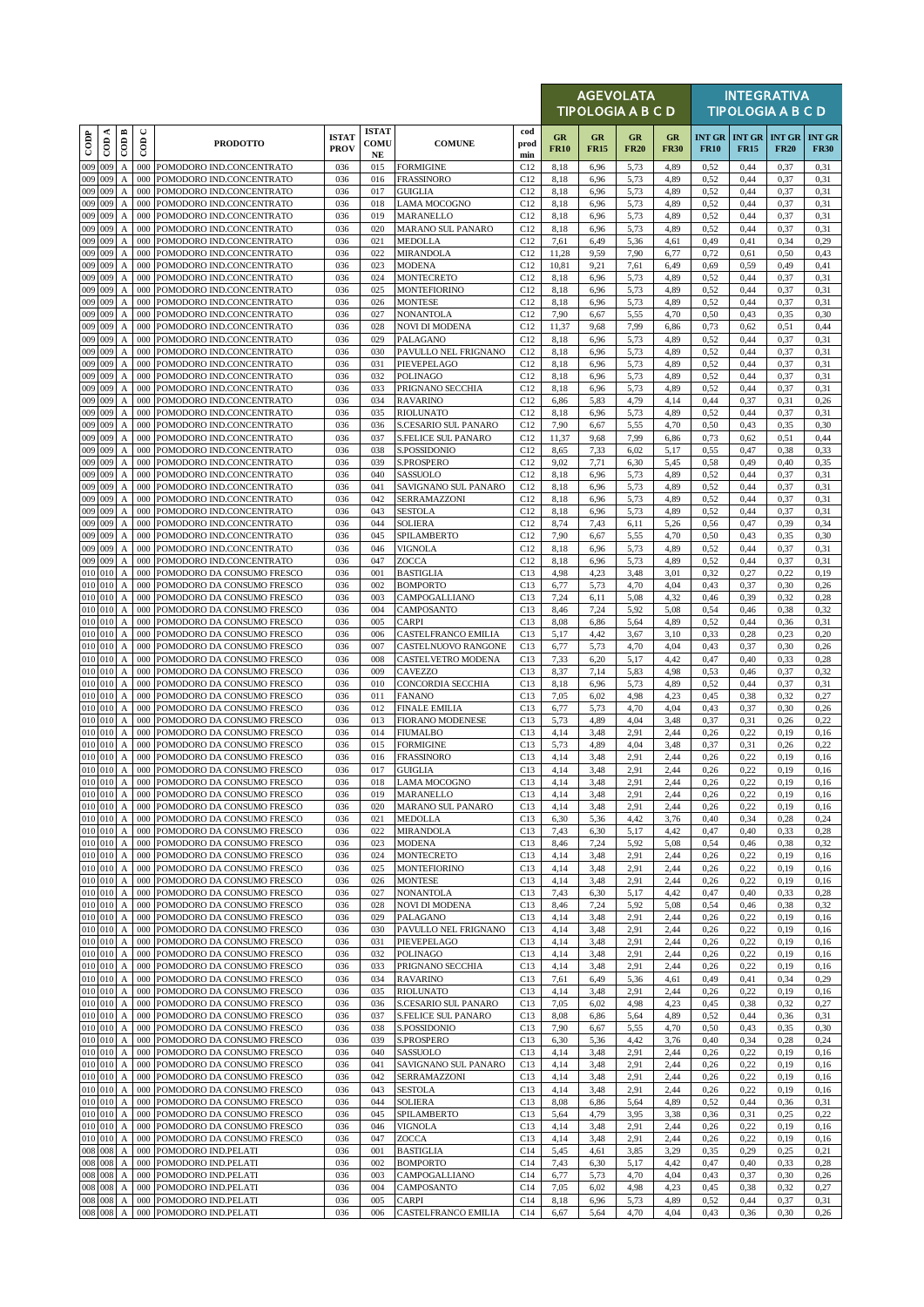|                             |          |                                           |                      |                                            |                             |                                     |                                                 |                    |                   |                   | <b>AGEVOLATA</b><br><b>TIPOLOGIA A B C D</b> |                   |                              |              | <b>INTEGRATIVA</b><br><b>TIPOLOGIA A B C D</b> |                              |
|-----------------------------|----------|-------------------------------------------|----------------------|--------------------------------------------|-----------------------------|-------------------------------------|-------------------------------------------------|--------------------|-------------------|-------------------|----------------------------------------------|-------------------|------------------------------|--------------|------------------------------------------------|------------------------------|
| $_{\rm{cop}}$               | $\cos A$ | $\overline{\mathrm{COD}}$ B               | $\cup$<br>$\epsilon$ | <b>PRODOTTO</b>                            | <b>ISTAT</b><br><b>PROV</b> | <b>ISTAT</b><br>COMU<br>$_{\rm NE}$ | <b>COMUNE</b>                                   | cod<br>prod<br>min | GR<br><b>FR10</b> | GR<br><b>FR15</b> | <b>GR</b><br><b>FR20</b>                     | GR<br><b>FR30</b> | <b>INT GR</b><br><b>FR10</b> | <b>FR15</b>  | <b>INT GR   INT GR</b><br><b>FR20</b>          | <b>INT GR</b><br><b>FR30</b> |
| 008                         | 008      | A                                         |                      | 000 POMODORO IND.PELATI                    | 036                         | 007                                 | CASTELNUOVO RANGONE                             | C14                | 5,73              | 4,89              | 4,04                                         | 3,48              | 0,37                         | 0,31         | 0,26                                           | 0,22                         |
| 008<br>008 008              | 008      | A<br>A                                    | 000<br>000           | POMODORO IND.PELATI<br>POMODORO IND.PELATI | 036<br>036                  | 008<br>009                          | CASTELVETRO MODENA<br>CAVEZZO                   | C14<br>C14         | 4,23<br>5,45      | 3,57<br>4,61      | 3.01<br>3,85                                 | 2,54<br>3,29      | 0,27<br>0,35                 | 0.23<br>0,29 | 0,19<br>0,25                                   | 0,16<br>0,21                 |
| 008 008                     |          | A                                         | 000                  | POMODORO IND.PELATI                        | 036                         | 010                                 | CONCORDIA SECCHIA                               | C14                | 5,92              | 5,08              | 4,14                                         | 3,57              | 0,38                         | 0,32         | 0,26                                           | 0,23                         |
| 008 008                     |          | A                                         | 000                  | POMODORO IND.PELATI                        | 036                         | 011                                 | <b>FANANO</b>                                   | C14                | 4,70              | 4,04              | 3,29                                         | 2,82              | 0,30                         | 0,26         | 0,21                                           | 0,18                         |
| 008 008<br>$\overline{0}08$ | 008      | $\mathbf{A}$<br>A                         | 000<br>000           | POMODORO IND.PELATI<br>POMODORO IND.PELATI | 036<br>036                  | 012<br>013                          | <b>FINALE EMILIA</b><br><b>FIORANO MODENESE</b> | C14<br>C14         | 6,67<br>4,23      | 5,64<br>3,57      | 4,70<br>3.01                                 | 4,04<br>2,54      | 0,43<br>0,27                 | 0,36<br>0,23 | 0,30<br>0,19                                   | 0,26<br>0,16                 |
| 008                         | 008      | A                                         | 000                  | POMODORO IND.PELATI                        | 036                         | 014                                 | <b>FIUMALBO</b>                                 | C14                | 4,70              | 4,04              | 3,29                                         | 2,82              | 0,30                         | 0,26         | 0,21                                           | 0,18                         |
| 008 008                     |          | $\mathbf{A}$                              | 000                  | POMODORO IND.PELATI                        | 036                         | 015                                 | <b>FORMIGINE</b>                                | C14                | 4,23              | 3,57              | 3,01                                         | 2,54              | 0,27                         | 0,23         | 0,19                                           | 0,16                         |
| 008<br>008 008              | 008      | A<br>$\mathbf{A}$                         | 000<br>000           | POMODORO IND.PELATI<br>POMODORO IND.PELATI | 036<br>036                  | 016<br>017                          | <b>FRASSINORO</b><br><b>GUIGLIA</b>             | C14<br>C14         | 4,70<br>4,70      | 4,04<br>4,04      | 3.29<br>3,29                                 | 2,82<br>2,82      | 0,30<br>0,30                 | 0,26<br>0,26 | 0,21<br>0,21                                   | 0,18<br>0,18                 |
| 008 008                     |          | $\boldsymbol{A}$                          | 000                  | POMODORO IND.PELATI                        | 036                         | 018                                 | <b>LAMA MOCOGNO</b>                             | C14                | 4,70              | 4,04              | 3,29                                         | 2,82              | 0,30                         | 0,26         | 0,21                                           | 0,18                         |
| $\,008$                     | 008      | $\mathbf{A}$                              | 000                  | POMODORO IND.PELATI                        | 036                         | 019                                 | MARANELLO                                       | C14                | 4,23              | 3,57              | 3.01                                         | 2,54              | 0,27                         | 0.23         | 0,19                                           | 0,16                         |
| 008<br>008 008              | 008      | A<br>$\mathbf{A}$                         | 000<br>000           | POMODORO IND.PELATI<br>POMODORO IND.PELATI | 036<br>036                  | 020<br>021                          | MARANO SUL PANARO<br>MEDOLLA                    | C14<br>C14         | 4,70<br>5,45      | 4,04<br>4,61      | 3,29<br>3,85                                 | 2,82<br>3,29      | 0,30<br>0,35                 | 0,26<br>0,29 | 0,21<br>0,25                                   | 0,18<br>0,21                 |
| 008                         | 008      | A                                         | 000                  | POMODORO IND.PELATI                        | 036                         | 022                                 | MIRANDOLA                                       | C14                | 7,05              | 6,02              | 4,98                                         | 4,23              | 0,45                         | 0,38         | 0,32                                           | 0,27                         |
| 008 008                     |          | $\mathbf{A}$                              | 000                  | POMODORO IND.PELATI                        | 036                         | 023                                 | <b>MODENA</b>                                   | C14                | 8,55              | 7,24              | 6,02                                         | 5,17              | 0,55                         | 0,46         | 0,38                                           | 0,33                         |
| 008 008<br>008 008          |          | A<br>A                                    | 000<br>000           | POMODORO IND.PELATI<br>POMODORO IND.PELATI | 036<br>036                  | 024<br>025                          | MONTECRETO<br><b>MONTEFIORINO</b>               | C14<br>C14         | 4,70<br>4,70      | 4.04<br>4,04      | 3,29<br>3,29                                 | 2,82<br>2,82      | 0,30<br>0,30                 | 0,26<br>0,26 | 0,21<br>0,21                                   | 0,18<br>0,18                 |
| 008 008                     |          | $\mathbf{A}$                              | 000                  | POMODORO IND.PELATI                        | 036                         | 026                                 | <b>MONTESE</b>                                  | C14                | 4,70              | 4,04              | 3,29                                         | 2,82              | 0,30                         | 0,26         | 0,21                                           | 0,18                         |
| 008                         | 008      | A                                         | 000                  | POMODORO IND.PELATI                        | 036                         | 027                                 | NONANTOLA                                       | C14                | 6,11              | 5,17              | 4,32                                         | 3,67              | 0,39                         | 0,33         | 0,28                                           | 0,23                         |
| 008 008<br>008 008          |          | A<br>$\mathbf{A}$                         | 000<br>000           | POMODORO IND.PELATI<br>POMODORO IND.PELATI | 036<br>036                  | 028<br>029                          | <b>NOVI DI MODENA</b><br>PALAGANO               | C14<br>C14         | 7,99<br>4,70      | 6,77<br>4,04      | 5,64<br>3.29                                 | 4,79<br>2,82      | 0.51<br>0,30                 | 0,43<br>0,26 | 0,36<br>0,21                                   | 0,31<br>0,18                 |
| 008                         | 008      | A                                         | 000                  | POMODORO IND.PELATI                        | 036                         | 030                                 | PAVULLO NEL FRIGNANO                            | C14                | 4,70              | 4,04              | 3.29                                         | 2,82              | 0,30                         | 0,26         | 0,21                                           | 0,18                         |
| 008 008                     |          | $\boldsymbol{A}$                          | 000                  | POMODORO IND.PELATI                        | 036                         | 031                                 | PIEVEPELAGO                                     | C14                | 4,70              | 4,04              | 3,29                                         | 2,82              | 0,30                         | 0,26         | 0,21                                           | 0,18                         |
| 008 008                     |          | A                                         | 000                  | POMODORO IND.PELATI                        | 036                         | 032                                 | <b>POLINAGO</b>                                 | C14                | 4,70              | 4,04              | 3,29                                         | 2,82              | 0,30                         | 0,26         | 0,21                                           | 0,18                         |
| 008<br>008 008              | 008      | A<br>A                                    | 000<br>000           | POMODORO IND.PELATI<br>POMODORO IND.PELATI | 036<br>036                  | 033<br>034                          | PRIGNANO SECCHIA<br><b>RAVARINO</b>             | C14<br>C14         | 4,70<br>6,77      | 4,04<br>5,73      | 3,29<br>4,70                                 | 2,82<br>4,04      | 0,30<br>0,43                 | 0,26<br>0,37 | 0,21<br>0,30                                   | 0,18<br>0,26                 |
| 008 008                     |          | A                                         | 000                  | POMODORO IND.PELATI                        | 036                         | 035                                 | <b>RIOLUNATO</b>                                | C14                | 4,70              | 4,04              | 3,29                                         | 2,82              | 0,30                         | 0,26         | 0,21                                           | 0,18                         |
| 008                         | 008      | A                                         | 000                  | POMODORO IND.PELATI                        | 036                         | 036                                 | S.CESARIO SUL PANARO                            | C14                | 6,11              | 5,17              | 4,32                                         | 3,67              | 0,39                         | 0,33         | 0,28                                           | 0,23                         |
| 008 008<br>008 008          |          | $\mathbf{A}$<br>A                         | 000<br>000           | POMODORO IND.PELATI<br>POMODORO IND.PELATI | 036<br>036                  | 037<br>038                          | <b>S.FELICE SUL PANARO</b><br>S.POSSIDONIO      | C14<br>C14         | 7,80<br>6,11      | 6,67<br>5,17      | 5,45<br>4,32                                 | 4,70<br>3,67      | 0,50<br>0,39                 | 0,43<br>0,33 | 0,35<br>0,28                                   | 0,30<br>0,23                 |
| 008                         | 008      | $\mathbf{A}$                              | 000                  | POMODORO IND.PELATI                        | 036                         | 039                                 | S.PROSPERO                                      | C14                | 5,92              | 5,08              | 4,14                                         | 3,57              | 0,38                         | 0,32         | 0,26                                           | 0,23                         |
| 008 008                     |          | A                                         | 000                  | POMODORO IND.PELATI                        | 036                         | 040                                 | SASSUOLO                                        | C14                | 4,23              | 3,57              | 3,01                                         | 2,54              | 0,27                         | 0,23         | 0,19                                           | 0,16                         |
| 008<br>008 008              | 008      | $\boldsymbol{\mathsf{A}}$<br>$\mathbf{A}$ | 000<br>000           | POMODORO IND.PELATI<br>POMODORO IND.PELATI | 036<br>036                  | 041<br>042                          | SAVIGNANO SUL PANARO<br>SERRAMAZZONI            | C14<br>C14         | 4,23<br>4,70      | 3,57<br>4,04      | 3.01<br>3,29                                 | 2,54<br>2,82      | 0,27<br>0,30                 | 0,23<br>0,26 | 0,19<br>0,21                                   | 0,16<br>0,18                 |
| 008 008                     |          | $\mathbf{A}$                              | 000                  | POMODORO IND.PELATI                        | 036                         | 043                                 | <b>SESTOLA</b>                                  | C14                | 4,70              | 4,04              | 3.29                                         | 2,82              | 0,30                         | 0,26         | 0,21                                           | 0,18                         |
| 008 008                     |          | A                                         | 000                  | POMODORO IND.PELATI                        | 036                         | 044                                 | <b>SOLIERA</b>                                  | C14                | 6,96              | 5,92              | 4,89                                         | 4,14              | 0,44                         | 0,38         | 0,31                                           | 0,26                         |
| 008 008<br>008 008          |          | $\mathbf{A}$<br>$\mathbf{A}$              | 000<br>000           | POMODORO IND.PELATI<br>POMODORO IND.PELATI | 036<br>036                  | 045<br>046                          | SPILAMBERTO<br>VIGNOLA                          | C14<br>C14         | 4,70<br>4,23      | 4,04<br>3,57      | 3,29<br>3,01                                 | 2,82<br>2,54      | 0,30<br>0,27                 | 0,26<br>0,23 | 0,21<br>0,19                                   | 0,18<br>0,16                 |
| 008 008                     |          | A                                         | 000                  | POMODORO IND.PELATI                        | 036                         | 047                                 | ZOCCA                                           | C14                | 4,70              | 4,04              | 3,29                                         | 2,82              | 0,30                         | 0,26         | 0,21                                           | 0,18                         |
| 004                         | 004      | $\mathbf{0}$                              | 000                  | <b>RISO</b>                                | 036                         | 001                                 | <b>BASTIGLIA</b>                                | C15                | 2,08              | 1,74              | 1,49                                         | 1,25              | 0,42                         | 0,36         | 0,31                                           | 0,25                         |
| 004 004<br>004              | 004      | $\mathbf{0}$<br>$\mathbf{0}$              | 000<br>000           | <b>RISO</b><br><b>RISO</b>                 | 036<br>036                  | 002<br>003                          | <b>BOMPORTO</b><br>CAMPOGALLIANO                | C15<br>C15         | 2,08<br>2,08      | 1,74<br>1,74      | 1,49<br>1,49                                 | 1,25<br>1,25      | 0,42<br>0,42                 | 0,36<br>0,36 | 0,31<br>0,31                                   | 0,25<br>0,25                 |
| 004                         | 004      | $\mathbf{0}$                              | 000                  | <b>RISO</b>                                | 036                         | 004                                 | CAMPOSANTO                                      | C15                | 2,08              | 1,74              | 1,49                                         | 1,25              | 0,42                         | 0,36         | 0,31                                           | 0,25                         |
| 004 004                     |          | $\mathbf{0}$                              | 000                  | <b>RISO</b>                                | 036                         | 005                                 | CARPI                                           | C15                | 2,08              | 1,74              | 1,49                                         | 1,25              | 0,42                         | 0,36         | 0,31                                           | 0,25                         |
| 004<br>004 004              | 004      | $\mathbf{0}$<br>$\mathbf{0}$              | 000<br>000           | <b>RISO</b><br><b>RISO</b>                 | 036<br>036                  | 006                                 | CASTELFRANCO EMILIA                             | C15<br>C15         | 2,08<br>2,08      | 1,74<br>1,74      | 1,49<br>1,49                                 | 1,25<br>1,25      | 0,42                         | 0,36         | 0,31<br>0,31                                   | 0,25<br>0,25                 |
| 004                         | 004      | $\bf{0}$                                  | 000                  | <b>RISO</b>                                | 036                         | 007<br>008                          | CASTELNUOVO RANGONE<br>CASTELVETRO MODENA       | C15                | 2,08              | 1,74              | 1,49                                         | 1,25              | 0,42<br>0,42                 | 0,36<br>0,36 | 0,31                                           | 0,25                         |
| 004 004                     |          | $\mathbf{0}$                              | 000                  | <b>RISO</b>                                | 036                         | 009                                 | CAVEZZO                                         | C15                | 2,08              | 1,74              | 1,49                                         | 1,25              | 0,42                         | 0,36         | 0,31                                           | 0,25                         |
| 004 004                     |          |                                           |                      | 0 000 RISO                                 | 036                         | 010                                 | CONCORDIA SECCHIA                               | C15                | 2,08              | 1,74              | 1,49                                         | 1,25              | 0,42                         | 0,36         | 0,31                                           | 0,25                         |
| 004 004<br>004 004          |          | $\bf{0}$<br>$\bf{0}$                      | 000<br>000           | <b>RISO</b><br><b>RISO</b>                 | 036<br>036                  | 011<br>012                          | <b>FANANO</b><br><b>FINALE EMILIA</b>           | C15<br>C15         | 2,08<br>2,08      | 1,74<br>1,74      | 1,49<br>1,49                                 | 1,25<br>1,25      | 0,42<br>0,42                 | 0,36<br>0,36 | 0,31<br>0,31                                   | 0,25<br>0,25                 |
| 004 004                     |          | $\overline{0}$                            |                      | 000 RISO                                   | 036                         | 013                                 | FIORANO MODENESE                                | C15                | 2,08              | 1,74              | 1,49                                         | 1,25              | 0,42                         | 0,36         | 0,31                                           | 0,25                         |
| 004 004                     |          | $\mathbf{0}$                              | 000                  | <b>RISO</b>                                | 036                         | 014                                 | <b>FIUMALBO</b>                                 | C15                | 2,08              | 1,74              | 1,49                                         | 1,25              | 0,42                         | 0,36         | 0,31                                           | 0,25                         |
| 004 004<br>004 004          |          | $\bf{0}$<br>$\mathbf{0}$                  | 000<br>000           | <b>RISO</b><br><b>RISO</b>                 | 036<br>036                  | 015<br>016                          | <b>FORMIGINE</b><br><b>FRASSINORO</b>           | C15<br>C15         | 2,08<br>2,08      | 1,74<br>1,74      | 1,49<br>1,49                                 | 1,25<br>1,25      | 0,42<br>0,42                 | 0,36<br>0,36 | 0,31<br>0,31                                   | 0,25<br>0,25                 |
| 004 004                     |          | $\mathbf{0}$                              | 000                  | <b>RISO</b>                                | 036                         | 017                                 | <b>GUIGLIA</b>                                  | C15                | 2,08              | 1,74              | 1,49                                         | 1,25              | 0,42                         | 0,36         | 0,31                                           | 0,25                         |
| 004 004<br>004 004          |          | $\bf{0}$                                  | 000                  | <b>RISO</b>                                | 036                         | 018                                 | <b>LAMA MOCOGNO</b>                             | C15                | 2,08              | 1,74              | 1,49                                         | 1,25              | 0,42                         | 0,36         | 0,31                                           | 0,25                         |
| 004 004                     |          | $\mathbf{0}$<br>$\mathbf{0}$              | 000<br>000           | <b>RISO</b><br><b>RISO</b>                 | 036<br>036                  | 019<br>020                          | MARANELLO<br>MARANO SUL PANARO                  | C15<br>C15         | 2,08<br>2,08      | 1,74<br>1,74      | 1,49<br>1,49                                 | 1,25<br>1,25      | 0,42<br>0,42                 | 0,36<br>0,36 | 0,31<br>0,31                                   | 0,25<br>0,25                 |
| 004 004                     |          | $\bf{0}$                                  | 000                  | <b>RISO</b>                                | 036                         | 021                                 | MEDOLLA                                         | C15                | 2,08              | 1,74              | 1,49                                         | 1,25              | 0,42                         | 0,36         | 0,31                                           | 0,25                         |
| 004 004                     |          | $\bf{0}$                                  | 000                  | <b>RISO</b>                                | 036                         | 022                                 | MIRANDOLA                                       | C15                | 2,08              | 1,74              | 1,49                                         | 1,25              | 0,42                         | 0,36         | 0,31                                           | 0,25                         |
| 004 004<br>004 004          |          | $\mathbf{0}$<br>$\bf{0}$                  | 000<br>000           | <b>RISO</b><br><b>RISO</b>                 | 036<br>036                  | 023<br>024                          | <b>MODENA</b><br><b>MONTECRETO</b>              | C15<br>C15         | 2,08<br>2,08      | 1,74<br>1,74      | 1,49<br>1,49                                 | 1,25<br>1,25      | 0,42<br>0,42                 | 0,36<br>0,36 | 0,31<br>0,31                                   | 0,25<br>0,25                 |
| 004 004                     |          | $\bf{0}$                                  | 000                  | <b>RISO</b>                                | 036                         | 025                                 | MONTEFIORINO                                    | C15                | 2,08              | 1,74              | 1,49                                         | 1,25              | 0,42                         | 0,36         | 0,31                                           | 0,25                         |
| 004 004                     |          | $\mathbf{0}$                              | 000                  | <b>RISO</b>                                | 036                         | 026                                 | <b>MONTESE</b>                                  | C15                | 2,08              | 1,74              | 1,49                                         | 1,25              | 0,42                         | 0,36         | 0,31                                           | 0,25                         |
| 004 004<br>004 004          |          | $\mathbf{0}$<br>$\mathbf{0}$              | 000<br>000           | <b>RISO</b><br><b>RISO</b>                 | 036<br>036                  | 027<br>028                          | <b>NONANTOLA</b><br>NOVI DI MODENA              | C15<br>C15         | 2,08<br>2,08      | 1,74<br>1,74      | 1,49<br>1,49                                 | 1,25<br>1,25      | 0,42<br>0,42                 | 0,36<br>0,36 | 0,31<br>0,31                                   | 0,25<br>0,25                 |
| 004 004                     |          | $\mathbf{0}$                              | 000                  | <b>RISO</b>                                | 036                         | 029                                 | PALAGANO                                        | C15                | 2,08              | 1,74              | 1,49                                         | 1,25              | 0,42                         | 0,36         | 0,31                                           | 0,25                         |
| 004 004                     |          | $\bf{0}$                                  | 000                  | <b>RISO</b>                                | 036                         | 030                                 | PAVULLO NEL FRIGNANO                            | C15                | 2,08              | 1,74              | 1,49                                         | 1,25              | 0,42                         | 0,36         | 0,31                                           | 0,25                         |
| 004 004<br>004 004          |          | $\bf{0}$<br>$\bf{0}$                      | 000<br>000           | <b>RISO</b><br><b>RISO</b>                 | 036<br>036                  | 031<br>032                          | PIEVEPELAGO<br><b>POLINAGO</b>                  | C15<br>C15         | 2,08<br>2,08      | 1,74<br>1,74      | 1,49<br>1,49                                 | 1,25<br>1,25      | 0,42<br>0,42                 | 0,36<br>0,36 | 0,31<br>0,31                                   | 0,25<br>0,25                 |
| 004 004                     |          | $\bf{0}$                                  | 000                  | <b>RISO</b>                                | 036                         | 033                                 | PRIGNANO SECCHIA                                | C15                | 2,08              | 1,74              | 1,49                                         | 1,25              | 0,42                         | 0,36         | 0,31                                           | 0,25                         |
| 004 004                     |          | $\mathbf{0}$                              | 000                  | <b>RISO</b>                                | 036                         | 034                                 | <b>RAVARINO</b>                                 | C15                | 2,08              | 1,74              | 1,49                                         | 1,25              | 0,42                         | 0,36         | 0,31                                           | 0,25                         |
| 004 004<br>004 004          |          | $\mathbf{0}$<br>$\bf{0}$                  | 000<br>000           | <b>RISO</b><br><b>RISO</b>                 | 036<br>036                  | 035<br>036                          | <b>RIOLUNATO</b><br><b>S.CESARIO SUL PANARO</b> | C15<br>C15         | 2,08<br>2,08      | 1,74<br>1,74      | 1,49<br>1,49                                 | 1,25<br>1,25      | 0,42<br>0,42                 | 0,36<br>0,36 | 0,31<br>0,31                                   | 0,25<br>0,25                 |
| 004 004                     |          | $\bf{0}$                                  | 000                  | <b>RISO</b>                                | 036                         | 037                                 | S.FELICE SUL PANARO                             | C15                | 2,08              | 1,74              | 1,49                                         | 1,25              | 0,42                         | 0,36         | 0,31                                           | 0,25                         |
| 004 004                     |          | $\mathbf{0}$                              | 000                  | <b>RISO</b>                                | 036                         | 038                                 | S.POSSIDONIO                                    | C15                | 2,08              | 1,74              | 1,49                                         | 1,25              | 0,42                         | 0,36         | 0,31                                           | 0,25                         |
| 004 004<br>004 004          |          | $\bf{0}$<br>$\bf{0}$                      | 000<br>000           | <b>RISO</b><br><b>RISO</b>                 | 036<br>036                  | 039<br>040                          | S.PROSPERO<br>SASSUOLO                          | C15<br>C15         | 2,08<br>2,08      | 1,74<br>1,74      | 1,49<br>1,49                                 | 1,25<br>1,25      | 0,42<br>0,42                 | 0,36<br>0,36 | 0,31<br>0,31                                   | 0,25                         |
| 004 004                     |          | $\mathbf{0}$                              | 000                  | <b>RISO</b>                                | 036                         | 041                                 | SAVIGNANO SUL PANARO                            | C15                | 2,08              | 1,74              | 1,49                                         | 1,25              | 0,42                         | 0,36         | 0,31                                           | 0,25<br>0,25                 |
| 004 004                     |          | $\mathbf{0}$                              | 000                  | <b>RISO</b>                                | 036                         | 042                                 | SERRAMAZZONI                                    | C15                | 2,08              | 1,74              | 1,49                                         | 1,25              | 0,42                         | 0,36         | 0,31                                           | 0,25                         |
| 004 004<br>004 004          |          | $\bf{0}$<br>$\bf{0}$                      | 000<br>000           | <b>RISO</b><br><b>RISO</b>                 | 036<br>036                  | 043<br>044                          | SESTOLA<br>SOLIERA                              | C15<br>C15         | 2,08<br>2,08      | 1,74<br>1,74      | 1,49<br>1,49                                 | 1,25<br>1,25      | 0,42<br>0,42                 | 0,36<br>0,36 | 0,31<br>0,31                                   | 0,25<br>0,25                 |
| 004 004                     |          | $\mathbf{0}$                              | 000                  | <b>RISO</b>                                | 036                         | 045                                 | SPILAMBERTO                                     | C15                | 2,08              | 1,74              | 1,49                                         | 1,25              | 0,42                         | 0,36         | 0,31                                           | 0,25                         |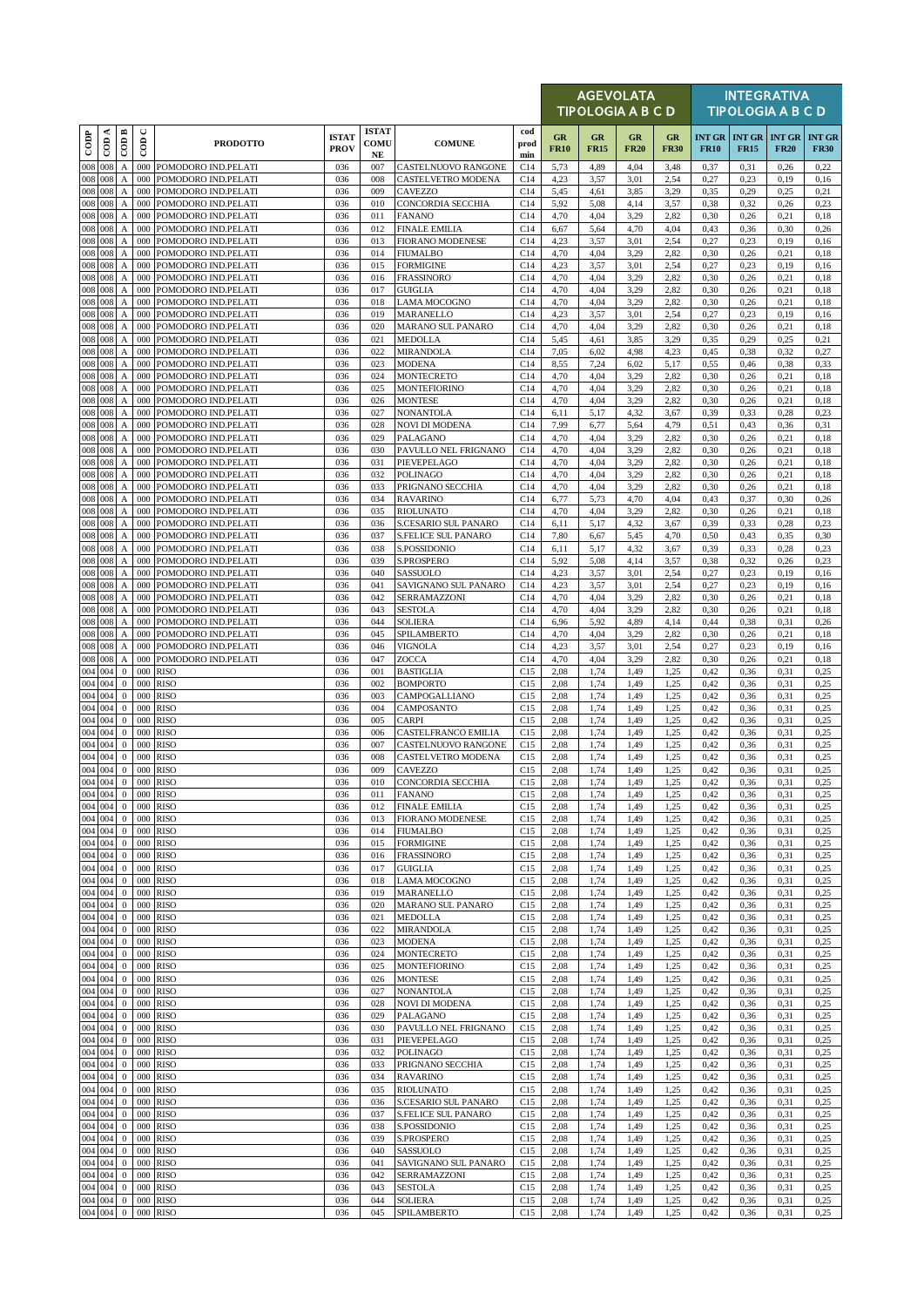|                    |            |                                  |                |                                             |                             |                            |                                                          |                        |                   | <b>AGEVOLATA</b><br>TIPOLOGIA A B C D |                   |                   |              |                                     | <b>INTEGRATIVA</b><br><b>TIPOLOGIA A B C D</b> |                              |
|--------------------|------------|----------------------------------|----------------|---------------------------------------------|-----------------------------|----------------------------|----------------------------------------------------------|------------------------|-------------------|---------------------------------------|-------------------|-------------------|--------------|-------------------------------------|------------------------------------------------|------------------------------|
| $_{\rm{cop}}$      | ≺<br>දි    | $\overline{CDB}$                 | $\cup$<br>600  | <b>PRODOTTO</b>                             | <b>ISTAT</b><br><b>PROV</b> | <b>ISTAT</b><br>COMU<br>NE | <b>COMUNE</b>                                            | cod<br>prod<br>min     | GR<br><b>FR10</b> | GR<br><b>FR15</b>                     | GR<br><b>FR20</b> | GR<br><b>FR30</b> | <b>FR10</b>  | <b>INT GR INT GR</b><br><b>FR15</b> | <b>INT GR</b><br><b>FR20</b>                   | <b>INT GR</b><br><b>FR30</b> |
| 004 004            |            | $\mathbf{0}$                     | 000            | <b>RISO</b>                                 | 036                         | 046                        | <b>VIGNOLA</b>                                           | C15                    | 2,08              | 1,74                                  | 1,49              | 1,25              | 0,42         | 0,36                                | 0,31                                           | 0,25                         |
| 004<br>904 904     | 004        | $\mathbf{0}$<br>$\boldsymbol{0}$ | 000<br>000     | <b>RISO</b><br>RISO TIPO INDICA             | 036<br>036                  | 047<br>001                 | ZOCCA<br><b>BASTIGLIA</b>                                | C15<br>D63             | 2,08<br>2,32      | 1,74<br>1,99                          | 1,49<br>1,66      | 1,25<br>1,41      | 0,42<br>0,48 | 0,36<br>0,41                        | 0,31<br>0,34                                   | 0,25<br>0,29                 |
| 904                | 904        | $\mathbf{0}$                     | 000            | <b>RISO TIPO INDICA</b>                     | 036                         | 002                        | <b>BOMPORTO</b>                                          | D63                    | 2,32              | 1,99                                  | 1,66              | 1,41              | 0,48         | 0,41                                | 0,34                                           | 0,29                         |
| 904<br>904 904     | 904        | $\mathbf{0}$<br>$\mathbf{0}$     | 000<br>000     | <b>RISO TIPO INDICA</b><br>RISO TIPO INDICA | 036<br>036                  | 003<br>004                 | CAMPOGALLIANO<br>CAMPOSANTO                              | D63<br>D63             | 2,32<br>2,32      | 1,99<br>1,99                          | 1,66<br>1,66      | 1,41<br>1,41      | 0,48<br>0,48 | 0,41<br>0,41                        | 0,34<br>0,34                                   | 0,29<br>0,29                 |
| 904 904            |            | $\mathbf{0}$                     | 000            | RISO TIPO INDICA                            | 036                         | 005                        | <b>CARPI</b>                                             | D63                    | 2,32              | 1,99                                  | 1,66              | 1,41              | 0,48         | 0,41                                | 0,34                                           | 0,29                         |
| 904<br>904 904     | 904        | $\mathbf{0}$<br>$\bf{0}$         | 000<br>000     | RISO TIPO INDICA<br>RISO TIPO INDICA        | 036<br>036                  | 006<br>007                 | <b>CASTELFRANCO EMILIA</b><br><b>CASTELNUOVO RANGONE</b> | D63<br>D63             | 2,32<br>2,32      | 1,99<br>1,99                          | 1,66<br>1,66      | 1,41<br>1,41      | 0,48<br>0,48 | 0,41<br>0,41                        | 0,34<br>0,34                                   | 0,29<br>0,29                 |
| 904 904            |            | $\mathbf{0}$                     | 000            | RISO TIPO INDICA                            | 036                         | 008                        | <b>CASTELVETRO MODENA</b>                                | D63                    | 2,32              | 1,99                                  | 1,66              | 1,41              | 0,48         | 0,41                                | 0,34                                           | 0,29                         |
| 904<br>904 904     | 904        | $\mathbf{0}$<br>$\bf{0}$         | 000<br>000     | RISO TIPO INDICA<br>RISO TIPO INDICA        | 036<br>036                  | 009<br>010                 | CAVEZZO<br><b>CONCORDIA SECCHIA</b>                      | D63<br>D63             | 2,32<br>2,32      | 1,99<br>1,99                          | 1,66<br>1,66      | 1,41<br>1,41      | 0,48<br>0,48 | 0,41<br>0,41                        | 0,34<br>0,34                                   | 0,29<br>0,29                 |
| 904                | 904        | $\mathbf{0}$                     | 000            | RISO TIPO INDICA                            | 036                         | 011                        | <b>FANANO</b>                                            | D63                    | 2,32              | 1,99                                  | 1,66              | 1,41              | 0,48         | 0,41                                | 0,34                                           | 0,29                         |
| 904<br>904 904     | 904        | $\mathbf{0}$<br>$\mathbf{0}$     | 000<br>000     | RISO TIPO INDICA<br>RISO TIPO INDICA        | 036<br>036                  | 012<br>013                 | <b>FINALE EMILIA</b><br><b>FIORANO MODENESE</b>          | D63<br>D63             | 2,32<br>2,32      | 1,99<br>1,99                          | 1,66<br>1,66      | 1,41<br>1,41      | 0,48<br>0,48 | 0,41<br>0,41                        | 0,34<br>0,34                                   | 0,29<br>0,29                 |
| 904 904            |            | $\mathbf{0}$                     | 000            | <b>RISO TIPO INDICA</b>                     | 036                         | 014                        | <b>FIUMALBO</b>                                          | D63                    | 2,32              | 1,99                                  | 1,66              | 1,41              | 0,48         | 0,41                                | 0,34                                           | 0,29                         |
| 904 904<br>904 904 |            | $\mathbf{0}$<br>$\mathbf{0}$     | 000<br>000     | RISO TIPO INDICA<br>RISO TIPO INDICA        | 036<br>036                  | 015<br>016                 | <b>FORMIGINE</b><br><b>FRASSINORO</b>                    | D63<br>D63             | 2,32<br>2,32      | 1,99<br>1,99                          | 1,66<br>1,66      | 1,41<br>1,41      | 0,48<br>0,48 | 0,41<br>0,41                        | 0,34<br>0,34                                   | 0,29<br>0,29                 |
| 904 904            |            | $\mathbf{0}$                     | 000            | RISO TIPO INDICA                            | 036                         | 017                        | <b>GUIGLIA</b>                                           | D63                    | 2,32              | 1,99                                  | 1,66              | 1,41              | 0,48         | 0,41                                | 0,34                                           | 0,29                         |
| 904 904<br>904 904 |            | $\mathbf{0}$<br>$\mathbf{0}$     | 000<br>000     | RISO TIPO INDICA<br><b>RISO TIPO INDICA</b> | 036<br>036                  | 018<br>019                 | <b>LAMA MOCOGNO</b><br>MARANELLO                         | D63<br>D63             | 2,32<br>2,32      | 1,99<br>1,99                          | 1,66<br>1,66      | 1,41<br>1,41      | 0,48<br>0,48 | 0,41<br>0,41                        | 0,34<br>0,34                                   | 0,29<br>0,29                 |
| 904                | 904        | $\mathbf{0}$                     | 000            | RISO TIPO INDICA                            | 036                         | 020                        | MARANO SUL PANARO                                        | D63                    | 2,32              | 1,99                                  | 1,66              | 1,41              | 0,48         | 0,41                                | 0,34                                           | 0,29                         |
| 904<br>904         | 904<br>904 | $\mathbf{0}$<br>$\mathbf{0}$     | 000<br>000     | RISO TIPO INDICA<br>RISO TIPO INDICA        | 036<br>036                  | 021<br>022                 | <b>MEDOLLA</b><br><b>MIRANDOLA</b>                       | D63<br>D63             | 2,32<br>2,32      | 1,99<br>1,99                          | 1,66<br>1,66      | 1,41<br>1,41      | 0,48<br>0,48 | 0,41<br>0,41                        | 0,34<br>0,34                                   | 0,29<br>0,29                 |
| 904                | 904        | $\mathbf{0}$                     | 000            | RISO TIPO INDICA                            | 036                         | 023                        | <b>MODENA</b>                                            | D63                    | 2,32              | 1,99                                  | 1,66              | 1,41              | 0,48         | 0,41                                | 0,34                                           | 0,29                         |
| 904 904<br>904     | 904        | $\mathbf{0}$<br>$\mathbf{0}$     | 000<br>000     | RISO TIPO INDICA<br><b>RISO TIPO INDICA</b> | 036<br>036                  | 024<br>025                 | <b>MONTECRETO</b><br><b>MONTEFIORINO</b>                 | D63<br>D63             | 2,32<br>2,32      | 1,99<br>1,99                          | 1,66<br>1,66      | 1,41<br>1,41      | 0,48<br>0,48 | 0,41<br>0,41                        | 0,34<br>0,34                                   | 0,29<br>0,29                 |
| 904                | 904        | $\mathbf{0}$                     | 000            | RISO TIPO INDICA                            | 036                         | 026                        | <b>MONTESE</b>                                           | D63                    | 2,32              | 1,99                                  | 1,66              | 1,41              | 0,48         | 0,41                                | 0,34                                           | 0,29                         |
| 904 904<br>904     | 904        | $\mathbf{0}$<br>$\mathbf{0}$     | 000<br>000     | RISO TIPO INDICA<br>RISO TIPO INDICA        | 036<br>036                  | 027<br>028                 | <b>NONANTOLA</b><br><b>NOVI DI MODENA</b>                | D63<br>D63             | 2,32<br>2,32      | 1,99<br>1,99                          | 1,66<br>1,66      | 1,41<br>1,41      | 0,48<br>0,48 | 0,41<br>0,41                        | 0,34<br>0,34                                   | 0,29<br>0,29                 |
| 904 904            |            | $\mathbf{0}$                     | 000            | RISO TIPO INDICA                            | 036                         | 029                        | PALAGANO                                                 | D63                    | 2,32              | 1,99                                  | 1,66              | 1,41              | 0,48         | 0,41                                | 0,34                                           | 0,29                         |
| 904 904<br>904     | 904        | $\mathbf{0}$<br>$\boldsymbol{0}$ | 000<br>000     | RISO TIPO INDICA<br>RISO TIPO INDICA        | 036<br>036                  | 030<br>031                 | PAVULLO NEL FRIGNANO<br>PIEVEPELAGO                      | D63<br>D63             | 2,32<br>2,32      | 1,99<br>1,99                          | 1,66<br>1,66      | 1,41<br>1,41      | 0,48<br>0,48 | 0,41<br>0,41                        | 0,34<br>0,34                                   | 0,29<br>0,29                 |
| 904 904            |            | $\mathbf{0}$                     | 000            | RISO TIPO INDICA                            | 036                         | 032                        | <b>POLINAGO</b>                                          | D63                    | 2,32              | 1,99                                  | 1,66              | 1,41              | 0,48         | 0,41                                | 0,34                                           | 0,29                         |
| 904 904<br>904     | 904        | $\mathbf{0}$<br>$\mathbf{0}$     | 000<br>000     | <b>RISO TIPO INDICA</b><br>RISO TIPO INDICA | 036<br>036                  | 033<br>034                 | PRIGNANO SECCHIA<br><b>RAVARINO</b>                      | D63<br>D63             | 2,32<br>2,32      | 1,99<br>1,99                          | 1,66<br>1,66      | 1,41<br>1,41      | 0,48<br>0,48 | 0,41<br>0,41                        | 0,34<br>0,34                                   | 0,29<br>0,29                 |
| 904                | 904        | $\mathbf{0}$                     | 000            | RISO TIPO INDICA                            | 036                         | 035                        | <b>RIOLUNATO</b>                                         | D63                    | 2,32              | 1,99                                  | 1,66              | 1,41              | 0,48         | 0,41                                | 0,34                                           | 0,29                         |
| 904 904            |            | $\mathbf{0}$                     | 000            | RISO TIPO INDICA                            | 036                         | 036                        | S.CESARIO SUL PANARO                                     | D63                    | 2,32              | 1,99                                  | 1,66              | 1,41              | 0,48         | 0,41                                | 0,34                                           | 0,29                         |
| 904<br>904 904     | 904        | $\mathbf{0}$<br>$\mathbf{0}$     | 000<br>000     | RISO TIPO INDICA<br>RISO TIPO INDICA        | 036<br>036                  | 037<br>038                 | <b>S.FELICE SUL PANARO</b><br>S.POSSIDONIO               | D63<br>D63             | 2,32<br>2,32      | 1,99<br>1,99                          | 1,66<br>1,66      | 1,41<br>1,41      | 0,48<br>0,48 | 0,41<br>0,41                        | 0,34<br>0,34                                   | 0,29<br>0,29                 |
| 904<br>904         | 904        | $\mathbf{0}$                     | 000            | <b>RISO TIPO INDICA</b>                     | 036                         | 039                        | <b>S.PROSPERO</b>                                        | D63                    | 2,32              | 1,99                                  | 1,66              | 1,41              | 0,48         | 0,41                                | 0,34                                           | 0,29                         |
| 904 904            | 904        | $\mathbf{0}$<br>$\mathbf{0}$     | 000<br>000     | RISO TIPO INDICA<br>RISO TIPO INDICA        | 036<br>036                  | 040<br>041                 | SASSUOLO<br>SAVIGNANO SUL PANARO                         | D63<br>D63             | 2,32<br>2,32      | 1,99<br>1,99                          | 1,66<br>1,66      | 1,41<br>1,41      | 0,48<br>0,48 | 0,41<br>0,41                        | 0,34<br>0,34                                   | 0,29<br>0,29                 |
| 904                | 904        | $\mathbf{0}$                     | 000            | RISO TIPO INDICA                            | 036                         | 042                        | SERRAMAZZONI                                             | D63                    | 2,32              | 1,99                                  | 1,66              | 1,41              | 0,48         | 0,41                                | 0,34                                           | 0,29                         |
| 904 904<br>904 904 |            | $\mathbf{0}$<br>$\mathbf{0}$     | 000<br>000     | RISO TIPO INDICA<br><b>RISO TIPO INDICA</b> | 036<br>036                  | 043<br>044                 | <b>SESTOLA</b><br><b>SOLIERA</b>                         | D63<br>D63             | 2,32<br>2,32      | 1,99<br>1,99                          | 1,66<br>1,66      | 1,41<br>1,41      | 0,48<br>0,48 | 0,41<br>0,41                        | 0,34<br>0,34                                   | 0.29<br>0,29                 |
| 904 904            |            | $\mathbf{0}$                     | 000            | RISO TIPO INDICA                            | 036                         | 045                        | SPILAMBERTO                                              | D63                    | 2,32              | 1,99                                  | 1,66              | 1,41              | 0,48         | 0,41                                | 0,34                                           | 0,29                         |
| 904<br>904 904     | 904        | $\mathbf{0}$<br>$\mathbf{0}$     | 000<br>000     | <b>RISO TIPO INDICA</b><br>RISO TIPO INDICA | 036<br>036                  | 046<br>047                 | <b>VIGNOLA</b><br>ZOCCA                                  | D63<br>D63             | 2,32<br>2,32      | 1,99<br>1,99                          | 1,66<br>1,66      | 1,41<br>1,41      | 0,48<br>0,48 | 0,41<br>0,41                        | 0,34<br>0,34                                   | 0,29<br>0.29                 |
| 035 035<br>035 035 |            | $\mathbf{0}$                     | 000            | SOIA                                        | 036                         | 001                        | <b>BASTIGLIA</b>                                         | C31                    | 3,15              | 2,64                                  | 2,21              | 1,87              | 0,55         | 0,46                                | 0,39                                           | 0,33                         |
| 035 035            |            | $\mathbf{0}$<br>$\mathbf{0}$     | 000            | 000 SOIA<br>SOIA                            | 036<br>036                  | 002<br>003                 | <b>BOMPORTO</b><br>CAMPOGALLIANO                         | C31<br>C31             | 3,49<br>2,81      | 2,98<br>2,38                          | 2,47<br>1,96      | 2,13<br>1,70      | 0,61<br>0,49 | 0,52<br>0,42                        | 0,43<br>0,34                                   | 0,37<br>0,30                 |
| 035 035            |            | $\mathbf{0}$                     | 000            | SOIA                                        | 036                         | 004                        | CAMPOSANTO                                               | C31                    | 2,72              | 2,30                                  | 1,87              | 1,62              | 0,48         | 0,40                                | 0,33                                           | 0,28                         |
| 035 035<br>035 035 |            | $\mathbf{0}$<br>$\bf{0}$         | 000<br>000     | SOIA<br>SOIA                                | 036<br>036                  | 005<br>006                 | <b>CARPI</b><br>CASTELFRANCO EMILIA                      | C31<br>C <sub>31</sub> | 2,81<br>2,81      | 2,38<br>2,38                          | 1,96<br>1,96      | 1,70<br>1,70      | 0,49<br>0,49 | 0,42<br>0,42                        | 0,34<br>0,34                                   | 0,30<br>0,30                 |
| 035 035            |            | $\mathbf{0}$                     | 000            | SOIA                                        | 036                         | 007                        | CASTELNUOVO RANGONE                                      | C31                    | 2,98              | 2,55                                  | 2.13              | 1,79              | 0,52         | 0,45                                | 0,37                                           | 0,31                         |
| 035 035<br>035 035 |            | $\mathbf{0}$<br>$\bf{0}$         | 000<br>000     | SOIA<br>SOIA                                | 036<br>036                  | 008<br>009                 | CASTELVETRO MODENA<br><b>CAVEZZO</b>                     | C31<br>C31             | 2,98<br>2,98      | 2,55<br>2,55                          | 2,13<br>2,13      | 1,79<br>1,79      | 0,52<br>0,52 | 0,45<br>0,45                        | 0,37<br>0,37                                   | 0,31<br>0,31                 |
| 035 035            |            | $\bf{0}$                         | 000            | SOIA                                        | 036                         | 010                        | CONCORDIA SECCHIA                                        | C31                    | 3,23              | 2,72                                  | 2,30              | 1,96              | 0,57         | 0,48                                | 0,40                                           | 0,34                         |
| 035 035<br>035 035 |            | $\mathbf{0}$<br>$\mathbf{0}$     | 000<br>000     | SOIA<br>SOIA                                | 036<br>036                  | 011<br>012                 | <b>FANANO</b><br><b>FINALE EMILIA</b>                    | C31<br>C31             | 2,98<br>4,00      | 2,55<br>3,40                          | 2,13<br>2,81      | 1,79<br>2,38      | 0,52<br>0,70 | 0,45<br>0,60                        | 0,37<br>0,49                                   | 0,31<br>0,42                 |
| 035 035            |            | $\bf{0}$                         | 000            | SOIA                                        | 036                         | 013                        | <b>FIORANO MODENESE</b>                                  | C <sub>31</sub>        | 2,98              | 2,55                                  | 2,13              | 1,79              | 0,52         | 0,45                                | 0,37                                           | 0,31                         |
| 035 035<br>035 035 |            | $\mathbf{0}$<br>$\mathbf{0}$     | 000<br>000     | SOIA<br>SOIA                                | 036<br>036                  | 014<br>015                 | <b>FIUMALBO</b><br><b>FORMIGINE</b>                      | C31<br>C31             | 2,98<br>2,98      | 2,55<br>2,55                          | 2,13<br>2,13      | 1,79<br>1,79      | 0,52<br>0,52 | 0,45<br>0,45                        | 0,37<br>0,37                                   | 0,31<br>0,31                 |
| 035 035            |            | $\bf{0}$                         | 000            | SOIA                                        | 036                         | 016                        | <b>FRASSINORO</b>                                        | C31                    | 2,98              | 2,55                                  | 2,13              | 1,79              | 0,52         | 0,45                                | 0,37                                           | 0,31                         |
| 035 035<br>035 035 |            | $\bf{0}$<br>$\mathbf{0}$         | 000<br>000     | SOIA<br>SOIA                                | 036<br>036                  | 017<br>018                 | <b>GUIGLIA</b><br>LAMA MOCOGNO                           | C31<br>C31             | 2,98<br>2,98      | 2,55<br>2,55                          | 2,13<br>2.13      | 1,79<br>1,79      | 0,52<br>0,52 | 0,45<br>0,45                        | 0,37<br>0,37                                   | 0,31<br>0,31                 |
| 035 035            |            | $\bf{0}$                         | 000            | SOIA                                        | 036                         | 019                        | MARANELLO                                                | C31                    | 2,98              | 2,55                                  | 2,13              | 1,79              | 0,52         | 0,45                                | 0,37                                           | 0,31                         |
| 035 035<br>035 035 |            | $\bf{0}$<br>$\mathbf{0}$         | 000<br>000     | SOIA<br>SOIA                                | 036<br>036                  | 020<br>021                 | <b>MARANO SUL PANARO</b><br><b>MEDOLLA</b>               | C31<br>C31             | 2,98<br>2,98      | 2,55<br>2,55                          | 2,13<br>2.13      | 1,79<br>1,79      | 0,52<br>0,52 | 0,45<br>0,45                        | 0,37<br>0,37                                   | 0,31<br>0,31                 |
| 035 035            |            | $\bf{0}$                         | 000            | SOIA                                        | 036                         | 022                        | <b>MIRANDOLA</b>                                         | C31                    | 4,17              | 3,57                                  | 2,89              | 2,47              | 0,73         | 0,63                                | 0,51                                           | 0,43                         |
| 035 035<br>035 035 |            | $\bf{0}$<br>$\mathbf{0}$         | 000<br>000     | SOIA<br>SOIA                                | 036<br>036                  | 023<br>024                 | <b>MODENA</b><br><b>MONTECRETO</b>                       | C31<br>C31             | 2,98<br>2,98      | 2,55<br>2,55                          | 2,13<br>2,13      | 1,79<br>1,79      | 0,52<br>0,52 | 0,45<br>0,45                        | 0,37<br>0,37                                   | 0,31<br>0,31                 |
| 035 035            |            | $\bf{0}$                         | 000            | SOIA                                        | 036                         | 025                        | <b>MONTEFIORINO</b>                                      | C31                    | 2,98              | 2,55                                  | 2,13              | 1,79              | 0,52         | 0,45                                | 0,37                                           | 0,31                         |
| 035 035<br>035 035 |            | $\mathbf{0}$<br>$\bf{0}$         | 000<br>000     | SOIA<br><b>SOIA</b>                         | 036<br>036                  | 026<br>027                 | <b>MONTESE</b><br><b>NONANTOLA</b>                       | C31<br>C <sub>31</sub> | 2,98<br>2,98      | 2,55<br>2,55                          | 2,13<br>2,13      | 1,79<br>1,79      | 0,52<br>0,52 | 0,45<br>0,45                        | 0,37<br>0,37                                   | 0,31<br>0,31                 |
| 035 035            |            | $\bf{0}$                         | 000            | SOIA                                        | 036                         | 028                        | <b>NOVI DI MODENA</b>                                    | C31                    | 2,98              | 2,55                                  | 2,13              | 1,79              | 0,52         | 0,45                                | 0,37                                           | 0,31                         |
| 035 035<br>035 035 |            | $\mathbf{0}$<br>$\bf{0}$         | 000<br>000     | SOIA<br><b>SOIA</b>                         | 036<br>036                  | 029<br>030                 | PALAGANO<br>PAVULLO NEL FRIGNANO                         | C31<br>C31             | 2,98<br>2,98      | 2,55<br>2,55                          | 2,13<br>2,13      | 1,79<br>1,79      | 0,52<br>0,52 | 0,45<br>0,45                        | 0,37<br>0,37                                   | 0,31<br>0,31                 |
| 035 035            |            | $\bf{0}$                         | 000            | SOIA                                        | 036                         | 031                        | PIEVEPELAGO                                              | C31                    | 2,98              | 2,55                                  | 2.13              | 1,79              | 0,52         | 0,45                                | 0,37                                           | 0,31                         |
| 035 035<br>035 035 |            | $\bf{0}$<br>$\mathbf{0}$         | 000<br>000     | SOIA<br>SOIA                                | 036<br>036                  | 032<br>033                 | <b>POLINAGO</b><br>PRIGNANO SECCHIA                      | C31<br>C31             | 2,98<br>2,98      | 2,55<br>2,55                          | 2,13<br>2,13      | 1,79<br>1,79      | 0,52<br>0,52 | 0,45<br>0,45                        | 0,37<br>0,37                                   | 0,31<br>0,31                 |
| 035 035            |            | $\bf{0}$                         | 000            | SOIA                                        | 036                         | 034                        | <b>RAVARINO</b>                                          | C <sub>31</sub>        | 4,42              | 3,74                                  | 3,06              | 2,64              | 0,78         | 0,66                                | 0,54                                           | 0,46                         |
| 035 035<br>035 035 |            | $\mathbf{0}$<br>$\overline{0}$   | 000<br>$000\,$ | SOIA<br>SOIA                                | 036<br>036                  | 035<br>036                 | <b>RIOLUNATO</b><br>S.CESARIO SUL PANARO                 | C31<br>C31             | 2,98<br>2,98      | 2,55<br>2,55                          | 2,13<br>2,13      | 1,79<br>1,79      | 0,52<br>0,52 | 0,45<br>0,45                        | 0,37<br>0,37                                   | 0,31<br>0,31                 |
|                    | 035 035    | $\mathbf{0}$                     | 000            | <b>SOIA</b>                                 | 036                         | 037                        | <b>S.FELICE SUL PANARO</b>                               | C31                    | 3,23              | 2,72                                  | 2,30              | 1,96              | 0,57         | 0,48                                | 0,40                                           | 0,34                         |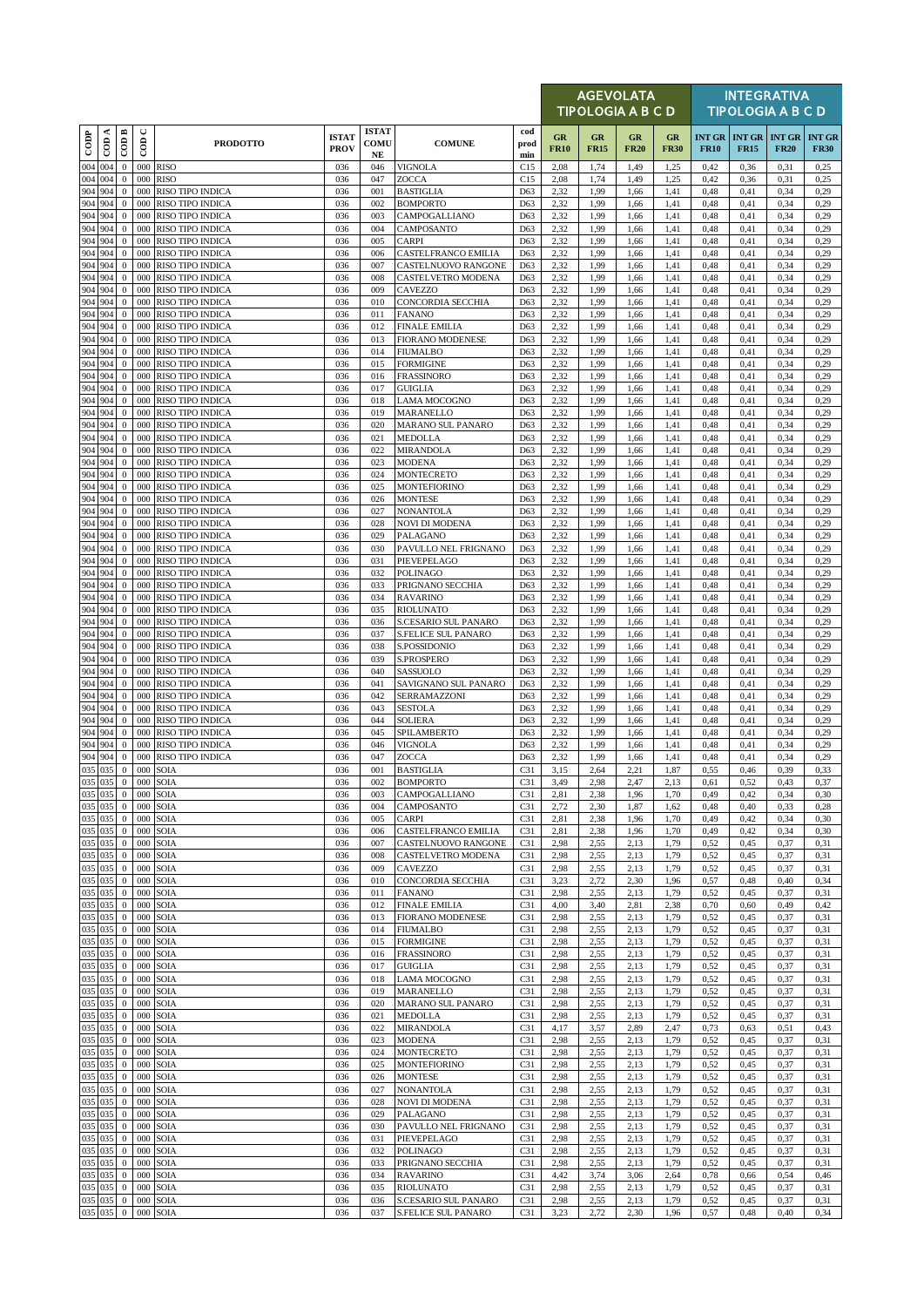|                          |                                   |                                    |                              |                                        |                             |                                  |                                            |                                    |                   | <b>AGEVOLATA</b><br><b>TIPOLOGIA A B C D</b> |                   |                   |                              |                              | <b>INTEGRATIVA</b><br><b>TIPOLOGIA A B C D</b> |                              |
|--------------------------|-----------------------------------|------------------------------------|------------------------------|----------------------------------------|-----------------------------|----------------------------------|--------------------------------------------|------------------------------------|-------------------|----------------------------------------------|-------------------|-------------------|------------------------------|------------------------------|------------------------------------------------|------------------------------|
| $\overline{\text{cone}}$ | ≺<br>$\overline{5}$               | CODB                               | $\mathbf{\mathsf{C}}$<br>COD | <b>PRODOTTO</b>                        | <b>ISTAT</b><br><b>PROV</b> | <b>ISTAT</b><br>COMU<br>$\bf NE$ | <b>COMUNE</b>                              | cod<br>prod<br>min                 | GR<br><b>FR10</b> | GR<br><b>FR15</b>                            | GR<br><b>FR20</b> | GR<br><b>FR30</b> | <b>INT GR</b><br><b>FR10</b> | <b>INT GR</b><br><b>FR15</b> | <b>INT GR</b><br><b>FR20</b>                   | <b>INT GR</b><br><b>FR30</b> |
| 035                      | 035                               | $\bf{0}$                           | 000                          | SOIA                                   | 036                         | 038                              | S.POSSIDONIO                               | C31                                | 2,98              | 2,55                                         | 2.13              | 1,79              | 0,52                         | 0,45                         | 0,37                                           | 0.31                         |
| 035<br>035               | 035<br>035                        | $\boldsymbol{0}$<br>$\mathbf{0}$   | 000<br>000                   | SOIA<br>SOIA                           | 036<br>036                  | 039<br>040                       | S.PROSPERO<br>SASSUOLO                     | C31<br>C31                         | 3,06<br>2,98      | 2,64<br>2,55                                 | 2,13<br>2,13      | 1,87<br>1,79      | 0,54<br>0,52                 | 0,46<br>0,45                 | 0,37<br>0,37                                   | 0,33<br>0,31                 |
| 035                      | 035                               | $\bf{0}$                           | 000                          | SOIA                                   | 036                         | 041                              | SAVIGNANO SUL PANARO                       | C31                                | 2,98              | 2,55                                         | 2,13              | 1,79              | 0,52                         | 0,45                         | 0,37                                           | 0,31                         |
| 035                      | 035                               | $\bf{0}$                           | 000                          | SOIA                                   | 036                         | 042                              | SERRAMAZZONI                               | C31                                | 2,98              | 2,55                                         | 2,13              | 1,79              | 0,52                         | 0,45                         | 0,37                                           | 0,31                         |
| 035<br>035               | 035<br>035                        | $\mathbf{0}$<br>$\mathbf{0}$       | 000<br>000                   | SOIA<br>SOIA                           | 036<br>036                  | 043<br>044                       | <b>SESTOLA</b><br><b>SOLIERA</b>           | C31<br>C31                         | 2,98<br>2,81      | 2,55<br>2,38                                 | 2.13<br>1,96      | 1,79<br>1,70      | 0,52<br>0,49                 | 0,45<br>0,42                 | 0,37<br>0,34                                   | 0,31<br>0,30                 |
| 035                      | 035                               | $\bf{0}$                           | 000                          | SOIA                                   | 036                         | 045                              | SPILAMBERTO                                | C31                                | 2,98              | 2,55                                         | 2.13              | 1,79              | 0,52                         | 0,45                         | 0,37                                           | 0,31                         |
| 035<br>035               | 035<br>035                        | $\boldsymbol{0}$<br>$\overline{0}$ | 000<br>000                   | SOIA<br>SOIA                           | 036<br>036                  | 046<br>047                       | <b>VIGNOLA</b>                             | C31<br>C31                         | 2,98              | 2,55                                         | 2.13<br>2,13      | 1,79<br>1,79      | 0,52                         | 0,45<br>0,45                 | 0,37                                           | 0,31<br>0,31                 |
| 208                      | 208                               | $\mathbf{0}$                       | 000                          | SORGO                                  | 036                         | 001                              | ZOCCA<br><b>BASTIGLIA</b>                  | C30                                | 2,98<br>2,72      | 2,55<br>2,30                                 | 1,87              | 1,62              | 0,52<br>0,48                 | 0,40                         | 0,37<br>0,33                                   | 0,28                         |
| 208                      | 208                               | $\mathbf{0}$                       | 000                          | SORGO                                  | 036                         | 002                              | <b>BOMPORTO</b>                            | C30                                | 2,47              | 2,13                                         | 1,70              | 1,45              | 0,43                         | 0,37                         | 0,30                                           | 0,25                         |
| 208<br>208               | 208<br>208                        | $\mathbf{0}$<br>$\mathbf{0}$       | 000<br>000                   | SORGO<br>SORGO                         | 036<br>036                  | 003<br>004                       | CAMPOGALLIANO<br>CAMPOSANTO                | C <sub>30</sub><br>C30             | 3,06<br>2,55      | 2,64<br>2,21                                 | 2.13<br>1,79      | 1,87<br>1,53      | 0,54<br>0,45                 | 0,46<br>0,39                 | 0,37<br>0,31                                   | 0,33<br>0,27                 |
| 208                      | 208                               | $\bf{0}$                           | 000                          | SORGO                                  | 036                         | 005                              | CARPI                                      | C30                                | 3,15              | 2,64                                         | 2.21              | 1,87              | 0,55                         | 0,46                         | 0,39                                           | 0,33                         |
| 208                      | 208                               | $\mathbf{0}$                       | 000                          | SORGO                                  | 036                         | 006                              | CASTELFRANCO EMILIA                        | C30                                | 2,30              | 1,96                                         | 1,62              | 1,36              | 0,40                         | 0,34                         | 0,28                                           | 0,24                         |
| 208<br>208               | 208<br>208                        | $\mathbf{0}$<br>$\bf{0}$           | 000<br>000                   | SORGO<br>SORGO                         | 036<br>036                  | 007<br>008                       | CASTELNUOVO RANGONE<br>CASTELVETRO MODENA  | C30<br>C30                         | 2,38<br>2,38      | 2,04<br>2,04                                 | 1,70<br>1,70      | 1,45<br>1,45      | 0,42<br>0,42                 | 0,36<br>0,36                 | 0,30<br>0,30                                   | 0,25<br>0,25                 |
| 208                      | 208                               | $\boldsymbol{0}$                   | 000                          | SORGO                                  | 036                         | 009                              | <b>CAVEZZO</b>                             | C30                                | 2,72              | 2,30                                         | 1,87              | 1,62              | 0,48                         | 0,40                         | 0,33                                           | 0,28                         |
| 208                      | 208                               | $\mathbf{0}$                       | 000                          | SORGO                                  | 036                         | 010                              | <b>CONCORDIA SECCHIA</b>                   | C30                                | 2,30              | 1,96                                         | 1,62              | 1,36              | 0,40                         | 0,34                         | 0,28                                           | 0,24                         |
| 208<br>208               | 208<br>208                        | $\bf{0}$<br>$\boldsymbol{0}$       | 000<br>000                   | SORGO<br>SORGO                         | 036<br>036                  | 011<br>012                       | <b>FANANO</b><br><b>FINALE EMILIA</b>      | C30<br>C <sub>30</sub>             | 2,38<br>2,38      | 2,04<br>2,04                                 | 1,70<br>1,70      | 1,45<br>1,45      | 0,42<br>0,42                 | 0,36<br>0,36                 | 0,30<br>0,30                                   | 0,25<br>0,25                 |
| 208                      | 208                               | $\mathbf{0}$                       | 000                          | SORGO                                  | 036                         | 013                              | <b>FIORANO MODENESE</b>                    | C <sub>30</sub>                    | 2,38              | 2,04                                         | 1,70              | 1,45              | 0,42                         | 0,36                         | 0,30                                           | 0,25                         |
| 208                      | 208                               | $\mathbf{0}$                       | 000                          | SORGO                                  | 036                         | 014                              | <b>FIUMALBO</b>                            | C30                                | 2,38              | 2,04                                         | 1,70              | 1,45              | 0,42                         | 0,36                         | 0,30                                           | 0,25                         |
| 208<br>208               | 208<br>208                        | $\mathbf{0}$<br>$\bf{0}$           | 000<br>000                   | SORGO<br>SORGO                         | 036<br>036                  | 015<br>016                       | <b>FORMIGINE</b><br><b>FRASSINORO</b>      | C <sub>30</sub><br>C30             | 2,38<br>2,38      | 2,04<br>2,04                                 | 1,70<br>1,70      | 1,45<br>1,45      | 0,42<br>0,42                 | 0,36<br>0,36                 | 0,30<br>0,30                                   | 0,25<br>0,25                 |
| 208                      | 208                               | $\mathbf{0}$                       | 000                          | <b>SORGO</b>                           | 036                         | 017                              | <b>GUIGLIA</b>                             | C30                                | 2,38              | 2,04                                         | 1,70              | 1,45              | 0,42                         | 0,36                         | 0,30                                           | 0,25                         |
| 208                      | 208                               | $\boldsymbol{0}$                   | 000                          | SORGO                                  | 036                         | 018                              | <b>LAMA MOCOGNO</b>                        | C30                                | 2,38              | 2,04                                         | 1,70              | 1,45              | 0,42                         | 0,36                         | 0,30                                           | 0,25                         |
| 208<br>208               | 208<br>208                        | $\bf{0}$<br>$\boldsymbol{0}$       | 000<br>000                   | SORGO<br>SORGO                         | 036<br>036                  | 019<br>020                       | <b>MARANELLO</b><br>MARANO SUL PANARO      | C <sub>30</sub><br>C30             | 2,38<br>2,38      | 2,04<br>2.04                                 | 1,70<br>1,70      | 1,45<br>1,45      | 0,42<br>0,42                 | 0,36<br>0,36                 | 0,30<br>0,30                                   | 0,25<br>0,25                 |
| 208                      | 208                               | $\mathbf{0}$                       | 000                          | SORGO                                  | 036                         | 021                              | MEDOLLA                                    | C30                                | 1,96              | 1,70                                         | 1,36              | 1,19              | 0,34                         | 0,30                         | 0,24                                           | 0,21                         |
| 208                      | 208                               | $\bf{0}$                           | 000                          | SORGO                                  | 036                         | 022                              | MIRANDOLA                                  | C30                                | 3,23              | 2,72                                         | 2,30              | 1,96              | 0,57                         | 0,48                         | 0,40                                           | 0,34                         |
| 208<br>208               | 208<br>208                        | $\bf{0}$<br>$\mathbf{0}$           | 000<br>000                   | SORGO<br>SORGO                         | 036<br>036                  | 023<br>024                       | <b>MODENA</b><br>MONTECRETO                | C <sub>30</sub><br>C <sub>30</sub> | 2,30<br>2,38      | 1,96<br>2,04                                 | 1,62<br>1,70      | 1,36<br>1,45      | 0,40<br>0,42                 | 0,34<br>0,36                 | 0,28<br>0,30                                   | 0,24<br>0,25                 |
| 208                      | 208                               | $\mathbf{0}$                       | 000                          | <b>SORGO</b>                           | 036                         | 025                              | <b>MONTEFIORINO</b>                        | C30                                | 2,38              | 2,04                                         | 1,70              | 1,45              | 0,42                         | 0,36                         | 0,30                                           | 0,25                         |
| 208                      | 208<br>208                        | $\boldsymbol{0}$                   | 000                          | SORGO                                  | 036                         | 026                              | <b>MONTESE</b>                             | C30                                | 2,38              | 2,04                                         | 1,70              | 1,45              | 0,42                         | 0,36                         | 0,30                                           | 0,25                         |
| 208<br>208               | 208                               | $\boldsymbol{0}$<br>$\overline{0}$ | 000<br>000                   | SORGO<br>SORGO                         | 036<br>036                  | 027<br>028                       | NONANTOLA<br><b>NOVI DI MODENA</b>         | C30<br>C30                         | 2,72<br>2,30      | 2,30<br>1,96                                 | 1,87<br>1,62      | 1,62<br>1,36      | 0,48<br>0,40                 | 0,40<br>0,34                 | 0,33<br>0,28                                   | 0,28<br>0,24                 |
| 208                      | 208                               | $\mathbf{0}$                       | 000                          | SORGO                                  | 036                         | 029                              | PALAGANO                                   | C30                                | 2,38              | 2,04                                         | 1,70              | 1,45              | 0,42                         | 0,36                         | 0,30                                           | 0,25                         |
| 208<br>208               | 208<br>208                        | $\mathbf{0}$<br>$\boldsymbol{0}$   | 000<br>000                   | SORGO<br>SORGO                         | 036<br>036                  | 030<br>031                       | PAVULLO NEL FRIGNANO<br>PIEVEPELAGO        | C30<br>C30                         | 2,38<br>2,38      | 2,04<br>2,04                                 | 1,70<br>1,70      | 1,45<br>1,45      | 0,42<br>0,42                 | 0,36<br>0,36                 | 0,30<br>0,30                                   | 0,25<br>0,25                 |
| 208                      | 208                               | $\mathbf{0}$                       | 000                          | SORGO                                  | 036                         | 032                              | <b>POLINAGO</b>                            | C30                                | 2,38              | 2,04                                         | 1,70              | 1,45              | 0,42                         | 0,36                         | 0,30                                           | 0,25                         |
| 208                      | 208                               | $\bf{0}$                           | 000                          | SORGO                                  | 036                         | 033                              | PRIGNANO SECCHIA                           | C30                                | 2,38              | 2,04                                         | 1,70              | 1,45              | 0,42                         | 0,36                         | 0,30                                           | 0,25                         |
| 208<br>208               | 208<br>208                        | $\boldsymbol{0}$<br>$\mathbf{0}$   | 000<br>000                   | SORGO<br>SORGO                         | 036<br>036                  | 034<br>035                       | <b>RAVARINO</b><br><b>RIOLUNATO</b>        | C30<br>C30                         | 2,30<br>2,38      | 1,96<br>2,04                                 | 1,62<br>1,70      | 1,36<br>1,45      | 0,40<br>0,42                 | 0,34<br>0,36                 | 0,28<br>0,30                                   | 0,24<br>0,25                 |
| 208                      | 208                               | $\mathbf{0}$                       | 000                          | SORGO                                  | 036                         | 036                              | S.CESARIO SUL PANARO                       | C30                                | 2,38              | 2,04                                         | 1,70              | 1,45              | 0,42                         | 0,36                         | 0,30                                           | 0,25                         |
| 208                      | 208                               | $\boldsymbol{0}$                   | 000                          | SORGO                                  | 036                         | 037                              | <b>S.FELICE SUL PANARO</b>                 | C <sub>30</sub>                    | 3,15              | 2,64                                         | 2.21              | 1,87              | 0,55                         | 0,46                         | 0,39                                           | 0,33                         |
| 208<br>208               | 208<br>208                        | $\mathbf{0}$<br>$\mathbf{0}$       | 000<br>000                   | SORGO<br>SORGO                         | 036<br>036                  | 038<br>039                       | S.POSSIDONIO<br>S.PROSPERO                 | C30<br>C30                         | 2,55<br>2,04      | 2,21<br>1,70                                 | 1,79<br>1,45      | 1,53<br>1,19      | 0,45<br>0,36                 | 0,39<br>0,30                 | 0,31<br>0,25                                   | 0,27<br>0,21                 |
|                          | $\frac{208}{208} \frac{208}{208}$ | $\mathbf{0}$                       | 000                          | SORGO                                  | 036                         | 040                              | SASSUOLO                                   | C <sub>30</sub>                    | 2,38              | 2,04                                         | 1,70              | 1,45              | 0,42                         | 0,36                         | 0,30                                           | 0,25                         |
|                          |                                   | $\overline{0}$                     |                              | 000 SORGO                              | 036                         | 041                              | SAVIGNANO SUL PANARO                       | C30                                | 2.38              | 2.04                                         | 1.70              | 1.45              | 0.42                         | 0.36                         | 0.30                                           | 0.25                         |
| 208                      | 208 208<br>208                    | $\overline{0}$<br>$\bf{0}$         | 000<br>000                   | SORGO<br>SORGO                         | 036<br>036                  | 042<br>043                       | SERRAMAZZONI<br>SESTOLA                    | C <sub>30</sub><br>C <sub>30</sub> | 2,38<br>2,38      | 2,04<br>2,04                                 | 1,70<br>1,70      | 1,45<br>1,45      | 0,42<br>0,42                 | 0,36<br>0,36                 | 0,30<br>0,30                                   | 0,25<br>0,25                 |
| 208                      | 208                               | $\bf{0}$                           | 000                          | SORGO                                  | 036                         | 044                              | SOLIERA                                    | C <sub>30</sub>                    | 3,23              | 2,72                                         | 2,30              | 1,96              | 0,57                         | 0,48                         | 0,40                                           | 0,34                         |
| $208\,$                  | 208                               | $\bf{0}$                           | 000                          | SORGO                                  | 036                         | 045                              | SPILAMBERTO                                | C30                                | 2,38              | 2,04                                         | 1,70              | 1,45              | 0,42                         | 0,36                         | 0,30                                           | 0,25                         |
| 208<br>208               | 208<br>208                        | $\bf{0}$<br>$\bf{0}$               | 000<br>000                   | SORGO<br>SORGO                         | 036<br>036                  | 046<br>047                       | <b>VIGNOLA</b><br><b>ZOCCA</b>             | C30<br>C30                         | 2,38<br>2,38      | 2,04<br>2,04                                 | 1,70<br>1,70      | 1,45<br>1,45      | 0,42<br>0,42                 | 0,36<br>0,36                 | 0,30<br>0,30                                   | 0,25<br>0,25                 |
| 982                      | 303                               | $\bf{0}$                           | 000                          | SORGO DA BIOMASSA                      | 036                         | 001                              | <b>BASTIGLIA</b>                           | L82                                | 2,04              | 1,70                                         | 1,45              | 1,19              | 0,36                         | 0,30                         | 0,25                                           | 0,21                         |
| 982                      | 303                               | $\mathbf{0}$                       | 000                          | SORGO DA BIOMASSA                      | 036                         | 002                              | <b>BOMPORTO</b>                            | L82                                | 2,04              | 1,70                                         | 1.45              | 1,19              | 0,36                         | 0,30                         | 0,25                                           | 0,21                         |
| 982<br>982               | 303<br>303                        | $\bf{0}$<br>$\bf{0}$               | 000<br>000                   | SORGO DA BIOMASSA<br>SORGO DA BIOMASSA | 036<br>036                  | 003<br>004                       | CAMPOGALLIANO<br>CAMPOSANTO                | L82<br>L82                         | 2,04<br>2,04      | 1,70<br>1,70                                 | 1,45<br>1,45      | 1,19<br>1,19      | 0,36<br>0,36                 | 0,30<br>0,30                 | 0,25<br>0,25                                   | 0,21<br>0,21                 |
| 982                      | 303                               | $\boldsymbol{0}$                   | 000                          | SORGO DA BIOMASSA                      | 036                         | 005                              | CARPI                                      | L82                                | 2,04              | 1,70                                         | 1.45              | 1,19              | 0,36                         | 0,30                         | 0,25                                           | 0,21                         |
| 982<br>982               | 303<br>303                        | $\mathbf{0}$<br>$\mathbf{0}$       | 000<br>000                   | SORGO DA BIOMASSA<br>SORGO DA BIOMASSA | 036<br>036                  | 006<br>007                       | CASTELFRANCO EMILIA<br>CASTELNUOVO RANGONE | L82<br>L82                         | 2,04<br>2,04      | 1,70<br>1,70                                 | 1,45<br>1.45      | 1,19<br>1,19      | 0,36<br>0,36                 | 0,30<br>0,30                 | 0,25<br>0,25                                   | 0,21<br>0,21                 |
|                          | 982 303                           | $\bf{0}$                           | 000                          | SORGO DA BIOMASSA                      | 036                         | 008                              | CASTELVETRO MODENA                         | L82                                | 2,04              | 1,70                                         | 1.45              | 1,19              | 0,36                         | 0,30                         | 0,25                                           | 0,21                         |
| 982                      | 303                               | $\mathbf{0}$                       | 000                          | SORGO DA BIOMASSA                      | 036                         | 009                              | CAVEZZO                                    | L82                                | 2,04              | 1,70                                         | 1,45              | 1,19              | 0,36                         | 0,30                         | 0,25                                           | 0,21                         |
| 982<br>982               | 303<br>303                        | $\mathbf{0}$<br>$\bf{0}$           | 000<br>000                   | SORGO DA BIOMASSA<br>SORGO DA BIOMASSA | 036<br>036                  | 010<br>011                       | CONCORDIA SECCHIA<br><b>FANANO</b>         | L82<br>L82                         | 2,04<br>2,04      | 1,70<br>1,70                                 | 1.45<br>1,45      | 1,19<br>1,19      | 0,36<br>0,36                 | 0,30<br>0,30                 | 0,25<br>0,25                                   | 0,21<br>0,21                 |
| 982                      | 303                               | $\mathbf{0}$                       | 000                          | SORGO DA BIOMASSA                      | 036                         | 012                              | <b>FINALE EMILIA</b>                       | L82                                | 2,04              | 1,70                                         | 1,45              | 1,19              | 0,36                         | 0,30                         | 0,25                                           | 0,21                         |
| 982                      | 303                               | $\mathbf{0}$                       | 000                          | SORGO DA BIOMASSA                      | 036                         | 013                              | FIORANO MODENESE                           | L82                                | 2,04              | 1,70                                         | 1,45              | 1,19              | 0,36                         | 0,30                         | 0,25                                           | 0,21                         |
| 982<br>982               | 303<br>303                        | $\bf{0}$<br>$\boldsymbol{0}$       | 000<br>000                   | SORGO DA BIOMASSA<br>SORGO DA BIOMASSA | 036<br>036                  | 014<br>015                       | <b>FIUMALBO</b><br><b>FORMIGINE</b>        | L82<br>L82                         | 2,04<br>2,04      | 1,70<br>1,70                                 | 1,45<br>1,45      | 1,19<br>1,19      | 0,36<br>0,36                 | 0,30<br>0,30                 | 0,25<br>0,25                                   | 0,21<br>0,21                 |
| 982                      | 303                               | $\mathbf{0}$                       | 000                          | SORGO DA BIOMASSA                      | 036                         | 016                              | <b>FRASSINORO</b>                          | L82                                | 2,04              | 1,70                                         | 1.45              | 1,19              | 0,36                         | 0,30                         | 0,25                                           | 0,21                         |
| 982                      | 303                               | $\bf{0}$                           | 000                          | SORGO DA BIOMASSA                      | 036                         | 017                              | <b>GUIGLIA</b>                             | L82                                | 2,04              | 1,70                                         | 1,45              | 1,19              | 0,36                         | 0,30                         | 0,25                                           | 0,21                         |
| 982<br>982               | 303<br>303                        | $\bf{0}$<br>$\mathbf{0}$           | 000<br>000                   | SORGO DA BIOMASSA<br>SORGO DA BIOMASSA | 036<br>036                  | 018<br>019                       | <b>LAMA MOCOGNO</b><br>MARANELLO           | L82<br>L82                         | 2,04<br>2,04      | 1,70<br>1,70                                 | 1,45<br>1,45      | 1,19<br>1,19      | 0,36<br>0,36                 | 0,30<br>0,30                 | 0,25<br>0,25                                   | 0,21<br>0,21                 |
| 982                      | 303                               | $\mathbf{0}$                       | 000                          | SORGO DA BIOMASSA                      | 036                         | 020                              | MARANO SUL PANARO                          | L82                                | 2,04              | 1,70                                         | 1,45              | 1,19              | 0,36                         | 0,30                         | 0,25                                           | 0,21                         |
| 982                      | 303                               | $\mathbf{0}$                       | 000                          | SORGO DA BIOMASSA                      | 036                         | 021                              | MEDOLLA                                    | L82                                | 2,04              | 1,70                                         | 1,45              | 1,19              | 0,36                         | 0,30                         | 0,25                                           | 0,21                         |
| 982<br>982               | 303<br>303                        | $\bf{0}$<br>$\mathbf{0}$           | 000<br>000                   | SORGO DA BIOMASSA<br>SORGO DA BIOMASSA | 036<br>036                  | 022<br>023                       | MIRANDOLA<br>MODENA                        | L82<br>L82                         | 2,04<br>2,04      | 1,70<br>1,70                                 | 1,45<br>1,45      | 1,19<br>1,19      | 0,36<br>0,36                 | 0,30<br>0,30                 | 0,25<br>0,25                                   | 0,21<br>0,21                 |
| 982                      | 303                               | $\boldsymbol{0}$                   | 000                          | SORGO DA BIOMASSA                      | 036                         | 024                              | MONTECRETO                                 | L82                                | 2,04              | 1,70                                         | 1,45              | 1,19              | 0,36                         | 0,30                         | 0,25                                           | 0,21                         |
| 982                      | 303                               | $\bf{0}$                           | 000                          | SORGO DA BIOMASSA                      | 036                         | 025                              | <b>MONTEFIORINO</b>                        | L82                                | 2,04              | 1,70                                         | 1,45              | 1,19              | 0,36                         | 0,30                         | 0,25                                           | 0,21                         |
| 982<br>982               | 303<br>303                        | $\bf{0}$<br>$\mathbf{0}$           | 000<br>000                   | SORGO DA BIOMASSA<br>SORGO DA BIOMASSA | 036<br>036                  | 026<br>027                       | <b>MONTESE</b><br>NONANTOLA                | L82<br>L82                         | 2,04<br>2,04      | 1,70<br>1,70                                 | 1,45<br>1,45      | 1,19<br>1,19      | 0,36<br>0,36                 | 0,30<br>0,30                 | 0,25<br>0,25                                   | 0,21<br>0,21                 |
|                          | 982 303                           | $\bf{0}$                           | 000                          | SORGO DA BIOMASSA                      | 036                         | 028                              | NOVI DI MODENA                             | L82                                | 2,04              | 1,70                                         | 1,45              | 1,19              | 0,36                         | 0,30                         | 0,25                                           | 0,21                         |
|                          | 982 303                           | $\bf{0}$                           |                              | 000 SORGO DA BIOMASSA                  | 036                         | 029                              | PALAGANO                                   | L82                                | 2,04              | 1,70                                         | 1,45              | 1,19              | 0,36                         | 0,30                         | 0,25                                           | 0,21                         |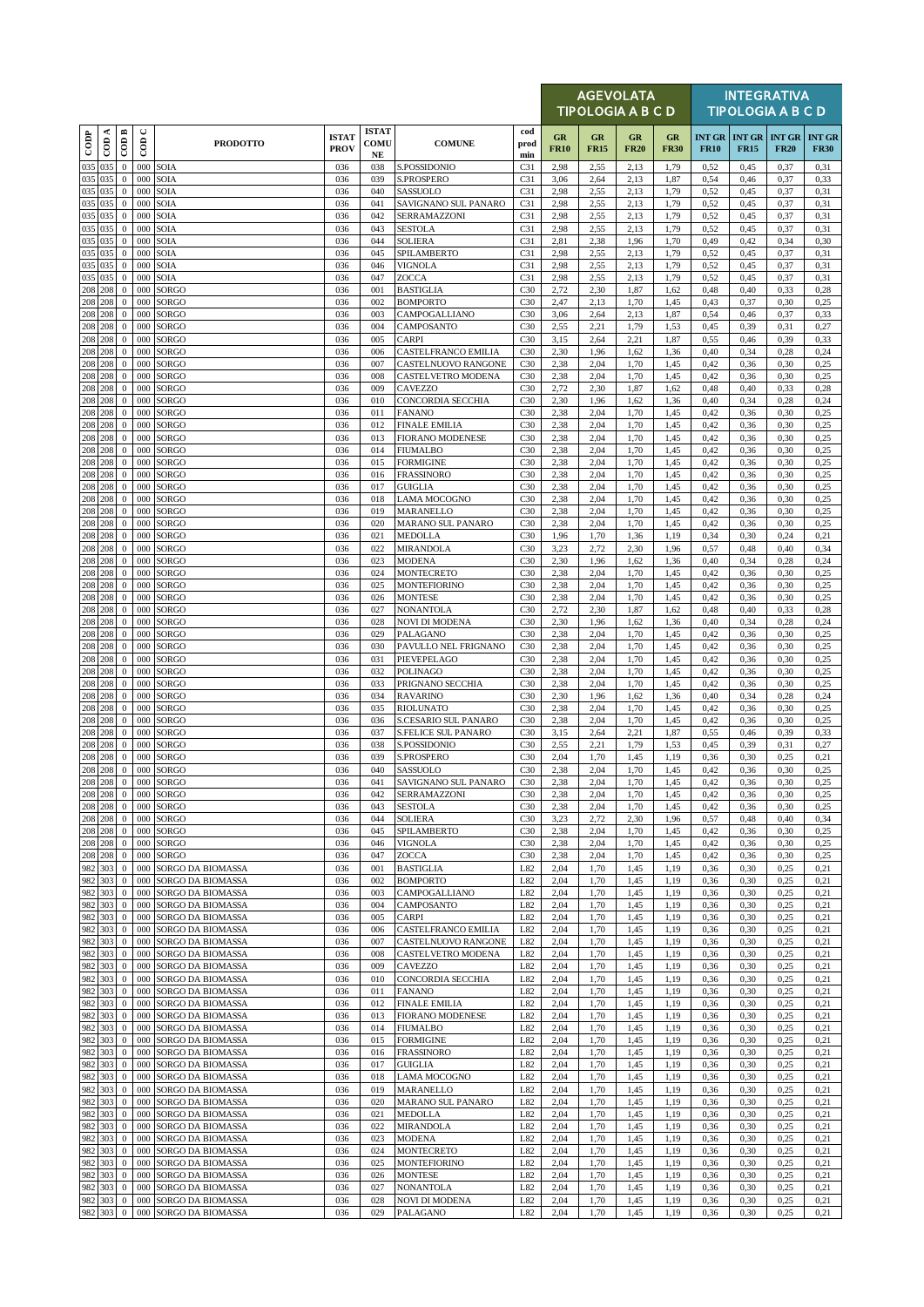|               |                     |                                  |               |                                                |                             |                                  |                                                 |                    |                   |                   | <b>AGEVOLATA</b><br>TIPOLOGIA A B C D |                   |              |                                       | <b>INTEGRATIVA</b><br><b>TIPOLOGIA A B C D</b> |                              |
|---------------|---------------------|----------------------------------|---------------|------------------------------------------------|-----------------------------|----------------------------------|-------------------------------------------------|--------------------|-------------------|-------------------|---------------------------------------|-------------------|--------------|---------------------------------------|------------------------------------------------|------------------------------|
| $_{\rm{cop}}$ | ≺<br>$\overline{c}$ | $\overline{CDB}$                 | $\cup$<br>600 | <b>PRODOTTO</b>                                | <b>ISTAT</b><br><b>PROV</b> | <b>ISTAT</b><br>COMU<br>$\bf NE$ | <b>COMUNE</b>                                   | cod<br>prod<br>min | GR<br><b>FR10</b> | GR<br><b>FR15</b> | GR<br><b>FR20</b>                     | GR<br><b>FR30</b> | <b>FR10</b>  | <b>INT GR   INT GR</b><br><b>FR15</b> | <b>INT GR</b><br><b>FR20</b>                   | <b>INT GR</b><br><b>FR30</b> |
| 982           | 303                 | $\boldsymbol{0}$                 | 000           | SORGO DA BIOMASSA                              | 036                         | 030                              | PAVULLO NEL FRIGNANO                            | L82                | 2,04              | 1,70              | 1,45                                  | 1,19              | 0,36         | 0,30                                  | 0,25                                           | 0,21                         |
| 982           | 303<br>982 303      | $\mathbf{0}$<br>$\mathbf{0}$     | 000<br>000    | SORGO DA BIOMASSA<br>SORGO DA BIOMASSA         | 036<br>036                  | 031<br>032                       | PIEVEPELAGO<br><b>POLINAGO</b>                  | L82<br>L82         | 2,04<br>2,04      | 1,70<br>1,70      | 1.45<br>1,45                          | 1,19<br>1,19      | 0,36<br>0,36 | 0,30<br>0,30                          | 0,25<br>0,25                                   | 0,21<br>0,21                 |
|               | 982 303             | $\mathbf{0}$                     | 000           | SORGO DA BIOMASSA                              | 036                         | 033                              | PRIGNANO SECCHIA                                | L82                | 2,04              | 1,70              | 1,45                                  | 1,19              | 0,36         | 0,30                                  | 0,25                                           | 0,21                         |
| 982 303       | 982 303             | $\mathbf{0}$<br>$\mathbf{0}$     | 000<br>000    | SORGO DA BIOMASSA<br>SORGO DA BIOMASSA         | 036<br>036                  | 034<br>035                       | <b>RAVARINO</b><br><b>RIOLUNATO</b>             | L82<br>L82         | 2,04<br>2,04      | 1,70<br>1,70      | 1,45<br>1,45                          | 1,19<br>1,19      | 0,36<br>0,36 | 0,30<br>0,30                          | 0,25<br>0,25                                   | 0,21<br>0,21                 |
|               | 982 303             | $\mathbf{0}$                     | 000           | SORGO DA BIOMASSA                              | 036                         | 036                              | <b>S.CESARIO SUL PANARO</b>                     | L82                | 2,04              | 1,70              | 1,45                                  | 1,19              | 0,36         | 0,30                                  | 0,25                                           | 0,21                         |
| 982           | 303                 | $\boldsymbol{0}$                 | 000           | SORGO DA BIOMASSA                              | 036                         | 037                              | <b>S.FELICE SUL PANARO</b>                      | L82                | 2,04              | 1,70              | 1,45                                  | 1,19              | 0,36         | 0,30                                  | 0,25                                           | 0,21                         |
|               | 982 303<br>982 303  | $\mathbf{0}$<br>$\mathbf{0}$     | 000<br>000    | SORGO DA BIOMASSA<br>SORGO DA BIOMASSA         | 036<br>036                  | 038<br>039                       | S.POSSIDONIO<br>S.PROSPERO                      | L82<br>L82         | 2,04<br>2,04      | 1,70<br>1,70      | 1,45<br>1,45                          | 1,19<br>1,19      | 0,36<br>0,36 | 0,30<br>0,30                          | 0,25<br>0,25                                   | 0,21<br>0,21                 |
| 982           | 303                 | $\mathbf{0}$                     | 000           | SORGO DA BIOMASSA                              | 036                         | 040                              | SASSUOLO                                        | L82                | 2,04              | 1,70              | 1,45                                  | 1,19              | 0,36         | 0,30                                  | 0,25                                           | 0,21                         |
| 982 303       | 982 303             | $\bf{0}$<br>$\mathbf{0}$         | 000<br>000    | SORGO DA BIOMASSA<br>SORGO DA BIOMASSA         | 036<br>036                  | 041<br>042                       | SAVIGNANO SUL PANARO<br>SERRAMAZZONI            | L82<br>L82         | 2,04<br>2,04      | 1,70<br>1,70      | 1,45<br>1,45                          | 1,19<br>1,19      | 0,36<br>0,36 | 0,30<br>0,30                          | 0,25<br>0,25                                   | 0,21<br>0,21                 |
|               | 982 303             | $\mathbf{0}$                     | 000           | SORGO DA BIOMASSA                              | 036                         | 043                              | <b>SESTOLA</b>                                  | L82                | 2,04              | 1,70              | 1,45                                  | 1,19              | 0,36         | 0,30                                  | 0,25                                           | 0,21                         |
|               | 982 303             | $\mathbf{0}$                     | 000           | SORGO DA BIOMASSA                              | 036                         | 044                              | <b>SOLIERA</b>                                  | L82                | 2,04              | 1,70              | 1,45                                  | 1,19              | 0,36         | 0,30                                  | 0,25                                           | 0,21                         |
|               | 982 303<br>982 303  | $\mathbf{0}$<br>$\mathbf{0}$     | 000<br>000    | SORGO DA BIOMASSA<br>SORGO DA BIOMASSA         | 036<br>036                  | 045<br>046                       | SPILAMBERTO<br>VIGNOLA                          | L82<br>L82         | 2,04<br>2,04      | 1,70<br>1,70      | 1.45<br>1,45                          | 1,19<br>1,19      | 0,36<br>0,36 | 0,30<br>0,30                          | 0,25<br>0,25                                   | 0,21<br>0,21                 |
|               | 982 303             | $\mathbf{0}$                     | 000           | SORGO DA BIOMASSA                              | 036                         | 047                              | ZOCCA                                           | L82                | 2,04              | 1,70              | 1,45                                  | 1,19              | 0,36         | 0,30                                  | 0,25                                           | 0,21                         |
|               | 939 408<br>939 408  | $\boldsymbol{0}$<br>$\mathbf{0}$ | 000<br>000    | SORGO DA INSILAGGIO<br>SORGO DA INSILAGGIO     | 036<br>036                  | 001<br>002                       | <b>BASTIGLIA</b><br><b>BOMPORTO</b>             | L83<br>L83         | 1,87<br>1,87      | 1,62<br>1,62      | 1,28<br>1.28                          | 1,11<br>1,11      | 0,33<br>0,33 | 0,28<br>0,28                          | 0,22<br>0,22                                   | 0,19<br>0,19                 |
|               | 939 408             | $\mathbf{0}$                     | 000           | SORGO DA INSILAGGIO                            | 036                         | 003                              | CAMPOGALLIANO                                   | L83                | 1,87              | 1,62              | 1,28                                  | 1,11              | 0.33         | 0,28                                  | 0,22                                           | 0,19                         |
|               | 939 408             | $\mathbf{0}$                     | 000           | SORGO DA INSILAGGIO                            | 036                         | 004                              | CAMPOSANTO                                      | L83                | 1,87              | 1,62              | 1,28                                  | 1,11              | 0,33         | 0,28                                  | 0,22                                           | 0,19                         |
| 939           | 939 408<br>408      | $\mathbf{0}$<br>$\mathbf{0}$     | 000<br>000    | SORGO DA INSILAGGIO<br>SORGO DA INSILAGGIO     | 036<br>036                  | 005<br>006                       | <b>CARPI</b><br>CASTELFRANCO EMILIA             | L83<br>L83         | 1,87<br>1,87      | 1,62<br>1,62      | 1,28<br>1,28                          | 1,11<br>1,11      | 0.33<br>0,33 | 0,28<br>0,28                          | 0,22<br>0,22                                   | 0,19<br>0,19                 |
| 939           | 408                 | $\mathbf{0}$                     | 000           | SORGO DA INSILAGGIO                            | 036                         | 007                              | CASTELNUOVO RANGONE                             | L83                | 1,87              | 1,62              | 1,28                                  | 1,11              | 0,33         | 0,28                                  | 0,22                                           | 0,19                         |
| 939           | 939 408<br>408      | $\mathbf{0}$<br>$\mathbf{0}$     | 000<br>000    | SORGO DA INSILAGGIO                            | 036<br>036                  | 008<br>009                       | CASTELVETRO MODENA<br>CAVEZZO                   | L83<br>L83         | 1,87<br>1,87      | 1,62<br>1,62      | 1,28<br>1.28                          | 1,11<br>1,11      | 0,33<br>0.33 | 0,28<br>0,28                          | 0,22<br>0,22                                   | 0,19<br>0,19                 |
| 939 408       |                     | $\mathbf{0}$                     | 000           | SORGO DA INSILAGGIO<br>SORGO DA INSILAGGIO     | 036                         | 010                              | <b>CONCORDIA SECCHIA</b>                        | L83                | 1,87              | 1,62              | 1,28                                  | 1,11              | 0,33         | 0,28                                  | 0,22                                           | 0,19                         |
|               | 939 408             | $\mathbf{0}$                     | 000           | SORGO DA INSILAGGIO                            | 036                         | 011                              | <b>FANANO</b>                                   | L83                | 1,87              | 1,62              | 1,28                                  | 1,11              | 0,33         | 0,28                                  | 0,22                                           | 0,19                         |
| 939           | 408<br>939 408      | $\mathbf{0}$<br>$\mathbf{0}$     | 000<br>000    | SORGO DA INSILAGGIO<br>SORGO DA INSILAGGIO     | 036<br>036                  | 012<br>013                       | <b>FINALE EMILIA</b><br><b>FIORANO MODENESE</b> | L83<br>L83         | 1,87<br>1,87      | 1,62<br>1,62      | 1.28<br>1.28                          | 1,11<br>1,11      | 0.33<br>0,33 | 0,28<br>0,28                          | 0,22<br>0,22                                   | 0,19<br>0,19                 |
|               | 939 408             | $\mathbf{0}$                     | 000           | SORGO DA INSILAGGIO                            | 036                         | 014                              | <b>FIUMALBO</b>                                 | L83                | 1,87              | 1,62              | 1,28                                  | 1,11              | 0,33         | 0,28                                  | 0,22                                           | 0,19                         |
| 939           | 408                 | $\boldsymbol{0}$                 | 000           | SORGO DA INSILAGGIO                            | 036                         | 015                              | <b>FORMIGINE</b>                                | L83                | 1,87              | 1,62              | 1,28                                  | 1,11              | 0,33         | 0,28                                  | 0,22                                           | 0,19                         |
|               | 939 408<br>939 408  | $\mathbf{0}$<br>$\mathbf{0}$     | 000<br>000    | SORGO DA INSILAGGIO<br>SORGO DA INSILAGGIO     | 036<br>036                  | 016<br>017                       | <b>FRASSINORO</b><br><b>GUIGLIA</b>             | L83<br>L83         | 1,87<br>1,87      | 1,62<br>1,62      | 1,28<br>1,28                          | 1,11<br>1,11      | 0,33<br>0,33 | 0,28<br>0,28                          | 0,22<br>0,22                                   | 0,19<br>0,19                 |
| 939           | 408                 | $\mathbf{0}$                     | 000           | SORGO DA INSILAGGIO                            | 036                         | 018                              | <b>LAMA MOCOGNO</b>                             | L83                | 1,87              | 1,62              | 1,28                                  | 1,11              | 0,33         | 0,28                                  | 0,22                                           | 0,19                         |
|               | 939 408<br>939 408  | $\mathbf{0}$<br>$\mathbf{0}$     | 000<br>000    | SORGO DA INSILAGGIO<br>SORGO DA INSILAGGIO     | 036<br>036                  | 019<br>020                       | MARANELLO<br>MARANO SUL PANARO                  | L83<br>L83         | 1,87<br>1,87      | 1,62<br>1,62      | 1.28<br>1,28                          | 1,11<br>1,11      | 0,33<br>0,33 | 0,28<br>0,28                          | 0,22<br>0,22                                   | 0,19<br>0,19                 |
|               | 939 408             | $\mathbf{0}$                     | 000           | SORGO DA INSILAGGIO                            | 036                         | 021                              | <b>MEDOLLA</b>                                  | L83                | 1,87              | 1,62              | 1,28                                  | 1,11              | 0,33         | 0,28                                  | 0,22                                           | 0,19                         |
|               | 939 408             | $\mathbf{0}$                     | 000           | SORGO DA INSILAGGIO                            | 036                         | 022                              | <b>MIRANDOLA</b>                                | L83                | 1,87              | 1,62              | 1,28                                  | 1,11              | 0,33         | 0,28                                  | 0,22                                           | 0,19                         |
| 939           | 939 408<br>408      | $\mathbf{0}$<br>$\mathbf{0}$     | 000<br>000    | SORGO DA INSILAGGIO<br>SORGO DA INSILAGGIO     | 036<br>036                  | 023<br>024                       | <b>MODENA</b><br><b>MONTECRETO</b>              | L83<br>L83         | 1,87<br>1,87      | 1,62<br>1,62      | 1,28<br>1,28                          | 1,11<br>1,11      | 0.33<br>0.33 | 0,28<br>0,28                          | 0,22<br>0,22                                   | 0,19<br>0,19                 |
|               | 939 408             | $\mathbf{0}$                     | 000           | SORGO DA INSILAGGIO                            | 036                         | 025                              | <b>MONTEFIORINO</b>                             | L83                | 1,87              | 1,62              | 1,28                                  | 1,11              | 0,33         | 0,28                                  | 0,22                                           | 0,19                         |
| 939           | 408<br>939 408      | $\mathbf{0}$<br>$\mathbf{0}$     | 000<br>000    | SORGO DA INSILAGGIO<br>SORGO DA INSILAGGIO     | 036<br>036                  | 026<br>027                       | <b>MONTESE</b><br><b>NONANTOLA</b>              | L83<br>L83         | 1,87<br>1,87      | 1,62<br>1,62      | 1,28<br>1,28                          | 1,11<br>1,11      | 0,33<br>0.33 | 0,28<br>0,28                          | 0,22<br>0,22                                   | 0,19<br>0,19                 |
|               | 939 408             | $\mathbf{0}$                     | 000           | SORGO DA INSILAGGIO                            | 036                         | 028                              | <b>NOVI DI MODENA</b>                           | L83                | 1,87              | 1,62              | 1,28                                  | 1,11              | 0,33         | 0,28                                  | 0,22                                           | 0,19                         |
|               | 939 408             | $\mathbf{0}$                     | 000           | SORGO DA INSILAGGIO                            | 036                         | 029                              | PALAGANO                                        | L83                | 1,87              | 1,62              | 1,28                                  | 1,11              | 0,33         | 0,28                                  | 0,22                                           | 0,19                         |
| 939<br>939    | 408<br>408          | $\mathbf{0}$<br>$\mathbf{0}$     | 000<br>000    | SORGO DA INSILAGGIO<br>SORGO DA INSILAGGIO     | 036<br>036                  | 030<br>031                       | PAVULLO NEL FRIGNANO<br>PIEVEPELAGO             | L83<br>L83         | 1,87<br>1,87      | 1,62<br>1,62      | 1,28<br>1.28                          | 1,11<br>1,11      | 0.33<br>0,33 | 0,28<br>0,28                          | 0,22<br>0,22                                   | 0,19<br>0,19                 |
|               | 939 408             | $\mathbf 0$                      | 000           | SORGO DA INSILAGGIO                            | 036                         | 032                              | <b>POLINAGO</b>                                 | L83                | 1,87              | 1,62              | 1,28                                  | 1,11              | 0,33         | 0,28                                  | 0,22                                           | 0,19                         |
| 939 408       | 939 408             | $\mathbf{0}$<br>$\mathbf{0}$     | 000           | 000 SORGO DA INSILAGGIO<br>SORGO DA INSILAGGIO | 036<br>036                  | 033<br>034                       | PRIGNANO SECCHIA<br><b>RAVARINO</b>             | L83<br>L83         | 1,87<br>1,87      | 1,62<br>1,62      | 1.28<br>1,28                          | 1,11<br>1,11      | 0,33<br>0,33 | 0,28<br>0,28                          | 0,22<br>0,22                                   | 0,19<br>0,19                 |
|               | 939 408             | $\mathbf{0}$                     | 000           | SORGO DA INSILAGGIO                            | 036                         | 035                              | <b>RIOLUNATO</b>                                | L83                | 1,87              | 1,62              | 1,28                                  | 1,11              | 0,33         | 0,28                                  | 0,22                                           | 0,19                         |
|               | 939 408             | $\mathbf{0}$                     | 000           | SORGO DA INSILAGGIO                            | 036                         | 036                              | S.CESARIO SUL PANARO                            | L83                | 1,87              | 1,62              | 1,28                                  | 1,11              | 0,33         | 0,28                                  | 0,22                                           | 0,19                         |
| 939           | 408<br>939 408      | $\bf{0}$<br>$\mathbf{0}$         | 000<br>000    | SORGO DA INSILAGGIO<br>SORGO DA INSILAGGIO     | 036<br>036                  | 037<br>038                       | <b>S.FELICE SUL PANARO</b><br>S.POSSIDONIO      | L83<br>L83         | 1,87<br>1,87      | 1,62<br>1,62      | 1,28<br>1,28                          | 1,11<br>1,11      | 0,33<br>0,33 | 0,28<br>0,28                          | 0,22<br>0,22                                   | 0,19<br>0,19                 |
|               | 939 408             | $\mathbf{0}$                     | 000           | SORGO DA INSILAGGIO                            | 036                         | 039                              | S.PROSPERO                                      | L83                | 1,87              | 1,62              | 1,28                                  | 1,11              | 0,33         | 0,28                                  | 0,22                                           | 0,19                         |
| 939           | 408<br>939 408      | $\bf{0}$<br>$\bf{0}$             | 000<br>000    | SORGO DA INSILAGGIO<br>SORGO DA INSILAGGIO     | 036<br>036                  | 040<br>041                       | SASSUOLO<br>SAVIGNANO SUL PANARO                | L83<br>L83         | 1,87<br>1,87      | 1,62<br>1,62      | 1,28<br>1,28                          | 1,11<br>1,11      | 0,33<br>0,33 | 0,28<br>0,28                          | 0,22<br>0,22                                   | 0,19<br>0,19                 |
|               | 939 408             | $\mathbf{0}$                     | 000           | SORGO DA INSILAGGIO                            | 036                         | 042                              | SERRAMAZZONI                                    | L83                | 1,87              | 1,62              | 1,28                                  | 1,11              | 0,33         | 0,28                                  | 0,22                                           | 0,19                         |
| 939           | 408<br>939 408      | $\mathbf{0}$                     | 000           | SORGO DA INSILAGGIO                            | 036                         | 043                              | <b>SESTOLA</b>                                  | L83                | 1,87              | 1,62              | 1,28                                  | 1,11              | 0,33         | 0,28                                  | 0,22                                           | 0,19                         |
|               | 939 408             | $\bf{0}$<br>$\mathbf{0}$         | 000<br>000    | SORGO DA INSILAGGIO<br>SORGO DA INSILAGGIO     | 036<br>036                  | 044<br>045                       | SOLIERA<br>SPILAMBERTO                          | L83<br>L83         | 1,87<br>1,87      | 1,62<br>1,62      | 1,28<br>1,28                          | 1,11<br>1,11      | 0,33<br>0,33 | 0,28<br>0,28                          | 0,22<br>0,22                                   | 0,19<br>0,19                 |
|               | 939 408             | $\mathbf{0}$                     | 000           | SORGO DA INSILAGGIO                            | 036                         | 046                              | <b>VIGNOLA</b>                                  | L83                | 1,87              | 1,62              | 1,28                                  | 1,11              | 0,33         | 0,28                                  | 0,22                                           | 0,19                         |
|               | 939 408<br>979 308  | $\bf{0}$<br>$\bf{0}$             | 000<br>000    | SORGO DA INSILAGGIO<br>SORGO DA SEME           | 036<br>036                  | 047<br>001                       | ZOCCA<br><b>BASTIGLIA</b>                       | L83<br>H39         | 1,87<br>3,26      | 1,62<br>2,78      | 1,28<br>2,30                          | 1,11<br>1,92      | 0,33<br>0,14 | 0,28<br>0,12                          | 0,22<br>0,10                                   | 0,19<br>0,08                 |
|               | 979 308             | $\mathbf{0}$                     | 000           | SORGO DA SEME                                  | 036                         | 002                              | <b>BOMPORTO</b>                                 | H39                | 2,88              | 2,50              | 2,02                                  | 1,73              | 0,12         | 0,10                                  | 0,08                                           | 0,07                         |
|               | 979 308             | $\bf{0}$                         | 000           | SORGO DA SEME                                  | 036                         | 003                              | CAMPOGALLIANO                                   | H39                | 3,65              | 3,07              | 2,59                                  | 2,21              | 0,15         | 0,13                                  | 0,11                                           | 0,09                         |
|               | 979 308<br>979 308  | $\bf{0}$<br>$\mathbf{0}$         | 000<br>000    | SORGO DA SEME<br>SORGO DA SEME                 | 036<br>036                  | 004<br>005                       | CAMPOSANTO<br><b>CARPI</b>                      | H39<br>H39         | 3,07<br>3,74      | 2,59<br>3,17      | 2,11<br>2.59                          | 1,82<br>2,21      | 0,13<br>0,16 | 0,11<br>0,13                          | 0,09<br>0,11                                   | 0.08<br>0,09                 |
|               | 979 308             | $\bf{0}$                         | 000           | SORGO DA SEME                                  | 036                         | 006                              | CASTELFRANCO EMILIA                             | H39                | 2,69              | 2,30              | 1,92                                  | 1,63              | 0,11         | 0,10                                  | 0,08                                           | 0,07                         |
| 979 308       | 979 308             | $\bf{0}$<br>$\mathbf{0}$         | 000<br>000    | SORGO DA SEME<br>SORGO DA SEME                 | 036<br>036                  | 007<br>008                       | CASTELNUOVO RANGONE<br>CASTELVETRO MODENA       | H39<br>H39         | 2,78<br>2,78      | 2,40<br>2,40      | 1,92<br>1.92                          | 1,63<br>1,63      | 0,12<br>0,12 | 0,10<br>0,10                          | 0,08<br>0,08                                   | 0,07<br>0,07                 |
|               | 979 308             | $\bf{0}$                         | 000           | SORGO DA SEME                                  | 036                         | 009                              | CAVEZZO                                         | H39                | 3,26              | 2,78              | 2,30                                  | 1,92              | 0,14         | 0,12                                  | 0,10                                           | 0,08                         |
| 979 308       |                     | $\mathbf{0}$                     | 000           | SORGO DA SEME                                  | 036                         | 010                              | CONCORDIA SECCHIA                               | H39                | 2,69              | 2,30              | 1,92                                  | 1,63              | 0,11         | 0,10                                  | 0,08                                           | 0,07                         |
|               | 979 308<br>979 308  | $\bf{0}$<br>$\bf{0}$             | 000<br>000    | SORGO DA SEME<br>SORGO DA SEME                 | 036<br>036                  | 011<br>012                       | <b>FANANO</b><br><b>FINALE EMILIA</b>           | H39<br>H39         | 2,78<br>2,78      | 2,40<br>2,40      | 1,92<br>1,92                          | 1,63<br>1,63      | 0,12<br>0,12 | 0,10<br>0,10                          | 0,08<br>0,08                                   | 0,07<br>0,07                 |
|               | 979 308             | $\mathbf{0}$                     | 000           | SORGO DA SEME                                  | 036                         | 013                              | <b>FIORANO MODENESE</b>                         | H39                | 2,78              | 2,40              | 1,92                                  | 1,63              | 0,12         | 0,10                                  | 0,08                                           | 0,07                         |
|               | 979 308<br>979 308  | $\bf{0}$<br>$\bf{0}$             | 000<br>000    | SORGO DA SEME                                  | 036<br>036                  | 014<br>015                       | <b>FIUMALBO</b><br><b>FORMIGINE</b>             | H39<br>H39         | 2,78              | 2,40<br>2,40      | 1,92<br>1,92                          | 1,63<br>1,63      | 0,12<br>0,12 | 0,10<br>0,10                          | 0,08<br>0,08                                   | 0,07<br>0,07                 |
|               | 979 308             | $\bf{0}$                         | 000           | SORGO DA SEME<br>SORGO DA SEME                 | 036                         | 016                              | <b>FRASSINORO</b>                               | H39                | 2,78<br>2,78      | 2,40              | 1,92                                  | 1,63              | 0,12         | 0,10                                  | 0,08                                           | 0,07                         |
|               | 979 308             | $\mathbf{0}$                     | 000           | SORGO DA SEME                                  | 036                         | 017                              | <b>GUIGLIA</b>                                  | H39                | 2,78              | 2,40              | 1,92                                  | 1,63              | 0,12         | 0,10                                  | 0,08                                           | 0,07                         |
|               | 979 308<br>979 308  | $\bf{0}$<br>$\mathbf{0}$         | 000<br>000    | SORGO DA SEME<br>SORGO DA SEME                 | 036<br>036                  | 018<br>019                       | <b>LAMA MOCOGNO</b><br>MARANELLO                | H39<br>H39         | 2,78<br>2,78      | 2,40<br>2,40      | 1,92<br>1.92                          | 1,63<br>1,63      | 0,12<br>0,12 | 0,10<br>0,10                          | 0,08<br>0,08                                   | 0,07<br>0,07                 |
|               | 979 308             | $\overline{0}$                   |               | 000 SORGO DA SEME                              | 036                         | 020                              | MARANO SUL PANARO                               | H39                | 2,78              | 2,40              | 1,92                                  | 1,63              | 0,12         | 0,10                                  | 0,08                                           | 0,07                         |
|               | 979 308             | $\mathbf{0}$                     |               | 000 SORGO DA SEME                              | 036                         | 021                              | <b>MEDOLLA</b>                                  | H39                | 2,30              | 1,92              | 1,63                                  | 1,34              | 0,10         | 0,08                                  | 0,07                                           | 0,06                         |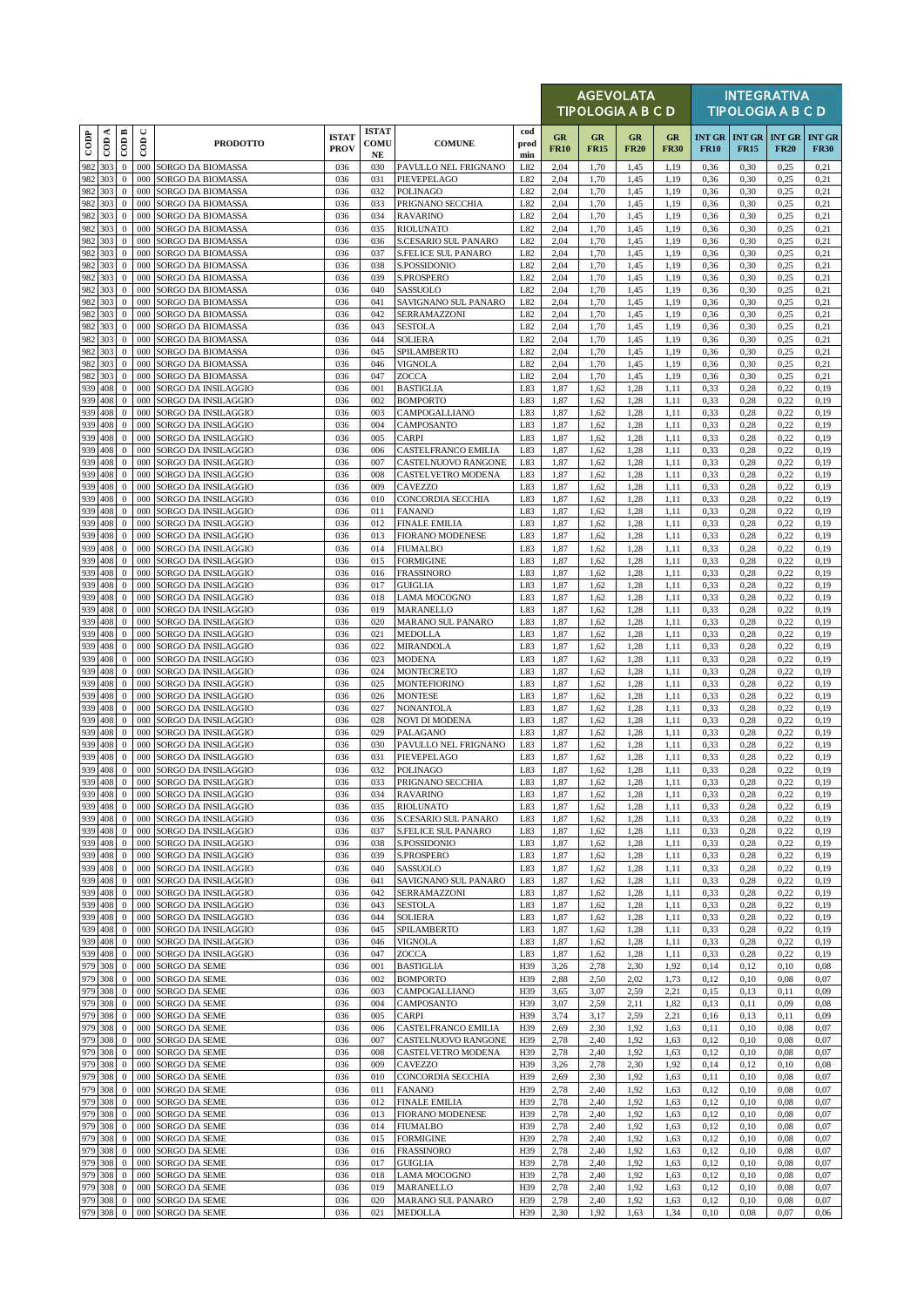|                          |         |                              |                      |                                                  |                             |                            |                                                  |                    |                   | <b>AGEVOLATA</b><br>TIPOLOGIA A B C D |                   |                   |              |                                     | <b>INTEGRATIVA</b><br><b>TIPOLOGIA A B C D</b> |                              |
|--------------------------|---------|------------------------------|----------------------|--------------------------------------------------|-----------------------------|----------------------------|--------------------------------------------------|--------------------|-------------------|---------------------------------------|-------------------|-------------------|--------------|-------------------------------------|------------------------------------------------|------------------------------|
| $\overline{\text{cone}}$ | ≺<br>දි | $\overline{CDB}$             | $\cup$<br>$\epsilon$ | <b>PRODOTTO</b>                                  | <b>ISTAT</b><br><b>PROV</b> | <b>ISTAT</b><br>COMU<br>NE | <b>COMUNE</b>                                    | cod<br>prod<br>min | GR<br><b>FR10</b> | GR<br><b>FR15</b>                     | GR<br><b>FR20</b> | GR<br><b>FR30</b> | <b>FR10</b>  | <b>INT GR INT GR</b><br><b>FR15</b> | <b>INT GR</b><br><b>FR20</b>                   | <b>INT GR</b><br><b>FR30</b> |
| 979 308<br>979           |         | $\mathbf{0}$                 | 000                  | SORGO DA SEME                                    | 036                         | 022                        | <b>MIRANDOLA</b>                                 | H39                | 3,84              | 3,26                                  | 2,69              | 2,30              | 0,16         | 0,14                                | 0,11                                           | 0,10                         |
| 979 308                  | 308     | $\mathbf{0}$<br>$\mathbf{0}$ | 000<br>000           | SORGO DA SEME<br>SORGO DA SEME                   | 036<br>036                  | 023<br>024                 | <b>MODENA</b><br><b>MONTECRETO</b>               | H39<br>H39         | 2,69<br>2,78      | 2,30<br>2,40                          | 1.92<br>1,92      | 1,63<br>1,63      | 0,11<br>0,12 | 0,10<br>0,10                        | 0,08<br>0,08                                   | 0,07<br>0,07                 |
| 979 308                  |         | $\mathbf{0}$                 | 000                  | SORGO DA SEME                                    | 036                         | 025                        | <b>MONTEFIORINO</b>                              | H39                | 2,78              | 2,40                                  | 1,92              | 1,63              | 0,12         | 0,10                                | 0,08                                           | 0,07                         |
| 979 308<br>979 308       |         | $\mathbf{0}$<br>$\mathbf{0}$ | 000<br>000           | SORGO DA SEME<br>SORGO DA SEME                   | 036<br>036                  | 026<br>027                 | <b>MONTESE</b><br><b>NONANTOLA</b>               | H39<br>H39         | 2,78<br>3,26      | 2,40<br>2,78                          | 1,92<br>2,30      | 1,63<br>1,92      | 0,12<br>0,14 | 0,10<br>0,12                        | 0,08<br>0,10                                   | 0,07<br>0.08                 |
| 979 308                  |         | $\mathbf{0}$                 | 000                  | SORGO DA SEME                                    | 036                         | 028                        | <b>NOVI DI MODENA</b>                            | H39                | 2,69              | 2,30                                  | 1,92              | 1,63              | 0,11         | 0,10                                | 0,08                                           | 0,07                         |
| 979 308<br>979 308       |         | $\mathbf{0}$<br>$\bf{0}$     | 000<br>000           | SORGO DA SEME<br>SORGO DA SEME                   | 036<br>036                  | 029<br>030                 | <b>PALAGANO</b><br>PAVULLO NEL FRIGNANO          | H39<br>H39         | 2,78<br>2,78      | 2,40<br>2,40                          | 1,92<br>1,92      | 1,63<br>1,63      | 0,12<br>0,12 | 0,10<br>0,10                        | 0,08<br>0,08                                   | 0,07<br>0,07                 |
| 979 308                  |         | $\mathbf{0}$                 | 000                  | SORGO DA SEME                                    | 036                         | 031                        | PIEVEPELAGO                                      | H39                | 2,78              | 2,40                                  | 1,92              | 1,63              | 0,12         | 0,10                                | 0,08                                           | 0,07                         |
| 979 308<br>979 308       |         | $\mathbf{0}$<br>$\bf{0}$     | 000<br>000           | SORGO DA SEME<br>SORGO DA SEME                   | 036<br>036                  | 032<br>033                 | <b>POLINAGO</b><br>PRIGNANO SECCHIA              | H39<br>H39         | 2,78<br>2,78      | 2,40<br>2,40                          | 1,92<br>1,92      | 1,63<br>1,63      | 0,12<br>0,12 | 0,10<br>0,10                        | 0,08<br>0,08                                   | 0,07<br>0,07                 |
| 979 308                  |         | $\mathbf{0}$                 | 000                  | SORGO DA SEME                                    | 036                         | 034                        | <b>RAVARINO</b>                                  | H39                | 2,69              | 2,30                                  | 1,92              | 1,63              | 0,11         | 0,10                                | 0,08                                           | 0,07                         |
| 979 308<br>979 308       |         | $\mathbf{0}$<br>$\mathbf{0}$ | 000<br>000           | SORGO DA SEME<br>SORGO DA SEME                   | 036<br>036                  | 035<br>036                 | <b>RIOLUNATO</b><br>S.CESARIO SUL PANARO         | H39<br>H39         | 2,78<br>2,78      | 2,40<br>2,40                          | 1,92<br>1,92      | 1,63<br>1,63      | 0,12<br>0,12 | 0,10<br>0,10                        | 0,08<br>0,08                                   | 0,07<br>0,07                 |
| 979 308                  |         | $\mathbf{0}$                 | 000                  | <b>SORGO DA SEME</b>                             | 036                         | 037                        | <b>S.FELICE SUL PANARO</b>                       | H39                | 3,74              | 3,17                                  | 2.59              | 2,21              | 0,16         | 0,13                                | 0,11                                           | 0,09                         |
| 979 308<br>979 308       |         | $\mathbf{0}$<br>$\mathbf{0}$ | 000<br>000           | SORGO DA SEME<br>SORGO DA SEME                   | 036<br>036                  | 038<br>039                 | S.POSSIDONIO<br>S.PROSPERO                       | H39<br>H39         | 3,07<br>2,50      | 2,59<br>2,11                          | 2,11<br>1,73      | 1,82<br>1,54      | 0.13<br>0,10 | 0,11<br>0,09                        | 0,09<br>0,07                                   | 0.08<br>0,06                 |
| 979 308                  |         | $\mathbf{0}$                 | 000                  | SORGO DA SEME                                    | 036                         | 040                        | SASSUOLO                                         | H39                | 2,78              | 2,40                                  | 1,92              | 1,63              | 0,12         | 0,10                                | 0,08                                           | 0,07                         |
| 979 308<br>979 308       |         | $\mathbf{0}$<br>$\mathbf{0}$ | 000<br>000           | <b>SORGO DA SEME</b><br>SORGO DA SEME            | 036<br>036                  | 041<br>042                 | SAVIGNANO SUL PANARO<br>SERRAMAZZONI             | H39<br>H39         | 2,78<br>2,78      | 2,40<br>2,40                          | 1.92<br>1,92      | 1,63<br>1,63      | 0,12<br>0,12 | 0,10<br>0,10                        | 0,08<br>0,08                                   | 0,07<br>0.07                 |
| 979 308                  |         | $\mathbf{0}$                 | 000                  | SORGO DA SEME                                    | 036                         | 043                        | <b>SESTOLA</b>                                   | H39                | 2,78              | 2,40                                  | 1,92              | 1,63              | 0,12         | 0,10                                | 0,08                                           | 0,07                         |
| 979 308                  |         | $\mathbf{0}$                 | 000                  | SORGO DA SEME                                    | 036                         | 044                        | <b>SOLIERA</b>                                   | H39                | 3,84              | 3,26                                  | 2,69              | 2,30              | 0,16         | 0,14                                | 0,11                                           | 0,10                         |
| 979 308<br>979 308       |         | $\mathbf{0}$<br>$\mathbf{0}$ | 000<br>000           | SORGO DA SEME<br>SORGO DA SEME                   | 036<br>036                  | 045<br>046                 | SPILAMBERTO<br>VIGNOLA                           | H39<br>H39         | 2,78<br>2,78      | 2,40<br>2,40                          | 1,92<br>1,92      | 1,63<br>1,63      | 0,12<br>0,12 | 0,10<br>0,10                        | 0,08<br>0,08                                   | 0,07<br>0,07                 |
| 979 308                  |         | $\mathbf{0}$                 | 000                  | SORGO DA SEME                                    | 036                         | 047                        | ZOCCA                                            | H39                | 2,78              | 2,40                                  | 1,92              | 1,63              | 0,12         | 0,10                                | 0,08                                           | 0,07                         |
| 691<br>691 091           | 091     | $\, {\bf B}$<br>$\, {\bf B}$ | 000<br>000           | <b>SUSINE B</b><br><b>SUSINE B</b>               | 036<br>036                  | 001<br>002                 | <b>BASTIGLIA</b><br><b>BOMPORTO</b>              | C16<br>C16         | 18,89<br>17,58    | 16,07<br>14,95                        | 13,25<br>12,31    | 11,37<br>10,53    | 1,21<br>1,12 | 1,03<br>0,95                        | 0,85<br>0,79                                   | 0,73<br>0,67                 |
| 691 091                  |         | $\, {\bf B}$                 | 000                  | <b>SUSINE B</b>                                  | 036                         | 003                        | CAMPOGALLIANO                                    | C16                | 14,38             | 12,22                                 | 10,06             | 8,65              | 0,92         | 0,78                                | 0,64                                           | 0,55                         |
| 691<br>691 091           | 091     | $\, {\bf B}$<br>B            | 000<br>000           | <b>SUSINE B</b><br><b>SUSINE B</b>               | 036<br>036                  | 004<br>005                 | CAMPOSANTO<br><b>CARPI</b>                       | C16<br>C16         | 17,86<br>15,98    | 15,23<br>13,63                        | 12,50<br>11,19    | 10,72<br>9,59     | 1,14<br>1,02 | 0,97<br>0,87                        | 0,80<br>0,71                                   | 0,68<br>0,61                 |
| 691 091                  |         | $\, {\bf B}$                 | 000                  | <b>SUSINE B</b>                                  | 036                         | 006                        | CASTELFRANCO EMILIA                              | C16                | 15,60             | 13,25                                 | 10,90             | 9,40              | 1,00         | 0,85                                | 0,70                                           | 0,60                         |
| 691 091<br>691 091       |         | $\, {\bf B}$<br>$\, {\bf B}$ | 000<br>000           | <b>SUSINE B</b><br><b>SUSINE B</b>               | 036<br>036                  | 007<br>008                 | CASTELNUOVO RANGONE<br><b>CASTELVETRO MODENA</b> | C16<br>C16         | 15,60<br>15,32    | 13,25<br>13,07                        | 10,90<br>10,72    | 9,40<br>9,21      | 1,00<br>0,98 | 0,85<br>0,83                        | 0,70<br>0,68                                   | 0,60<br>0,59                 |
| 691 091                  |         | $\, {\bf B}$                 | 000                  | <b>SUSINE B</b>                                  | 036                         | 009                        | CAVEZZO                                          | C16                | 15,98             | 13,63                                 | 11,19             | 9,59              | 1,02         | 0,87                                | 0,71                                           | 0.61                         |
| 691 091<br>691 091       |         | $\, {\bf B}$<br>B            | 000<br>000           | <b>SUSINE B</b><br><b>SUSINE B</b>               | 036<br>036                  | 010<br>011                 | CONCORDIA SECCHIA<br><b>FANANO</b>               | C16<br>C16         | 15,32<br>10,53    | 13,07<br>8,93                         | 10,72<br>7,33     | 9,21<br>6,30      | 0,98<br>0,67 | 0,83<br>0,57                        | 0,68<br>0,47                                   | 0,59<br>0,40                 |
| 691 091                  |         | B                            | 000                  | <b>SUSINE B</b>                                  | 036                         | 012                        | <b>FINALE EMILIA</b>                             | C16                | 15,98             | 13,63                                 | 11,19             | 9,59              | 1,02         | 0,87                                | 0,71                                           | 0,61                         |
| 691 091<br>691 091       |         | $\, {\bf B}$<br>$\, {\bf B}$ | 000<br>000           | <b>SUSINE B</b><br><b>SUSINE B</b>               | 036<br>036                  | 013                        | <b>FIORANO MODENESE</b>                          | C16                | 8,65              | 7,33<br>8,93                          | 6,02              | 5,17              | 0,55<br>0,67 | 0,47                                | 0,38                                           | 0,33<br>0,40                 |
| 691 091                  |         | $\, {\bf B}$                 | 000                  | <b>SUSINE B</b>                                  | 036                         | 014<br>015                 | <b>FIUMALBO</b><br><b>FORMIGINE</b>              | C16<br>C16         | 10,53<br>12,88    | 10,90                                 | 7,33<br>9,02      | 6,30<br>7,71      | 0.82         | 0,57<br>0,70                        | 0,47<br>0,58                                   | 0,49                         |
| 691 091                  |         | $\, {\bf B}$                 | 000                  | <b>SUSINE B</b>                                  | 036                         | 016                        | <b>FRASSINORO</b>                                | C16                | 10,53             | 8,93                                  | 7,33              | 6,30              | 0,67         | 0,57                                | 0,47                                           | 0,40                         |
| 691 091<br>691 091       |         | $\, {\bf B}$<br>$\, {\bf B}$ | 000<br>000           | <b>SUSINE B</b><br><b>SUSINE B</b>               | 036<br>036                  | 017<br>018                 | <b>GUIGLIA</b><br><b>LAMA MOCOGNO</b>            | C16<br>C16         | 10,53<br>10,53    | 8,93<br>8,93                          | 7,33<br>7,33      | 6,30<br>6,30      | 0,67<br>0,67 | 0,57<br>0,57                        | 0,47<br>0,47                                   | 0,40<br>0,40                 |
| 691 091                  |         | $\, {\bf B}$                 | 000                  | <b>SUSINE B</b>                                  | 036                         | 019                        | MARANELLO                                        | C16                | 10,53             | 8,93                                  | 7,33              | 6,30              | 0,67         | 0,57                                | 0,47                                           | 0,40                         |
| 691 091<br>691 091       |         | B<br>$\, {\bf B}$            | 000<br>000           | <b>SUSINE B</b><br><b>SUSINE B</b>               | 036<br>036                  | 020<br>021                 | MARANO SUL PANARO<br><b>MEDOLLA</b>              | C16<br>C16         | 10,53<br>15,98    | 8,93<br>13,63                         | 7,33<br>11,19     | 6,30<br>9,59      | 0,67<br>1,02 | 0,57<br>0,87                        | 0,47<br>0,71                                   | 0,40<br>0.61                 |
| 691 091                  |         | B                            | 000                  | <b>SUSINE B</b>                                  | 036                         | 022                        | <b>MIRANDOLA</b>                                 | C16                | 15,13             | 12,88                                 | 10,62             | 9,12              | 0,97         | 0,82                                | 0,68                                           | 0,58                         |
| 691 091<br>691 091       |         | $\, {\bf B}$<br>$\, {\bf B}$ | 000<br>000           | <b>SUSINE B</b><br><b>SUSINE B</b>               | 036<br>036                  | 023<br>024                 | <b>MODENA</b><br><b>MONTECRETO</b>               | C16<br>C16         | 14,19<br>10,53    | 12,03<br>8,93                         | 9,96<br>7,33      | 8,55<br>6,30      | 0,91<br>0,67 | 0,77<br>0,57                        | 0,64<br>0,47                                   | 0,55<br>0,40                 |
| 691 091                  |         | $\, {\bf B}$                 |                      | 000 SUSINE B                                     | 036                         | 025                        | <b>MONTEFIORINO</b>                              | C16                | 10,53             | 8,93                                  | 7,33              | 6,30              | 0,67         | 0,57                                | 0,47                                           | 0,40                         |
| 691 091<br>691 091       |         | $\, {\bf B}$<br>$\, {\bf B}$ | 000<br>000           | <b>SUSINE B</b><br><b>SUSINE B</b>               | 036<br>036                  | 026<br>027                 | <b>MONTESE</b><br><b>NONANTOLA</b>               | C16<br>C16         | 10,25<br>16,64    | 8,74<br>14,10                         | 7,14<br>11,66     | 6,11<br>9,96      | 0.65<br>1,06 | 0,56<br>0,90                        | 0,46<br>0,74                                   | 0,39<br>0,64                 |
| 691 091                  |         | $\, {\bf B}$                 | 000                  | <b>SUSINE B</b>                                  | 036                         | 028                        | <b>NOVI DI MODENA</b>                            | C16                | 17,48             | 14,85                                 | 12,22             | 10,53             | 1,12         | 0,95                                | 0,78                                           | 0,67                         |
| 691<br>691 091           | 091     | В<br>$\, {\bf B}$            | 000<br>000           | <b>SUSINE B</b><br><b>SUSINE B</b>               | 036<br>036                  | 029<br>030                 | PALAGANO<br>PAVULLO NEL FRIGNANO                 | C16<br>C16         | 10,53<br>10,53    | 8,93<br>8,93                          | 7,33<br>7,33      | 6,30<br>6,30      | 0,67<br>0,67 | 0,57<br>0,57                        | 0,47<br>0,47                                   | 0,40<br>0,40                 |
| 691 091                  |         | $\, {\bf B}$                 | 000                  | <b>SUSINE B</b>                                  | 036                         | 031                        | PIEVEPELAGO                                      | C16                | 10,53             | 8,93                                  | 7,33              | 6,30              | 0,67         | 0,57                                | 0,47                                           | 0,40                         |
| 691<br>691 091           | 091     | B<br>$\, {\bf B}$            | 000<br>000           | <b>SUSINE B</b><br><b>SUSINE B</b>               | 036<br>036                  | 032<br>033                 | POLINAGO<br>PRIGNANO SECCHIA                     | C16<br>C16         | 10,53<br>10,53    | 8,93<br>8,93                          | 7,33<br>7,33      | 6,30<br>6,30      | 0,67<br>0,67 | 0,57<br>0,57                        | 0,47<br>0,47                                   | 0,40<br>0,40                 |
| 691 091                  |         | B                            | 000                  | <b>SUSINE B</b>                                  | 036                         | 034                        | <b>RAVARINO</b>                                  | C16                | 17,20             | 14,66                                 | 12,03             | 10,34             | 1,10         | 0,94                                | 0,77                                           | 0,66                         |
| 691 091                  |         | $\, {\bf B}$                 | 000                  | <b>SUSINE B</b>                                  | 036                         | 035                        | <b>RIOLUNATO</b>                                 | C16                | 10,53             | 8,93                                  | 7,33              | 6,30              | 0,67         | 0,57                                | 0,47                                           | 0,40                         |
| 691 091<br>691 091       |         | B<br>B                       | 000<br>000           | <b>SUSINE B</b><br><b>SUSINE B</b>               | 036<br>036                  | 036<br>037                 | S.CESARIO SUL PANARO<br>S.FELICE SUL PANARO      | C16<br>C16         | 16,54<br>14,38    | 14,10<br>12,22                        | 11,56<br>10,06    | 9,96<br>8,65      | 1,06<br>0,92 | 0,90<br>0,78                        | 0,74<br>0,64                                   | 0,64<br>0,55                 |
| 691 091                  |         | $\, {\bf B}$                 | 000                  | <b>SUSINE B</b>                                  | 036                         | 038                        | S.POSSIDONIO                                     | C16                | 15,60             | 13,25                                 | 10,90             | 9,40              | 1,00         | 0,85                                | 0,70                                           | 0,60                         |
| 691 091<br>691 091       |         | B<br>B                       | 000<br>000           | <b>SUSINE B</b><br><b>SUSINE B</b>               | 036<br>036                  | 039<br>040                 | S.PROSPERO<br>SASSUOLO                           | C16<br>C16         | 14,38<br>10,53    | 12,22<br>8,93                         | 10,06<br>7,33     | 8,65<br>6,30      | 0,92<br>0,67 | 0,78<br>0,57                        | 0,64<br>0,47                                   | 0,55<br>0,40                 |
| 691 091                  |         | $\, {\bf B}$                 | 000                  | <b>SUSINE B</b>                                  | 036                         | 041                        | SAVIGNANO SUL PANARO                             | C16                | 18,42             | 15,70                                 | 12,88             | 11,09             | 1,18         | 1,00                                | 0,82                                           | 0,71                         |
| 691 091<br>691 091       |         | B<br>B                       | 000<br>000           | <b>SUSINE B</b><br><b>SUSINE B</b>               | 036<br>036                  | 042<br>043                 | SERRAMAZZONI<br><b>SESTOLA</b>                   | C16<br>C16         | 10,53<br>10,53    | 8,93<br>8,93                          | 7,33<br>7,33      | 6,30<br>6,30      | 0,67<br>0,67 | 0,57<br>0,57                        | 0,47<br>0,47                                   | 0,40<br>0,40                 |
| 691 091                  |         | $\, {\bf B}$                 | 000                  | <b>SUSINE B</b>                                  | 036                         | 044                        | <b>SOLIERA</b>                                   | C16                | 17,11             | 14,57                                 | 11,94             | 10,25             | 1,09         | 0,93                                | 0,76                                           | 0,65                         |
| 691 091<br>691 091       |         | B<br>В                       | 000<br>000           | <b>SUSINE B</b><br><b>SUSINE B</b>               | 036<br>036                  | 045<br>046                 | SPILAMBERTO<br>VIGNOLA                           | C16<br>C16         | 17,58<br>18,14    | 14,95<br>15,42                        | 12,31<br>12,69    | 10,53<br>10,90    | 1,12<br>1,16 | 0,95<br>0,98                        | 0,79<br>0,81                                   | 0,67<br>0,70                 |
| 691 091                  |         | B                            | 000                  | <b>SUSINE B</b>                                  | 036                         | 047                        | ZOCCA                                            | C16                | 10,53             | 8,93                                  | 7,33              | 6,30              | 0,67         | 0,57                                | 0,47                                           | 0,40                         |
| 236 091<br>236 091       |         | B<br>$\, {\bf B}$            | 200<br>200           | SUSINE B - RA SC.50%<br>SUSINE B - RA SC.50%     | 036<br>036                  | 001<br>002                 | <b>BASTIGLIA</b><br><b>BOMPORTO</b>              | D87<br>D87         | 9,49<br>8,84      | 8,08<br>7,52                          | 6,67<br>6,20      | 5,73<br>5,26      | 0.61<br>0,56 | 0,52<br>0,48                        | 0,43<br>0,40                                   | 0,37<br>0,34                 |
| 236 091                  |         | В                            | 200                  | SUSINE B - RA SC.50%                             | 036                         | 003                        | CAMPOGALLIANO                                    | D87                | 7,24              | 6,11                                  | 5,08              | 4,32              | 0,46         | 0.39                                | 0,32                                           | 0,28                         |
| 236 091                  |         | В                            | 200                  | SUSINE B - RA SC.50%                             | 036                         | 004                        | CAMPOSANTO                                       | D87                | 8,93              | 7,61                                  | 6,30              | 5,36              | 0,57         | 0,49                                | 0,40                                           | 0,34                         |
| 236 091<br>236 091       |         | B<br>В                       | 200<br>200           | SUSINE B - RA SC.50%<br>SUSINE B - RA SC.50%     | 036<br>036                  | 005<br>006                 | <b>CARPI</b><br>CASTELFRANCO EMILIA              | D87<br>D87         | 7,99<br>7,80      | 6,77<br>6,67                          | 5,64<br>5,45      | 4,79<br>4,70      | 0,51<br>0,50 | 0,43<br>0,43                        | 0,36<br>0,35                                   | 0,31<br>0,30                 |
| 236 091                  |         | В                            | 200                  | SUSINE B - RA SC.50%                             | 036                         | 007                        | CASTELNUOVO RANGONE                              | D87                | 7,80              | 6,67                                  | 5,45              | 4,70              | 0,50         | 0,43                                | 0,35                                           | 0,30                         |
| 236 091<br>236 091       |         | $\, {\bf B}$<br>$\, {\bf B}$ | 200<br>200           | SUSINE B - RA SC.50%<br>SUSINE B - RA SC.50%     | 036<br>036                  | 008<br>009                 | CASTELVETRO MODENA<br><b>CAVEZZO</b>             | D87<br>D87         | 7,71<br>7,99      | 6,58<br>6,77                          | 5,36<br>5,64      | 4,61<br>4,79      | 0,49<br>0.51 | 0,42<br>0,43                        | 0,34<br>0,36                                   | 0,29<br>0,31                 |
| 236 091                  |         | В                            | 200                  | SUSINE B - RA SC.50%                             | 036                         | 010                        | CONCORDIA SECCHIA                                | D87                | 7,71              | 6,58                                  | 5,36              | 4,61              | 0,49         | 0,42                                | 0,34                                           | 0,29                         |
| 236 091<br>236 091       |         | $\, {\bf B}$<br>B            | 200                  | SUSINE B - RA SC.50%<br>200 SUSINE B - RA SC.50% | 036<br>036                  | 011<br>012                 | <b>FANANO</b><br><b>FINALE EMILIA</b>            | D87<br>D87         | 5,26<br>7,99      | 4,51<br>6,77                          | 3,67<br>5,64      | 3,20<br>4,79      | 0,34<br>0,51 | 0,29<br>0,43                        | 0,23<br>0,36                                   | 0,20<br>0,31                 |
| 236 091                  |         | $\, {\bf B}$                 | 200                  | SUSINE B - RA SC.50%                             | 036                         | 013                        | <b>FIORANO MODENESE</b>                          | D87                | 4,32              | 3,67                                  | 3,01              | 2,63              | 0,28         | 0,23                                | 0,19                                           | 0,17                         |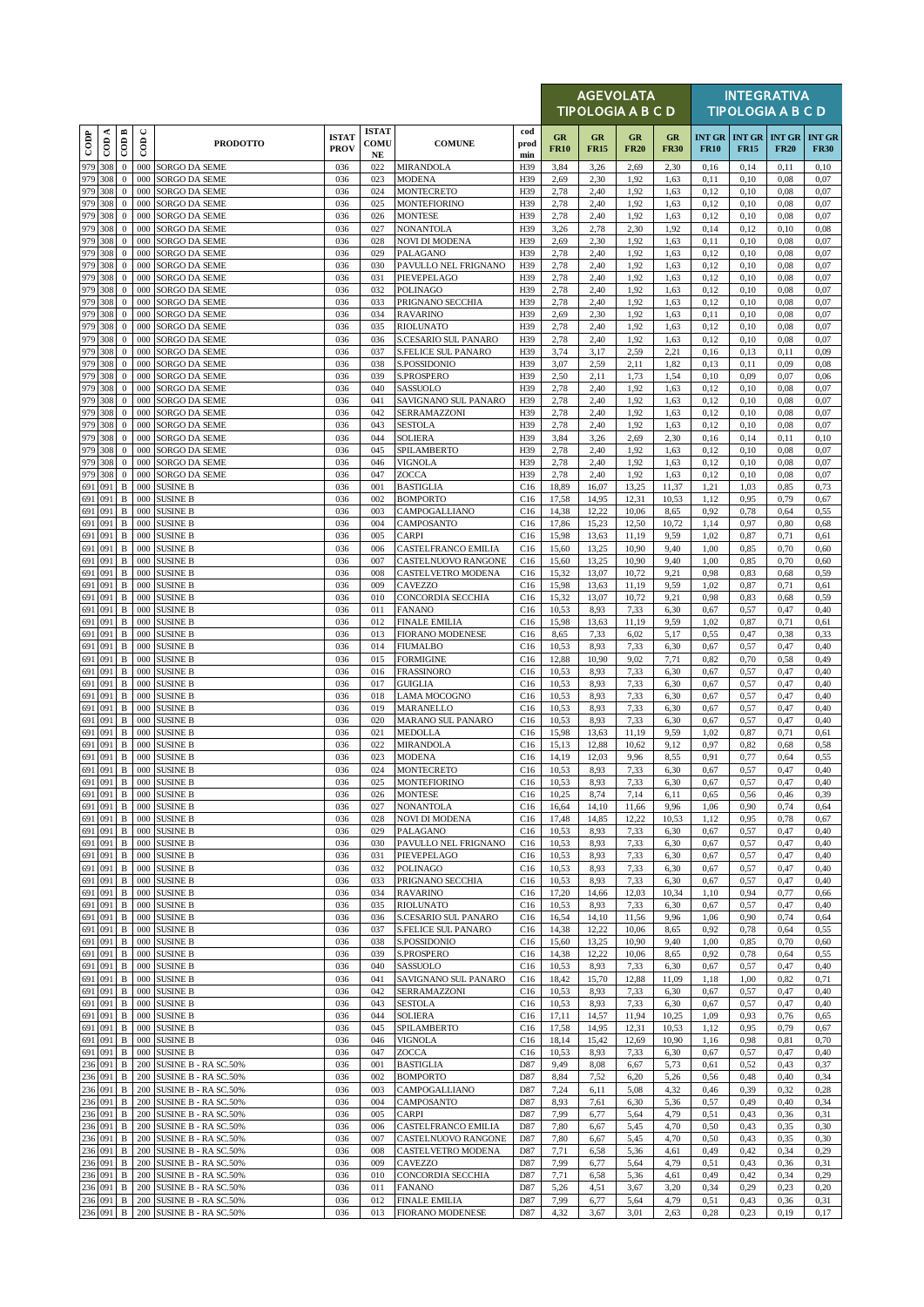|                   |                    |                              |               |                                                     |                             |                                  |                                            |                    |                   |                   | <b>AGEVOLATA</b><br><b>TIPOLOGIA A B C D</b> |                   |              |                                            | <b>INTEGRATIVA</b><br><b>TIPOLOGIA A B C D</b> |                              |
|-------------------|--------------------|------------------------------|---------------|-----------------------------------------------------|-----------------------------|----------------------------------|--------------------------------------------|--------------------|-------------------|-------------------|----------------------------------------------|-------------------|--------------|--------------------------------------------|------------------------------------------------|------------------------------|
| $\overline{1000}$ | CDA                | $\overline{\mathrm{COD}}$ B  | $\cup$<br>600 | <b>PRODOTTO</b>                                     | <b>ISTAT</b><br><b>PROV</b> | <b>ISTAT</b><br>COMU<br>$\bf NE$ | <b>COMUNE</b>                              | cod<br>prod<br>min | GR<br><b>FR10</b> | GR<br><b>FR15</b> | GR<br><b>FR20</b>                            | GR<br><b>FR30</b> | <b>FR10</b>  | <b>INT GR INT GR INT GR</b><br><b>FR15</b> | <b>FR20</b>                                    | <b>INT GR</b><br><b>FR30</b> |
| 236               | 091                | B                            | 200           | SUSINE B - RA SC.50%                                | 036                         | 014                              | <b>FIUMALBO</b>                            | D87                | 5,26              | 4,51              | 3,67                                         | 3,20              | 0,34         | 0,29                                       | 0,23                                           | 0,20                         |
| 236               | 091<br>236 091     | $\, {\bf B}$<br>$\, {\bf B}$ | 200<br>200    | <b>SUSINE B - RA SC.50%</b><br>SUSINE B - RA SC.50% | 036<br>036                  | 015<br>016                       | <b>FORMIGINE</b><br><b>FRASSINORO</b>      | D87<br>D87         | 6,49<br>5,26      | 5,55<br>4,51      | 4,51<br>3,67                                 | 3,85<br>3,20      | 0,41<br>0,34 | 0.35<br>0,29                               | 0,29<br>0,23                                   | 0,25<br>0,20                 |
|                   | 236 091            | $\, {\bf B}$                 | 200           | SUSINE B - RA SC.50%                                | 036                         | 017                              | <b>GUIGLIA</b>                             | D87                | 5,26              | 4,51              | 3,67                                         | 3,20              | 0,34         | 0,29                                       | 0,23                                           | 0,20                         |
| 236               | 091<br>236 091     | $\, {\bf B}$<br>$\, {\bf B}$ | 200<br>200    | SUSINE B - RA SC.50%<br>SUSINE B - RA SC.50%        | 036<br>036                  | 018<br>019                       | <b>LAMA MOCOGNO</b><br>MARANELLO           | D87<br>D87         | 5,26<br>5,26      | 4,51<br>4,51      | 3,67<br>3,67                                 | 3,20<br>3,20      | 0,34<br>0,34 | 0,29<br>0,29                               | 0,23<br>0,23                                   | 0,20<br>0,20                 |
| 236               | 091                | B                            | 200           | SUSINE B - RA SC.50%                                | 036                         | 020                              | <b>MARANO SUL PANARO</b>                   | D87                | 5,26              | 4,51              | 3,67                                         | 3,20              | 0,34         | 0,29                                       | 0,23                                           | 0,20                         |
| 236               | 091                | $\, {\bf B}$                 | 200           | SUSINE B - RA SC.50%                                | 036                         | 021                              | <b>MEDOLLA</b>                             | D87                | 7,99              | 6,77              | 5,64                                         | 4,79              | 0,51         | 0,43                                       | 0,36                                           | 0,31                         |
| 236               | 091<br>236 091     | $\, {\bf B}$<br>$\, {\bf B}$ | 200<br>200    | SUSINE B - RA SC.50%<br>SUSINE B - RA SC.50%        | 036<br>036                  | 022<br>023                       | <b>MIRANDOLA</b><br><b>MODENA</b>          | D87<br>D87         | 7,61<br>7,14      | 6,49<br>6,11      | 5,36<br>4,98                                 | 4,61<br>4,32      | 0,49<br>0,46 | 0,41<br>0,39                               | 0,34<br>0,32                                   | 0,29<br>0,28                 |
|                   | 236 091            | $\, {\bf B}$                 | 200           | <b>SUSINE B - RA SC.50%</b>                         | 036                         | 024                              | <b>MONTECRETO</b>                          | D87                | 5,26              | 4,51              | 3,67                                         | 3,20              | 0,34         | 0,29                                       | 0,23                                           | 0,20                         |
| 236               | 091                | B                            | 200           | SUSINE B - RA SC.50%                                | 036                         | 025                              | <b>MONTEFIORINO</b>                        | D87                | 5,26              | 4,51              | 3,67                                         | 3,20              | 0,34         | 0,29                                       | 0,23                                           | 0,20                         |
| 236               | 236 091<br>091     | $\, {\bf B}$<br>B            | 200<br>200    | SUSINE B - RA SC.50%<br>SUSINE B - RA SC.50%        | 036<br>036                  | 026<br>027                       | <b>MONTESE</b><br><b>NONANTOLA</b>         | D87<br>D87         | 5,17<br>8,37      | 4,42<br>7,14      | 3,67<br>5,83                                 | 3,10<br>4,98      | 0,33<br>0,53 | 0,28<br>0,46                               | 0,23<br>0,37                                   | 0,20<br>0,32                 |
| 236               | 091                | B                            | 200           | SUSINE B - RA SC.50%                                | 036                         | 028                              | <b>NOVI DI MODENA</b>                      | D87                | 8,74              | 7,43              | 6,11                                         | 5,26              | 0,56         | 0,47                                       | 0,39                                           | 0,34                         |
| 236               | 236 091            | $\, {\bf B}$                 | 200           | SUSINE B - RA SC.50%                                | 036<br>036                  | 029                              | PALAGANO                                   | D87                | 5,26              | 4,51              | 3,67                                         | 3,20              | 0,34         | 0,29                                       | 0,23                                           | 0,20                         |
|                   | 091<br>236 091     | $\, {\bf B}$<br>$\, {\bf B}$ | 200<br>200    | SUSINE B - RA SC.50%<br>SUSINE B - RA SC.50%        | 036                         | 030<br>031                       | PAVULLO NEL FRIGNANO<br>PIEVEPELAGO        | D87<br>D87         | 5,26<br>5,26      | 4,51<br>4,51      | 3,67<br>3,67                                 | 3,20<br>3,20      | 0,34<br>0,34 | 0,29<br>0,29                               | 0,23<br>0,23                                   | 0,20<br>0,20                 |
|                   | 236 091            | $\, {\bf B}$                 | 200           | SUSINE B - RA SC.50%                                | 036                         | 032                              | <b>POLINAGO</b>                            | D87                | 5,26              | 4,51              | 3,67                                         | 3,20              | 0,34         | 0,29                                       | 0,23                                           | 0,20                         |
| 236<br>236        | 091<br>091         | $\, {\bf B}$<br>B            | 200<br>200    | SUSINE B - RA SC.50%                                | 036<br>036                  | 033<br>034                       | PRIGNANO SECCHIA<br><b>RAVARINO</b>        | D87<br>D87         | 5,26<br>8,65      | 4,51<br>7,33      | 3,67<br>6,02                                 | 3,20<br>5,17      | 0,34<br>0,55 | 0,29<br>0,47                               | 0,23<br>0,38                                   | 0,20<br>0,33                 |
|                   | 236 091            | B                            | 200           | SUSINE B - RA SC.50%<br>SUSINE B - RA SC.50%        | 036                         | 035                              | <b>RIOLUNATO</b>                           | D87                | 5,26              | 4,51              | 3,67                                         | 3,20              | 0,34         | 0,29                                       | 0,23                                           | 0,20                         |
| 236               | 091                | $\, {\bf B}$                 | 200           | SUSINE B - RA SC.50%                                | 036                         | 036                              | S.CESARIO SUL PANARO                       | D87                | 8,27              | 7,05              | 5,83                                         | 4,98              | 0,53         | 0,45                                       | 0,37                                           | 0,32                         |
|                   | 236 091<br>236 091 | $\, {\bf B}$<br>$\, {\bf B}$ | 200<br>200    | SUSINE B - RA SC.50%<br>SUSINE B - RA SC.50%        | 036<br>036                  | 037<br>038                       | <b>S.FELICE SUL PANARO</b><br>S.POSSIDONIO | D87<br>D87         | 7,24<br>7,80      | 6,11<br>6,67      | 5,08<br>5,45                                 | 4,32<br>4,70      | 0,46<br>0,50 | 0,39<br>0,43                               | 0,32<br>0,35                                   | 0,28<br>0,30                 |
| 236               | 091                | $\, {\bf B}$                 | 200           | SUSINE B - RA SC.50%                                | 036                         | 039                              | S.PROSPERO                                 | D87                | 7,24              | 6,11              | 5,08                                         | 4,32              | 0,46         | 0,39                                       | 0,32                                           | 0,28                         |
| 236               | 091                | $\, {\bf B}$                 | 200           | SUSINE B - RA SC.50%                                | 036                         | 040                              | <b>SASSUOLO</b>                            | D87                | 5,26              | 4,51              | 3,67                                         | 3,20              | 0,34         | 0,29                                       | 0,23                                           | 0,20                         |
|                   | 236 091<br>236 091 | B<br>B                       | 200<br>200    | SUSINE B - RA SC.50%<br><b>SUSINE B - RA SC.50%</b> | 036<br>036                  | 041<br>042                       | SAVIGNANO SUL PANARO<br>SERRAMAZZONI       | D87<br>D87         | 9,21<br>5,26      | 7,80<br>4,51      | 6,49<br>3,67                                 | 5,55<br>3,20      | 0,59<br>0,34 | 0,50<br>0,29                               | 0,41<br>0,23                                   | 0,35<br>0,20                 |
| 236               | 091                | $\, {\bf B}$                 | 200           | SUSINE B - RA SC.50%                                | 036                         | 043                              | <b>SESTOLA</b>                             | D87                | 5,26              | 4,51              | 3,67                                         | 3,20              | 0,34         | 0,29                                       | 0,23                                           | 0,20                         |
| 236               | 091                | $\, {\bf B}$                 | 200           | SUSINE B - RA SC.50%                                | 036                         | 044                              | <b>SOLIERA</b>                             | D87                | 8,55              | 7,24              | 6,02                                         | 5,17              | 0,55         | 0,46                                       | 0,38                                           | 0,33                         |
| 236               | 236 091<br>091     | $\, {\bf B}$<br>$\, {\bf B}$ | 200<br>200    | SUSINE B - RA SC.50%<br>SUSINE B - RA SC.50%        | 036<br>036                  | 045<br>046                       | SPILAMBERTO<br><b>VIGNOLA</b>              | D87<br>D87         | 8,84<br>9,12      | 7,52<br>7,71      | 6,20<br>6,39                                 | 5,26<br>5,45      | 0,56<br>0,58 | 0,48<br>0,49                               | 0,40<br>0,41                                   | 0,34<br>0,35                 |
|                   | 236 091            | $\, {\bf B}$                 | 200           | SUSINE B - RA SC.50%                                | 036                         | 047                              | <b>ZOCCA</b>                               | D87                | 5,26              | 4,51              | 3,67                                         | 3,20              | 0,34         | 0,29                                       | 0,23                                           | 0,20                         |
| 449               | 091                | B                            | 100           | SUSINE B - RA SC.80%                                | 036                         | 001                              | <b>BASTIGLIA</b>                           | D87                | 3,76              | 3,20              | 2,63                                         | 2,26              | 0,24         | 0,20                                       | 0,17                                           | 0,14                         |
|                   | 449 091<br>449 091 | B<br>B                       | 100<br>100    | SUSINE B - RA SC.80%<br>SUSINE B - RA SC.80%        | 036<br>036                  | 002<br>003                       | <b>BOMPORTO</b><br>CAMPOGALLIANO           | D87<br>D87         | 3,48<br>2,91      | 2,91<br>2,44      | 2,44<br>2,07                                 | 2,07<br>1,79      | 0,22<br>0,19 | 0,19<br>0,16                               | 0,16<br>0,13                                   | 0,13<br>0,11                 |
|                   | 449 091            | $\, {\bf B}$                 | 100           | SUSINE B - RA SC.80%                                | 036                         | 004                              | CAMPOSANTO                                 | D87                | 3,57              | 3,01              | 2,54                                         | 2,16              | 0,23         | 0,19                                       | 0,16                                           | 0,14                         |
| 449               | 091                | B                            | 100           | SUSINE B - RA SC.80%                                | 036                         | 005                              | <b>CARPI</b>                               | D87                | 3,20              | 2,73              | 2,26                                         | 1,88              | 0,20         | 0,17                                       | 0,14                                           | 0,12                         |
|                   | 449 091<br>449 091 | B<br>$\, {\bf B}$            | 100<br>100    | SUSINE B - RA SC.80%<br>SUSINE B - RA SC.80%        | 036<br>036                  | 006<br>007                       | CASTELFRANCO EMILIA<br>CASTELNUOVO RANGONE | D87<br>D87         | 3,10<br>3,10      | 2,63<br>2,63      | 2,16<br>2,16                                 | 1,88<br>1,88      | 0,20<br>0,20 | 0,17<br>0,17                               | 0,14<br>0,14                                   | 0,12<br>0,12                 |
| 449               | 091                | B                            | 100           | SUSINE B - RA SC.80%                                | 036                         | 008                              | CASTELVETRO MODENA                         | D87                | 3,10              | 2,63              | 2,16                                         | 1,88              | 0,20         | 0,17                                       | 0,14                                           | 0,12                         |
|                   | 449 091            | B                            | 100           | SUSINE B - RA SC.80%                                | 036                         | 009                              | CAVEZZO                                    | D87                | 3,20              | 2,73              | 2,26                                         | 1,88              | 0,20         | 0,17                                       | 0,14                                           | 0,12                         |
| 449               | 449 091<br>091     | B<br>B                       | 100<br>100    | SUSINE B - RA SC.80%<br>SUSINE B - RA SC.80%        | 036<br>036                  | 010<br>011                       | CONCORDIA SECCHIA<br><b>FANANO</b>         | D87<br>D87         | 3,10<br>2,07      | 2,63<br>1,79      | 2,16<br>1,41                                 | 1,88<br>1,22      | 0,20<br>0,13 | 0,17<br>0,11                               | 0,14<br>0,09                                   | 0,12<br>0.08                 |
| 449               | 091                | $\, {\bf B}$                 | 100           | <b>SUSINE B - RA SC.80%</b>                         | 036                         | 012                              | <b>FINALE EMILIA</b>                       | D87                | 3,20              | 2,73              | 2,26                                         | 1,88              | 0,20         | 0,17                                       | 0,14                                           | 0,12                         |
| 449               | 449 091            | $\, {\bf B}$                 | 100           | SUSINE B - RA SC.80%                                | 036                         | 013                              | <b>FIORANO MODENESE</b>                    | D87                | 1,69              | 1,41              | 1,22                                         | 1,03              | 0,11         | 0,09                                       | 0,08                                           | 0,07                         |
| 449               | 091<br>091         | $\, {\bf B}$<br>$\, {\bf B}$ | 100<br>100    | SUSINE B - RA SC.80%<br>SUSINE B - RA SC.80%        | 036<br>036                  | 014<br>015                       | <b>FIUMALBO</b><br><b>FORMIGINE</b>        | D87<br>D87         | 2,07<br>2,54      | 1,79<br>2,16      | 1,41<br>1,79                                 | 1,22<br>1,50      | 0,13<br>0,16 | 0,11<br>0,14                               | 0,09<br>0,11                                   | 0,08<br>0.10                 |
|                   | 449 091            | $\, {\bf B}$                 | 100           | SUSINE B - RA SC.80%                                | 036                         | 016                              | <b>FRASSINORO</b>                          | D87                | 2,07              | 1,79              | 1,41                                         | 1,22              | 0,13         | 0,11                                       | 0,09                                           | 0.08                         |
|                   | 449 091<br>449 091 | $\, {\bf B}$<br>B            | 100           | 100 SUSINE B - RA SC.80%<br>SUSINE B - RA SC.80%    | 036<br>036                  | 017                              | <b>GUIGLIA</b>                             | D87<br>D87         | 2,07<br>2,07      | 1,79<br>1,79      | 1,41<br>1,41                                 | 1,22<br>1,22      | 0,13<br>0,13 | 0,11                                       | 0,09<br>0,09                                   | 0,08                         |
|                   | 449 091            | B                            | 100           | SUSINE B - RA SC.80%                                | 036                         | 018<br>019                       | <b>LAMA MOCOGNO</b><br>MARANELLO           | D87                | 2,07              | 1,79              | 1,41                                         | 1,22              | 0,13         | 0,11<br>0,11                               | 0,09                                           | 0.08<br>0.08                 |
|                   | 449 091            | B                            | 100           | <b>SUSINE B - RA SC.80%</b>                         | 036                         | 020                              | MARANO SUL PANARO                          | D87                | 2,07              | 1,79              | 1,41                                         | 1,22              | 0,13         | 0,11                                       | 0,09                                           | 0.08                         |
| 449               | 091<br>449 091     | B<br>B                       | 100<br>100    | SUSINE B - RA SC.80%<br>SUSINE B - RA SC.80%        | 036<br>036                  | 021<br>022                       | <b>MEDOLLA</b><br><b>MIRANDOLA</b>         | D87<br>D87         | 3,20<br>3,01      | 2,73<br>2,54      | 2,26<br>2,07                                 | 1,88<br>1,79      | 0,20<br>0,19 | 0,17<br>0,16                               | 0,14<br>0,13                                   | 0,12<br>0,11                 |
|                   | 449 091            | B                            | 100           | <b>SUSINE B - RA SC.80%</b>                         | 036                         | 023                              | <b>MODENA</b>                              | D87                | 2,82              | 2,44              | 1,97                                         | 1,69              | 0,18         | 0,16                                       | 0,13                                           | 0,11                         |
| 449               | 091                | B                            | 100           | SUSINE B - RA SC.80%                                | 036                         | 024                              | <b>MONTECRETO</b>                          | D87                | 2,07              | 1,79              | 1,41                                         | 1,22              | 0.13         | 0,11                                       | 0,09                                           | 0.08                         |
| 449               | 449 091<br>091     | B<br>B                       | 100<br>100    | SUSINE B - RA SC.80%<br><b>SUSINE B - RA SC.80%</b> | 036<br>036                  | 025<br>026                       | <b>MONTEFIORINO</b><br><b>MONTESE</b>      | D87<br>D87         | 2,07<br>2,07      | 1,79<br>1,79      | 1,41<br>1,41                                 | 1,22<br>1,22      | 0,13<br>0,13 | 0,11<br>0,11                               | 0,09<br>0,09                                   | 0,08<br>0.08                 |
| 449               | 091                | B                            | 100           | SUSINE B - RA SC.80%                                | 036                         | 027                              | <b>NONANTOLA</b>                           | D87                | 3,29              | 2,82              | 2,35                                         | 1,97              | 0.21         | 0,18                                       | 0,15                                           | 0,13                         |
| 449               | 091                | B                            | 100           | SUSINE B - RA SC.80%                                | 036                         | 028                              | <b>NOVI DI MODENA</b>                      | D87                | 3,48              | 2,91              | 2,44                                         | 2,07              | 0,22         | 0,19                                       | 0,16                                           | 0,13                         |
| 449<br>449        | 091<br>091         | $\, {\bf B}$<br>B            | 100<br>100    | SUSINE B - RA SC.80%<br>SUSINE B - RA SC.80%        | 036<br>036                  | 029<br>030                       | PALAGANO<br>PAVULLO NEL FRIGNANO           | D87<br>D87         | 2,07<br>2,07      | 1,79<br>1,79      | 1,41<br>1,41                                 | 1,22<br>1,22      | 0,13<br>0,13 | 0,11<br>0,11                               | 0,09<br>0,09                                   | 0.08<br>0.08                 |
|                   | 449 091            | B                            | 100           | SUSINE B - RA SC.80%                                | 036                         | 031                              | PIEVEPELAGO                                | D87                | 2,07              | 1,79              | 1,41                                         | 1,22              | 0,13         | 0,11                                       | 0,09                                           | 0,08                         |
|                   | 449 091            | B                            | 100           | SUSINE B - RA SC.80%                                | 036                         | 032                              | <b>POLINAGO</b>                            | D87                | 2,07              | 1,79              | 1,41                                         | 1,22              | 0,13         | 0,11                                       | 0,09                                           | 0.08                         |
| 449               | 091<br>449 091     | B<br>B                       | 100<br>100    | SUSINE B - RA SC.80%<br>SUSINE B - RA SC.80%        | 036<br>036                  | 033<br>034                       | PRIGNANO SECCHIA<br><b>RAVARINO</b>        | D87<br>D87         | 2,07<br>3,48      | 1,79<br>2,91      | 1,41<br>2,44                                 | 1,22<br>2,07      | 0.13<br>0,22 | 0,11<br>0,19                               | 0,09<br>0,16                                   | 0.08<br>0,13                 |
|                   | 449 091            | B                            | 100           | SUSINE B - RA SC.80%                                | 036                         | 035                              | <b>RIOLUNATO</b>                           | D87                | 2,07              | 1,79              | 1,41                                         | 1,22              | 0,13         | 0,11                                       | 0,09                                           | 0.08                         |
| 449               | 091                | $\, {\bf B}$                 | 100           | SUSINE B - RA SC.80%                                | 036                         | 036                              | S.CESARIO SUL PANARO                       | D87                | 3,29              | 2,82              | 2,35                                         | 1,97              | 0,21         | 0.18                                       | 0,15                                           | 0,13                         |
| 449<br>449        | 091<br>091         | B<br>B                       | 100<br>100    | SUSINE B - RA SC.80%<br>SUSINE B - RA SC.80%        | 036<br>036                  | 037<br>038                       | S.FELICE SUL PANARO<br>S.POSSIDONIO        | D87<br>D87         | 2,91<br>3,10      | 2,44<br>2,63      | 2,07<br>2,16                                 | 1,79<br>1,88      | 0,19<br>0,20 | 0,16<br>0,17                               | 0,13<br>0,14                                   | 0,11<br>0,12                 |
| 449               | 091                | $\, {\bf B}$                 | 100           | SUSINE B - RA SC.80%                                | 036                         | 039                              | <b>S.PROSPERO</b>                          | D87                | 2,91              | 2,44              | 2,07                                         | 1,79              | 0,19         | 0,16                                       | 0,13                                           | 0,11                         |
| 449               | 091                | B                            | 100           | SUSINE B - RA SC.80%                                | 036                         | 040                              | SASSUOLO                                   | D87                | 2,07              | 1,79              | 1,41                                         | 1,22              | 0,13         | 0,11                                       | 0,09                                           | 0,08                         |
| 449               | 449 091<br>091     | B<br>B                       | 100<br>100    | SUSINE B - RA SC.80%<br>SUSINE B - RA SC.80%        | 036<br>036                  | 041<br>042                       | SAVIGNANO SUL PANARO<br>SERRAMAZZONI       | D87<br>D87         | 3,67<br>2,07      | 3,10<br>1,79      | 2,54<br>1,41                                 | 2,16<br>1,22      | 0,23<br>0,13 | 0,20<br>0,11                               | 0,16<br>0,09                                   | 0,14<br>0,08                 |
| 449               | 091                | $\, {\bf B}$                 | 100           | SUSINE B - RA SC.80%                                | 036                         | 043                              | <b>SESTOLA</b>                             | D87                | 2,07              | 1,79              | 1,41                                         | 1,22              | 0,13         | 0,11                                       | 0,09                                           | 0,08                         |
|                   | 449 091            | $\, {\bf B}$                 | 100           | SUSINE B - RA SC.80%                                | 036                         | 044                              | <b>SOLIERA</b>                             | D87                | 3,38              | 2,91              | 2,35                                         | 2,07              | 0,22         | 0,19                                       | 0,15                                           | 0,13                         |
| 449<br>449        | 091<br>091         | $\, {\bf B}$<br>B            | 100<br>100    | <b>SUSINE B - RA SC.80%</b><br>SUSINE B - RA SC.80% | 036<br>036                  | 045<br>046                       | SPILAMBERTO<br><b>VIGNOLA</b>              | D87<br>D87         | 3,48<br>3,67      | 2,91<br>3,10      | 2,44<br>2,54                                 | 2,07<br>2,16      | 0,22<br>0,23 | 0,19<br>0,20                               | 0,16<br>0,16                                   | 0,13<br>0,14                 |
|                   | 449 091            | B                            | 100           | SUSINE B - RA SC.80%                                | 036                         | 047                              | ZOCCA                                      | D87                | 2,07              | 1,79              | 1,41                                         | 1,22              | 0,13         | 0,11                                       | 0,09                                           | 0,08                         |
|                   | 611 911            | B                            | 000           | <b>SUSINE PRECOCI B</b>                             | 036                         | 001                              | <b>BASTIGLIA</b>                           | C17                | 14,57             | 12,41             | 10,25                                        | 8,74              | 0,93         | 0,79                                       | 0,65                                           | 0,56                         |
|                   | 611 911<br>611 911 | B<br>$\, {\bf B}$            | 000<br>000    | <b>SUSINE PRECOCI B</b><br><b>SUSINE PRECOCI B</b>  | 036<br>036                  | 002<br>003                       | <b>BOMPORTO</b><br>CAMPOGALLIANO           | C17<br>C17         | 14,19<br>11,75    | 12,03<br>9,96     | 9,96<br>8,27                                 | 8,55<br>7,05      | 0.91<br>0,75 | 0,77<br>0,64                               | 0,64<br>0,53                                   | 0,55<br>0,45                 |
|                   | 611 911            | B                            | 000           | <b>SUSINE PRECOCI B</b>                             | 036                         | 004                              | CAMPOSANTO                                 | C17                | 14,10             | 12,03             | 9,87                                         | 8,46              | 0,90         | 0,77                                       | 0,63                                           | 0,54                         |
|                   | 611 911            | B                            |               | 000 SUSINE PRECOCI B                                | 036                         | 005                              | <b>CARPI</b>                               | C17                | 13,16             | 11,19             | 9,21                                         | 7,90              | 0,84         | 0,71                                       | 0,59                                           | 0,50                         |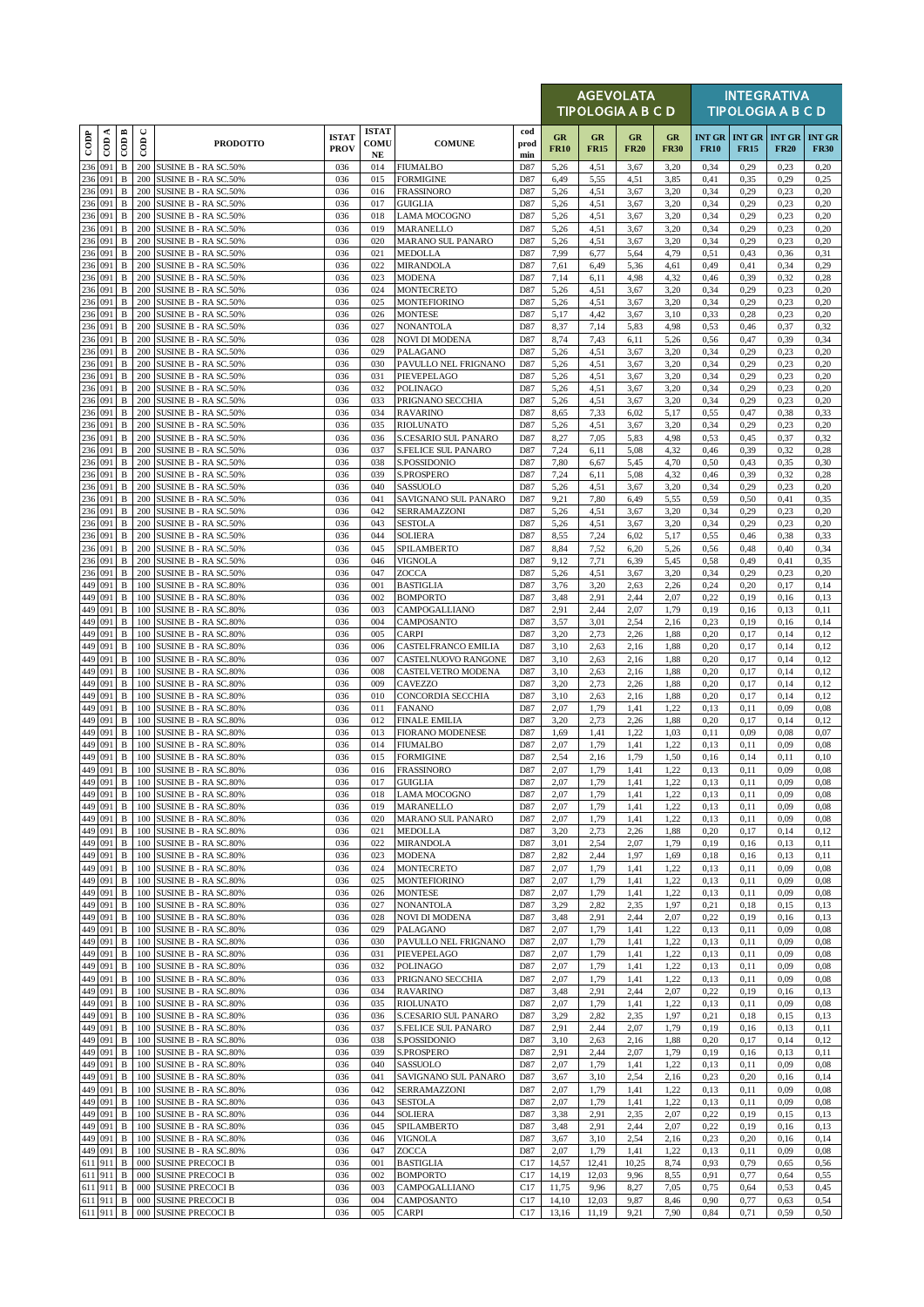|        |                             |                             |               |                                                                     |                             |                                     |                                                    |                        |                   | <b>AGEVOLATA</b><br><b>TIPOLOGIA A B C D</b> |                          |                   |              |              | <b>INTEGRATIVA</b><br><b>TIPOLOGIA A B C D</b> |                              |
|--------|-----------------------------|-----------------------------|---------------|---------------------------------------------------------------------|-----------------------------|-------------------------------------|----------------------------------------------------|------------------------|-------------------|----------------------------------------------|--------------------------|-------------------|--------------|--------------|------------------------------------------------|------------------------------|
| $\cos$ | $\overline{\mathrm{con}}$ A | COD B                       | $\cup$<br>600 | <b>PRODOTTO</b>                                                     | <b>ISTAT</b><br><b>PROV</b> | <b>ISTAT</b><br>COMU<br>$_{\rm NE}$ | <b>COMUNE</b>                                      | cod<br>prod<br>min     | GR<br><b>FR10</b> | GR<br><b>FR15</b>                            | <b>GR</b><br><b>FR20</b> | GR<br><b>FR30</b> | <b>FR10</b>  | <b>FR15</b>  | <b>INT GR   INT GR   INT GR</b><br><b>FR20</b> | <b>INT GR</b><br><b>FR30</b> |
|        | 611 911                     | $\, {\bf B}$                | 000           | <b>SUSINE PRECOCI B</b>                                             | 036                         | 006                                 | <b>CASTELFRANCO EMILIA</b>                         | C17                    | 11,28             | 9,59                                         | 7,90                     | 6,77              | 0,72         | 0,61         | 0,50                                           | 0,43                         |
|        | 611 911                     | $\, {\bf B}$                | 000           | <b>SUSINE PRECOCI B</b>                                             | 036                         | 007                                 | CASTELNUOVO RANGONE                                | C17                    | 11,00             | 9,31                                         | 7,71                     | 6,58              | 0,70         | 0,59         | 0,49                                           | 0,42                         |
|        | 611 911<br>611 911          | B<br>$\, {\bf B}$           | 000<br>000    | <b>SUSINE PRECOCI B</b><br><b>SUSINE PRECOCI B</b>                  | 036<br>036                  | 008<br>009                          | CASTELVETRO MODENA<br><b>CAVEZZO</b>               | C <sub>17</sub><br>C17 | 11,75<br>11,75    | 9,96<br>9,96                                 | 8,27<br>8,27             | 7,05<br>7,05      | 0,75<br>0,75 | 0.64<br>0.64 | 0,53<br>0,53                                   | 0,45<br>0,45                 |
|        | 611 911                     | B                           | 000           | <b>SUSINE PRECOCI B</b>                                             | 036                         | 010                                 | CONCORDIA SECCHIA                                  | C17                    | 11,75             | 9,96                                         | 8,27                     | 7,05              | 0,75         | 0,64         | 0,53                                           | 0,45                         |
|        | 611 911                     | B                           | 000           | <b>SUSINE PRECOCI B</b>                                             | 036                         | 011                                 | <b>FANANO</b>                                      | C17                    | 7,90              | 6,67                                         | 5,55                     | 4,70              | 0,50         | 0,43         | 0,35                                           | 0,30                         |
|        | 611 911<br>611 911          | $\, {\bf B}$<br>B           | 000<br>000    | <b>SUSINE PRECOCI B</b><br><b>SUSINE PRECOCI B</b>                  | 036<br>036                  | 012<br>013                          | <b>FINALE EMILIA</b><br><b>FIORANO MODENESE</b>    | C17<br>C17             | 11,00<br>7,90     | 9,31<br>6,67                                 | 7,71<br>5,55             | 6,58<br>4,70      | 0,70<br>0,50 | 0,59<br>0,43 | 0,49<br>0,35                                   | 0,42<br>0,30                 |
|        | 611 911                     | B                           | 000           | <b>SUSINE PRECOCI B</b>                                             | 036                         | 014                                 | <b>FIUMALBO</b>                                    | C17                    | 7,90              | 6,67                                         | 5,55                     | 4,70              | 0,50         | 0,43         | 0,35                                           | 0,30                         |
|        | 611 911                     | $\, {\bf B}$                | 000           | <b>SUSINE PRECOCI B</b>                                             | 036                         | 015                                 | <b>FORMIGINE</b>                                   | C17                    | 9,31              | 7,90                                         | 6,49                     | 5,55              | 0,59         | 0,50         | 0,41                                           | 0,35                         |
|        | 611 911<br>611 911          | B<br>B                      | 000<br>000    | <b>SUSINE PRECOCI B</b><br><b>SUSINE PRECOCI B</b>                  | 036<br>036                  | 016<br>017                          | <b>FRASSINORO</b><br><b>GUIGLIA</b>                | C17<br>C17             | 7,90<br>7,90      | 6,67<br>6,67                                 | 5,55<br>5,55             | 4,70<br>4,70      | 0,50<br>0,50 | 0,43<br>0,43 | 0,35<br>0,35                                   | 0,30<br>0,30                 |
|        | 611 911                     | B                           | 000           | <b>SUSINE PRECOCI B</b>                                             | 036                         | 018                                 | <b>LAMA MOCOGNO</b>                                | C17                    | 7,90              | 6,67                                         | 5,55                     | 4,70              | 0,50         | 0,43         | 0,35                                           | 0,30                         |
|        | 611 911<br>611 911          | $\, {\bf B}$                | 000<br>000    | <b>SUSINE PRECOCI B</b>                                             | 036                         | 019                                 | MARANELLO                                          | C17                    | 7,90              | 6,67                                         | 5,55                     | 4,70              | 0,50         | 0,43         | 0,35                                           | 0,30                         |
|        | 611 911                     | B<br>$\, {\bf B}$           | 000           | <b>SUSINE PRECOCI B</b><br><b>SUSINE PRECOCI B</b>                  | 036<br>036                  | 020<br>021                          | MARANO SUL PANARO<br><b>MEDOLLA</b>                | C17<br>C17             | 7,90<br>13,82     | 6,67<br>11,75                                | 5,55<br>9,68             | 4,70<br>8,27      | 0,50<br>0,88 | 0,43<br>0,75 | 0,35<br>0,62                                   | 0,30<br>0,53                 |
|        | 611 911                     | $\, {\bf B}$                | 000           | <b>SUSINE PRECOCI B</b>                                             | 036                         | 022                                 | <b>MIRANDOLA</b>                                   | C17                    | 11,75             | 9,96                                         | 8,27                     | 7,05              | 0,75         | 0.64         | 0,53                                           | 0,45                         |
|        | 611 911                     | B                           | 000           | <b>SUSINE PRECOCI B</b>                                             | 036                         | 023                                 | <b>MODENA</b>                                      | C17                    | 11,75             | 9,96                                         | 8,27                     | 7,05              | 0,75         | 0.64         | 0,53                                           | 0,45                         |
|        | 611 911<br>611 911          | $\, {\bf B}$<br>B           | 000<br>000    | <b>SUSINE PRECOCI B</b><br><b>SUSINE PRECOCI B</b>                  | 036<br>036                  | 024<br>025                          | <b>MONTECRETO</b><br><b>MONTEFIORINO</b>           | C17<br>C17             | 7,90<br>7,90      | 6,67<br>6,67                                 | 5,55<br>5,55             | 4,70<br>4,70      | 0,50<br>0,50 | 0,43<br>0,43 | 0,35<br>0,35                                   | 0,30<br>0,30                 |
|        | 611 911                     | $\, {\bf B}$                | 000           | <b>SUSINE PRECOCI B</b>                                             | 036                         | 026                                 | <b>MONTESE</b>                                     | C17                    | 7,90              | 6,67                                         | 5,55                     | 4,70              | 0,50         | 0,43         | 0,35                                           | 0,30                         |
|        | 611 911                     | B                           | 000           | <b>SUSINE PRECOCI B</b>                                             | 036                         | 027                                 | <b>NONANTOLA</b>                                   | C17                    | 13,07             | 11,09                                        | 9,12                     | 7,80              | 0,83         | 0,71         | 0,58                                           | 0,50                         |
|        | 611 911<br>611 911          | B<br>$\, {\bf B}$           | 000<br>000    | <b>SUSINE PRECOCI B</b><br><b>SUSINE PRECOCI B</b>                  | 036<br>036                  | 028<br>029                          | <b>NOVI DI MODENA</b><br>PALAGANO                  | C17<br>C17             | 12,97<br>7,90     | 11,00<br>6,67                                | 9,12<br>5,55             | 7,80<br>4,70      | 0,83<br>0,50 | 0,70<br>0,43 | 0,58<br>0,35                                   | 0,50<br>0,30                 |
|        | 611 911                     | $\, {\bf B}$                | 000           | <b>SUSINE PRECOCI B</b>                                             | 036                         | 030                                 | PAVULLO NEL FRIGNANO                               | C17                    | 7,90              | 6,67                                         | 5,55                     | 4,70              | 0,50         | 0,43         | 0,35                                           | 0,30                         |
|        | 611 911                     | B                           | 000           | <b>SUSINE PRECOCI B</b>                                             | 036                         | 031                                 | PIEVEPELAGO                                        | C17                    | 7,90              | 6,67                                         | 5,55                     | 4,70              | 0,50         | 0,43         | 0,35                                           | 0,30                         |
|        | 611 911<br>611 911          | B<br>B                      | 000<br>000    | <b>SUSINE PRECOCI B</b><br><b>SUSINE PRECOCI B</b>                  | 036<br>036                  | 032<br>033                          | <b>POLINAGO</b><br>PRIGNANO SECCHIA                | C17<br>C17             | 7,90<br>7,90      | 6,67<br>6,67                                 | 5,55<br>5,55             | 4,70<br>4,70      | 0,50<br>0,50 | 0,43<br>0,43 | 0,35<br>0,35                                   | 0,30<br>0,30                 |
|        | 611 911                     | B                           | 000           | <b>SUSINE PRECOCI B</b>                                             | 036                         | 034                                 | <b>RAVARINO</b>                                    | C17                    | 12,97             | 11,00                                        | 9,12                     | 7,80              | 0,83         | 0,70         | 0,58                                           | 0,50                         |
|        | 611 911                     | B                           | 000           | <b>SUSINE PRECOCI B</b>                                             | 036                         | 035                                 | <b>RIOLUNATO</b>                                   | C17                    | 7,90              | 6,67                                         | 5,55                     | 4,70              | 0,50         | 0,43         | 0,35                                           | 0,30                         |
|        | 611 911<br>611 911          | B<br>$\, {\bf B}$           | 000<br>000    | <b>SUSINE PRECOCI B</b><br><b>SUSINE PRECOCI B</b>                  | 036<br>036                  | 036<br>037                          | S.CESARIO SUL PANARO<br><b>S.FELICE SUL PANARO</b> | C <sub>17</sub><br>C17 | 11,75<br>10,72    | 9,96<br>9,12                                 | 8,27<br>7,52             | 7,05<br>6,39      | 0,75<br>0,68 | 0.64<br>0,58 | 0,53<br>0,48                                   | 0,45<br>0,41                 |
|        | 611 911                     | $\, {\bf B}$                | 000           | <b>SUSINE PRECOCI B</b>                                             | 036                         | 038                                 | S.POSSIDONIO                                       | C17                    | 11,75             | 9,96                                         | 8,27                     | 7,05              | 0,75         | 0,64         | 0,53                                           | 0,45                         |
|        | 611 911                     | B                           | 000           | <b>SUSINE PRECOCI B</b>                                             | 036                         | 039                                 | S.PROSPERO                                         | C17                    | 11,75             | 9,96                                         | 8,27                     | 7,05              | 0,75         | 0,64         | 0,53                                           | 0,45                         |
|        | 611 911<br>611 911          | $\, {\bf B}$<br>B           | 000<br>000    | <b>SUSINE PRECOCI B</b>                                             | 036<br>036                  | 040<br>041                          | SASSUOLO                                           | C17<br>C17             | 7,90              | 6,67<br>9,96                                 | 5,55<br>8,27             | 4,70              | 0,50         | 0,43<br>0,64 | 0,35<br>0,53                                   | 0,30<br>0,45                 |
|        | 611 911                     | B                           | 000           | <b>SUSINE PRECOCI B</b><br><b>SUSINE PRECOCI B</b>                  | 036                         | 042                                 | SAVIGNANO SUL PANARO<br>SERRAMAZZONI               | C17                    | 11,75<br>7,90     | 6,67                                         | 5,55                     | 7,05<br>4,70      | 0,75<br>0,50 | 0,43         | 0,35                                           | 0,30                         |
|        | 611 911                     | B                           | 000           | <b>SUSINE PRECOCI B</b>                                             | 036                         | 043                                 | <b>SESTOLA</b>                                     | C17                    | 7,90              | 6,67                                         | 5,55                     | 4,70              | 0,50         | 0,43         | 0,35                                           | 0,30                         |
|        | 611 911                     | $\, {\bf B}$                | 000           | <b>SUSINE PRECOCI B</b>                                             | 036                         | 044                                 | <b>SOLIERA</b>                                     | C17                    | 12,03             | 10,25                                        | 8,46                     | 7,24              | 0,77         | 0,65         | 0,54                                           | 0,46                         |
|        | 611 911<br>611 911          | B<br>$\, {\bf B}$           | 000<br>000    | <b>SUSINE PRECOCI B</b><br><b>SUSINE PRECOCI B</b>                  | 036<br>036                  | 045<br>046                          | SPILAMBERTO<br><b>VIGNOLA</b>                      | C17<br>C17             | 14,29<br>13,54    | 12,13<br>11,47                               | 9,96<br>9,49             | 8,55<br>8,08      | 0.91<br>0,86 | 0,77<br>0,73 | 0,64<br>0,61                                   | 0,55<br>0,52                 |
|        | 611 911                     | $\, {\bf B}$                | 000           | <b>SUSINE PRECOCI B</b>                                             | 036                         | 047                                 | ZOCCA                                              | C17                    | 7,90              | 6,67                                         | 5,55                     | 4,70              | 0,50         | 0,43         | 0,35                                           | 0,30                         |
|        | 184 911                     | B                           | 200           | SUSINE PRECOCI B - RA SC.50%                                        | 036                         | 001                                 | <b>BASTIGLIA</b>                                   | D86                    | 7,33              | 6,20                                         | 5,17                     | 4,42              | 0,47         | 0,40         | 0,33                                           | 0,28                         |
|        | 184 911<br>184 911          | $\, {\bf B}$<br>B           | 200<br>200    | SUSINE PRECOCI B - RA SC.50%<br>SUSINE PRECOCI B - RA SC.50%        | 036<br>036                  | 002<br>003                          | <b>BOMPORTO</b><br>CAMPOGALLIANO                   | D86<br>D86             | 7,14<br>5,92      | 6,11<br>5,08                                 | 4,98<br>4,14             | 4,32<br>3,57      | 0,46<br>0,38 | 0,39<br>0,32 | 0,32<br>0,26                                   | 0,28<br>0,23                 |
|        | 184 911                     | B                           | 200           | SUSINE PRECOCI B - RA SC.50%                                        | 036                         | 004                                 | CAMPOSANTO                                         | D86                    | 7,05              | 6,02                                         | 4,98                     | 4,23              | 0,45         | 0,38         | 0,32                                           | 0,27                         |
|        | 184 911                     | $\, {\bf B}$                | 200           | SUSINE PRECOCI B - RA SC.50%                                        | 036                         | 005                                 | <b>CARPI</b>                                       | D86                    | 6,58              | 5,64                                         | 4,61                     | 3,95              | 0,42         | 0,36         | 0,29                                           | 0,25                         |
|        | 184 911<br>184 911          | B<br>$\, {\bf B}$           | 200<br>200    | SUSINE PRECOCI B - RA SC.50%<br>SUSINE PRECOCI B - RA SC.50%        | 036<br>036                  | 006<br>007                          | <b>CASTELFRANCO EMILIA</b><br>CASTELNUOVO RANGONE  | D86<br>D86             | 5,64<br>5,55      | 4,79<br>4,70                                 | 3,95<br>3,85             | 3,38<br>3,29      | 0,36<br>0,35 | 0.31<br>0,30 | 0,25<br>0,25                                   | 0,22<br>0,21                 |
|        | 184 911                     | B                           | 200           | SUSINE PRECOCI B - RA SC.50%                                        | 036                         | 008                                 | CASTELVETRO MODENA                                 | D86                    | 5,92              | 5,08                                         | 4,14                     | 3,57              | 0,38         | 0,32         | 0,26                                           | 0,23                         |
|        |                             |                             |               | 184 911 B 200 SUSINE PRECOCI B - RA SC.50%                          | 036                         | 009                                 | CAVEZZO                                            | D86                    | 5,92              | 5,08                                         | 4,14                     | 3,57              | 0,38         | 0,32         | 0,26                                           | 0,23                         |
|        | 184 911<br>184 911          | $\mathbf B$<br>$\, {\bf B}$ | 200<br>200    | SUSINE PRECOCI B - RA SC.50%<br>SUSINE PRECOCI B - RA SC.50%        | 036<br>036                  | 010<br>011                          | CONCORDIA SECCHIA<br><b>FANANO</b>                 | D86<br>D86             | 5,92<br>3,95      | 5,08<br>3,38                                 | 4,14<br>2,73             | 3,57<br>2,35      | 0,38<br>0,25 | 0,32<br>0,22 | 0,26<br>0,17                                   | 0,23<br>0,15                 |
|        | 184 911                     | $\mathbf{B}$                |               | 200 SUSINE PRECOCI B - RA SC.50%                                    | 036                         | 012                                 | <b>FINALE EMILIA</b>                               | D86                    | 5,55              | 4,70                                         | 3,85                     | 3,29              | 0,35         | 0,30         | 0,25                                           | 0,21                         |
|        | 184 911                     | B                           |               | 200 SUSINE PRECOCI B - RA SC.50%                                    | 036                         | 013                                 | <b>FIORANO MODENESE</b>                            | D86                    | 3,95              | 3,38                                         | 2,73                     | 2,35              | 0,25         | 0,22         | 0,17                                           | 0,15                         |
|        | 184 911<br>184 911 B        | B                           | 200<br>200    | <b>SUSINE PRECOCI B - RA SC.50%</b><br>SUSINE PRECOCI B - RA SC.50% | 036<br>036                  | 014<br>015                          | <b>FIUMALBO</b><br><b>FORMIGINE</b>                | D86<br>D86             | 3,95<br>4,70      | 3,38<br>4,04                                 | 2,73<br>3,29             | 2,35<br>2,82      | 0,25<br>0,30 | 0,22<br>0,26 | 0,17<br>0,21                                   | 0,15<br>0,18                 |
|        | 184 911                     | B                           | 200           | SUSINE PRECOCI B - RA SC.50%                                        | 036                         | 016                                 | <b>FRASSINORO</b>                                  | D86                    | 3,95              | 3,38                                         | 2,73                     | 2,35              | 0,25         | 0,22         | 0,17                                           | 0,15                         |
|        | 184 911                     | B                           | 200<br>200    | SUSINE PRECOCI B - RA SC.50%<br><b>SUSINE PRECOCI B - RA SC.50%</b> | 036<br>036                  | 017                                 | <b>GUIGLIA</b>                                     | D86                    | 3,95              | 3,38                                         | 2,73                     | 2,35              | 0,25         | 0,22         | 0,17                                           | 0,15                         |
|        | 184 911<br>184 911          | B<br>B                      | 200           | SUSINE PRECOCI B - RA SC.50%                                        | 036                         | 018<br>019                          | LAMA MOCOGNO<br>MARANELLO                          | D86<br>D86             | 3,95<br>3,95      | 3,38<br>3,38                                 | 2,73<br>2,73             | 2,35<br>2,35      | 0,25<br>0,25 | 0,22<br>0,22 | 0,17<br>0,17                                   | 0,15<br>0,15                 |
|        | 184 911                     | B                           | 200           | SUSINE PRECOCI B - RA SC.50%                                        | 036                         | 020                                 | <b>MARANO SUL PANARO</b>                           | D86                    | 3,95              | 3,38                                         | 2,73                     | 2,35              | 0,25         | 0,22         | 0,17                                           | 0,15                         |
|        | 184 911                     | B                           | 200           | SUSINE PRECOCI B - RA SC.50%                                        | 036                         | 021                                 | <b>MEDOLLA</b>                                     | D86                    | 6,96              | 5,92                                         | 4,89                     | 4,14              | 0,44         | 0,38         | 0,31                                           | 0,26                         |
|        | 184 911<br>184 911          | B<br>B                      | 200<br>200    | SUSINE PRECOCI B - RA SC.50%<br>SUSINE PRECOCI B - RA SC.50%        | 036<br>036                  | 022<br>023                          | <b>MIRANDOLA</b><br><b>MODENA</b>                  | D86<br>D86             | 5,92<br>5,92      | 5,08<br>5,08                                 | 4,14<br>4,14             | 3,57<br>3,57      | 0,38<br>0,38 | 0,32<br>0,32 | 0,26<br>0,26                                   | 0,23<br>0,23                 |
|        | 184 911                     | B                           | 200           | SUSINE PRECOCI B - RA SC.50%                                        | 036                         | 024                                 | <b>MONTECRETO</b>                                  | D86                    | 3,95              | 3,38                                         | 2,73                     | 2,35              | 0,25         | 0,22         | 0,17                                           | 0,15                         |
|        | 184 911                     | B                           | 200           | SUSINE PRECOCI B - RA SC.50%                                        | 036                         | 025                                 | <b>MONTEFIORINO</b>                                | D86                    | 3,95              | 3,38                                         | 2,73                     | 2,35              | 0,25         | 0,22         | 0,17                                           | 0,15                         |
|        | 184 911<br>184 911          | $\mathbf B$<br>B            | 200<br>200    | SUSINE PRECOCI B - RA SC.50%<br>SUSINE PRECOCI B - RA SC.50%        | 036<br>036                  | 026<br>027                          | <b>MONTESE</b><br><b>NONANTOLA</b>                 | D86<br>D86             | 3,95<br>6,58      | 3,38<br>5,64                                 | 2,73<br>4,61             | 2,35<br>3,95      | 0,25<br>0,42 | 0,22<br>0,36 | 0,17<br>0,29                                   | 0,15<br>0,25                 |
|        | 184 911                     | B                           | 200           | SUSINE PRECOCI B - RA SC.50%                                        | 036                         | 028                                 | <b>NOVI DI MODENA</b>                              | D86                    | 6,49              | 5,55                                         | 4,51                     | 3,85              | 0,41         | 0,35         | 0,29                                           | 0,25                         |
|        | 184 911                     | B                           | 200           | SUSINE PRECOCI B - RA SC.50%                                        | 036                         | 029                                 | PALAGANO                                           | D86                    | 3,95              | 3,38                                         | 2,73                     | 2,35              | 0,25         | 0,22         | 0,17                                           | 0,15                         |
|        | 184 911<br>184 911          | $\mathbf B$<br>B            | 200<br>200    | SUSINE PRECOCI B - RA SC.50%<br>SUSINE PRECOCI B - RA SC.50%        | 036<br>036                  | 030<br>031                          | PAVULLO NEL FRIGNANO<br>PIEVEPELAGO                | D86<br>D86             | 3,95<br>3,95      | 3,38<br>3,38                                 | 2,73<br>2,73             | 2,35<br>2,35      | 0,25<br>0,25 | 0,22<br>0,22 | 0,17<br>0,17                                   | 0,15<br>0,15                 |
|        | 184 911                     | B                           | 200           | SUSINE PRECOCI B - RA SC.50%                                        | 036                         | 032                                 | <b>POLINAGO</b>                                    | D86                    | 3,95              | 3,38                                         | 2,73                     | 2,35              | 0,25         | 0,22         | 0,17                                           | 0,15                         |
|        | 184 911                     | B                           | 200           | SUSINE PRECOCI B - RA SC.50%                                        | 036                         | 033                                 | PRIGNANO SECCHIA                                   | D86                    | 3,95              | 3,38                                         | 2,73                     | 2,35              | 0,25         | 0,22         | 0,17                                           | 0,15                         |
|        | 184 911                     | B                           | 200           | SUSINE PRECOCI B - RA SC.50%                                        | 036                         | 034                                 | <b>RAVARINO</b>                                    | D86                    | 6,49              | 5,55                                         | 4,51                     | 3,85              | 0,41         | 0,35         | 0,29                                           | 0,25                         |
|        | 184 911<br>184 911          | B<br>B                      | 200<br>200    | SUSINE PRECOCI B - RA SC.50%<br>SUSINE PRECOCI B - RA SC.50%        | 036<br>036                  | 035<br>036                          | <b>RIOLUNATO</b><br>S.CESARIO SUL PANARO           | D86<br>D86             | 3,95<br>5,92      | 3,38<br>5,08                                 | 2,73<br>4,14             | 2,35<br>3,57      | 0.25<br>0,38 | 0,22<br>0,32 | 0,17<br>0,26                                   | 0,15<br>0,23                 |
|        | 184 911                     | B                           | 200           | SUSINE PRECOCI B - RA SC.50%                                        | 036                         | 037                                 | <b>S.FELICE SUL PANARO</b>                         | D86                    | 5,36              | 4,51                                         | 3,76                     | 3,20              | 0,34         | 0,29         | 0,24                                           | 0,20                         |
|        | 184 911                     | B                           | 200           | SUSINE PRECOCI B - RA SC.50%                                        | 036                         | 038                                 | S.POSSIDONIO                                       | D86                    | 5,92              | 5,08                                         | 4,14                     | 3,57              | 0,38         | 0,32         | 0,26                                           | 0,23                         |
|        | 184 911<br>184 911          | B<br>$\mathbf B$            | 200<br>200    | SUSINE PRECOCI B - RA SC.50%<br>SUSINE PRECOCI B - RA SC.50%        | 036<br>036                  | 039<br>040                          | S.PROSPERO<br><b>SASSUOLO</b>                      | D86<br>D86             | 5,92<br>3,95      | 5,08<br>3,38                                 | 4,14<br>2,73             | 3,57<br>2,35      | 0,38<br>0,25 | 0,32<br>0,22 | 0,26<br>0,17                                   | 0,23<br>0,15                 |
|        | 184 911                     | B                           | 200           | SUSINE PRECOCI B - RA SC.50%                                        | 036                         | 041                                 | SAVIGNANO SUL PANARO                               | D86                    | 5,92              | 5,08                                         | 4,14                     | 3,57              | 0,38         | 0,32         | 0,26                                           | 0,23                         |
|        | 184 911                     | B                           | 200           | SUSINE PRECOCI B - RA SC.50%                                        | 036                         | 042                                 | SERRAMAZZONI                                       | D86                    | 3,95              | 3,38                                         | 2,73                     | 2,35              | 0,25         | 0,22         | 0,17                                           | 0,15                         |
|        | 184 911<br>184 911          | $\, {\bf B}$<br>B           | 200           | SUSINE PRECOCI B - RA SC.50%<br>200 SUSINE PRECOCI B - RA SC.50%    | 036<br>036                  | 043<br>044                          | SESTOLA<br><b>SOLIERA</b>                          | D86<br>D86             | 3,95<br>6,02      | 3,38<br>5,08                                 | 2,73<br>4,23             | 2,35<br>3,57      | 0,25<br>0,38 | 0,22<br>0,32 | 0,17<br>0,27                                   | 0,15<br>0,23                 |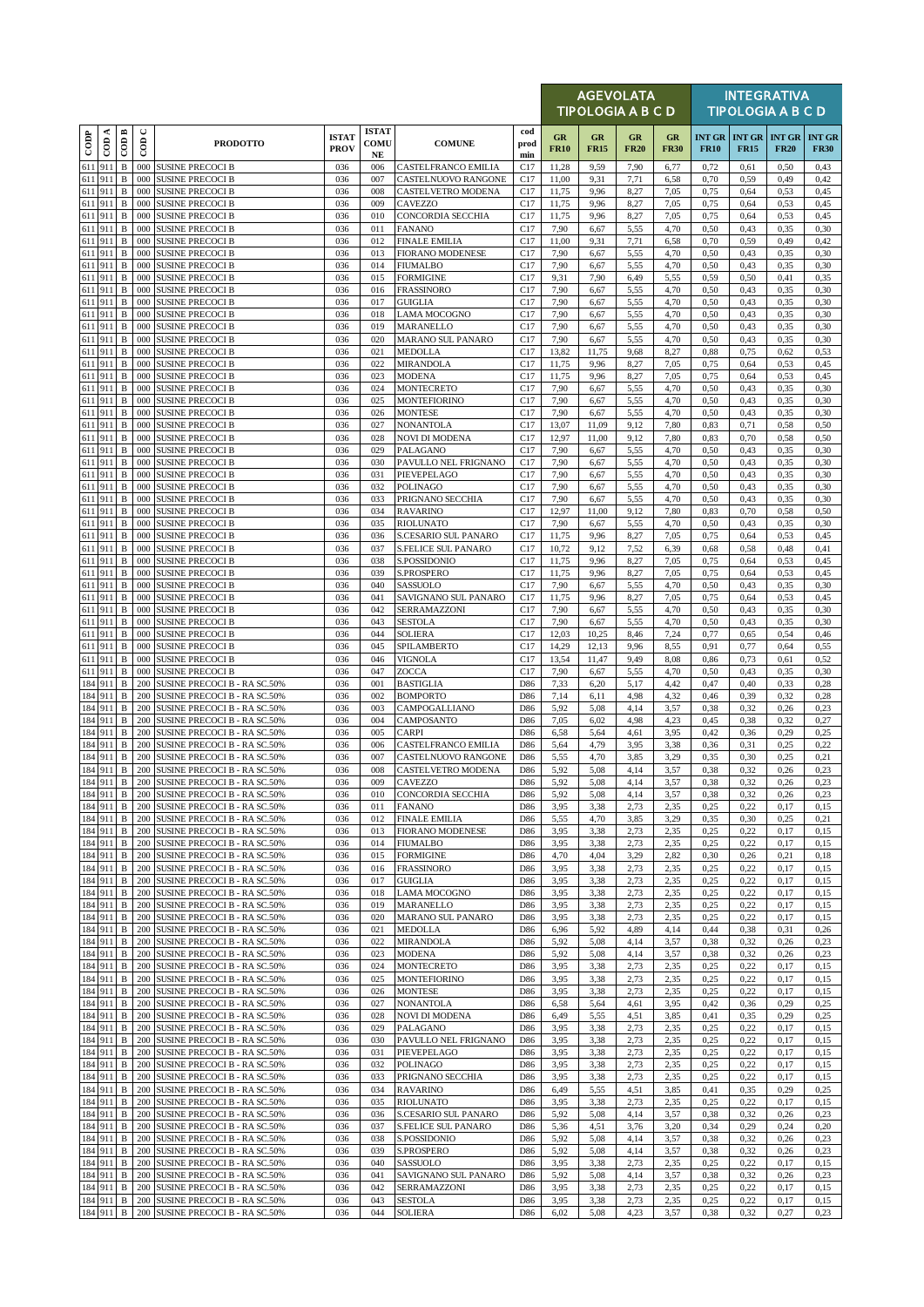|            |                    |                              |                      |                                                                     |                             |                                   |                                                 |                    |                   | <b>AGEVOLATA</b><br><b>TIPOLOGIA A B C D</b> |                          |                   |              |                                                | <b>INTEGRATIVA</b><br><b>TIPOLOGIA A B C D</b> |                              |
|------------|--------------------|------------------------------|----------------------|---------------------------------------------------------------------|-----------------------------|-----------------------------------|-------------------------------------------------|--------------------|-------------------|----------------------------------------------|--------------------------|-------------------|--------------|------------------------------------------------|------------------------------------------------|------------------------------|
| $\cos$     | CDA                | COD B                        | $\cup$<br>$\epsilon$ | <b>PRODOTTO</b>                                                     | <b>ISTAT</b><br><b>PROV</b> | <b>ISTAT</b><br><b>COMU</b><br>NE | <b>COMUNE</b>                                   | cod<br>prod<br>min | GR<br><b>FR10</b> | GR<br><b>FR15</b>                            | <b>GR</b><br><b>FR20</b> | GR<br><b>FR30</b> | <b>FR10</b>  | <b>INT GR   INT GR   INT GR</b><br><b>FR15</b> | <b>FR20</b>                                    | <b>INT GR</b><br><b>FR30</b> |
|            | 184 911            | $\, {\bf B}$                 | 200                  | <b>SUSINE PRECOCI B - RA SC.50%</b>                                 | 036                         | 045                               | SPILAMBERTO                                     | D86                | 7,14              | 6,11                                         | 4,98                     | 4,32              | 0,46         | 0,39                                           | 0,32                                           | 0,28                         |
|            | 184 911            | $\, {\bf B}$                 | 200                  | SUSINE PRECOCI B - RA SC.50%                                        | 036                         | 046                               | <b>VIGNOLA</b>                                  | D86                | 6,77              | 5,73                                         | 4,70                     | 4,04              | 0,43         | 0,37                                           | 0,30                                           | 0,26                         |
|            | 184 911<br>452 911 | B<br>B                       | 200<br>100           | SUSINE PRECOCI B - RA SC.50%<br>SUSINE PRECOCI B - RA SC.80%        | 036<br>036                  | 047<br>001                        | ZOCCA<br><b>BASTIGLIA</b>                       | D86<br>D86         | 3,95<br>2,91      | 3,38<br>2,44                                 | 2,73<br>2,07             | 2,35<br>1,79      | 0,25<br>0,19 | 0,22<br>0,16                                   | 0,17<br>0,13                                   | 0,15<br>0,11                 |
|            | 452 911            | B                            | 100                  | SUSINE PRECOCI B - RA SC.80%                                        | 036                         | 002                               | <b>BOMPORTO</b>                                 | D86                | 2,82              | 2,44                                         | 1,97                     | 1,69              | 0,18         | 0,16                                           | 0,13                                           | 0,11                         |
| 452        | 911                | B                            | 100                  | SUSINE PRECOCI B - RA SC.80%                                        | 036                         | 003                               | CAMPOGALLIANO                                   | D86                | 2,35              | 1,97                                         | 1,69                     | 1,41              | 0,15         | 0,13                                           | 0,11                                           | 0,09                         |
|            | 452 911            | $\, {\bf B}$                 | 100                  | SUSINE PRECOCI B - RA SC.80%                                        | 036                         | 004                               | CAMPOSANTO                                      | D86                | 2,82              | 2,44                                         | 1,97                     | 1,69              | 0,18         | 0,16                                           | 0,13                                           | 0,11                         |
| 452<br>452 | 911<br>911         | $\, {\bf B}$<br>B            | 100<br>100           | SUSINE PRECOCI B - RA SC.80%<br>SUSINE PRECOCI B - RA SC.80%        | 036<br>036                  | 005<br>006                        | CARPI<br>CASTELFRANCO EMILIA                    | D86<br>D86         | 2,63<br>2,26      | 2,26<br>1,88                                 | 1,88<br>1,60             | 1,60<br>1,32      | 0,17<br>0,14 | 0,14<br>0,12                                   | 0,12<br>0,10                                   | 0,10<br>0.08                 |
|            | 452 911            | $\, {\bf B}$                 | 100                  | SUSINE PRECOCI B - RA SC.80%                                        | 036                         | 007                               | CASTELNUOVO RANGONE                             | D86                | 2,16              | 1,88                                         | 1,50                     | 1,32              | 0,14         | 0,12                                           | 0,10                                           | 0.08                         |
|            | 452 911            | B                            | 100                  | <b>SUSINE PRECOCI B - RA SC.80%</b>                                 | 036                         | 008                               | CASTELVETRO MODENA                              | D86                | 2,35              | 1,97                                         | 1,69                     | 1,41              | 0,15         | 0,13                                           | 0,11                                           | 0,09                         |
|            | 452 911            | B                            | 100                  | SUSINE PRECOCI B - RA SC.80%                                        | 036                         | 009                               | CAVEZZO                                         | D86                | 2,35              | 1,97                                         | 1,69                     | 1,41              | 0,15         | 0,13                                           | 0,11                                           | 0,09                         |
| 452        | 452 911<br>911     | B<br>$\, {\bf B}$            | 100<br>100           | SUSINE PRECOCI B - RA SC.80%<br>SUSINE PRECOCI B - RA SC.80%        | 036<br>036                  | 010<br>011                        | CONCORDIA SECCHIA<br><b>FANANO</b>              | D86<br>D86         | 2,35<br>1,60      | 1,97<br>1,32                                 | 1,69<br>1,13             | 1,41<br>0,94      | 0,15<br>0,10 | 0,13<br>0,08                                   | 0,11<br>0,07                                   | 0,09<br>0,06                 |
|            | 452 911            | B                            | 100                  | SUSINE PRECOCI B - RA SC.80%                                        | 036                         | 012                               | <b>FINALE EMILIA</b>                            | D86                | 2,16              | 1,88                                         | 1,50                     | 1,32              | 0,14         | 0,12                                           | 0,10                                           | 0.08                         |
|            | 452 911            | $\, {\bf B}$                 | 100                  | SUSINE PRECOCI B - RA SC.80%                                        | 036                         | 013                               | <b>FIORANO MODENESE</b>                         | D86                | 1,60              | 1,32                                         | 1,13                     | 0,94              | 0,10         | 0,08                                           | 0,07                                           | 0,06                         |
|            | 452 911            | B                            | 100                  | SUSINE PRECOCI B - RA SC.80%                                        | 036                         | 014                               | <b>FIUMALBO</b>                                 | D86                | 1,60              | 1,32                                         | 1,13                     | 0,94              | 0,10         | 0,08                                           | 0,07                                           | 0,06                         |
| 452        | 911<br>452 911     | B<br>B                       | 100<br>100           | SUSINE PRECOCI B - RA SC.80%<br>SUSINE PRECOCI B - RA SC.80%        | 036<br>036                  | 015<br>016                        | <b>FORMIGINE</b><br><b>FRASSINORO</b>           | D86<br>D86         | 1,88<br>1,60      | 1,60<br>1,32                                 | 1,32<br>1,13             | 1,13<br>0,94      | 0,12<br>0,10 | 0,10<br>0,08                                   | 0,08<br>0,07                                   | 0,07<br>0,06                 |
| 452        | 911                | $\, {\bf B}$                 | 100                  | SUSINE PRECOCI B - RA SC.80%                                        | 036                         | 017                               | <b>GUIGLIA</b>                                  | D86                | 1,60              | 1,32                                         | 1,13                     | 0,94              | 0,10         | 0,08                                           | 0,07                                           | 0,06                         |
| 452        | 911                | $\, {\bf B}$                 | 100                  | SUSINE PRECOCI B - RA SC.80%                                        | 036                         | 018                               | LAMA MOCOGNO                                    | D86                | 1,60              | 1,32                                         | 1,13                     | 0,94              | 0,10         | 0.08                                           | 0,07                                           | 0,06                         |
|            | 452 911            | B                            | 100                  | <b>SUSINE PRECOCI B - RA SC.80%</b>                                 | 036                         | 019                               | <b>MARANELLO</b>                                | D86                | 1,60              | 1,32                                         | 1,13                     | 0,94              | 0,10         | 0,08                                           | 0,07                                           | 0,06                         |
| 452<br>452 | 911<br>911         | $\, {\bf B}$<br>$\, {\bf B}$ | 100<br>100           | <b>SUSINE PRECOCI B - RA SC.80%</b><br>SUSINE PRECOCI B - RA SC.80% | 036<br>036                  | 020<br>021                        | MARANO SUL PANARO<br>MEDOLLA                    | D86<br>D86         | 1,60<br>2,73      | 1,32<br>2,35                                 | 1,13<br>1,88             | 0,94<br>1,60      | 0,10<br>0,17 | 0,08<br>0,15                                   | 0,07<br>0,12                                   | 0,06<br>0,10                 |
| 452        | 911                | B                            | 100                  | SUSINE PRECOCI B - RA SC.80%                                        | 036                         | 022                               | MIRANDOLA                                       | D86                | 2,35              | 1,97                                         | 1,69                     | 1,41              | 0,15         | 0,13                                           | 0,11                                           | 0,09                         |
|            | 452 911            | $\, {\bf B}$                 | 100                  | <b>SUSINE PRECOCI B - RA SC.80%</b>                                 | 036                         | 023                               | <b>MODENA</b>                                   | D86                | 2,35              | 1,97                                         | 1,69                     | 1,41              | 0,15         | 0,13                                           | 0,11                                           | 0,09                         |
| 452        | 911                | $\, {\bf B}$                 | 100                  | SUSINE PRECOCI B - RA SC.80%                                        | 036                         | 024                               | <b>MONTECRETO</b>                               | D86                | 1,60              | 1,32                                         | 1,13                     | 0,94              | 0,10         | 0.08                                           | 0,07                                           | 0,06                         |
|            | 452 911<br>452 911 | $\, {\bf B}$<br>B            | 100<br>100           | SUSINE PRECOCI B - RA SC.80%<br>SUSINE PRECOCI B - RA SC.80%        | 036<br>036                  | 025<br>026                        | <b>MONTEFIORINO</b><br><b>MONTESE</b>           | D86<br>D86         | 1,60<br>1,60      | 1,32<br>1,32                                 | 1,13<br>1,13             | 0,94<br>0,94      | 0,10<br>0,10 | 0,08<br>0,08                                   | 0,07<br>0,07                                   | 0,06<br>0,06                 |
|            | 452 911            | $\, {\bf B}$                 | 100                  | SUSINE PRECOCI B - RA SC.80%                                        | 036                         | 027                               | NONANTOLA                                       | D86                | 2,63              | 2,26                                         | 1,88                     | 1,60              | 0,17         | 0,14                                           | 0,12                                           | 0,10                         |
|            | 452 911            | B                            | 100                  | SUSINE PRECOCI B - RA SC.80%                                        | 036                         | 028                               | NOVI DI MODENA                                  | D86                | 2,63              | 2,26                                         | 1,88                     | 1,60              | 0,17         | 0,14                                           | 0,12                                           | 0,10                         |
|            | 452 911            | B                            | 100                  | SUSINE PRECOCI B - RA SC.80%                                        | 036                         | 029                               | PALAGANO                                        | D86                | 1,60              | 1,32                                         | 1,13                     | 0,94              | 0,10         | 0.08                                           | 0,07                                           | 0,06                         |
| 452<br>452 | 911<br>911         | B<br>B                       | 100<br>100           | SUSINE PRECOCI B - RA SC.80%<br>SUSINE PRECOCI B - RA SC.80%        | 036<br>036                  | 030<br>031                        | PAVULLO NEL FRIGNANO<br>PIEVEPELAGO             | D86<br>D86         | 1,60<br>1,60      | 1,32<br>1,32                                 | 1,13<br>1,13             | 0,94<br>0,94      | 0,10<br>0,10 | 0,08<br>0,08                                   | 0,07<br>0,07                                   | 0,06<br>0,06                 |
|            | 452 911            | $\, {\bf B}$                 | 100                  | SUSINE PRECOCI B - RA SC.80%                                        | 036                         | 032                               | POLINAGO                                        | D86                | 1,60              | 1,32                                         | 1,13                     | 0,94              | 0,10         | 0.08                                           | 0,07                                           | 0,06                         |
| 452        | 911                | B                            | 100                  | SUSINE PRECOCI B - RA SC.80%                                        | 036                         | 033                               | PRIGNANO SECCHIA                                | D86                | 1,60              | 1,32                                         | 1,13                     | 0,94              | 0,10         | 0,08                                           | 0,07                                           | 0,06                         |
| 452        | 911                | $\mathbf B$                  | 100                  | SUSINE PRECOCI B - RA SC.80%                                        | 036                         | 034                               | <b>RAVARINO</b>                                 | D86                | 2,63              | 2,26                                         | 1,88                     | 1,60              | 0,17         | 0,14                                           | 0,12                                           | 0,10                         |
| 452        | 452 911<br>911     | B<br>$\, {\bf B}$            | 100<br>100           | <b>SUSINE PRECOCI B - RA SC.80%</b><br>SUSINE PRECOCI B - RA SC.80% | 036<br>036                  | 035<br>036                        | <b>RIOLUNATO</b><br>S.CESARIO SUL PANARO        | D86<br>D86         | 1,60<br>2,35      | 1,32<br>1,97                                 | 1,13<br>1,69             | 0,94<br>1,41      | 0,10<br>0,15 | 0.08<br>0,13                                   | 0,07<br>0,11                                   | 0,06<br>0,09                 |
|            | 452 911            | B                            | 100                  | SUSINE PRECOCI B - RA SC.80%                                        | 036                         | 037                               | <b>S.FELICE SUL PANARO</b>                      | D86                | 2,16              | 1,88                                         | 1,50                     | 1,32              | 0,14         | 0,12                                           | 0,10                                           | 0.08                         |
|            | 452 911            | $\, {\bf B}$                 | 100                  | SUSINE PRECOCI B - RA SC.80%                                        | 036                         | 038                               | S.POSSIDONIO                                    | D86                | 2,35              | 1,97                                         | 1,69                     | 1,41              | 0,15         | 0,13                                           | 0,11                                           | 0,09                         |
| 452        | 911                | $\, {\bf B}$                 | 100                  | SUSINE PRECOCI B - RA SC.80%                                        | 036                         | 039                               | S.PROSPERO                                      | D86                | 2,35              | 1,97                                         | 1,69                     | 1,41              | 0,15         | 0,13                                           | 0,11                                           | 0,09                         |
|            | 452 911<br>452 911 | B<br>$\, {\bf B}$            | 100<br>100           | SUSINE PRECOCI B - RA SC.80%<br>SUSINE PRECOCI B - RA SC.80%        | 036<br>036                  | 040<br>041                        | SASSUOLO<br>SAVIGNANO SUL PANARO                | D86<br>D86         | 1,60<br>2,35      | 1,32<br>1,97                                 | 1,13<br>1,69             | 0,94<br>1,41      | 0,10<br>0,15 | 0.08<br>0,13                                   | 0,07<br>0,11                                   | 0,06<br>0,09                 |
| 452        | 911                | B                            | 100                  | <b>SUSINE PRECOCI B - RA SC.80%</b>                                 | 036                         | 042                               | SERRAMAZZONI                                    | D86                | 1,60              | 1,32                                         | 1,13                     | 0,94              | 0,10         | 0.08                                           | 0,07                                           | 0,06                         |
| 452        | 911                | B                            | 100                  | SUSINE PRECOCI B - RA SC.80%                                        | 036                         | 043                               | <b>SESTOLA</b>                                  | D86                | 1,60              | 1,32                                         | 1,13                     | 0,94              | 0,10         | 0.08                                           | 0,07                                           | 0,06                         |
|            | 452 911<br>452 911 | $\, {\bf B}$<br>$\, {\bf B}$ | 100                  | SUSINE PRECOCI B - RA SC.80%                                        | 036                         | 044                               | SOLIERA                                         | D86                | 2,44              | 2,07                                         | 1,69                     | 1,50              | 0,16         | 0,13                                           | 0,11                                           | 0,10                         |
|            | 452 911            | $\, {\bf B}$                 | 100<br>100           | SUSINE PRECOCI B - RA SC.80%<br>SUSINE PRECOCI B - RA SC.80%        | 036<br>036                  | 045<br>046                        | SPILAMBERTO<br>VIGNOLA                          | D86<br>D86         | 2,82<br>2,73      | 2,44<br>2,35                                 | 1,97<br>1,88             | 1,69<br>1,60      | 0,18<br>0,17 | 0,16<br>0,15                                   | 0,13<br>0,12                                   | 0,11<br>0,10                 |
|            | 452 911            | B                            | 100                  | SUSINE PRECOCI B - RA SC.80%                                        | 036                         | 047                               | ZOCCA                                           | D86                | 1,60              | 1,32                                         | 1,13                     | 0,94              | 0,10         | 0,08                                           | 0,07                                           | 0,06                         |
|            | 502 002            |                              |                      | <b>B</b> 000 UVA DA VINO NORD                                       | 036                         | 001                               | <b>BASTIGLIA</b>                                | H80                | 7,92              | 6,70                                         | 5,57                     | 4,79              | 1,18         | 1,00                                           | 0,83                                           | 0,71                         |
| 502        | 502 002<br>002     | B<br>$\, {\bf B}$            | 000                  | 000 UVA DA VINO NORD<br>UVA DA VINO NORD                            | 036<br>036                  | 002<br>003                        | <b>BOMPORTO</b><br>CAMPOGALLIANO                | H80<br>H80         | 8,53<br>8,61      | 7,22                                         | 6,00<br>6,00             | 5,13<br>5,13      | 1,27<br>1,29 | 1,08<br>1,09                                   | 0,90<br>0,90                                   | 0,77<br>0,77                 |
|            | 502 002            | B                            |                      | 000 UVA DA VINO NORD                                                | 036                         | 004                               | CAMPOSANTO                                      | <b>H80</b>         | 7,22              | 7,31<br>6,18                                 | 5,05                     | 4,35              | 1,08         | 0,92                                           | 0,75                                           | 0,65                         |
|            | 502 002            | B                            |                      | 000 UVA DA VINO NORD                                                | 036                         | 005                               | CARPI                                           | <b>H80</b>         | 7,83              | 6,70                                         | 5,48                     | 4,70              | 1,17         | 1,00                                           | 0,82                                           | 0,70                         |
|            | 502 002            | B                            | 000                  | UVA DA VINO NORD                                                    | 036                         | 006                               | CASTELFRANCO EMILIA                             | H80                | 5,57              | 4,70                                         | 3,92                     | 3,31              | 0,83         | 0,70                                           | 0,58                                           | 0,49                         |
|            | 502 002<br>502 002 | B<br>B                       | 000<br>000           | UVA DA VINO NORD<br>UVA DA VINO NORD                                | 036<br>036                  | 007<br>008                        | CASTELNUOVO RANGONE<br>CASTELVETRO MODENA       | <b>H80</b><br>H80  | 4,35<br>5,31      | 3,74<br>4,52                                 | 3,05<br>3,74             | 2,61<br>3,22      | 0,65<br>0,79 | 0,56<br>0,68                                   | 0,45<br>0,56                                   | 0,39<br>0,48                 |
|            | 502 002            | B                            | 000                  | UVA DA VINO NORD                                                    | 036                         | 009                               | CAVEZZO                                         | H80                | 8,27              | 7,05                                         | 5,83                     | 4,96              | 1,23         | 1,05                                           | 0,87                                           | 0,74                         |
|            | 502 002            | B                            | 000                  | UVA DA VINO NORD                                                    | 036                         | 010                               | CONCORDIA SECCHIA                               | <b>H80</b>         | 6,09              | 5,22                                         | 4,26                     | 3,65              | 0,91         | 0,78                                           | 0,64                                           | 0,55                         |
| 502        | 002                | $\, {\bf B}$                 | 000                  | UVA DA VINO NORD                                                    | 036                         | 011                               | <b>FANANO</b>                                   | H80                | 6,44              | 5,48                                         | 4,52                     | 3,83              | 0,96         | 0,82                                           | 0,68                                           | 0,57                         |
|            | 502 002<br>502 002 | B<br>B                       | 000<br>000           | UVA DA VINO NORD<br>UVA DA VINO NORD                                | 036<br>036                  | 012<br>013                        | <b>FINALE EMILIA</b><br><b>FIORANO MODENESE</b> | H80<br>H80         | 6,09<br>8,53      | 5,22<br>7,22                                 | 4,26<br>6,00             | 3,65<br>5,13      | 0,91<br>1,27 | 0,78<br>1,08                                   | 0,64<br>0,90                                   | 0,55<br>0,77                 |
|            | 502 002            | B                            | 000                  | UVA DA VINO NORD                                                    | 036                         | 014                               | <b>FIUMALBO</b>                                 | <b>H80</b>         | 6,44              | 5,48                                         | 4,52                     | 3,83              | 0,96         | 0,82                                           | 0,68                                           | 0,57                         |
|            | 502 002            | B                            |                      | 000 UVA DA VINO NORD                                                | 036                         | 015                               | <b>FORMIGINE</b>                                | H80                | 5,57              | 4,70                                         | 3,92                     | 3,31              | 0,83         | 0,70                                           | 0,58                                           | 0,49                         |
|            | 502 002            | B                            | 000                  | UVA DA VINO NORD                                                    | 036                         | 016                               | <b>FRASSINORO</b>                               | H80                | 6,44              | 5,48                                         | 4,52                     | 3,83              | 0,96         | 0,82                                           | 0,68                                           | 0,57                         |
| 502        | 002<br>502 002     | $\, {\bf B}$<br>B            | 000                  | UVA DA VINO NORD<br>000 UVA DA VINO NORD                            | 036<br>036                  | 017<br>018                        | <b>GUIGLIA</b><br>LAMA MOCOGNO                  | H80<br>H80         | 6,44<br>6,44      | 5,48<br>5,48                                 | 4,52<br>4,52             | 3,83<br>3,83      | 0,96<br>0,96 | 0,82<br>0,82                                   | 0,68<br>0,68                                   | 0,57<br>0,57                 |
|            | 502 002            | $\, {\bf B}$                 | 000                  | UVA DA VINO NORD                                                    | 036                         | 019                               | MARANELLO                                       | H80                | 5,31              | 4,52                                         | 3,74                     | 3,22              | 0,79         | 0,68                                           | 0,56                                           | 0,48                         |
|            | 502 002            | B                            | 000                  | UVA DA VINO NORD                                                    | 036                         | 020                               | MARANO SUL PANARO                               | H80                | 4,35              | 3,74                                         | 3,05                     | 2,61              | 0,65         | 0,56                                           | 0,45                                           | 0,39                         |
|            | 502 002            | B                            | 000                  | UVA DA VINO NORD                                                    | 036                         | 021                               | MEDOLLA                                         | <b>H80</b>         | 7,83              | 6,70                                         | 5,48                     | 4,70              | 1,17         | 1,00                                           | 0,82                                           | 0,70                         |
| 502        | 502 002<br>002     | B<br>B                       | 000<br>000           | UVA DA VINO NORD<br>UVA DA VINO NORD                                | 036<br>036                  | 022<br>023                        | MIRANDOLA<br>MODENA                             | H80<br><b>H80</b>  | 8,61<br>5,57      | 7,31<br>4,70                                 | 6,00<br>3,92             | 5,13<br>3,31      | 1,29<br>0,83 | 1,09<br>0,70                                   | 0,90<br>0,58                                   | 0,77<br>0,49                 |
| 502        | 002                | B                            | 000                  | UVA DA VINO NORD                                                    | 036                         | 024                               | MONTECRETO                                      | H80                | 6,44              | 5,48                                         | 4,52                     | 3,83              | 0,96         | 0,82                                           | 0,68                                           | 0,57                         |
| 502        | 002                | $\, {\bf B}$                 | 000                  | UVA DA VINO NORD                                                    | 036                         | 025                               | <b>MONTEFIORINO</b>                             | H80                | 6,44              | 5,48                                         | 4,52                     | 3,83              | 0,96         | 0,82                                           | 0,68                                           | 0,57                         |
|            | 502 002            | $\, {\bf B}$                 | 000                  | UVA DA VINO NORD                                                    | 036                         | 026                               | <b>MONTESE</b>                                  | H80                | 6,44              | 5,48                                         | 4,52                     | 3,83              | 0,96         | 0,82                                           | 0,68                                           | 0,57                         |
| 502        | 002<br>502 002     | B<br>B                       | 000<br>000           | UVA DA VINO NORD<br>UVA DA VINO NORD                                | 036<br>036                  | 027<br>028                        | NONANTOLA<br>NOVI DI MODENA                     | H80<br>H80         | 6,00<br>8,18      | 5,13                                         | 4,18<br>5,74             | 3,57<br>4,87      | 0,90<br>1,22 | 0,77<br>1,04                                   | 0,62<br>0,86                                   | 0,53                         |
|            | 502 002            | $\, {\bf B}$                 | 000                  | UVA DA VINO NORD                                                    | 036                         | 029                               | PALAGANO                                        | H80                | 6,44              | 6,96<br>5,48                                 | 4,52                     | 3,83              | 0,96         | 0,82                                           | 0,68                                           | 0,73<br>0,57                 |
| 502        | 002                | B                            | 000                  | UVA DA VINO NORD                                                    | 036                         | 030                               | PAVULLO NEL FRIGNANO                            | H80                | 6,44              | 5,48                                         | 4,52                     | 3,83              | 0,96         | 0,82                                           | 0,68                                           | 0,57                         |
|            | 502 002            | B                            | 000                  | UVA DA VINO NORD                                                    | 036                         | 031                               | PIEVEPELAGO                                     | H80                | 6,44              | 5,48                                         | 4,52                     | 3,83              | 0,96         | 0,82                                           | 0,68                                           | 0,57                         |
| 502        | 502 002<br>002     | B<br>$\, {\bf B}$            | 000                  | 000 UVA DA VINO NORD<br>UVA DA VINO NORD                            | 036<br>036                  | 032<br>033                        | POLINAGO<br>PRIGNANO SECCHIA                    | H80<br>H80         | 6,44<br>6,44      | 5,48<br>5,48                                 | 4,52<br>4,52             | 3,83<br>3,83      | 0,96<br>0,96 | 0,82<br>0,82                                   | 0,68                                           | 0,57<br>0,57                 |
|            | 502 002            | B                            | 000                  | UVA DA VINO NORD                                                    | 036                         | 034                               | <b>RAVARINO</b>                                 | <b>H80</b>         | 6,87              | 5,83                                         | 4,79                     | 4,09              | 1,03         | 0,87                                           | 0,68<br>0,71                                   | 0,61                         |
|            | 502 002            | B                            | 000                  | UVA DA VINO NORD                                                    | 036                         | 035                               | RIOLUNATO                                       | H80                | 6,44              | 5,48                                         | 4,52                     | 3,83              | 0,96         | 0,82                                           | 0,68                                           | 0,57                         |
|            | 502 002            | $\, {\bf B}$                 |                      | 000 UVA DA VINO NORD                                                | 036                         | 036                               | S.CESARIO SUL PANARO                            | H80                | 6,44              | 5,48                                         | 4,52                     | 3,83              | 0,96         | 0,82                                           | 0,68                                           | 0,57                         |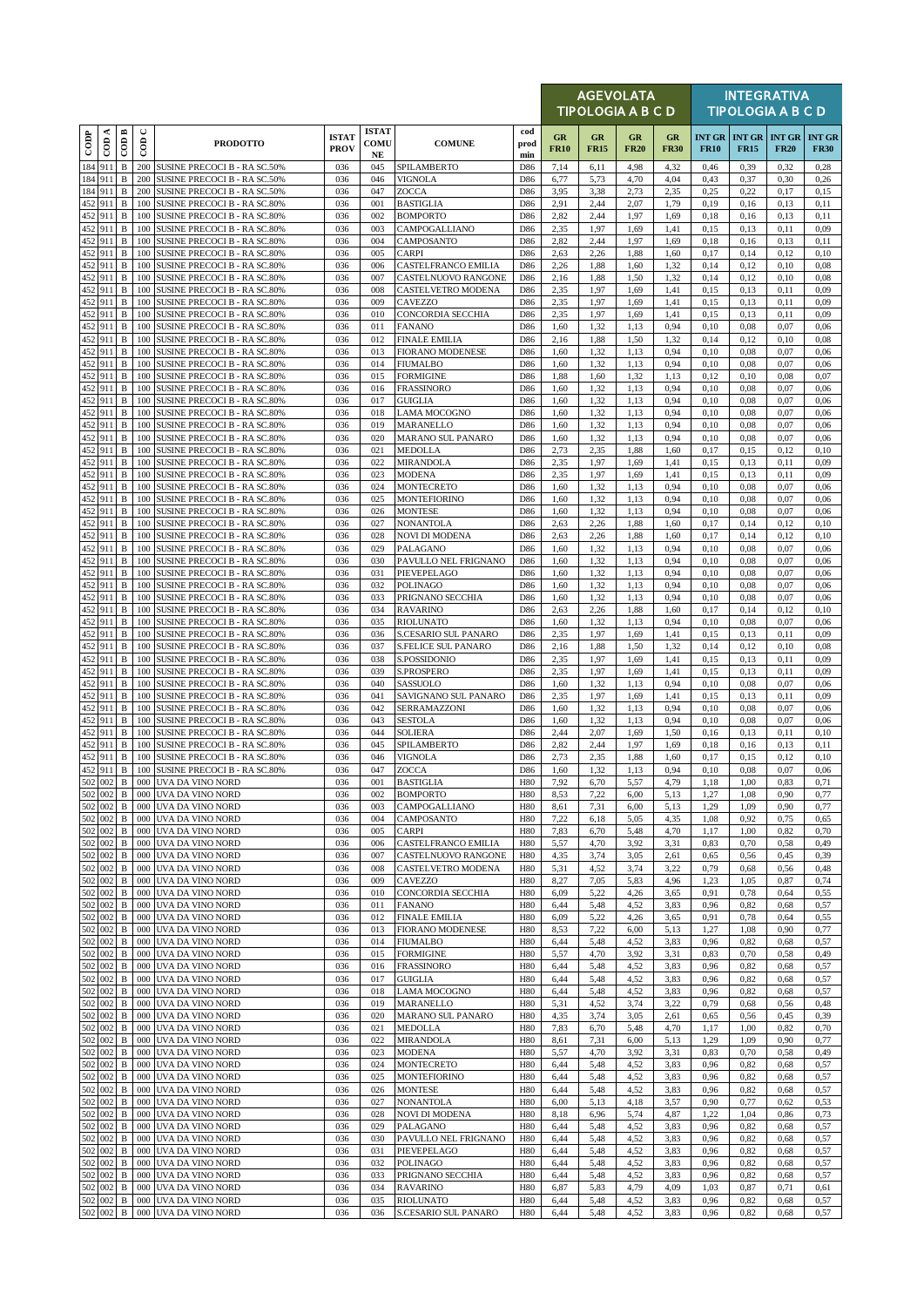|                   |                             |                              |               |                                                                          |                             |                                  |                                                 |                          |                   | <b>AGEVOLATA</b><br><b>TIPOLOGIA A B C D</b> |                   |                   | <b>INTEGRATIVA</b><br><b>TIPOLOGIA A B C D</b> |                                            |              |                              |  |
|-------------------|-----------------------------|------------------------------|---------------|--------------------------------------------------------------------------|-----------------------------|----------------------------------|-------------------------------------------------|--------------------------|-------------------|----------------------------------------------|-------------------|-------------------|------------------------------------------------|--------------------------------------------|--------------|------------------------------|--|
| $\overline{1000}$ | $\overline{\mathrm{con}}$ A | $\overline{\mathrm{COD}}$ B  | $\cup$<br>600 | <b>PRODOTTO</b>                                                          | <b>ISTAT</b><br><b>PROV</b> | <b>ISTAT</b><br>COMU<br>$\bf NE$ | <b>COMUNE</b>                                   | cod<br>prod<br>min       | GR<br><b>FR10</b> | GR<br><b>FR15</b>                            | GR<br><b>FR20</b> | GR<br><b>FR30</b> | <b>FR10</b>                                    | <b>INT GR INT GR INT GR</b><br><b>FR15</b> | <b>FR20</b>  | <b>INT GR</b><br><b>FR30</b> |  |
| 502               | 002                         | B                            |               | 000 UVA DA VINO NORD                                                     | 036                         | 037                              | <b>S.FELICE SUL PANARO</b>                      | <b>H80</b>               | 6,18              | 5,22                                         | 4,35              | 3,74              | 0,92                                           | 0,78                                       | 0,65         | 0,56                         |  |
| 502               | 002<br>502 002              | $\, {\bf B}$<br>$\, {\bf B}$ | 000           | 000 UVA DA VINO NORD<br>UVA DA VINO NORD                                 | 036<br>036                  | 038<br>039                       | S.POSSIDONIO<br><b>S.PROSPERO</b>               | H80<br><b>H80</b>        | 8,61<br>7,05      | 7,31<br>6,00                                 | 6,00<br>4,96      | 5,13<br>4,26      | 1,29<br>1,05                                   | 1,09<br>0,90                               | 0,90<br>0,74 | 0,77<br>0,64                 |  |
|                   | 502 002                     | B                            |               | 000 UVA DA VINO NORD                                                     | 036                         | 040                              | SASSUOLO                                        | <b>H80</b>               | 5,31              | 4,52                                         | 3,74              | 3,22              | 0,79                                           | 0,68                                       | 0,56         | 0,48                         |  |
| 502               | 002                         | B                            | 000           | UVA DA VINO NORD                                                         | 036                         | 041                              | SAVIGNANO SUL PANARO                            | <b>H80</b>               | 6,44              | 5,48                                         | 4,52              | 3,83              | 0,96                                           | 0.82                                       | 0,68         | 0,57                         |  |
| 502<br>502        | 002<br>002                  | B<br>B                       | 000<br>000    | UVA DA VINO NORD<br>UVA DA VINO NORD                                     | 036<br>036                  | 042<br>043                       | SERRAMAZZONI<br><b>SESTOLA</b>                  | <b>H80</b><br><b>H80</b> | 6,44<br>6,44      | 5,48<br>5,48                                 | 4,52<br>4,52      | 3,83<br>3,83      | 0,96<br>0,96                                   | 0,82<br>0,82                               | 0,68<br>0,68 | 0,57<br>0,57                 |  |
| 502               | 002                         | B                            | 000           | UVA DA VINO NORD                                                         | 036                         | 044                              | <b>SOLIERA</b>                                  | <b>H80</b>               | 6,61              | 5,66                                         | 4,61              | 4,00              | 0,99                                           | 0,84                                       | 0,69         | 0,60                         |  |
| 502               | 002                         | B                            | 000           | UVA DA VINO NORD                                                         | 036                         | 045                              | SPILAMBERTO                                     | H80                      | 6,44              | 5,48                                         | 4,52              | 3,83              | 0,96                                           | 0,82                                       | 0,68         | 0,57                         |  |
| 502               | 002                         | $\, {\bf B}$                 |               | 000 UVA DA VINO NORD                                                     | 036                         | 046                              | VIGNOLA                                         | <b>H80</b>               | 6,44              | 5,48                                         | 4,52              | 3,83              | 0,96                                           | 0,82                                       | 0,68         | 0,57                         |  |
| 502<br>802        | 002<br>002                  | B<br>$\mathsf{C}$            | 000           | 000 UVA DA VINO NORD<br>UVA DA VINO QUALITA' EXTRA                       | 036<br>036                  | 047<br>001                       | ZOCCA<br><b>BASTIGLIA</b>                       | <b>H80</b><br><b>H80</b> | 6,44<br>9,14      | 5,48<br>7,74                                 | 4,52<br>6,44      | 3,83<br>5,48      | 0,96<br>1,36                                   | 0,82<br>1,16                               | 0,68<br>0,96 | 0,57<br>0,82                 |  |
|                   | 802 002                     | $\mathbf C$                  | 000           | UVA DA VINO QUALITA' EXTRA                                               | 036                         | 002                              | <b>BOMPORTO</b>                                 | H80                      | 9,83              | 8,35                                         | 6,87              | 5,92              | 1,47                                           | 1,25                                       | 1,03         | 0,88                         |  |
| 802               | 002                         | $\mathsf{C}$                 | 000           | UVA DA VINO QUALITA' EXTRA                                               | 036                         | 003                              | CAMPOGALLIANO                                   | <b>H80</b>               | 9,92              | 8,44                                         | 6,96              | 5,92              | 1,48                                           | 1,26                                       | 1,04         | 0,88                         |  |
| 802               | 802 002<br>002              | $\mathbf C$<br>$\mathbf C$   |               | 000 UVA DA VINO QUALITA' EXTRA<br>000 UVA DA VINO QUALITA' EXTRA         | 036<br>036                  | 004<br>005                       | CAMPOSANTO<br><b>CARPI</b>                      | <b>H80</b><br><b>H80</b> | 8,27<br>9,05      | 7,05<br>7,66                                 | 5,83<br>6,35      | 4,96<br>5,39      | 1,23<br>1,35                                   | 1,05<br>1,14                               | 0,87<br>0,95 | 0,74<br>0.81                 |  |
| 802               | 002                         | $\mathbf C$                  | 000           | UVA DA VINO QUALITA' EXTRA                                               | 036                         | 006                              | CASTELFRANCO EMILIA                             | <b>H80</b>               | 6,44              | 5,48                                         | 4,52              | 3,83              | 0,96                                           | 0,82                                       | 0,68         | 0,57                         |  |
| 802               | 002                         | $\mathbf C$                  |               | 000 UVA DA VINO QUALITA' EXTRA                                           | 036                         | 007                              | CASTELNUOVO RANGONE                             | <b>H80</b>               | 5,05              | 4,26                                         | 3,57              | 3,05              | 0,75                                           | 0,64                                       | 0,53         | 0,45                         |  |
| 802               | 802 002<br>002              | $\mathbf C$                  | 000           | 000 UVA DA VINO QUALITA' EXTRA                                           | 036<br>036                  | 008                              | CASTELVETRO MODENA<br><b>CAVEZZO</b>            | <b>H80</b>               | 6,09              | 5,22                                         | 4,26              | 3,65              | 0,91                                           | 0,78                                       | 0,64<br>0,99 | 0,55                         |  |
| 802               | 002                         | $\mathbf C$<br>$\mathbf C$   | 000           | UVA DA VINO QUALITA' EXTRA<br>UVA DA VINO QUALITA' EXTRA                 | 036                         | 009<br>010                       | <b>CONCORDIA SECCHIA</b>                        | <b>H80</b><br><b>H80</b> | 9,48<br>7,05      | 8,09<br>6,00                                 | 6,61<br>4,96      | 5,66<br>4,26      | 1,42<br>1,05                                   | 1,21<br>0,90                               | 0,74         | 0,84<br>0,64                 |  |
|                   | 802 002                     | $\mathbf C$                  | 000           | UVA DA VINO QUALITA' EXTRA                                               | 036                         | 011                              | <b>FANANO</b>                                   | <b>H80</b>               | 7,40              | 6,26                                         | 5,22              | 4,44              | 1,10                                           | 0,94                                       | 0,78         | 0,66                         |  |
| 802               | 002                         | $\mathbf C$                  | 000           | UVA DA VINO QUALITA' EXTRA                                               | 036                         | 012                              | <b>FINALE EMILIA</b>                            | <b>H80</b>               | 7,05              | 6,00                                         | 4,96              | 4,26              | 1,05                                           | 0,90                                       | 0,74         | 0,64                         |  |
| 802<br>802        | 002<br>002                  | $\mathbf C$<br>$\mathbf C$   | 000<br>000    | UVA DA VINO QUALITA' EXTRA<br>UVA DA VINO QUALITA' EXTRA                 | 036<br>036                  | 013<br>014                       | <b>FIORANO MODENESE</b><br><b>FIUMALBO</b>      | <b>H80</b><br><b>H80</b> | 9,83<br>7,40      | 8,35<br>6,26                                 | 6,87<br>5,22      | 5,92<br>4,44      | 1,47<br>1,10                                   | 1,25<br>0,94                               | 1,03<br>0,78 | 0,88<br>0,66                 |  |
| 802               | 002                         | $\mathbf C$                  |               | 000 UVA DA VINO QUALITA' EXTRA                                           | 036                         | 015                              | <b>FORMIGINE</b>                                | <b>H80</b>               | 6,44              | 5,48                                         | 4,52              | 3,83              | 0,96                                           | 0,82                                       | 0,68         | 0,57                         |  |
| 802               | 002                         | $\mathbf C$                  | 000           | UVA DA VINO QUALITA' EXTRA                                               | 036                         | 016                              | <b>FRASSINORO</b>                               | H80                      | 7,40              | 6,26                                         | 5,22              | 4,44              | 1,10                                           | 0,94                                       | 0,78         | 0,66                         |  |
| 802               | 002<br>802 002              | $\mathsf{C}$<br>$\mathbf C$  | 000<br>000    | UVA DA VINO QUALITA' EXTRA<br>UVA DA VINO QUALITA' EXTRA                 | 036<br>036                  | 017<br>018                       | <b>GUIGLIA</b><br>LAMA MOCOGNO                  | <b>H80</b><br><b>H80</b> | 7,40<br>7,40      | 6,26<br>6,26                                 | 5,22<br>5,22      | 4,44<br>4,44      | 1,10<br>1,10                                   | 0,94<br>0,94                               | 0,78<br>0,78 | 0,66<br>0,66                 |  |
| 802               | 002                         | $\mathbf C$                  | 000           | UVA DA VINO QUALITA' EXTRA                                               | 036                         | 019                              | MARANELLO                                       | H80                      | 6,09              | 5,22                                         | 4,26              | 3,65              | 0.91                                           | 0,78                                       | 0,64         | 0,55                         |  |
| 802               | 002                         | $\mathsf{C}$                 | 000           | UVA DA VINO QUALITA' EXTRA                                               | 036                         | 020                              | MARANO SUL PANARO                               | <b>H80</b>               | 5,05              | 4,26                                         | 3,57              | 3,05              | 0,75                                           | 0,64                                       | 0,53         | 0,45                         |  |
| 802               | 002                         | $\mathbf C$                  |               | 000 UVA DA VINO QUALITA' EXTRA                                           | 036                         | 021                              | <b>MEDOLLA</b>                                  | <b>H80</b>               | 9,05              | 7,66                                         | 6,35              | 5,39              | 1,35                                           | 1,14                                       | 0,95         | 0,81                         |  |
| 802               | 002<br>802 002              | $\mathbf C$<br>$\mathbf C$   | 000           | 000 UVA DA VINO QUALITA' EXTRA<br>UVA DA VINO QUALITA' EXTRA             | 036<br>036                  | 022<br>023                       | <b>MIRANDOLA</b><br><b>MODENA</b>               | <b>H80</b><br><b>H80</b> | 9,92<br>6,44      | 8,44<br>5,48                                 | 6,96<br>4,52      | 5,92<br>3,83      | 1,48<br>0,96                                   | 1,26<br>0,82                               | 1,04<br>0,68 | 0,88<br>0,57                 |  |
|                   | 802 002                     | $\mathsf{C}$                 |               | 000 UVA DA VINO QUALITA' EXTRA                                           | 036                         | 024                              | <b>MONTECRETO</b>                               | <b>H80</b>               | 7,40              | 6,26                                         | 5,22              | 4,44              | 1,10                                           | 0,94                                       | 0,78         | 0,66                         |  |
|                   | 802 002                     | $\mathbf C$                  |               | 000 UVA DA VINO QUALITA' EXTRA                                           | 036                         | 025                              | <b>MONTEFIORINO</b>                             | <b>H80</b>               | 7,40              | 6,26                                         | 5,22              | 4,44              | 1,10                                           | 0,94                                       | 0,78         | 0,66                         |  |
| 802<br>802        | 002<br>002                  | $\mathbf C$<br>$\mathbf C$   | 000<br>000    | UVA DA VINO QUALITA' EXTRA                                               | 036<br>036                  | 026<br>027                       | <b>MONTESE</b><br><b>NONANTOLA</b>              | <b>H80</b><br><b>H80</b> | 7,40              | 6,26                                         | 5,22<br>4,79      | 4,44<br>4,09      | 1,10                                           | 0,94<br>0,87                               | 0,78         | 0,66<br>0.61                 |  |
| 802               | 002                         | $\mathbf C$                  | 000           | UVA DA VINO QUALITA' EXTRA<br>UVA DA VINO QUALITA' EXTRA                 | 036                         | 028                              | <b>NOVI DI MODENA</b>                           | <b>H80</b>               | 6,87<br>9,40      | 5,83<br>8,00                                 | 6,61              | 5,66              | 1,03<br>1,40                                   | 1,20                                       | 0,71<br>0,99 | 0,84                         |  |
|                   | 802 002                     | $\mathbf C$                  |               | 000 UVA DA VINO QUALITA' EXTRA                                           | 036                         | 029                              | PALAGANO                                        | <b>H80</b>               | 7,40              | 6,26                                         | 5,22              | 4,44              | 1,10                                           | 0,94                                       | 0,78         | 0,66                         |  |
|                   | 802 002                     | $\mathbf C$                  |               | 000 UVA DA VINO QUALITA' EXTRA                                           | 036                         | 030                              | PAVULLO NEL FRIGNANO                            | <b>H80</b>               | 7,40              | 6,26                                         | 5,22              | 4,44              | 1,10                                           | 0,94                                       | 0,78         | 0,66                         |  |
| 802               | 002<br>802 002              | $\mathsf{C}$<br>$\mathbf C$  | 000           | UVA DA VINO QUALITA' EXTRA<br>000 UVA DA VINO QUALITA' EXTRA             | 036<br>036                  | 031<br>032                       | PIEVEPELAGO<br><b>POLINAGO</b>                  | <b>H80</b><br><b>H80</b> | 7,40<br>7,40      | 6,26<br>6,26                                 | 5,22<br>5,22      | 4,44<br>4,44      | 1,10<br>1,10                                   | 0,94<br>0,94                               | 0,78<br>0,78 | 0,66<br>0,66                 |  |
|                   | 802 002                     | $\mathbf C$                  | 000           | UVA DA VINO QUALITA' EXTRA                                               | 036                         | 033                              | PRIGNANO SECCHIA                                | <b>H80</b>               | 7,40              | 6,26                                         | 5,22              | 4,44              | 1,10                                           | 0,94                                       | 0,78         | 0,66                         |  |
| 802               | 002                         | $\mathbf C$                  | 000           | UVA DA VINO QUALITA' EXTRA                                               | 036                         | 034                              | <b>RAVARINO</b>                                 | <b>H80</b>               | 7,92              | 6,70                                         | 5,57              | 4,79              | 1,18                                           | 1,00                                       | 0,83         | 0,71                         |  |
| 802<br>802        | 002<br>002                  | $\mathbf C$<br>$\mathbf C$   | 000           | 000 UVA DA VINO QUALITA' EXTRA<br>UVA DA VINO QUALITA' EXTRA             | 036<br>036                  | 035<br>036                       | <b>RIOLUNATO</b><br><b>S.CESARIO SUL PANARO</b> | <b>H80</b><br><b>H80</b> | 7,40<br>7,40      | 6,26<br>6,26                                 | 5,22<br>5,22      | 4,44<br>4,44      | 1,10<br>1,10                                   | 0,94<br>0,94                               | 0,78<br>0,78 | 0,66<br>0,66                 |  |
| 802               | 002                         | $\mathbf C$                  | 000           | UVA DA VINO QUALITA' EXTRA                                               | 036                         | 037                              | <b>S.FELICE SUL PANARO</b>                      | H80                      | 7,13              | 6,09                                         | 4,96              | 4,26              | 1,07                                           | 0.91                                       | 0,74         | 0,64                         |  |
| 802               | 002                         | $\mathbf C$                  | 000           | UVA DA VINO QUALITA' EXTRA                                               | 036                         | 038                              | S.POSSIDONIO                                    | H80                      | 9,92              | 8,44                                         | 6,96              | 5,92              | 1,48                                           | 1,26                                       | 1.04         | 0.88                         |  |
|                   | 802 002<br>$802\ 002$       | $\mathbf C$                  |               | 000 UVA DA VINO QUALITA' EXTRA<br>C 000 UVA DA VINO QUALITA' EXTRA       | 036<br>036                  | 039<br>040                       | S.PROSPERO<br>SASSUOLO                          | H80<br><b>H80</b>        | 8,09<br>6,09      | 6,87<br>5,22                                 | 5,66<br>4,26      | 4,87<br>3,65      | 1,21<br>0,91                                   | 1,03<br>0,78                               | 0,84<br>0,64 | 0,73<br>0,55                 |  |
|                   | 802 002                     | $\mathbf C$                  |               | 000 UVA DA VINO QUALITA' EXTRA                                           | 036                         | 041                              | SAVIGNANO SUL PANARO                            | <b>H80</b>               | 7,40              | 6,26                                         | 5,22              | 4,44              | 1,10                                           | 0,94                                       | 0,78         | 0,66                         |  |
| 802               | 002                         | $\mathsf{C}$                 | 000           | UVA DA VINO QUALITA' EXTRA                                               | 036                         | 042                              | SERRAMAZZONI                                    | <b>H80</b>               | 7,40              | 6,26                                         | 5,22              | 4,44              | 1,10                                           | 0,94                                       | 0,78         | 0,66                         |  |
|                   | 802 002                     | $\mathbf C$                  |               | 000 UVA DA VINO QUALITA' EXTRA                                           | 036                         | 043                              | <b>SESTOLA</b>                                  | <b>H80</b>               | 7,40              | 6,26                                         | 5,22              | 4,44              | 1,10                                           | 0,94                                       | 0,78         | 0,66                         |  |
| 802               | 002<br>802 002              | $\mathsf{C}$<br>$\mathsf{C}$ |               | 000 UVA DA VINO QUALITA' EXTRA<br>000 UVA DA VINO QUALITA' EXTRA         | 036<br>036                  | 044<br>045                       | <b>SOLIERA</b><br>SPILAMBERTO                   | H80<br>H80               | 7,57<br>7,40      | 6,44<br>6,26                                 | 5,31<br>5,22      | 4,52<br>4,44      | 1,13<br>1,10                                   | 0,96<br>0,94                               | 0,79<br>0,78 | 0.68<br>0,66                 |  |
|                   | 802 002                     | $\mathbf C$                  |               | 000 UVA DA VINO QUALITA' EXTRA                                           | 036                         | 046                              | <b>VIGNOLA</b>                                  | H80                      | 7,40              | 6,26                                         | 5,22              | 4,44              | 1,10                                           | 0,94                                       | 0,78         | 0,66                         |  |
| 802               | 002                         | $\mathbf C$                  | 000           | UVA DA VINO QUALITA' EXTRA                                               | 036                         | 047                              | ZOCCA                                           | <b>H80</b>               | 7,40              | 6,26                                         | 5,22              | 4,44              | 1,10                                           | 0,94                                       | 0,78         | 0,66                         |  |
|                   | 902 002<br>902 002          | D<br>D                       | 000<br>000    | UVA DA VINO NOR QUALITA' EXTRA<br>UVA DA VINO NOR QUALITA' EXTRA         | 036<br>036                  | 001<br>002                       | <b>BASTIGLIA</b><br><b>BOMPORTO</b>             | H80<br><b>H80</b>        | 9,48<br>10,27     | 8,09<br>8,70                                 | 6,61<br>7,22      | 5,66<br>6,18      | 1,42<br>1,53                                   | 1,21<br>1,30                               | 0,99<br>1,08 | 0,84<br>0,92                 |  |
| 902               | 002                         | D                            | 000           | UVA DA VINO NOR QUALITA' EXTRA                                           | 036                         | 003                              | CAMPOGALLIANO                                   | <b>H80</b>               | 10,35             | 8,79                                         | 7,22              | 6,18              | 1,55                                           | 1,31                                       | 1,08         | 0,92                         |  |
| 902               | 002                         | D                            | 000           | UVA DA VINO NOR QUALITA' EXTRA                                           | 036                         | 004                              | CAMPOSANTO                                      | H80                      | 8,70              | 7,40                                         | 6,09              | 5,22              | 1,30                                           | 1,10                                       | 0,91         | 0,78                         |  |
|                   | 902 002<br>902 002          | D<br>D                       |               | 000 UVA DA VINO NOR QUALITA' EXTRA<br>000 UVA DA VINO NOR QUALITA' EXTRA | 036<br>036                  | 005<br>006                       | <b>CARPI</b><br>CASTELFRANCO EMILIA             | <b>H80</b><br>H80        | 9,40<br>6,70      | 8,00<br>5,66                                 | 6,61<br>4,70      | 5,66<br>4,00      | 1,40<br>1,00                                   | 1,20<br>0,84                               | 0,99<br>0,70 | 0,84<br>0,60                 |  |
|                   | 902 002                     | D                            | 000           | UVA DA VINO NOR QUALITA' EXTRA                                           | 036                         | 007                              | CASTELNUOVO RANGONE                             | H80                      | 5,22              | 4,44                                         | 3,65              | 3,13              | 0,78                                           | 0,66                                       | 0,55         | 0,47                         |  |
|                   | 902 002                     | D                            | 000           | UVA DA VINO NOR QUALITA' EXTRA                                           | 036                         | 008                              | <b>CASTELVETRO MODENA</b>                       | H80                      | 6,35              | 5,39                                         | 4,44              | 3,83              | 0,95                                           | 0,81                                       | 0,66         | 0,57                         |  |
| 902               | 002                         | D                            | 000           | UVA DA VINO NOR QUALITA' EXTRA                                           | 036                         | 009                              | CAVEZZO                                         | <b>H80</b>               | 9,92              | 8,44                                         | 6,96              | 5,92              | 1,48                                           | 1,26                                       | 1,04         | 0,88                         |  |
|                   | 902 002<br>902 002          | D<br>D                       |               | 000 UVA DA VINO NOR QUALITA' EXTRA<br>000 UVA DA VINO NOR QUALITA' EXTRA | 036<br>036                  | 010<br>011                       | CONCORDIA SECCHIA<br><b>FANANO</b>              | <b>H80</b><br>H80        | 7,31<br>7,74      | 6,18<br>6,61                                 | 5,13<br>5,39      | 4,35<br>4,61      | 1,09<br>1,16                                   | 0,92<br>0,99                               | 0,77<br>0,81 | 0,65<br>0.69                 |  |
| 902               | 002                         | $\mathbf D$                  | 000           | UVA DA VINO NOR QUALITA' EXTRA                                           | 036                         | 012                              | <b>FINALE EMILIA</b>                            | <b>H80</b>               | 7,31              | 6,18                                         | 5,13              | 4,35              | 1,09                                           | 0,92                                       | 0,77         | 0,65                         |  |
|                   | 902 002                     | D                            |               | 000 UVA DA VINO NOR QUALITA' EXTRA                                       | 036                         | 013                              | <b>FIORANO MODENESE</b>                         | H80                      | 10,27             | 8,70                                         | 7,22              | 6,18              | 1,53                                           | 1,30                                       | 1,08         | 0,92                         |  |
|                   | 902 002<br>902 002          | D<br>D                       | 000<br>000    | UVA DA VINO NOR QUALITA' EXTRA<br>UVA DA VINO NOR QUALITA' EXTRA         | 036<br>036                  | 014<br>015                       | <b>FIUMALBO</b><br><b>FORMIGINE</b>             | <b>H80</b><br><b>H80</b> | 7,74<br>6,70      | 6,61<br>5,66                                 | 5,39<br>4,70      | 4,61<br>4,00      | 1,16<br>1,00                                   | 0,99<br>0.84                               | 0,81<br>0,70 | 0,69<br>0,60                 |  |
|                   | 902 002                     | D                            |               | 000 UVA DA VINO NOR QUALITA' EXTRA                                       | 036                         | 016                              | <b>FRASSINORO</b>                               | <b>H80</b>               | 7,74              | 6,61                                         | 5,39              | 4,61              | 1,16                                           | 0,99                                       | 0,81         | 0,69                         |  |
| 902               | 002                         | D                            | 000           | UVA DA VINO NOR QUALITA' EXTRA                                           | 036                         | 017                              | <b>GUIGLIA</b>                                  | <b>H80</b>               | 7,74              | 6,61                                         | 5,39              | 4,61              | 1,16                                           | 0,99                                       | 0,81         | 0.69                         |  |
| 902               | 002                         | D                            | 000           | UVA DA VINO NOR QUALITA' EXTRA                                           | 036                         | 018                              | <b>LAMA MOCOGNO</b>                             | H80                      | 7,74              | 6,61                                         | 5,39              | 4,61              | 1,16                                           | 0,99                                       | 0,81         | 0,69                         |  |
| 902               | 002<br>902 002              | D<br>D                       | 000           | 000 UVA DA VINO NOR QUALITA' EXTRA<br>UVA DA VINO NOR QUALITA' EXTRA     | 036<br>036                  | 019<br>020                       | MARANELLO<br>MARANO SUL PANARO                  | <b>H80</b><br>H80        | 6,35<br>5,22      | 5,39<br>4,44                                 | 4,44<br>3,65      | 3,83<br>3,13      | 0,95<br>0,78                                   | 0,81<br>0,66                               | 0,66<br>0,55 | 0,57<br>0,47                 |  |
| 902               | 002                         | D                            | 000           | UVA DA VINO NOR QUALITA' EXTRA                                           | 036                         | 021                              | <b>MEDOLLA</b>                                  | <b>H80</b>               | 9,40              | 8,00                                         | 6,61              | 5,66              | 1,40                                           | 1,20                                       | 0,99         | 0,84                         |  |
|                   | 902 002                     | D                            | 000           | UVA DA VINO NOR QUALITA' EXTRA                                           | 036                         | 022                              | <b>MIRANDOLA</b>                                | H80                      | 10,35             | 8,79                                         | 7,22              | 6,18              | 1,55                                           | 1,31                                       | 1,08         | 0,92                         |  |
|                   | 902 002<br>902 002          | D<br>D                       | 000<br>000    | UVA DA VINO NOR QUALITA' EXTRA<br>UVA DA VINO NOR QUALITA' EXTRA         | 036<br>036                  | 023<br>024                       | <b>MODENA</b><br><b>MONTECRETO</b>              | <b>H80</b><br><b>H80</b> | 6,70<br>7,74      | 5,66<br>6,61                                 | 4,70<br>5,39      | 4,00<br>4,61      | 1,00<br>1,16                                   | 0,84<br>0,99                               | 0,70<br>0,81 | 0,60<br>0,69                 |  |
|                   | 902 002                     | D                            |               | 000 UVA DA VINO NOR QUALITA' EXTRA                                       | 036                         | 025                              | <b>MONTEFIORINO</b>                             | H80                      | 7,74              | 6,61                                         | 5,39              | 4,61              | 1,16                                           | 0,99                                       | 0,81         | 0.69                         |  |
|                   | 902 002                     | D                            |               | 000 UVA DA VINO NOR QUALITA' EXTRA                                       | 036                         | 026                              | <b>MONTESE</b>                                  | <b>H80</b>               | 7,74              | 6,61                                         | 5,39              | 4,61              | 1,16                                           | 0,99                                       | 0,81         | 0,69                         |  |
|                   | 902 002<br>902 002          | D<br>D                       |               | 000 UVA DA VINO NOR QUALITA' EXTRA<br>000 UVA DA VINO NOR QUALITA' EXTRA | 036<br>036                  | 027<br>028                       | <b>NONANTOLA</b><br><b>NOVI DI MODENA</b>       | <b>H80</b><br><b>H80</b> | 7,22<br>9,83      | 6,18<br>8,35                                 | 5,05<br>6,87      | 4,35<br>5,92      | 1,08<br>1,47                                   | 0,92<br>1,25                               | 0,75<br>1,03 | 0,65<br>0,88                 |  |
|                   |                             |                              |               |                                                                          |                             |                                  |                                                 |                          |                   |                                              |                   |                   |                                                |                                            |              |                              |  |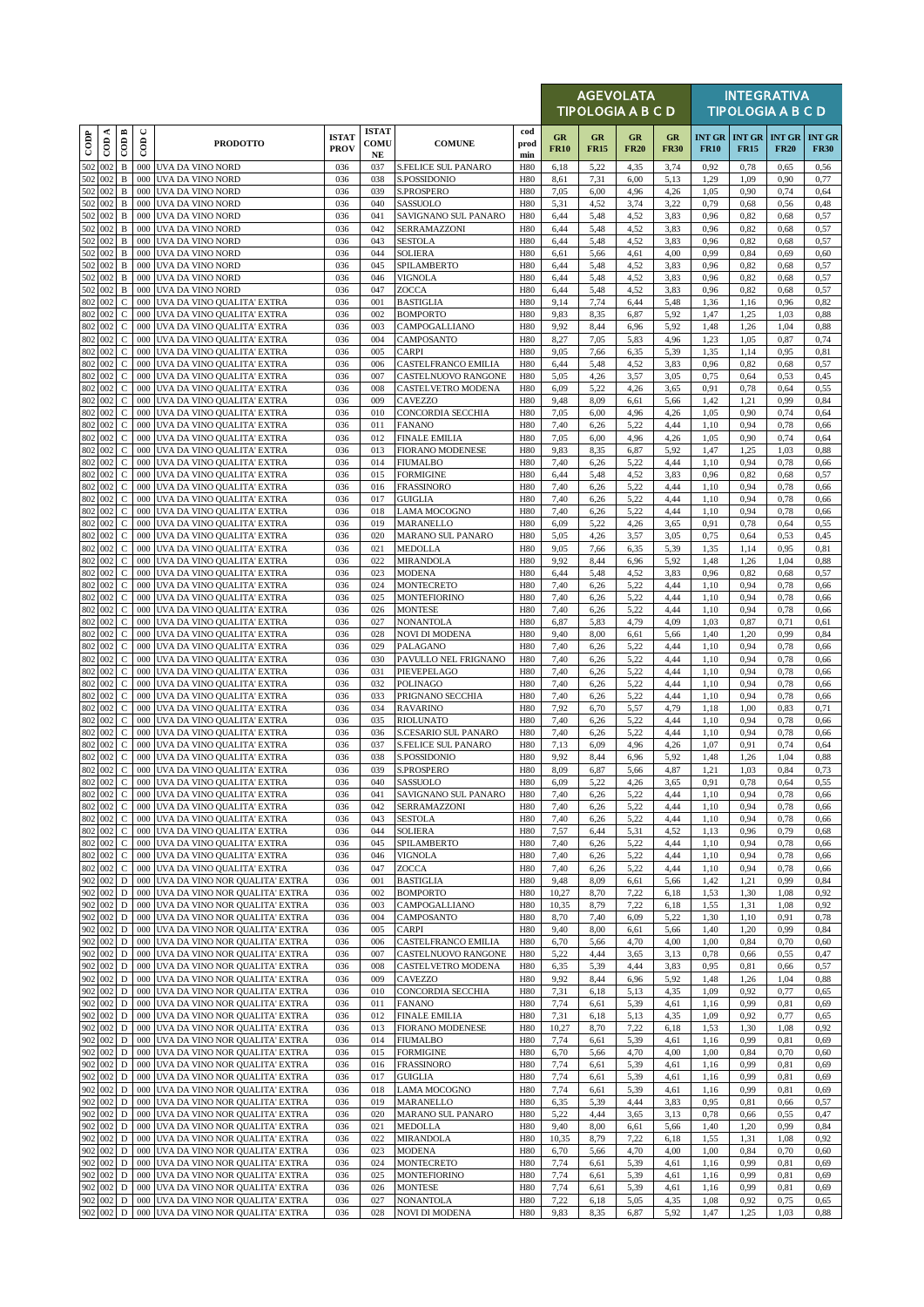|                   |                      |                                               |             |                                                                      |                             |                                  |                                             | <b>AGEVOLATA</b><br>TIPOLOGIA A B C D |                          |                   |                   |                   |              | <b>INTEGRATIVA</b><br><b>TIPOLOGIA A B C D</b> |                              |                              |  |  |
|-------------------|----------------------|-----------------------------------------------|-------------|----------------------------------------------------------------------|-----------------------------|----------------------------------|---------------------------------------------|---------------------------------------|--------------------------|-------------------|-------------------|-------------------|--------------|------------------------------------------------|------------------------------|------------------------------|--|--|
| $\overline{1000}$ | CDA                  | $\overline{\mathrm{COD}}$ B                   | $\cup$<br>6 | <b>PRODOTTO</b>                                                      | <b>ISTAT</b><br><b>PROV</b> | <b>ISTAT</b><br>COMU<br>$\bf NE$ | <b>COMUNE</b>                               | cod<br>prod<br>min                    | <b>GR</b><br><b>FR10</b> | GR<br><b>FR15</b> | GR<br><b>FR20</b> | GR<br><b>FR30</b> | <b>FR10</b>  | <b>INT GR   INT GR</b><br><b>FR15</b>          | <b>INT GR</b><br><b>FR20</b> | <b>INT GR</b><br><b>FR30</b> |  |  |
| 902               | 002                  | $\mathbf D$                                   |             | 000 UVA DA VINO NOR QUALITA' EXTRA                                   | 036                         | 029                              | PALAGANO                                    | H80                                   | 7,74                     | 6,61              | 5,39              | 4,61              | 1,16         | 0,99                                           | 0,81                         | 0,69                         |  |  |
| 902<br>902        | 002<br>002           | D<br>$\mathbf D$                              | 000<br>000  | UVA DA VINO NOR QUALITA' EXTRA<br>UVA DA VINO NOR QUALITA' EXTRA     | 036<br>036                  | 030<br>031                       | PAVULLO NEL FRIGNANO<br>PIEVEPELAGO         | H80<br><b>H80</b>                     | 7,74<br>7,74             | 6,61<br>6,61      | 5,39<br>5,39      | 4,61<br>4,61      | 1,16<br>1,16 | 0,99<br>0,99                                   | 0,81<br>0,81                 | 0,69<br>0,69                 |  |  |
| 902               | 002                  | $\mathbf D$                                   | 000         | UVA DA VINO NOR QUALITA' EXTRA                                       | 036                         | 032                              | <b>POLINAGO</b>                             | <b>H80</b>                            | 7,74                     | 6,61              | 5,39              | 4,61              | 1,16         | 0,99                                           | 0,81                         | 0,69                         |  |  |
| 902               | 002                  | D                                             | 000         | UVA DA VINO NOR QUALITA' EXTRA                                       | 036                         | 033                              | PRIGNANO SECCHIA                            | H80                                   | 7,74                     | 6,61              | 5,39              | 4,61              | 1,16         | 0,99                                           | 0,81                         | 0,69                         |  |  |
| 902<br>902        | 002<br>002           | D<br>D                                        | 000<br>000  | UVA DA VINO NOR QUALITA' EXTRA<br>UVA DA VINO NOR QUALITA' EXTRA     | 036<br>036                  | 034<br>035                       | <b>RAVARINO</b><br><b>RIOLUNATO</b>         | <b>H80</b><br><b>H80</b>              | 8,27<br>7,74             | 7,05<br>6,61      | 5,83<br>5,39      | 4,96<br>4,61      | 1,23<br>1,16 | 1,05<br>0,99                                   | 0,87<br>0,81                 | 0,74<br>0,69                 |  |  |
| 902               | 002                  | D                                             | 000         | UVA DA VINO NOR QUALITA' EXTRA                                       | 036                         | 036                              | S.CESARIO SUL PANARO                        | H80                                   | 7,74                     | 6,61              | 5,39              | 4,61              | 1,16         | 0,99                                           | 0,81                         | 0,69                         |  |  |
| 902               | 002                  | $\mathbf D$                                   | 000         | UVA DA VINO NOR QUALITA' EXTRA                                       | 036                         | 037                              | S.FELICE SUL PANARO                         | H80                                   | 7,40                     | 6,26              | 5,22              | 4,44              | 1,10         | 0,94                                           | 0,78                         | 0,66                         |  |  |
| 902<br>902        | 002<br>002           | $\mathbf D$<br>D                              | 000<br>000  | UVA DA VINO NOR QUALITA' EXTRA<br>UVA DA VINO NOR QUALITA' EXTRA     | 036<br>036                  | 038<br>039                       | S.POSSIDONIO<br>S.PROSPERO                  | H80<br>H80                            | 10,35<br>8,44            | 8,79<br>7,13      | 7.22<br>5,92      | 6,18<br>5,05      | 1,55<br>1,26 | 1,31<br>1,07                                   | 1,08<br>0,88                 | 0,92<br>0,75                 |  |  |
| 902               | 002                  | D                                             | 000         | UVA DA VINO NOR QUALITA' EXTRA                                       | 036                         | 040                              | SASSUOLO                                    | H80                                   | 6,35                     | 5,39              | 4,44              | 3,83              | 0,95         | 0,81                                           | 0,66                         | 0,57                         |  |  |
| 902               | 002                  | D                                             | 000         | UVA DA VINO NOR QUALITA' EXTRA                                       | 036                         | 041                              | SAVIGNANO SUL PANARO                        | H80                                   | 7,74                     | 6,61              | 5,39              | 4,61              | 1,16         | 0,99                                           | 0,81                         | 0,69                         |  |  |
| 902<br>902        | 002<br>002           | $\mathbf D$<br>D                              | 000<br>000  | UVA DA VINO NOR QUALITA' EXTRA<br>UVA DA VINO NOR QUALITA' EXTRA     | 036<br>036                  | 042<br>043                       | SERRAMAZZONI<br><b>SESTOLA</b>              | H80<br>H80                            | 7,74<br>7,74             | 6,61<br>6,61      | 5,39<br>5,39      | 4,61<br>4,61      | 1,16<br>1,16 | 0,99<br>0,99                                   | 0,81<br>0,81                 | 0,69<br>0,69                 |  |  |
| 902               | 002                  | $\mathbf D$                                   | 000         | UVA DA VINO NOR QUALITA' EXTRA                                       | 036                         | 044                              | SOLIERA                                     | H80                                   | 7,92                     | 6,70              | 5,57              | 4,79              | 1,18         | 1,00                                           | 0,83                         | 0,71                         |  |  |
| 902               | 002                  | $\mathbf D$                                   | 000         | UVA DA VINO NOR QUALITA' EXTRA                                       | 036                         | 045                              | SPILAMBERTO                                 | H80                                   | 7,74                     | 6,61              | 5,39              | 4,61              | 1,16         | 0,99                                           | 0,81                         | 0,69                         |  |  |
| 902               | 002<br>902 002       | D<br>$\mathbf D$                              | 000         | 000 UVA DA VINO NOR QUALITA' EXTRA<br>UVA DA VINO NOR QUALITA' EXTRA | 036<br>036                  | 046<br>047                       | VIGNOLA<br>ZOCCA                            | H80<br>H80                            | 7,74<br>7,74             | 6,61<br>6,61      | 5,39<br>5,39      | 4,61<br>4,61      | 1,16<br>1,16 | 0,99<br>0,99                                   | 0,81<br>0,81                 | 0.69<br>0,69                 |  |  |
| 013               | 013                  | $\boldsymbol{A}$                              | 000         | <b>ZUCCHE</b>                                                        | 036                         | 001                              | <b>BASTIGLIA</b>                            | D32                                   | 4,76                     | 4,08              | 3,32              | 2,89              | 0,84         | 0,72                                           | 0,58                         | 0,51                         |  |  |
| 013               | 013                  | $\mathbf{A}$                                  | 000         | <b>ZUCCHE</b>                                                        | 036                         | 002                              | <b>BOMPORTO</b>                             | D32                                   | 4,76                     | 4,08              | 3,32              | 2,89              | 0.84         | 0,72                                           | 0,58                         | 0,51                         |  |  |
| 013               | 013 013<br>013       | $\boldsymbol{A}$<br>$\mathbf{A}$              | 000<br>000  | ZUCCHE<br><b>ZUCCHE</b>                                              | 036<br>036                  | 003<br>004                       | CAMPOGALLIANO                               | D32<br>D32                            | 4,76<br>4,76             | 4,08<br>4,08      | 3,32<br>3,32      | 2,89<br>2,89      | 0,84<br>0,84 | 0,72<br>0,72                                   | 0,58<br>0,58                 | 0,51                         |  |  |
| 013               | 013                  | $\boldsymbol{A}$                              | 000         | ZUCCHE                                                               | 036                         | 005                              | CAMPOSANTO<br>CARPI                         | D32                                   | 4,76                     | 4,08              | 3,32              | 2,89              | 0.84         | 0,72                                           | 0,58                         | 0,51<br>0,51                 |  |  |
| 013               | 013                  | $\boldsymbol{A}$                              | 000         | <b>ZUCCHE</b>                                                        | 036                         | 006                              | CASTELFRANCO EMILIA                         | D32                                   | 4,76                     | 4,08              | 3,32              | 2,89              | 0,84         | 0,72                                           | 0,58                         | 0,51                         |  |  |
| 013<br>013        | 013                  | $\boldsymbol{A}$                              | 000         | ZUCCHE<br>ZUCCHE                                                     | 036<br>036                  | 007                              | CASTELNUOVO RANGONE                         | D32                                   | 4,76                     | 4,08<br>4,08      | 3,32              | 2,89<br>2,89      | 0,84<br>0,84 | 0,72                                           | 0,58                         | 0,51<br>0,51                 |  |  |
| 013               | 013<br>013           | A<br>$\boldsymbol{A}$                         | 000<br>000  | <b>ZUCCHE</b>                                                        | 036                         | 008<br>009                       | CASTELVETRO MODENA<br><b>CAVEZZO</b>        | D32<br>D32                            | 4,76<br>4,76             | 4,08              | 3,32<br>3,32      | 2,89              | 0,84         | 0,72<br>0,72                                   | 0,58<br>0,58                 | 0,51                         |  |  |
| 013               | 013                  | $\boldsymbol{A}$                              | 000         | <b>ZUCCHE</b>                                                        | 036                         | 010                              | CONCORDIA SECCHIA                           | D32                                   | 4,76                     | 4,08              | 3,32              | 2,89              | 0,84         | 0,72                                           | 0,58                         | 0,51                         |  |  |
| 013               | 013                  | $\mathbf{A}$                                  | 000         | <b>ZUCCHE</b>                                                        | 036                         | 011                              | <b>FANANO</b>                               | D32                                   | 4,76                     | 4,08              | 3.32              | 2,89              | 0.84         | 0,72                                           | 0,58                         | 0,51                         |  |  |
| 013               | 013<br>013 013       | $\boldsymbol{A}$<br>$\boldsymbol{A}$          | 000<br>000  | ZUCCHE<br>ZUCCHE                                                     | 036<br>036                  | 012<br>013                       | <b>FINALE EMILIA</b><br>FIORANO MODENESE    | D32<br>D32                            | 4,76<br>4,76             | 4,08<br>4,08      | 3,32<br>3,32      | 2,89<br>2,89      | 0,84<br>0,84 | 0,72<br>0,72                                   | 0,58<br>0,58                 | 0,51<br>0,51                 |  |  |
|                   | 013 013              | $\boldsymbol{A}$                              | 000         | <b>ZUCCHE</b>                                                        | 036                         | 014                              | <b>FIUMALBO</b>                             | D32                                   | 4,76                     | 4,08              | 3,32              | 2,89              | 0,84         | 0,72                                           | 0,58                         | 0,51                         |  |  |
|                   | 013 013              | $\mathbf A$                                   | 000         | <b>ZUCCHE</b>                                                        | 036                         | 015                              | <b>FORMIGINE</b>                            | D32                                   | 4,76                     | 4,08              | 3,32              | 2,89              | 0,84         | 0,72                                           | 0,58                         | 0,51                         |  |  |
| 013               | 013<br>013 013       | $\mathbf A$<br>$\boldsymbol{A}$               | 000<br>000  | <b>ZUCCHE</b><br>ZUCCHE                                              | 036<br>036                  | 016<br>017                       | <b>FRASSINORO</b><br><b>GUIGLIA</b>         | D32<br>D32                            | 4,76<br>4,76             | 4,08<br>4,08      | 3,32<br>3,32      | 2,89<br>2,89      | 0,84<br>0,84 | 0,72<br>0,72                                   | 0,58<br>0,58                 | 0,51<br>0,51                 |  |  |
| 013               | 013                  | $\mathbf{A}$                                  | 000         | <b>ZUCCHE</b>                                                        | 036                         | 018                              | LAMA MOCOGNO                                | D32                                   | 4,76                     | 4,08              | 3,32              | 2,89              | 0,84         | 0,72                                           | 0,58                         | 0.51                         |  |  |
| 013               | 013                  | $\boldsymbol{\mathsf{A}}$                     | 000         | <b>ZUCCHE</b>                                                        | 036                         | 019                              | MARANELLO                                   | D32                                   | 4,76                     | 4,08              | 3,32              | 2,89              | 0,84         | 0,72                                           | 0,58                         | 0,51                         |  |  |
| 013<br>013        | 013<br>013           | $\boldsymbol{A}$<br>$\boldsymbol{A}$          | 000<br>000  | <b>ZUCCHE</b><br>ZUCCHE                                              | 036<br>036                  | 020<br>021                       | <b>MARANO SUL PANARO</b><br><b>MEDOLLA</b>  | D32<br>D32                            | 4,76<br>4,76             | 4,08<br>4,08      | 3,32<br>3,32      | 2,89<br>2,89      | 0,84<br>0,84 | 0,72<br>0,72                                   | 0,58<br>0,58                 | 0,51<br>0,51                 |  |  |
| 013               | 013                  | $\boldsymbol{\mathsf{A}}$                     | 000         | <b>ZUCCHE</b>                                                        | 036                         | 022                              | MIRANDOLA                                   | D32                                   | 4,76                     | 4,08              | 3,32              | 2,89              | 0,84         | 0,72                                           | 0,58                         | 0,51                         |  |  |
| 013               | 013                  | $\boldsymbol{A}$                              | 000         | <b>ZUCCHE</b>                                                        | 036                         | 023                              | <b>MODENA</b>                               | D32                                   | 4,76                     | 4,08              | 3,32              | 2,89              | 0,84         | 0,72                                           | 0,58                         | 0,51                         |  |  |
|                   | 013 013<br>013 013   | $\boldsymbol{A}$<br>$\boldsymbol{A}$          | 000<br>000  | ZUCCHE<br>ZUCCHE                                                     | 036<br>036                  | 024<br>025                       | <b>MONTECRETO</b><br><b>MONTEFIORINO</b>    | D32<br>D32                            | 4,76<br>4,76             | 4,08<br>4,08      | 3,32<br>3,32      | 2,89<br>2,89      | 0,84<br>0,84 | 0,72<br>0,72                                   | 0,58<br>0,58                 | 0,51<br>0,51                 |  |  |
| 013               | 013                  | $\boldsymbol{A}$                              | 000         | <b>ZUCCHE</b>                                                        | 036                         | 026                              | <b>MONTESE</b>                              | D32                                   | 4,76                     | 4,08              | 3,32              | 2,89              | 0,84         | 0,72                                           | 0,58                         | 0,51                         |  |  |
|                   | 013 013              | $\boldsymbol{A}$                              | 000         | <b>ZUCCHE</b>                                                        | 036                         | 027                              | NONANTOLA                                   | D32                                   | 4,76                     | 4,08              | 3,32              | 2,89              | 0,84         | 0,72                                           | 0,58                         | 0,51                         |  |  |
| 013               | 013 013<br>013       | $\boldsymbol{\rm{A}}$<br>$\boldsymbol{A}$     | 000<br>000  | <b>ZUCCHE</b><br><b>ZUCCHE</b>                                       | 036<br>036                  | 028<br>029                       | NOVI DI MODENA<br>PALAGANO                  | D32<br>D32                            | 4,76<br>4,76             | 4,08<br>4,08      | 3,32<br>3,32      | 2,89<br>2,89      | 0,84<br>0,84 | 0,72<br>0,72                                   | 0,58<br>0,58                 | 0,51<br>0.51                 |  |  |
| 013               | 013                  | $\boldsymbol{A}$                              | 000         | <b>ZUCCHE</b>                                                        | 036                         | 030                              | PAVULLO NEL FRIGNANO                        | D32                                   | 4,76                     | 4,08              | 3,32              | 2,89              | 0.84         | 0,72                                           | 0,58                         | 0,51                         |  |  |
|                   | 013 013              | $\boldsymbol{A}$                              | 000         | ZUCCHE                                                               | 036                         | 031                              | PIEVEPELAGO                                 | D32                                   | 4,76                     | 4,08              | 3,32              | 2,89              | 0,84         | 0,72                                           | 0,58                         | 0,51                         |  |  |
|                   | 013 013<br>013 013   |                                               | 000         | A 000 ZUCCHE<br>ZUCCHE                                               | 036<br>036                  | 032                              | <b>POLINAGO</b>                             | D32<br>D32                            | 4,76                     | 4,08              | 3,32              | 2,89<br>2,89      | 0,84<br>0.84 | 0,72                                           | 0,58                         | 0,51                         |  |  |
| 013               | 013                  | $\boldsymbol{A}$<br>$\boldsymbol{A}$          | 000         | <b>ZUCCHE</b>                                                        | 036                         | 033<br>034                       | PRIGNANO SECCHIA<br><b>RAVARINO</b>         | D32                                   | 4,76<br>4,76             | 4,08<br>4,08      | 3,32<br>3,32      | 2,89              | 0,84         | 0,72<br>0,72                                   | 0,58<br>0,58                 | 0,51<br>0,51                 |  |  |
|                   | 013 013              | $\boldsymbol{A}$                              | 000         | ZUCCHE                                                               | 036                         | 035                              | <b>RIOLUNATO</b>                            | D32                                   | 4,76                     | 4,08              | 3,32              | 2,89              | 0,84         | 0,72                                           | 0,58                         | 0,51                         |  |  |
| 013               | 013<br>013 013       | $\boldsymbol{A}$                              | 000<br>000  | ZUCCHE<br>ZUCCHE                                                     | 036<br>036                  | 036<br>037                       | S.CESARIO SUL PANARO<br>S.FELICE SUL PANARO | D32<br>D32                            | 4,76<br>4,76             | 4,08<br>4,08      | 3,32<br>3,32      | 2,89<br>2,89      | 0,84<br>0,84 | 0,72<br>0,72                                   | 0,58<br>0,58                 | 0,51<br>0,51                 |  |  |
|                   | 013 013              | $\mathbf{A}$<br>$\boldsymbol{A}$              | 000         | <b>ZUCCHE</b>                                                        | 036                         | 038                              | S.POSSIDONIO                                | D32                                   | 4,76                     | 4,08              | 3,32              | 2,89              | 0,84         | 0,72                                           | 0,58                         | 0,51                         |  |  |
|                   | 013 013              | $\boldsymbol{A}$                              | 000         | <b>ZUCCHE</b>                                                        | 036                         | 039                              | S.PROSPERO                                  | D32                                   | 4,76                     | 4,08              | 3,32              | 2,89              | 0,84         | 0,72                                           | 0,58                         | 0,51                         |  |  |
|                   | 013 013<br>013 013   | $\mathbf{A}$<br>$\boldsymbol{\rm{A}}$         | 000<br>000  | <b>ZUCCHE</b><br>ZUCCHE                                              | 036<br>036                  | 040<br>041                       | SASSUOLO<br>SAVIGNANO SUL PANARO            | D32<br>D32                            | 4,76<br>4,76             | 4,08<br>4,08      | 3,32<br>3,32      | 2,89<br>2,89      | 0,84<br>0,84 | 0,72<br>0,72                                   | 0,58<br>0,58                 | 0,51<br>0,51                 |  |  |
|                   | 013 013              | $\boldsymbol{A}$                              | 000         | <b>ZUCCHE</b>                                                        | 036                         | 042                              | SERRAMAZZONI                                | D32                                   | 4,76                     | 4,08              | 3,32              | 2,89              | 0,84         | 0,72                                           | 0,58                         | 0,51                         |  |  |
|                   | 013 013              | A                                             | 000         | <b>ZUCCHE</b>                                                        | 036                         | 043                              | SESTOLA                                     | D32                                   | 4,76                     | 4,08              | 3,32              | 2,89              | 0,84         | 0,72                                           | 0,58                         | 0,51                         |  |  |
|                   | 013 013<br>013 013   | $\boldsymbol{\mathsf{A}}$<br>$\boldsymbol{A}$ | 000<br>000  | <b>ZUCCHE</b><br>ZUCCHE                                              | 036<br>036                  | 044<br>045                       | SOLIERA<br>SPILAMBERTO                      | D32<br>D32                            | 4,76<br>4,76             | 4,08<br>4,08      | 3,32<br>3,32      | 2,89<br>2,89      | 0,84<br>0,84 | 0,72<br>0,72                                   | 0,58<br>0,58                 | 0,51<br>0,51                 |  |  |
|                   | 013 013              | $\boldsymbol{A}$                              | 000         | ZUCCHE                                                               | 036                         | 046                              | VIGNOLA                                     | D32                                   | 4,76                     | 4,08              | 3,32              | 2,89              | 0,84         | 0,72                                           | 0,58                         | 0,51                         |  |  |
|                   | 013 013              | $\mathbf A$                                   | 000         | ZUCCHE                                                               | 036                         | 047                              | ZOCCA                                       | D32                                   | 4,76                     | 4,08              | 3,32              | 2,89              | 0,84         | 0,72                                           | 0,58                         | 0,51                         |  |  |
| 014               | 014                  | $\boldsymbol{A}$                              | 000         | ZUCCHINE                                                             | 036                         | 001                              | <b>BASTIGLIA</b>                            | C50                                   | 2,47                     | 2,13              | 1,70              | 1,45              | 0,43         | 0,37                                           | 0,30                         | 0,25                         |  |  |
|                   | 014 014<br>014 014   | $\boldsymbol{A}$<br>$\boldsymbol{\mathsf{A}}$ | 000<br>000  | <b>ZUCCHINE</b><br><b>ZUCCHINE</b>                                   | 036<br>036                  | 002<br>003                       | <b>BOMPORTO</b><br>CAMPOGALLIANO            | C50<br>C50                            | 2,47<br>2,47             | 2,13<br>2,13      | 1,70<br>1,70      | 1,45<br>1,45      | 0,43<br>0,43 | 0,37<br>0,37                                   | 0,30<br>0,30                 | 0,25<br>0,25                 |  |  |
|                   | 014 014              | $\mathbf A$                                   | 000         | ZUCCHINE                                                             | 036                         | 004                              | CAMPOSANTO                                  | C50                                   | 2,47                     | 2,13              | 1,70              | 1,45              | 0,43         | 0,37                                           | 0,30                         | 0,25                         |  |  |
|                   | 014 014              | A                                             | 000         | ZUCCHINE                                                             | 036                         | 005                              | CARPI                                       | C50                                   | 2,47                     | 2,13              | 1,70              | 1,45              | 0,43         | 0,37                                           | 0,30                         | 0,25                         |  |  |
|                   | 014 014<br>014 014   | $\boldsymbol{A}$<br>$\mathbf A$               | 000<br>000  | ZUCCHINE<br>ZUCCHINE                                                 | 036<br>036                  | 006<br>007                       | CASTELFRANCO EMILIA<br>CASTELNUOVO RANGONE  | C50<br>C50                            | 2,47<br>2,47             | 2,13<br>2,13      | 1,70<br>1,70      | 1,45<br>1,45      | 0,43<br>0,43 | 0,37<br>0,37                                   | 0,30<br>0,30                 | 0,25<br>0,25                 |  |  |
|                   | 014 014              | $\boldsymbol{A}$                              | 000         | ZUCCHINE                                                             | 036                         | 008                              | CASTELVETRO MODENA                          | C50                                   | 2,47                     | 2,13              | 1,70              | 1,45              | 0,43         | 0,37                                           | 0,30                         | 0,25                         |  |  |
|                   | 014 014              | $\boldsymbol{A}$                              | 000         | ZUCCHINE                                                             | 036                         | 009                              | CAVEZZO                                     | C50                                   | 2,47                     | 2,13              | 1,70              | 1,45              | 0,43         | 0,37                                           | 0,30                         | 0,25                         |  |  |
|                   | 014 014<br>014 014   | $\boldsymbol{A}$<br>$\boldsymbol{A}$          | 000<br>000  | ZUCCHINE<br>ZUCCHINE                                                 | 036<br>036                  | 010<br>011                       | CONCORDIA SECCHIA<br><b>FANANO</b>          | C50<br>C50                            | 2,47<br>2,47             | 2,13<br>2,13      | 1,70<br>1,70      | 1,45<br>1,45      | 0,43<br>0,43 | 0,37<br>0,37                                   | 0,30<br>0,30                 | 0,25<br>0,25                 |  |  |
|                   | 014 014              | $\boldsymbol{A}$                              | 000         | ZUCCHINE                                                             | 036                         | 012                              | <b>FINALE EMILIA</b>                        | C50                                   | 2,47                     | 2,13              | 1,70              | 1,45              | 0,43         | 0,37                                           | 0,30                         | 0,25                         |  |  |
|                   | 014 014              | $\boldsymbol{A}$                              | 000         | ZUCCHINE                                                             | 036                         | 013                              | FIORANO MODENESE                            | C50                                   | 2,47                     | 2,13              | 1,70              | 1,45              | 0,43         | 0,37                                           | 0,30                         | 0,25                         |  |  |
|                   | 014 014              | A                                             | 000<br>000  | ZUCCHINE                                                             | 036                         | 014<br>015                       | FIUMALBO                                    | C50<br>C50                            | 2,47                     | 2,13              | 1,70              | 1,45              | 0,43         | 0,37                                           | 0,30                         | 0,25                         |  |  |
|                   | 014 014<br>014 014   | $\boldsymbol{A}$<br>$\boldsymbol{A}$          | 000         | ZUCCHINE<br><b>ZUCCHINE</b>                                          | 036<br>036                  | 016                              | FORMIGINE<br><b>FRASSINORO</b>              | C50                                   | 2,47<br>2,47             | 2,13<br>2,13      | 1,70<br>1,70      | 1,45<br>1,45      | 0,43<br>0,43 | 0,37<br>0,37                                   | 0,30<br>0,30                 | 0,25<br>0,25                 |  |  |
|                   | 014 014              | $\boldsymbol{A}$                              | 000         | <b>ZUCCHINE</b>                                                      | 036                         | 017                              | <b>GUIGLIA</b>                              | C50                                   | 2,47                     | 2,13              | 1,70              | 1,45              | 0,43         | 0,37                                           | 0,30                         | 0,25                         |  |  |
|                   | 014 014              | $\overline{A}$                                | 000         | ZUCCHINE                                                             | 036                         | 018                              | LAMA MOCOGNO                                | C50                                   | 2,47                     | 2,13              | 1,70              | 1,45              | 0,43         | 0,37                                           | 0,30                         | 0,25                         |  |  |
|                   | 014 014<br>014 014 A | $\mathbf{A}$                                  |             | 000 ZUCCHINE<br>000 ZUCCHINE                                         | 036<br>036                  | 019<br>020                       | MARANELLO<br>MARANO SUL PANARO              | C50<br>C50                            | 2,47<br>2,47             | 2,13<br>2,13      | 1,70<br>1,70      | 1,45<br>1,45      | 0,43<br>0,43 | 0,37<br>0,37                                   | 0,30<br>0,30                 | 0,25<br>0,25                 |  |  |